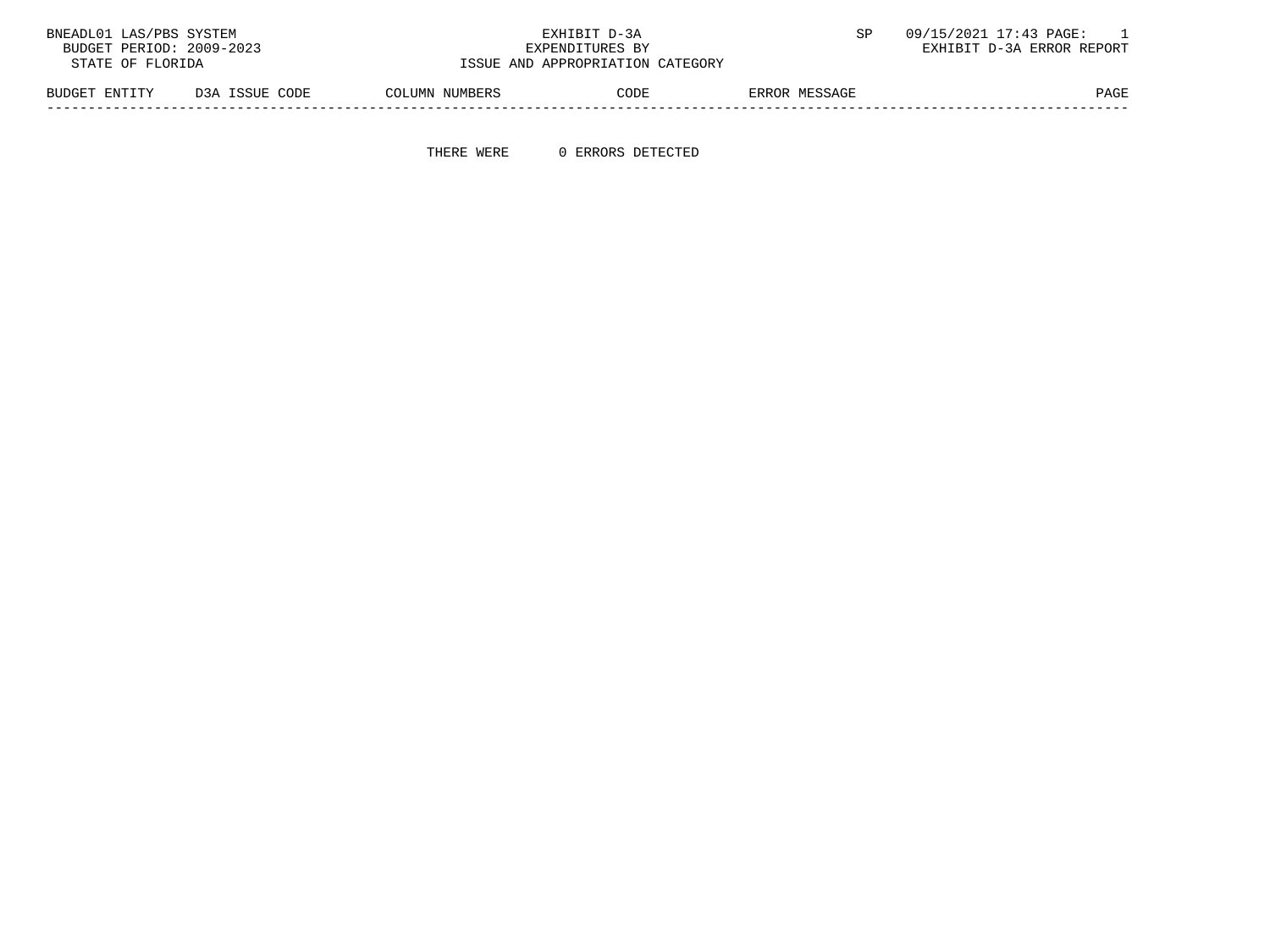| BNEADL01 LAS/PBS SYSTEM<br>BUDGET PERIOD: 2009-2023<br>STATE OF FLORIDA                                                                                                                                             |                     |                                  | EXPENDITURES BY                                                                                   | EXHIBIT D-3A<br>ISSUE AND APPROPRIATION CATEGORY | SP | 09/15/2021 17:43 PAGE: |                                                            | -1<br>EXHIBIT D-3A<br>DETAIL OF EXPENDITURES |
|---------------------------------------------------------------------------------------------------------------------------------------------------------------------------------------------------------------------|---------------------|----------------------------------|---------------------------------------------------------------------------------------------------|--------------------------------------------------|----|------------------------|------------------------------------------------------------|----------------------------------------------|
|                                                                                                                                                                                                                     |                     | POS<br>AMOUNT POS                | COL A03 COL A04 COL A05<br>AGY REQUEST AGY REQ N/R AG REQ ANZ<br>FY 2022-23 FY 2022-23 FY 2022-23 | AMOUNT POS<br>AMOUNT                             |    |                        | CODES                                                      |                                              |
| AGENCY/HEALTH CARE ADMIN<br>PGM: ADMIN AND SUPPORT<br>GOV OPERATIONS/SUPPORT<br>EXEC LEADERSHIP/SUPPRT SVC<br>ESTIMATED EXPENDITURES<br>ESTIMATED EXPENDITURES - OPERATIONS<br>SALARY RATE<br>SALARY RATE 9,890,050 |                     |                                  |                                                                                                   |                                                  |    |                        | 68000000<br>68200000<br>16<br>1000000<br>1001000<br>000000 | 1602.00.00.00                                |
| SALARIES AND BENEFITS                                                                                                                                                                                               |                     |                                  |                                                                                                   |                                                  |    |                        | 010000                                                     |                                              |
| GENERAL REVENUE FUND                                                                                                                                                                                                | -MATCH              | $-$ STATE $1,606,248$<br>889,619 |                                                                                                   |                                                  |    |                        | 1000 1<br>1000 2                                           |                                              |
| TOTAL GENERAL REVENUE FUND                                                                                                                                                                                          |                     | 2,495,867                        |                                                                                                   |                                                  |    |                        | 1000                                                       |                                              |
| ADMINISTRATIVE TRUST FUND -STATE 3,540,081                                                                                                                                                                          | -MATCH              | 989,070<br>-FEDERL 6,957,927     |                                                                                                   |                                                  |    |                        | 2021 1<br>2021 2<br>2021 3                                 |                                              |
| TOTAL ADMINISTRATIVE TRUST FUND 11,487,078                                                                                                                                                                          |                     |                                  |                                                                                                   |                                                  |    |                        | 2021                                                       |                                              |
| TOTAL POSITIONS 185.00                                                                                                                                                                                              |                     | TOTAL APPRO $13,982,945$         |                                                                                                   |                                                  |    |                        |                                                            |                                              |
| OTHER PERSONAL SERVICES                                                                                                                                                                                             |                     |                                  |                                                                                                   |                                                  |    |                        | 030000                                                     |                                              |
| GENERAL REVENUE FUND                                                                                                                                                                                                | -MATCH              | -STATE 20,719<br>687,817         |                                                                                                   |                                                  |    |                        | 1000 1<br>1000 2                                           |                                              |
| TOTAL GENERAL REVENUE FUND                                                                                                                                                                                          |                     | 708,536                          |                                                                                                   |                                                  |    |                        | 1000                                                       |                                              |
| ADMINISTRATIVE TRUST FUND -STATE                                                                                                                                                                                    | -MATCH<br>$-FEDERL$ | 84,542<br>139,548<br>924,021     |                                                                                                   |                                                  |    |                        | 2021 1<br>2021 2<br>2021 3                                 |                                              |
| TOTAL ADMINISTRATIVE TRUST FUND                                                                                                                                                                                     |                     | 1,148,111                        |                                                                                                   |                                                  |    |                        | 2021                                                       |                                              |
| TOTAL APPRO                                                                                                                                                                                                         |                     | 1,856,647                        |                                                                                                   |                                                  |    |                        |                                                            |                                              |
|                                                                                                                                                                                                                     |                     |                                  |                                                                                                   |                                                  |    |                        |                                                            |                                              |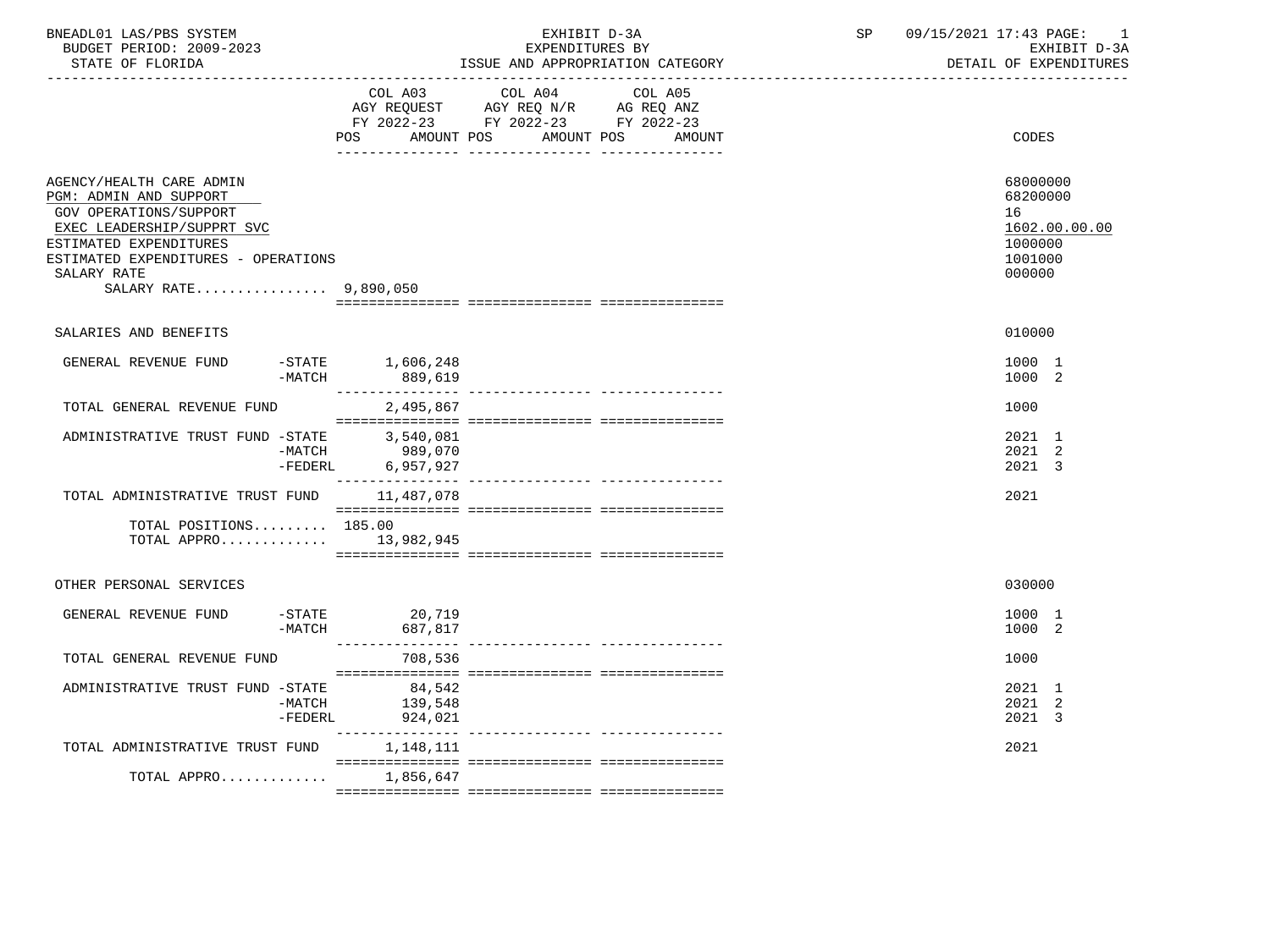| BNEADL01 LAS/PBS SYSTEM<br>BUDGET PERIOD: 2009-2023<br>STATE OF FLORIDA                                                                                                                               |                                     | EXHIBIT D-3A<br>EXPENDITURES BY<br>ISSUE AND APPROPRIATION CATEGORY                                                       | SP | 09/15/2021 17:43 PAGE:<br>EXHIBIT D-3A<br>DETAIL OF EXPENDITURES            |
|-------------------------------------------------------------------------------------------------------------------------------------------------------------------------------------------------------|-------------------------------------|---------------------------------------------------------------------------------------------------------------------------|----|-----------------------------------------------------------------------------|
|                                                                                                                                                                                                       | POS<br>AMOUNT POS                   | COL A03 COL A04 COL A05<br>AGY REQUEST AGY REQ N/R AG REQ ANZ<br>FY 2022-23 FY 2022-23 FY 2022-23<br>AMOUNT POS<br>AMOUNT |    | CODES                                                                       |
| AGENCY/HEALTH CARE ADMIN<br>PGM: ADMIN AND SUPPORT<br><b>GOV OPERATIONS/SUPPORT</b><br>EXEC LEADERSHIP/SUPPRT SVC<br>ESTIMATED EXPENDITURES<br>ESTIMATED EXPENDITURES - OPERATIONS<br><b>EXPENSES</b> |                                     |                                                                                                                           |    | 68000000<br>68200000<br>16<br>1602.00.00.00<br>1000000<br>1001000<br>040000 |
| GENERAL REVENUE FUND<br>$-MATCH$                                                                                                                                                                      | -STATE 88,715<br>172,132            |                                                                                                                           |    | 1000 1<br>1000 2                                                            |
| TOTAL GENERAL REVENUE FUND                                                                                                                                                                            | 260,847                             |                                                                                                                           |    | 1000                                                                        |
| ADMINISTRATIVE TRUST FUND -STATE 993,093<br>$-MATCH$<br>$-FEDERL$                                                                                                                                     | 122,142<br>298,534                  |                                                                                                                           |    | 2021 1<br>2021 2<br>2021 3                                                  |
| TOTAL ADMINISTRATIVE TRUST FUND                                                                                                                                                                       | 1,413,769                           |                                                                                                                           |    | 2021                                                                        |
| TOTAL APPRO 1,674,616                                                                                                                                                                                 |                                     |                                                                                                                           |    |                                                                             |
| OPERATING CAPITAL OUTLAY                                                                                                                                                                              |                                     |                                                                                                                           |    | 060000                                                                      |
| ADMINISTRATIVE TRUST FUND -STATE 35,008<br>-MATCH<br>$-FEDERL$                                                                                                                                        | 3,522<br>2,651                      |                                                                                                                           |    | 2021 1<br>2021 2<br>2021 3                                                  |
| TOTAL ADMINISTRATIVE TRUST FUND 41,181                                                                                                                                                                |                                     |                                                                                                                           |    | 2021                                                                        |
| TOTAL APPRO $41,181$                                                                                                                                                                                  |                                     |                                                                                                                           |    |                                                                             |
| SPECIAL CATEGORIES<br>CONTRACTED SERVICES                                                                                                                                                             |                                     |                                                                                                                           |    | 100000<br>100777                                                            |
| GENERAL REVENUE FUND<br>$-STATE$                                                                                                                                                                      | 83,124                              |                                                                                                                           |    | 1000 1                                                                      |
| ADMINISTRATIVE TRUST FUND -STATE<br>$-MATCH$<br>$-FEDERL$                                                                                                                                             | 1,583,750<br>1,436,915<br>1,404,409 |                                                                                                                           |    | 2021 1<br>2021 2<br>2021 3                                                  |
| TOTAL ADMINISTRATIVE TRUST FUND                                                                                                                                                                       | 4,425,074                           |                                                                                                                           |    | 2021                                                                        |
| TOTAL APPRO                                                                                                                                                                                           | 4,508,198                           |                                                                                                                           |    |                                                                             |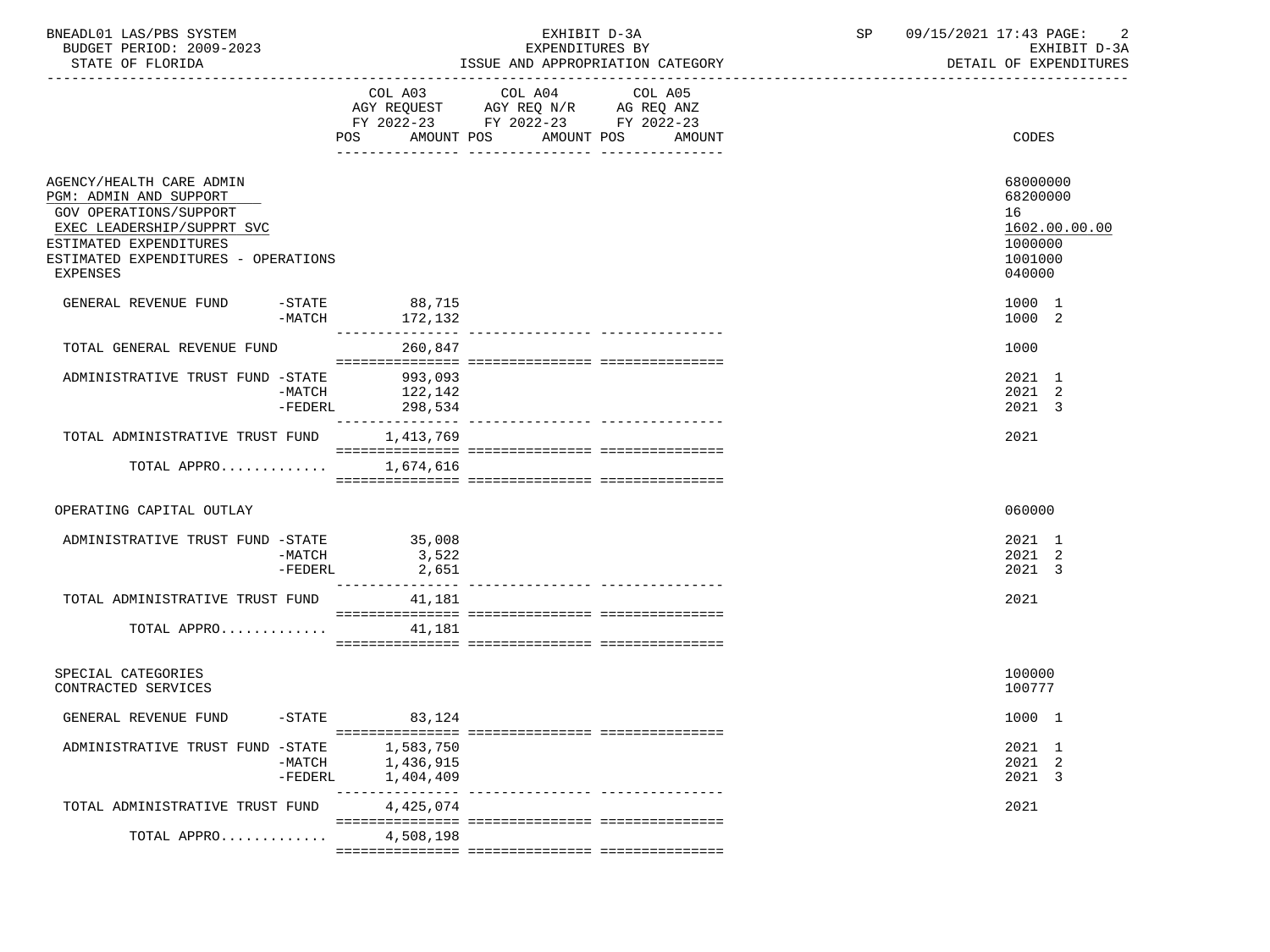| BNEADL01 LAS/PBS SYSTEM<br>EXHIBIT D-3A<br>BUDGET PERIOD: 2009-2023<br>EXPENDITURES BY                                                                                                                                               |                                                                                                                |                                                                                                                                                                                                                 | SP and the set of the set of the set of the set of the set of the set of the set of the set of the set of the set of the set of the set of the set of the set of the set of the set of the set of the set of the set of the se<br>09/15/2021 17:43 PAGE:<br>EXHIBIT D-3A |  |                                                                                       |
|--------------------------------------------------------------------------------------------------------------------------------------------------------------------------------------------------------------------------------------|----------------------------------------------------------------------------------------------------------------|-----------------------------------------------------------------------------------------------------------------------------------------------------------------------------------------------------------------|--------------------------------------------------------------------------------------------------------------------------------------------------------------------------------------------------------------------------------------------------------------------------|--|---------------------------------------------------------------------------------------|
| STATE OF FLORIDA                                                                                                                                                                                                                     |                                                                                                                |                                                                                                                                                                                                                 | ISSUE AND APPROPRIATION CATEGORY                                                                                                                                                                                                                                         |  | DETAIL OF EXPENDITURES                                                                |
|                                                                                                                                                                                                                                      | POS FOR THE POST OF THE STATE STATE STATE STATE STATE STATE STATE STATE STATE STATE STATE STATE STATE STATE ST | COL A03 COL A04 COL A05<br>$\begin{tabular}{lllllll} AGY & \texttt{REQUEST} & \texttt{AGY REQ} & \texttt{N/R} & \texttt{AG REQ} & \texttt{ANZ} \end{tabular}$<br>FY 2022-23 FY 2022-23 FY 2022-23<br>AMOUNT POS | AMOUNT POS<br>AMOUNT                                                                                                                                                                                                                                                     |  | CODES                                                                                 |
| AGENCY/HEALTH CARE ADMIN<br>PGM: ADMIN AND SUPPORT<br><b>GOV OPERATIONS/SUPPORT</b><br>EXEC LEADERSHIP/SUPPRT SVC<br>ESTIMATED EXPENDITURES<br>ESTIMATED EXPENDITURES - OPERATIONS<br>SPECIAL CATEGORIES<br>FLAIR SYSTEM REPLACEMENT |                                                                                                                |                                                                                                                                                                                                                 |                                                                                                                                                                                                                                                                          |  | 68000000<br>68200000<br>16<br>1602.00.00.00<br>1000000<br>1001000<br>100000<br>100781 |
| ADMINISTRATIVE TRUST FUND -STATE 250,000                                                                                                                                                                                             |                                                                                                                |                                                                                                                                                                                                                 |                                                                                                                                                                                                                                                                          |  | 2021 1                                                                                |
| RISK MANAGEMENT INSURANCE                                                                                                                                                                                                            |                                                                                                                |                                                                                                                                                                                                                 |                                                                                                                                                                                                                                                                          |  | 103241                                                                                |
| GENERAL REVENUE FUND -STATE 8,989<br>$-MATCH$                                                                                                                                                                                        | 4,008<br>_________________                                                                                     |                                                                                                                                                                                                                 |                                                                                                                                                                                                                                                                          |  | 1000 1<br>1000 2                                                                      |
| TOTAL GENERAL REVENUE FUND                                                                                                                                                                                                           | 12,997                                                                                                         |                                                                                                                                                                                                                 |                                                                                                                                                                                                                                                                          |  | 1000                                                                                  |
| ADMINISTRATIVE TRUST FUND -STATE 90,166<br>-MATCH<br>-FEDERL                                                                                                                                                                         | س16ء ر<br>2,046<br>5                                                                                           |                                                                                                                                                                                                                 |                                                                                                                                                                                                                                                                          |  | 2021 1<br>2021 2<br>2021 3                                                            |
| TOTAL ADMINISTRATIVE TRUST FUND<br>TOTAL APPRO $110,957$                                                                                                                                                                             | ---------------<br>97,960                                                                                      |                                                                                                                                                                                                                 | ________________________________                                                                                                                                                                                                                                         |  | 2021                                                                                  |
|                                                                                                                                                                                                                                      |                                                                                                                |                                                                                                                                                                                                                 |                                                                                                                                                                                                                                                                          |  |                                                                                       |
| LEASE/PURCHASE/EQUIPMENT                                                                                                                                                                                                             |                                                                                                                |                                                                                                                                                                                                                 |                                                                                                                                                                                                                                                                          |  | 105281                                                                                |
| GENERAL REVENUE FUND                                                                                                                                                                                                                 | $-MATCH$ 16,248                                                                                                |                                                                                                                                                                                                                 |                                                                                                                                                                                                                                                                          |  | 1000 2                                                                                |
| ADMINISTRATIVE TRUST FUND -STATE 184,943<br>$-MATCH$<br>$-FEDERL$                                                                                                                                                                    | 59<br>59                                                                                                       |                                                                                                                                                                                                                 |                                                                                                                                                                                                                                                                          |  | 2021 1<br>2021 2<br>2021 3                                                            |
| TOTAL ADMINISTRATIVE TRUST FUND                                                                                                                                                                                                      | 185,061                                                                                                        |                                                                                                                                                                                                                 |                                                                                                                                                                                                                                                                          |  | 2021                                                                                  |
| TOTAL APPRO                                                                                                                                                                                                                          | 201,309                                                                                                        |                                                                                                                                                                                                                 |                                                                                                                                                                                                                                                                          |  |                                                                                       |
| TR/DMS/HR SVCS/STW CONTRCT                                                                                                                                                                                                           |                                                                                                                |                                                                                                                                                                                                                 |                                                                                                                                                                                                                                                                          |  | 107040                                                                                |
| GENERAL REVENUE FUND<br>$-$ STATE<br>$-MATCH$                                                                                                                                                                                        | 10,691<br>6,761                                                                                                |                                                                                                                                                                                                                 |                                                                                                                                                                                                                                                                          |  | 1000 1<br>1000 2                                                                      |
| TOTAL GENERAL REVENUE FUND                                                                                                                                                                                                           | 17,452                                                                                                         |                                                                                                                                                                                                                 | --------------- -----------------                                                                                                                                                                                                                                        |  | 1000                                                                                  |
| ADMINISTRATIVE TRUST FUND -STATE                                                                                                                                                                                                     | 36,421                                                                                                         |                                                                                                                                                                                                                 |                                                                                                                                                                                                                                                                          |  | 2021 1                                                                                |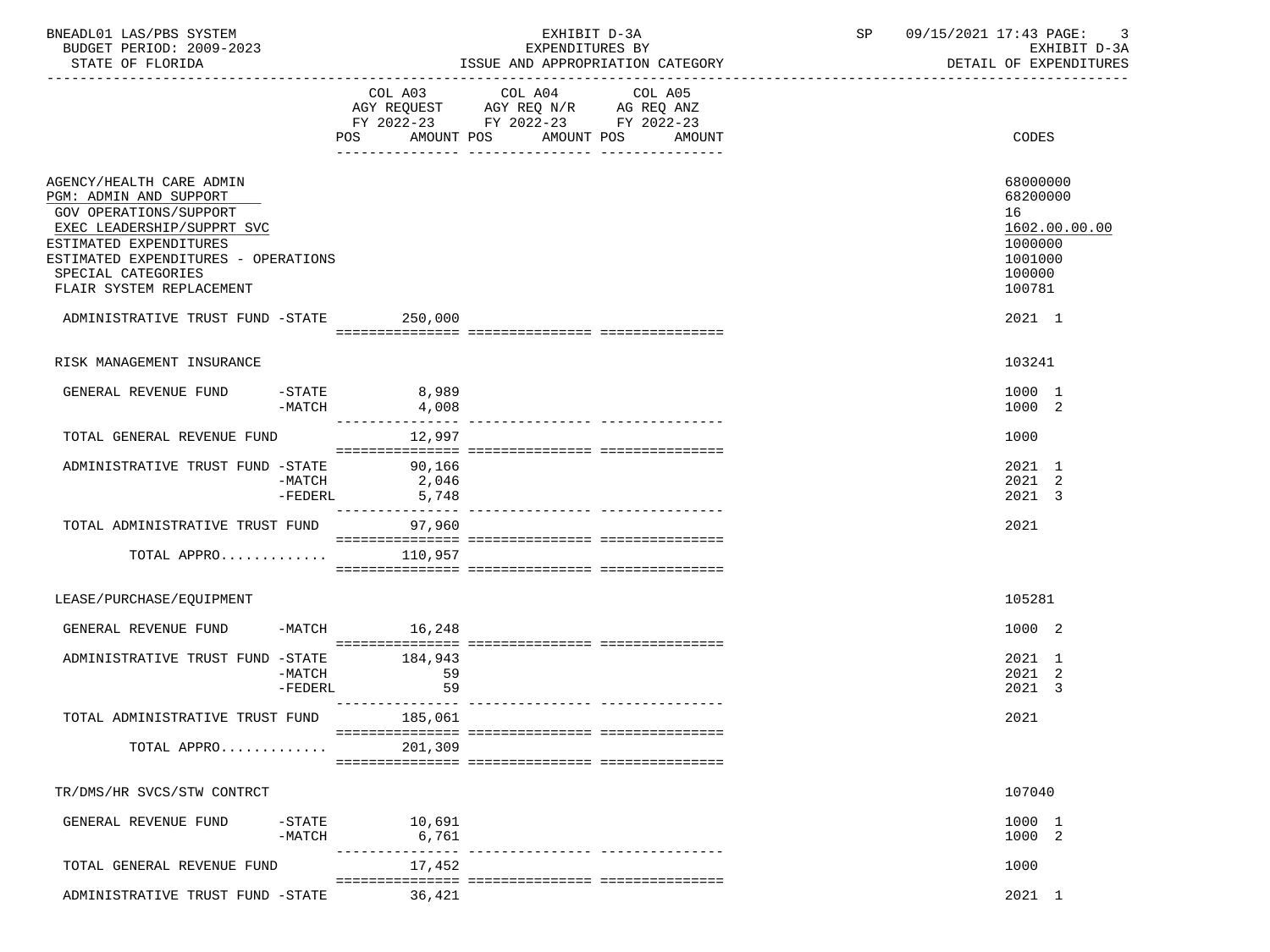| LAS/PBS<br>BNEADL01<br>SYSTEM |                           | 12021<br>$\blacksquare$<br>PAGE.<br>7 Q<br>. 4.4 |        |
|-------------------------------|---------------------------|--------------------------------------------------|--------|
| 2009-2023<br>BUDGET PERIOD:   | <b>RV</b><br>EXPENDITURES | - ⊷                                              | $\sim$ |
|                               |                           |                                                  |        |

STATE OF FLORIDA **ISSUE AND APPROPRIATION CATEGORY ISSUE AND APPROPRIATION CATEGORY** 

|                                                                                                                                                                                                                                                                                | COL A03                            | COL A04<br>AGY REQUEST AGY REQ N/R AG REQ ANZ<br>FY 2022-23 FY 2022-23 FY 2022-23 | COL A05 |                                                                                                           |
|--------------------------------------------------------------------------------------------------------------------------------------------------------------------------------------------------------------------------------------------------------------------------------|------------------------------------|-----------------------------------------------------------------------------------|---------|-----------------------------------------------------------------------------------------------------------|
|                                                                                                                                                                                                                                                                                | POS<br>AMOUNT POS                  | AMOUNT POS                                                                        | AMOUNT  | CODES                                                                                                     |
| AGENCY/HEALTH CARE ADMIN<br>PGM: ADMIN AND SUPPORT<br>GOV OPERATIONS/SUPPORT<br>EXEC LEADERSHIP/SUPPRT SVC<br>ESTIMATED EXPENDITURES<br>ESTIMATED EXPENDITURES - OPERATIONS<br>SPECIAL CATEGORIES<br>TR/DMS/HR SVCS/STW CONTRCT<br>ADMINISTRATIVE TRUST FUND -MATCH<br>-FEDERL | 3,803<br>8,169                     |                                                                                   |         | 68000000<br>68200000<br>16<br>1602.00.00.00<br>1000000<br>1001000<br>100000<br>107040<br>2021 2<br>2021 3 |
| TOTAL ADMINISTRATIVE TRUST FUND                                                                                                                                                                                                                                                | 48,393                             |                                                                                   |         | 2021                                                                                                      |
| TOTAL APPRO                                                                                                                                                                                                                                                                    | 65,845                             |                                                                                   |         |                                                                                                           |
| TOTAL: ESTIMATED EXPENDITURES - OPERATIONS<br>TOTAL POSITIONS 185.00<br>TOTAL ISSUE 22,691,698<br>TOTAL SALARY RATE 9,890,050                                                                                                                                                  |                                    |                                                                                   |         | 1001000                                                                                                   |
| SALARY INCREASES FOR FY 2021-22 -<br>STATE EMPLOYEE MINIMUM WAGE<br>INCREASE - EFFECTIVE 7/1/2021<br>SALARY RATE<br>SALARY RATE $65.123$                                                                                                                                       |                                    |                                                                                   |         | 1001030<br>000000                                                                                         |
| SALARIES AND BENEFITS                                                                                                                                                                                                                                                          |                                    |                                                                                   |         | 010000                                                                                                    |
| GENERAL REVENUE FUND<br>$-STATE$<br>$-MATCH$                                                                                                                                                                                                                                   | 8,865<br>4,909<br>________________ |                                                                                   |         | 1000 1<br>1000 2                                                                                          |
| TOTAL GENERAL REVENUE FUND                                                                                                                                                                                                                                                     | 13,774                             |                                                                                   |         | 1000                                                                                                      |
| ADMINISTRATIVE TRUST FUND -STATE<br>$-MATCH$<br>$-FEDERL$                                                                                                                                                                                                                      | 19,536<br>5,458<br>38,395          |                                                                                   |         | 2021 1<br>2021 2<br>2021 3                                                                                |
| TOTAL ADMINISTRATIVE TRUST FUND                                                                                                                                                                                                                                                | 63,389                             |                                                                                   |         | 2021                                                                                                      |
| TOTAL APPRO                                                                                                                                                                                                                                                                    | 77,163                             |                                                                                   |         |                                                                                                           |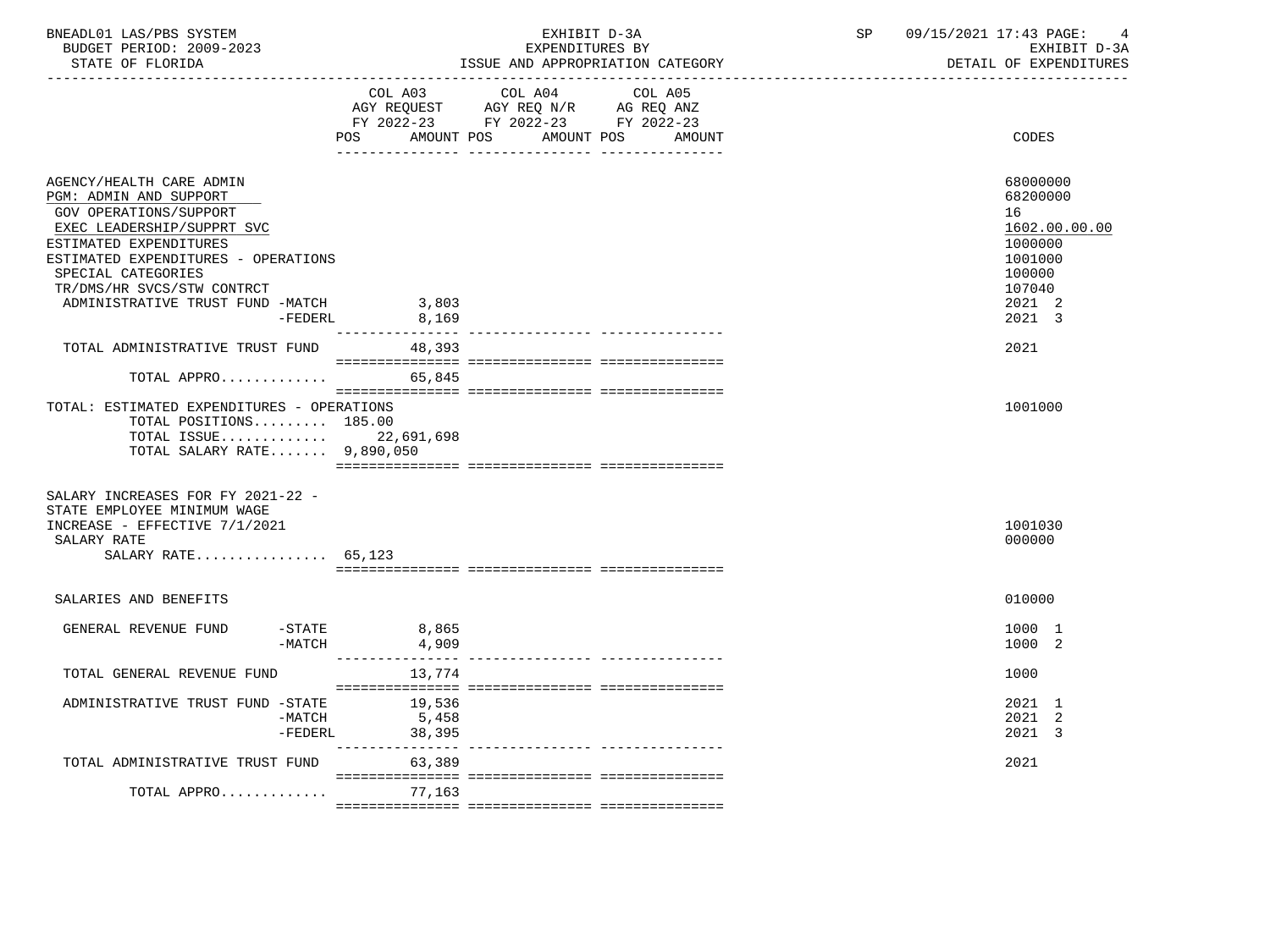| BNEADL01 LAS/PBS SYSTEM<br>BUDGET PERIOD: 2009-2023<br>STATE OF FLORIDA                                                                                                                                                                                              |                       |                                | EXPENDITURES BY<br>ISSUE AND APPROPRIATION CATEGORY<br>------------------------------------ | EXHIBIT D-3A                 |  | SP 09/15/2021 17:43 PAGE:<br>-5<br>EXHIBIT D-3A<br>DETAIL OF EXPENDITURES   |
|----------------------------------------------------------------------------------------------------------------------------------------------------------------------------------------------------------------------------------------------------------------------|-----------------------|--------------------------------|---------------------------------------------------------------------------------------------|------------------------------|--|-----------------------------------------------------------------------------|
|                                                                                                                                                                                                                                                                      |                       | AMOUNT POS<br>POS              | COL A03 COL A04<br>AGY REQUEST AGY REQ N/R AG REQ ANZ<br>FY 2022-23 FY 2022-23 FY 2022-23   | COL A05<br>AMOUNT POS AMOUNT |  | CODES                                                                       |
| AGENCY/HEALTH CARE ADMIN<br>PGM: ADMIN AND SUPPORT<br>GOV OPERATIONS/SUPPORT<br>EXEC LEADERSHIP/SUPPRT SVC<br>ESTIMATED EXPENDITURES<br>SALARY INCREASES FOR FY 2021-22 -<br>STATE EMPLOYEE MINIMUM WAGE<br>INCREASE - EFFECTIVE 7/1/2021<br>OTHER PERSONAL SERVICES |                       |                                |                                                                                             |                              |  | 68000000<br>68200000<br>16<br>1602.00.00.00<br>1000000<br>1001030<br>030000 |
| GENERAL REVENUE FUND                                                                                                                                                                                                                                                 | $-$ STATE             | 69<br>2,294<br>$-MATCH$        |                                                                                             |                              |  | 1000 1<br>1000 2                                                            |
| TOTAL GENERAL REVENUE FUND                                                                                                                                                                                                                                           |                       | --------------- --<br>2,363    |                                                                                             |                              |  | 1000                                                                        |
| ADMINISTRATIVE TRUST FUND -STATE                                                                                                                                                                                                                                     | -MATCH<br>$-FEDERL$   | 281<br>465<br>3,082            |                                                                                             |                              |  | 2021 1<br>2021 2<br>2021 3                                                  |
| TOTAL ADMINISTRATIVE TRUST FUND 3,828                                                                                                                                                                                                                                |                       |                                |                                                                                             |                              |  | 2021                                                                        |
| TOTAL APPRO                                                                                                                                                                                                                                                          |                       | 6,191                          |                                                                                             |                              |  |                                                                             |
| TOTAL: SALARY INCREASES FOR FY 2021-22 -<br>STATE EMPLOYEE MINIMUM WAGE<br>INCREASE - EFFECTIVE 7/1/2021<br>TOTAL ISSUE<br>TOTAL SALARY RATE $65,123$                                                                                                                |                       | 83,354                         |                                                                                             |                              |  | 1001030                                                                     |
| SALARY INCREASE FOR FY 2021-22 -<br>AGENCY HEADS PAY INCREASE -<br>EFFECTIVE 7/1/2021<br>SALARY RATE<br>SALARY RATE $33,532$                                                                                                                                         |                       |                                |                                                                                             |                              |  | 1001050<br>000000                                                           |
| SALARIES AND BENEFITS                                                                                                                                                                                                                                                |                       |                                |                                                                                             |                              |  | 010000                                                                      |
| GENERAL REVENUE FUND                                                                                                                                                                                                                                                 | $-$ STATE<br>$-MATCH$ | 5,027<br>2,784<br>---------- - |                                                                                             |                              |  | 1000 1<br>1000 2                                                            |
| TOTAL GENERAL REVENUE FUND                                                                                                                                                                                                                                           |                       | 7,811                          |                                                                                             |                              |  | 1000                                                                        |
| ADMINISTRATIVE TRUST FUND -STATE                                                                                                                                                                                                                                     | $-MATCH$<br>$-FEDERL$ | 11,080<br>3,095<br>21,774      |                                                                                             |                              |  | 2021 1<br>2021 2<br>2021 3                                                  |
| TOTAL ADMINISTRATIVE TRUST FUND                                                                                                                                                                                                                                      |                       | ---------<br>35,949            |                                                                                             |                              |  | 2021                                                                        |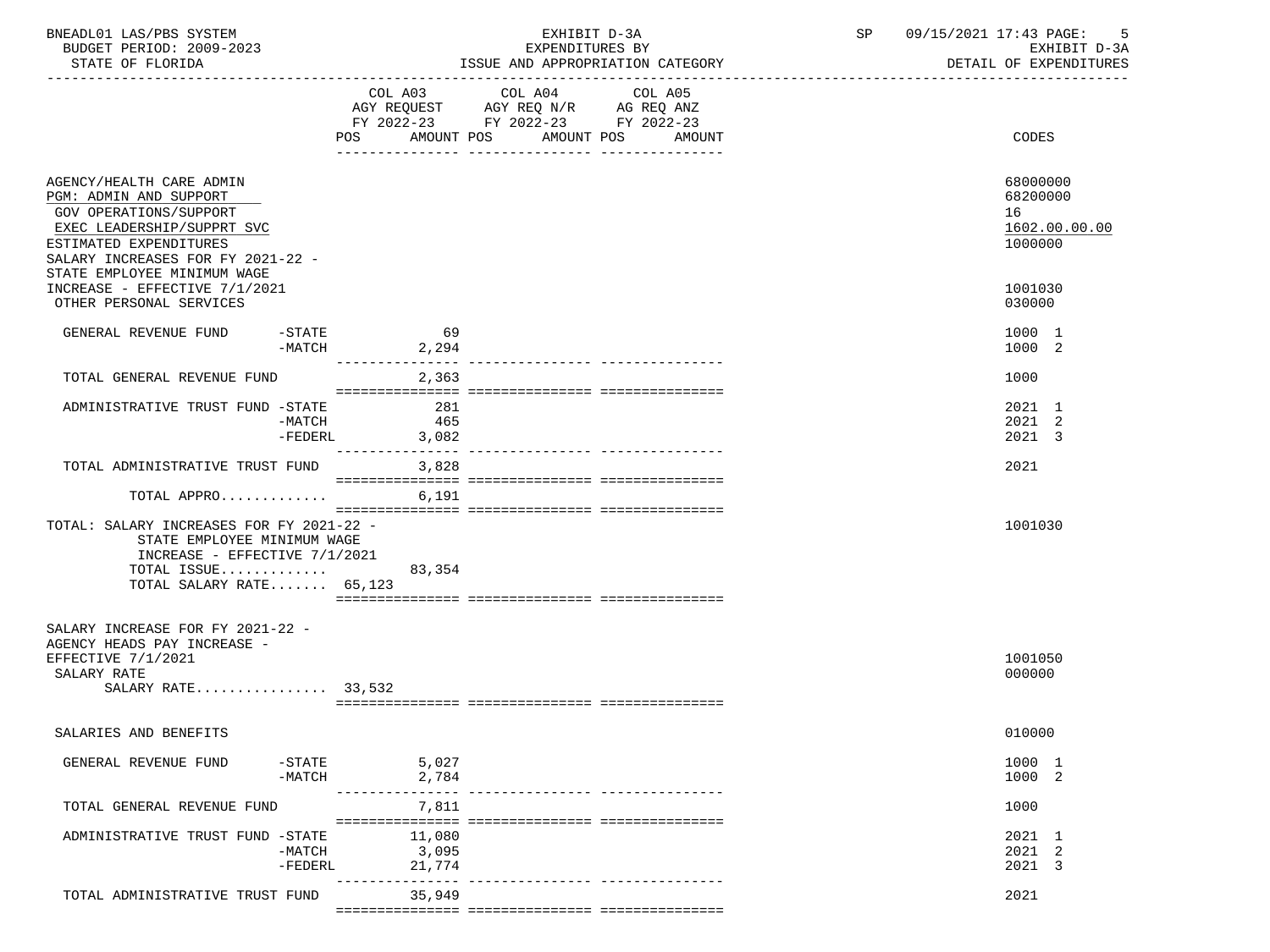| BNEADL01 LAS/PBS SYSTEM<br>BUDGET PERIOD: 2009-2023                                          |                | EXHIBIT D-3A<br>EXPENDITURES BY                                                                                                         | 09/15/2021 17:43 PAGE:<br>SP<br>-6<br>EXHIBIT D-3A |
|----------------------------------------------------------------------------------------------|----------------|-----------------------------------------------------------------------------------------------------------------------------------------|----------------------------------------------------|
| STATE OF FLORIDA                                                                             |                | ISSUE AND APPROPRIATION CATEGORY                                                                                                        | DETAIL OF EXPENDITURES                             |
|                                                                                              | POS            | COL A03 COL A04<br>COL A05<br>AGY REQUEST AGY REQ N/R AG REQ ANZ<br>FY 2022-23 FY 2022-23 FY 2022-23<br>AMOUNT POS AMOUNT POS<br>AMOUNT | CODES                                              |
|                                                                                              |                |                                                                                                                                         |                                                    |
| AGENCY/HEALTH CARE ADMIN<br>PGM: ADMIN AND SUPPORT                                           |                |                                                                                                                                         | 68000000<br>68200000                               |
| GOV OPERATIONS/SUPPORT                                                                       |                |                                                                                                                                         | 16                                                 |
| EXEC LEADERSHIP/SUPPRT SVC                                                                   |                |                                                                                                                                         | 1602.00.00.00                                      |
| ESTIMATED EXPENDITURES                                                                       |                |                                                                                                                                         | 1000000                                            |
| SALARY INCREASE FOR FY 2021-22 -                                                             |                |                                                                                                                                         |                                                    |
| AGENCY HEADS PAY INCREASE -                                                                  |                |                                                                                                                                         |                                                    |
| EFFECTIVE 7/1/2021                                                                           |                |                                                                                                                                         | 1001050                                            |
| SALARIES AND BENEFITS<br>TOTAL APPRO 43,760                                                  |                |                                                                                                                                         | 010000                                             |
|                                                                                              |                |                                                                                                                                         |                                                    |
| TOTAL: SALARY INCREASE FOR FY 2021-22 -                                                      |                |                                                                                                                                         | 1001050                                            |
| AGENCY HEADS PAY INCREASE -                                                                  |                |                                                                                                                                         |                                                    |
| EFFECTIVE 7/1/2021                                                                           |                |                                                                                                                                         |                                                    |
| TOTAL ISSUE                                                                                  | 43,760         |                                                                                                                                         |                                                    |
| TOTAL SALARY RATE 33,532                                                                     |                |                                                                                                                                         |                                                    |
| FLORIDA RETIREMENT SYSTEM<br>ADJUSTMENT - FY 2021-22 - NORMAL<br>COST AND UNFUNDED ACTUARIAL |                |                                                                                                                                         |                                                    |
| LIABILITY<br>SALARIES AND BENEFITS                                                           |                |                                                                                                                                         | 1001070<br>010000                                  |
| GENERAL REVENUE FUND                                                                         | $-STATE$ 9,922 |                                                                                                                                         | 1000 1                                             |
|                                                                                              | $-MATCH$ 5,495 |                                                                                                                                         | 1000 2                                             |
|                                                                                              |                |                                                                                                                                         |                                                    |
| TOTAL GENERAL REVENUE FUND                                                                   | 15,417         |                                                                                                                                         | 1000                                               |
|                                                                                              |                |                                                                                                                                         | 2021 1                                             |
| ADMINISTRATIVE TRUST FUND -STATE 21,867<br>-MATCH                                            | 6,109          |                                                                                                                                         | 2021 2                                             |
| -FEDERL                                                                                      | 42,975         |                                                                                                                                         | 2021 3                                             |
|                                                                                              |                |                                                                                                                                         |                                                    |
| TOTAL ADMINISTRATIVE TRUST FUND                                                              | 70,951         |                                                                                                                                         | 2021                                               |
| TOTAL APPRO 86,368                                                                           |                |                                                                                                                                         |                                                    |
| CASUALTY INSURANCE PREMIUM                                                                   |                |                                                                                                                                         |                                                    |
| ADJUSTMENT                                                                                   |                |                                                                                                                                         | 1001090                                            |
| SPECIAL CATEGORIES                                                                           |                |                                                                                                                                         | 100000                                             |
| RISK MANAGEMENT INSURANCE                                                                    |                |                                                                                                                                         | 103241                                             |
| GENERAL REVENUE FUND<br>$-$ STATE                                                            | 19             |                                                                                                                                         | 1000 1                                             |
| $-MATCH$                                                                                     | 8              |                                                                                                                                         | 1000 2                                             |
| TOTAL GENERAL REVENUE FUND                                                                   | 27             |                                                                                                                                         | 1000                                               |
|                                                                                              |                |                                                                                                                                         |                                                    |
| ADMINISTRATIVE TRUST FUND -STATE                                                             | 190            |                                                                                                                                         | 2021 1                                             |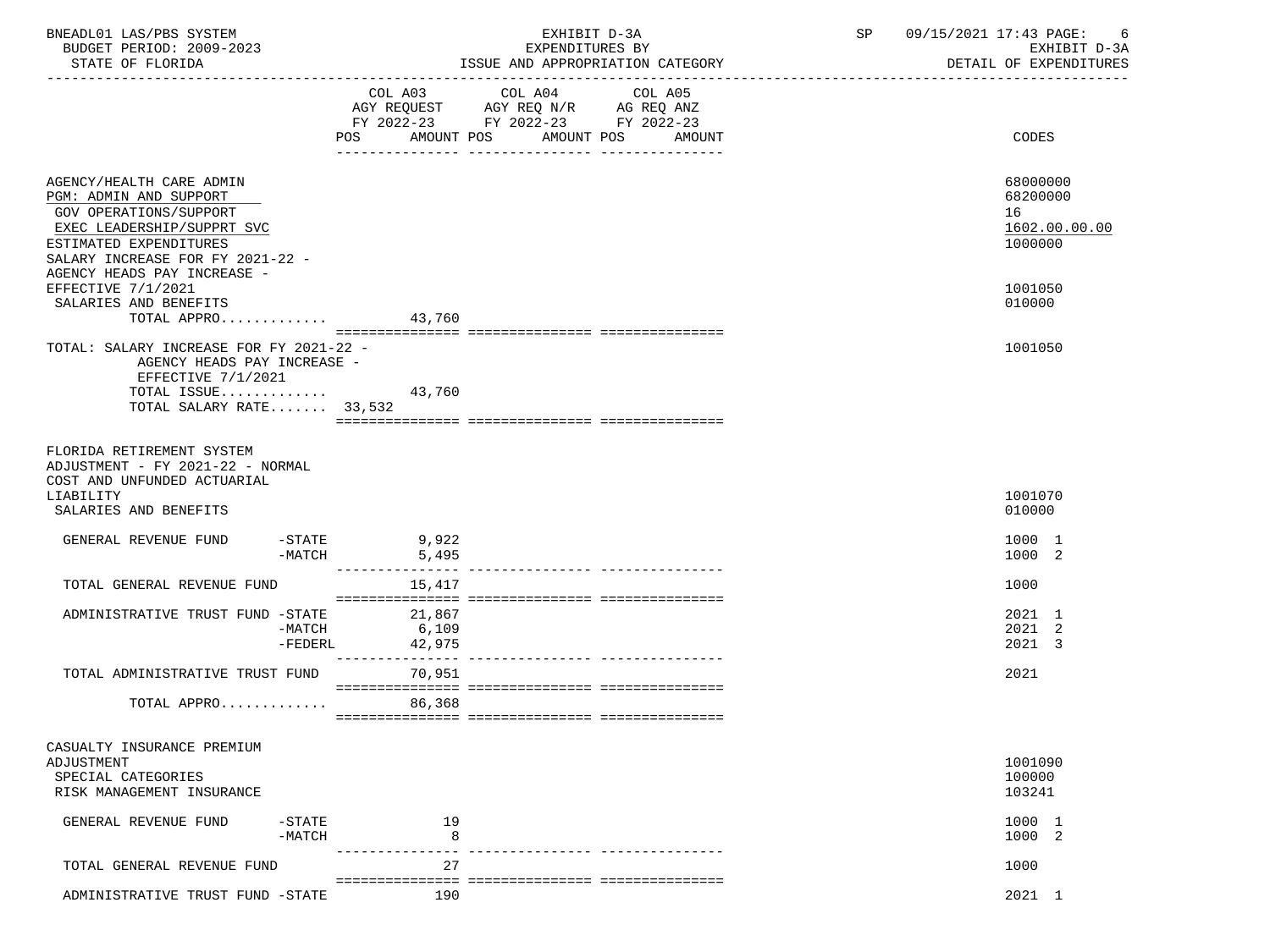| COL A03 COL A04 COL A05<br>AGY REQUEST AGY REQ N/R AG REQ ANZ<br>FY 2022-23 FY 2022-23 FY 2022-23<br>AMOUNT POS AMOUNT POS<br><b>CODES</b><br>POS<br>AMOUNT<br>68000000<br>AGENCY/HEALTH CARE ADMIN<br>PGM: ADMIN AND SUPPORT<br>68200000<br><b>GOV OPERATIONS/SUPPORT</b><br>16<br>EXEC LEADERSHIP/SUPPRT SVC<br>1000000<br>ESTIMATED EXPENDITURES<br>CASUALTY INSURANCE PREMIUM<br>ADJUSTMENT<br>1001090<br>100000<br>SPECIAL CATEGORIES<br>103241<br>RISK MANAGEMENT INSURANCE<br>2021 2<br>ADMINISTRATIVE TRUST FUND -MATCH<br>4<br>2021 3<br>12<br>$-FEDERL$<br>206<br>2021<br>TOTAL ADMINISTRATIVE TRUST FUND<br>233<br>TOTAL APPRO<br>REALLOCATION OF HUMAN RESOURCES<br>1005900<br>OUTSOURCING<br>100000<br>SPECIAL CATEGORIES<br>TR/DMS/HR SVCS/STW CONTRCT<br>107040<br>1000 1<br>GENERAL REVENUE FUND<br>$-STATE$ 842-<br>$533 -$<br>1000 2<br>$-MATCH$<br>TOTAL GENERAL REVENUE FUND<br>1,375-<br>1000<br>$2,869-$<br>2021 1<br>ADMINISTRATIVE TRUST FUND -STATE<br>$300 -$<br>2021 2<br>-MATCH<br>2021 3<br>644-<br>-FEDERL<br>$3.813-$<br>2021<br>TOTAL ADMINISTRATIVE TRUST FUND<br>TOTAL APPRO<br>$5.188 -$ | BNEADL01 LAS/PBS SYSTEM<br>BUDGET PERIOD: 2009-2023 |  | EXPENDITURES BY | EXHIBIT D-3A | SP | 09/15/2021 17:43 PAGE: 7<br>EXHIBIT D-3A |
|-----------------------------------------------------------------------------------------------------------------------------------------------------------------------------------------------------------------------------------------------------------------------------------------------------------------------------------------------------------------------------------------------------------------------------------------------------------------------------------------------------------------------------------------------------------------------------------------------------------------------------------------------------------------------------------------------------------------------------------------------------------------------------------------------------------------------------------------------------------------------------------------------------------------------------------------------------------------------------------------------------------------------------------------------------------------------------------------------------------------------------|-----------------------------------------------------|--|-----------------|--------------|----|------------------------------------------|
|                                                                                                                                                                                                                                                                                                                                                                                                                                                                                                                                                                                                                                                                                                                                                                                                                                                                                                                                                                                                                                                                                                                             |                                                     |  |                 |              |    |                                          |
|                                                                                                                                                                                                                                                                                                                                                                                                                                                                                                                                                                                                                                                                                                                                                                                                                                                                                                                                                                                                                                                                                                                             |                                                     |  |                 |              |    | 1602.00.00.00                            |
|                                                                                                                                                                                                                                                                                                                                                                                                                                                                                                                                                                                                                                                                                                                                                                                                                                                                                                                                                                                                                                                                                                                             |                                                     |  |                 |              |    |                                          |
|                                                                                                                                                                                                                                                                                                                                                                                                                                                                                                                                                                                                                                                                                                                                                                                                                                                                                                                                                                                                                                                                                                                             |                                                     |  |                 |              |    |                                          |
|                                                                                                                                                                                                                                                                                                                                                                                                                                                                                                                                                                                                                                                                                                                                                                                                                                                                                                                                                                                                                                                                                                                             |                                                     |  |                 |              |    |                                          |
|                                                                                                                                                                                                                                                                                                                                                                                                                                                                                                                                                                                                                                                                                                                                                                                                                                                                                                                                                                                                                                                                                                                             |                                                     |  |                 |              |    |                                          |
|                                                                                                                                                                                                                                                                                                                                                                                                                                                                                                                                                                                                                                                                                                                                                                                                                                                                                                                                                                                                                                                                                                                             |                                                     |  |                 |              |    |                                          |
|                                                                                                                                                                                                                                                                                                                                                                                                                                                                                                                                                                                                                                                                                                                                                                                                                                                                                                                                                                                                                                                                                                                             |                                                     |  |                 |              |    |                                          |
|                                                                                                                                                                                                                                                                                                                                                                                                                                                                                                                                                                                                                                                                                                                                                                                                                                                                                                                                                                                                                                                                                                                             |                                                     |  |                 |              |    |                                          |
|                                                                                                                                                                                                                                                                                                                                                                                                                                                                                                                                                                                                                                                                                                                                                                                                                                                                                                                                                                                                                                                                                                                             |                                                     |  |                 |              |    |                                          |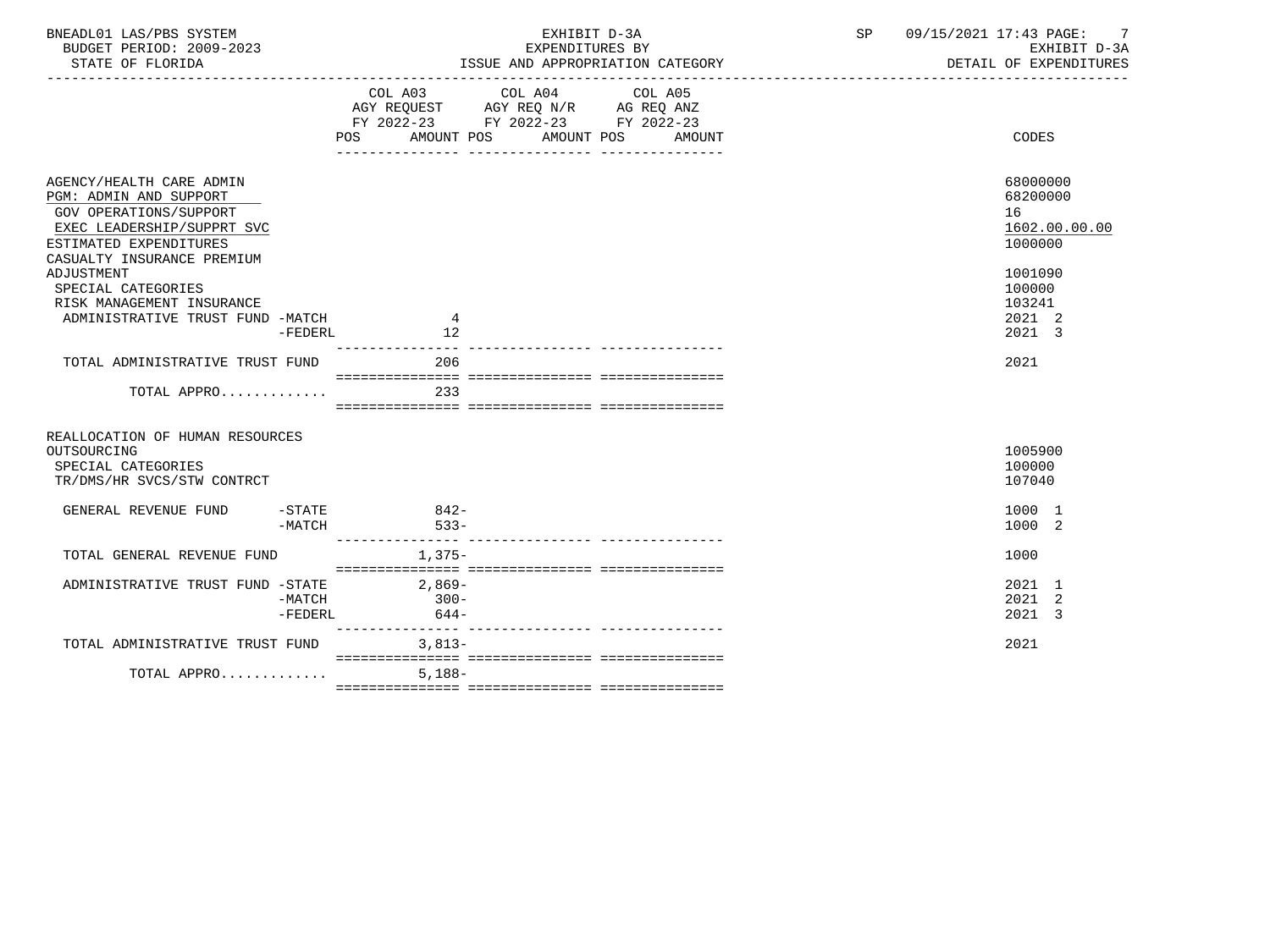| BNEADL01 LAS/PBS SYSTEM<br>BUDGET PERIOD: 2009-2023<br>STATE OF FLORIDA                                                                                                 | EXHIBIT D-3A<br>EXPENDITURES BY<br>ISSUE AND APPROPRIATION CATEGORY                                                                            | 09/15/2021 17:43 PAGE:<br>SP<br>8<br>EXHIBIT D-3A<br>DETAIL OF EXPENDITURES |
|-------------------------------------------------------------------------------------------------------------------------------------------------------------------------|------------------------------------------------------------------------------------------------------------------------------------------------|-----------------------------------------------------------------------------|
|                                                                                                                                                                         | COL A03 COL A04 COL A05<br>AGY REQUEST AGY REQ N/R AG REQ ANZ<br>FY 2022-23 FY 2022-23 FY 2022-23<br>AMOUNT POS<br>AMOUNT POS<br>POS<br>AMOUNT | CODES                                                                       |
| AGENCY/HEALTH CARE ADMIN<br>PGM: ADMIN AND SUPPORT<br>GOV OPERATIONS/SUPPORT<br>EXEC LEADERSHIP/SUPPRT SVC<br>NONRECURRING EXPENDITURES<br>BUREAU OF FINANCIAL SERVICES |                                                                                                                                                | 68000000<br>68200000<br>16<br>1602.00.00.00<br>2100000                      |
| ENTERPRISE FINANCIAL SYSTEM<br>SPECIAL CATEGORIES<br>CONTRACTED SERVICES                                                                                                |                                                                                                                                                | 2103006<br>100000<br>100777                                                 |
| ADMINISTRATIVE TRUST FUND -STATE                                                                                                                                        | 950,000-                                                                                                                                       | 2021 1                                                                      |
| FLORIDA PLANNING, ACCOUNTING, AND<br>LEDGER MANAGEMENT (PALM) READINESS<br>SPECIAL CATEGORIES<br>FLAIR SYSTEM REPLACEMENT                                               |                                                                                                                                                | 2103032<br>100000<br>100781                                                 |
| ADMINISTRATIVE TRUST FUND -STATE 250,000-                                                                                                                               |                                                                                                                                                | 2021 1                                                                      |
| INCREASED PERSONNEL COSTS<br>IMPROVING FINANCIAL SERVICES                                                                                                               |                                                                                                                                                | 5200000                                                                     |
| OPERATIONS<br>SALARY RATE<br>SALARY RATE 195,000                                                                                                                        |                                                                                                                                                | 5200A70<br>000000                                                           |
| SALARIES AND BENEFITS                                                                                                                                                   |                                                                                                                                                | 010000                                                                      |
| ADMINISTRATIVE TRUST FUND -STATE 285,578                                                                                                                                |                                                                                                                                                | 2021 1                                                                      |
| TOTAL: IMPROVING FINANCIAL SERVICES<br>OPERATIONS<br>TOTAL ISSUE 285,578<br>TOTAL SALARY RATE 195,000                                                                   |                                                                                                                                                | 5200A70                                                                     |
|                                                                                                                                                                         |                                                                                                                                                |                                                                             |
| AGENCY ISSUE NARRATIVE:<br>2022-2023 BUDGET YEAR NARRATIVE:                                                                                                             | IT COMPONENT? NO<br>LINKAGE TO THE GOVERNOR'S PRIORITIES: Health Care - Promote innovation, reduce costs and combat state crisis.              |                                                                             |

 FLORIDA STRATEGIC PLAN FOR ECONOMIC DEVELOPMENT: (5.2) Improve the efficiency and effectiveness of government agencies at all levels; and (5.3) Strengthen local, regional and statewide partnerships to accomplish Florida's economic and quality of life and quality places goals.

ISSUE TITLE: Improving Financial Services Operations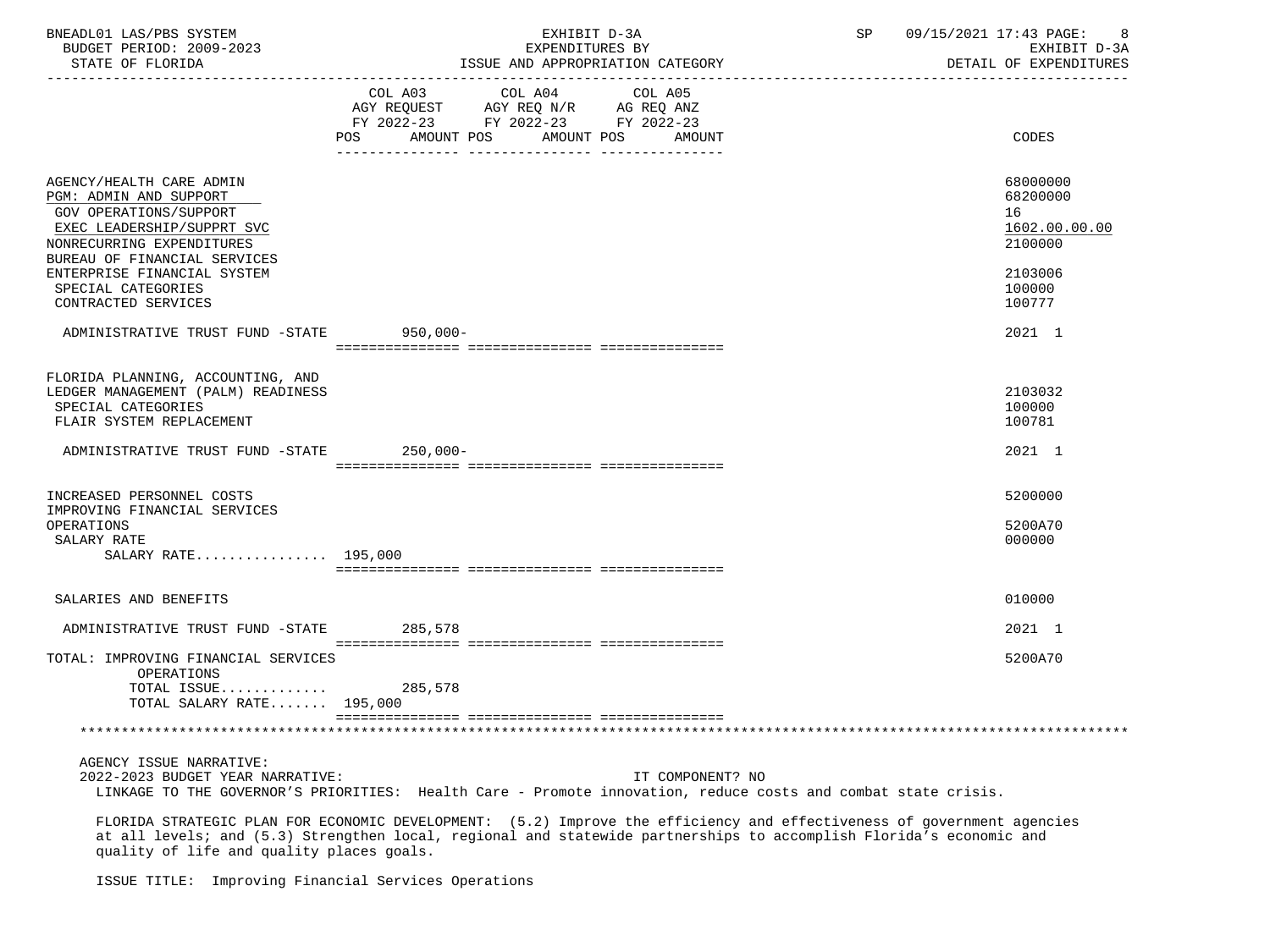| BNEADL01 LAS/PBS SYSTEM<br>BUDGET PERIOD: 2009-2023<br>STATE OF FLORIDA                               | EXHIBIT D-3A<br>EXPENDITURES BY<br>ISSUE AND APPROPRIATION CATEGORY                                                                               | <b>SP</b><br>09/15/2021 17:43 PAGE:<br>$\overline{9}$<br>EXHIBIT D-3A<br>DETAIL OF EXPENDITURES |
|-------------------------------------------------------------------------------------------------------|---------------------------------------------------------------------------------------------------------------------------------------------------|-------------------------------------------------------------------------------------------------|
|                                                                                                       | COL A03<br>COL A04 COL A05<br>AGY REO N/R AG REO ANZ<br>AGY REOUEST<br>FY 2022-23 FY 2022-23 FY 2022-23<br>POS<br>AMOUNT POS AMOUNT POS<br>AMOUNT | CODES                                                                                           |
| AGENCY/HEALTH CARE ADMIN<br>PGM: ADMIN AND SUPPORT<br>GOV OPERATIONS/SUPPORT                          |                                                                                                                                                   | 68000000<br>68200000<br>16<br>1602.00.00.00                                                     |
| EXEC LEADERSHIP/SUPPRT SVC<br>INCREASED PERSONNEL COSTS<br>IMPROVING FINANCIAL SERVICES<br>OPERATIONS |                                                                                                                                                   | 5200000<br>5200A70                                                                              |

 ISSUE SUMMARY: The Agency for Health Care Administration (AHCA) requests rate of 195,000 and recurring budget authority of 285,578 to support competitive pay and reclassed positions aligned to better fit critical agency needs in the Bureau of Financial Services.

 ISSUE DETAIL: The Agency has experienced significant turnover within its' operational functions and needs additional financial resources to recruit and retain the technical talent necessary to support financial services operations tasks independently, efficiently, and without error. Currently, supervisors are providing an increased level of training and support due to turnover and less experienced staff due to position and pay discrepancies. Additionally, there is a lack of documented procedures and training materials as noted in recurring audit findings by the Auditor General. The requested funds will support targeted pay adjustments for current positions and resources to support vacancies.

 FISCAL IMPACT: This issue requests rate of 195,000 and budget authority of \$285,578 for vacant positions to be reclassed to attract qualified staff with more experience and skills to support the essential functions for the Agency. Additionally, this request includes rate and budget authority to hire a Director of Administration with significant experience in Financial Services and to support competitive pay changes to retain current staff.

| RECURRING<br>FY 2022-23 | NON-RECURRING<br>FY 2022-23 | TOTAL<br>FY 2022-23 |
|-------------------------|-----------------------------|---------------------|
|                         |                             |                     |
|                         |                             |                     |
|                         |                             |                     |
| \$285,578               | SO.                         | \$285,578           |
| \$285,578               | S0                          | \$285,578           |
|                         |                             |                     |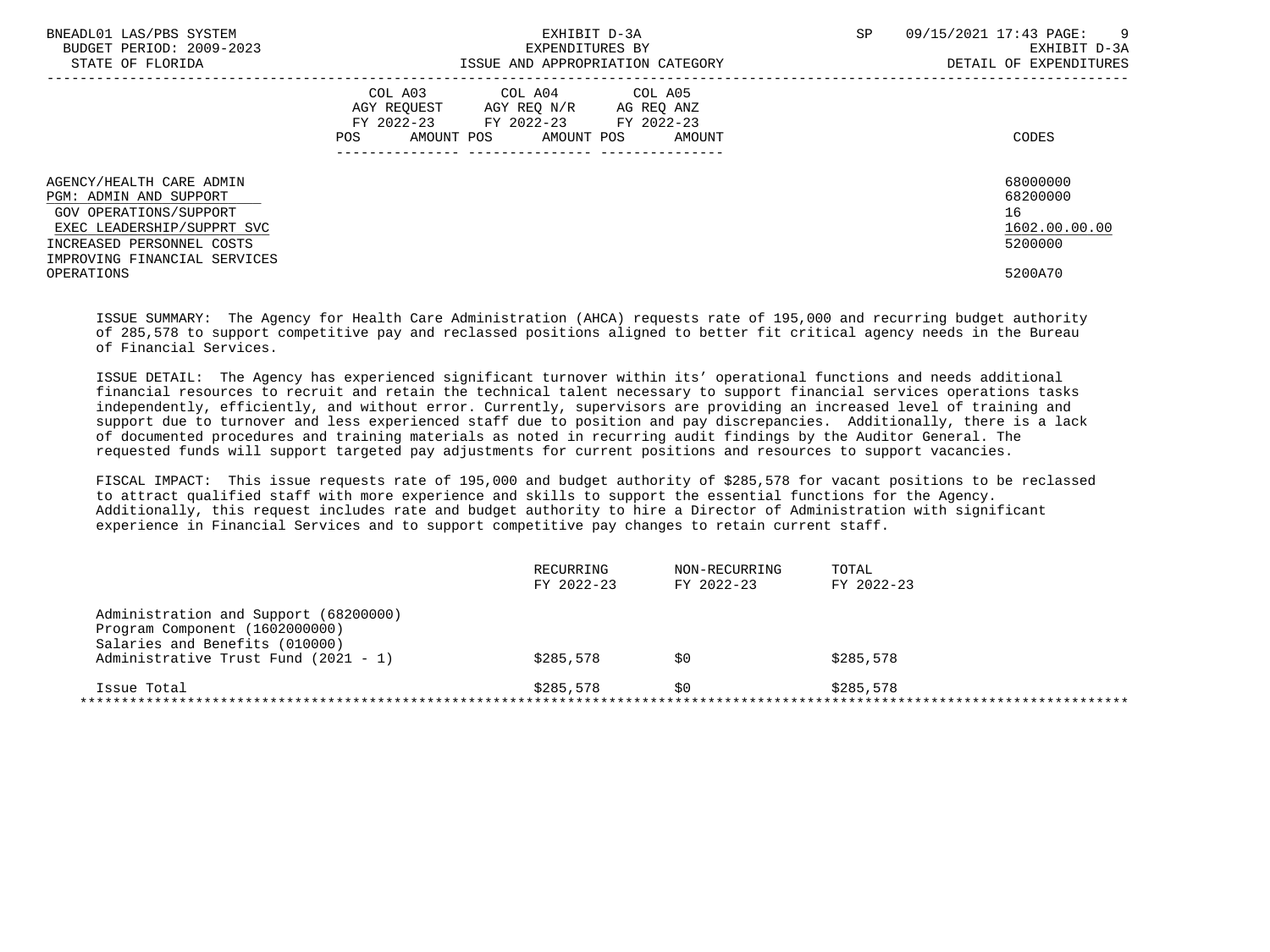| BNEADL01 LAS/PBS SYSTEM<br>BUDGET PERIOD: 2009-2023<br>STATE OF FLORIDA                                                                                                               |                               | ISSUE AND APPROPRIATION CATEGORY                                                  | EXHIBIT D-3A<br>EXPENDITURES BY |          |            | SP 09/15/2021 17:43 PAGE: 10<br>EXHIBIT D-3A<br>DETAIL OF EXPENDITURES |
|---------------------------------------------------------------------------------------------------------------------------------------------------------------------------------------|-------------------------------|-----------------------------------------------------------------------------------|---------------------------------|----------|------------|------------------------------------------------------------------------|
|                                                                                                                                                                                       | COL A03<br>POS AMOUNT POS     | COL A04<br>AGY REQUEST AGY REQ N/R AG REQ ANZ<br>FY 2022-23 FY 2022-23 FY 2022-23 | COL A05<br>AMOUNT POS AMOUNT    |          |            | CODES                                                                  |
| AGENCY/HEALTH CARE ADMIN<br>PGM: ADMIN AND SUPPORT<br>GOV OPERATIONS/SUPPORT<br>EXEC LEADERSHIP/SUPPRT SVC<br>INCREASED PERSONNEL COSTS<br>IMPROVING FINANCIAL SERVICES<br>OPERATIONS |                               |                                                                                   |                                 |          |            | 68000000<br>68200000<br>16<br>1602.00.00.00<br>5200000<br>5200A70      |
| POSITION DETAIL OF SALARIES AND BENEFITS:                                                                                                                                             | FTE                           | BASE RATE ADDITIVES                                                               |                                 | BENEFITS | SUBTOTAL % | LAPSE LAPSED SALARIES<br>AND BENEFITS                                  |
| A03 - AGY REQUEST FY 2022-23<br>CHANGES TO CURRENTLY AUTHORIZED POSITIONS<br>RA06 RATE ADJ - NO FTE - NO SALARY - NO BENEFITS<br>C1001 001                                            |                               | 195,000                                                                           |                                 |          |            |                                                                        |
| TOTAL SALARY RATE                                                                                                                                                                     |                               | 195,000                                                                           |                                 |          |            | ==============                                                         |
| OTHER SALARY AMOUNT<br>2021 ADMINISTRATIVE TRUST FUND                                                                                                                                 |                               |                                                                                   |                                 |          |            | 285,578<br>______________<br>285,578<br>==============                 |
| TOTAL: EXEC LEADERSHIP/SUPPRT SVC<br>BY FUND TYPE<br>GENERAL REVENUE FUND                                                                                                             | 3,633,088                     |                                                                                   |                                 |          |            | 1602.00.00.00<br>1000                                                  |
| TRUST FUNDS<br>TOTAL POSITIONS 185.00<br>TOTAL PROG COMP 21,985,803<br>TOTAL SALARY RATE 10,183,705                                                                                   | 18,352,715<br>_______________ |                                                                                   |                                 |          |            | 2000                                                                   |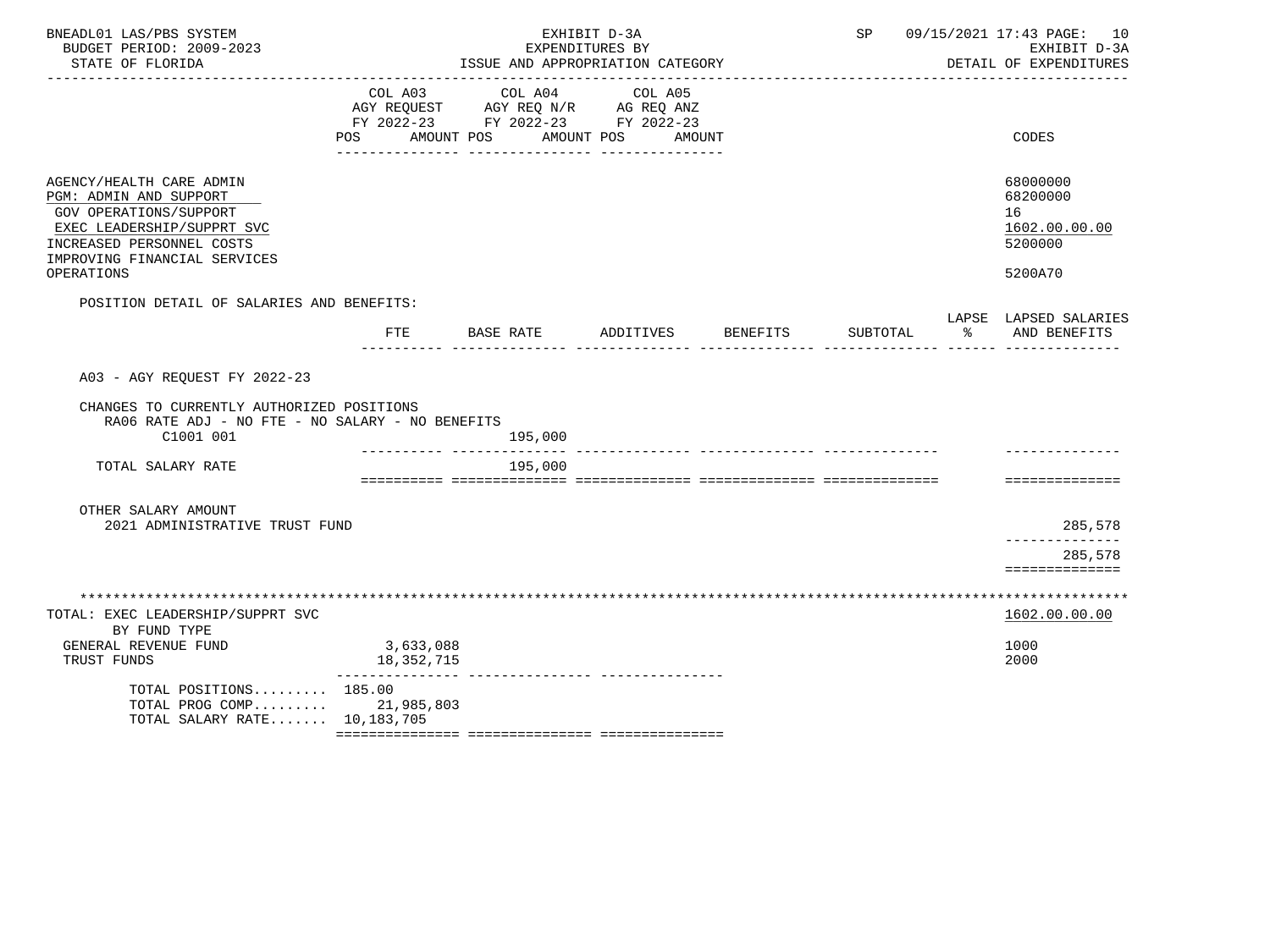| BNEADL01 LAS/PBS SYSTEM<br>BUDGET PERIOD: 2009-2023<br>STATE OF FLORIDA                                                                                                                                         |                                           | EXHIBIT D-3A<br>EXPENDITURES BY<br>ISSUE AND APPROPRIATION CATEGORY                                                                  | SP and the set of the set of the set of the set of the set of the set of the set of the set of the set of the s | 09/15/2021 17:43 PAGE: 11<br>EXHIBIT D-3A<br>DETAIL OF EXPENDITURES         |
|-----------------------------------------------------------------------------------------------------------------------------------------------------------------------------------------------------------------|-------------------------------------------|--------------------------------------------------------------------------------------------------------------------------------------|-----------------------------------------------------------------------------------------------------------------|-----------------------------------------------------------------------------|
|                                                                                                                                                                                                                 | POS                                       | COL A03 COL A04 COL A05<br>AGY REQUEST AGY REQ N/R AG REQ ANZ<br>FY 2022-23 FY 2022-23 FY 2022-23<br>AMOUNT POS AMOUNT POS<br>AMOUNT |                                                                                                                 | CODES                                                                       |
| AGENCY/HEALTH CARE ADMIN<br>PGM: ADMIN AND SUPPORT<br>GOV OPERATIONS/SUPPORT<br>INFORMATION TECHNOLOGY<br>ESTIMATED EXPENDITURES<br>ESTIMATED EXPENDITURES - OPERATIONS<br>SALARY RATE<br>SALARY RATE 3,644,421 |                                           |                                                                                                                                      |                                                                                                                 | 68000000<br>68200000<br>16<br>1603.00.00.00<br>1000000<br>1001000<br>000000 |
|                                                                                                                                                                                                                 |                                           |                                                                                                                                      |                                                                                                                 |                                                                             |
| SALARIES AND BENEFITS                                                                                                                                                                                           |                                           |                                                                                                                                      |                                                                                                                 | 010000                                                                      |
| GENERAL REVENUE FUND -STATE 276,970                                                                                                                                                                             | -MATCH                                    |                                                                                                                                      |                                                                                                                 | 1000 1<br>1000 2                                                            |
| TOTAL GENERAL REVENUE FUND                                                                                                                                                                                      | 646,253                                   |                                                                                                                                      |                                                                                                                 | 1000                                                                        |
| ADMINISTRATIVE TRUST FUND -STATE 3, 129, 381                                                                                                                                                                    | -MATCH<br>440,390<br>825,904<br>$-FEDERL$ |                                                                                                                                      |                                                                                                                 | 2021 1<br>2021 2<br>2021 3                                                  |
| TOTAL ADMINISTRATIVE TRUST FUND                                                                                                                                                                                 | 4,395,675                                 |                                                                                                                                      |                                                                                                                 | 2021                                                                        |
| TOTAL POSITIONS 70.00<br>TOTAL APPRO 5,041,928                                                                                                                                                                  |                                           |                                                                                                                                      |                                                                                                                 |                                                                             |
| OTHER PERSONAL SERVICES                                                                                                                                                                                         |                                           |                                                                                                                                      |                                                                                                                 | 030000                                                                      |
| GENERAL REVENUE FUND                                                                                                                                                                                            | $-MATCH$ 30,344                           |                                                                                                                                      |                                                                                                                 | 1000 2                                                                      |
| ADMINISTRATIVE TRUST FUND -STATE $-$ 92,060<br>-MATCH 17,029                                                                                                                                                    | -FEDERL<br>84,536                         |                                                                                                                                      |                                                                                                                 | 2021 1<br>2021 2<br>2021 3                                                  |
| TOTAL ADMINISTRATIVE TRUST FUND 193,625                                                                                                                                                                         |                                           |                                                                                                                                      |                                                                                                                 | 2021                                                                        |
| TOTAL APPRO                                                                                                                                                                                                     | 223,969                                   |                                                                                                                                      |                                                                                                                 |                                                                             |
| EXPENSES                                                                                                                                                                                                        |                                           |                                                                                                                                      |                                                                                                                 | 040000                                                                      |
| $-$ STATE<br>GENERAL REVENUE FUND<br>$-MATCH$                                                                                                                                                                   | 13,535<br>27,834                          |                                                                                                                                      |                                                                                                                 | 1000 1<br>1000 2                                                            |
| TOTAL GENERAL REVENUE FUND                                                                                                                                                                                      | --------------<br>41,369                  |                                                                                                                                      |                                                                                                                 | 1000                                                                        |
| ADMINISTRATIVE TRUST FUND -STATE<br>$-MATCH$                                                                                                                                                                    | 1,452,301<br>247,770                      |                                                                                                                                      |                                                                                                                 | 2021 1<br>2021 2                                                            |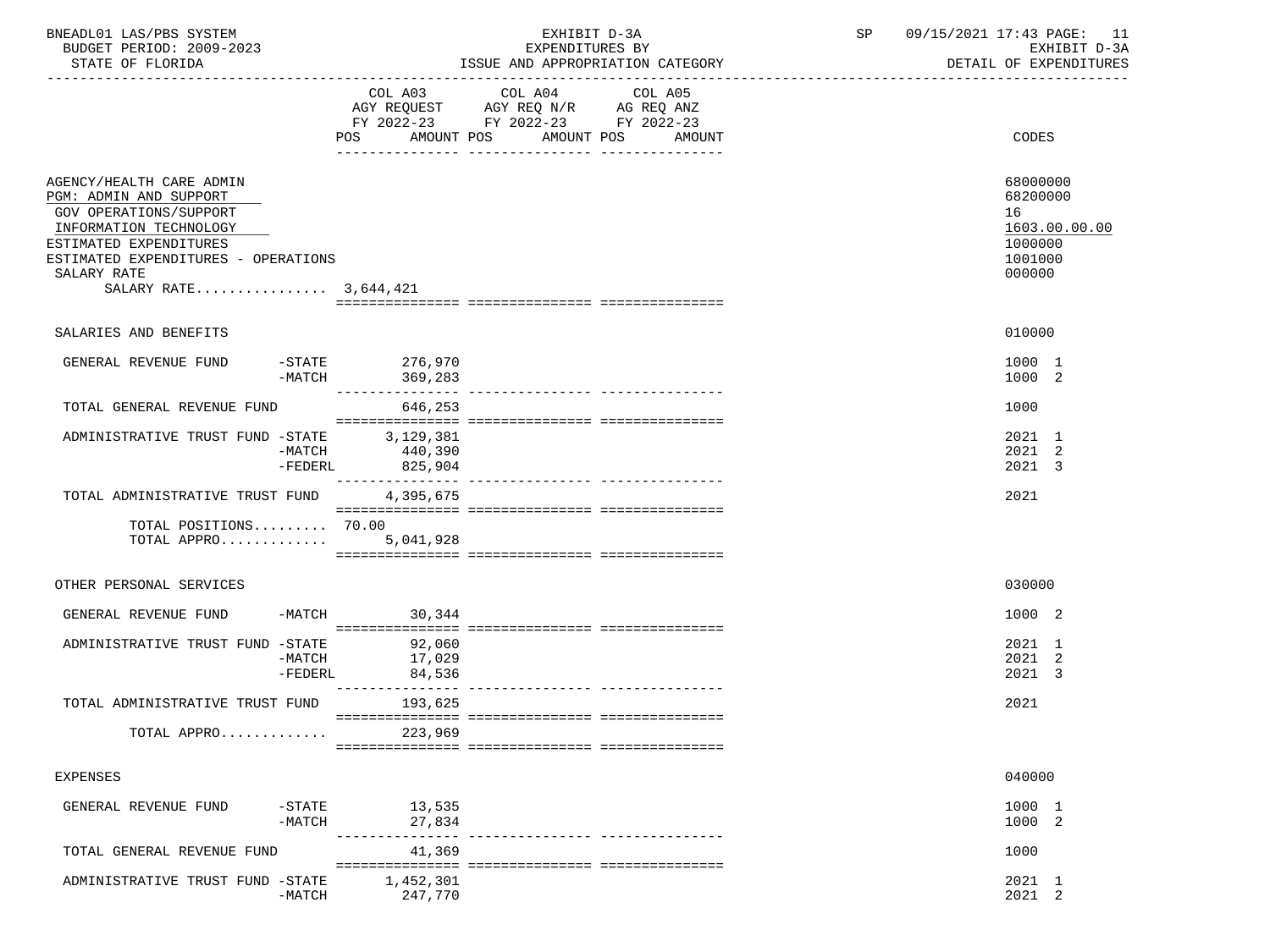| BNEADL01 LAS/PBS SYSTEM<br>BUDGET PERIOD: 2009-2023    |                             | EXHIBIT D-3A<br>EXPENDITURES BY                                                           |                                             | SP | 09/15/2021 17:43 PAGE: 12<br>EXHIBIT D-3A |
|--------------------------------------------------------|-----------------------------|-------------------------------------------------------------------------------------------|---------------------------------------------|----|-------------------------------------------|
| STATE OF FLORIDA                                       |                             |                                                                                           | ISSUE AND APPROPRIATION CATEGORY            |    | DETAIL OF EXPENDITURES                    |
|                                                        |                             | COL A03 COL A04<br>AGY REQUEST AGY REQ N/R AG REQ ANZ<br>FY 2022-23 FY 2022-23 FY 2022-23 | COL A05<br>POS AMOUNT POS AMOUNT POS AMOUNT |    | CODES                                     |
| AGENCY/HEALTH CARE ADMIN                               |                             |                                                                                           |                                             |    | 68000000                                  |
| PGM: ADMIN AND SUPPORT                                 |                             |                                                                                           |                                             |    | 68200000                                  |
| GOV OPERATIONS/SUPPORT<br>INFORMATION TECHNOLOGY       |                             |                                                                                           |                                             |    | 16<br>1603.00.00.00                       |
| ESTIMATED EXPENDITURES                                 |                             |                                                                                           |                                             |    | 1000000                                   |
| ESTIMATED EXPENDITURES - OPERATIONS<br><b>EXPENSES</b> |                             |                                                                                           |                                             |    | 1001000<br>040000                         |
| ADMINISTRATIVE TRUST FUND -FEDERL                      | 423,332                     |                                                                                           |                                             |    | 2021 3                                    |
| TOTAL ADMINISTRATIVE TRUST FUND 2,123,403              |                             |                                                                                           |                                             |    | 2021                                      |
| TOTAL APPRO 2,164,772                                  |                             |                                                                                           |                                             |    |                                           |
|                                                        |                             |                                                                                           |                                             |    |                                           |
| OPERATING CAPITAL OUTLAY                               |                             |                                                                                           |                                             |    | 060000                                    |
| ADMINISTRATIVE TRUST FUND -STATE 49,938                |                             |                                                                                           |                                             |    | 2021 1                                    |
|                                                        | -MATCH 35,315               |                                                                                           |                                             |    | 2021 2                                    |
|                                                        | -FEDERL 100,105             |                                                                                           |                                             |    | 2021 3                                    |
| TOTAL ADMINISTRATIVE TRUST FUND 185,358                |                             |                                                                                           |                                             |    | 2021                                      |
| TOTAL APPRO                                            | 185,358                     |                                                                                           |                                             |    |                                           |
|                                                        |                             |                                                                                           |                                             |    |                                           |
| SPECIAL CATEGORIES                                     |                             |                                                                                           |                                             |    | 100000                                    |
| CONTRACTED SERVICES                                    |                             |                                                                                           |                                             |    | 100777                                    |
| GENERAL REVENUE FUND -STATE 19,003                     |                             |                                                                                           |                                             |    | 1000 1                                    |
| $-MATCH$                                               | 6,662                       |                                                                                           |                                             |    | 1000 2                                    |
| TOTAL GENERAL REVENUE FUND                             | _________________<br>25,665 |                                                                                           | ---------------- ----------------           |    | 1000                                      |
|                                                        |                             |                                                                                           |                                             |    |                                           |
| ADMINISTRATIVE TRUST FUND -STATE 404,414<br>$-MATCH$   | 178,279                     |                                                                                           |                                             |    | 2021 1<br>2021 2                          |
|                                                        | -FEDERL 325,032             |                                                                                           |                                             |    | 2021 3                                    |
| TOTAL ADMINISTRATIVE TRUST FUND                        | 907,725                     |                                                                                           |                                             |    | 2021                                      |
|                                                        |                             |                                                                                           |                                             |    |                                           |
| TOTAL APPRO                                            | 933,390                     |                                                                                           |                                             |    |                                           |
|                                                        |                             |                                                                                           |                                             |    |                                           |
| RISK MANAGEMENT INSURANCE                              |                             |                                                                                           |                                             |    | 103241                                    |
| -MATCH<br>GENERAL REVENUE FUND                         | 8,036                       |                                                                                           |                                             |    | 1000 2                                    |
|                                                        |                             |                                                                                           |                                             |    |                                           |
| ADMINISTRATIVE TRUST FUND -STATE<br>$-MATCH$           | 25,366<br>2,170             |                                                                                           |                                             |    | 2021 1<br>2021 2                          |
| $-FEDERL$                                              | 6,110                       |                                                                                           |                                             |    | 2021 3                                    |
|                                                        | ---------------             | ---------------- ------------                                                             |                                             |    |                                           |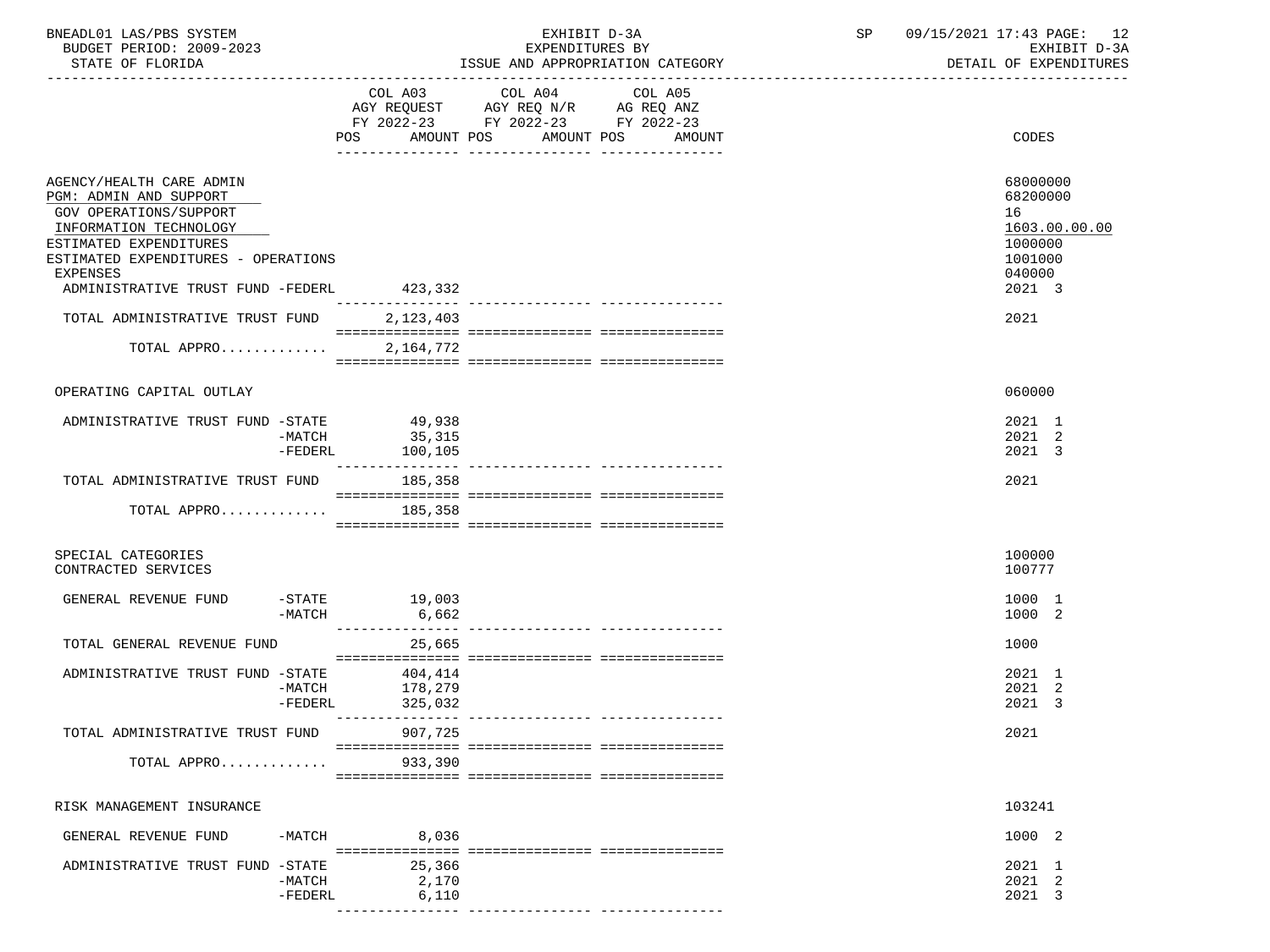| BNEADL01 LAS/PBS SYSTEM<br>BUDGET PERIOD: 2009-2023<br>STATE OF FLORIDA                                                                                                                                                                                                                      |                    | EXHIBIT D-3A<br>EXPENDITURES BY<br>ISSUE AND APPROPRIATION CATEGORY                                                                                                                                                        | SP | 09/15/2021 17:43 PAGE: 13<br>EXHIBIT D-3A<br>DETAIL OF EXPENDITURES                           |
|----------------------------------------------------------------------------------------------------------------------------------------------------------------------------------------------------------------------------------------------------------------------------------------------|--------------------|----------------------------------------------------------------------------------------------------------------------------------------------------------------------------------------------------------------------------|----|-----------------------------------------------------------------------------------------------|
|                                                                                                                                                                                                                                                                                              | COL A03            | COL A04<br>COL A05<br>$\begin{tabular}{lllllll} \bf AGY & \bf REQUEST & \bf AGY & \bf REQ & \bf N/R & \bf AG & \bf REQ & \bf ANZ \\ \end{tabular}$<br>FY 2022-23 FY 2022-23 FY 2022-23<br>POS AMOUNT POS AMOUNT POS AMOUNT |    | CODES                                                                                         |
| AGENCY/HEALTH CARE ADMIN<br>PGM: ADMIN AND SUPPORT<br>GOV OPERATIONS/SUPPORT<br>INFORMATION TECHNOLOGY<br>ESTIMATED EXPENDITURES<br>ESTIMATED EXPENDITURES - OPERATIONS<br>SPECIAL CATEGORIES<br>RISK MANAGEMENT INSURANCE<br>TOTAL ADMINISTRATIVE TRUST FUND 33,646<br>TOTAL APPRO $41,682$ |                    |                                                                                                                                                                                                                            |    | 68000000<br>68200000<br>16<br>1603.00.00.00<br>1000000<br>1001000<br>100000<br>103241<br>2021 |
| LEASE/PURCHASE/EQUIPMENT                                                                                                                                                                                                                                                                     |                    |                                                                                                                                                                                                                            |    | 105281                                                                                        |
| GENERAL REVENUE FUND -STATE<br>ADMINISTRATIVE TRUST FUND -STATE                                                                                                                                                                                                                              | 2,098<br>8,171     |                                                                                                                                                                                                                            |    | 1000 1<br>2021 1                                                                              |
| TOTAL APPRO $10,269$                                                                                                                                                                                                                                                                         |                    |                                                                                                                                                                                                                            |    |                                                                                               |
| TR/DMS/HR SVCS/STW CONTRCT                                                                                                                                                                                                                                                                   |                    |                                                                                                                                                                                                                            |    | 107040                                                                                        |
| GENERAL REVENUE FUND -MATCH 2,785                                                                                                                                                                                                                                                            |                    |                                                                                                                                                                                                                            |    | 1000 2                                                                                        |
| ADMINISTRATIVE TRUST FUND -STATE $-$ MATCH $-$ MATCH $1,907$                                                                                                                                                                                                                                 | $-FEDERL$<br>3,507 |                                                                                                                                                                                                                            |    | 2021 1<br>2021 2<br>2021 3                                                                    |
| TOTAL ADMINISTRATIVE TRUST FUND 16,883                                                                                                                                                                                                                                                       |                    |                                                                                                                                                                                                                            |    | 2021                                                                                          |
| TOTAL APPRO $19,668$                                                                                                                                                                                                                                                                         |                    |                                                                                                                                                                                                                            |    |                                                                                               |
| DATA PROCESSING SERVICES<br>DP ASSESSMENT (DMS)                                                                                                                                                                                                                                              |                    |                                                                                                                                                                                                                            |    | 210000<br>210004                                                                              |
| ADMINISTRATIVE TRUST FUND -STATE 1,490,833                                                                                                                                                                                                                                                   |                    |                                                                                                                                                                                                                            |    | 2021 1                                                                                        |
| TOTAL: ESTIMATED EXPENDITURES - OPERATIONS<br>TOTAL POSITIONS 70.00<br>TOTAL ISSUE 10,111,869<br>TOTAL SALARY RATE $3,644,421$                                                                                                                                                               |                    |                                                                                                                                                                                                                            |    | 1001000                                                                                       |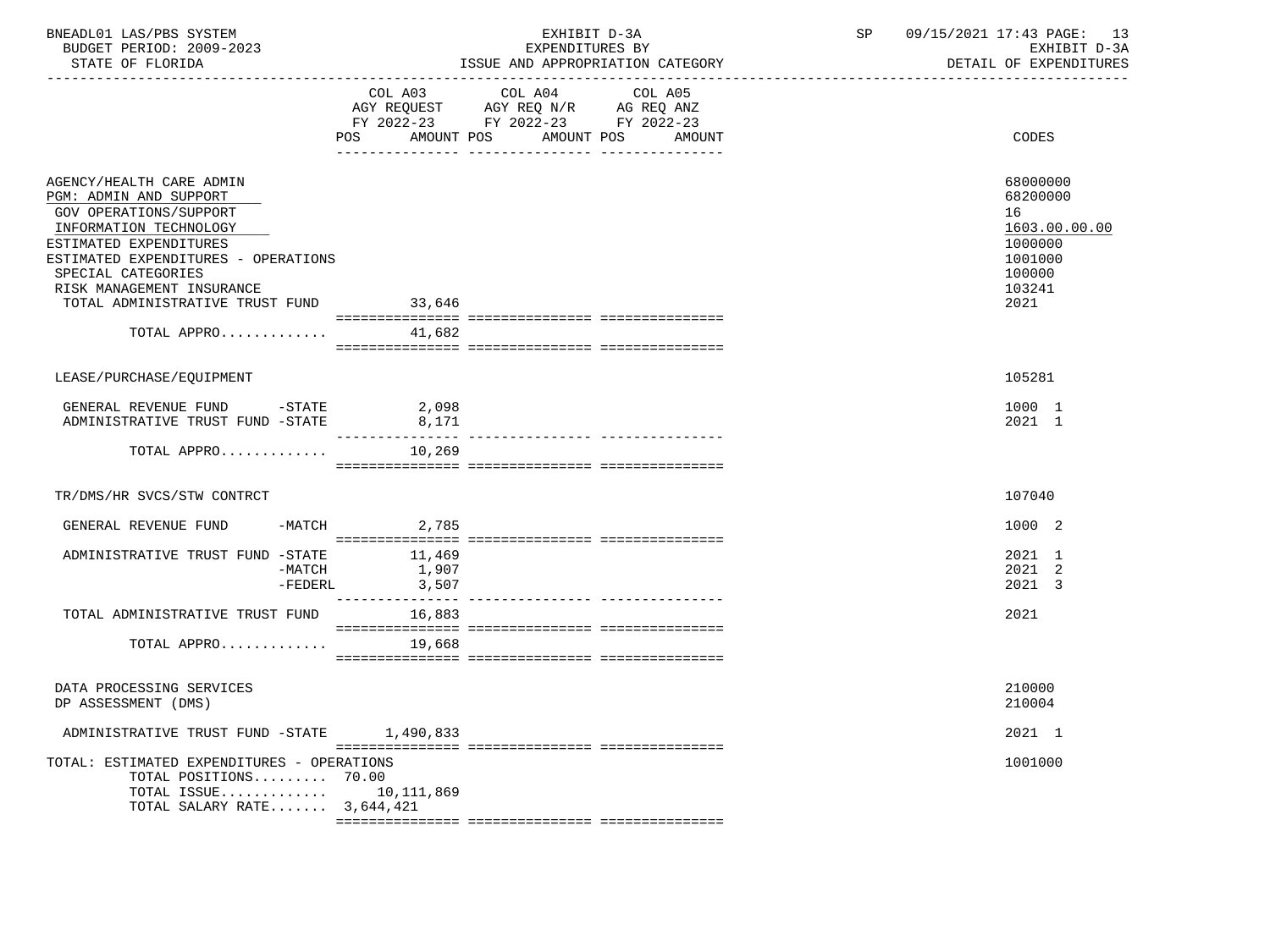| BNEADL01 LAS/PBS SYSTEM<br>BUDGET PERIOD: 2009-2023<br>STATE OF FLORIDA                                                                                                                              |                      | EXHIBIT D-3A<br>EXPENDITURES BY<br>ISSUE AND APPROPRIATION CATEGORY                                                                      | 09/15/2021 17:43 PAGE: 14<br>SP<br>EXHIBIT D-3A<br>DETAIL OF EXPENDITURES |                                                  |
|------------------------------------------------------------------------------------------------------------------------------------------------------------------------------------------------------|----------------------|------------------------------------------------------------------------------------------------------------------------------------------|---------------------------------------------------------------------------|--------------------------------------------------|
|                                                                                                                                                                                                      |                      | COL A03 COL A04<br>COL A05<br>AGY REQUEST AGY REQ N/R AG REQ ANZ<br>FY 2022-23 FY 2022-23 FY 2022-23<br>POS AMOUNT POS AMOUNT POS AMOUNT |                                                                           | CODES                                            |
| AGENCY/HEALTH CARE ADMIN<br>PGM: ADMIN AND SUPPORT<br>GOV OPERATIONS/SUPPORT<br>INFORMATION TECHNOLOGY<br>ESTIMATED EXPENDITURES<br>SALARY INCREASES FOR FY 2021-22 -<br>STATE EMPLOYEE MINIMUM WAGE |                      |                                                                                                                                          | 16                                                                        | 68000000<br>68200000<br>1603.00.00.00<br>1000000 |
| INCREASE - EFFECTIVE 7/1/2021<br>SALARY RATE<br>SALARY RATE $3,467$                                                                                                                                  |                      |                                                                                                                                          |                                                                           | 1001030<br>000000                                |
| SALARIES AND BENEFITS                                                                                                                                                                                |                      |                                                                                                                                          |                                                                           | 010000                                           |
| GENERAL REVENUE FUND<br>-MATCH                                                                                                                                                                       | $-$ STATE 226<br>301 |                                                                                                                                          |                                                                           | 1000 1<br>1000 2                                 |
| TOTAL GENERAL REVENUE FUND                                                                                                                                                                           | 527                  |                                                                                                                                          | 1000                                                                      |                                                  |
| ADMINISTRATIVE TRUST FUND -STATE 2,549<br>-MATCH<br>$-FEDERL$                                                                                                                                        | 359<br>673           |                                                                                                                                          |                                                                           | 2021 1<br>2021 2<br>2021 3                       |
| TOTAL ADMINISTRATIVE TRUST FUND 3,581                                                                                                                                                                |                      |                                                                                                                                          | 2021                                                                      |                                                  |
| TOTAL APPRO                                                                                                                                                                                          | 4,108                |                                                                                                                                          |                                                                           |                                                  |
| OTHER PERSONAL SERVICES                                                                                                                                                                              |                      |                                                                                                                                          |                                                                           | 030000                                           |
| GENERAL REVENUE FUND<br>$-MATCH$                                                                                                                                                                     | 101                  |                                                                                                                                          |                                                                           | 1000 2                                           |
| ADMINISTRATIVE TRUST FUND -STATE<br>-MATCH<br>$-FEDERL$                                                                                                                                              | 307<br>- 56<br>281   |                                                                                                                                          |                                                                           | 2021 1<br>2021 2<br>2021 3                       |
| TOTAL ADMINISTRATIVE TRUST FUND                                                                                                                                                                      | 644                  |                                                                                                                                          | 2021                                                                      |                                                  |
| TOTAL APPRO                                                                                                                                                                                          | 745                  |                                                                                                                                          |                                                                           |                                                  |
| TOTAL: SALARY INCREASES FOR FY 2021-22 -<br>STATE EMPLOYEE MINIMUM WAGE<br>INCREASE - EFFECTIVE 7/1/2021<br>TOTAL ISSUE<br>TOTAL SALARY RATE 3,467                                                   | 4,853                |                                                                                                                                          |                                                                           | 1001030                                          |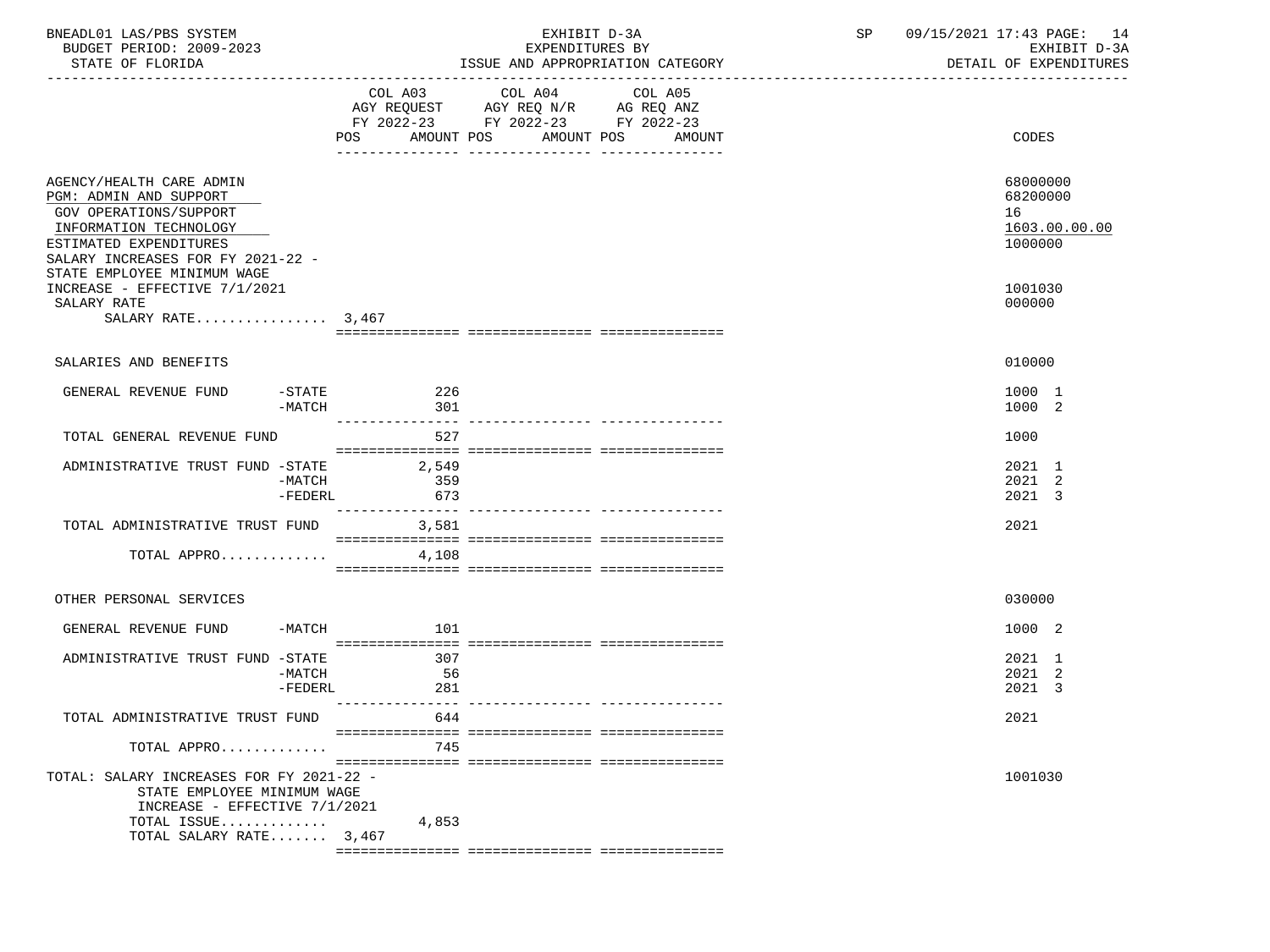| BNEADL01 LAS/PBS SYSTEM<br>BUDGET PERIOD: 2009-2023<br>STATE OF FLORIDA                                                                                                                                                          |                       |                            | EXHIBIT D-3A<br>EXPENDITURES BY<br>ISSUE AND APPROPRIATION CATEGORY               | SP 09/15/2021 17:43 PAGE: 15<br>EXHIBIT D-3A<br>DETAIL OF EXPENDITURES |
|----------------------------------------------------------------------------------------------------------------------------------------------------------------------------------------------------------------------------------|-----------------------|----------------------------|-----------------------------------------------------------------------------------|------------------------------------------------------------------------|
|                                                                                                                                                                                                                                  |                       | POS                        | FY 2022-23 FY 2022-23 FY 2022-23<br>AMOUNT POS AMOUNT POS AMOUNT<br>_____________ | CODES                                                                  |
| AGENCY/HEALTH CARE ADMIN<br>PGM: ADMIN AND SUPPORT<br>GOV OPERATIONS/SUPPORT<br>INFORMATION TECHNOLOGY<br>ESTIMATED EXPENDITURES<br>FLORIDA RETIREMENT SYSTEM<br>ADJUSTMENT - FY 2021-22 - NORMAL<br>COST AND UNFUNDED ACTUARIAL |                       |                            |                                                                                   | 68000000<br>68200000<br>16<br>1603.00.00.00<br>1000000                 |
| LIABILITY<br>SALARIES AND BENEFITS                                                                                                                                                                                               |                       |                            |                                                                                   | 1001070<br>010000                                                      |
| GENERAL REVENUE FUND                                                                                                                                                                                                             | $-MATCH$              | $-$ STATE $1,612$<br>2,148 |                                                                                   | 1000 1<br>1000 2                                                       |
| TOTAL GENERAL REVENUE FUND                                                                                                                                                                                                       |                       | 3,760                      |                                                                                   | 1000                                                                   |
| ADMINISTRATIVE TRUST FUND -STATE 18,203                                                                                                                                                                                          | $-MATCH$<br>$-FEDERL$ | 2,562<br>4,805             |                                                                                   | 2021 1<br>2021 2<br>2021 3                                             |
| TOTAL ADMINISTRATIVE TRUST FUND 25,570                                                                                                                                                                                           |                       | ---------------            |                                                                                   | 2021                                                                   |
| TOTAL APPRO 29,330                                                                                                                                                                                                               |                       |                            |                                                                                   |                                                                        |
| DATA PROCESSING SERVICES<br>DP ASSESSMENT (DMS)                                                                                                                                                                                  |                       |                            |                                                                                   | 210000<br>210004                                                       |
| ADMINISTRATIVE TRUST FUND -STATE                                                                                                                                                                                                 |                       | 2,216                      |                                                                                   | 2021 1                                                                 |
| TOTAL: FLORIDA RETIREMENT SYSTEM<br>ADJUSTMENT - FY 2021-22 - NORMAL<br>COST AND UNFUNDED ACTUARIAL<br>LIABILITY<br>TOTAL ISSUE $31,546$                                                                                         |                       |                            |                                                                                   | 1001070                                                                |
| CASUALTY INSURANCE PREMIUM<br><b>ADJUSTMENT</b><br>SPECIAL CATEGORIES<br>RISK MANAGEMENT INSURANCE                                                                                                                               |                       |                            |                                                                                   | 1001090<br>100000<br>103241                                            |
| GENERAL REVENUE FUND                                                                                                                                                                                                             | $-MATCH$              | 17                         |                                                                                   | 1000 2                                                                 |
| ADMINISTRATIVE TRUST FUND -STATE                                                                                                                                                                                                 | $-MATCH$<br>$-FEDERL$ | 53<br>5<br>13              |                                                                                   | 2021 1<br>2021 2<br>2021 3                                             |
| TOTAL ADMINISTRATIVE TRUST FUND                                                                                                                                                                                                  |                       | 71                         |                                                                                   | 2021                                                                   |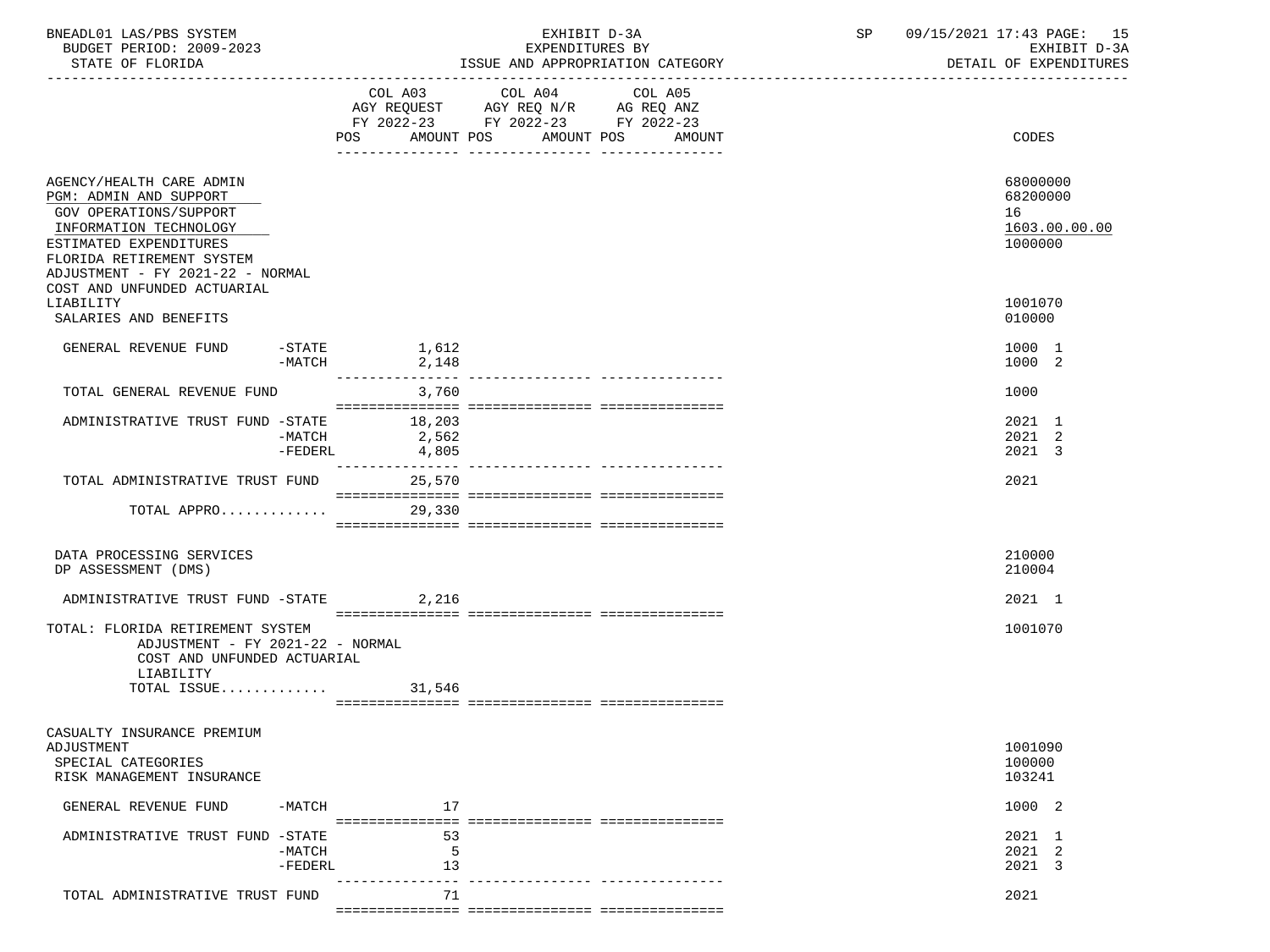| BNEADL01 LAS/PBS SYSTEM<br>BUDGET PERIOD: 2009-2023<br>STATE OF FLORIDA<br>----------------                                                                           | EXHIBIT D-3A<br>EXPENDITURES BY<br>ISSUE AND APPROPRIATION CATEGORY                                                                                      | 09/15/2021 17:43 PAGE: 16<br>SP<br>EXHIBIT D-3A<br>DETAIL OF EXPENDITURES |
|-----------------------------------------------------------------------------------------------------------------------------------------------------------------------|----------------------------------------------------------------------------------------------------------------------------------------------------------|---------------------------------------------------------------------------|
|                                                                                                                                                                       | COL A03 COL A04<br>COL A05<br>AGY REQUEST AGY REQ N/R AG REQ ANZ<br>FY 2022-23 FY 2022-23 FY 2022-23<br><b>POS</b><br>AMOUNT POS<br>AMOUNT POS<br>AMOUNT | CODES                                                                     |
| AGENCY/HEALTH CARE ADMIN<br>PGM: ADMIN AND SUPPORT<br><b>GOV OPERATIONS/SUPPORT</b><br>INFORMATION TECHNOLOGY<br>ESTIMATED EXPENDITURES<br>CASUALTY INSURANCE PREMIUM |                                                                                                                                                          | 68000000<br>68200000<br>16<br>1603.00.00.00<br>1000000                    |
| ADJUSTMENT<br>SPECIAL CATEGORIES<br>RISK MANAGEMENT INSURANCE<br>TOTAL APPRO                                                                                          | 88                                                                                                                                                       | 1001090<br>100000<br>103241                                               |
| REALLOCATION OF HUMAN RESOURCES<br>OUTSOURCING<br>SPECIAL CATEGORIES<br>TR/DMS/HR SVCS/STW CONTRCT                                                                    |                                                                                                                                                          | 1005900<br>100000<br>107040                                               |
| GENERAL REVENUE FUND<br>-MATCH                                                                                                                                        | $219-$                                                                                                                                                   | 1000 2                                                                    |
| ADMINISTRATIVE TRUST FUND -STATE<br>-MATCH<br>-FEDERL                                                                                                                 | $903 -$<br>$150-$<br>$276-$                                                                                                                              | 2021 1<br>2021 2<br>2021 3                                                |
| TOTAL ADMINISTRATIVE TRUST FUND 1,329-                                                                                                                                |                                                                                                                                                          | 2021                                                                      |
| TOTAL APPRO                                                                                                                                                           | 1,548–                                                                                                                                                   |                                                                           |
| STATE ENTERPRISE INFORMATION<br>TECHNOLOGY DISTRIBUTION<br>DATA PROCESSING SERVICES<br>DP ASSESSMENT (DMS)                                                            |                                                                                                                                                          | 1006600<br>210000<br>210004                                               |
| ADMINISTRATIVE TRUST FUND -STATE 19,874-                                                                                                                              |                                                                                                                                                          | 2021 1                                                                    |
| DATA PROCESSING ASSESSMENT BASE<br><b>BUDGET ADJUSTMENT</b><br>DATA PROCESSING SERVICES<br>DP ASSESSMENT (DMS)                                                        |                                                                                                                                                          | 1006800<br>210000<br>210004                                               |
| ADMINISTRATIVE TRUST FUND -STATE 139,863-                                                                                                                             |                                                                                                                                                          | 2021 1                                                                    |

=============== =============== ===============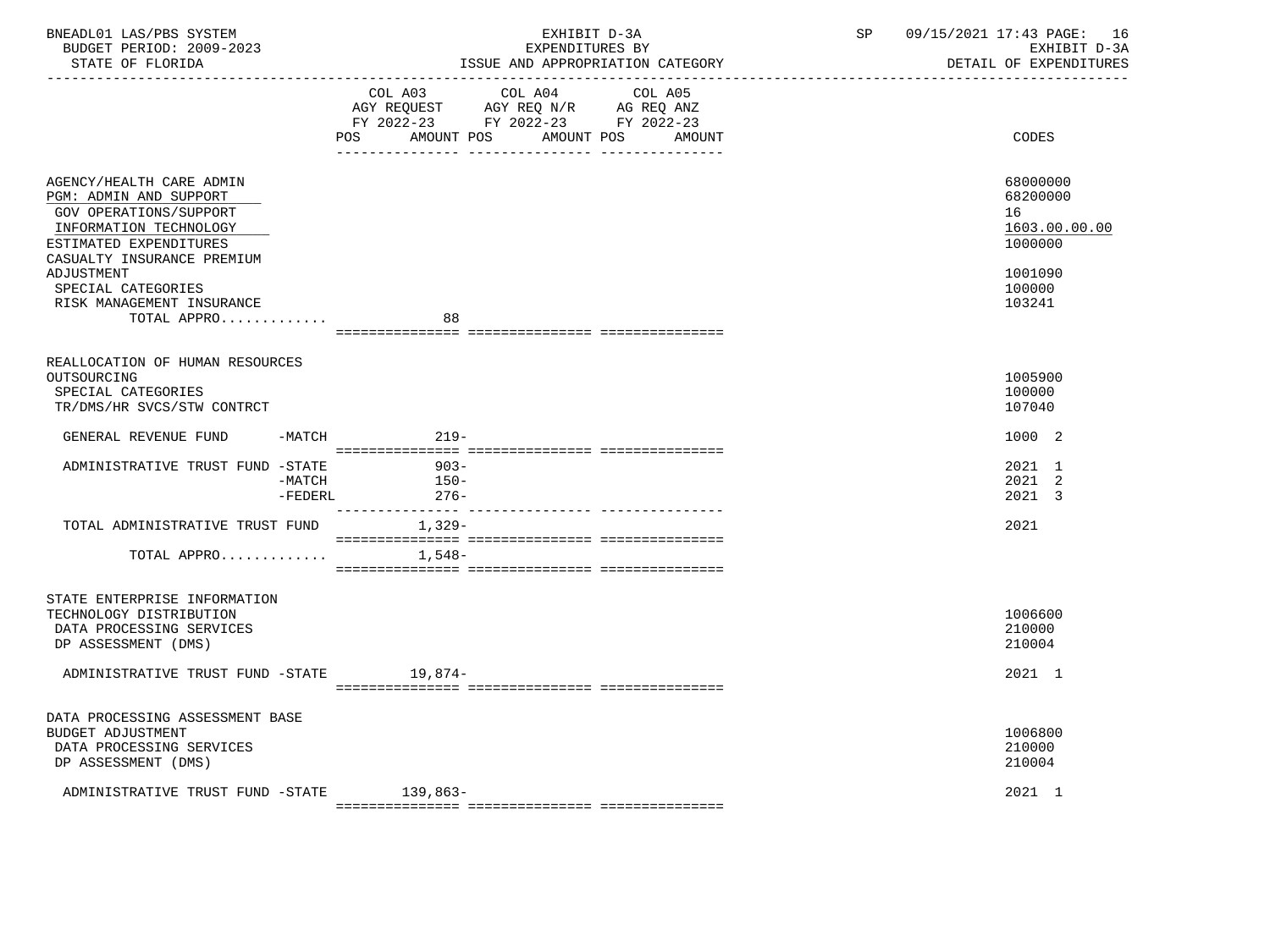| BNEADL01 LAS/PBS SYSTEM<br>BUDGET PERIOD: 2009-2023<br>STATE OF FLORIDA                                                            |         | EXHIBIT D-3A<br>EXPENDITURES BY<br>ISSUE AND APPROPRIATION CATEGORY                                                                   | SP | 09/15/2021 17:43 PAGE: 17<br>EXHIBIT D-3A<br>DETAIL OF EXPENDITURES |
|------------------------------------------------------------------------------------------------------------------------------------|---------|---------------------------------------------------------------------------------------------------------------------------------------|----|---------------------------------------------------------------------|
|                                                                                                                                    |         | COL A03 COL A04 COL A05<br>AGY REQUEST AGY REQ N/R AG REQ ANZ<br>FY 2022-23 FY 2022-23 FY 2022-23<br>POS AMOUNT POS AMOUNT POS AMOUNT |    | CODES                                                               |
| AGENCY/HEALTH CARE ADMIN<br>PGM: ADMIN AND SUPPORT<br>GOV OPERATIONS/SUPPORT<br>INFORMATION TECHNOLOGY<br>PROGRAM OR SERVICE-LEVEL |         |                                                                                                                                       |    | 68000000<br>68200000<br>16<br>1603.00.00.00                         |
| INFORMATION TECHNOLOGY<br>ENTERPRISE FINANCIAL ECOSYSTEM                                                                           |         |                                                                                                                                       |    | 3630000                                                             |
| MAINTENANCE<br>SPECIAL CATEGORIES<br>CONTRACTED SERVICES                                                                           |         |                                                                                                                                       |    | 36312C0<br>100000<br>100777                                         |
| ADMINISTRATIVE TRUST FUND -STATE                                                                                                   | 900,000 | 900,000                                                                                                                               |    | 2021 1                                                              |
|                                                                                                                                    |         |                                                                                                                                       |    |                                                                     |

 AGENCY ISSUE NARRATIVE: 2022-2023 BUDGET YEAR NARRATIVE: IT COMPONENT? YES LINKAGE TO THE GOVERNOR'S PRIORITIES: Public Integrity Protect taxpayer resources by ensuring the faithful expenditure of public funds.

 FLORIDA STRATEGIC PLAN FOR ECONOMIC DEVLOPMENT: (4.2) Ensure state, regional and local agencies provide collaborative and timely customer service to businesses and workers; and (5.2) Improve the efficiency and effectiveness of government agencies at all levels.

ISSUE TITLE: Enterprise Financial EcoSystem Maintenance

 ISSUE SUMMARY: The Agency for Health Care Administration (AHCA) requests non-recurring funding of \$900,000 for staff augmentation to maintain, support, and enhance the newly transitioned/developed agency financial systems and implement changes necessary to support integration with the Department of Financial Services (DFS) Florida Planning, Accounting, and Ledger Management system (PALM) and the AHCA Florida Health Care Connections (FX) Core/Payment Processing financial module. It is critical the AHCA has the resources to support unique financial operations and not duplicate functionality and processes within multiple financial systems.

 ISSUE DETAIL: The AHCA expects to complete the final year of a five-year project transitioning all necessary financial systems used by the Bureau to the web-based financial system (SunFocus) and developing integration standards for connecting future applications, including interconnections with systems that reside outside the AHCA. This request is for staff augmentation services to maintain and enhance SunFocus as needed to support the transition and integration of functionality to PALM and the FX Core/Payment Processing module. The following are the staff augmentation resources and services needed for FY 2022-23:

 - Project Management Professional (PMP) Certified Project Manager to manage the maintenance activities and project schedule for enhancements and other work related to the PALM Financial Wave and FX Core Design, Development, and Implementation project

(1) Advanced @ \$110.00 per hour X 2000 hours = \$220,000

 - Business Analysts to support Development of process flows, system documentation, and client testing and acceptance; and requirements analysis, testing, and documentation activities and ensure capabilities and functionalities of financial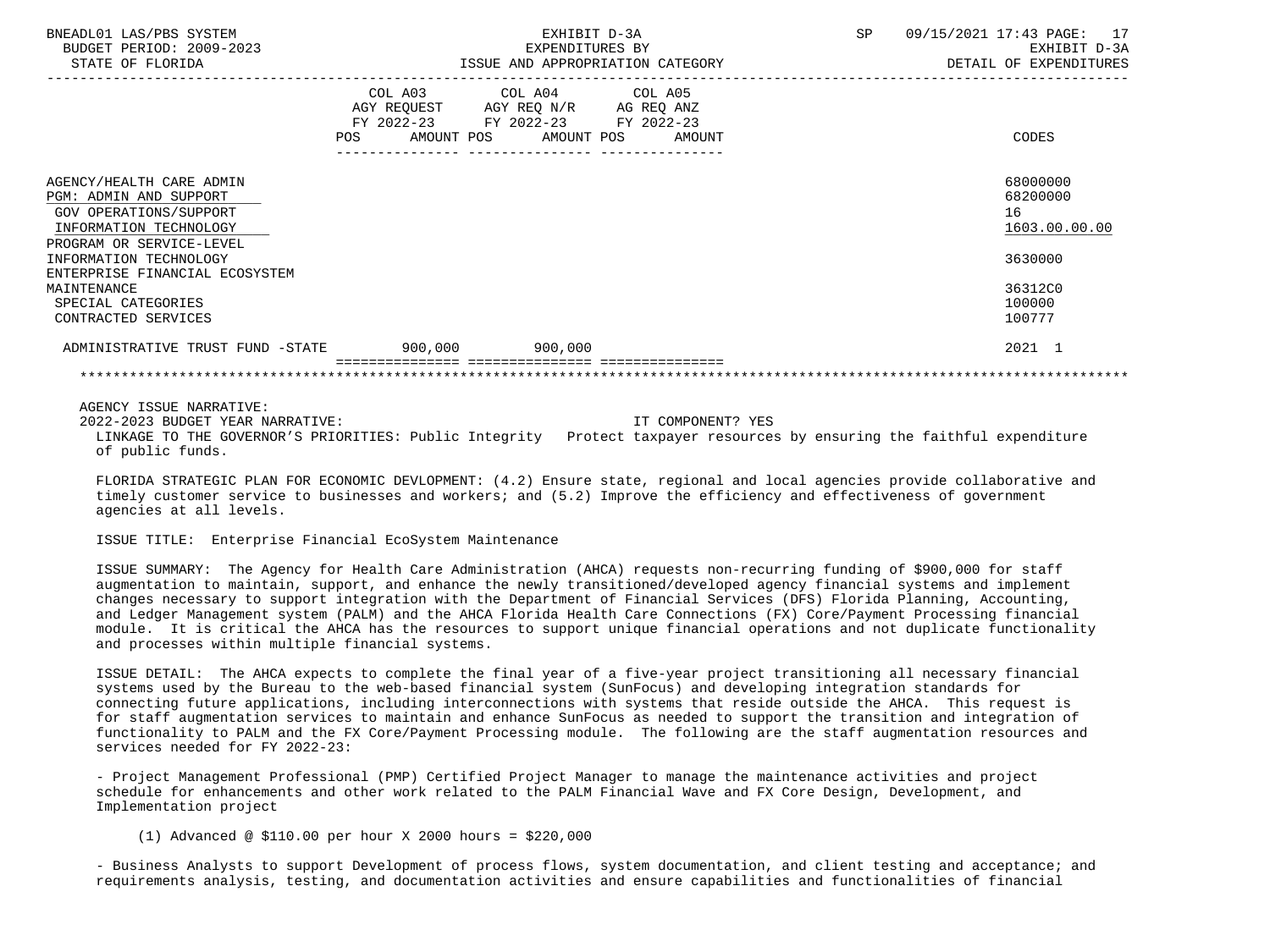| BNEADL01 LAS/PBS SYSTEM<br>BUDGET PERIOD: 2009-2023<br>STATE OF FLORIDA                                                            | EXHIBIT D-3A<br>EXPENDITURES BY<br>ISSUE AND APPROPRIATION CATEGORY                                                                         | 09/15/2021 17:43 PAGE: 18<br>SP<br>EXHIBIT D-3A<br>DETAIL OF EXPENDITURES |
|------------------------------------------------------------------------------------------------------------------------------------|---------------------------------------------------------------------------------------------------------------------------------------------|---------------------------------------------------------------------------|
|                                                                                                                                    | COL A03 COL A04 COL A05<br>AGY REQUEST AGY REQ N/R AG REQ ANZ<br>FY 2022-23 FY 2022-23 FY 2022-23<br>AMOUNT POS AMOUNT POS<br>POS<br>AMOUNT | CODES                                                                     |
| AGENCY/HEALTH CARE ADMIN<br>PGM: ADMIN AND SUPPORT<br>GOV OPERATIONS/SUPPORT<br>INFORMATION TECHNOLOGY<br>PROGRAM OR SERVICE-LEVEL |                                                                                                                                             | 68000000<br>68200000<br>16<br>1603.00.00.00                               |
| INFORMATION TECHNOLOGY<br>ENTERPRISE FINANCIAL ECOSYSTEM<br>MAINTENANCE                                                            |                                                                                                                                             | 3630000<br>36312C0                                                        |

systems are uniquely supported and not duplicated

(2) Analysts @ \$80.00 per hour X 2000 hours = \$320,000

 - Application Developers to maintain and enhance the system ensuring Health Insurance Portability and Accountability Act (HIPAA)and Payment Care Industry (PCI) compliance, best practices and encryption policies of the Division of Information Technology's Information Systems Development Methodology (ISDM) standards are followed, and complying with the Florida Department of Management Services' Division of the Florida Digital Service Office, Chapter 60GG, Florida Administrative Code Rules

(2) Developers @ \$90.00 per hour X 2000 hours = \$360,000

 All staff augmentation services will include training for AHCA staff as needed and a knowledge transfer with the Division of Information Technology staff. Recurring budget for the Enterprise Financial EcoSystem maintenance, support, and enhancements will be determined and requested for FY 2023-24.

 FISCAL IMPACT: This issue requests non-recurring funding in the amount of \$900,000 in the Administration and Support budget entity (68200000), Division of Information Technology, in the Administrative Trust Fund (2021) in the Contracted Services (100777) category.

|                                                | RECURRING  | NON-RECURRING | TOTAL      |
|------------------------------------------------|------------|---------------|------------|
|                                                | FY 2022-23 | FY 2022-23    | FY 2022-23 |
| Administration and Support Services (68200000) |            |               |            |
| Program Component 1603000000                   |            |               |            |
| Contracted Services (100777)                   |            |               |            |
| Administrative Trust Fund (2021 - 1)           | \$0        | \$900,000     | \$900,000  |
| Issue Total                                    | SO.        | \$900,000     | \$900,000  |
|                                                |            |               |            |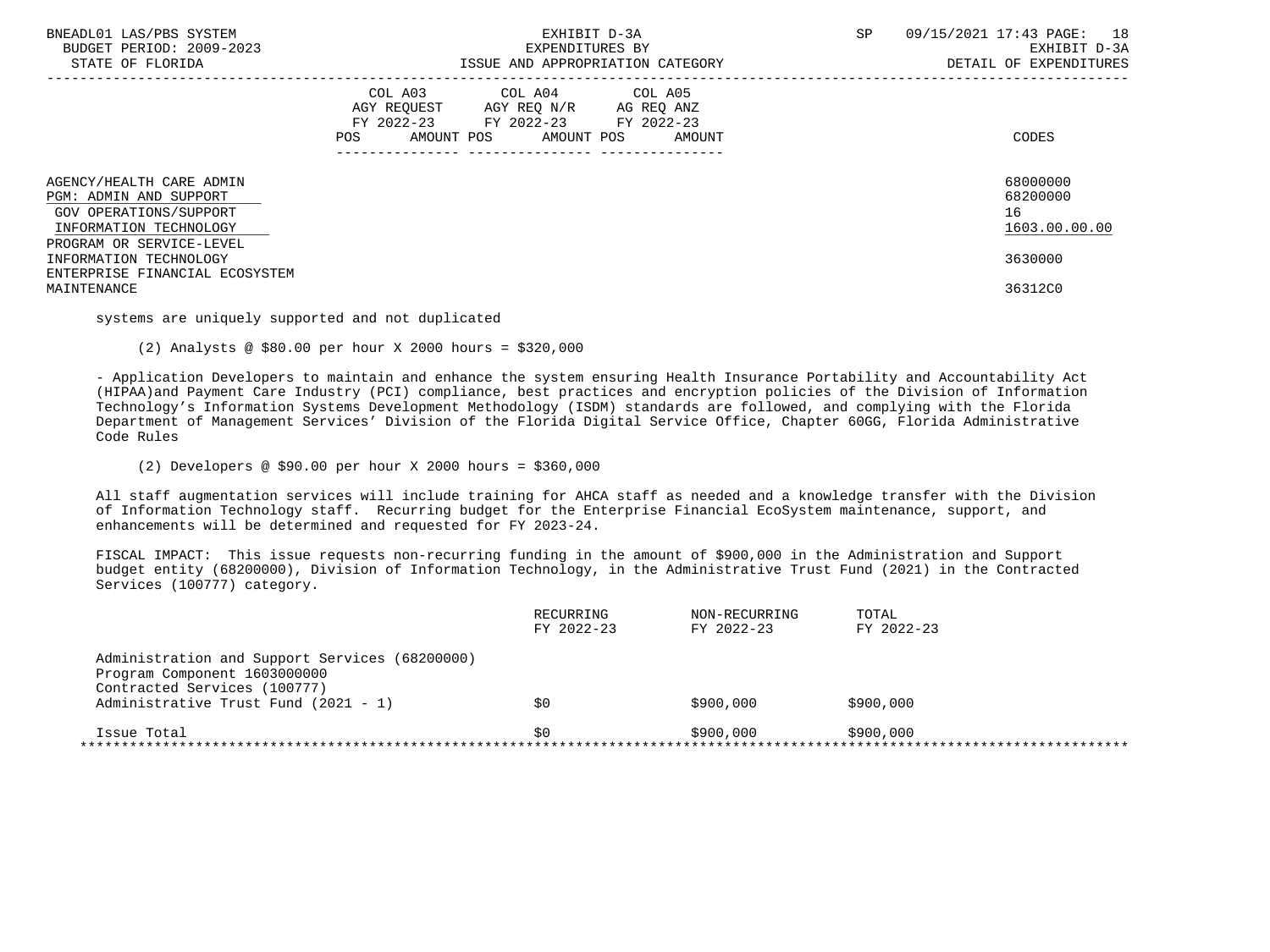| BNEADL01 LAS/PBS SYSTEM<br>BUDGET PERIOD: 2009-2023                                                                                                                          | EXHIBIT D-3A<br>EXPENDITURES BY                                                                                               |  |                                  | SP | 09/15/2021 17:43 PAGE: 19<br>EXHIBIT D-3A   |
|------------------------------------------------------------------------------------------------------------------------------------------------------------------------------|-------------------------------------------------------------------------------------------------------------------------------|--|----------------------------------|----|---------------------------------------------|
| STATE OF FLORIDA                                                                                                                                                             |                                                                                                                               |  | ISSUE AND APPROPRIATION CATEGORY |    | DETAIL OF EXPENDITURES                      |
|                                                                                                                                                                              | COL A03 COL A04<br>AGY REQUEST AGY REQ N/R AG REQ ANZ<br>FY 2022-23 FY 2022-23 FY 2022-23<br>POS AMOUNT POS AMOUNT POS AMOUNT |  | COL A05                          |    | CODES                                       |
| AGENCY/HEALTH CARE ADMIN<br>PGM: ADMIN AND SUPPORT<br>GOV OPERATIONS/SUPPORT<br>INFORMATION TECHNOLOGY<br>PROGRAM OR SERVICE-LEVEL                                           |                                                                                                                               |  |                                  |    | 68000000<br>68200000<br>16<br>1603.00.00.00 |
| INFORMATION TECHNOLOGY<br>FLORIDA HEALTH CARE CONNECTION (FX)<br>IMPLEMENTATION SUPPORT AND AGENCY                                                                           |                                                                                                                               |  |                                  |    | 3630000                                     |
| TECHNOLOGY OPERATIONS STAFFING<br>SALARY RATE<br>SALARY RATE 1,016,505                                                                                                       |                                                                                                                               |  |                                  |    | 36314C0<br>000000                           |
|                                                                                                                                                                              |                                                                                                                               |  |                                  |    |                                             |
| SALARIES AND BENEFITS                                                                                                                                                        |                                                                                                                               |  |                                  |    | 010000                                      |
| ADMINISTRATIVE TRUST FUND -STATE 1,381,010                                                                                                                                   | 12.00                                                                                                                         |  |                                  |    | 2021 1                                      |
| OTHER PERSONAL SERVICES                                                                                                                                                      |                                                                                                                               |  |                                  |    | 030000                                      |
| ADMINISTRATIVE TRUST FUND -STATE 398,801                                                                                                                                     |                                                                                                                               |  |                                  |    | 2021 1                                      |
| EXPENSES                                                                                                                                                                     |                                                                                                                               |  |                                  |    | 040000                                      |
| ADMINISTRATIVE TRUST FUND -STATE 184,654 76,364                                                                                                                              |                                                                                                                               |  |                                  |    | 2021 1                                      |
| SPECIAL CATEGORIES<br>TR/DMS/HR SVCS/STW CONTRCT                                                                                                                             |                                                                                                                               |  |                                  |    | 100000<br>107040                            |
| ADMINISTRATIVE TRUST FUND -STATE 4,152                                                                                                                                       |                                                                                                                               |  |                                  |    | 2021 1                                      |
| TOTAL: FLORIDA HEALTH CARE CONNECTION (FX)<br>IMPLEMENTATION SUPPORT AND AGENCY<br>TECHNOLOGY OPERATIONS STAFFING<br>TOTAL POSITIONS 12.00                                   |                                                                                                                               |  |                                  |    | 36314C0                                     |
| TOTAL ISSUE<br>TOTAL SALARY RATE 1,016,505                                                                                                                                   | 1,968,617 76,364                                                                                                              |  |                                  |    |                                             |
|                                                                                                                                                                              |                                                                                                                               |  |                                  |    |                                             |
| AGENCY ISSUE NARRATIVE:<br>2022-2023 BUDGET YEAR NARRATIVE:<br>LINKAGE TO THE GOVERNOR'S PRIORITIES: Health Care - Promote innovation, reduce costs and combat state crisis. |                                                                                                                               |  | IT COMPONENT? YES                |    |                                             |
| FLORIDA STRATEGIC PLAN FOR ECONOMIC DEVELOPMENT: (5.2) Improve the efficiency and effectiveness of government agencies                                                       |                                                                                                                               |  |                                  |    |                                             |

at all levels; and (5.3) Strengthen local, regional and statewide partnerships to accomplish Florida's economic and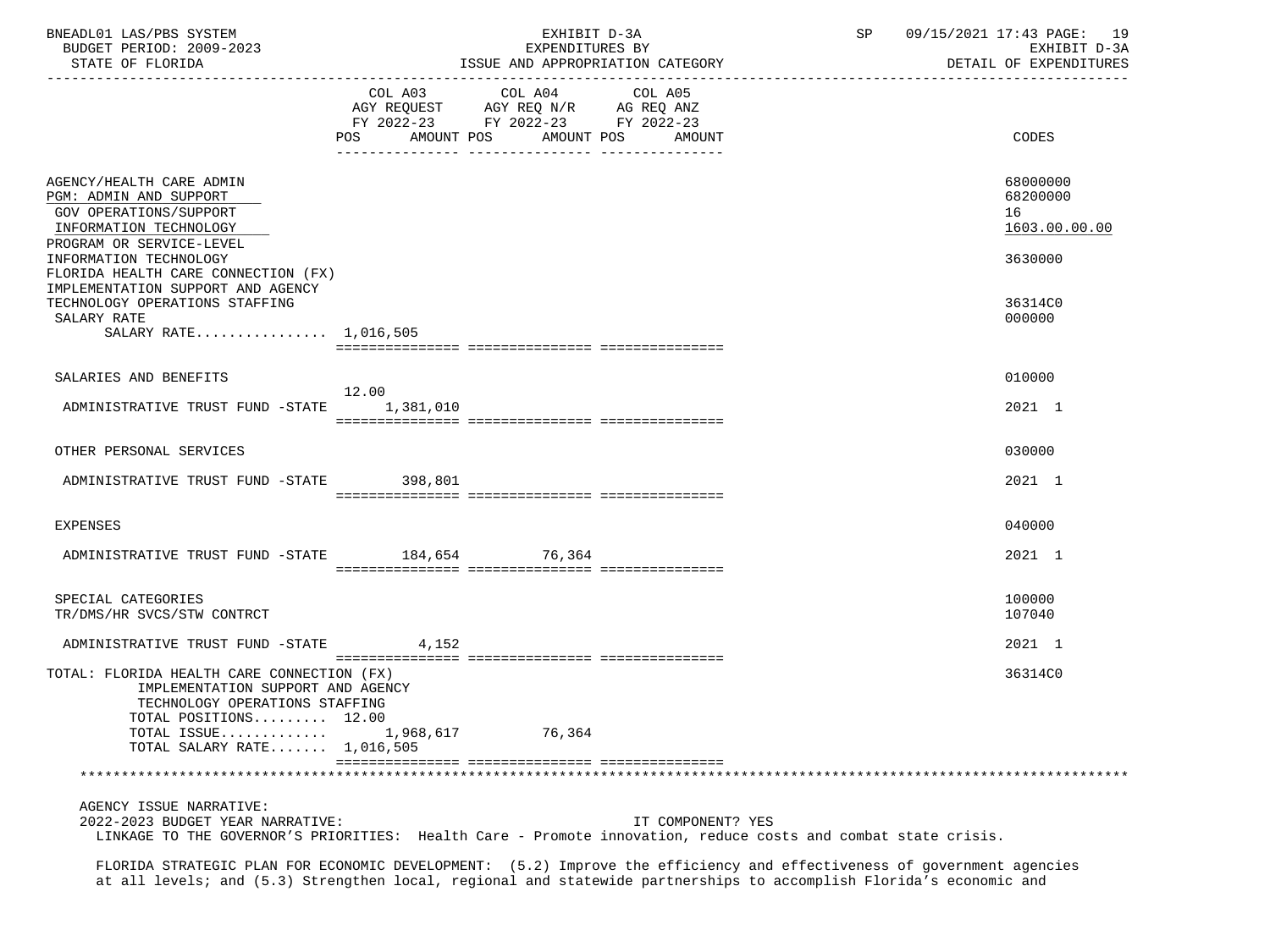| BNEADL01 LAS/PBS SYSTEM<br>BUDGET PERIOD: 2009-2023<br>STATE OF FLORIDA                                                              | EXHIBIT D-3A<br>EXPENDITURES BY<br>ISSUE AND APPROPRIATION CATEGORY                                                                      | SP<br>09/15/2021 17:43 PAGE: 20<br>EXHIBIT D-3A<br>DETAIL OF EXPENDITURES |
|--------------------------------------------------------------------------------------------------------------------------------------|------------------------------------------------------------------------------------------------------------------------------------------|---------------------------------------------------------------------------|
|                                                                                                                                      | COL A03 COL A04 COL A05<br>AGY REQUEST AGY REQ N/R AG REQ ANZ<br>FY 2022-23 FY 2022-23 FY 2022-23<br>POS<br>AMOUNT POS AMOUNT POS AMOUNT | CODES                                                                     |
| AGENCY/HEALTH CARE ADMIN<br>PGM: ADMIN AND SUPPORT<br>GOV OPERATIONS/SUPPORT<br>INFORMATION TECHNOLOGY<br>PROGRAM OR SERVICE-LEVEL   |                                                                                                                                          | 68000000<br>68200000<br>16<br>1603.00.00.00                               |
| INFORMATION TECHNOLOGY<br>FLORIDA HEALTH CARE CONNECTION (FX)<br>IMPLEMENTATION SUPPORT AND AGENCY<br>TECHNOLOGY OPERATIONS STAFFING |                                                                                                                                          | 3630000<br>36314C0                                                        |

quality of life and quality places goals.

ISSUE TITLE: Florida Health Care Connection (FX) Implementation Support and Agency Technology Operations Staffing

 ISSUE SUMMARY: The Agency for Health Care Administration (AHCA) requests rate of 1,016,505 and budget authority \$1,968,617 for twelve (12) new full-time equivalent (FTEs) and five (5) Other Personal Services (OPS) positions to support the Office of Florida Health Care Connection (FX) and module system planning, implementation, and ongoing support.

 ISSUE DETAIL: The AHCA adapting to the changing landscape of healthcare administration and increased use of the Centers for Medicare and Medicaid Services (CMS) Medicaid Information Technology Architecture (MITA) to improve the administration and operation of the Florida Medicaid Enterprise (MES) project. The current Florida MES is complex; it includes services, business processes, data management and processes, technical processes within the agency, and interconnections and touchpoints with systems necessary for administration of the Florida Medicaid Program that reside outside the agency. The future of the Florida MES integration is to allow the AHCA to secure services that can interoperate and communicate without relying on a common platform or technology.

 The MES Project was re-named Florida Health Care Connections in the summer of 2018. The FX is a multi-year transformation to modernize the current Medicaid technology using a modular approach, while simultaneously improving overall agency functionality and building better connections to other data sources and programs.

 To support this changing landscape, twelve (12) FTEs are needed to implement and operate the new IT module concept of the FX program. Areas such as cybersecurity, technical architecture and compliance, data interoperability, disaster recovery, applications lifecycle management, system testing coordination, cloud network administration, job scheduling and administration, certified contract administration, service level agreement management, IT portfolio and process management, data governance, data quality and data management are required for ongoing FX operational needs to support the Agency and its mission essential operations. In addition to the FTEs, five (5) OPS positions are needed to support application lifecycle management and backup roles for job scheduling functions and will operate as transition staff before existing operational staff can be transitioned once legacy systems are sunset.

 FISCAL IMPACT: This issue requests rate of 1,016,505 and associated budget authority in the amount of \$1,968,617 for twelve (12) FTE positions and five (5) OPS positions to support the Office of FX in the Administration and Support budget entity (68200000), Program Component (1603000000) in the Administrative Trust Fund (2021).

|                               |      |    |      | ANNUAL | ANNUAL   |                 | HR       | FY 2022-23 |
|-------------------------------|------|----|------|--------|----------|-----------------|----------|------------|
| CLASS TITLE                   | CC.  | PG | FTE  | RATE   | SALARIES | <b>EXPENSES</b> | SERVICES | TOTAL      |
| SENIOR INFO TECH BUSINESS CON | 2114 | 26 | ⊥.0  | 60,528 | \$86,237 | \$10,862        | \$306    | \$99,471   |
| SENIOR INFO TECH BUSINESS CON | 2114 | 26 | ⊥. 0 | 69,840 | \$97,270 | \$10.862        | \$306    | \$108,708  |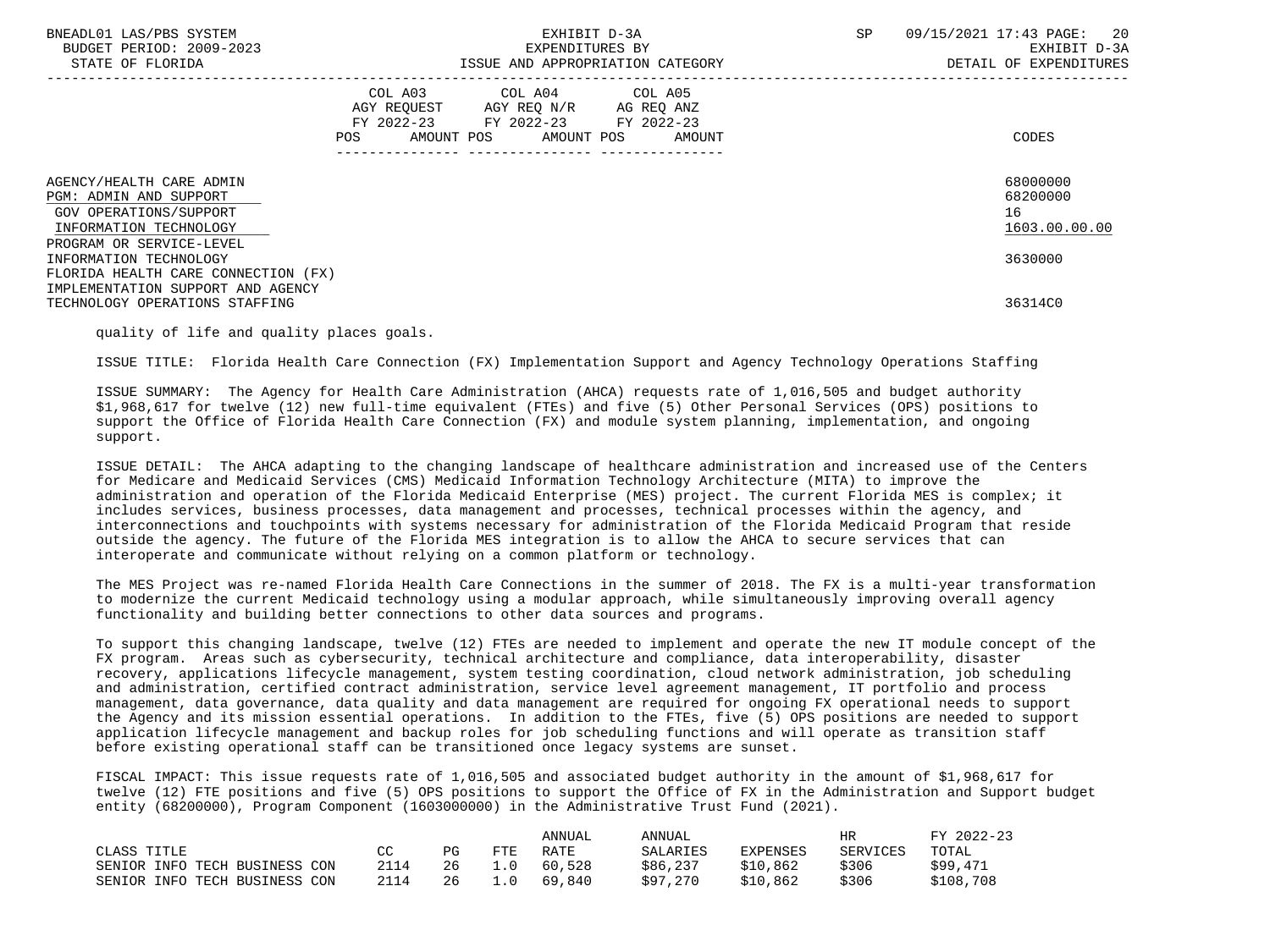| 12 :NEADL01 LAS/PBS SYSTEM FXHIBIT D-3A SP 09/15/2021<br>EXPENDITURES BY EXPENDITURES BY EXEMPLE D-3A EXPENDITURES BY EXHIBIT D-3A<br>STATE OF FLORIDA ISSUE AND APPROPRIATION CATEGORY DETAIL OF EXPENDITURES<br>---------------------<br>COL A03 COL A04 COL A05<br>AGY REQUEST AGY REQ N/R AG REQ ANZ<br>FY 2022-23 FY 2022-23 FY 2022-23<br>POS AMOUNT POS AMOUNT POS<br>CODES<br>AMOUNT<br>68000000<br>AGENCY/HEALTH CARE ADMIN<br>68200000<br>PGM: ADMIN AND SUPPORT<br>GOV OPERATIONS/SUPPORT<br>16<br>1603.00.00.00<br>INFORMATION TECHNOLOGY<br>PROGRAM OR SERVICE-LEVEL<br>INFORMATION TECHNOLOGY<br>3630000<br>FLORIDA HEALTH CARE CONNECTION (FX)<br>IMPLEMENTATION SUPPORT AND AGENCY<br>TECHNOLOGY OPERATIONS STAFFING<br>36314C0<br>DATA BASE CONSULTANT (2127)<br>GOVERNMENT ANALYST II (2225)<br>26 1.0 79,152<br>\$10,862 \$306<br>\$108,301<br>\$119,469<br>\$10,862<br>56,025<br>\$306<br>26 1.0<br>\$80,903<br>\$92,071<br>GOVERNMENT ANALYST II 2225<br>26 1.0<br>65,184<br>\$91,754<br>\$108,580<br>\$114,459<br>\$10,862<br>\$306<br>\$102,922<br>2117<br>\$10,862<br>\$306<br>27<br>1.0<br>79,387<br>\$119,748<br>SYSTEMS PROGRAMMING CON<br>2117<br>84,349<br>\$10,862<br>SYSTEMS PROGRAMMING CON<br>27<br>1.0<br>\$306<br>\$125,627<br>INFORMATION RESOURCE MGMT CON II 2119<br>27<br>1.0<br>79,387<br>84.349<br>\$10,862<br>\$306<br>\$108,580<br>\$119,748<br>1.0<br>84,349<br>\$114,459<br>\$10,862<br>\$306<br>INFORMATION RESOURCE MGMT CON II 2119<br>27<br>\$125,627<br>74,426 \$102,703<br>SENIOR PROGRAM ANALYST<br>6843<br>27<br>1.0<br>\$10,862<br>\$306<br>\$113,871<br>CHIEF OPS AND PROGRAM COMP 9831<br>CHIEF DATA OFFICER 8861<br>540 1.0<br>$105,181$ \$140,331<br>105.181 \$140,331<br>\$10,862<br>\$306<br>\$151,499<br>\$306<br>540<br>1.0<br>\$10,862<br>\$151,499<br>OPS:<br>#OPS HR<br>ANNUAL<br>HR<br>FY 2022-23<br><b>CC</b><br>Pay<br>PG<br>TOTAL<br>CLASS TITLE<br>POS<br>SALARIES<br>EXPENSES<br>SERVICES<br>2107<br>2107<br>SYSTEMS PROJECT ANALYST<br>SYSTEMS PROJECT ANALYST<br>1.0     25.00             \$71,741         \$10,862        \$96<br>1.0     26.50            \$74,907        \$10,862       \$96<br>024<br>\$82,699<br>024<br>\$85,865<br>2107<br>28.00 \$78,072 \$10,862 \$96 \$89,030<br>31.50 \$85,457 \$10,862 \$96 \$96,415<br>33.00 \$88,623 \$10,862 \$96 \$99,581<br>SYSTEMS PROJECT ANALYST<br>024<br>1.0<br>2109<br>$025$ 1.0<br>\$10,862       \$96<br>\$10,862     \$96<br>SYSTEMS PROJECT CONSULTANT<br>\$88,623<br>2109<br>025<br>33.00<br>\$99,581<br>SYSTEMS PROJECT CONSULTANT<br>1.0 |  |
|---------------------------------------------------------------------------------------------------------------------------------------------------------------------------------------------------------------------------------------------------------------------------------------------------------------------------------------------------------------------------------------------------------------------------------------------------------------------------------------------------------------------------------------------------------------------------------------------------------------------------------------------------------------------------------------------------------------------------------------------------------------------------------------------------------------------------------------------------------------------------------------------------------------------------------------------------------------------------------------------------------------------------------------------------------------------------------------------------------------------------------------------------------------------------------------------------------------------------------------------------------------------------------------------------------------------------------------------------------------------------------------------------------------------------------------------------------------------------------------------------------------------------------------------------------------------------------------------------------------------------------------------------------------------------------------------------------------------------------------------------------------------------------------------------------------------------------------------------------------------------------------------------------------------------------------------------------------------------------------------------------------------------------------------------------------------------------------------------------------------------------------------------------------------------------------------------------------------------------------------------------------------------------------------------------------------------------------------------------------------------------------------------------------------------------------------------------------------------------------------------------------------------------------------------------------------------------|--|
|                                                                                                                                                                                                                                                                                                                                                                                                                                                                                                                                                                                                                                                                                                                                                                                                                                                                                                                                                                                                                                                                                                                                                                                                                                                                                                                                                                                                                                                                                                                                                                                                                                                                                                                                                                                                                                                                                                                                                                                                                                                                                                                                                                                                                                                                                                                                                                                                                                                                                                                                                                                 |  |
|                                                                                                                                                                                                                                                                                                                                                                                                                                                                                                                                                                                                                                                                                                                                                                                                                                                                                                                                                                                                                                                                                                                                                                                                                                                                                                                                                                                                                                                                                                                                                                                                                                                                                                                                                                                                                                                                                                                                                                                                                                                                                                                                                                                                                                                                                                                                                                                                                                                                                                                                                                                 |  |
|                                                                                                                                                                                                                                                                                                                                                                                                                                                                                                                                                                                                                                                                                                                                                                                                                                                                                                                                                                                                                                                                                                                                                                                                                                                                                                                                                                                                                                                                                                                                                                                                                                                                                                                                                                                                                                                                                                                                                                                                                                                                                                                                                                                                                                                                                                                                                                                                                                                                                                                                                                                 |  |
|                                                                                                                                                                                                                                                                                                                                                                                                                                                                                                                                                                                                                                                                                                                                                                                                                                                                                                                                                                                                                                                                                                                                                                                                                                                                                                                                                                                                                                                                                                                                                                                                                                                                                                                                                                                                                                                                                                                                                                                                                                                                                                                                                                                                                                                                                                                                                                                                                                                                                                                                                                                 |  |
| RECURRING<br>NON-RECURRING<br>TOTAL                                                                                                                                                                                                                                                                                                                                                                                                                                                                                                                                                                                                                                                                                                                                                                                                                                                                                                                                                                                                                                                                                                                                                                                                                                                                                                                                                                                                                                                                                                                                                                                                                                                                                                                                                                                                                                                                                                                                                                                                                                                                                                                                                                                                                                                                                                                                                                                                                                                                                                                                             |  |
| FY 2022-23 FY 2022-23 FY 2022-23                                                                                                                                                                                                                                                                                                                                                                                                                                                                                                                                                                                                                                                                                                                                                                                                                                                                                                                                                                                                                                                                                                                                                                                                                                                                                                                                                                                                                                                                                                                                                                                                                                                                                                                                                                                                                                                                                                                                                                                                                                                                                                                                                                                                                                                                                                                                                                                                                                                                                                                                                |  |
| Administration and Support (68200000)<br>Program Component (1603000000)<br>Salaries and Benefits (010000)                                                                                                                                                                                                                                                                                                                                                                                                                                                                                                                                                                                                                                                                                                                                                                                                                                                                                                                                                                                                                                                                                                                                                                                                                                                                                                                                                                                                                                                                                                                                                                                                                                                                                                                                                                                                                                                                                                                                                                                                                                                                                                                                                                                                                                                                                                                                                                                                                                                                       |  |
| Administrative Trust Fund (2021- 1)<br>$$1,381,010$ \$0<br>\$1,381,010                                                                                                                                                                                                                                                                                                                                                                                                                                                                                                                                                                                                                                                                                                                                                                                                                                                                                                                                                                                                                                                                                                                                                                                                                                                                                                                                                                                                                                                                                                                                                                                                                                                                                                                                                                                                                                                                                                                                                                                                                                                                                                                                                                                                                                                                                                                                                                                                                                                                                                          |  |
| Other Personal Services (030000)<br>\$0<br>Administrative Trust Fund (2021-1)<br>\$398,801<br>\$398,801                                                                                                                                                                                                                                                                                                                                                                                                                                                                                                                                                                                                                                                                                                                                                                                                                                                                                                                                                                                                                                                                                                                                                                                                                                                                                                                                                                                                                                                                                                                                                                                                                                                                                                                                                                                                                                                                                                                                                                                                                                                                                                                                                                                                                                                                                                                                                                                                                                                                         |  |
| Expenses $(040000)$<br>Administrative Trust Fund (2021-1)<br>\$76,364<br>\$108,290<br>\$184,654                                                                                                                                                                                                                                                                                                                                                                                                                                                                                                                                                                                                                                                                                                                                                                                                                                                                                                                                                                                                                                                                                                                                                                                                                                                                                                                                                                                                                                                                                                                                                                                                                                                                                                                                                                                                                                                                                                                                                                                                                                                                                                                                                                                                                                                                                                                                                                                                                                                                                 |  |
| TR/DMS/HR SVCS/STW Contract (107040)<br>Administrative Trust Fund (2021-1)<br>\$0\$<br>\$4,152<br>\$4,152                                                                                                                                                                                                                                                                                                                                                                                                                                                                                                                                                                                                                                                                                                                                                                                                                                                                                                                                                                                                                                                                                                                                                                                                                                                                                                                                                                                                                                                                                                                                                                                                                                                                                                                                                                                                                                                                                                                                                                                                                                                                                                                                                                                                                                                                                                                                                                                                                                                                       |  |
| \$1,892,253<br>\$76,364<br>\$1,968,617<br>Issue Total<br>*********************************                                                                                                                                                                                                                                                                                                                                                                                                                                                                                                                                                                                                                                                                                                                                                                                                                                                                                                                                                                                                                                                                                                                                                                                                                                                                                                                                                                                                                                                                                                                                                                                                                                                                                                                                                                                                                                                                                                                                                                                                                                                                                                                                                                                                                                                                                                                                                                                                                                                                                      |  |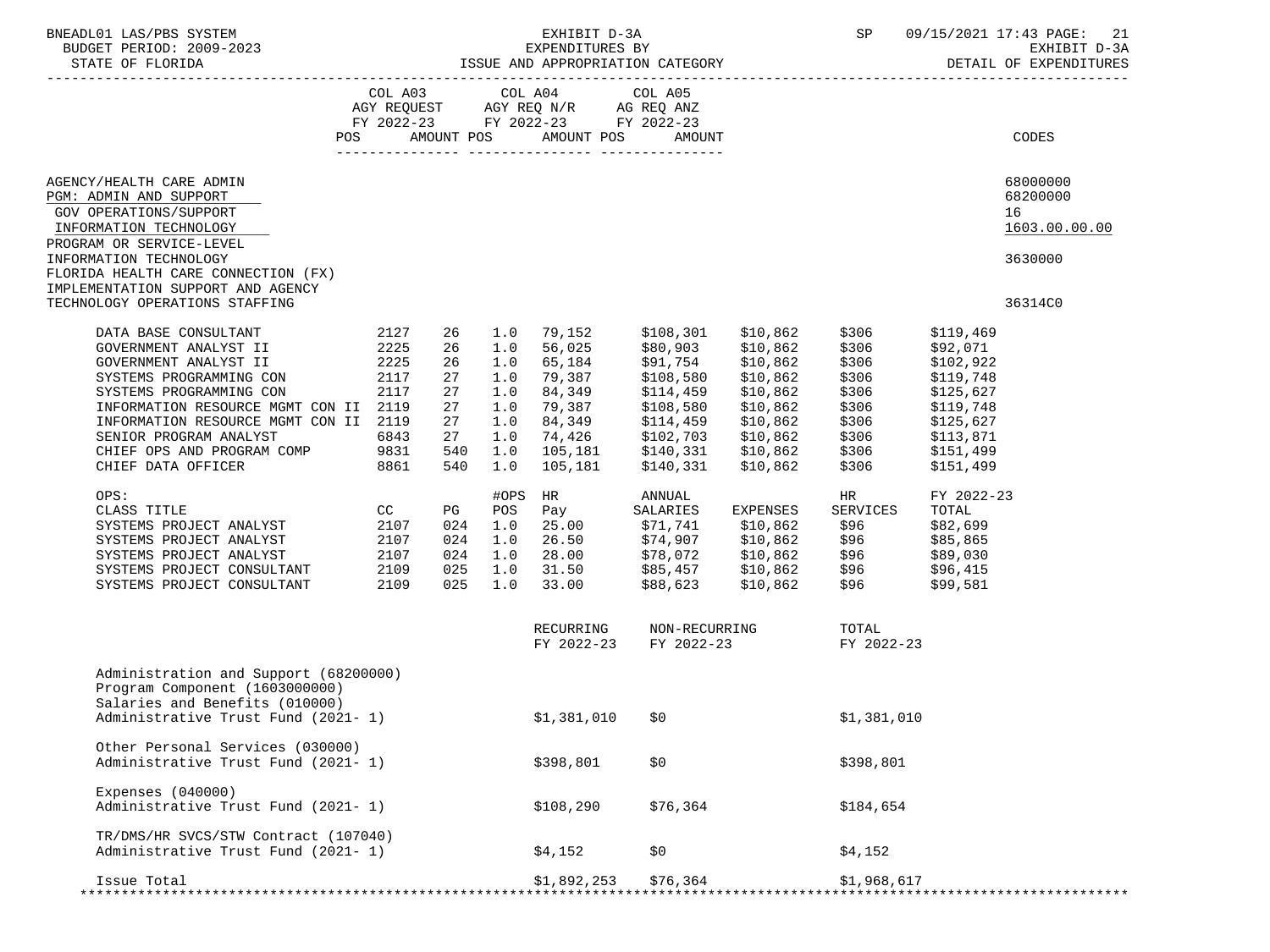| BNEADL01 LAS/PBS SYSTEM<br>BUDGET PERIOD: 2009-2023<br>STATE OF FLORIDA                                                        | ISSUE AND APPROPRIATION CATEGORY | SP                                                                                                      | 09/15/2021 17:43 PAGE:<br>EXHIBIT D-3A<br>DETAIL OF EXPENDITURES |          |                    |      |                                             |
|--------------------------------------------------------------------------------------------------------------------------------|----------------------------------|---------------------------------------------------------------------------------------------------------|------------------------------------------------------------------|----------|--------------------|------|---------------------------------------------|
|                                                                                                                                | COL A03<br>POS                   | COL A04 COL A05<br>AGY REQUEST AGY REQ N/R AG REQ ANZ<br>FY 2022-23 FY 2022-23 FY 2022-23<br>AMOUNT POS | AMOUNT POS<br>AMOUNT                                             |          |                    |      | CODES                                       |
|                                                                                                                                |                                  |                                                                                                         |                                                                  |          |                    |      |                                             |
| AGENCY/HEALTH CARE ADMIN<br>PGM: ADMIN AND SUPPORT<br>GOV OPERATIONS/SUPPORT<br>INFORMATION TECHNOLOGY                         |                                  |                                                                                                         |                                                                  |          |                    |      | 68000000<br>68200000<br>16<br>1603.00.00.00 |
| PROGRAM OR SERVICE-LEVEL<br>INFORMATION TECHNOLOGY<br>FLORIDA HEALTH CARE CONNECTION (FX)<br>IMPLEMENTATION SUPPORT AND AGENCY |                                  |                                                                                                         |                                                                  |          |                    |      | 3630000                                     |
| TECHNOLOGY OPERATIONS STAFFING                                                                                                 |                                  |                                                                                                         |                                                                  |          |                    |      | 36314C0                                     |
| POSITION DETAIL OF SALARIES AND BENEFITS:                                                                                      |                                  |                                                                                                         |                                                                  |          |                    |      |                                             |
|                                                                                                                                |                                  | FTE BASE RATE                                                                                           | ADDITIVES                                                        | BENEFITS | SUBTOTAL           | ွေ   | LAPSE LAPSED SALARIES<br>AND BENEFITS       |
| A03 - AGY REQUEST FY 2022-23                                                                                                   |                                  |                                                                                                         |                                                                  |          |                    |      |                                             |
| NEW POSITIONS                                                                                                                  |                                  |                                                                                                         |                                                                  |          |                    |      |                                             |
| 2114 SENIOR INFO TECH BUSINESS CONSULTANT                                                                                      |                                  |                                                                                                         |                                                                  |          |                    |      |                                             |
| N2001 004                                                                                                                      | 1.00                             | 65,184                                                                                                  |                                                                  |          | 26,570 91,754 0.00 |      | 91,754                                      |
| N2002 004                                                                                                                      | 1.00                             | 74,429                                                                                                  |                                                                  |          | 28, 277 102, 706   | 0.00 | 102,706                                     |
| 2117 SYSTEMS PROGRAMMING CONSULTANT                                                                                            |                                  |                                                                                                         |                                                                  |          |                    |      |                                             |
| N2006 004                                                                                                                      | 1.00                             | 84,349                                                                                                  |                                                                  | 30,110   | 114,459            | 0.00 | 114,459                                     |
| N2007 004<br>2119 INFORMATION RESOURCE MGMT CONSULTANT II                                                                      | 1.00                             | 89,349                                                                                                  |                                                                  | 31,033   | 120,382            | 0.00 | 120,382                                     |
| N2008 004                                                                                                                      | 1.00                             | 84,349                                                                                                  |                                                                  | 30,110   | 114,459            | 0.00 | 114,459                                     |
| N2009 004                                                                                                                      | 1.00                             | 89,349                                                                                                  |                                                                  | 31,033   | 120,382            | 0.00 | 120,382                                     |
| 2127 DATA BASE CONSULTANT                                                                                                      |                                  |                                                                                                         |                                                                  |          |                    |      |                                             |
| N2003 004                                                                                                                      | 1.00                             | 89,349                                                                                                  |                                                                  | 31,033   | 120,382            | 0.00 | 120,382                                     |
| 2225 GOVERNMENT ANALYST II                                                                                                     |                                  |                                                                                                         |                                                                  |          |                    |      |                                             |
| N2004 004                                                                                                                      | 1.00                             | 65,184                                                                                                  |                                                                  | 26,570   | 91,754             | 0.00 | 91,754                                      |
| N2005 004                                                                                                                      | 1.00                             | 69,840                                                                                                  |                                                                  | 27,430   | 97,270             | 0.00 | 97,270                                      |
| 6843 SENIOR PROGRAM ANALYST                                                                                                    |                                  |                                                                                                         |                                                                  |          |                    |      |                                             |
| N2010 004                                                                                                                      | 1.00                             | 79,387                                                                                                  |                                                                  | 29,193   | 108,580            | 0.00 | 108,580                                     |
| 5347 EXECUTIVE STRATEGY OFFICER<br>N2011 004                                                                                   | 1.00                             | 110,181                                                                                                 |                                                                  | 36,076   | 146,257            | 0.00 | 146,257                                     |
| N2012 004                                                                                                                      | 1.00                             |                                                                                                         |                                                                  | 37,070   |                    | 0.00 |                                             |
|                                                                                                                                |                                  |                                                                                                         |                                                                  |          |                    |      |                                             |
| TOTALS FOR ISSUE BY FUND<br>2021 ADMINISTRATIVE TRUST FUND                                                                     |                                  |                                                                                                         |                                                                  |          |                    |      | 1,381,010                                   |
|                                                                                                                                |                                  | 12.00 1,016,505                                                                                         |                                                                  |          | 364,505 1,381,010  |      | 1,381,010                                   |
|                                                                                                                                |                                  |                                                                                                         |                                                                  |          |                    |      | ==============                              |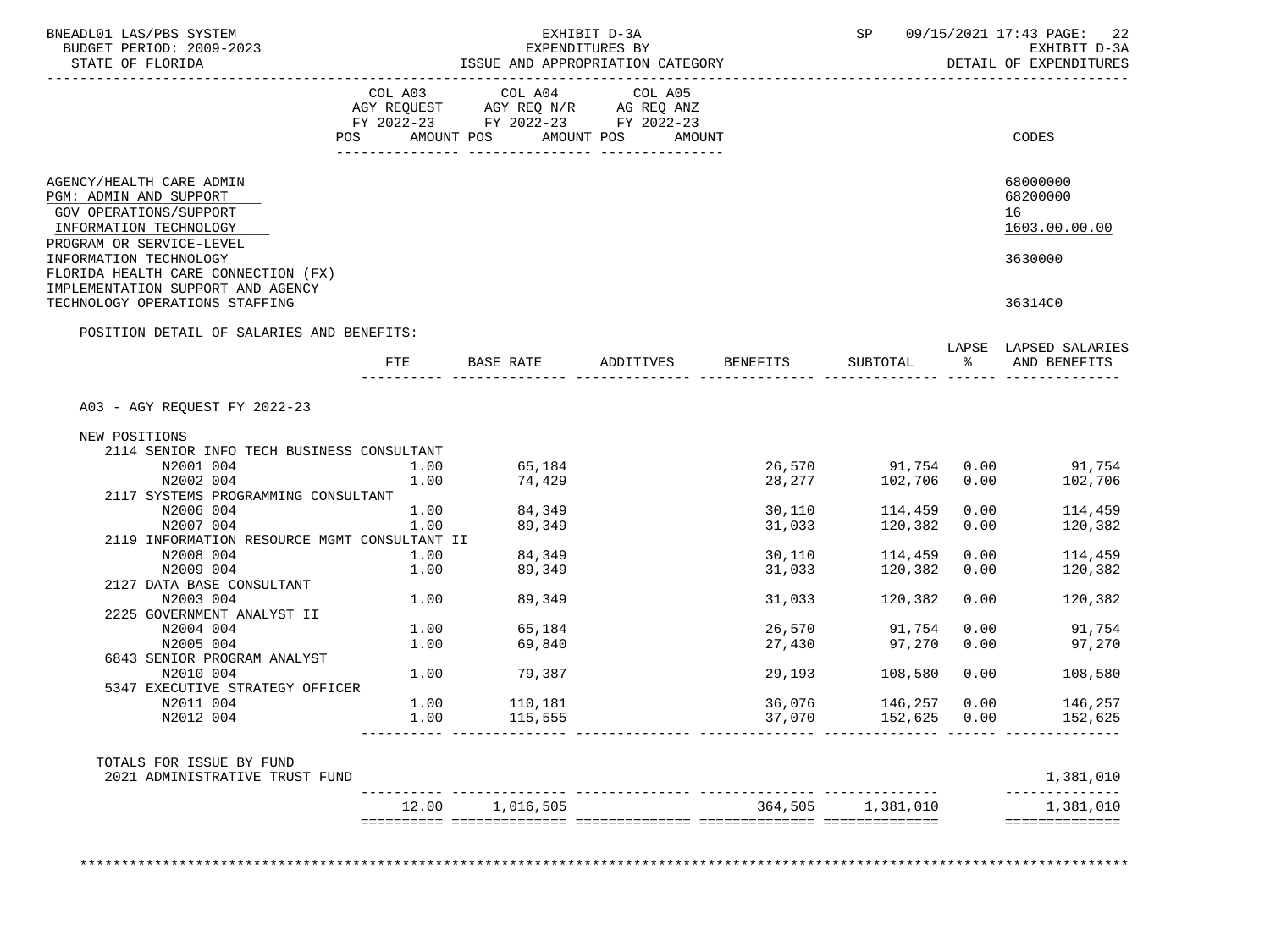| BNEADL01 LAS/PBS SYSTEM<br>BUDGET PERIOD: 2009-2023<br>STATE OF FLORIDA                                                                                                                                                        |                                                                                                            | EXHIBIT D-3A<br>EXPENDITURES BY | ISSUE AND APPROPRIATION CATEGORY | SP 09/15/2021 17:43 PAGE: 23<br>EXHIBIT D-3A<br>DETAIL OF EXPENDITURES                |  |
|--------------------------------------------------------------------------------------------------------------------------------------------------------------------------------------------------------------------------------|------------------------------------------------------------------------------------------------------------|---------------------------------|----------------------------------|---------------------------------------------------------------------------------------|--|
|                                                                                                                                                                                                                                | AGY REQUEST AGY REQ N/R AG REQ ANZ<br>FY 2022-23 FY 2022-23 FY 2022-23<br>POS AMOUNT POS AMOUNT POS AMOUNT | COL A03 COL A04 COL A05         |                                  | CODES                                                                                 |  |
| AGENCY/HEALTH CARE ADMIN<br>PGM: ADMIN AND SUPPORT<br>GOV OPERATIONS/SUPPORT<br>INFORMATION TECHNOLOGY<br>INCREASED PERSONNEL COSTS<br>IMPROVING FINANCIAL SERVICES<br>OPERATIONS<br>SPECIAL CATEGORIES<br>CONTRACTED SERVICES |                                                                                                            |                                 |                                  | 68000000<br>68200000<br>16<br>1603.00.00.00<br>5200000<br>5200A70<br>100000<br>100777 |  |
| ADMINISTRATIVE TRUST FUND -STATE 893,000 893,000                                                                                                                                                                               |                                                                                                            |                                 |                                  | 2021 1                                                                                |  |
| TOTAL: INFORMATION TECHNOLOGY<br>BY FUND TYPE<br>GENERAL REVENUE FUND<br>TRUST FUNDS<br>TOTAL POSITIONS 82.00                                                                                                                  | 760.736<br>12,987,952                                                                                      | 1,869,364                       |                                  | 1603.00.00.00<br>1000<br>2000                                                         |  |
| TOTAL PROG COMP 13,748,688 1,869,364<br>TOTAL SALARY RATE 4,664,393                                                                                                                                                            |                                                                                                            |                                 |                                  |                                                                                       |  |
| TOTAL: PGM: ADMIN AND SUPPORT<br>BY FUND TYPE<br>GENERAL REVENUE FUND<br>TRUST FUNDS                                                                                                                                           | 4,393,824<br>31, 340, 667 1, 869, 364                                                                      |                                 |                                  | 68200000<br>1000<br>2000                                                              |  |
| TOTAL POSITIONS 267.00<br>TOTAL DIVISION 35,734,491 1,869,364<br>TOTAL SALARY RATE 14,848,098                                                                                                                                  |                                                                                                            |                                 |                                  |                                                                                       |  |
|                                                                                                                                                                                                                                |                                                                                                            |                                 |                                  |                                                                                       |  |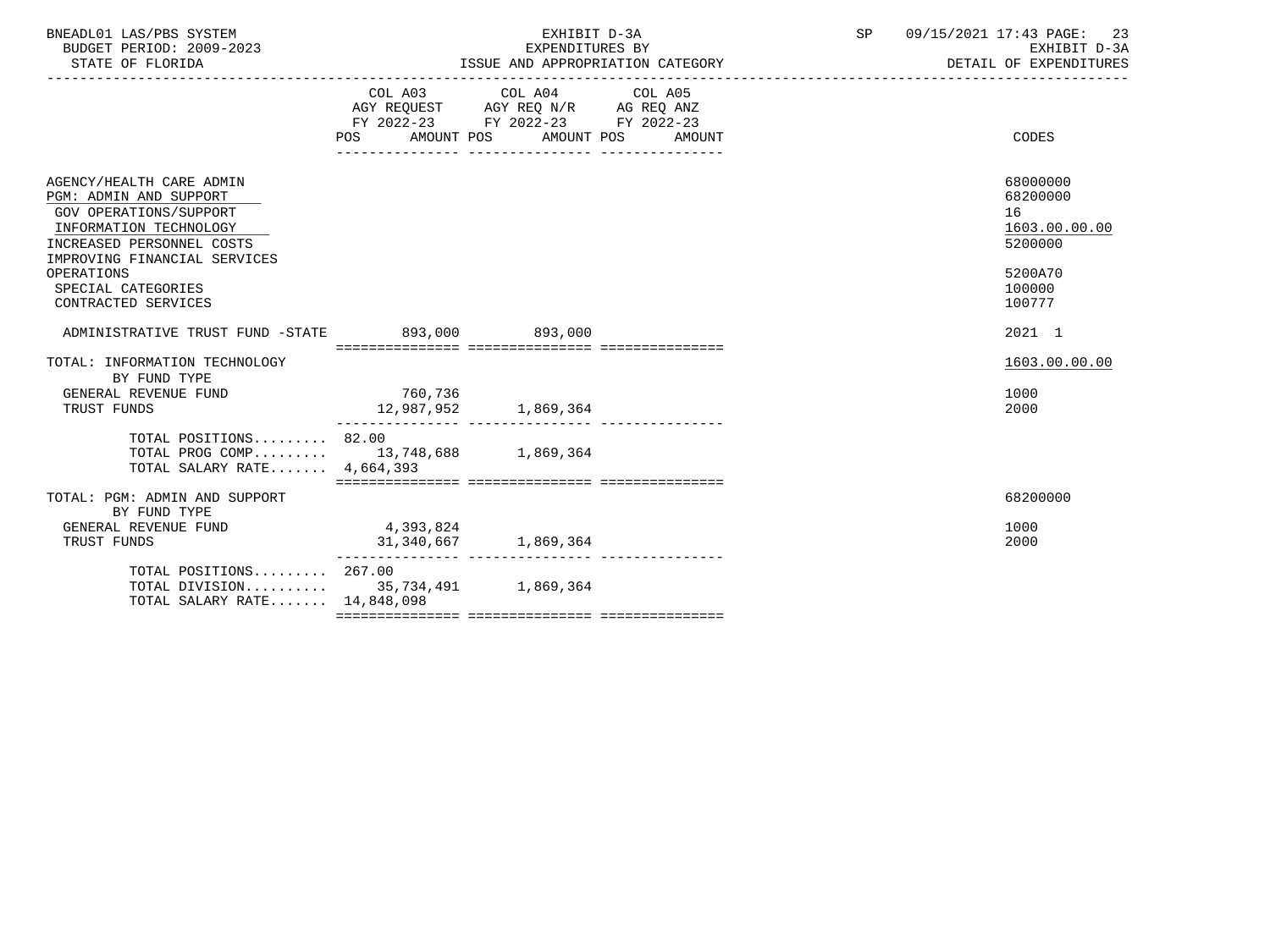| BNEADL01 LAS/PBS SYSTEM  | EXHIBIT D-3A                     | 09/15/2021 17:43 PAGE: 24 |
|--------------------------|----------------------------------|---------------------------|
| BUDGET PERIOD: 2009-2023 | EXPENDITURES BY                  | EXHIBIT D-3A              |
| STATE OF FLORIDA         | ISSUE AND APPROPRIATION CATEGORY | DETAIL OF EXPENDITURES    |

 ----------------------------------------------------------------------------------------------------------------------------------- COL A03 COL A04 COL A05 AGY REQUEST AGY REQ N/R AG REQ ANZ FY 2022-23 FY 2022-23 FY 2022-23 POS AMOUNT POS AMOUNT POS AMOUNT CODES --------------- --------------- --------------- AGENCY/HEALTH CARE ADMIN 68000000 AGENCY/HEALTH CARE ADMIN PGM: HEALTH CARE SERVICES 68500000 (1999) 968-10000 (1999) 97-10000 (1999) 97-10000 (1999) 97-10000 (1999) 98-1<br>CHILDREN SPECIAL HLTH CARE CHILDREN SPECIAL HLTH CARE HEALTH AND HUMAN SERVICES 13 (1999) 13 (1999) 13 (1999) 13 (1999) 13 (1999) 13 (1999) 13 (1999) 13 (1999) 13 (1999) 13 (1999) 13 (1999) 13 (1999) 13 (1999) 13 (1999) 13 (1999) 13 (1999) 13 (1999) 13 (1999) 13 (1999) 13 (19 HEALTH SVCS/INDIVIDUALS 1301.00 and the state of the state of the state of the state of the state of the state of the state of the state of the state of the state of the state of the state of the state of the state of the ESTIMATED EXPENDITURES ESTIMATED EXPENDITURES - OPERATIONS<br>SPECIAL CATEGORIES 100000 SPECIAL CATEGORIES 100000 PHOTOS SOFIE AND SERVICE SUPERINT AND SERVICE SUPERINT OF THE SERVICE SUPERINT SUPERINT SUPERINT SUPERINT SUPERINT SUPERINT SUPERINT SUPERINT SUPERINT SUPERINT SUPERINT SUPERINT SUPERINT SUPERINT G/A-FL HEALTHY KIDS CORP GENERAL REVENUE FUND -MATCH 65,813,031<br>MEDICAL CARE TRUST FUND -FEDERL 185.687.787 MEDICAL CARE TRUST FUND -FEDERL 185,687,787 --------------- --------------- --------------- TOTAL APPRO............. 251,500,818 =============== =============== =============== CONTRACTED SERVICES 100777 GENERAL REVENUE FUND -MATCH 829,413<br>GRANTS AND DONATIONS TF -STATE 683.845 1000 2 GRANTS AND DONATIONS TF  $-$  -STATE 683,845 2339 1  $2474$  3 MEDICAL CARE TRUST FUND  $-$  FEDERL  $2.356.804$  --------------- --------------- --------------- TOTAL APPRO............. 3,870,062 =============== =============== =============== G/A-CONTRACT SVCS-FHK ADMN 100784 GENERAL REVENUE FUND -MATCH 3,887,088 1000 2 MEDICAL CARE TRUST FUND -FEDERL 10,978,334 2474 3 --------------- --------------- --------------- TOTAL APPRO............. 14,865,422 =============== =============== =============== G/A-FL HEALTHY KIDS DENTAL 102336 GENERAL REVENUE FUND -MATCH 8,230,305<br>MEDICAL CARE TRUST FUND -FEDERL 23.220.332 MEDICAL CARE TRUST FUND -FEDERL 23,220,332 --------------- --------------- --------------- TOTAL APPRO............. 31,450,637 =============== =============== =============== MEDIKIDS 102340 GENERAL REVENUE FUND -MATCH 13.818.269 1000 2 =============== =============== =============== GRANTS AND DONATIONS TF -STATE 16,445,600<br>-MATCH 2.396.823 2239 2239 2 -MATCH 2,396,823 --------------- --------------- ---------------

TOTAL GRANTS AND DONATIONS TF 38,842,423 2339 =============== =============== ===============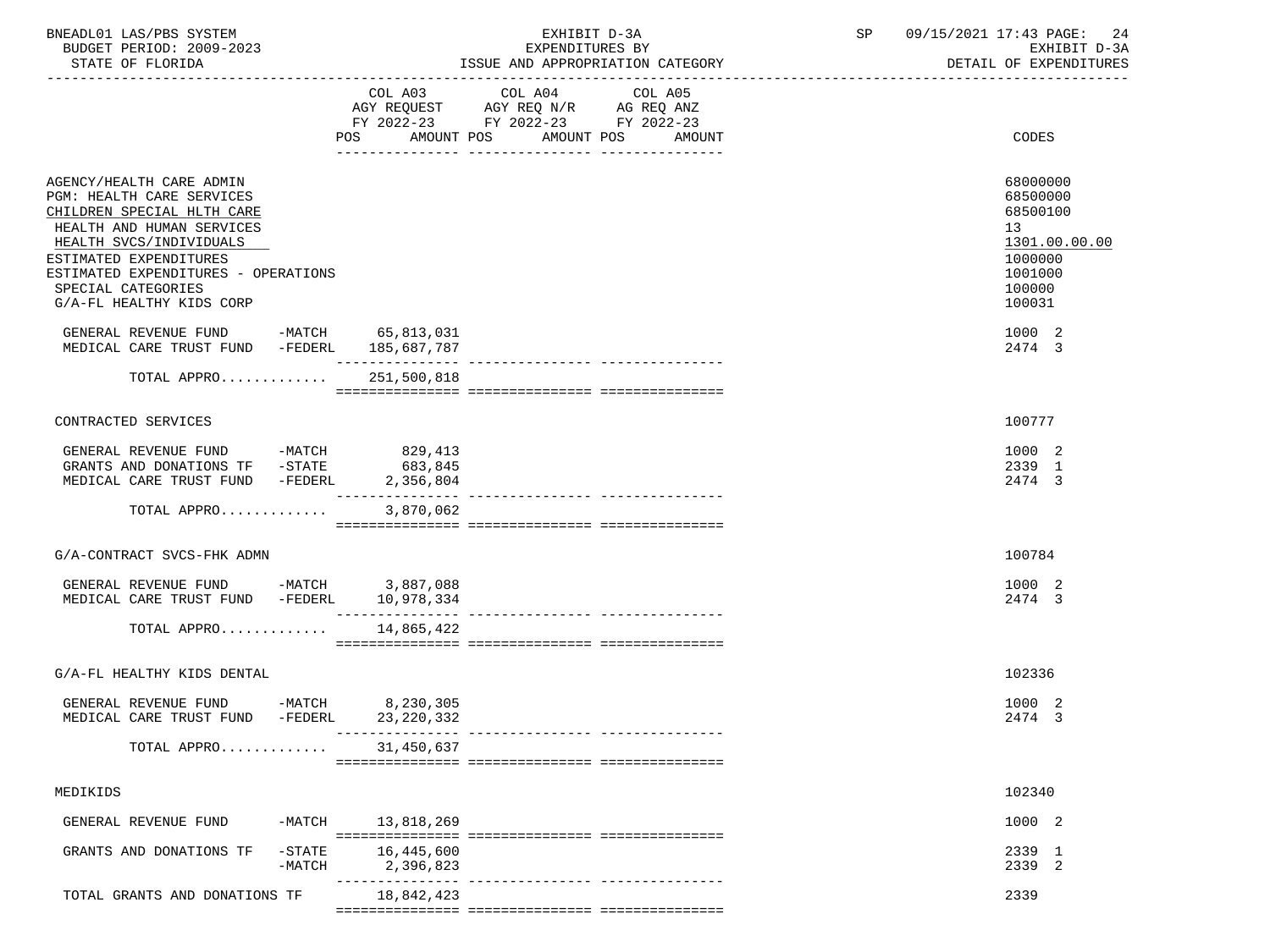| BNEADL01 LAS/PBS SYSTEM<br>BUDGET PERIOD: 2009-2023<br>STATE OF FLORIDA                                                                                                                                                                                                                                                |                              | EXHIBIT D-3A<br>EXPENDITURES BY<br>ISSUE AND APPROPRIATION CATEGORY                                                                         | SP | 09/15/2021 17:43 PAGE:<br>-25<br>EXHIBIT D-3A<br>DETAIL OF EXPENDITURES                                     |
|------------------------------------------------------------------------------------------------------------------------------------------------------------------------------------------------------------------------------------------------------------------------------------------------------------------------|------------------------------|---------------------------------------------------------------------------------------------------------------------------------------------|----|-------------------------------------------------------------------------------------------------------------|
|                                                                                                                                                                                                                                                                                                                        |                              | COL A03 COL A04<br>COL A05<br>AGY REQUEST AGY REQ N/R AG REQ ANZ<br>FY 2022-23 FY 2022-23 FY 2022-23<br>POS AMOUNT POS AMOUNT POS<br>AMOUNT |    | CODES                                                                                                       |
| AGENCY/HEALTH CARE ADMIN<br>PGM: HEALTH CARE SERVICES<br>CHILDREN SPECIAL HLTH CARE<br>HEALTH AND HUMAN SERVICES<br>HEALTH SVCS/INDIVIDUALS<br>ESTIMATED EXPENDITURES<br>ESTIMATED EXPENDITURES - OPERATIONS<br>SPECIAL CATEGORIES<br>MEDIKIDS<br>MEDICAL CARE TRUST FUND -FEDERL 38,861,718<br>TOTAL APPRO 71,522,410 |                              |                                                                                                                                             |    | 68000000<br>68500000<br>68500100<br>13<br>1301.00.00.00<br>1000000<br>1001000<br>100000<br>102340<br>2474 3 |
| CHILDRENS MED SVCS NETWORK                                                                                                                                                                                                                                                                                             |                              |                                                                                                                                             |    | 102342                                                                                                      |
| GENERAL REVENUE FUND -MATCH 46,782,424<br>GRANTS AND DONATIONS TF -MATCH 1,850,095<br>MEDICAL CARE TRUST FUND -FEDERL<br>TOTAL APPRO                                                                                                                                                                                   | 131,998,846<br>180,631,365   |                                                                                                                                             |    | 1000 2<br>2339 2<br>2474 3                                                                                  |
| TOTAL: ESTIMATED EXPENDITURES - OPERATIONS<br>TOTAL ISSUE $553,840,714$                                                                                                                                                                                                                                                |                              |                                                                                                                                             |    | 1001000                                                                                                     |
| WORKLOAD<br>CHILDREN'S SPECIAL HEALTH CARE<br>SPECIAL CATEGORIES<br>G/A-FL HEALTHY KIDS CORP                                                                                                                                                                                                                           |                              |                                                                                                                                             |    | 3000000<br>3001780<br>100000<br>100031                                                                      |
| GENERAL REVENUE FUND -MATCH $7,194,782$<br>MEDICAL CARE TRUST FUND -FEDERL $8,225,512$                                                                                                                                                                                                                                 |                              |                                                                                                                                             |    | 1000 2<br>2474 3                                                                                            |
| TOTAL APPRO                                                                                                                                                                                                                                                                                                            | 15,420,294                   |                                                                                                                                             |    |                                                                                                             |
| CONTRACTED SERVICES                                                                                                                                                                                                                                                                                                    |                              |                                                                                                                                             |    | 100777                                                                                                      |
| GENERAL REVENUE FUND<br>-MATCH<br>GRANTS AND DONATIONS TF<br>-STATE<br>-FEDERL<br>MEDICAL CARE TRUST FUND                                                                                                                                                                                                              | 826<br>26,707-<br>$159,847-$ |                                                                                                                                             |    | 1000 2<br>2339 1<br>2474 3                                                                                  |
| TOTAL APPRO                                                                                                                                                                                                                                                                                                            | 185,728-                     |                                                                                                                                             |    |                                                                                                             |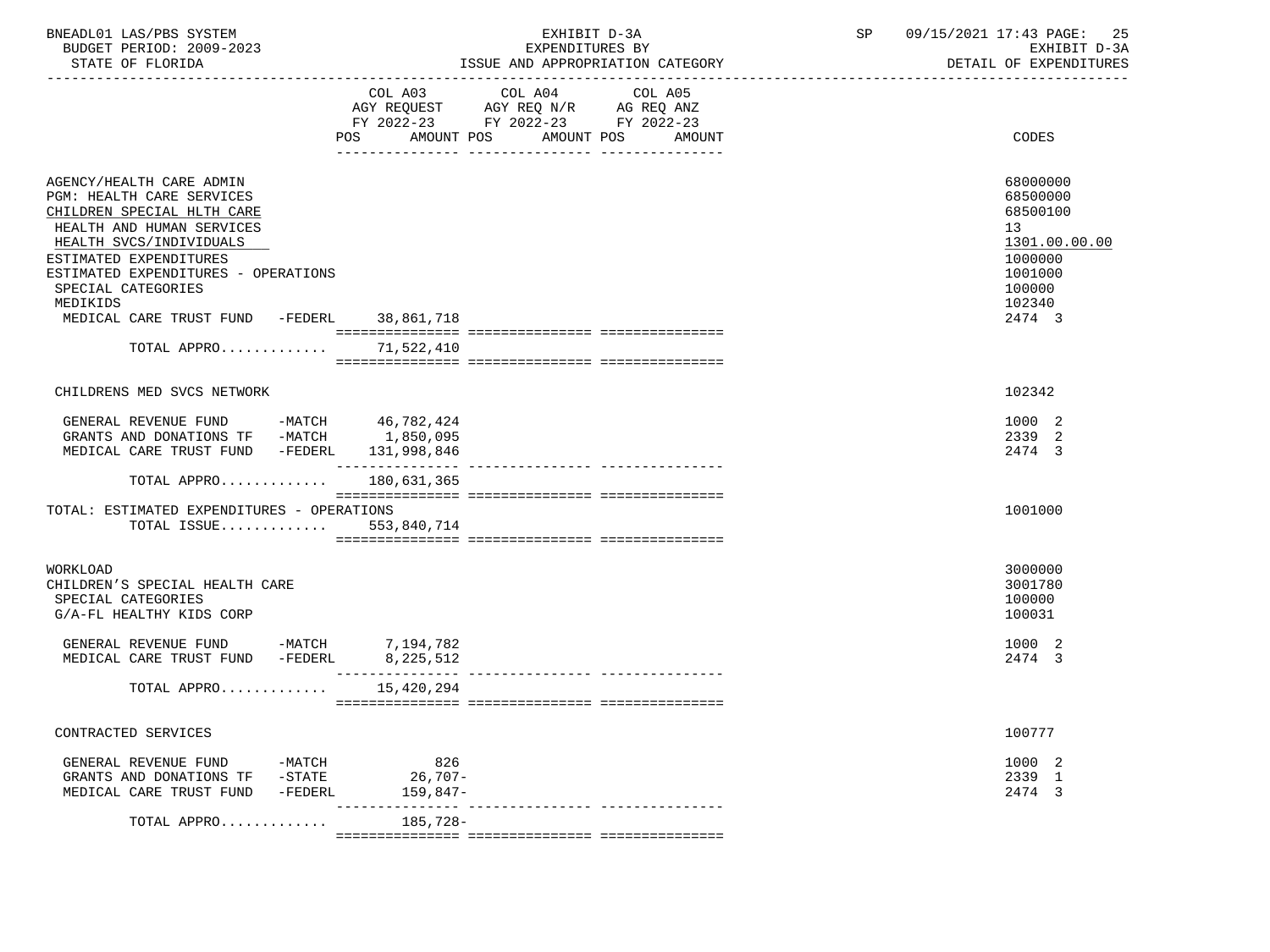| BNEADL01 LAS/PBS SYSTEM<br>BUDGET PERIOD: 2009-2023<br>STATE OF FLORIDA                                                                                                                                                                       |                             |                                                                                                                       | EXHIBIT D-3A<br>EXPENDITURES BY<br>ISSUE AND APPROPRIATION CATEGORY | SP      | 09/15/2021 17:43 PAGE:<br>-26<br>EXHIBIT D-3A<br>DETAIL OF EXPENDITURES |                                                                                                                |
|-----------------------------------------------------------------------------------------------------------------------------------------------------------------------------------------------------------------------------------------------|-----------------------------|-----------------------------------------------------------------------------------------------------------------------|---------------------------------------------------------------------|---------|-------------------------------------------------------------------------|----------------------------------------------------------------------------------------------------------------|
|                                                                                                                                                                                                                                               |                             | COL A03<br>AGY REQUEST AGY REQ N/R AG REQ ANZ<br>FY 2022-23 FY 2022-23 FY 2022-23<br>POS AMOUNT POS AMOUNT POS AMOUNT | COL A04                                                             | COL A05 |                                                                         | CODES                                                                                                          |
| AGENCY/HEALTH CARE ADMIN<br>PGM: HEALTH CARE SERVICES<br>CHILDREN SPECIAL HLTH CARE<br>HEALTH AND HUMAN SERVICES<br>HEALTH SVCS/INDIVIDUALS<br>WORKLOAD<br>CHILDREN'S SPECIAL HEALTH CARE<br>SPECIAL CATEGORIES<br>G/A-CONTRACT SVCS-FHK ADMN |                             |                                                                                                                       |                                                                     |         |                                                                         | 68000000<br>68500000<br>68500100<br>13 <sup>°</sup><br>1301.00.00.00<br>3000000<br>3001780<br>100000<br>100784 |
| GENERAL REVENUE FUND -MATCH 285,302-<br>MEDICAL CARE TRUST FUND -FEDERL                                                                                                                                                                       |                             | 1,449,204-                                                                                                            |                                                                     |         |                                                                         | 1000 2<br>2474 3                                                                                               |
| TOTAL APPRO                                                                                                                                                                                                                                   |                             | 1,734,506-                                                                                                            |                                                                     |         |                                                                         |                                                                                                                |
| G/A-FL HEALTHY KIDS DENTAL                                                                                                                                                                                                                    |                             |                                                                                                                       |                                                                     |         |                                                                         | 102336                                                                                                         |
| GENERAL REVENUE FUND -MATCH 516,096<br>MEDICAL CARE TRUST FUND -FEDERL 80,257-                                                                                                                                                                |                             |                                                                                                                       |                                                                     |         |                                                                         | 1000 2<br>2474 3                                                                                               |
| TOTAL APPRO                                                                                                                                                                                                                                   |                             | 435,839                                                                                                               |                                                                     |         |                                                                         |                                                                                                                |
| MEDIKIDS                                                                                                                                                                                                                                      |                             |                                                                                                                       |                                                                     |         |                                                                         | 102340                                                                                                         |
| GENERAL REVENUE FUND -MATCH 5,185,994                                                                                                                                                                                                         |                             |                                                                                                                       |                                                                     |         |                                                                         | 1000 2                                                                                                         |
| GRANTS AND DONATIONS TF                                                                                                                                                                                                                       | -MATCH                      | -STATE 1,928,963<br>261,637                                                                                           |                                                                     |         |                                                                         | 2339 1<br>2339 2                                                                                               |
| TOTAL GRANTS AND DONATIONS TF                                                                                                                                                                                                                 |                             | 2,190,600                                                                                                             |                                                                     |         |                                                                         | 2339                                                                                                           |
| MEDICAL CARE TRUST FUND -FEDERL 11,402,619                                                                                                                                                                                                    |                             |                                                                                                                       |                                                                     |         |                                                                         | 2474 3                                                                                                         |
| TOTAL APPRO 18,779,213                                                                                                                                                                                                                        |                             |                                                                                                                       |                                                                     |         |                                                                         |                                                                                                                |
| CHILDRENS MED SVCS NETWORK                                                                                                                                                                                                                    |                             |                                                                                                                       |                                                                     |         |                                                                         | 102342                                                                                                         |
| GENERAL REVENUE FUND<br>GRANTS AND DONATIONS TF<br>MEDICAL CARE TRUST FUND                                                                                                                                                                    | -MATCH<br>-MATCH<br>-FEDERL | 8,027,968<br>96,193<br>13,058,857                                                                                     |                                                                     |         |                                                                         | 1000 2<br>2339 2<br>2474 3                                                                                     |
| TOTAL APPRO                                                                                                                                                                                                                                   |                             | 21, 183, 018                                                                                                          |                                                                     |         |                                                                         |                                                                                                                |
|                                                                                                                                                                                                                                               |                             |                                                                                                                       |                                                                     |         |                                                                         |                                                                                                                |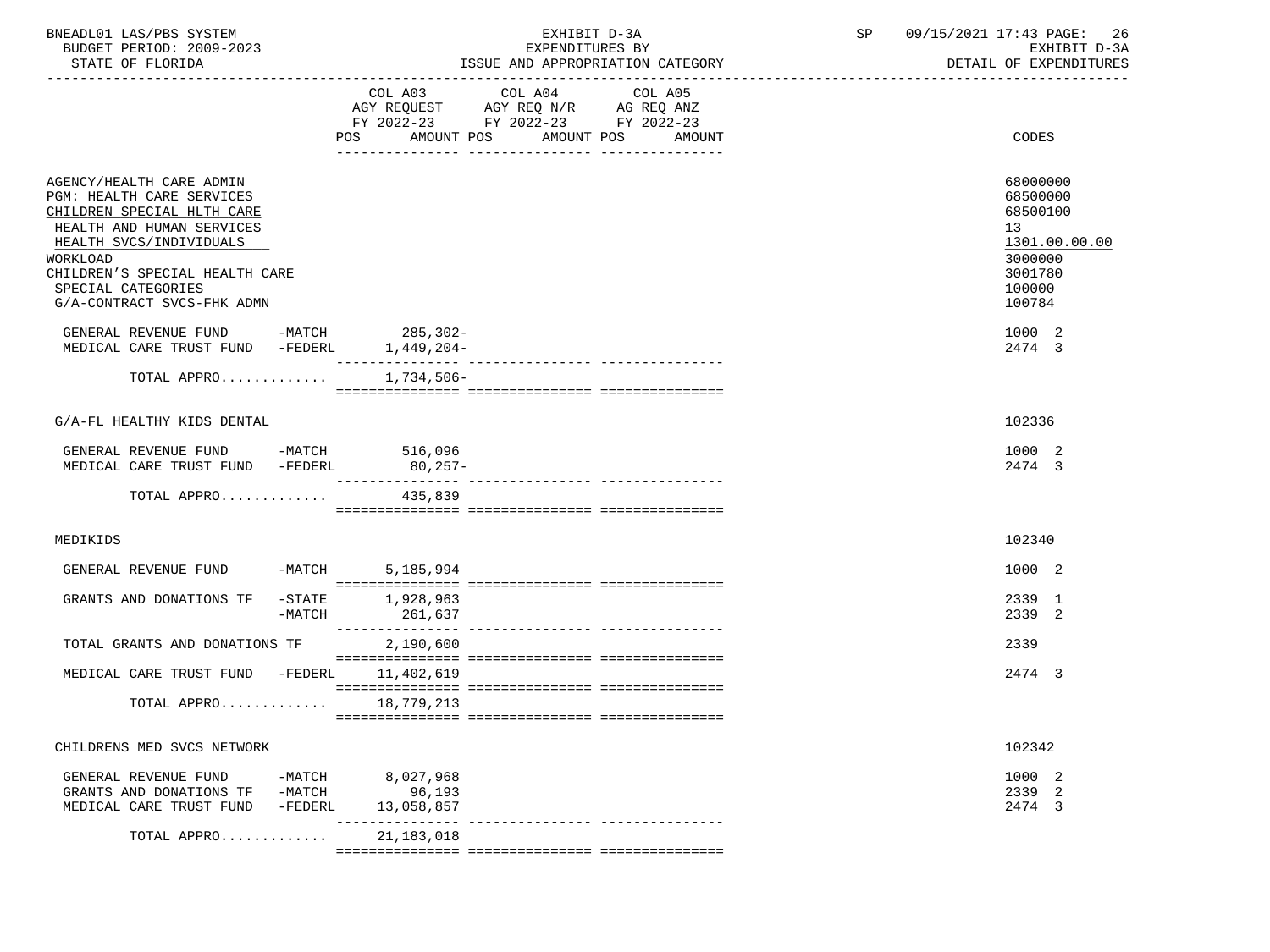| BNEADL01 LAS/PBS SYSTEM<br>BUDGET PERIOD: 2009-2023<br>STATE OF FLORIDA                                                                                                                          | EXHIBIT D-3A<br>EXPENDITURES BY<br>ISSUE AND APPROPRIATION CATEGORY                                            |                                                                                                                                   |  | SP | 09/15/2021 17:43 PAGE: 27<br>EXHIBIT D-3A<br>DETAIL OF EXPENDITURES           |
|--------------------------------------------------------------------------------------------------------------------------------------------------------------------------------------------------|----------------------------------------------------------------------------------------------------------------|-----------------------------------------------------------------------------------------------------------------------------------|--|----|-------------------------------------------------------------------------------|
|                                                                                                                                                                                                  | POS FOR THE POST OF THE STATE STATE STATE STATE STATE STATE STATE STATE STATE STATE STATE STATE STATE STATE ST | COL A03 COL A04 COL A05<br>AGY REQUEST AGY REQ N/R AG REQ ANZ<br>FY 2022-23 FY 2022-23 FY 2022-23<br>AMOUNT POS AMOUNT POS AMOUNT |  |    | CODES                                                                         |
| AGENCY/HEALTH CARE ADMIN<br><b>PGM: HEALTH CARE SERVICES</b><br>CHILDREN SPECIAL HLTH CARE<br>HEALTH AND HUMAN SERVICES<br>HEALTH SVCS/INDIVIDUALS<br>WORKLOAD<br>CHILDREN'S SPECIAL HEALTH CARE |                                                                                                                |                                                                                                                                   |  |    | 68000000<br>68500000<br>68500100<br>13<br>1301.00.00.00<br>3000000<br>3001780 |
| TOTAL: CHILDREN'S SPECIAL HEALTH CARE<br>TOTAL ISSUE $53,898,130$                                                                                                                                |                                                                                                                |                                                                                                                                   |  |    | 3001780                                                                       |
|                                                                                                                                                                                                  |                                                                                                                |                                                                                                                                   |  |    |                                                                               |

AGENCY ISSUE NARRATIVE:

 2022-2023 BUDGET YEAR NARRATIVE: IT COMPONENT? NO LINKAGE TO THE GOVERNOR'S PRIORITIES: Health Care - Promote innovation, reduce costs and combat state crisis. Public Integrity - Protect taxpayer resources by ensuring the faithful expenditure of public funds.

 FLORIDA STRATEGIC PLAN FOR ECONOMIC DEVELOPMENT: (5.2) Improve the efficiency and effectiveness of government agencies at all levels; (5.3) Strengthen local, regional and statewide partnerships to accomplish Florida's economic and quality of life and quality places goals; and (6.2) Ensure Floridians in all communities and life stages have opportunities to achieve healthier outcomes and societal contributions.

ISSUE TITLE: Children's Special Health Care

 ISSUE SUMMARY: The Agency for Health Care Administration (AHCA) requests to adjust budget authority of \$53,898,130 in the Children's Special Health Care budget entity (68500100) for the KidCare Program workload as agreed upon at the August 2021 Social Services Estimating Conference (SSEC)for KidCare Expenditures.

 ISSUE DETAIL: KidCare (Title XXI of the Social Security Act) is the state's Children's Health Insurance Program (CHIP) for uninsured, low-income children under the age of 19 with family incomes up to 200 percent of the federal poverty level (FPL). KidCare consists of four programs: MediKids, Florida Healthy Kids (FHK), Children's Medical Services (CMS), and Medicaid for Kids. MediKids provides health care coverage for children ages 1 through 4 and is administered by the AHCA. Florida Health Kids provides health care coverage for children ages 5 through 18 and is administered by the FHK Corporation. The CMS is a health care plan for children from birth through age 18 with special health care needs and is administered by the Department of Health (DOH) for physical health services and the Department of Children and Families (DCF) for behavioral health. Medicaid for Kids provides medical coverage for children from birth through age 18 who qualify for the program's low-income eligibility requirement. KidCare is jointly financed with state and federal funds. The caseload and expenditures for the program are forecasted through a consensus process by the principals of the SSEC. The forecasts are based on historical information; trends; caseload growth; utilization; federal financial participation (FFP) rate; and anticipated events and assume that current law and current administrative practices are in effect unless otherwise decided by the conference or law. The results of a conference stay in effect until the next consensus conference convenes. Therefore, the budget for Fiscal Year 2022-2023 for the KidCare program must be adjusted for workload as agreed upon at the August 2021 SSEC for KidCare Expenditures.

 FISCAL IMPACT: This issue requests an adjustment in budget authority of \$53,898,130 in the Children's Special Health Care budget entity (68500100) for workload as agreed upon at the August 2021 SSEC for KidCare Expenditures as follows.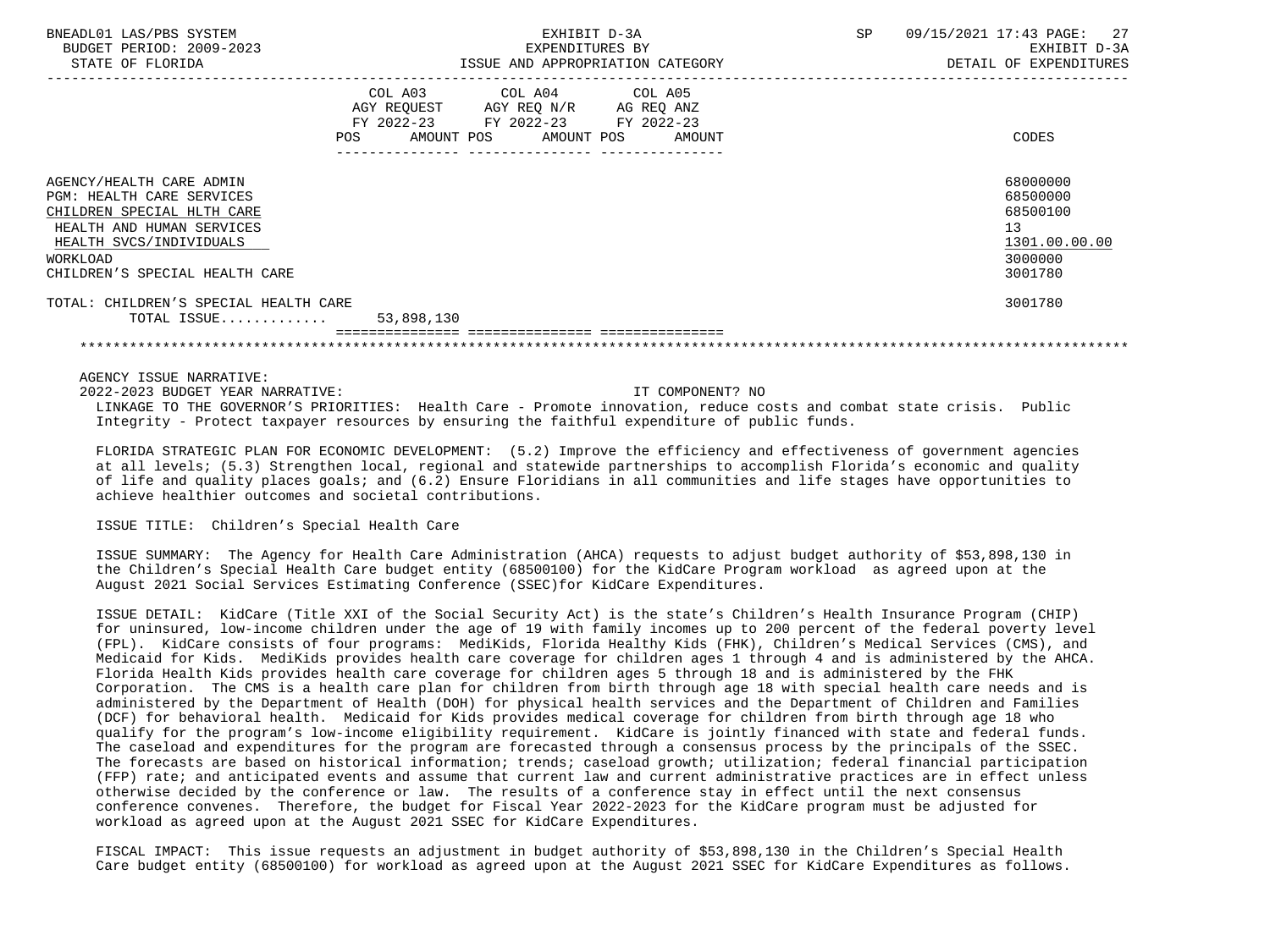| BNEADL01 LAS/PBS SYSTEM<br>BUDGET PERIOD: 2009-2023<br>STATE OF FLORIDA                                                                            | EXHIBIT D-3A<br>EXPENDITURES BY<br>EXILLET D'OR<br>EXPENDITURES BY<br>ISSUE AND APPROPRIATION CATEGORY |                                                          |                                                  |                | 09/15/2021 17:43 PAGE: 28<br>EXHIBIT D-3A<br>DETAIL OF EXPENDITURES |
|----------------------------------------------------------------------------------------------------------------------------------------------------|--------------------------------------------------------------------------------------------------------|----------------------------------------------------------|--------------------------------------------------|----------------|---------------------------------------------------------------------|
|                                                                                                                                                    | COL A03 COL A04                                                                                        | COL A05                                                  |                                                  |                |                                                                     |
|                                                                                                                                                    | AGY REQUEST AGY REQ N/R AG REQ ANZ<br>FY 2022-23 FY 2022-23 FY 2022-23                                 |                                                          |                                                  |                |                                                                     |
|                                                                                                                                                    | POS AMOUNT POS AMOUNT POS AMOUNT                                                                       |                                                          |                                                  |                | CODES                                                               |
|                                                                                                                                                    |                                                                                                        |                                                          |                                                  |                |                                                                     |
|                                                                                                                                                    |                                                                                                        |                                                          |                                                  |                |                                                                     |
| AGENCY/HEALTH CARE ADMIN<br>PGM: HEALTH CARE SERVICES                                                                                              |                                                                                                        |                                                          |                                                  |                | 68000000<br>68500000                                                |
| CHILDREN SPECIAL HLTH CARE                                                                                                                         |                                                                                                        |                                                          |                                                  |                | 68500100                                                            |
| HEALTH AND HUMAN SERVICES                                                                                                                          |                                                                                                        |                                                          |                                                  |                | 13                                                                  |
| HEALTH SVCS/INDIVIDUALS                                                                                                                            |                                                                                                        |                                                          |                                                  |                | 1301.00.00.00                                                       |
| WORKLOAD                                                                                                                                           |                                                                                                        |                                                          |                                                  |                | 3000000                                                             |
| CHILDREN'S SPECIAL HEALTH CARE                                                                                                                     |                                                                                                        |                                                          |                                                  |                | 3001780                                                             |
|                                                                                                                                                    |                                                                                                        |                                                          |                                                  | TOTAL          |                                                                     |
|                                                                                                                                                    |                                                                                                        |                                                          | RECURRING NON-RECURRING<br>FY 2022-23 FY 2022-23 | FY 2022-23     |                                                                     |
| Children's Special Health Care (68500100)                                                                                                          |                                                                                                        |                                                          |                                                  |                |                                                                     |
| G/A-Florida Healthy Kids Corp (100031)                                                                                                             |                                                                                                        |                                                          |                                                  |                |                                                                     |
| General Revenue (1000 - 2)                                                                                                                         |                                                                                                        |                                                          |                                                  | \$7,194,782    |                                                                     |
| Medical Care Trust Fund (2474 - 3)                                                                                                                 |                                                                                                        | \$7,194,782            \$0<br>\$8,225,512            \$0 |                                                  | \$8,225,512    |                                                                     |
| Contracted Services (100777)                                                                                                                       |                                                                                                        |                                                          |                                                  |                |                                                                     |
|                                                                                                                                                    |                                                                                                        |                                                          |                                                  | \$826          |                                                                     |
| General Revenue (1000 - 2)<br>Grants and Donations Trust Fund (2339 - 1) (\$26,707) \$0<br>\$0<br>\$0<br>\$0<br>\$0<br>\$0<br>\$0<br>\$16,707) \$0 |                                                                                                        |                                                          |                                                  | (\$26,707)     |                                                                     |
| Medical Care Trust Fund (2474 - 3)                                                                                                                 | (\$159,847)                                                                                            | \$0                                                      |                                                  | (S159, 847)    |                                                                     |
| G/A-Contracted Services-FHK Admin (100784)                                                                                                         |                                                                                                        |                                                          |                                                  |                |                                                                     |
| General Revenue (1000 - 2)                                                                                                                         | (\$285,302)             \$0<br>(\$1,449,204)        \$0                                                |                                                          |                                                  | (\$285,302)    |                                                                     |
| Medical Care Trust Fund (2474 - 3)                                                                                                                 |                                                                                                        |                                                          |                                                  | ( \$1,449,204) |                                                                     |
| G/A-Florida Healthy Kids Dental (102336)                                                                                                           |                                                                                                        |                                                          |                                                  |                |                                                                     |
| General Revenue (1000 - 2)                                                                                                                         | \$516,096                                                                                              | \$0                                                      |                                                  | \$516,096      |                                                                     |
| Medical Care Trust Fund (2474 - 3)                                                                                                                 | $($ \$80,257)                                                                                          |                                                          | \$0 1                                            | ( \$80, 257)   |                                                                     |
| MediKids (102340)                                                                                                                                  |                                                                                                        |                                                          |                                                  |                |                                                                     |
| General Revenue (1000 - 2)                                                                                                                         | \$5,185,994             \$0<br>\$1,928,963         \$0                                                 |                                                          |                                                  | \$5,185,994    |                                                                     |
| Grants and Donations Trust Fund $(2339 - 1)$<br>$\begin{array}{ccc} 51,928,963 & 50 \\ 5261,637 & 50 \\ 5261,637 & 50 \end{array}$                 |                                                                                                        |                                                          | \$0                                              | \$1,928,963    |                                                                     |
|                                                                                                                                                    |                                                                                                        |                                                          |                                                  | \$261,637      |                                                                     |
| Medical Care Trust Fund (2474 - 3)                                                                                                                 | \$11,402,619                                                                                           | \$0                                                      |                                                  | \$11,402,619   |                                                                     |
| Children's Medical Services Network (102342)                                                                                                       |                                                                                                        |                                                          |                                                  |                |                                                                     |
| General Revenue (1000 - 2)<br>Grants and Donations Trust Fund (2339 - 2) $$8,027,968$<br>$$96,193$                                                 |                                                                                                        |                                                          | \$0<br>\$0                                       | \$8,027,968    |                                                                     |
|                                                                                                                                                    |                                                                                                        |                                                          |                                                  | \$96,193       |                                                                     |
| Medical Care Trust Fund (2474 - 3)                                                                                                                 |                                                                                                        | \$13,058,857    \$0                                      |                                                  | \$13,058,857   |                                                                     |
| Issue Total                                                                                                                                        |                                                                                                        | \$53,898,130 \$0                                         |                                                  | \$53,898,130   |                                                                     |
|                                                                                                                                                    |                                                                                                        |                                                          |                                                  |                |                                                                     |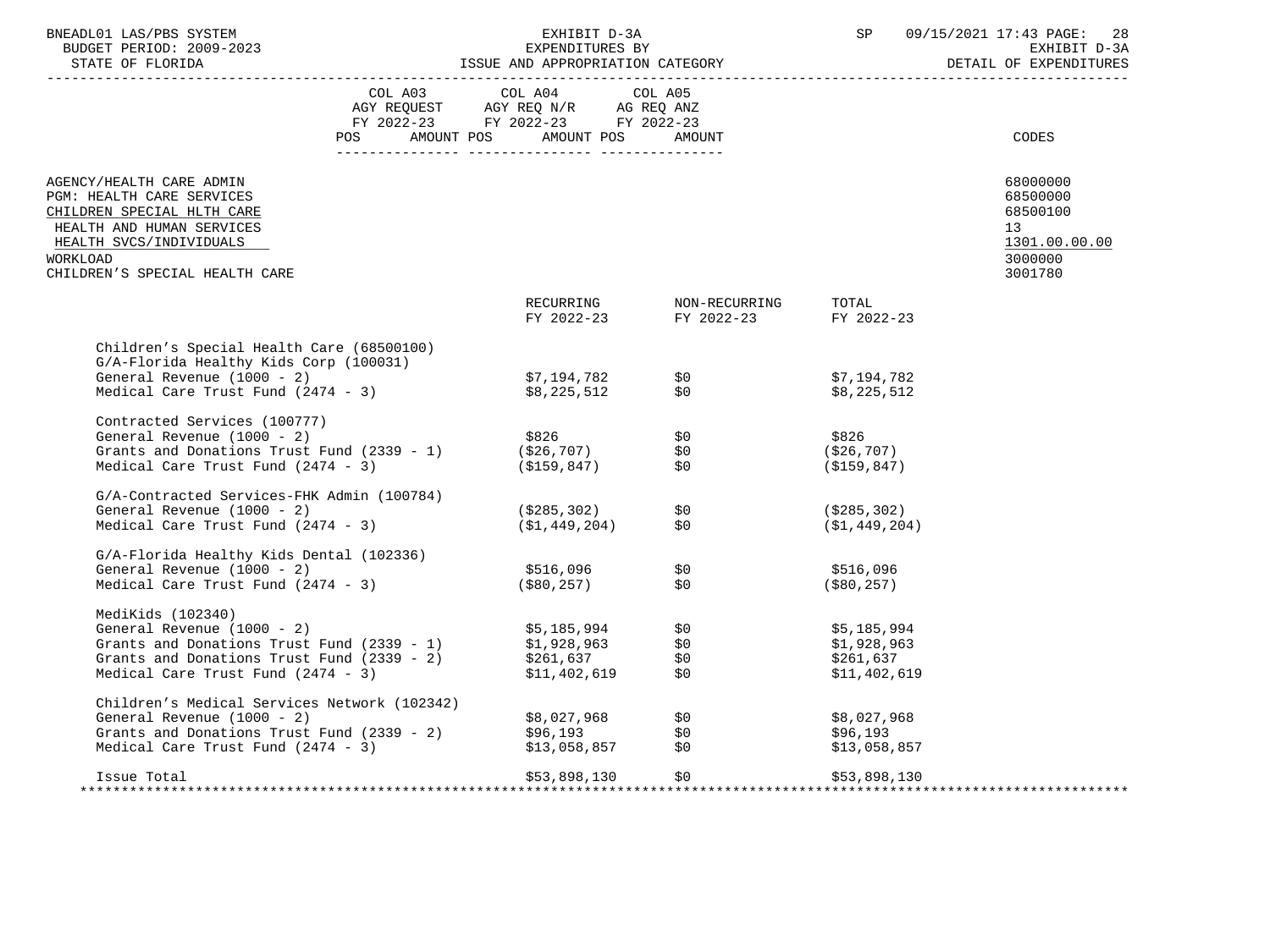| BNEADL01 LAS/PBS SYSTEM<br>BUDGET PERIOD: 2009-2023<br>STATE OF FLORIDA                                                                            | EXHIBIT D-3A<br>EXPENDITURES BY<br>ISSUE AND APPROPRIATION CATEGORY                                                                   | 09/15/2021 17:43 PAGE: 29<br>SP<br>EXHIBIT D-3A<br>DETAIL OF EXPENDITURES |
|----------------------------------------------------------------------------------------------------------------------------------------------------|---------------------------------------------------------------------------------------------------------------------------------------|---------------------------------------------------------------------------|
|                                                                                                                                                    | COL A03 COL A04 COL A05<br>AGY REQUEST AGY REQ N/R AG REQ ANZ<br>FY 2022-23 FY 2022-23 FY 2022-23<br>POS AMOUNT POS AMOUNT POS AMOUNT | CODES                                                                     |
| AGENCY/HEALTH CARE ADMIN<br><b>PGM: HEALTH CARE SERVICES</b><br>CHILDREN SPECIAL HLTH CARE<br>HEALTH AND HUMAN SERVICES<br>HEALTH SVCS/INDIVIDUALS |                                                                                                                                       | 68000000<br>68500000<br>68500100<br>13 <sup>°</sup><br>1301.00.00.00      |
| TOTAL: HEALTH SVCS/INDIVIDUALS                                                                                                                     |                                                                                                                                       | 1301.00.00.00                                                             |
| BY FUND TYPE<br>GENERAL REVENUE FUND<br>TRUST FUNDS                                                                                                | 160,000,894<br>447,737,950                                                                                                            | 1000<br>2000                                                              |
| TOTAL PROG COMP 607,738,844                                                                                                                        |                                                                                                                                       |                                                                           |

=============== =============== ===============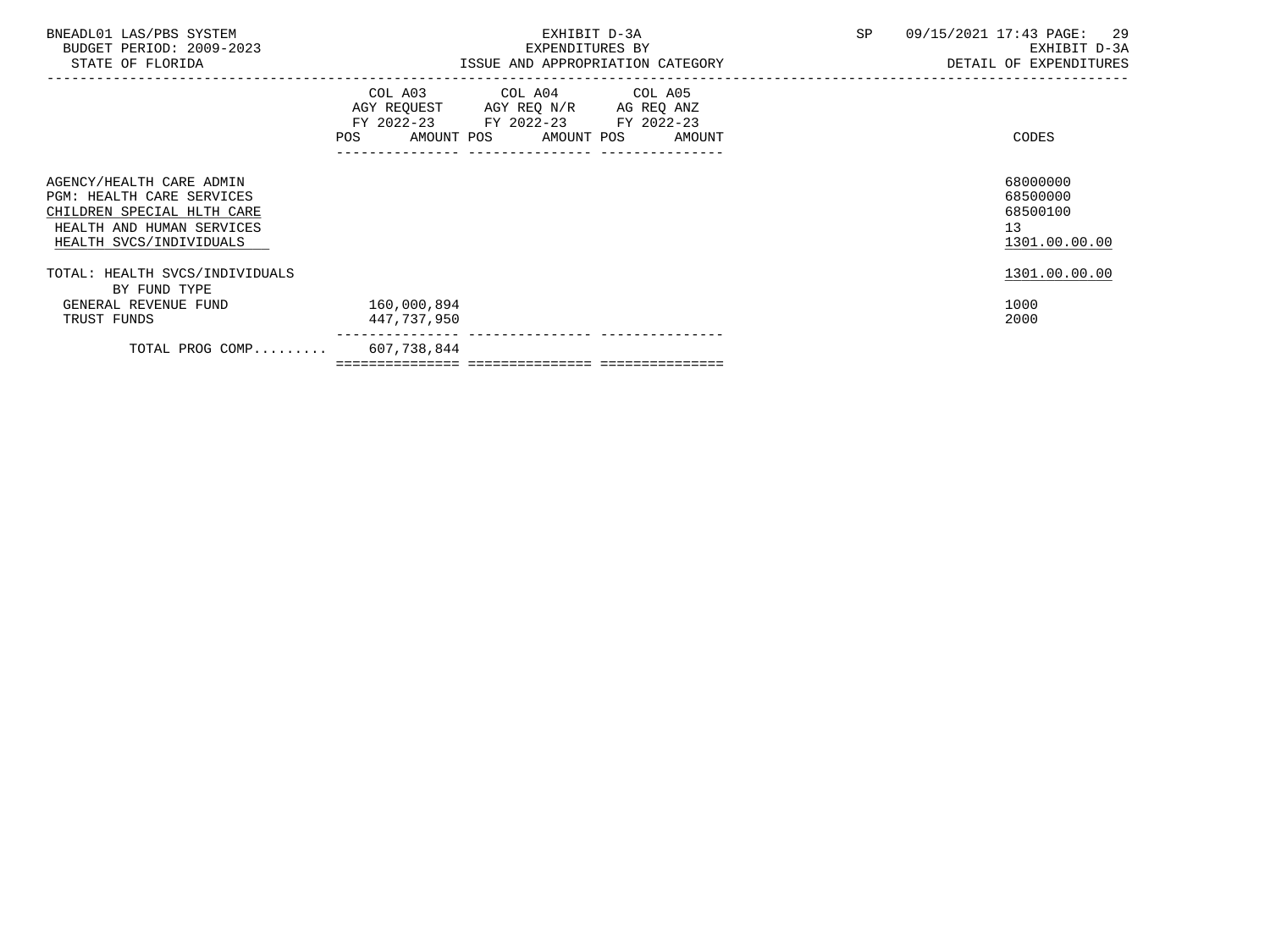| BNEADL01 LAS/PBS SYSTEM<br>BUDGET PERIOD: 2009-2023                                                                                                                                                                                                          |                                                             | EXHIBIT D-3A<br>EXPENDITURES BY                                                           | SP                                          | 09/15/2021 17:43 PAGE:<br>-30<br>EXHIBIT D-3A |                                                                                         |
|--------------------------------------------------------------------------------------------------------------------------------------------------------------------------------------------------------------------------------------------------------------|-------------------------------------------------------------|-------------------------------------------------------------------------------------------|---------------------------------------------|-----------------------------------------------|-----------------------------------------------------------------------------------------|
| STATE OF FLORIDA                                                                                                                                                                                                                                             |                                                             |                                                                                           | ISSUE AND APPROPRIATION CATEGORY            |                                               | DETAIL OF EXPENDITURES                                                                  |
|                                                                                                                                                                                                                                                              |                                                             | COL A03 COL A04<br>AGY REQUEST AGY REQ N/R AG REQ ANZ<br>FY 2022-23 FY 2022-23 FY 2022-23 | COL A05<br>POS AMOUNT POS AMOUNT POS AMOUNT |                                               | CODES                                                                                   |
| AGENCY/HEALTH CARE ADMIN<br><b>PGM: HEALTH CARE SERVICES</b><br>EXECUTIVE DIR/SUPPORT SVCS<br>GOV OPERATIONS/SUPPORT<br>EXEC LEADERSHIP/SUPPRT SVC<br>ESTIMATED EXPENDITURES<br>ESTIMATED EXPENDITURES - OPERATIONS<br>SALARY RATE<br>SALARY RATE 30,483,580 |                                                             |                                                                                           |                                             |                                               | 68000000<br>68500000<br>68500200<br>16<br>1602.00.00.00<br>1000000<br>1001000<br>000000 |
| SALARIES AND BENEFITS                                                                                                                                                                                                                                        |                                                             |                                                                                           |                                             |                                               | 010000                                                                                  |
| GENERAL REVENUE FUND -MATCH 2,851,853                                                                                                                                                                                                                        |                                                             |                                                                                           |                                             |                                               | 1000 2                                                                                  |
| MEDICAL CARE TRUST FUND                                                                                                                                                                                                                                      | STATE 367,567 -<br>MATCH 17,118,076<br>-FEDERL 24, 249, 763 |                                                                                           |                                             |                                               | 2474 1<br>2474 2<br>2474 3                                                              |
| TOTAL MEDICAL CARE TRUST FUND 41,735,406                                                                                                                                                                                                                     |                                                             |                                                                                           |                                             |                                               | 2474                                                                                    |
| TOTAL POSITIONS $621.00$<br>TOTAL APPRO 44,587,259                                                                                                                                                                                                           |                                                             |                                                                                           |                                             |                                               |                                                                                         |
| OTHER PERSONAL SERVICES                                                                                                                                                                                                                                      |                                                             |                                                                                           |                                             |                                               | 030000                                                                                  |
| GENERAL REVENUE FUND -MATCH 140,497                                                                                                                                                                                                                          |                                                             |                                                                                           |                                             |                                               | 1000 2                                                                                  |
| MEDICAL CARE TRUST FUND -MATCH 87,879                                                                                                                                                                                                                        | $-FEDERL$<br>3,295,596                                      |                                                                                           |                                             |                                               | 2474 2<br>2474 3                                                                        |
| TOTAL MEDICAL CARE TRUST FUND                                                                                                                                                                                                                                | 3,383,475                                                   |                                                                                           |                                             |                                               | 2474                                                                                    |
| TOTAL APPRO 3,523,972                                                                                                                                                                                                                                        |                                                             |                                                                                           |                                             |                                               |                                                                                         |
| EXPENSES                                                                                                                                                                                                                                                     |                                                             |                                                                                           |                                             |                                               | 040000                                                                                  |
| GENERAL REVENUE FUND<br>-MATCH                                                                                                                                                                                                                               | 903,495                                                     |                                                                                           |                                             |                                               | 1000 2                                                                                  |
| MEDICAL CARE TRUST FUND<br>$-STATE$<br>$-MATCH$<br>$-FEDERL$                                                                                                                                                                                                 | 22,531<br>417,619<br>6, 209, 600                            |                                                                                           |                                             |                                               | 2474 1<br>2474 2<br>2474 3                                                              |
| TOTAL MEDICAL CARE TRUST FUND                                                                                                                                                                                                                                | 6,649,750                                                   |                                                                                           |                                             |                                               | 2474                                                                                    |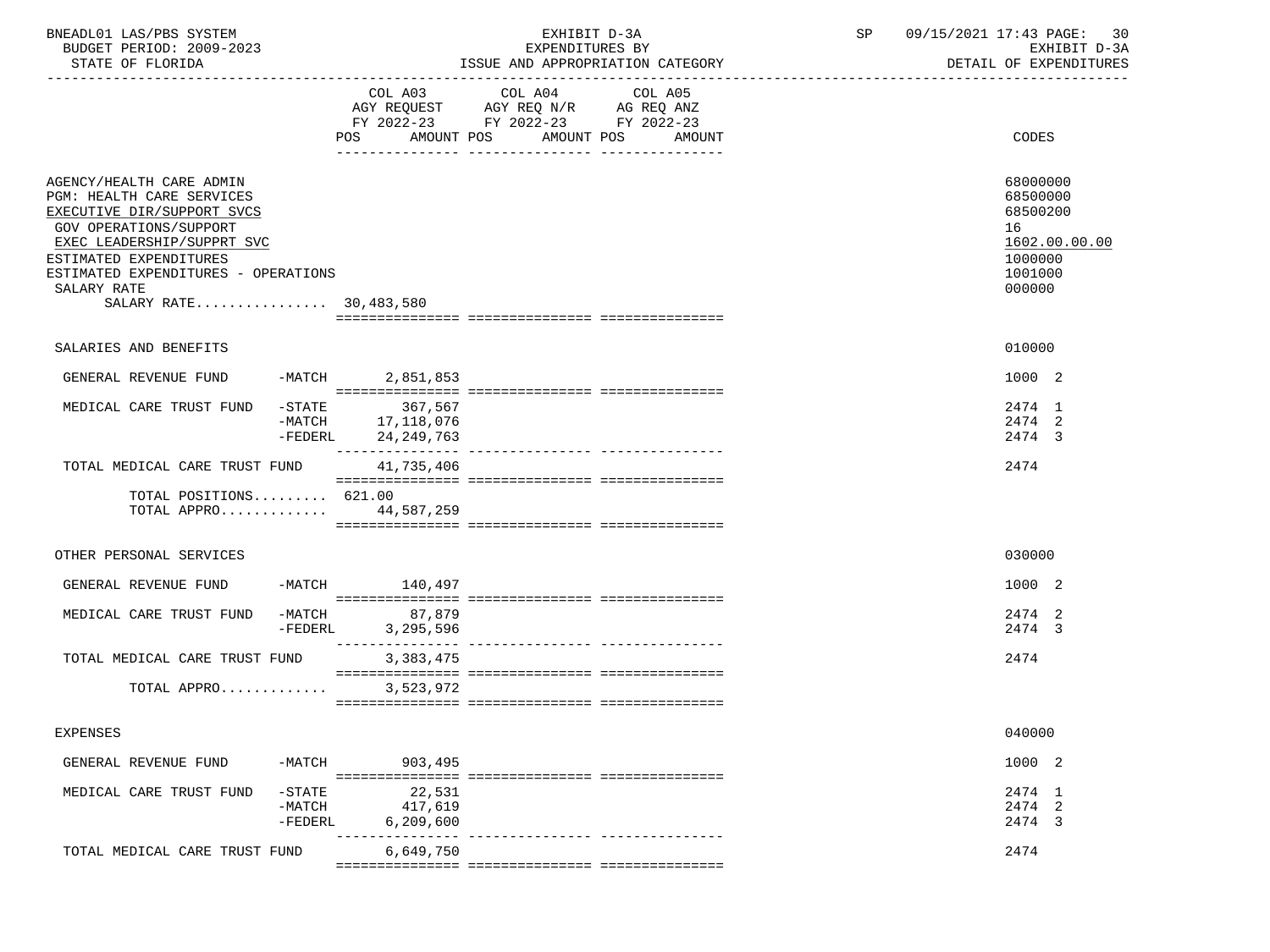| BNEADL01 LAS/PBS SYSTEM<br>BUDGET PERIOD: 2009-2023                                                                                                                                                                                                             |                    | EXHIBIT D-3A<br>EXPENDITURES BY                                                                                                          | 09/15/2021 17:43 PAGE: 31<br>SP<br>EXHIBIT D-3A                                         |
|-----------------------------------------------------------------------------------------------------------------------------------------------------------------------------------------------------------------------------------------------------------------|--------------------|------------------------------------------------------------------------------------------------------------------------------------------|-----------------------------------------------------------------------------------------|
| STATE OF FLORIDA                                                                                                                                                                                                                                                |                    | ISSUE AND APPROPRIATION CATEGORY                                                                                                         | DETAIL OF EXPENDITURES                                                                  |
|                                                                                                                                                                                                                                                                 |                    | COL A03 COL A04<br>COL A05<br>AGY REQUEST AGY REQ N/R AG REQ ANZ<br>FY 2022-23 FY 2022-23 FY 2022-23<br>POS AMOUNT POS AMOUNT POS AMOUNT | CODES                                                                                   |
|                                                                                                                                                                                                                                                                 |                    |                                                                                                                                          |                                                                                         |
| AGENCY/HEALTH CARE ADMIN<br>PGM: HEALTH CARE SERVICES<br>EXECUTIVE DIR/SUPPORT SVCS<br><b>GOV OPERATIONS/SUPPORT</b><br>EXEC LEADERSHIP/SUPPRT SVC<br>ESTIMATED EXPENDITURES<br>ESTIMATED EXPENDITURES - OPERATIONS<br><b>EXPENSES</b><br>TOTAL APPRO 7,553,245 |                    |                                                                                                                                          | 68000000<br>68500000<br>68500200<br>16<br>1602.00.00.00<br>1000000<br>1001000<br>040000 |
|                                                                                                                                                                                                                                                                 |                    |                                                                                                                                          |                                                                                         |
| OPERATING CAPITAL OUTLAY                                                                                                                                                                                                                                        |                    |                                                                                                                                          | 060000                                                                                  |
| GENERAL REVENUE FUND -MATCH 45,391                                                                                                                                                                                                                              |                    |                                                                                                                                          | 1000 2                                                                                  |
| MEDICAL CARE TRUST FUND -MATCH<br>-FEDERL                                                                                                                                                                                                                       | 105,328<br>115,938 |                                                                                                                                          | 2474 2<br>2474 3                                                                        |
| TOTAL MEDICAL CARE TRUST FUND                                                                                                                                                                                                                                   | 221,266            |                                                                                                                                          | 2474                                                                                    |
| TOTAL APPRO 266,657                                                                                                                                                                                                                                             |                    |                                                                                                                                          |                                                                                         |
| SPECIAL CATEGORIES<br>PHARMACEUTICAL EXPENSE AST                                                                                                                                                                                                                |                    |                                                                                                                                          | 100000<br>100549                                                                        |
| GENERAL REVENUE FUND -STATE                                                                                                                                                                                                                                     | 50,000             |                                                                                                                                          | 1000 1                                                                                  |
| TRANS TO DIV ADM HEARINGS                                                                                                                                                                                                                                       |                    |                                                                                                                                          | 100565                                                                                  |
| GENERAL REVENUE FUND -MATCH 43,291<br>MEDICAL CARE TRUST FUND -FEDERL 43,291<br>MEDICAL CARE TRUST FUND -FEDERL                                                                                                                                                 | 43,291             |                                                                                                                                          | 1000 2<br>2474 3                                                                        |
| TOTAL APPRO                                                                                                                                                                                                                                                     | 86,582             |                                                                                                                                          |                                                                                         |
| CONT NRSNG HOME AUD PRG                                                                                                                                                                                                                                         |                    |                                                                                                                                          | 100693                                                                                  |
| GENERAL REVENUE FUND                                                                                                                                                                                                                                            | 827,653<br>-MATCH  |                                                                                                                                          | 1000 2                                                                                  |
| MEDICAL CARE TRUST FUND<br>$-MATCH$<br>$-FEDERL$                                                                                                                                                                                                                | 150,721<br>978,374 |                                                                                                                                          | 2474 2<br>2474 3                                                                        |
| TOTAL MEDICAL CARE TRUST FUND                                                                                                                                                                                                                                   | 1,129,095          |                                                                                                                                          | 2474                                                                                    |
| TOTAL APPRO                                                                                                                                                                                                                                                     | 1,956,748          |                                                                                                                                          |                                                                                         |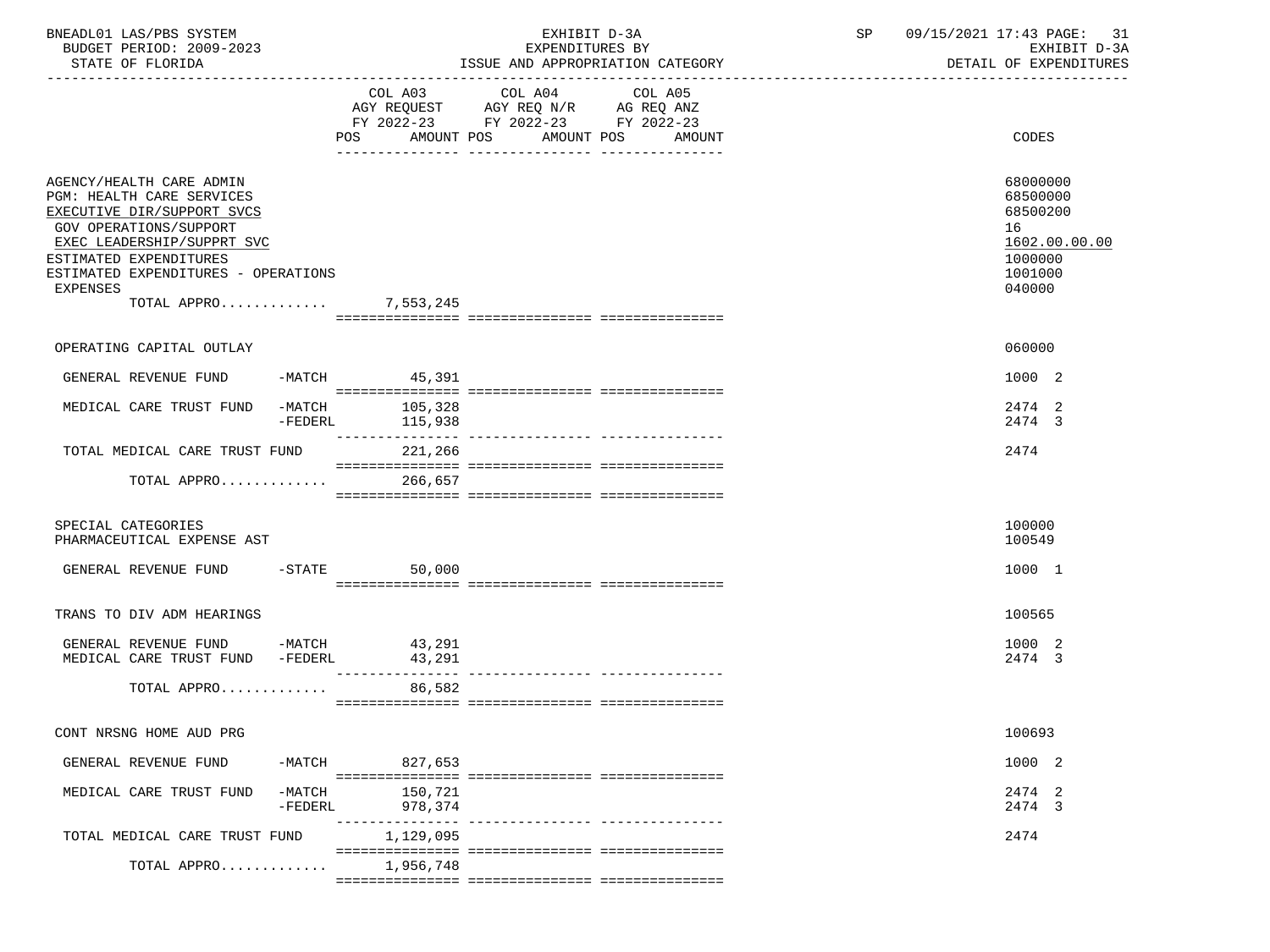| BNEADL01 LAS/PBS SYSTEM |                  |                          | EXHIBIT D-3A |  |                                  |  |  |
|-------------------------|------------------|--------------------------|--------------|--|----------------------------------|--|--|
|                         |                  | BUDGET PERIOD: 2009-2023 |              |  | EXPENDITURES BY                  |  |  |
|                         | STATE OF FLORIDA |                          |              |  | ISSUE AND APPROPRIATION CATEGORY |  |  |

BUDGET PERIOD: 2009-2023 EXPENDITURES BY EXHIBIT D-3A

|                                                               |                       |                          | FY 2022-23 FY 2022-23 FY 2022-23 |                                   |                      |
|---------------------------------------------------------------|-----------------------|--------------------------|----------------------------------|-----------------------------------|----------------------|
|                                                               |                       | POS AMOUNT POS           |                                  | AMOUNT POS<br>AMOUNT              | CODES                |
|                                                               |                       |                          |                                  |                                   |                      |
| AGENCY/HEALTH CARE ADMIN<br>PGM: HEALTH CARE SERVICES         |                       |                          |                                  |                                   | 68000000<br>68500000 |
| EXECUTIVE DIR/SUPPORT SVCS                                    |                       |                          |                                  |                                   | 68500200             |
| GOV OPERATIONS/SUPPORT                                        |                       |                          |                                  |                                   | 16                   |
| EXEC LEADERSHIP/SUPPRT SVC                                    |                       |                          |                                  |                                   | 1602.00.00.00        |
| ESTIMATED EXPENDITURES<br>ESTIMATED EXPENDITURES - OPERATIONS |                       |                          |                                  |                                   | 1000000<br>1001000   |
| SPECIAL CATEGORIES                                            |                       |                          |                                  |                                   | 100000               |
| CONTRACTED SERVICES                                           |                       |                          |                                  |                                   | 100777               |
| GENERAL REVENUE FUND                                          |                       | -MATCH 17,028,078        |                                  |                                   | 1000 2               |
|                                                               |                       |                          |                                  |                                   |                      |
| GRANTS AND DONATIONS TF                                       | $-$ STATE             | 2,000,000                |                                  |                                   | 2339 1               |
|                                                               | -MATCH                | 1,714,604                |                                  |                                   | 2339 2               |
|                                                               | $-FEDERL$             | 355,931                  |                                  |                                   | 2339 3               |
| TOTAL GRANTS AND DONATIONS TF                                 |                       | 4,070,535                |                                  |                                   | 2339                 |
|                                                               |                       |                          |                                  |                                   |                      |
| MEDICAL CARE TRUST FUND -MATCH                                | -FEDERL               | 19,412,168<br>54,365,264 |                                  |                                   | 2474 2<br>2474 3     |
|                                                               |                       |                          |                                  |                                   |                      |
| TOTAL MEDICAL CARE TRUST FUND                                 |                       | 73,777,432               |                                  |                                   | 2474                 |
| TOTAL APPRO                                                   |                       | 94,876,045               |                                  |                                   |                      |
|                                                               |                       |                          |                                  |                                   |                      |
| CANADIAN RX IMPORT PROG                                       |                       |                          |                                  |                                   | 102084               |
|                                                               |                       |                          |                                  |                                   |                      |
| GRANTS AND DONATIONS TF                                       |                       | -STATE 15,000,000        |                                  |                                   | 2339 1               |
|                                                               |                       |                          |                                  |                                   |                      |
| FL HEALTH CARE CONNECTION                                     |                       |                          |                                  |                                   | 102085               |
|                                                               |                       |                          |                                  |                                   |                      |
| MEDICAL CARE TRUST FUND -MATCH 6,610,465                      | -FEDERL               | 41,482,783               |                                  |                                   | 2474 2<br>2474 3     |
|                                                               |                       |                          |                                  |                                   |                      |
| TOTAL MEDICAL CARE TRUST FUND                                 |                       | 48,093,248               |                                  |                                   | 2474                 |
| TOTAL APPRO 48,093,248                                        |                       |                          |                                  |                                   |                      |
|                                                               |                       |                          |                                  |                                   |                      |
|                                                               |                       |                          |                                  |                                   |                      |
| MEDICAID FISCAL CONTRACT                                      |                       |                          |                                  |                                   | 102086               |
| GENERAL REVENUE FUND                                          | -MATCH                | 15,172,571               |                                  |                                   | 1000 2               |
|                                                               |                       |                          |                                  |                                   |                      |
| MEDICAL CARE TRUST FUND                                       | $-MATCH$<br>$-FEDERL$ | 2,712,046<br>50,965,485  |                                  |                                   | 2474 2<br>2474 3     |
|                                                               |                       | ----------               |                                  | ---------------- ---------------- |                      |
| TOTAL MEDICAL CARE TRUST FUND                                 |                       | 53,677,531               |                                  |                                   | 2474                 |
|                                                               |                       |                          |                                  |                                   |                      |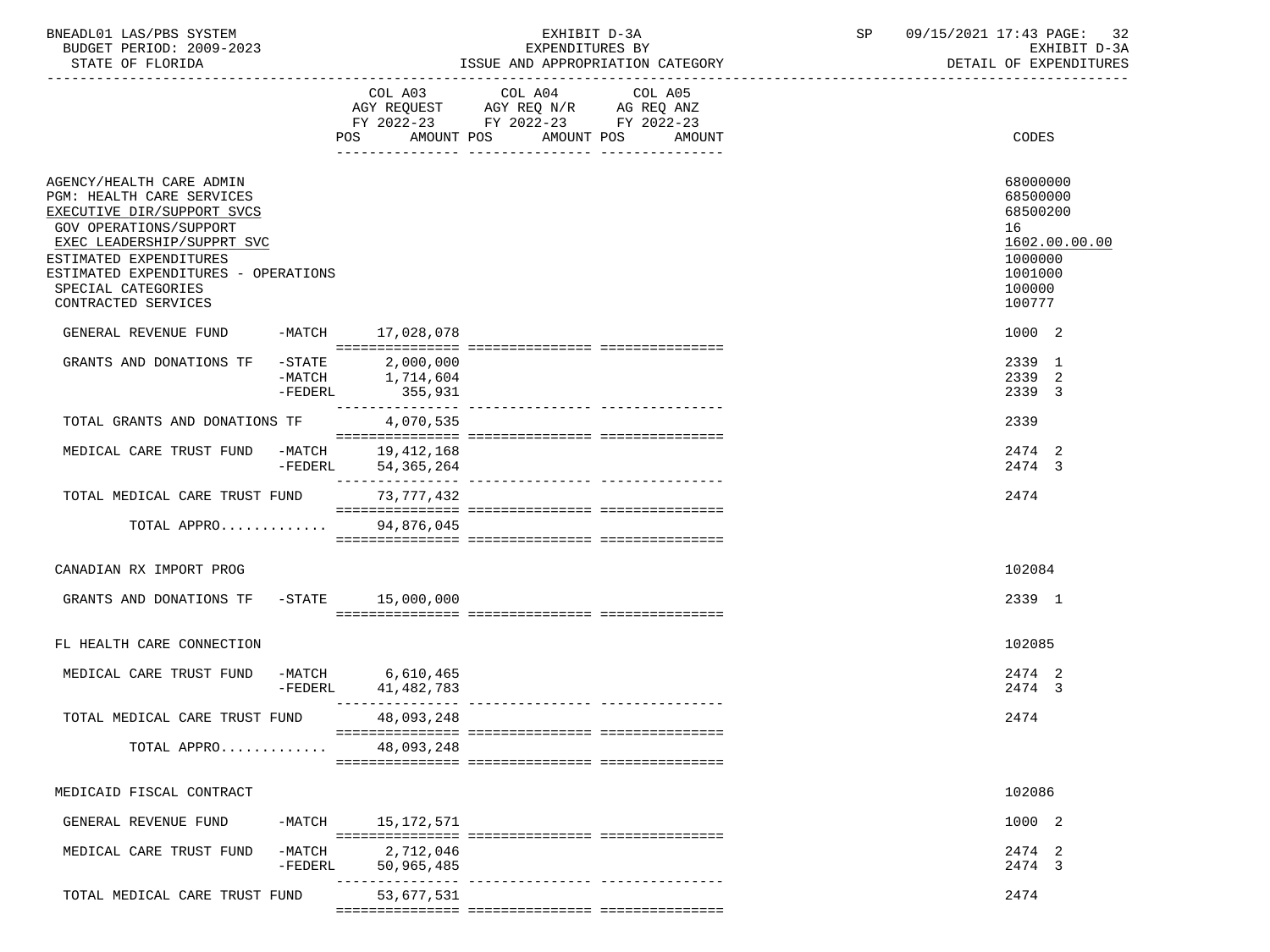| BNEADL01 LAS/PBS SYSTEM |                  |                          | EXHIBIT D-3A |  |                                  |  |  |  |
|-------------------------|------------------|--------------------------|--------------|--|----------------------------------|--|--|--|
|                         |                  | BUDGET PERIOD: 2009-2023 |              |  | EXPENDITURES BY                  |  |  |  |
|                         | STATE OF FLORIDA |                          |              |  | ISSUE AND APPROPRIATION CATEGORY |  |  |  |

BUDGET PERIOD: 2009-2023 EXPENDITURES BY EXHIBIT D-3A

|                                                                                                                                                                                                                                                                               |                       | COL A03<br>AMOUNT POS<br>POS | COL A04<br>AGY REQUEST AGY REQ N/R AG REQ ANZ<br>FY 2022-23 FY 2022-23 FY 2022-23 | COL A05<br>AMOUNT POS<br>AMOUNT | CODES                                                                                             |
|-------------------------------------------------------------------------------------------------------------------------------------------------------------------------------------------------------------------------------------------------------------------------------|-----------------------|------------------------------|-----------------------------------------------------------------------------------|---------------------------------|---------------------------------------------------------------------------------------------------|
| AGENCY/HEALTH CARE ADMIN<br>PGM: HEALTH CARE SERVICES<br>EXECUTIVE DIR/SUPPORT SVCS<br>GOV OPERATIONS/SUPPORT<br>EXEC LEADERSHIP/SUPPRT SVC<br>ESTIMATED EXPENDITURES<br>ESTIMATED EXPENDITURES - OPERATIONS<br>SPECIAL CATEGORIES<br>MEDICAID FISCAL CONTRACT<br>TOTAL APPRO |                       | 68,850,102                   |                                                                                   |                                 | 68000000<br>68500000<br>68500200<br>16<br>1602.00.00.00<br>1000000<br>1001000<br>100000<br>102086 |
|                                                                                                                                                                                                                                                                               |                       |                              |                                                                                   |                                 |                                                                                                   |
| MEDICAID PEER REVIEW                                                                                                                                                                                                                                                          |                       |                              |                                                                                   |                                 | 102093                                                                                            |
| GENERAL REVENUE FUND                                                                                                                                                                                                                                                          |                       | -MATCH 1,093,903             |                                                                                   |                                 | 1000 2                                                                                            |
|                                                                                                                                                                                                                                                                               |                       |                              |                                                                                   |                                 |                                                                                                   |
| MEDICAL CARE TRUST FUND                                                                                                                                                                                                                                                       | $-MATCH$<br>-FEDERL   | 275,236<br>4,128,112         |                                                                                   |                                 | 2474 2<br>2474 3                                                                                  |
| TOTAL MEDICAL CARE TRUST FUND                                                                                                                                                                                                                                                 |                       | 4,403,348                    |                                                                                   |                                 | 2474                                                                                              |
| TOTAL APPRO                                                                                                                                                                                                                                                                   |                       | 5,497,251                    |                                                                                   |                                 |                                                                                                   |
| RISK MANAGEMENT INSURANCE                                                                                                                                                                                                                                                     |                       |                              |                                                                                   |                                 | 103241                                                                                            |
|                                                                                                                                                                                                                                                                               |                       |                              |                                                                                   |                                 |                                                                                                   |
| GENERAL REVENUE FUND -MATCH 200,405                                                                                                                                                                                                                                           |                       |                              |                                                                                   |                                 | 1000 2                                                                                            |
| MEDICAL CARE TRUST FUND                                                                                                                                                                                                                                                       | $-MATCH$<br>$-FEDERL$ | 27,700<br>227,962            |                                                                                   |                                 | 2474 2<br>2474 3                                                                                  |
| TOTAL MEDICAL CARE TRUST FUND                                                                                                                                                                                                                                                 |                       | 255,662                      |                                                                                   |                                 | 2474                                                                                              |
| TOTAL APPRO                                                                                                                                                                                                                                                                   |                       | 456,067                      |                                                                                   |                                 |                                                                                                   |
|                                                                                                                                                                                                                                                                               |                       |                              |                                                                                   |                                 |                                                                                                   |
| LEASE/PURCHASE/EQUIPMENT                                                                                                                                                                                                                                                      |                       |                              |                                                                                   |                                 | 105281                                                                                            |
| GENERAL REVENUE FUND                                                                                                                                                                                                                                                          | $-MATCH$              | 26,165                       |                                                                                   |                                 | 1000 2                                                                                            |
| MEDICAL CARE TRUST FUND                                                                                                                                                                                                                                                       | -MATCH                | 77,249                       |                                                                                   |                                 | 2474 2                                                                                            |
|                                                                                                                                                                                                                                                                               | $-FEDERL$             | 103,414                      |                                                                                   |                                 | 2474 3                                                                                            |
| TOTAL MEDICAL CARE TRUST FUND                                                                                                                                                                                                                                                 |                       | 180,663                      |                                                                                   |                                 | 2474                                                                                              |
| TOTAL APPRO                                                                                                                                                                                                                                                                   |                       | 206,828                      |                                                                                   |                                 |                                                                                                   |
|                                                                                                                                                                                                                                                                               |                       |                              |                                                                                   |                                 |                                                                                                   |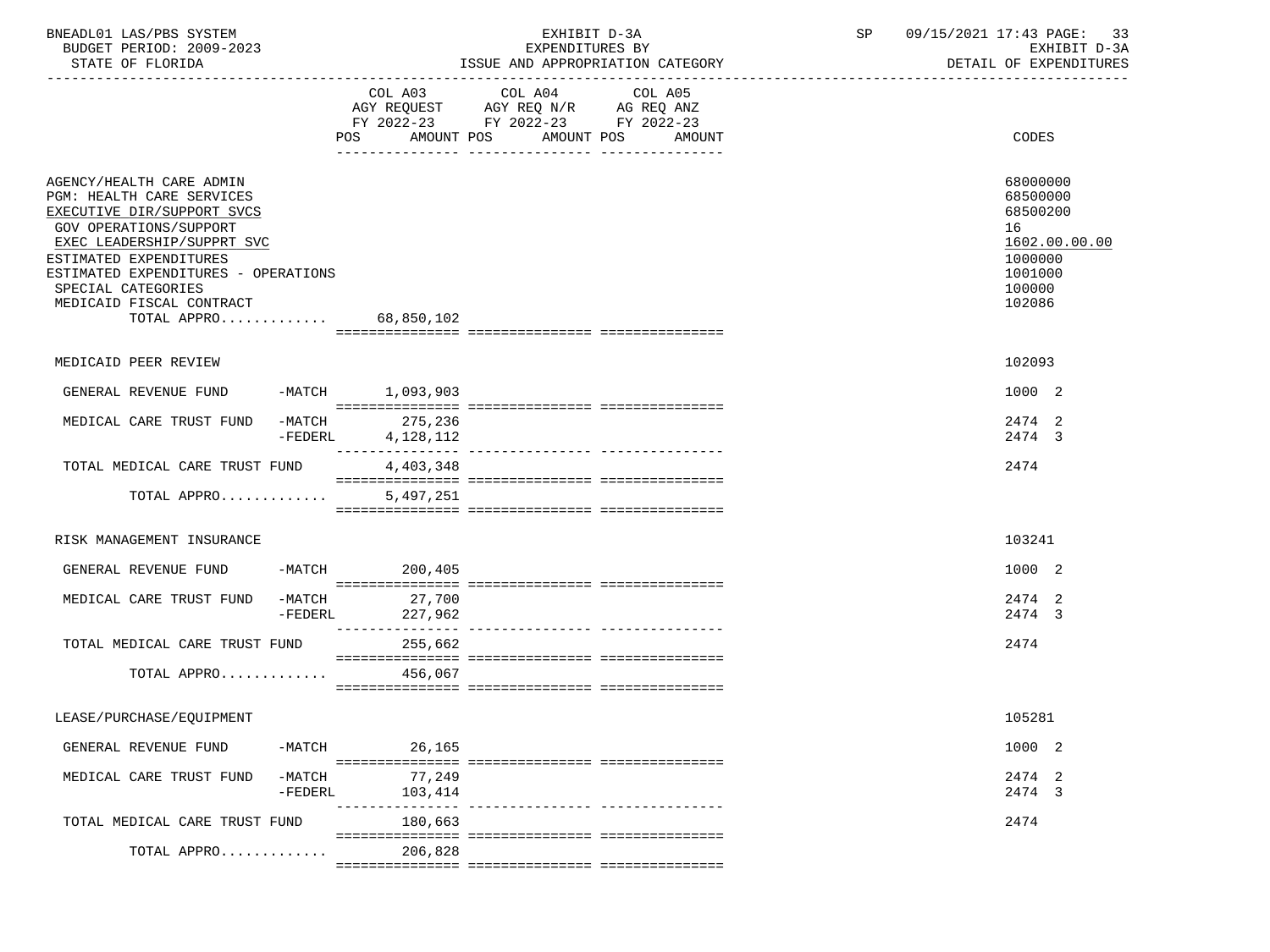| BNEADL01 LAS/PBS SYSTEM |                  |                          | EXHIBIT D-3A                     |  |  |  |  |
|-------------------------|------------------|--------------------------|----------------------------------|--|--|--|--|
|                         |                  | BUDGET PERIOD: 2009-2023 | EXPENDITURES BY                  |  |  |  |  |
|                         | STATE OF FLORIDA |                          | ISSUE AND APPROPRIATION CATEGORY |  |  |  |  |

BUDGET PERIOD: 2009-2023 EXPENDITURES BY EXHIBIT D-3A

|                                                                                                                                                                                                                                                                  |                                    | COL A03                   | COL A04<br>AGY REQUEST AGY REQ N/R AG REQ ANZ<br>FY 2022-23 FY 2022-23 FY 2022-23 | COL A05              |                                                                                                   |
|------------------------------------------------------------------------------------------------------------------------------------------------------------------------------------------------------------------------------------------------------------------|------------------------------------|---------------------------|-----------------------------------------------------------------------------------|----------------------|---------------------------------------------------------------------------------------------------|
|                                                                                                                                                                                                                                                                  |                                    | AMOUNT POS<br>POS         |                                                                                   | AMOUNT POS<br>AMOUNT | CODES                                                                                             |
| AGENCY/HEALTH CARE ADMIN<br>PGM: HEALTH CARE SERVICES<br>EXECUTIVE DIR/SUPPORT SVCS<br>GOV OPERATIONS/SUPPORT<br>EXEC LEADERSHIP/SUPPRT SVC<br>ESTIMATED EXPENDITURES<br>ESTIMATED EXPENDITURES - OPERATIONS<br>SPECIAL CATEGORIES<br>TR/DMS/HR SVCS/STW CONTRCT |                                    |                           |                                                                                   |                      | 68000000<br>68500000<br>68500200<br>16<br>1602.00.00.00<br>1000000<br>1001000<br>100000<br>107040 |
| GENERAL REVENUE FUND                                                                                                                                                                                                                                             | -MATCH                             | 78,528                    |                                                                                   |                      | 1000 2                                                                                            |
| MEDICAL CARE TRUST FUND                                                                                                                                                                                                                                          | -STATE<br>-MATCH<br>$-FEDERL$      | 1,287<br>55,138<br>94,548 |                                                                                   |                      | 2474 1<br>2474 2<br>2474 3                                                                        |
| TOTAL MEDICAL CARE TRUST FUND                                                                                                                                                                                                                                    |                                    | 150,973                   |                                                                                   |                      | 2474                                                                                              |
| TOTAL APPRO                                                                                                                                                                                                                                                      |                                    | 229,501                   |                                                                                   |                      |                                                                                                   |
| TOTAL: ESTIMATED EXPENDITURES - OPERATIONS<br>TOTAL POSITIONS 621.00<br>TOTAL ISSUE 291,233,505<br>TOTAL SALARY RATE 30,483,580                                                                                                                                  |                                    |                           |                                                                                   |                      | 1001000                                                                                           |
| SALARY INCREASES FOR FY 2021-22 -<br>STATE EMPLOYEE MINIMUM WAGE<br>INCREASE - EFFECTIVE 7/1/2021<br>SALARY RATE<br>SALARY RATE 118,207                                                                                                                          |                                    |                           |                                                                                   |                      | 1001030<br>000000                                                                                 |
| SALARIES AND BENEFITS                                                                                                                                                                                                                                            |                                    |                           |                                                                                   |                      | 010000                                                                                            |
| GENERAL REVENUE FUND                                                                                                                                                                                                                                             | $-MATCH$                           | 8,964                     |                                                                                   |                      | 1000 2                                                                                            |
| MEDICAL CARE TRUST FUND                                                                                                                                                                                                                                          | $-$ STATE<br>$-MATCH$<br>$-FEDERL$ | 1,153<br>53,780<br>76,173 |                                                                                   |                      | 2474 1<br>2474 2<br>2474 3                                                                        |
| TOTAL MEDICAL CARE TRUST FUND                                                                                                                                                                                                                                    |                                    | 131,106                   |                                                                                   |                      | 2474                                                                                              |
| TOTAL APPRO                                                                                                                                                                                                                                                      |                                    | 140,070                   |                                                                                   |                      |                                                                                                   |
|                                                                                                                                                                                                                                                                  |                                    |                           |                                                                                   |                      |                                                                                                   |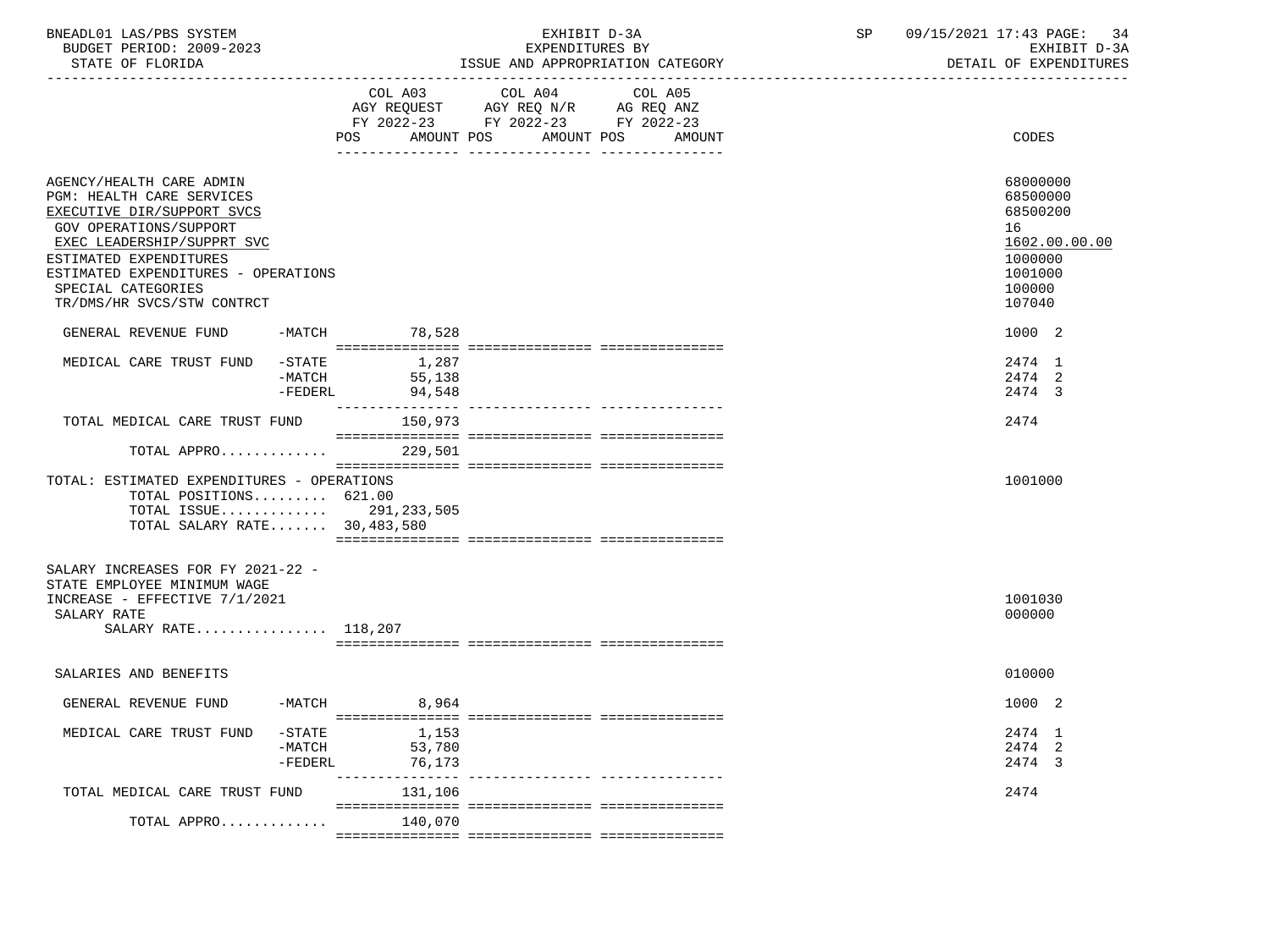| STATE OF FLORIDA                                                                                                                                                                                                                          | __________________________________ | EXPENDITURES BY<br>ISSUE AND APPROPRIATION CATEGORY                                                                                | 09/15/2021 17:43 PAGE:<br>35<br>SP<br>EXHIBIT D-3A<br>DETAIL OF EXPENDITURES |  |
|-------------------------------------------------------------------------------------------------------------------------------------------------------------------------------------------------------------------------------------------|------------------------------------|------------------------------------------------------------------------------------------------------------------------------------|------------------------------------------------------------------------------|--|
|                                                                                                                                                                                                                                           | COL A03<br>POS                     | COL A04<br>COL A05<br>AGY REQUEST AGY REQ N/R AG REQ ANZ<br>FY 2022-23 FY 2022-23 FY 2022-23<br>AMOUNT POS<br>AMOUNT POS<br>AMOUNT | CODES                                                                        |  |
| AGENCY/HEALTH CARE ADMIN<br>PGM: HEALTH CARE SERVICES<br>EXECUTIVE DIR/SUPPORT SVCS<br>GOV OPERATIONS/SUPPORT<br>EXEC LEADERSHIP/SUPPRT SVC<br>ESTIMATED EXPENDITURES<br>SALARY INCREASES FOR FY 2021-22 -<br>STATE EMPLOYEE MINIMUM WAGE |                                    |                                                                                                                                    | 68000000<br>68500000<br>68500200<br>16<br>1602.00.00.00<br>1000000           |  |
| INCREASE - EFFECTIVE 7/1/2021<br>OTHER PERSONAL SERVICES                                                                                                                                                                                  |                                    |                                                                                                                                    | 1001030<br>030000                                                            |  |
| GENERAL REVENUE FUND<br>-MATCH                                                                                                                                                                                                            | 468                                |                                                                                                                                    | 1000 2                                                                       |  |
| MEDICAL CARE TRUST FUND<br>-MATCH                                                                                                                                                                                                         | 293<br>-FEDERL 10,992              |                                                                                                                                    | 2474 2<br>2474 3                                                             |  |
| TOTAL MEDICAL CARE TRUST FUND                                                                                                                                                                                                             | 11,285                             |                                                                                                                                    | 2474                                                                         |  |
| TOTAL APPRO                                                                                                                                                                                                                               | 11,753                             |                                                                                                                                    |                                                                              |  |
| TOTAL: SALARY INCREASES FOR FY 2021-22 -<br>STATE EMPLOYEE MINIMUM WAGE<br>INCREASE - EFFECTIVE 7/1/2021                                                                                                                                  |                                    |                                                                                                                                    | 1001030                                                                      |  |
| TOTAL ISSUE $151,823$<br>TOTAL SALARY RATE $118,207$                                                                                                                                                                                      |                                    |                                                                                                                                    |                                                                              |  |
| FLORIDA RETIREMENT SYSTEM<br>ADJUSTMENT - FY 2021-22 - NORMAL<br>COST AND UNFUNDED ACTUARIAL<br>LIABILITY<br>SALARIES AND BENEFITS                                                                                                        |                                    |                                                                                                                                    | 1001070<br>010000                                                            |  |
| GENERAL REVENUE FUND                                                                                                                                                                                                                      | $-MATCH$ 16,209                    |                                                                                                                                    | 1000 2                                                                       |  |
| MEDICAL CARE TRUST FUND<br>$-$ STATE<br>$-MATCH$<br>$-FEDERL$                                                                                                                                                                             | 2,086<br>97,241<br>137,731         |                                                                                                                                    | 2474 1<br>2474 2<br>2474 3                                                   |  |
| TOTAL MEDICAL CARE TRUST FUND                                                                                                                                                                                                             | 237,058                            |                                                                                                                                    | 2474                                                                         |  |
| TOTAL APPRO                                                                                                                                                                                                                               | 253,267                            |                                                                                                                                    |                                                                              |  |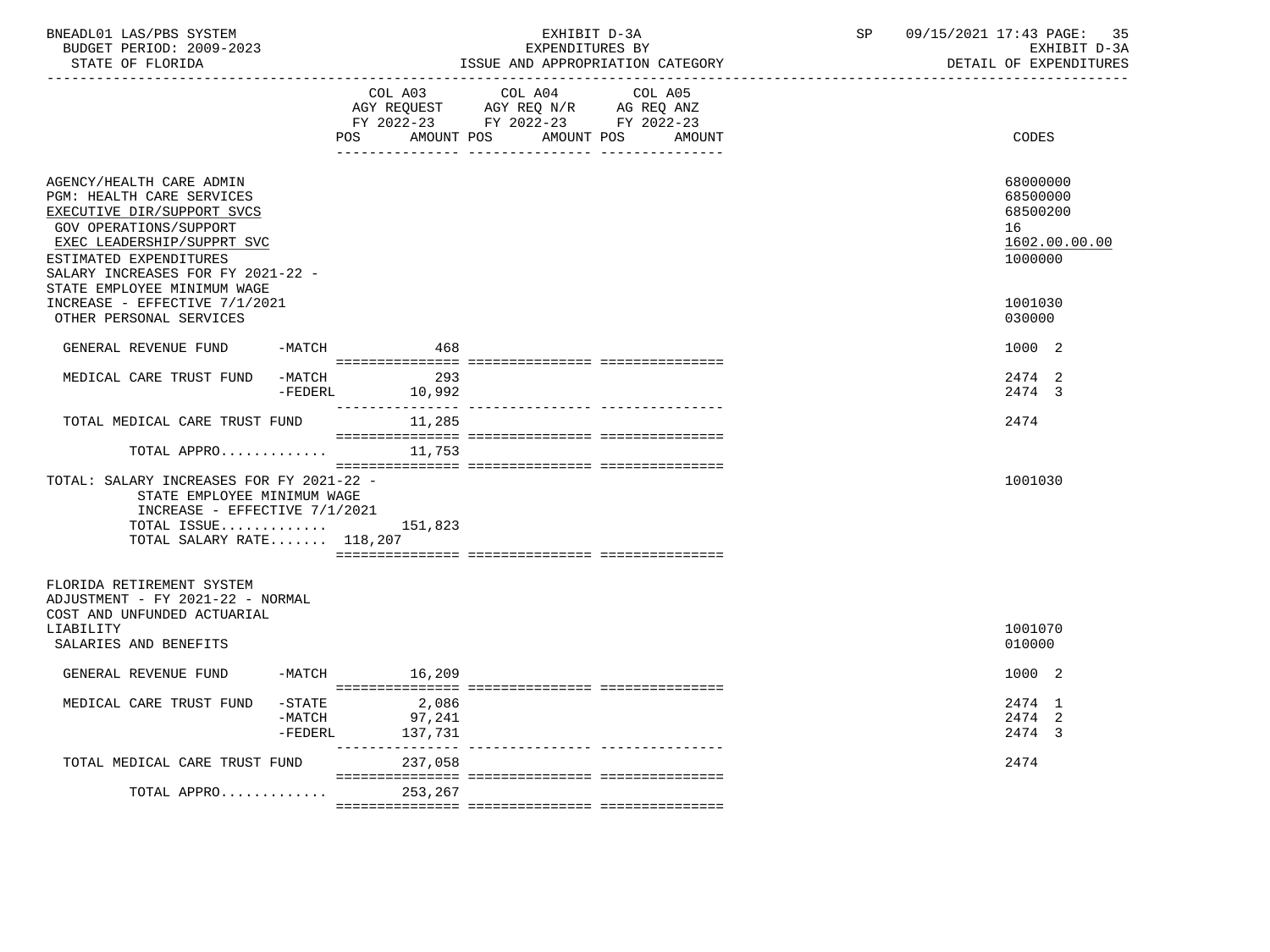| BNEADL01 LAS/PBS SYSTEM<br>BUDGET PERIOD: 2009-2023<br>STATE OF FLORIDA                                                                                                             |                                |                                                                                                   | EXPENDITURES BY | EXHIBIT D-3A<br>ISSUE AND APPROPRIATION CATEGORY | SP | 09/15/2021 17:43 PAGE: 36<br>EXHIBIT D-3A<br>DETAIL OF EXPENDITURES |
|-------------------------------------------------------------------------------------------------------------------------------------------------------------------------------------|--------------------------------|---------------------------------------------------------------------------------------------------|-----------------|--------------------------------------------------|----|---------------------------------------------------------------------|
|                                                                                                                                                                                     |                                | COL A03 COL A04 COL A05<br>AGY REQUEST AGY REQ N/R AG REQ ANZ<br>FY 2022-23 FY 2022-23 FY 2022-23 |                 | POS AMOUNT POS AMOUNT POS AMOUNT                 |    | CODES                                                               |
|                                                                                                                                                                                     |                                |                                                                                                   |                 |                                                  |    |                                                                     |
| AGENCY/HEALTH CARE ADMIN<br><b>PGM: HEALTH CARE SERVICES</b><br>EXECUTIVE DIR/SUPPORT SVCS<br><b>GOV OPERATIONS/SUPPORT</b><br>EXEC LEADERSHIP/SUPPRT SVC<br>ESTIMATED EXPENDITURES |                                |                                                                                                   |                 |                                                  |    | 68000000<br>68500000<br>68500200<br>16<br>1602.00.00.00<br>1000000  |
| CASUALTY INSURANCE PREMIUM<br>ADJUSTMENT                                                                                                                                            |                                |                                                                                                   |                 |                                                  |    | 1001090                                                             |
| SPECIAL CATEGORIES<br>RISK MANAGEMENT INSURANCE                                                                                                                                     |                                |                                                                                                   |                 |                                                  |    | 100000<br>103241                                                    |
| GENERAL REVENUE FUND                                                                                                                                                                |                                | $-MATCH$ 420                                                                                      |                 |                                                  |    | 1000 2                                                              |
| MEDICAL CARE TRUST FUND                                                                                                                                                             | -FEDERL                        | -MATCH 58<br>480                                                                                  |                 |                                                  |    | 2474 2<br>2474 3                                                    |
| TOTAL MEDICAL CARE TRUST FUND                                                                                                                                                       |                                | 538                                                                                               |                 |                                                  |    | 2474                                                                |
| TOTAL APPRO                                                                                                                                                                         |                                | 958                                                                                               |                 |                                                  |    |                                                                     |
| REALLOCATION OF HUMAN RESOURCES<br>OUTSOURCING                                                                                                                                      |                                |                                                                                                   |                 |                                                  |    | 1005900                                                             |
| SPECIAL CATEGORIES<br>TR/DMS/HR SVCS/STW CONTRCT                                                                                                                                    |                                |                                                                                                   |                 |                                                  |    | 100000<br>107040                                                    |
| GENERAL REVENUE FUND                                                                                                                                                                |                                | $-MATCH$ 6,186-                                                                                   |                 |                                                  |    | 1000 2                                                              |
| MEDICAL CARE TRUST FUND                                                                                                                                                             | $-$ STATE<br>-MATCH<br>-FEDERL | $101-$<br>$4,343-$<br>7,448-                                                                      |                 |                                                  |    | 2474 1<br>2474 2<br>2474 3                                          |
| TOTAL MEDICAL CARE TRUST FUND                                                                                                                                                       |                                | 11,892-                                                                                           |                 |                                                  |    | 2474                                                                |
| TOTAL APPRO                                                                                                                                                                         |                                | 18,078-                                                                                           |                 |                                                  |    |                                                                     |
|                                                                                                                                                                                     |                                |                                                                                                   |                 |                                                  |    |                                                                     |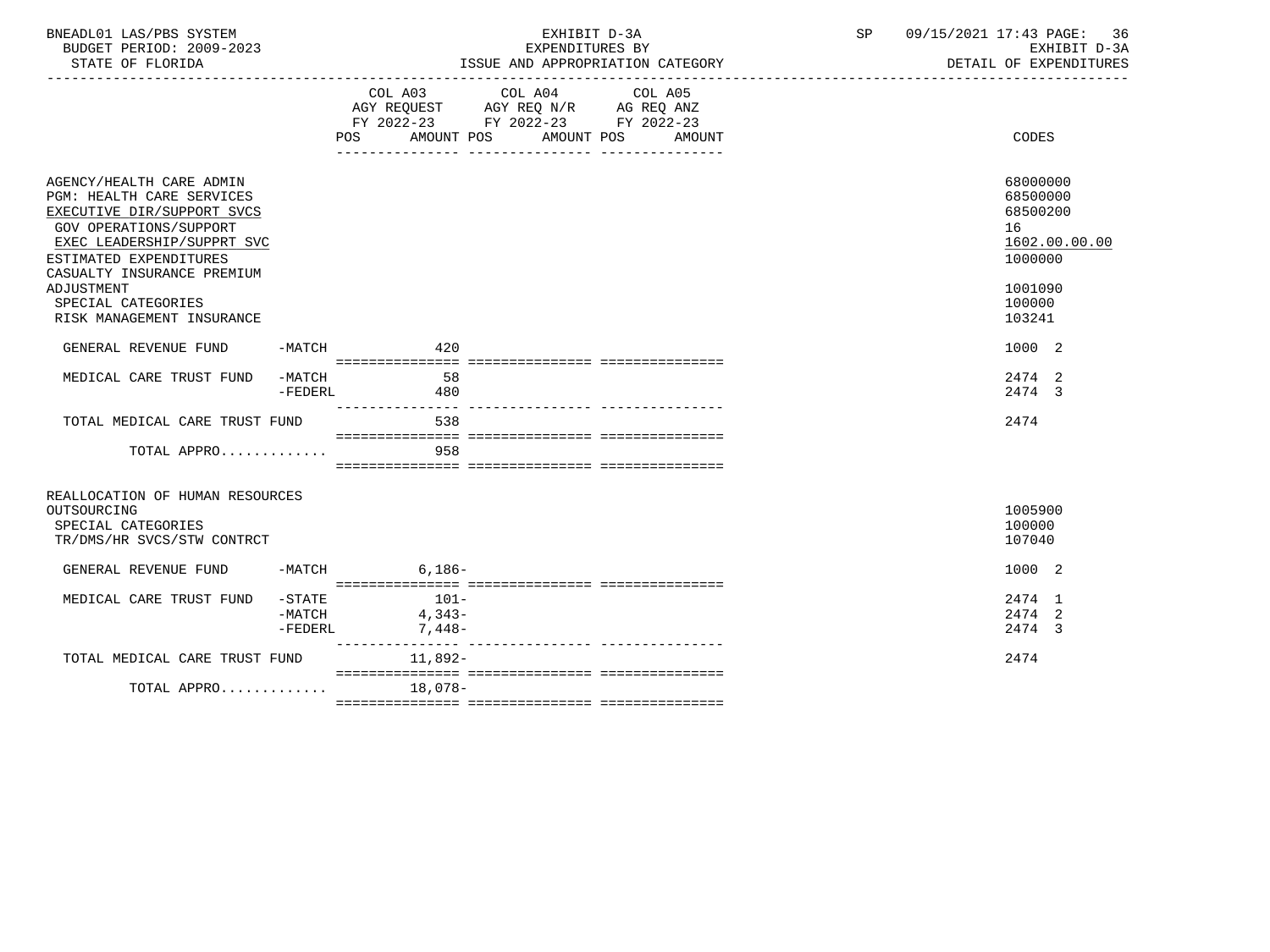| BNEADL01 LAS/PBS SYSTEM<br>BUDGET PERIOD: 2009-2023<br>STATE OF FLORIDA                                                                                                                                                                                |                           | EXHIBIT D-3A<br>EXPENDITURES BY                                                           | ISSUE AND APPROPRIATION CATEGORY | SP | 09/15/2021 17:43 PAGE: 37<br>EXHIBIT D-3A<br>DETAIL OF EXPENDITURES |
|--------------------------------------------------------------------------------------------------------------------------------------------------------------------------------------------------------------------------------------------------------|---------------------------|-------------------------------------------------------------------------------------------|----------------------------------|----|---------------------------------------------------------------------|
|                                                                                                                                                                                                                                                        | POS AMOUNT POS AMOUNT POS | COL A03 COL A04<br>AGY REQUEST AGY REQ N/R AG REQ ANZ<br>FY 2022-23 FY 2022-23 FY 2022-23 | COL A05<br>AMOUNT                |    | <b>CODES</b>                                                        |
| AGENCY/HEALTH CARE ADMIN<br>PGM: HEALTH CARE SERVICES<br>EXECUTIVE DIR/SUPPORT SVCS<br>GOV OPERATIONS/SUPPORT<br>EXEC LEADERSHIP/SUPPRT SVC<br>INTER-AGENCY REORGANIZATIONS<br>TRANSFER PROGRAM OF ALL-INCLUSIVE<br>CARE FOR THE ELDERLY FROM THE DEPT |                           |                                                                                           |                                  |    | 68000000<br>68500000<br>68500200<br>16<br>1602.00.00.00<br>1700000  |
| OF ELDER AFFAIRS TO THE AGENCY FOR<br>HEALTH CARE ADMINISTRATION - ADD<br>SALARY RATE<br>SALARY RATE 83,126                                                                                                                                            |                           |                                                                                           |                                  |    | 1700330<br>000000                                                   |
| SALARIES AND BENEFITS                                                                                                                                                                                                                                  |                           |                                                                                           |                                  |    | 010000                                                              |
| GENERAL REVENUE FUND -MATCH 63,771<br>MEDICAL CARE TRUST FUND -FEDERL 63,771                                                                                                                                                                           |                           |                                                                                           |                                  |    | 1000 2<br>2474 3                                                    |
| TOTAL POSITIONS 2.00<br>TOTAL APPRO $127,542$                                                                                                                                                                                                          |                           |                                                                                           |                                  |    |                                                                     |
| <b>EXPENSES</b>                                                                                                                                                                                                                                        |                           |                                                                                           |                                  |    | 040000                                                              |
| GENERAL REVENUE FUND -MATCH 10,862<br>MEDICAL CARE TRUST FUND -FEDERL                                                                                                                                                                                  | 10,862                    | 4,492<br>4,492                                                                            |                                  |    | 1000 2<br>2474 3                                                    |
| TOTAL APPRO                                                                                                                                                                                                                                            |                           | 21,724 8,984                                                                              |                                  |    |                                                                     |
| SPECIAL CATEGORIES<br>TR/DMS/HR SVCS/STW CONTRCT                                                                                                                                                                                                       |                           |                                                                                           |                                  |    | 100000<br>107040                                                    |
| GENERAL REVENUE FUND<br>$-MATCH$<br>MEDICAL CARE TRUST FUND -FEDERL                                                                                                                                                                                    | 306<br>306                |                                                                                           |                                  |    | 1000 2<br>2474 3                                                    |
| TOTAL APPRO                                                                                                                                                                                                                                            | 612                       |                                                                                           |                                  |    |                                                                     |
| TOTAL: TRANSFER PROGRAM OF ALL-INCLUSIVE<br>CARE FOR THE ELDERLY FROM THE DEPT<br>OF ELDER AFFAIRS TO THE AGENCY FOR<br>HEALTH CARE ADMINISTRATION - ADD<br>TOTAL POSITIONS 2.00<br>TOTAL ISSUE $149,878$<br>TOTAL SALARY RATE 83,126                  |                           | 8,984                                                                                     |                                  |    | 1700330                                                             |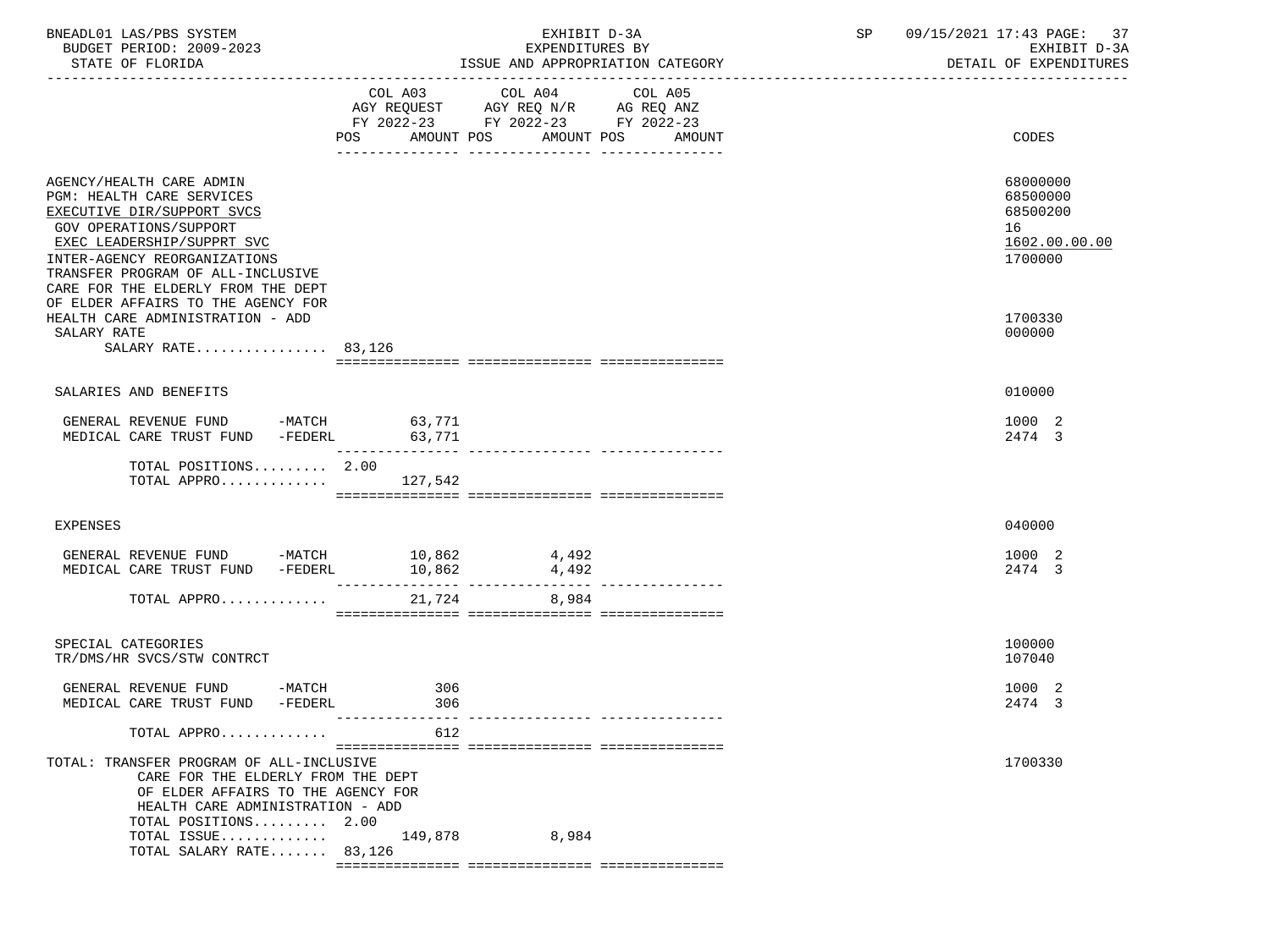| BNEADL01 LAS/PBS SYSTEM<br>BUDGET PERIOD: 2009-2023<br>STATE OF FLORIDA                                                                                                                                                                                                                             |     | EXPENDITURES BY                                                                                   | EXHIBIT D-3A<br>ISSUE AND APPROPRIATION CATEGORY | SP<br>09/15/2021 17:43 PAGE:                                       | 38<br>EXHIBIT D-3A<br>DETAIL OF EXPENDITURES |
|-----------------------------------------------------------------------------------------------------------------------------------------------------------------------------------------------------------------------------------------------------------------------------------------------------|-----|---------------------------------------------------------------------------------------------------|--------------------------------------------------|--------------------------------------------------------------------|----------------------------------------------|
|                                                                                                                                                                                                                                                                                                     | POS | COL A03 COL A04 COL A05<br>AGY REQUEST AGY REQ N/R AG REQ ANZ<br>FY 2022-23 FY 2022-23 FY 2022-23 | AMOUNT POS AMOUNT POS AMOUNT                     | CODES                                                              |                                              |
| AGENCY/HEALTH CARE ADMIN<br><b>PGM: HEALTH CARE SERVICES</b><br>EXECUTIVE DIR/SUPPORT SVCS<br>GOV OPERATIONS/SUPPORT<br>EXEC LEADERSHIP/SUPPRT SVC<br>INTER-AGENCY REORGANIZATIONS<br>TRANSFER PROGRAM OF ALL-INCLUSIVE<br>CARE FOR THE ELDERLY FROM THE DEPT<br>OF ELDER AFFAIRS TO THE AGENCY FOR |     |                                                                                                   |                                                  | 68000000<br>68500000<br>68500200<br>16<br>1602.00.00.00<br>1700000 |                                              |
| HEALTH CARE ADMINISTRATION - ADD                                                                                                                                                                                                                                                                    |     |                                                                                                   |                                                  | 1700330                                                            |                                              |

 2022-2023 BUDGET YEAR NARRATIVE: IT COMPONENT? NO LINKAGE TO THE GOVERNOR'S PRIORITIES: Health Care - Promote innovation in healthcare that reduces the cost of medical procedures and services and increases access to care for Floridians.

 FLORIDA STRATEGIC PLAN FOR ECONOMIC DEVELOPMENT: (5.2) Improve the efficiency and effectiveness of government agencies at all levels; (5.3) Strengthen local, regional and statewide partnerships to accomplish Florida's economic and quality of life and quality places goals; and (6.2) Ensure Floridians in all communities and life stages have opportunities to achieve healthier outcomes and societal contributions.

 ISSUE TITLE: Transfer Program of All-Inclusive Care for the Elderly from Department of Elder Affairs to Agency for Health Care Administration - ADD

 ISSUE SUMMARY: This issue requests the transfer of \$33,717,847 in recurring budget authority from the Department of Elder Affairs to the Agency for Health Care Administration for direct claim payments for the Program of All-Inclusive Care for the Elderly services. This issue also requests the transfer of two (2) full-time positions, the associated salary rate of 83,126 and recurring budget of \$149,878 in order to support and administer the program.

 ISSUE DETAIL: The Department of Elder Affairs (DOEA) administers the Program of All-Inclusive Care for the Elderly (PACE) in consultation with the Agency for Health Care Administration (AHCA). The PACE program targets individuals who would otherwise qualify for Medicaid nursing home placement. The program provides a comprehensive array of home and community-based services at a cost less than nursing home care. Individuals who choose to enroll in PACE have both their medical and long-term care needs managed through a single provider.

 This issue proposes to transfer PACE from the DOEA by moving the budget authority solely to the AHCA. This transfer will improve the process by the elimination of billing between the agencies thereby allowing for payment directly to the providers by the AHCA.

 The shift will also allow for the forecasting of expenditures through the Social Services Estimating Conference (SSEC) for Medicaid Expenditures. The AHCA is responsible for the administration of the Medicaid program (Title XIX of the Social Security Act). The Medicaid program provides health care coverage to certain persons who qualify as low-income children, elderly, disabled, or families with dependent children. The Medicaid program is jointly financed with state and federal funds. The caseload and expenditures for the program are forecasted through a consensus process by the principals of the SSEC. The inclusion of PACE in the SSEC will allow for price level and workload adjustments for the services provided.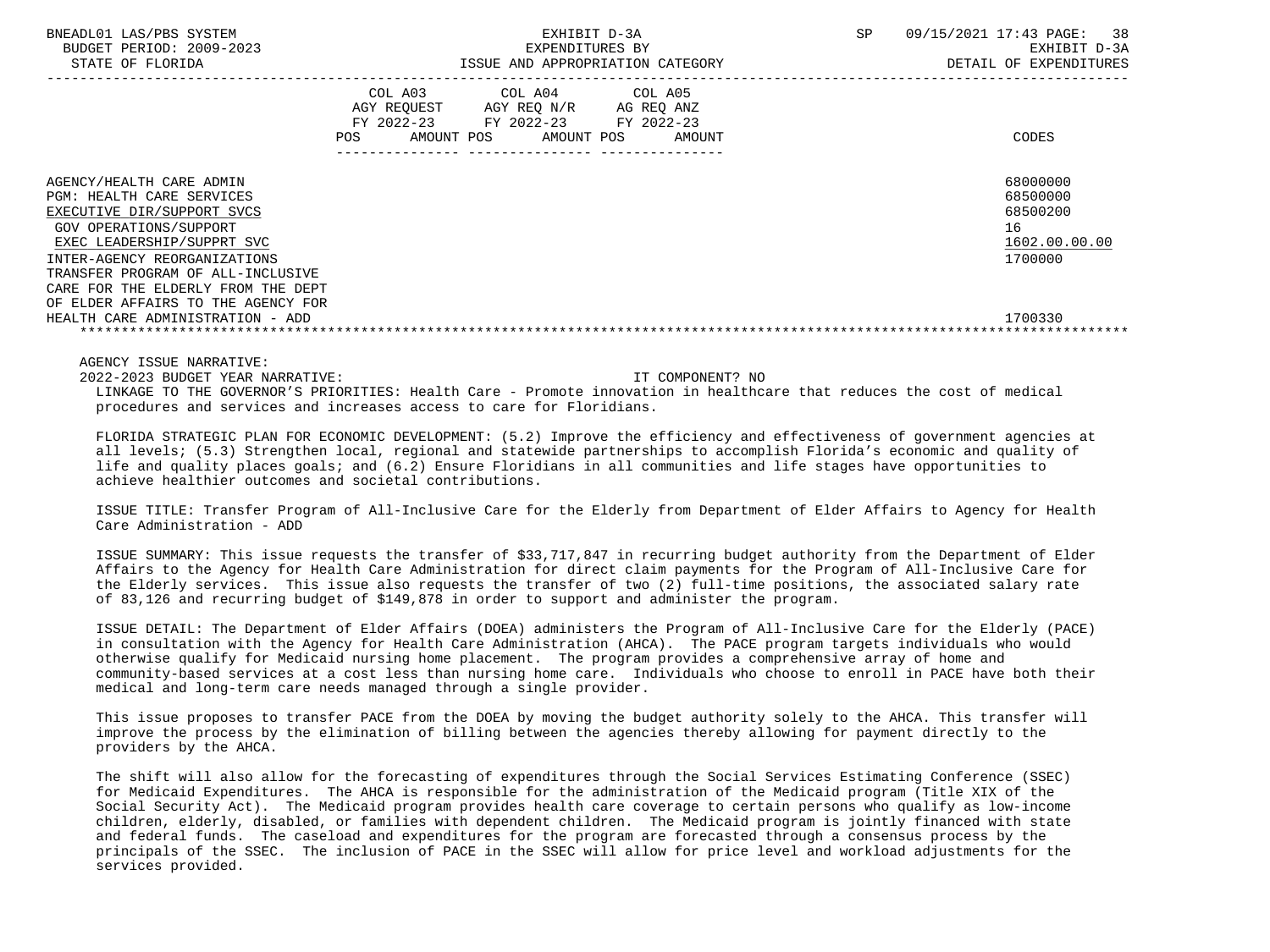| BNEADL01 LAS/PBS SYSTEM<br>BUDGET PERIOD: 2009-2023<br>STATE OF FLORIDA                                                                                                            | EXHIBIT D-3A<br>EXPENDITURES BY<br>ISSUE AND APPROPRIATION CATEGORY                                                                         | 09/15/2021 17:43 PAGE: 39<br>SP<br>EXHIBIT D-3A<br>DETAIL OF EXPENDITURES |
|------------------------------------------------------------------------------------------------------------------------------------------------------------------------------------|---------------------------------------------------------------------------------------------------------------------------------------------|---------------------------------------------------------------------------|
|                                                                                                                                                                                    | COL A03 COL A04 COL A05<br>AGY REQUEST AGY REQ N/R AG REQ ANZ<br>FY 2022-23 FY 2022-23 FY 2022-23<br>AMOUNT POS AMOUNT POS<br>POS<br>AMOUNT | CODES                                                                     |
| AGENCY/HEALTH CARE ADMIN<br><b>PGM: HEALTH CARE SERVICES</b><br>EXECUTIVE DIR/SUPPORT SVCS<br>GOV OPERATIONS/SUPPORT<br>EXEC LEADERSHIP/SUPPRT SVC<br>INTER-AGENCY REORGANIZATIONS |                                                                                                                                             | 68000000<br>68500000<br>68500200<br>16<br>1602.00.00.00<br>1700000        |
| TRANSFER PROGRAM OF ALL-INCLUSIVE<br>CARE FOR THE ELDERLY FROM THE DEPT<br>OF ELDER AFFAIRS TO THE AGENCY FOR<br>HEALTH CARE ADMINISTRATION - ADD                                  |                                                                                                                                             | 1700330                                                                   |

 In order to support and administer PACE, two (2) full-time positions will need to be transferred from the DOEA to the AHCA. Currently, the Division of Medicaid within AHCA has one (1) full-time position which is dedicated to PACE as well as the Long-Term Care program despite recent and ongoing program growth. Therefore, two (2) additional positions are necessary to support the proposed proviso to require PACE organizations to contract with the AHCA and to keep up with the demands of this growing program. The positions will also be responsible for processing PACE applications, readiness reviews, audits, and all other assigned duties related to bringing the new PACE organization onboard as well as maintaining the current program.

 If the two full-time positions are not transferred, the AHCA will be ill-equipped to manage the ongoing program's growth. Since 2020, the AHCA has received five (5) new PACE applications. Initial PACE application reviews generally take at least three (3) months to complete and consist of a very intense review process between both AHCA and DOEA. As an application moves forward in the process, it continues to require active AHCA participation in any Centers for Medicare and Medicaid Services (CMS) requests for additional information, on-site readiness reviews, rate settings, and systematic implementation.

 FISCAL IMPACT: This issue requests the transfer of two (2) full-time positions, the associated salary rate of 83,126 and budget authority of \$149,878 [\$74,939 in the General Revenue Fund (1000) and \$74,939 in the Medical Care Trust Fund (2474) in the Salaries and Benefits (010000), Expenses (040000) and Transfer/DMS/HR Services (107040) appropriation categories from DOEA in the Home and Community Services budget entity (65100400) to the AHCA in the Executive Direction and Support Services budget entity (68500200).

 This issue also requests the transfer of \$33,717,847 in budget authority in the General Revenue Fund (1000) in the Program of All-Inclusive Care for the Elderly (109971) appropriation category from DOEA in the Home and Community Services (65100400) budget entity to AHCA in the Medicaid Long Term Care (68501500) budget entity. AHCA's companion issue is Issue Code 1700330. In addition, the associated double budget authority of \$56,945,898 in the Operations and Maintenance Trust Fund (2516) is eliminated in Issue Code 3202020.

|                                                                                       | RECURRING<br>FY 2022-23 | NON-RECURRING<br>FY 2022-23 | TOTAL<br>FY 2022-23 |
|---------------------------------------------------------------------------------------|-------------------------|-----------------------------|---------------------|
| Executive Direction and Support Services (68500200)<br>Salaries and Benefits (010000) |                         |                             |                     |
| General Revenue Fund (1000 - 2)                                                       | \$63,771                | \$0                         | \$63,771            |
| Medical Care Trust Fund $(2474 - 3)$                                                  | \$63,771                | \$0                         | \$63,771            |
| Expenses $(040000)$                                                                   |                         |                             |                     |
| General Revenue Fund (1000 - 2)                                                       | \$6,370                 | \$4,492                     | \$10,862            |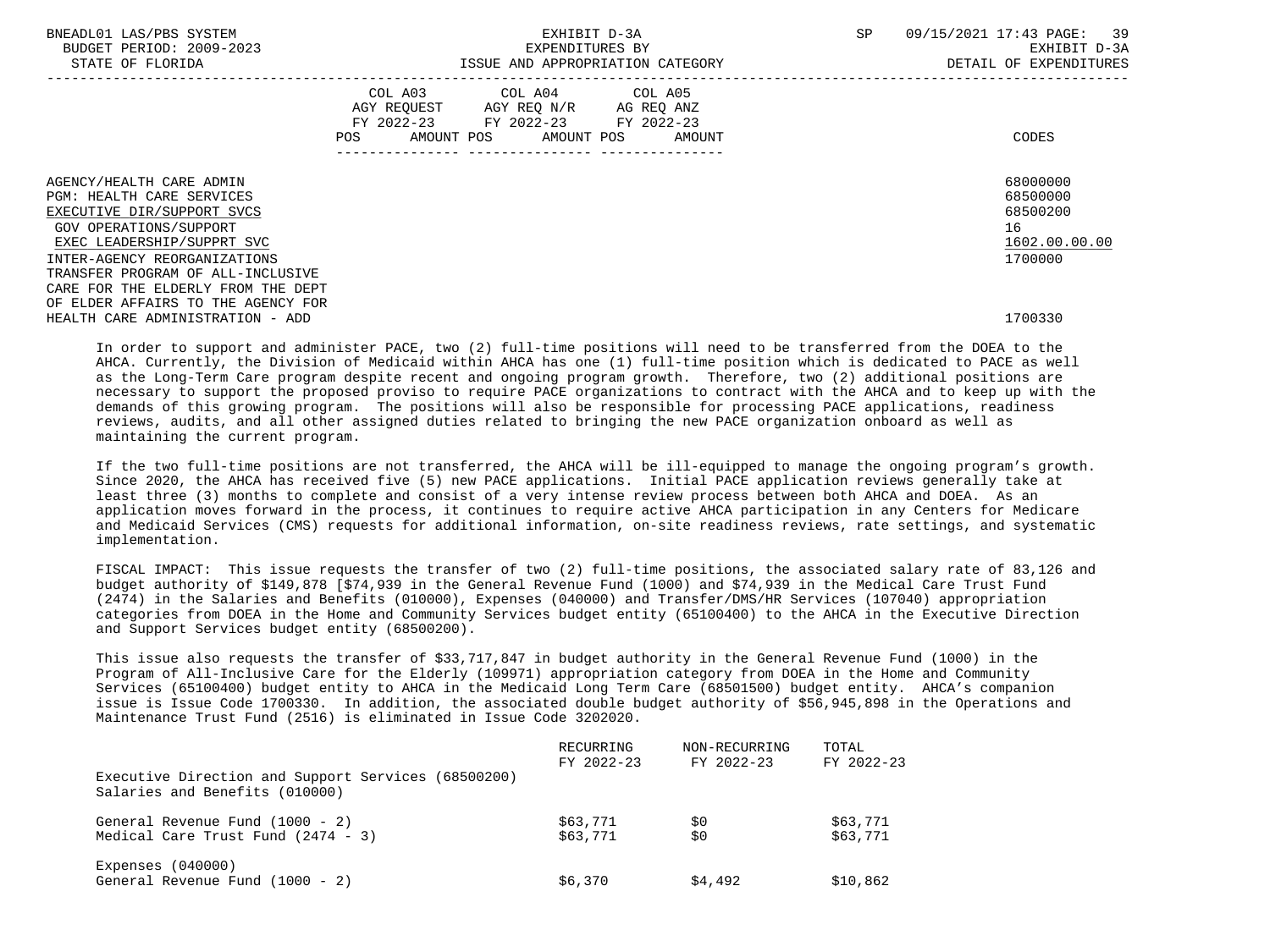| BNEADL01 LAS/PBS SYSTEM<br>BUDGET PERIOD: 2009-2023<br>STATE OF FLORIDA                                                                                                                                                                                                                                                          |                                                                                                            |                  | EXHIBIT D-3A<br>EXPENDITURES BY<br>ISSUE AND APPROPRIATION CATEGORY |                                                          |                | SP 09/15/2021 17:43 PAGE:<br>40<br>EXHIBIT D-3A<br>DETAIL OF EXPENDITURES     |
|----------------------------------------------------------------------------------------------------------------------------------------------------------------------------------------------------------------------------------------------------------------------------------------------------------------------------------|------------------------------------------------------------------------------------------------------------|------------------|---------------------------------------------------------------------|----------------------------------------------------------|----------------|-------------------------------------------------------------------------------|
|                                                                                                                                                                                                                                                                                                                                  | AGY REQUEST AGY REQ N/R AG REQ ANZ<br>FY 2022-23 FY 2022-23 FY 2022-23<br>POS AMOUNT POS AMOUNT POS AMOUNT |                  | COL A03 COL A04 COL A05                                             |                                                          |                | CODES                                                                         |
| AGENCY/HEALTH CARE ADMIN<br>PGM: HEALTH CARE SERVICES<br>EXECUTIVE DIR/SUPPORT SVCS<br>GOV OPERATIONS/SUPPORT<br>EXEC LEADERSHIP/SUPPRT SVC<br>INTER-AGENCY REORGANIZATIONS<br>TRANSFER PROGRAM OF ALL-INCLUSIVE<br>CARE FOR THE ELDERLY FROM THE DEPT<br>OF ELDER AFFAIRS TO THE AGENCY FOR<br>HEALTH CARE ADMINISTRATION - ADD |                                                                                                            |                  |                                                                     |                                                          |                | 68000000<br>68500000<br>68500200<br>16<br>1602.00.00.00<br>1700000<br>1700330 |
| Operations and Maintenance Trust Fund (2516 - 3) $$6,370$ $$4,492$                                                                                                                                                                                                                                                               |                                                                                                            |                  |                                                                     |                                                          |                |                                                                               |
|                                                                                                                                                                                                                                                                                                                                  |                                                                                                            |                  |                                                                     |                                                          | \$10,862       |                                                                               |
| Transfer/DMS/HR Services (107040)<br>General Revenue Fund (1000 - 2) \$306 \$0<br>Operations and Maintenance Trust Fund (2516 - 3) \$306 \$0                                                                                                                                                                                     |                                                                                                            |                  |                                                                     |                                                          | \$306<br>\$306 |                                                                               |
| Medicaid Long-Term Care (68501500)                                                                                                                                                                                                                                                                                               |                                                                                                            |                  |                                                                     |                                                          |                |                                                                               |
| Program of All-Inclusive Care for<br>the Elderly (109971)<br>General Revenue Fund (1000 - 2)                                                                                                                                                                                                                                     |                                                                                                            |                  |                                                                     | $$33,717,847$ \$0                                        | \$33,717,847   |                                                                               |
| Issue Total                                                                                                                                                                                                                                                                                                                      |                                                                                                            |                  |                                                                     | \$33,858,741 \$8,984                                     | \$33,867,725   |                                                                               |
| The other salary amount (OAD) transaction was used to correct rounding in the Salaries and Benefits appropriation<br>category.                                                                                                                                                                                                   |                                                                                                            |                  |                                                                     |                                                          |                |                                                                               |
| POSITION DETAIL OF SALARIES AND BENEFITS:                                                                                                                                                                                                                                                                                        |                                                                                                            |                  |                                                                     |                                                          |                |                                                                               |
|                                                                                                                                                                                                                                                                                                                                  |                                                                                                            |                  |                                                                     | FTE BASE RATE ADDITIVES BENEFITS SUBTOTAL % AND BENEFITS |                | LAPSE LAPSED SALARIES                                                         |
| A03 - AGY REQUEST FY 2022-23                                                                                                                                                                                                                                                                                                     |                                                                                                            |                  |                                                                     |                                                          |                |                                                                               |
| CHANGES TO CURRENTLY AUTHORIZED POSITIONS<br>5875 MEDICAL/HEALTH CARE PROGRAM ANALYST<br>$00146\ 003$<br>00419 003<br>1.00<br>1.00                                                                                                                                                                                               |                                                                                                            | 40,949<br>42,177 |                                                                     |                                                          |                | 22,094 63,043 0.00 63,043<br>22,321 64,498 0.00 64,498                        |
|                                                                                                                                                                                                                                                                                                                                  |                                                                                                            |                  |                                                                     |                                                          |                |                                                                               |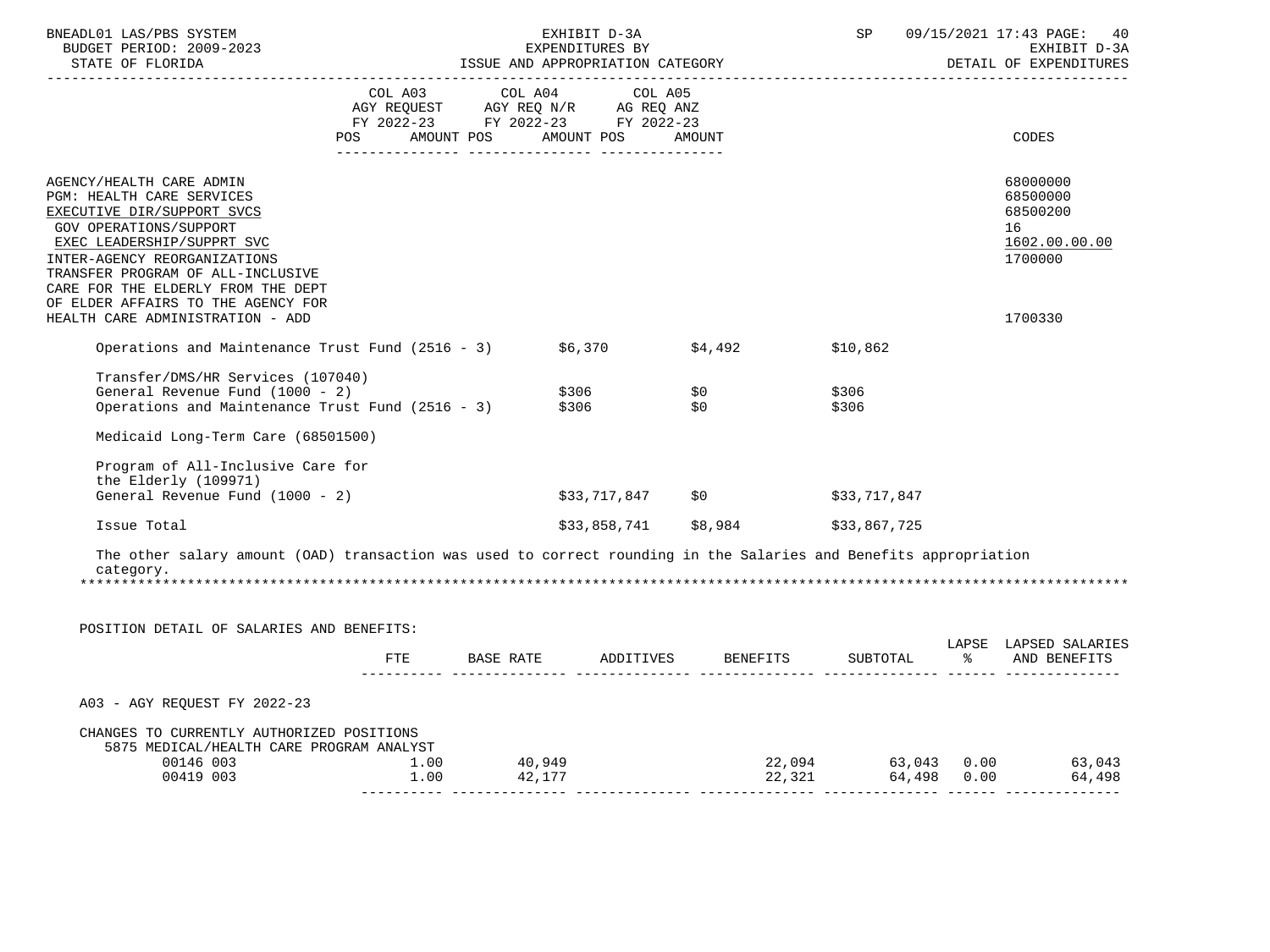| BNEADL01 LAS/PBS SYSTEM<br>BUDGET PERIOD: 2009-2023<br>STATE OF FLORIDA                                                                                                                                                                                                                             |                |            | EXPENDITURES BY | EXHIBIT D-3A<br>ISSUE AND APPROPRIATION CATEGORY                                                       |          | SP       |    | 09/15/2021 17:43 PAGE:<br>41<br>EXHIBIT D-3A<br>DETAIL OF EXPENDITURES |
|-----------------------------------------------------------------------------------------------------------------------------------------------------------------------------------------------------------------------------------------------------------------------------------------------------|----------------|------------|-----------------|--------------------------------------------------------------------------------------------------------|----------|----------|----|------------------------------------------------------------------------|
|                                                                                                                                                                                                                                                                                                     | COL A03<br>POS | AMOUNT POS | COL A04         | COL A05<br>AGY REQUEST AGY REQ N/R AG REQ ANZ<br>FY 2022-23 FY 2022-23 FY 2022-23<br>AMOUNT POS AMOUNT |          |          |    | CODES                                                                  |
| AGENCY/HEALTH CARE ADMIN<br>PGM: HEALTH CARE SERVICES<br>EXECUTIVE DIR/SUPPORT SVCS<br><b>GOV OPERATIONS/SUPPORT</b><br>EXEC LEADERSHIP/SUPPRT SVC<br>INTER-AGENCY REORGANIZATIONS<br>TRANSFER PROGRAM OF ALL-INCLUSIVE<br>CARE FOR THE ELDERLY FROM THE DEPT<br>OF ELDER AFFAIRS TO THE AGENCY FOR |                |            |                 |                                                                                                        |          |          |    | 68000000<br>68500000<br>68500200<br>16<br>1602.00.00.00<br>1700000     |
| HEALTH CARE ADMINISTRATION - ADD                                                                                                                                                                                                                                                                    |                |            |                 |                                                                                                        |          |          |    | 1700330                                                                |
| POSITION DETAIL OF SALARIES AND BENEFITS:                                                                                                                                                                                                                                                           | FTE            | BASE RATE  |                 | ADDITIVES                                                                                              | BENEFITS | SUBTOTAL | ႜೢ | LAPSE LAPSED SALARIES<br>AND BENEFITS                                  |
| A03 - AGY REOUEST FY 2022-23                                                                                                                                                                                                                                                                        |                |            |                 |                                                                                                        |          |          |    |                                                                        |
| CHANGES TO CURRENTLY AUTHORIZED POSITIONS                                                                                                                                                                                                                                                           |                |            |                 |                                                                                                        |          |          |    |                                                                        |
| TOTALS FOR ISSUE BY FUND<br>1000 GENERAL REVENUE FUND<br>2474 MEDICAL CARE TRUST FUND                                                                                                                                                                                                               |                |            |                 |                                                                                                        |          |          |    | 63,770<br>63,771                                                       |
|                                                                                                                                                                                                                                                                                                     |                | 2.00       | 83,126          |                                                                                                        | 44,415   | 127.541  |    | 127,541<br>==============                                              |
| OTHER SALARY AMOUNT<br>1000 GENERAL REVENUE FUND                                                                                                                                                                                                                                                    |                |            |                 |                                                                                                        |          |          |    | 1<br>------------                                                      |
|                                                                                                                                                                                                                                                                                                     |                |            |                 |                                                                                                        |          |          |    | 127,542<br>==============                                              |
|                                                                                                                                                                                                                                                                                                     |                |            |                 |                                                                                                        |          |          |    |                                                                        |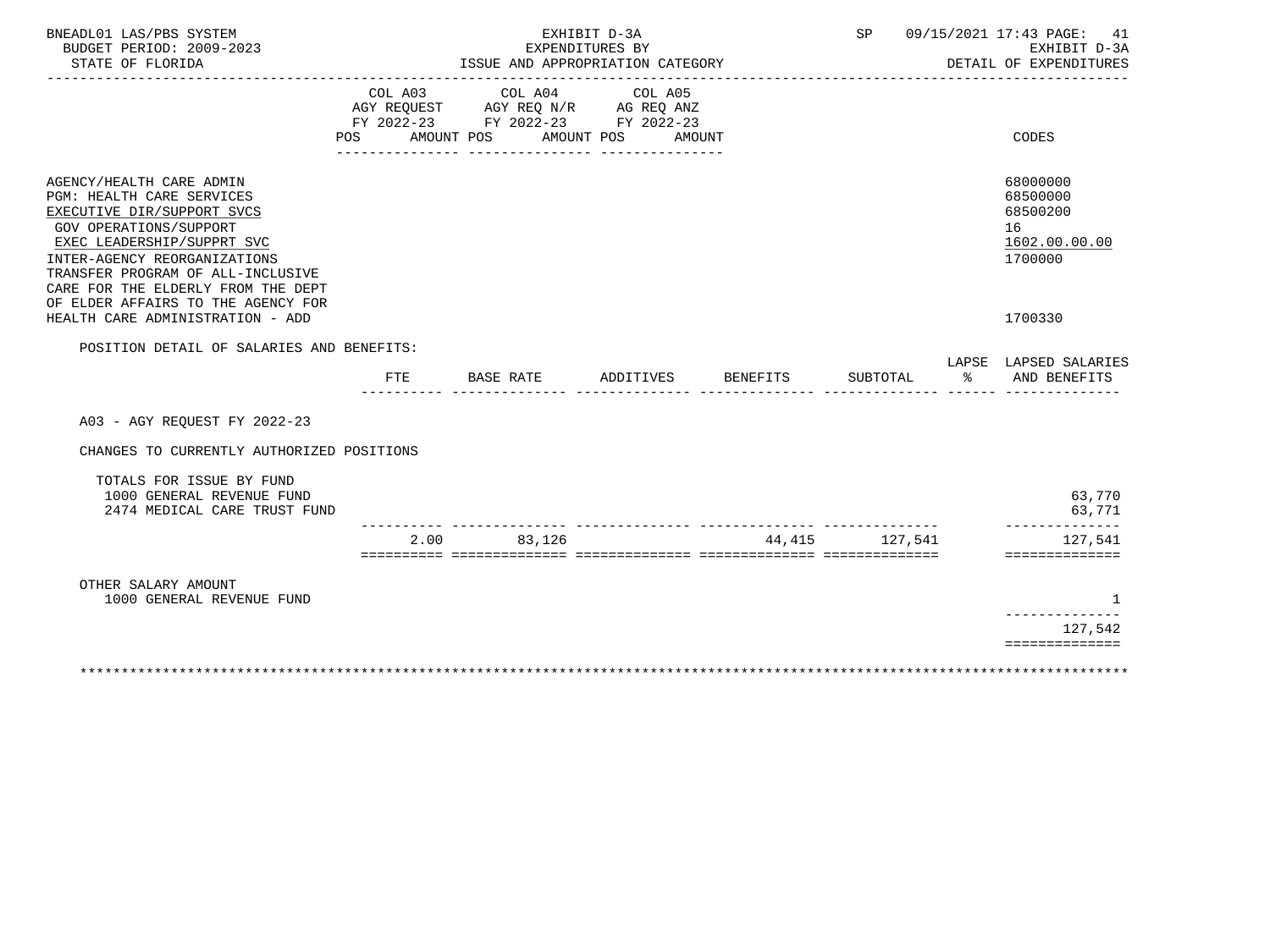| BNEADL01 LAS/PBS SYSTEM<br>BUDGET PERIOD: 2009-2023<br>STATE OF FLORIDA                                                                                                                                                                                                                             | EXHIBIT D-3A<br>EXPENDITURES BY<br>ISSUE AND APPROPRIATION CATEGORY                                                                                   | SP<br>09/15/2021 17:43 PAGE:<br>42<br>EXHIBIT D-3A<br>DETAIL OF EXPENDITURES            |
|-----------------------------------------------------------------------------------------------------------------------------------------------------------------------------------------------------------------------------------------------------------------------------------------------------|-------------------------------------------------------------------------------------------------------------------------------------------------------|-----------------------------------------------------------------------------------------|
|                                                                                                                                                                                                                                                                                                     | COL A03 COL A04 COL A05<br>AGY REQUEST AGY REQ N/R AG REQ ANZ<br>FY 2022-23 FY 2022-23 FY 2022-23<br><b>POS</b><br>AMOUNT POS<br>AMOUNT POS<br>AMOUNT | CODES                                                                                   |
| AGENCY/HEALTH CARE ADMIN<br>PGM: HEALTH CARE SERVICES<br>EXECUTIVE DIR/SUPPORT SVCS<br>GOV OPERATIONS/SUPPORT<br>EXEC LEADERSHIP/SUPPRT SVC<br>ESTIMATED EXPENDITURES REALIGNMENT<br>TRANSFER POSITIONS FROM MEDICAID TO<br>HEALTH QUALITY ASSURANCE - DEDUCT<br>SALARY RATE<br>SALARY RATE 54,288- |                                                                                                                                                       | 68000000<br>68500000<br>68500200<br>16<br>1602.00.00.00<br>2000000<br>2000700<br>000000 |
| SALARIES AND BENEFITS                                                                                                                                                                                                                                                                               |                                                                                                                                                       | 010000                                                                                  |
| MEDICAL CARE TRUST FUND -MATCH 46,688-<br>$-FEDERL$                                                                                                                                                                                                                                                 | 46,688-                                                                                                                                               | 2474 2<br>2474 3                                                                        |
| TOTAL MEDICAL CARE TRUST FUND                                                                                                                                                                                                                                                                       | 93,376-                                                                                                                                               | 2474                                                                                    |
| TOTAL POSITIONS 2.00-<br>TOTAL APPRO 93,376-                                                                                                                                                                                                                                                        |                                                                                                                                                       |                                                                                         |
| <b>EXPENSES</b>                                                                                                                                                                                                                                                                                     |                                                                                                                                                       | 040000                                                                                  |
| MEDICAL CARE TRUST FUND<br>$-FEDERL$                                                                                                                                                                                                                                                                | $-MATCH$ 6, 370-<br>$TPTPTT$ 6, 370-<br>$6,370-$<br>__________________________________<br>_________________                                           | 2474 2<br>2474 3                                                                        |
| TOTAL MEDICAL CARE TRUST FUND                                                                                                                                                                                                                                                                       | 12,740-                                                                                                                                               | 2474                                                                                    |
| TOTAL APPRO $12,740-$                                                                                                                                                                                                                                                                               |                                                                                                                                                       |                                                                                         |
| SPECIAL CATEGORIES<br>TR/DMS/HR SVCS/STW CONTRCT                                                                                                                                                                                                                                                    |                                                                                                                                                       | 100000<br>107040                                                                        |
| MEDICAL CARE TRUST FUND<br>-MATCH<br>$-FEDERL$                                                                                                                                                                                                                                                      | $306 -$<br>$306 -$                                                                                                                                    | 2474 2<br>2474 3                                                                        |
| TOTAL MEDICAL CARE TRUST FUND                                                                                                                                                                                                                                                                       | ------------- ---------------<br>$612 -$                                                                                                              | 2474                                                                                    |
| TOTAL APPRO                                                                                                                                                                                                                                                                                         | $612 -$                                                                                                                                               |                                                                                         |
| TOTAL: TRANSFER POSITIONS FROM MEDICAID TO<br>HEALTH QUALITY ASSURANCE - DEDUCT<br>TOTAL POSITIONS 2.00-<br>TOTAL ISSUE<br>TOTAL SALARY RATE 54,288-                                                                                                                                                | $106,728-$                                                                                                                                            | 2000700                                                                                 |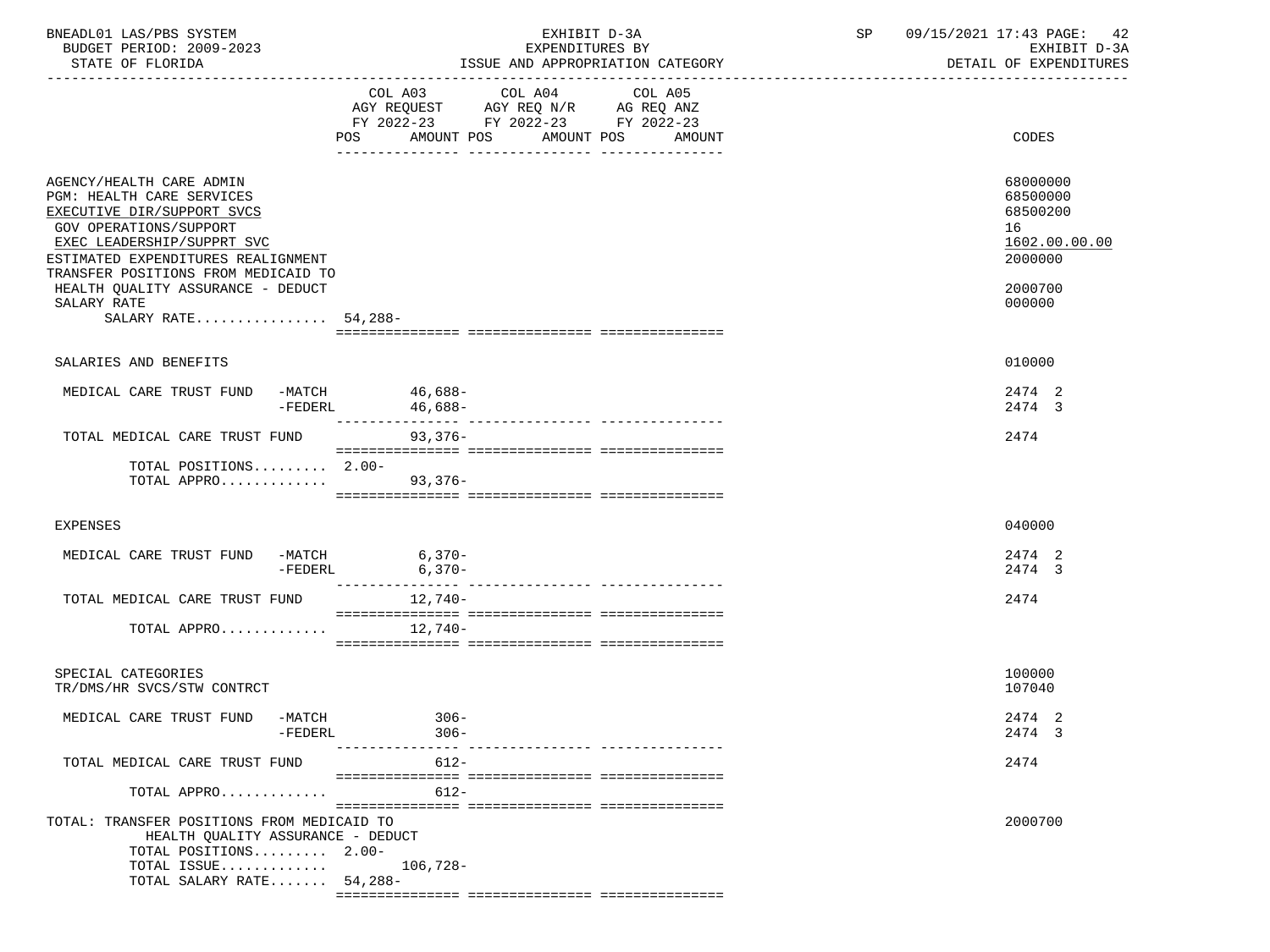| COL A03<br>COL A04 COL A05<br>AGY REQUEST AGY REO N/R AG REO ANZ<br>FY 2022-23 FY 2022-23 FY 2022-23<br>CODES<br>POS<br>AMOUNT POS AMOUNT POS<br>AMOUNT<br>68000000<br>AGENCY/HEALTH CARE ADMIN<br>68500000<br><b>PGM: HEALTH CARE SERVICES</b><br>68500200<br>EXECUTIVE DIR/SUPPORT SVCS<br>16<br>GOV OPERATIONS/SUPPORT<br>1602.00.00.00<br>EXEC LEADERSHIP/SUPPRT SVC<br>2000000<br>ESTIMATED EXPENDITURES REALIGNMENT<br>TRANSFER POSITIONS FROM MEDICAID TO<br>2000700<br>HEALTH OUALITY ASSURANCE - DEDUCT | BNEADL01 LAS/PBS SYSTEM<br>BUDGET PERIOD: 2009-2023<br>STATE OF FLORIDA | EXHIBIT D-3A<br>EXPENDITURES BY | ISSUE AND APPROPRIATION CATEGORY | <b>SP</b> | 43<br>09/15/2021 17:43 PAGE:<br>EXHIBIT D-3A<br>DETAIL OF EXPENDITURES |
|------------------------------------------------------------------------------------------------------------------------------------------------------------------------------------------------------------------------------------------------------------------------------------------------------------------------------------------------------------------------------------------------------------------------------------------------------------------------------------------------------------------|-------------------------------------------------------------------------|---------------------------------|----------------------------------|-----------|------------------------------------------------------------------------|
|                                                                                                                                                                                                                                                                                                                                                                                                                                                                                                                  |                                                                         |                                 |                                  |           |                                                                        |
|                                                                                                                                                                                                                                                                                                                                                                                                                                                                                                                  |                                                                         |                                 |                                  |           |                                                                        |
|                                                                                                                                                                                                                                                                                                                                                                                                                                                                                                                  |                                                                         |                                 |                                  |           |                                                                        |

2022-2023 BUDGET YEAR NARRATIVE: IT COMPONENT? NO

LINKAGE TO THE GOVERNOR'S PRIORITIES: Health Care - Promote innovation, reduce costs and combat state crisis.

 FLORIDA STRATEGIC PLAN FOR ECONOMIC DEVELOPMENT: (5.2) Improve the efficiency and effectiveness of government agencies at all levels;

ISSUE TITLE: Transfer Positions from Medicaid to Health Quality Assurance - DEDUCT

 ISSUE SUMMARY: The Agency for Health Care Administration (AHCA) requests 54,288 in rate and \$106,728 in recurring budget authority from the Division of Medicaid to the Division of Health Quality Assurance (HQA) to support the increasing public record workload related to survey activities for Florida licensed health care facilities.

 ISSUE DETAIL: The AHCA continues to experience public record request growth and realignment of these positions will assist in absorbing the increased workload. The budget authority and rate is requested to support two (2) Regulatory Specialist I (pay grade 15), and report to HQA's Bureau of Field Operations. As remote workers, these positions will be required to travel, therefore, additional expense budget will be necessary to cover their cost.

 FISCAL IMPACT: This issue is budget neutral moving the recurring budget authority of \$106,728, including \$54,288 in rate from Executive Direction and Support Services budget entity (68500200), Medicaid Care Trust Fund (2474) to the Health Care Regulation budget entity (68700700), Health Care Trust Fund (2003).

| CLASS TITLE                                         | CC. | PG | FTE | RATE       | ANNUAL<br>SALARIES | <b>ANNUAL</b><br>EXPENSES | <b>HR</b><br>SERVICES | FY 2022-23<br>TOTAL |
|-----------------------------------------------------|-----|----|-----|------------|--------------------|---------------------------|-----------------------|---------------------|
| Regulatory Specialist I 0440                        |     | 15 | (2) | (\$54,288) | ( \$93, 376)       | (S12, 740)                | ( \$612)              | ( \$105, 774)       |
|                                                     |     |    |     |            | RECURRING          | NON-RECURRING             | TOTAL                 |                     |
|                                                     |     |    |     |            | FY 2022-23         | FY 2022-23                | FY 2022-23            |                     |
| Executive Direction and Support Services (68500200) |     |    |     |            |                    |                           |                       |                     |
| Salaries and Benefits (010000)                      |     |    |     |            |                    |                           |                       |                     |
| Medical Care Trust Fund $(2474 - 2)$                |     |    |     |            | (\$46,688)         | \$0                       | ( \$46, 688)          |                     |
| Medical Care Trust Fund $(2474 - 3)$                |     |    |     |            | ( \$46, 688)       | \$0                       | ( \$46, 688)          |                     |
| Expenses $(040000)$                                 |     |    |     |            |                    |                           |                       |                     |
| Medical Care Trust Fund $(2474 - 2)$                |     |    |     |            | ( \$6, 370)        | \$0                       | ( \$6, 370)           |                     |
| Medical Care Trust Fund $(2474 - 3)$                |     |    |     |            | (\$6,370)          | \$0                       | ( \$6, 370)           |                     |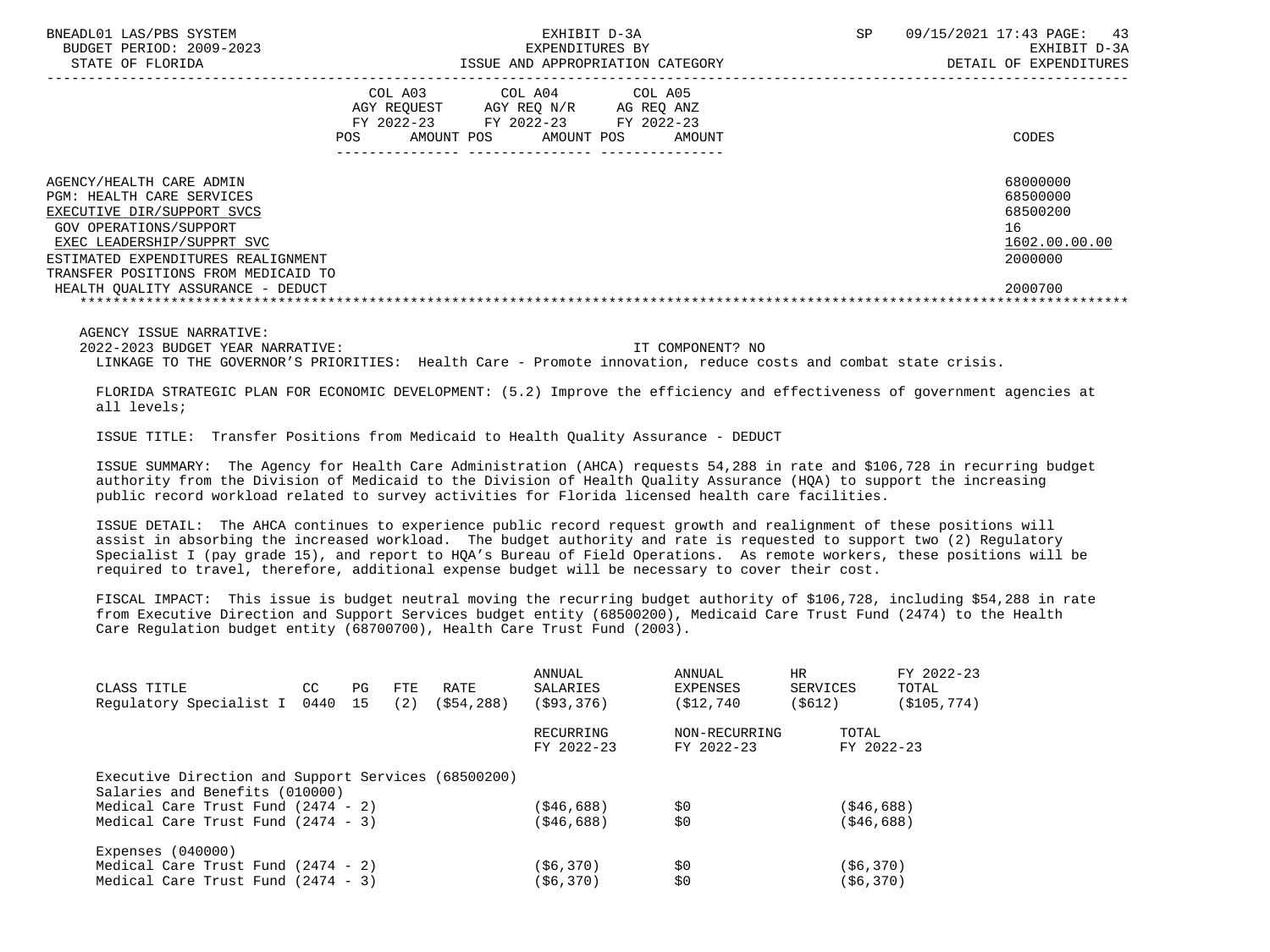| BNEADL01 LAS/PBS SYSTEM<br>BUDGET PERIOD: 2009-2023<br>STATE OF FLORIDA                                                                                                           |          | ISSUE AND APPROPRIATION CATEGORY | EXHIBIT D-3A<br>EXPENDITURES BY                                    |                                            |                     | SP 09/15/2021 17:43 PAGE: 44<br>EXHIBIT D-3A<br>DETAIL OF EXPENDITURES |
|-----------------------------------------------------------------------------------------------------------------------------------------------------------------------------------|----------|----------------------------------|--------------------------------------------------------------------|--------------------------------------------|---------------------|------------------------------------------------------------------------|
|                                                                                                                                                                                   |          | COL A03 COL A04                  | COL A05                                                            |                                            |                     |                                                                        |
|                                                                                                                                                                                   |          |                                  |                                                                    |                                            |                     |                                                                        |
|                                                                                                                                                                                   |          |                                  |                                                                    |                                            |                     |                                                                        |
|                                                                                                                                                                                   |          | POS AMOUNT POS AMOUNT POS AMOUNT |                                                                    |                                            |                     | CODES                                                                  |
| AGENCY/HEALTH CARE ADMIN<br>PGM: HEALTH CARE SERVICES<br>EXECUTIVE DIR/SUPPORT SVCS<br>GOV OPERATIONS/SUPPORT<br>EXEC LEADERSHIP/SUPPRT SVC<br>ESTIMATED EXPENDITURES REALIGNMENT |          |                                  |                                                                    |                                            |                     | 68000000<br>68500000<br>68500200<br>16<br>1602.00.00.00<br>2000000     |
| TRANSFER POSITIONS FROM MEDICAID TO<br>HEALTH QUALITY ASSURANCE - DEDUCT                                                                                                          |          |                                  |                                                                    |                                            |                     | 2000700                                                                |
|                                                                                                                                                                                   |          |                                  |                                                                    |                                            |                     |                                                                        |
| TR/DMS/HR Services (107040)                                                                                                                                                       |          |                                  |                                                                    |                                            | (\$306)             |                                                                        |
| Medical Care Trust Fund (2474 - 2)<br>Medical Care Trust Fund $(2474 - 3)$                                                                                                        |          |                                  | (\$306)                     \$0<br>(\$306)                     \$0 |                                            | (\$306)             |                                                                        |
| Issue Total<br>There is a companion issue code (2000710) in the Health Care Requlation Budget Entity (68700700).                                                                  |          |                                  | ( \$106, 728 )<br>\$0                                              |                                            | ( \$106, 728)       |                                                                        |
| POSITION DETAIL OF SALARIES AND BENEFITS:                                                                                                                                         |          | FTE BASE RATE ADDITIVES          |                                                                    |                                            |                     | BENEFITS SUBTOTAL % AND BENEFITS                                       |
|                                                                                                                                                                                   |          |                                  |                                                                    |                                            |                     |                                                                        |
| A03 - AGY REQUEST FY 2022-23                                                                                                                                                      |          |                                  |                                                                    |                                            |                     | LAPSE LAPSED SALARIES                                                  |
| CHANGES TO CURRENTLY AUTHORIZED POSITIONS                                                                                                                                         |          |                                  |                                                                    |                                            |                     |                                                                        |
| 0440 REGULATORY SPECIALIST I<br>19663 002                                                                                                                                         |          |                                  |                                                                    |                                            |                     |                                                                        |
| 37829 002                                                                                                                                                                         | $1.00 -$ | $1.00 - 27,144 -$<br>27,144-     |                                                                    | $19,544 46,688-$ 0.00 $46,688-$<br>19,544- | $46,688 - 0.00$     |                                                                        |
| TOTALS FOR ISSUE BY FUND<br>2474 MEDICAL CARE TRUST FUND                                                                                                                          |          |                                  |                                                                    |                                            |                     |                                                                        |
|                                                                                                                                                                                   |          | $2.00 - 54,288 -$                |                                                                    |                                            | $39.088 - 93.376 -$ | 46,688-<br>$93,376-$<br>93,376-                                        |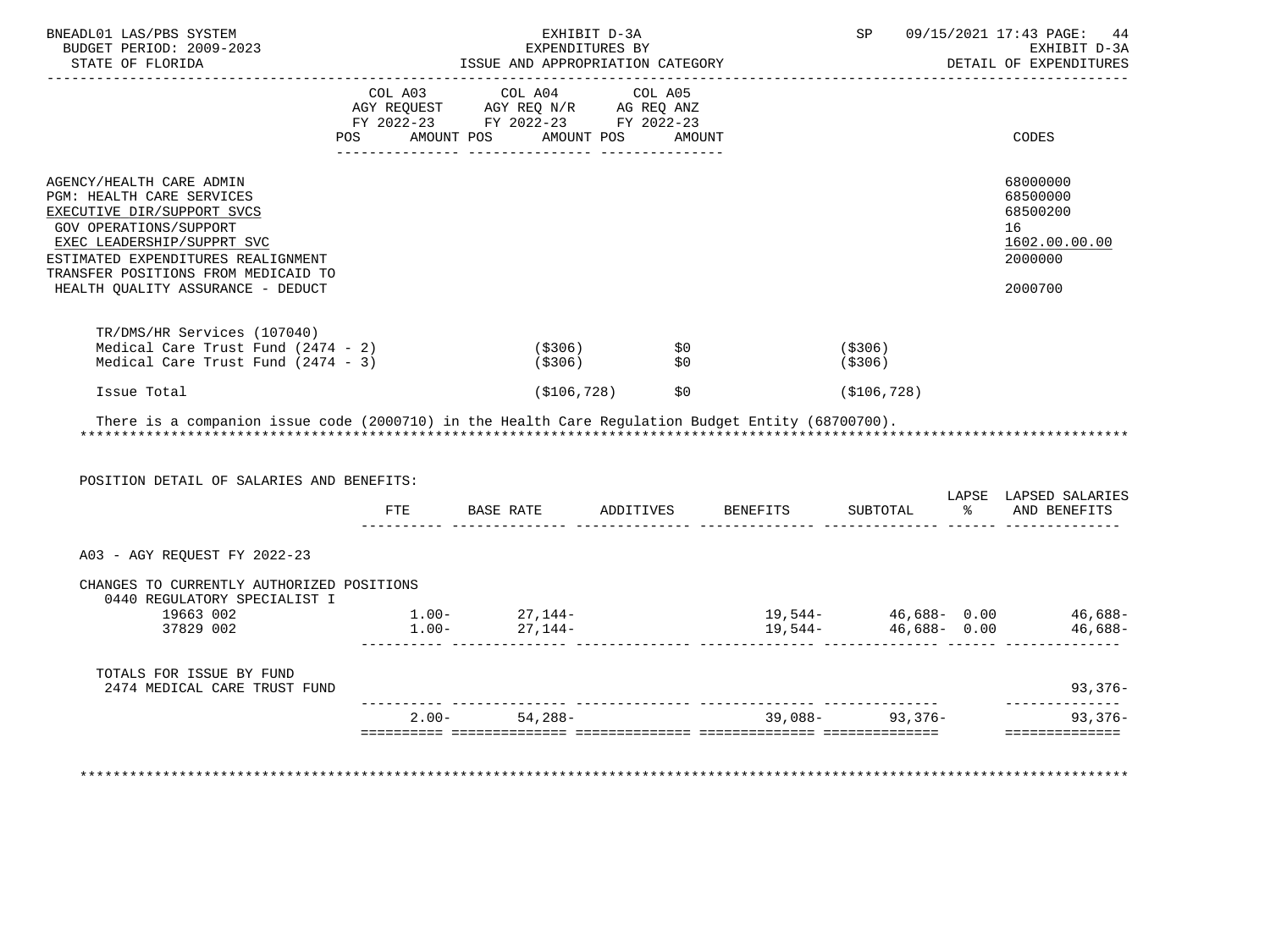| BNEADL01 LAS/PBS SYSTEM<br>BUDGET PERIOD: 2009-2023                                                                                                                                                                                                |                     | EXHIBIT D-3A<br>EXPENDITURES BY                                                                                                |                  | SP 09/15/2021 17:43 PAGE: 45<br>EXHIBIT D-3A<br>DETAIL OF EXPENDITURES        |
|----------------------------------------------------------------------------------------------------------------------------------------------------------------------------------------------------------------------------------------------------|---------------------|--------------------------------------------------------------------------------------------------------------------------------|------------------|-------------------------------------------------------------------------------|
|                                                                                                                                                                                                                                                    |                     | COL A03 COL A04 COL A05<br>AGY REQUEST AGY REQ N/R AG REQ ANZ<br>FY 2022-23 FY 2022-23 FY 2022-23<br>POS AMOUNT POS AMOUNT POS | AMOUNT           | CODES                                                                         |
| AGENCY/HEALTH CARE ADMIN<br>PGM: HEALTH CARE SERVICES<br>EXECUTIVE DIR/SUPPORT SVCS<br>GOV OPERATIONS/SUPPORT<br>EXEC LEADERSHIP/SUPPRT SVC<br>NONRECURRING EXPENDITURES<br>FLORIDA MEDICAID MANAGEMENT<br>INFORMATION SYSTEM (FMMIS)              |                     |                                                                                                                                |                  | 68000000<br>68500000<br>68500200<br>16<br>1602.00.00.00<br>2100000<br>2103008 |
| SPECIAL CATEGORIES<br>FL HEALTH CARE CONNECTION                                                                                                                                                                                                    |                     |                                                                                                                                |                  | 100000<br>102085                                                              |
| MEDICAL CARE TRUST FUND -MATCH 6,610,465-                                                                                                                                                                                                          | -FEDERL 41,482,783- |                                                                                                                                |                  | 2474 2<br>2474 3                                                              |
| TOTAL MEDICAL CARE TRUST FUND 48,093,248-                                                                                                                                                                                                          |                     |                                                                                                                                |                  | 2474                                                                          |
| TOTAL APPRO 48,093,248-                                                                                                                                                                                                                            |                     |                                                                                                                                |                  |                                                                               |
| WORKLOAD                                                                                                                                                                                                                                           |                     |                                                                                                                                |                  | 3000000                                                                       |
| STATEWIDE MEDICAID MANAGED CARE<br>LEGAL SUPPORT<br>SPECIAL CATEGORIES<br>CONTRACTED SERVICES                                                                                                                                                      |                     |                                                                                                                                |                  | 3000100<br>100000<br>100777                                                   |
| GENERAL REVENUE FUND -MATCH 1,000,000 1,000,000                                                                                                                                                                                                    |                     |                                                                                                                                |                  | 1000 2<br>2474 3                                                              |
| TOTAL APPRO                                                                                                                                                                                                                                        | 2,000,000 2,000,000 |                                                                                                                                |                  |                                                                               |
|                                                                                                                                                                                                                                                    |                     |                                                                                                                                |                  |                                                                               |
| AGENCY ISSUE NARRATIVE:<br>2022-2023 BUDGET YEAR NARRATIVE:<br>LINKAGE TO THE GOVERNOR'S PRIORITIES: Health Care - Promote innovation, reduce costs and combat state crisis.                                                                       |                     |                                                                                                                                | IT COMPONENT? NO |                                                                               |
| FLORIDA STRATEGIC PLAN FOR ECONOMIC DEVELOPMENT: 5.2 Improve the efficiency and effectiveness of government agencies at<br>all levels; Strengthen local, regional, and statewide partnerships to accomplish Florida's economic and quality of life |                     |                                                                                                                                |                  |                                                                               |

 all levels; Strengthen local, regional, and statewide partnerships to accomplish Florida's economic and quality of life and quality places goals.

ISSUE TITLE: Statewide Medicaid Managed Care Legal Support

 ISSUE SUMMARY: The Agency for Health Care Administration (AHCA) requests \$2,000,000 in non-recurring budget authority to obtain contracted legal counsel for the Statewide Medicaid Managed Care (SMMC) procurement in FY 2022-23.

 ISSUE DETAIL: Pursuant to Chapter 287, F.S., the AHCA is required to re-procure the SMMC contracts every six (6) years, using an invitation to negotiate. The AHCA anticipates the need for legal defense relating to protest of the contract awards following the re-procurement process, which will take place during FY 2022-23.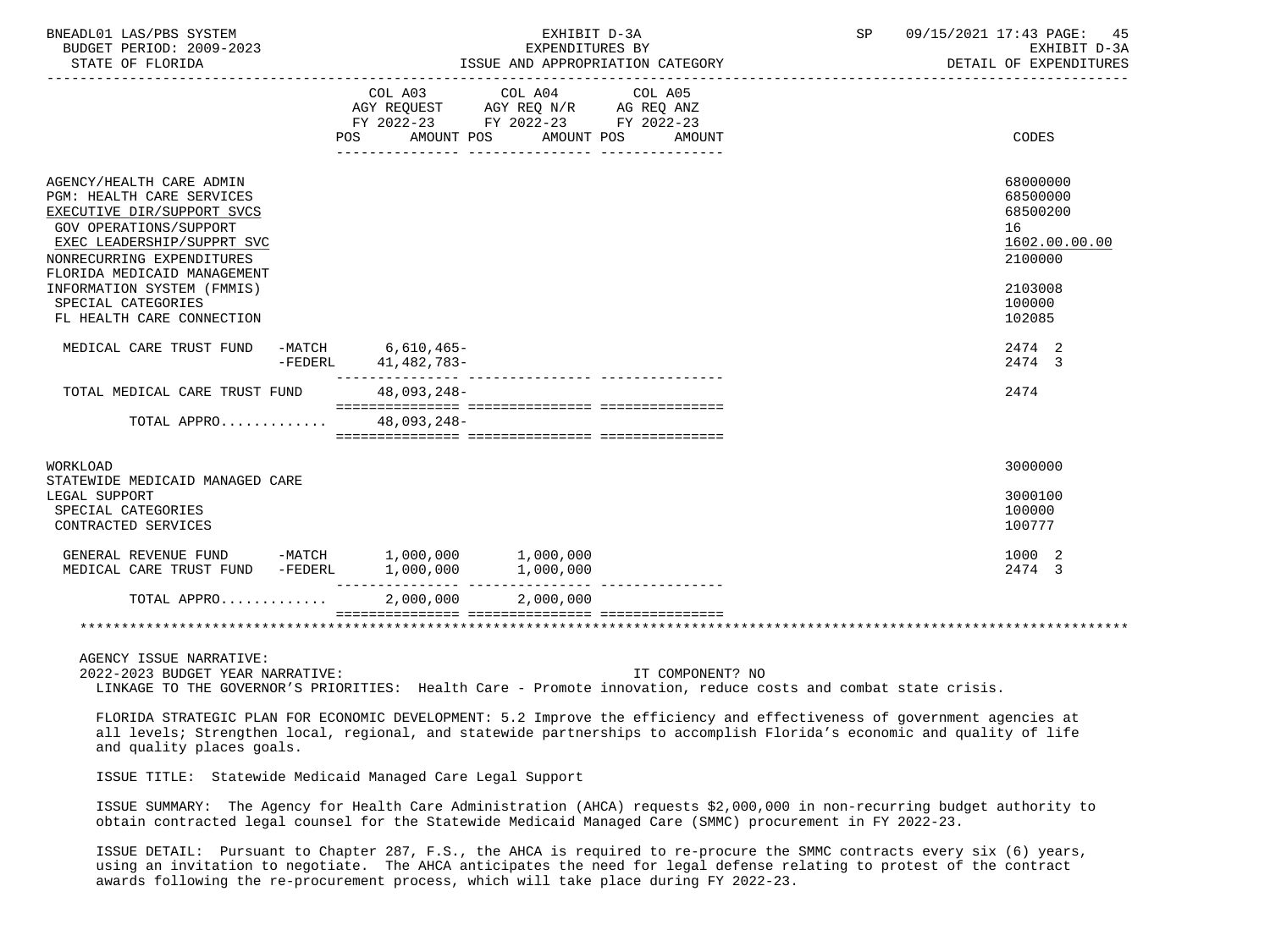| BNEADL01 LAS/PBS SYSTEM<br>BUDGET PERIOD: 2009-2023                                                                                                                                                                                                                                 |                                            | EXHIBIT D-3A<br>EXPENDITURES BY                                                                                            |                                                      | SP | 09/15/2021 17:43 PAGE: 46<br>EXHIBIT D-3A                          |
|-------------------------------------------------------------------------------------------------------------------------------------------------------------------------------------------------------------------------------------------------------------------------------------|--------------------------------------------|----------------------------------------------------------------------------------------------------------------------------|------------------------------------------------------|----|--------------------------------------------------------------------|
|                                                                                                                                                                                                                                                                                     |                                            |                                                                                                                            |                                                      |    | DETAIL OF EXPENDITURES                                             |
|                                                                                                                                                                                                                                                                                     | POS                                        | COL A03 COL A04 COL A05<br>AGY REQUEST AGY REQ N/R AG REQ ANZ<br>FY 2022-23 FY 2022-23 FY 2022-23<br>AMOUNT POS AMOUNT POS | AMOUNT                                               |    | CODES                                                              |
|                                                                                                                                                                                                                                                                                     |                                            |                                                                                                                            |                                                      |    |                                                                    |
| AGENCY/HEALTH CARE ADMIN<br>PGM: HEALTH CARE SERVICES<br>EXECUTIVE DIR/SUPPORT SVCS<br>GOV OPERATIONS/SUPPORT<br>EXEC LEADERSHIP/SUPPRT SVC<br>WORKLOAD<br>STATEWIDE MEDICAID MANAGED CARE                                                                                          |                                            |                                                                                                                            |                                                      |    | 68000000<br>68500000<br>68500200<br>16<br>1602.00.00.00<br>3000000 |
| LEGAL SUPPORT                                                                                                                                                                                                                                                                       |                                            |                                                                                                                            |                                                      |    | 3000100                                                            |
| FISCAL IMPACT: This issue requests non-recurring budget authority of \$2,000,000 in General Revenue \$1,000,000 and<br>Medical Care Trust \$1,000,000 in the Executive Direction and Support Services budget entity (68500200), Contracted<br>Services category (100777).           |                                            |                                                                                                                            |                                                      |    |                                                                    |
|                                                                                                                                                                                                                                                                                     |                                            |                                                                                                                            |                                                      |    |                                                                    |
| Executive Direction and Support Services (68500200)<br>Contracted Services (100777)                                                                                                                                                                                                 |                                            |                                                                                                                            |                                                      |    |                                                                    |
| General Revenue (1000 - 2)<br>Medical Care Trust Fund (2474 - 3)                                                                                                                                                                                                                    |                                            | \$0 1<br>\$0                                                                                                               | \$1,000,000 \$1,000,000<br>$$1,000,000$ $$1,000,000$ |    |                                                                    |
| Issue Total                                                                                                                                                                                                                                                                         |                                            |                                                                                                                            | $$2,000,000$ $$2,000$                                |    |                                                                    |
|                                                                                                                                                                                                                                                                                     |                                            |                                                                                                                            |                                                      |    |                                                                    |
| PROGRAM OR SERVICE-LEVEL<br>INFORMATION TECHNOLOGY<br>FLORIDA MEDICAID MANAGEMENT                                                                                                                                                                                                   |                                            |                                                                                                                            |                                                      |    | 3630000                                                            |
| INFORMATION SYSTEM (FMMIS)<br>SPECIAL CATEGORIES<br>FL HEALTH CARE CONNECTION                                                                                                                                                                                                       |                                            |                                                                                                                            |                                                      |    | 36301C0<br>100000<br>102085                                        |
| MEDICAL CARE TRUST FUND<br>$-FEDERL$                                                                                                                                                                                                                                                | -MATCH 13,657,606 8,537,650<br>104,135,175 | 75,650,848                                                                                                                 |                                                      |    | 2474 2<br>2474 3                                                   |
| TOTAL MEDICAL CARE TRUST FUND                                                                                                                                                                                                                                                       | 117,792,781                                | 84, 188, 498                                                                                                               |                                                      |    | 2474                                                               |
| TOTAL APPRO                                                                                                                                                                                                                                                                         | 117,792,781                                | 84, 188, 498                                                                                                               |                                                      |    |                                                                    |
|                                                                                                                                                                                                                                                                                     |                                            |                                                                                                                            |                                                      |    |                                                                    |
| AGENCY ISSUE NARRATIVE:<br>2022-2023 BUDGET YEAR NARRATIVE:<br>LINKAGE TO THE GOVERNOR'S PRIORITIES: Health Care - Promote innovation, reduce costs and combat state crisis. Public<br>Integrity - Protect taxpayer resources by ensuring the faithful expenditure of public funds. |                                            |                                                                                                                            | IT COMPONENT? YES                                    |    |                                                                    |

FLORIDA STRATEGIC PLAN FOR ECONOMIC DEVELOPMENT:(4.2) Ensure state, regional and local agencies provide collaborative and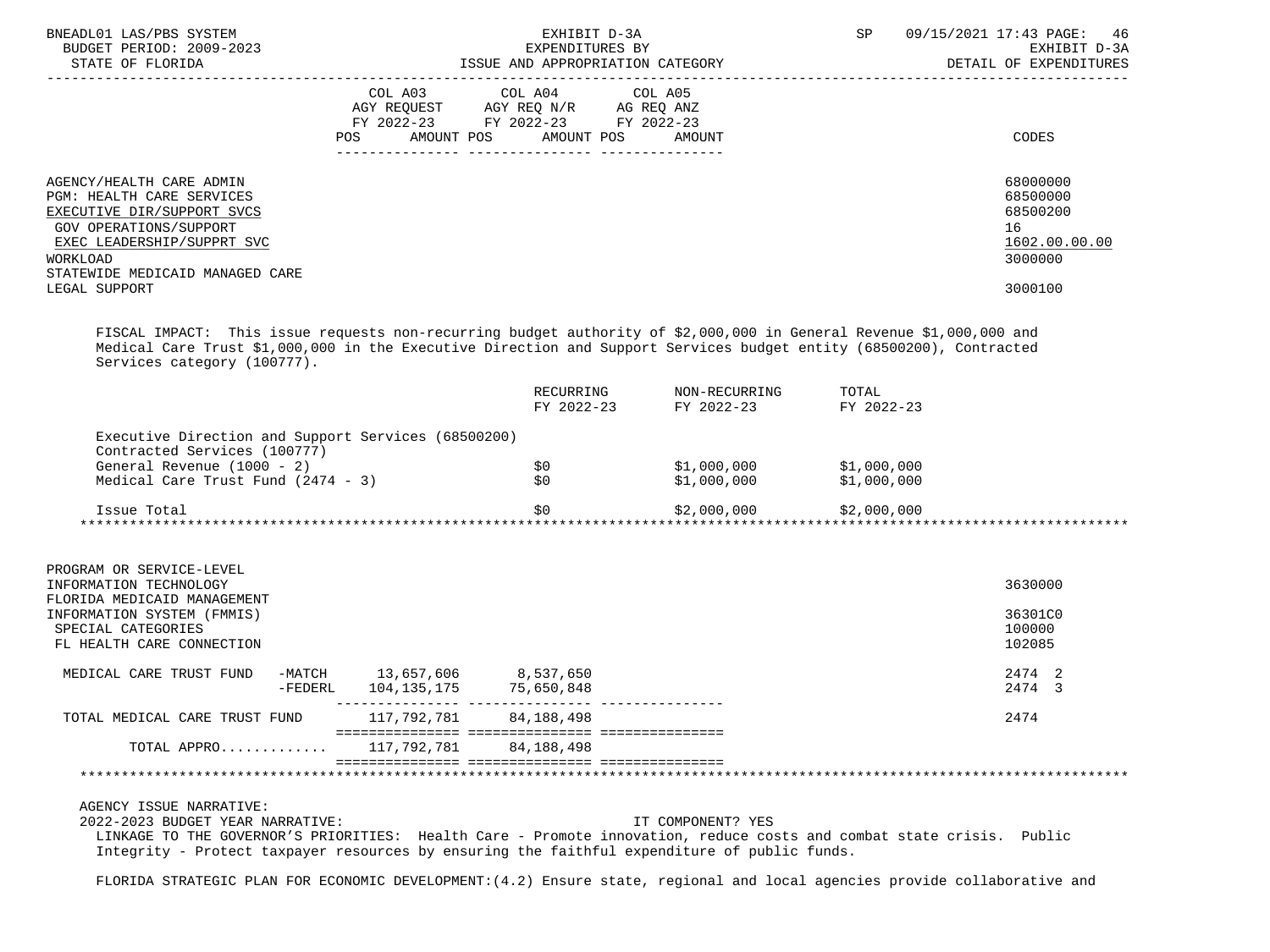| BNEADL01 LAS/PBS SYSTEM<br>BUDGET PERIOD: 2009-2023<br>STATE OF FLORIDA                                                                                                 | EXHIBIT D-3A<br>EXPENDITURES BY<br>ISSUE AND APPROPRIATION CATEGORY                                                                         | 47<br>SP.<br>09/15/2021 17:43 PAGE:<br>EXHIBIT D-3A<br>DETAIL OF EXPENDITURES |
|-------------------------------------------------------------------------------------------------------------------------------------------------------------------------|---------------------------------------------------------------------------------------------------------------------------------------------|-------------------------------------------------------------------------------|
|                                                                                                                                                                         | COL A03 COL A04 COL A05<br>AGY REOUEST AGY REO N/R AG REO ANZ<br>FY 2022-23 FY 2022-23 FY 2022-23<br>AMOUNT POS AMOUNT POS<br>POS<br>AMOUNT | CODES                                                                         |
| AGENCY/HEALTH CARE ADMIN<br>PGM: HEALTH CARE SERVICES<br>EXECUTIVE DIR/SUPPORT SVCS<br>GOV OPERATIONS/SUPPORT<br>EXEC LEADERSHIP/SUPPRT SVC<br>PROGRAM OR SERVICE-LEVEL |                                                                                                                                             | 68000000<br>68500000<br>68500200<br>16<br>1602.00.00.00                       |
| INFORMATION TECHNOLOGY<br>FLORIDA MEDICAID MANAGEMENT<br>INFORMATION SYSTEM (FMMIS)                                                                                     |                                                                                                                                             | 3630000<br>36301C0                                                            |

 timely customer service to businesses and workers; (5.2) Improve the efficiency and effectiveness of government agencies at all levels; and (5.3) Strengthen local, regional, and statewide partnerships to accomplish Florida's economic and quality of life and quality places goals

ISSUE TITLE: Florida Medicaid Management Information System (FMMIS)

 ISSUE SUMMARY: The Agency for Health Care Administration (AHCA) request \$117,792,781 in budget authority for the sixth year of the AHCA strategic modernization project, Florida Health Care Connection (FX). This includes \$84,188,497 in non-recurring and \$33,604,283 in recurring funding.

 The FX is a multi-year modernization of current Medicaid technology to replace the functions of the monolithic legacy system Florida Medicaid Management Information System (FMMIS) through a phased approach by transitioning to an interoperable, scalable, and unified Medicaid Enterprise where individual processes, modules, sub-systems, and systems work together to support the Medicaid program. The AHCA received approval from the Centers for Medicare and Medicaid Services (CMS)in December 2016 to embark on a four-phased approach to meet the Medicaid Information Technology Architecture (MITA) standards of modularity and interoperability. This approach provides the most efficient and effective long-term solution to ensure CMS guidelines for systems modularization are met. This will also ensure the AHCA maintains enhanced levels of federal financial participation throughout the project.

 Phase I of the FX transformation established a foundation of professional services, support, and oversight by engaging a Strategic Enterprise Advisory Services (SEAS) vendor and an Independent Verification and Validation (IV&V) vendor. The AHCA requires strategic, technical, and programmatic advisory services to develop the Florida Medicaid Enterprise Services (MES) known as FX. The SEAS vendor serves as an advisor and partner to the AHCA. SEAS provides the expertise needed to continuously update the FX Program Standards and propose solutions for the Florida MES in accordance with the MITA Framework 3.0 and the CMS Conditions and Standards. SEAS supports the AHCA in developing best practiceS and innovative, cost-effective solutions and options for MES. SEAS provides the continuity at a Program and Project level supporting all integration points and solution architecture for the future FX.

 The FX transformation is currently in Phases II and III, using professional services, support, and oversight procured in Phase I. Phase II is scheduled to complete in Fiscal Year 2022-23 and establishes an interoperability and data governance structure that will ensure real-time transmission of data and a single-source-of-truth across the MES. Phase III is focused on replacing the current functions of FMMIS and the responsibilities of the current Medicaid Fiscal Agent by the December 2024 deadline. Phase III includes continuing the procurement and implementation necessary to acquire the functional modules to replace FMMIS and the Fiscal Agent.

 Funding is necessary for the implementation of Unified Operations Center (UOC), the Provider Services, and the Core Systems modules to ensure continuity and quality for all users and stakeholders of the Medicaid program.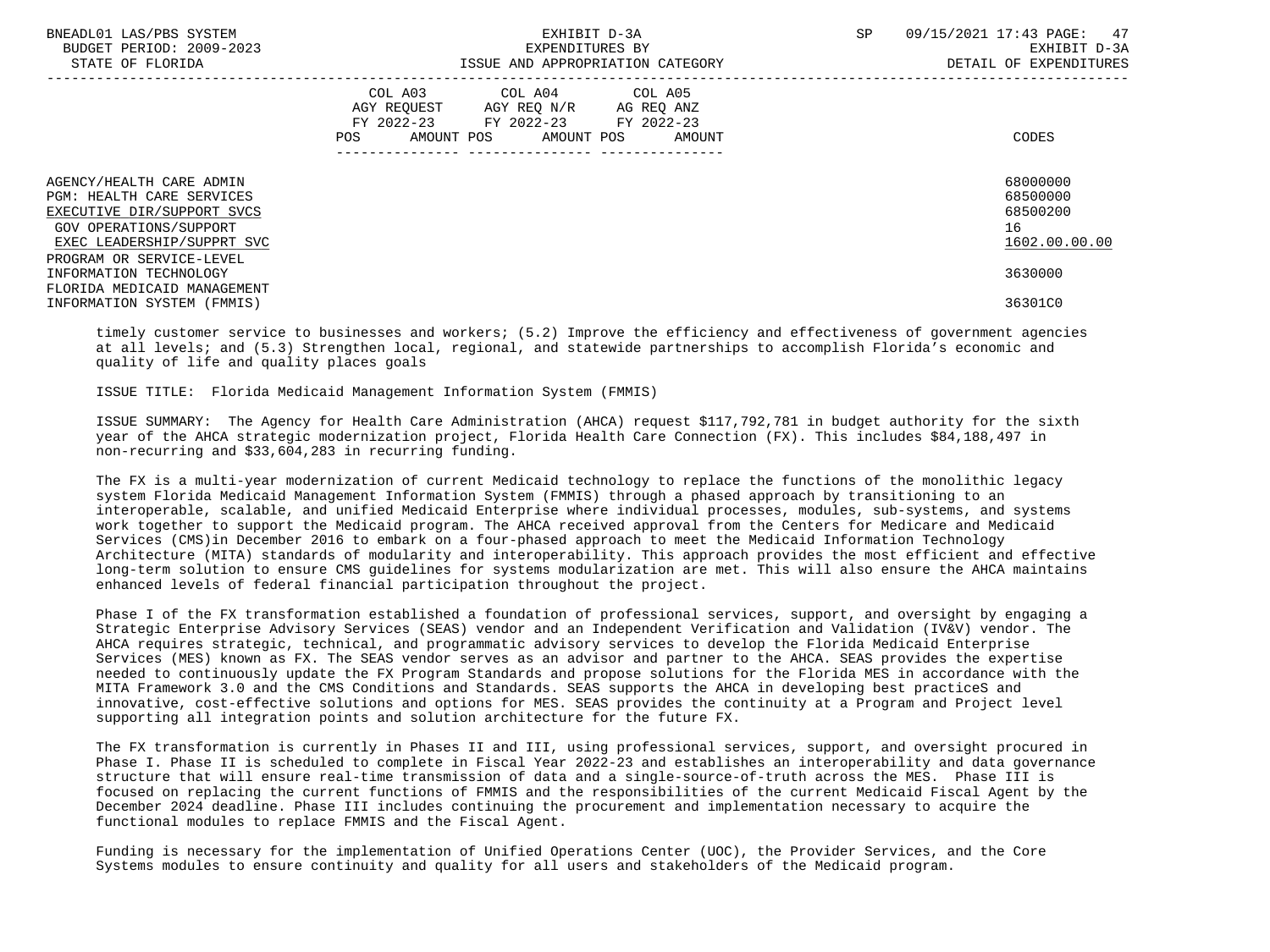| BNEADL01 LAS/PBS SYSTEM<br>BUDGET PERIOD: 2009-2023<br>STATE OF FLORIDA                                                                                                        | EXHIBIT D-3A<br>EXPENDITURES BY<br>ISSUE AND APPROPRIATION CATEGORY                                                                   | 48<br>SP<br>09/15/2021 17:43 PAGE:<br>EXHIBIT D-3A<br>DETAIL OF EXPENDITURES |
|--------------------------------------------------------------------------------------------------------------------------------------------------------------------------------|---------------------------------------------------------------------------------------------------------------------------------------|------------------------------------------------------------------------------|
|                                                                                                                                                                                | COL A03 COL A04 COL A05<br>AGY REOUEST AGY REO N/R AG REO ANZ<br>FY 2022-23 FY 2022-23 FY 2022-23<br>POS AMOUNT POS AMOUNT POS AMOUNT | CODES                                                                        |
| AGENCY/HEALTH CARE ADMIN<br><b>PGM: HEALTH CARE SERVICES</b><br>EXECUTIVE DIR/SUPPORT SVCS<br>GOV OPERATIONS/SUPPORT<br>EXEC LEADERSHIP/SUPPRT SVC<br>PROGRAM OR SERVICE-LEVEL |                                                                                                                                       | 68000000<br>68500000<br>68500200<br>16<br>1602.00.00.00                      |
| INFORMATION TECHNOLOGY<br>FLORIDA MEDICAID MANAGEMENT<br>INFORMATION SYSTEM (FMMIS)                                                                                            |                                                                                                                                       | 3630000<br>36301C0                                                           |

 Planned activities for Fiscal Year 2022-23 include procurement, system design and development, implementation, operations, and supporting activities required to continue the FX program including:

 Strategic Planning, Program Management, and Project Management Activities; Independent Verification and Validation Services; Operations and Maintenance of the Integration Services/Integration Platform (IS/IP); Continued implementation of CMS Interoperability Rule compliance; Continuing the Design, Development and Implementation (DDI) of the Enterprise Data Warehouse (EDW); Operations and Maintenance of the EDW; Implementation of the UOC module for services currently performed by the fiscal agent (provider and recipient call center, correspondence tracking, mailroom services, Client Relationship Management (CRM), etc.); Implementation of the Core Systems module (including EDI, claims and encounters processing, and financial management); Implementation and Operations and Maintenance of the Provider Services module; and Planning for Pharmacy Benefits Management Procurement and Implementation.

 The requirement to transition from the current fiscal agent contract by December 2024 would be at risk if this issue is not funded. In addition, the AHCA will be unable to continue modernization of its health care enterprise systems to encompass the business, data, services, technical processes, and systems necessary for the effective administration of the programs administered by AHCA, including the \$31 billion Medicaid program that serves 4.3 million Floridians. The FX helps to improve health care outcomes by making readily available comprehensive, real-time data that supports the timely and effective delivery of services to recipients. The FX creates efficiencies throughout the MES that allow the focus to be more on meeting the health needs of recipients and less on administrative activities.

## Enterprise Strategic, Technical, Programmatic, and Advisory Services

 The FX consists of multiple projects (and the many associated activities/sub-projects) requiring an increased level of coordination across the many interdependencies. Continuation of professional program-level services and support including essential activities provided by the SEAS vendor such as enterprise project portfolio management, enterprise project management, implementation support, strategic and technical advisory services is critical to FX remaining focused on program goals and objectives. In addition, software is included for continued MITA and Program tracking.

 SEAS Support Services: \$13,923,802 in non-recurring funding at 90% Federal Financial Participation (FFP) Software Licenses: \$139,924 in recurring funding at 75% FFP

Total: \$14,063,726

 Independent Verification and Validation Services IV&V Services: \$3,230,996 in non-recurring funding at 90% FFP

Total: \$3,230,996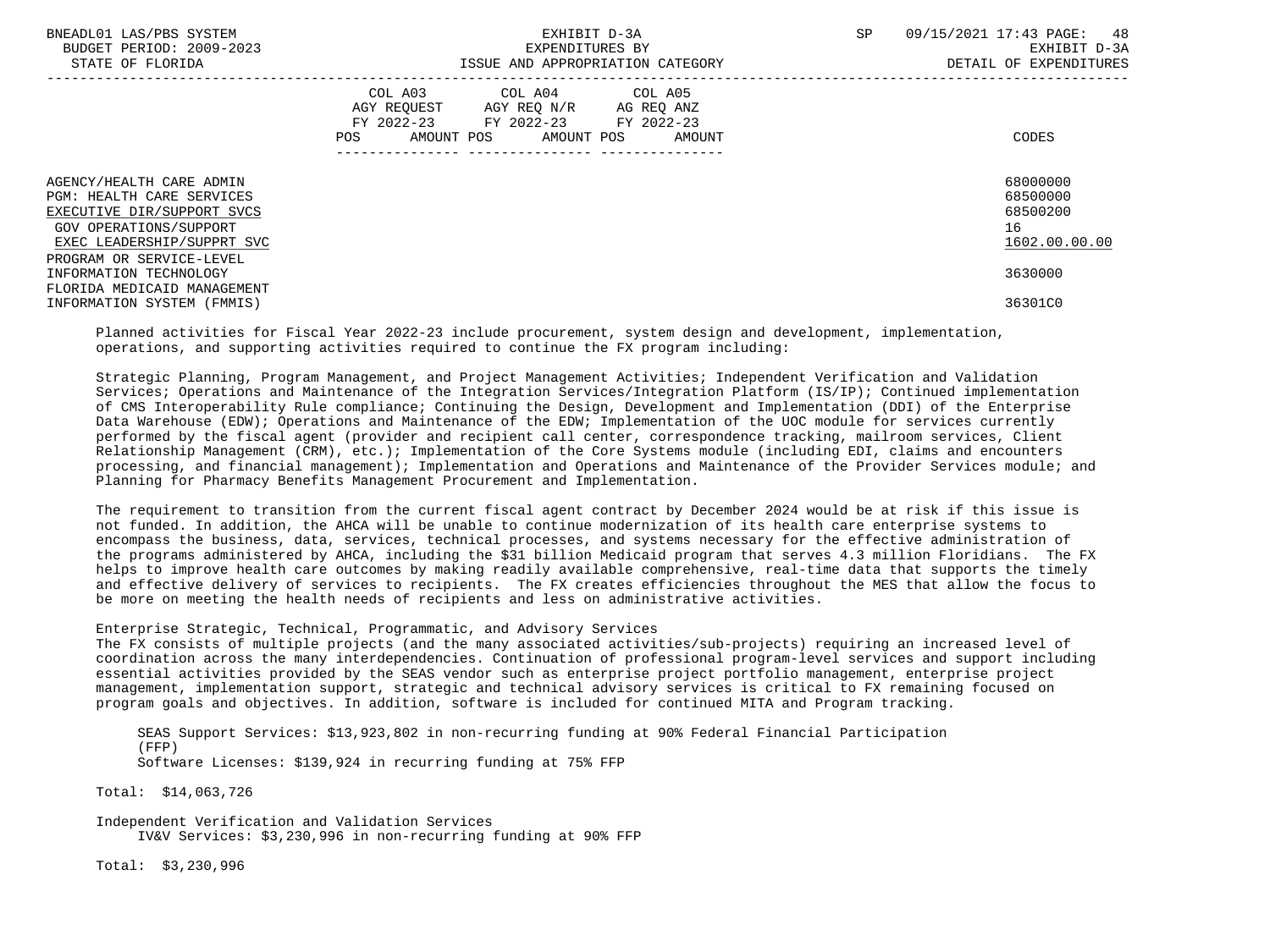| BNEADL01 LAS/PBS SYSTEM<br>BUDGET PERIOD: 2009-2023<br>STATE OF FLORIDA                                                                            | EXHIBIT D-3A<br>EXPENDITURES BY<br>ISSUE AND APPROPRIATION CATEGORY                                                                      | SP<br>09/15/2021 17:43 PAGE:<br>49<br>EXHIBIT D-3A<br>DETAIL OF EXPENDITURES |
|----------------------------------------------------------------------------------------------------------------------------------------------------|------------------------------------------------------------------------------------------------------------------------------------------|------------------------------------------------------------------------------|
|                                                                                                                                                    | COL A03 COL A04 COL A05<br>AGY REOUEST AGY REO N/R AG REO ANZ<br>FY 2022-23 FY 2022-23 FY 2022-23<br>AMOUNT POS AMOUNT POS AMOUNT<br>POS | CODES                                                                        |
| AGENCY/HEALTH CARE ADMIN<br><b>PGM: HEALTH CARE SERVICES</b><br>EXECUTIVE DIR/SUPPORT SVCS<br>GOV OPERATIONS/SUPPORT<br>EXEC LEADERSHIP/SUPPRT SVC |                                                                                                                                          | 68000000<br>68500000<br>68500200<br>16<br>1602.00.00.00                      |
| PROGRAM OR SERVICE-LEVEL<br>INFORMATION TECHNOLOGY<br>FLORIDA MEDICAID MANAGEMENT<br>INFORMATION SYSTEM (FMMIS)                                    |                                                                                                                                          | 3630000<br>36301C0                                                           |

 Operations and Maintenance of an Integration Platform and Integration Services for Existing Systems and New Modules IS/IP serves as the conduit, or interface, through which all FX information is requested and returned. IS/IP services are focused on establishing and maintaining interoperability through the central integration platform. Given IS/IP's fully operational status, Fiscal Year 2022-23 will see continued work in the form of Task Order-based work to integrate new modules and existing systems. This funding continues FX Phase II Infrastructure activities from the IS/IP vendor, including the implementation of The Interoperability and Patient Access final rule (CMS-9115-F).

 IS/IP Operations: \$6,722,472 in recurring funding at 75% FFP IS/IP Task Orders: \$13,000,000 in recurring funding at 90% FFP CMS Interoperability Implementation: \$3,264,000 non-recurring funding at 90% FFP CMS Interoperability Support Services: \$1,350,008 non-recurring funding at 90% FFP Module Existing Systems Integration: \$4,896,000 in non-recurring funding at 90% FFP Staff Augmentation for Interface Migrations Support: \$222,000 in recurring funding at 90% FFP

## Total: \$29,454,480

 Implementation and Operations and Maintenance of an Enterprise Data Warehouse and Data Governance The EDW solution is the single source for the AHCA data. The EDW facilitates greater information sharing, broader and easier access, enhanced data integration, increased security, and privacy, and strengthened query and analytic capability by building a unified data repository for reporting and analytics. This funding continues FX Phase II Infrastructure activities from the EDW vendor as well as continuation of existing staff augmentation support for EDW data governance and infrastructure support.

 Enterprise Data Warehouse Implementation: \$3,434,847 in non-recurring funding at 90% FFP Enterprise Data Warehouse Operations: \$4,472,988 in recurring funding at 75% FFP Enterprise Data Warehouse Task Orders: \$6,902,100 in recurring funding at 90% FFP Enterprise Data Warehouse Support Services: \$1,256,000 in non-recurring funding at 90% FFP Staff Augmentation for Data Governance Support: \$222,000 in recurring funding at 75% FFP Staff Augmentation for Application Life Cycle Management Support: \$172,800 in recurring funding at 75% FFP

Total: \$16,460,735

Core Fiscal Agent Procurement and Implementation Activities

 The Core module adjudicates fee-for-service claims for Medicaid reimbursement, processes managed care encounter claims, and supports all Medicaid financial activity. The many processes and activities associated with these functions are interconnected. The Core module will leverage the multiple integrated components that comprise FX to support the efficient delivery of services to Floridians. This funding will support this module and allow for the continuation of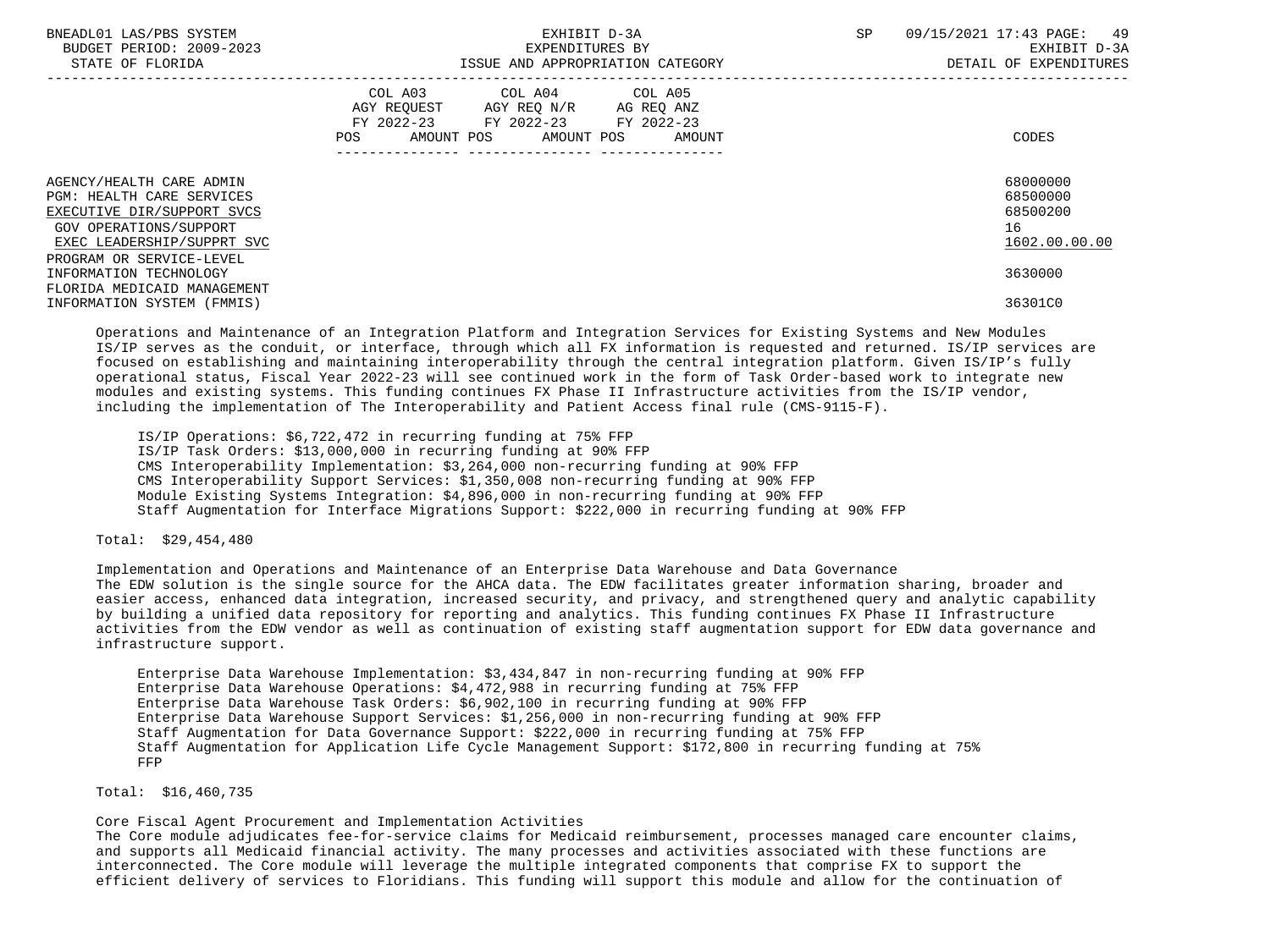| BNEADL01 LAS/PBS SYSTEM<br>BUDGET PERIOD: 2009-2023<br>STATE OF FLORIDA                                                                                                 | EXHIBIT D-3A<br>EXPENDITURES BY<br>ISSUE AND APPROPRIATION CATEGORY                                                                                                 | SP<br>09/15/2021 17:43 PAGE: 50<br>EXHIBIT D-3A<br>DETAIL OF EXPENDITURES |
|-------------------------------------------------------------------------------------------------------------------------------------------------------------------------|---------------------------------------------------------------------------------------------------------------------------------------------------------------------|---------------------------------------------------------------------------|
|                                                                                                                                                                         | COL A03 COL A04 COL A05<br>AGY REQUEST AGY REQ N/R AG REQ ANZ<br>FY 2022-23 FY 2022-23 FY 2022-23<br>AMOUNT POS AMOUNT POS AMOUNT<br>POS FOR THE POST OF THE STREET | <b>CODES</b>                                                              |
| AGENCY/HEALTH CARE ADMIN<br>PGM: HEALTH CARE SERVICES<br>EXECUTIVE DIR/SUPPORT SVCS<br>GOV OPERATIONS/SUPPORT<br>EXEC LEADERSHIP/SUPPRT SVC<br>PROGRAM OR SERVICE-LEVEL |                                                                                                                                                                     | 68000000<br>68500000<br>68500200<br>16<br>1602.00.00.00                   |
| INFORMATION TECHNOLOGY<br>FLORIDA MEDICAID MANAGEMENT<br>INFORMATION SYSTEM (FMMIS)                                                                                     |                                                                                                                                                                     | 3630000<br>36301C0                                                        |
|                                                                                                                                                                         | services to support the transition activities from the current fiscal agent.                                                                                        |                                                                           |

services to support the transition activities from the current fiscal agent.

 Core Systems Procurement and Implementation: \$17,122,900 in non-recurring funding at 90% FFP Legal Support: \$99,000 in non-recurring funding at 50% FFP Core Systems Support Services: \$2,933,364 in non-recurring funding at 90% FFP FMMIS Support - Modular Communications: \$9,438,882 in non-recurring funding at 90% FFP Staff Augmentation for Contract and Procurement Specialists (2): \$520,000 in recurring funding at 90% FFP Staff Augmentation for Program Specialists (2): \$480,000 in recurring funding at 90% FFP

Total: \$30,594,146

Provider Services Procurement and Implementation Activities

 The Provider Services Module solution is central to coordinating Medicaid provider enrollment and health plan credentialing processes to minimize errors and simplify the process for the provider community. The Provider solution leverages the Master Person Index and Master Organization Index developed in the Phase II IS/IP implementation to improve provider identity reconciliation.

 Provider Services Procurement and Implementation: \$7,169,655 in non-recurring funding at 90% FFP Legal Support: \$99,000 in non-recurring funding at 50% FFP Provider Services Support Services: \$1,704,648 in non-recurring funding at 90% FFP Provider Task Orders: \$750,000 in recurring funding at 90% FFP

Total: \$9,723,303

 Unified Operations Center (UOC) Procurement and Implementation Activities The UOC module enables the AHCA to consolidate communications and operational services beginning with the modules replacing the current fiscal agent contract. The UOC module includes the systems and infrastructure, as well as operational services staffing, to support inbound and outbound multi-channel communications between the AHCA and its stakeholders across the breadth of FX. The UOC facilitates system-wide coordination to support improved health care outcomes for Floridians.

 UOC Contract Procurement and Implementation: \$11,411,063 in non-recurring funding at 90% FFP Legal Support: \$99,000 in non-recurring funding at 50% FFP UOC Support Services: \$2,316,052 in non-recurring funding at 90% FFP

Total: \$13,826,115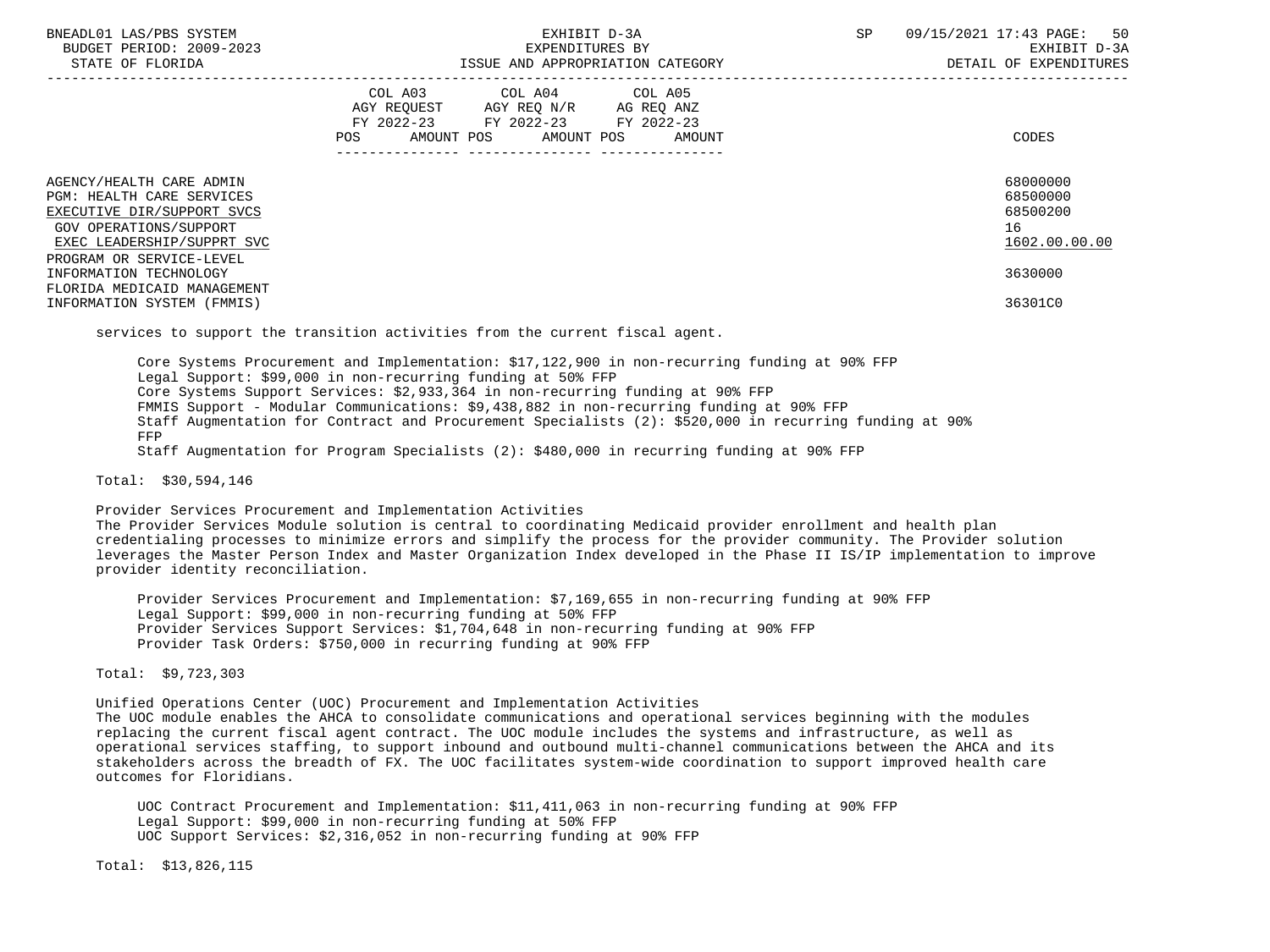| BNEADL01 LAS/PBS SYSTEM<br>BUDGET PERIOD: 2009-2023<br>STATE OF FLORIDA                                                                            | EXHIBIT D-3A<br>EXPENDITURES BY<br>ISSUE AND APPROPRIATION CATEGORY                                                                      | SP<br>09/15/2021 17:43 PAGE:<br>51<br>EXHIBIT D-3A<br>DETAIL OF EXPENDITURES |
|----------------------------------------------------------------------------------------------------------------------------------------------------|------------------------------------------------------------------------------------------------------------------------------------------|------------------------------------------------------------------------------|
|                                                                                                                                                    | COL A03 COL A04 COL A05<br>AGY REOUEST AGY REO N/R AG REO ANZ<br>FY 2022-23 FY 2022-23 FY 2022-23<br>AMOUNT POS AMOUNT POS AMOUNT<br>POS | CODES                                                                        |
| AGENCY/HEALTH CARE ADMIN<br><b>PGM: HEALTH CARE SERVICES</b><br>EXECUTIVE DIR/SUPPORT SVCS<br>GOV OPERATIONS/SUPPORT<br>EXEC LEADERSHIP/SUPPRT SVC |                                                                                                                                          | 68000000<br>68500000<br>68500200<br>16<br>1602.00.00.00                      |
| PROGRAM OR SERVICE-LEVEL<br>INFORMATION TECHNOLOGY<br>FLORIDA MEDICAID MANAGEMENT<br>INFORMATION SYSTEM (FMMIS)                                    |                                                                                                                                          | 3630000<br>36301C0                                                           |

 Pharmacy Benefits Management Planning Activities Currently a subcontract under the fiscal agent, planning will begin in late Fiscal Year 2022-23 with a procurement to be released in FY 2023-24.

 Pharmacy Benefits Management Planning: \$150,000 in non-recurring funding at 90% FFP Pharmacy Benefits Management Support Services: \$289,280 in non-recurring funding at 90% FFP

Total: \$439,280

 FISCAL IMPACT: This issue requests budget authority of \$117,792,781 (\$33,604,283 recurring and \$84,188,498 non-recurring) in the Executive Direction and Support Services budget entity (68500200), Florida Health Care Connection (FX) category (102085) in the Medical Care Trust Fund (2474) to fund the FX project.

|                                                     | RECURRING<br>FY 2022-23 | NON-RECURRING<br>FY 2022-23 | TOTAL<br>FY 2022-23 |
|-----------------------------------------------------|-------------------------|-----------------------------|---------------------|
| Executive Direction and Support Services (68500200) |                         |                             |                     |
| Florida Health Care Connection (102085)             |                         |                             |                     |
| Medical Care Trust Fund $(2474 - 2)$                | \$5,119,956             | \$8,537,650                 | \$13,657,606        |
| Medical Care Trust Fund $(2474 - 3)$                | \$28,484,327            | \$75,650,848                | \$104,135,175       |
| Issue Total                                         | \$33,604,283            | \$84,188,498                | \$117,792,781       |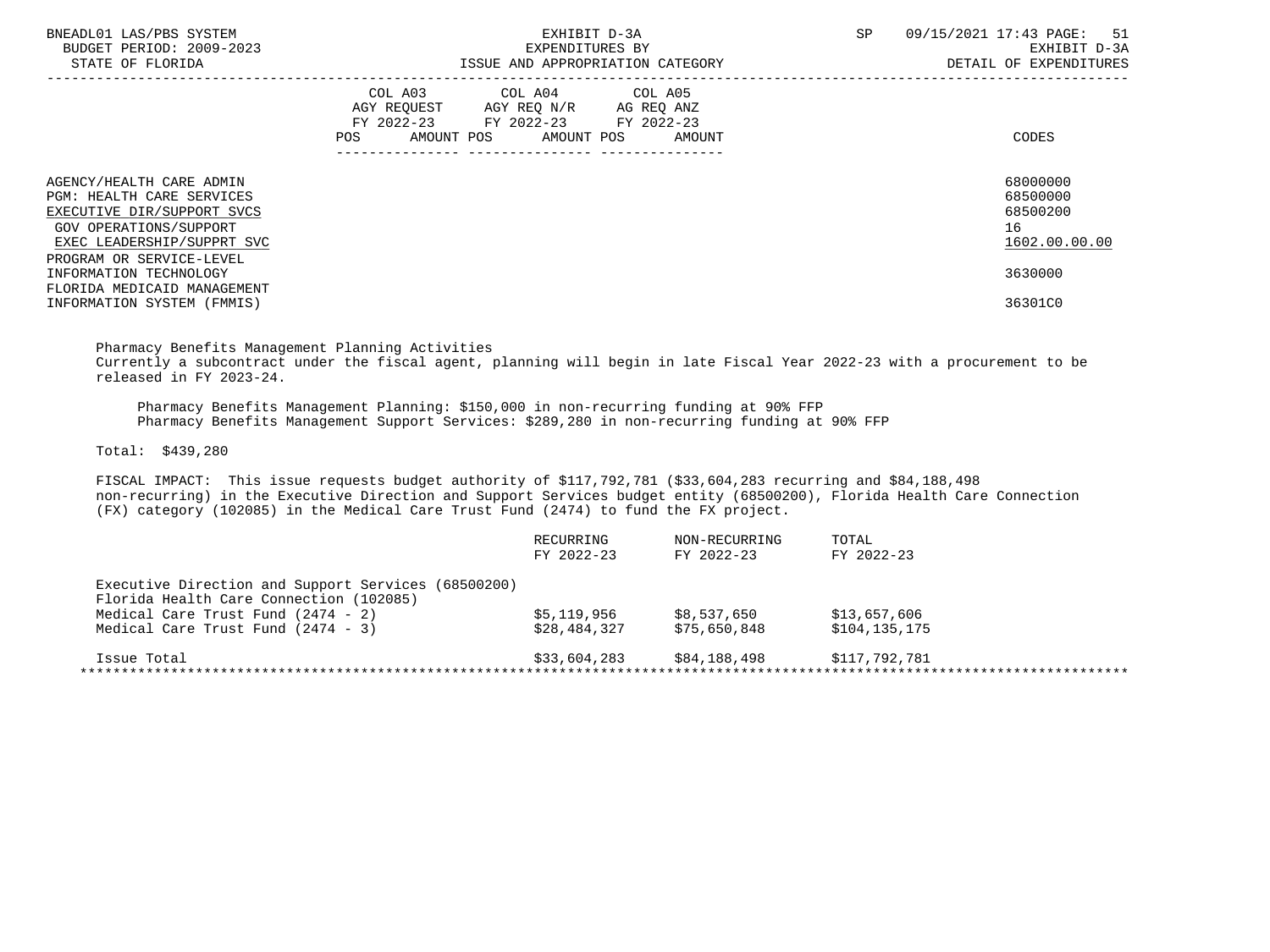| BNEADL01 LAS/PBS SYSTEM<br>BUDGET PERIOD: 2009-2023<br>STATE OF FLORIDA                                                                                                                                                                               |                 | EXHIBIT D-3A<br>EXPENDITURES BY<br>ISSUE AND APPROPRIATION CATEGORY                                                               | SP<br>09/15/2021 17:43 PAGE: 52<br>EXHIBIT D-3A<br>DETAIL OF EXPENDITURES     |
|-------------------------------------------------------------------------------------------------------------------------------------------------------------------------------------------------------------------------------------------------------|-----------------|-----------------------------------------------------------------------------------------------------------------------------------|-------------------------------------------------------------------------------|
|                                                                                                                                                                                                                                                       |                 | COL A03 COL A04 COL A05<br>AGY REQUEST AGY REQ N/R AG REQ ANZ<br>FY 2022-23 FY 2022-23 FY 2022-23<br>AMOUNT POS AMOUNT POS AMOUNT | CODES                                                                         |
| AGENCY/HEALTH CARE ADMIN<br><b>PGM: HEALTH CARE SERVICES</b><br>EXECUTIVE DIR/SUPPORT SVCS<br><b>GOV OPERATIONS/SUPPORT</b><br>EXEC LEADERSHIP/SUPPRT SVC<br>ADMINISTRATIVE EFFICIENCIES<br>STATEWIDE MEDICAID MANAGED CARE<br>ACTURARY PARTICIPATION |                 |                                                                                                                                   | 68000000<br>68500000<br>68500200<br>16<br>1602.00.00.00<br>4000000<br>4001300 |
| SPECIAL CATEGORIES<br>CONTRACTED SERVICES                                                                                                                                                                                                             |                 |                                                                                                                                   | 100000<br>100777                                                              |
| GENERAL REVENUE FUND -MATCH 150,000 150,000<br>MEDICAL CARE TRUST FUND -FEDERL                                                                                                                                                                        | 150,000 150,000 |                                                                                                                                   | 1000 2<br>2474 3                                                              |
| TOTAL APPRO                                                                                                                                                                                                                                           | 300,000         | 300,000                                                                                                                           |                                                                               |
|                                                                                                                                                                                                                                                       |                 |                                                                                                                                   |                                                                               |

2022-2023 BUDGET YEAR NARRATIVE: IT COMPONENT? NO

 LINKAGE TO THE GOVERNOR'S PRIORITIES: Health Care - Promote innovation, reduce costs and combat state crisis. Public Integrigy - Protect taxpayer resources by ensuring the faithful expenditure of public funds.

 FLORIDA STRATEGIC PLAN FOR ECONOMIC DEVELOPMENT: (5.2) Improve the efficiency and effectiveness of government agencies at all levels; and (5.3) Strengthen local, regional and statewide partnerships to accomplish Florida's economic and quality of life and quality places goals.

ISSUE TITLE: Statewide Medicaid Managed Care Actuary Participation

 ISSUE SUMMARY: The Agency for Health Care Administration (AHCA) requests \$300,000 in non-recurring budget authority to contract with an actuarial firm as part of the negotiation team for the Statewide Medicaid Managed Care (SMMC) procurement in FY 2022-23.

 ISSUE DETAIL: The AHCA uses a contracted actuary to set capitated rates paid to the health plans participating in the SMMC. Pursuant to Chapter 287, F.S., the AHCA is required to re-procure the SMMC contracts every six (6) years, using an invitation to negotiate.

 During the last re-procurement cycle, the AHCA included an actuary, as part of the negotiation team. This provided the AHCA with actuarial expertise needed during the negotiations.

 FISCAL IMPACT: This issue requests \$300,000 in non-recurring budget authority in the Executive Direction and Support Services budget entity (68500200) in the Contracted Services category (100777) to obtain actuary services for SMMC procurement.

| RECURRING                                                                         | ECURRING!<br>NON-REC                                 | TOTAL                                                            |
|-----------------------------------------------------------------------------------|------------------------------------------------------|------------------------------------------------------------------|
| $\cap$<br>$\sim$<br>πv<br>$\prime$ $-$<br>$\overline{\phantom{a}}$<br>رے ۔<br>. . | າດາ≏<br>$\sim$<br>ᅲᅐᅎ<br>$\prime$ $-$<br><b>س سے</b> | $\sim$ $\sim$<br>つのつつ<br>$\pi\pi\pi$<br>$\sqrt{2}$<br><u> 4.</u> |

Executive Direction and Support Services (68500200)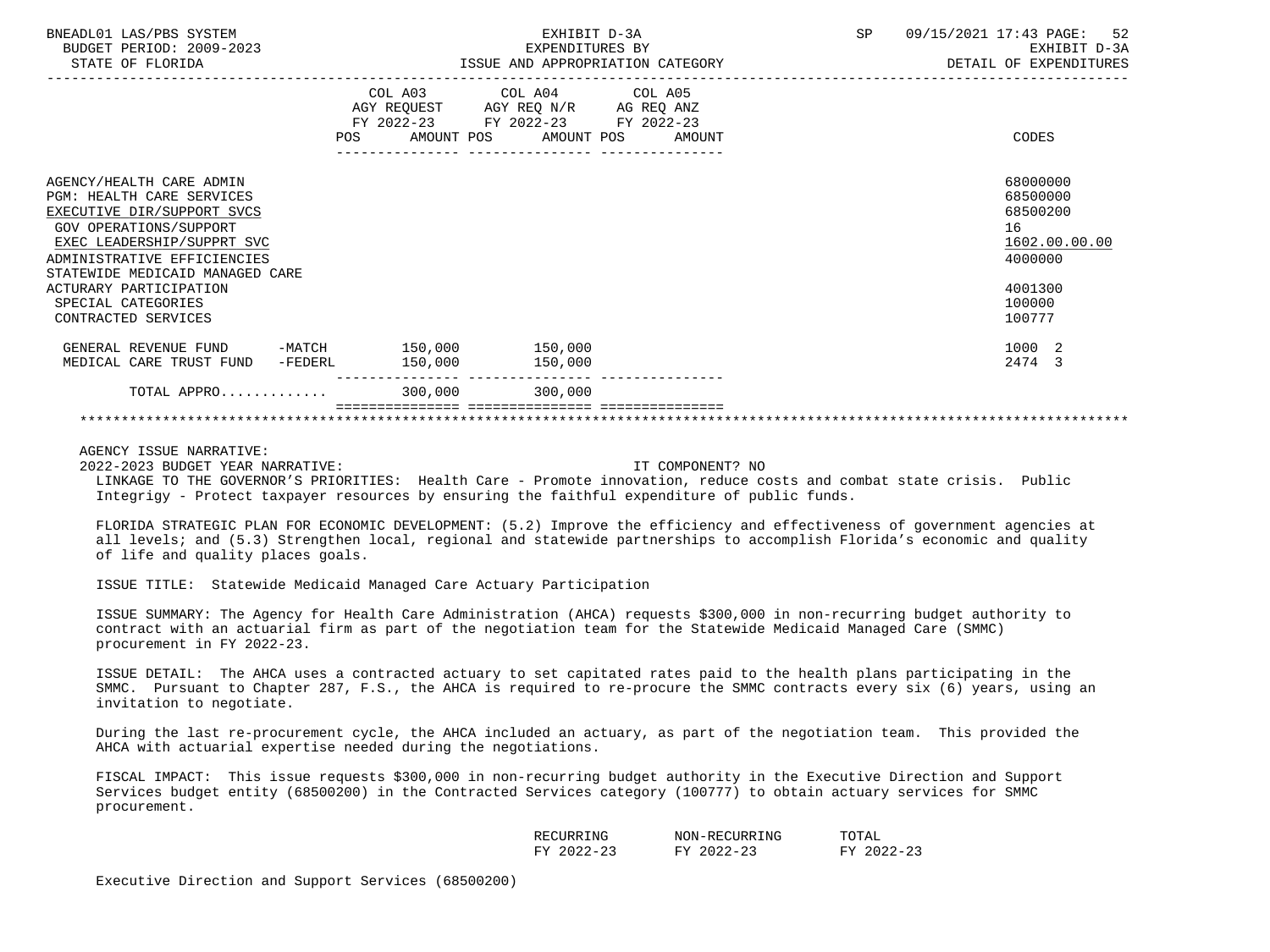| BNEADL01 LAS/PBS SYSTEM<br>BUDGET PERIOD: 2009-2023<br>STATE OF FLORIDA                                                                                                    |                  | EXHIBIT D-3A<br>EXPENDITURES BY                                                                                                   | ISSUE AND APPROPRIATION CATEGORY |                        | SP 09/15/2021 17:43 PAGE: 53<br>EXHIBIT D-3A<br>DETAIL OF EXPENDITURES |
|----------------------------------------------------------------------------------------------------------------------------------------------------------------------------|------------------|-----------------------------------------------------------------------------------------------------------------------------------|----------------------------------|------------------------|------------------------------------------------------------------------|
|                                                                                                                                                                            | POS              | COL A03 COL A04 COL A05<br>AGY REQUEST AGY REO N/R AG REO ANZ<br>FY 2022-23 FY 2022-23 FY 2022-23<br>AMOUNT POS AMOUNT POS AMOUNT |                                  |                        | CODES                                                                  |
|                                                                                                                                                                            |                  |                                                                                                                                   |                                  |                        |                                                                        |
| AGENCY/HEALTH CARE ADMIN<br>PGM: HEALTH CARE SERVICES<br>EXECUTIVE DIR/SUPPORT SVCS<br>GOV OPERATIONS/SUPPORT<br>EXEC LEADERSHIP/SUPPRT SVC<br>ADMINISTRATIVE EFFICIENCIES |                  |                                                                                                                                   |                                  |                        | 68000000<br>68500000<br>68500200<br>16<br>1602.00.00.00<br>4000000     |
| STATEWIDE MEDICAID MANAGED CARE<br>ACTURARY PARTICIPATION                                                                                                                  |                  |                                                                                                                                   |                                  |                        | 4001300                                                                |
| Contracted Services (100777)<br>General Revenue (1000 - 2)<br>Medical Care Trust Fund $(2474 - 3)$                                                                         |                  | \$0<br>\$0                                                                                                                        | \$150,000<br>\$150,000           | \$150,000<br>\$150,000 |                                                                        |
| Issue Total                                                                                                                                                                |                  | SO.                                                                                                                               | \$300,000                        | \$300,000              |                                                                        |
| ENSURING ACCESS TO CARE<br>ADDITIONAL RESOURCES FOR MEDICAID<br>HOSPITAL DIRECT PROVIDER PAYMENT<br>PROGRAM<br>SALARY RATE<br>SALARY RATE 87,350                           |                  |                                                                                                                                   |                                  |                        | 4100000<br>4101200<br>000000                                           |
| SALARIES AND BENEFITS                                                                                                                                                      |                  |                                                                                                                                   |                                  |                        | 010000                                                                 |
| MEDICAL CARE TRUST FUND -MATCH 66,272<br>-FEDERL                                                                                                                           | 66,272           |                                                                                                                                   |                                  |                        | 2474 2<br>2474 3                                                       |
| TOTAL MEDICAL CARE TRUST FUND                                                                                                                                              | 132,544          |                                                                                                                                   |                                  |                        | 2474                                                                   |
| TOTAL POSITIONS 2.00<br>TOTAL APPRO                                                                                                                                        | 132,544          |                                                                                                                                   |                                  |                        |                                                                        |
| EXPENSES                                                                                                                                                                   |                  |                                                                                                                                   |                                  |                        | 040000                                                                 |
| MEDICAL CARE TRUST FUND<br>-MATCH<br>$-FEDERL$                                                                                                                             | 10,862<br>10,862 | 4,492<br>4,492                                                                                                                    |                                  |                        | 2474 2<br>2474 3                                                       |
| TOTAL MEDICAL CARE TRUST FUND                                                                                                                                              | 21,724           | 8,984                                                                                                                             |                                  |                        | 2474                                                                   |
| TOTAL APPRO                                                                                                                                                                | 21,724           | 8,984                                                                                                                             |                                  |                        |                                                                        |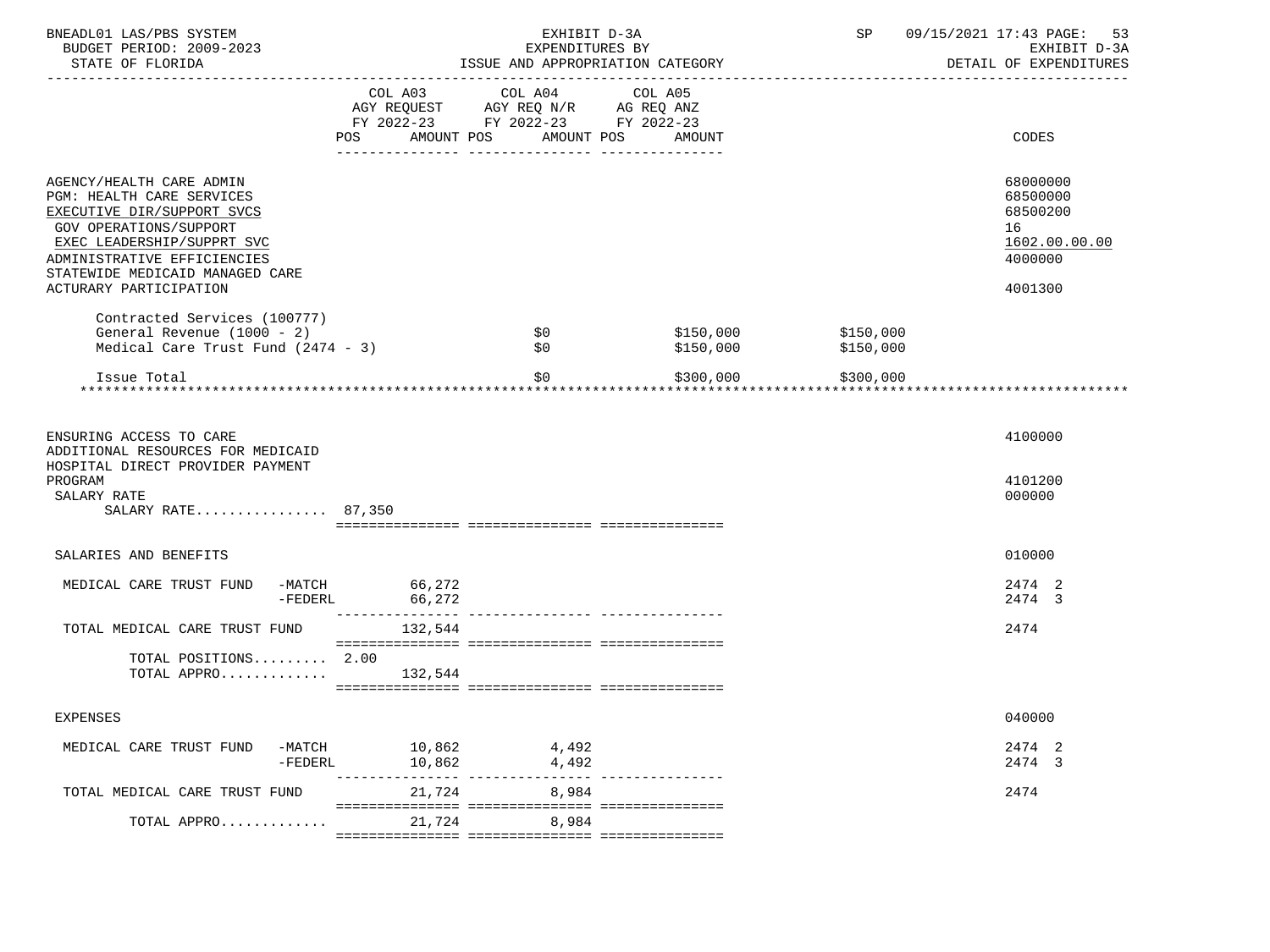| BNEADL01 LAS/PBS SYSTEM<br>BUDGET PERIOD: 2009-2023<br>STATE OF FLORIDA                                                                                                                                            |            | EXHIBIT D-3A<br>EXPENDITURES BY<br>ISSUE AND APPROPRIATION CATEGORY                                                                  | 09/15/2021 17:43 PAGE: 54<br>SP<br>DETAIL OF EXPENDITURES          | EXHIBIT D-3A |
|--------------------------------------------------------------------------------------------------------------------------------------------------------------------------------------------------------------------|------------|--------------------------------------------------------------------------------------------------------------------------------------|--------------------------------------------------------------------|--------------|
|                                                                                                                                                                                                                    | <b>POS</b> | COL A03 COL A04 COL A05<br>AGY REQUEST AGY REQ N/R AG REQ ANZ<br>FY 2022-23 FY 2022-23 FY 2022-23<br>AMOUNT POS AMOUNT POS<br>AMOUNT | CODES                                                              |              |
| AGENCY/HEALTH CARE ADMIN<br>PGM: HEALTH CARE SERVICES<br>EXECUTIVE DIR/SUPPORT SVCS<br><b>GOV OPERATIONS/SUPPORT</b><br>EXEC LEADERSHIP/SUPPRT SVC<br>ENSURING ACCESS TO CARE<br>ADDITIONAL RESOURCES FOR MEDICAID |            |                                                                                                                                      | 68000000<br>68500000<br>68500200<br>16<br>1602.00.00.00<br>4100000 |              |
| HOSPITAL DIRECT PROVIDER PAYMENT<br>PROGRAM<br>SPECIAL CATEGORIES<br>TR/DMS/HR SVCS/STW CONTRCT                                                                                                                    |            |                                                                                                                                      | 4101200<br>100000<br>107040                                        |              |
| MEDICAL CARE TRUST FUND -MATCH<br>-FEDERL                                                                                                                                                                          | 306<br>306 |                                                                                                                                      | 2474 2<br>2474 3                                                   |              |
| TOTAL MEDICAL CARE TRUST FUND<br>TOTAL APPRO                                                                                                                                                                       | 612<br>612 |                                                                                                                                      | 2474                                                               |              |
| TOTAL: ADDITIONAL RESOURCES FOR MEDICAID<br>HOSPITAL DIRECT PROVIDER PAYMENT<br>PROGRAM                                                                                                                            |            |                                                                                                                                      | 4101200                                                            |              |
| TOTAL POSITIONS $2.00$<br>TOTAL ISSUE 154,880 8,984<br>TOTAL SALARY RATE 87,350                                                                                                                                    |            |                                                                                                                                      |                                                                    |              |
|                                                                                                                                                                                                                    |            |                                                                                                                                      |                                                                    |              |
|                                                                                                                                                                                                                    |            |                                                                                                                                      |                                                                    |              |

2022-2023 BUDGET YEAR NARRATIVE: IT COMPONENT? NO

 LINKAGE TO THE GOVERNOR'S PRIORITIES: Health care - Promote innovation, reduce costs and combat state crisis. Public Integrity Protect taxpayer resources by ensuring the faithful expenditure of public funds.

 FLORIDA STRATEGIC PLAN FOR ECONOMIC DEVELOPMENT: (4.2) Ensure state, regional and local agencies provide collaborative and timely customer service to businesses and workers; (5.2) Improve the efficiency and effectiveness of government agencies at all levels; and (5.3) Strengthen local, regional and statewide partnerships to accomplish Florida's economic and quality of life and quality places goals.

ISSUE TITLE: Additional Resources for the Medicaid Hospital Directed Payment Program

 ISSUE SUMMARY: The Agency for Health Care Administration (AHCA) requests two (2) Full-Time Equivalent (FTE) positions, with the associated salary rate of 87,350 and \$154,880 in recurring budget authority AHCA's Division of Medicaid to acquire necessary resources to support and administer the new Medicaid supplemental payment programs.

 ISSUE DETAIL: As part of the 2021-36 Laws of Florida, the Florida Legislature authorized the AHCA to establish the Medicaid Hospital Directed Payment Program (Hospital DPP), an Indirect Medical Education program and a supplemental payment program for physicians at public hospitals. The required implementation and the continued addition of supplemental funding programs for Medicaid providers have resulted in a need for additional FTEs that would be dedicated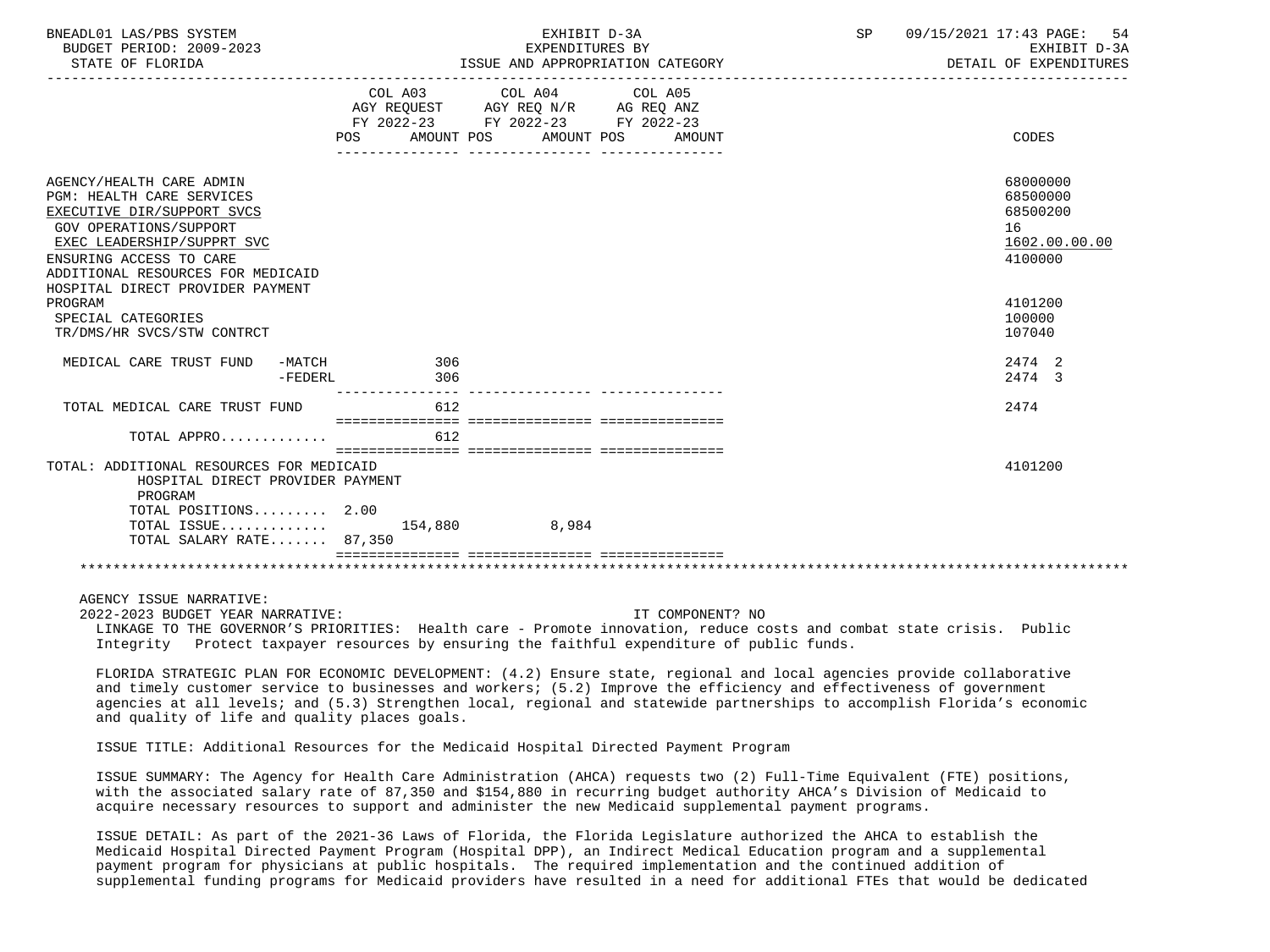| BNEADL01 LAS/PBS SYSTEM<br>BUDGET PERIOD: 2009-2023<br>STATE OF FLORIDA                                                                                                                                                                                           | EXHIBIT D-3A<br>EXPENDITURES BY<br>ISSUE AND APPROPRIATION CATEGORY                                                                             | SP<br>09/15/2021 17:43 PAGE: 55<br>EXHIBIT D-3A<br>DETAIL OF EXPENDITURES     |
|-------------------------------------------------------------------------------------------------------------------------------------------------------------------------------------------------------------------------------------------------------------------|-------------------------------------------------------------------------------------------------------------------------------------------------|-------------------------------------------------------------------------------|
|                                                                                                                                                                                                                                                                   | COL A03 COL A04 COL A05<br>AGY REQUEST AGY REQ N/R AG REQ ANZ<br>FY 2022-23 FY 2022-23 FY 2022-23<br><b>POS</b><br>AMOUNT POS AMOUNT POS AMOUNT | CODES                                                                         |
| AGENCY/HEALTH CARE ADMIN<br><b>PGM: HEALTH CARE SERVICES</b><br>EXECUTIVE DIR/SUPPORT SVCS<br>GOV OPERATIONS/SUPPORT<br>EXEC LEADERSHIP/SUPPRT SVC<br>ENSURING ACCESS TO CARE<br>ADDITIONAL RESOURCES FOR MEDICAID<br>HOSPITAL DIRECT PROVIDER PAYMENT<br>PROGRAM |                                                                                                                                                 | 68000000<br>68500000<br>68500200<br>16<br>1602.00.00.00<br>4100000<br>4101200 |

to these programs.

 These positions would facilitate processes such as calculating the funding models, prepare the required information to receive federal authority, provide technical assistance to providers and Managed Care plans, and process the payments.

 FISCAL IMPACT: This issue requests salary rate of 87,350 and recurring and budget authority in the amount of \$154,880 in which \$145,896 is recurring.

| CC |                                                                                    |               |     | ANNUAL                                                      | ANNUAL                                                                                                                     | <b>HR</b><br>SERVICES                               | TOTAL<br>FY 2022-23                                                     |
|----|------------------------------------------------------------------------------------|---------------|-----|-------------------------------------------------------------|----------------------------------------------------------------------------------------------------------------------------|-----------------------------------------------------|-------------------------------------------------------------------------|
|    |                                                                                    | 2.0           |     | \$132,544                                                   | \$21,724                                                                                                                   | \$612                                               | \$154,880                                                               |
|    |                                                                                    |               |     |                                                             |                                                                                                                            |                                                     |                                                                         |
|    |                                                                                    |               |     |                                                             | NON-RECURRING                                                                                                              | TOTAL                                               |                                                                         |
|    |                                                                                    |               |     |                                                             | FY 2022-23                                                                                                                 |                                                     |                                                                         |
|    |                                                                                    |               |     |                                                             |                                                                                                                            |                                                     |                                                                         |
|    |                                                                                    |               |     |                                                             |                                                                                                                            |                                                     |                                                                         |
|    |                                                                                    |               |     |                                                             |                                                                                                                            |                                                     |                                                                         |
| 3) |                                                                                    |               |     |                                                             |                                                                                                                            |                                                     |                                                                         |
|    |                                                                                    |               |     |                                                             |                                                                                                                            |                                                     |                                                                         |
|    |                                                                                    |               |     |                                                             |                                                                                                                            |                                                     |                                                                         |
| 3) |                                                                                    |               |     |                                                             | \$4,492                                                                                                                    |                                                     |                                                                         |
|    |                                                                                    |               |     |                                                             |                                                                                                                            |                                                     |                                                                         |
| 2) |                                                                                    |               |     |                                                             |                                                                                                                            | \$306                                               |                                                                         |
| 3) |                                                                                    |               |     |                                                             | \$0                                                                                                                        | \$306                                               |                                                                         |
|    |                                                                                    |               |     |                                                             |                                                                                                                            |                                                     |                                                                         |
|    | 2)<br>Medical Care Trust Fund $(2474 - 2)$<br>TR/DMS/HR SVCS/STW Contract (107040) | PG<br>2238 25 | FTE | RATE<br>Executive Direction and Support Services (68500200) | SALARIES<br>87,350<br>RECURRING<br>FY 2022-23<br>\$66,272<br>\$66,272<br>\$6,370<br>\$6,370<br>\$306<br>\$306<br>\$145,896 | EXPENSES<br>\$0<br>\$0<br>\$4,492<br>\$0<br>\$8,984 | FY 2022-23<br>\$66,272<br>\$66,272<br>\$10,862<br>\$10,862<br>\$154,880 |

 The Other Salary Additive (OAD) transaction was used to correct rounding in the Salaries and Benefits appropriation category. \*\*\*\*\*\*\*\*\*\*\*\*\*\*\*\*\*\*\*\*\*\*\*\*\*\*\*\*\*\*\*\*\*\*\*\*\*\*\*\*\*\*\*\*\*\*\*\*\*\*\*\*\*\*\*\*\*\*\*\*\*\*\*\*\*\*\*\*\*\*\*\*\*\*\*\*\*\*\*\*\*\*\*\*\*\*\*\*\*\*\*\*\*\*\*\*\*\*\*\*\*\*\*\*\*\*\*\*\*\*\*\*\*\*\*\*\*\*\*\*\*\*\*\*\*\*\*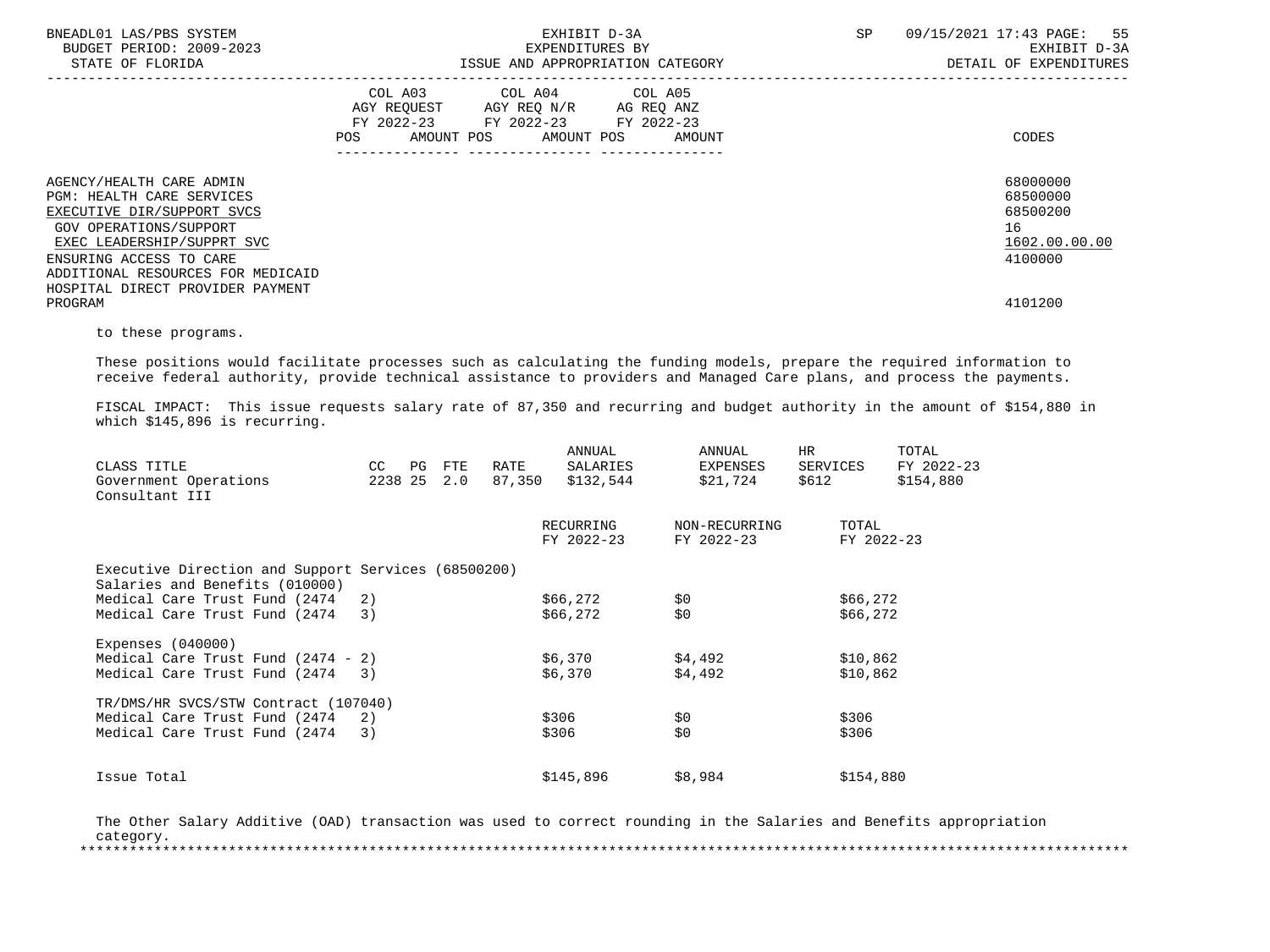| BNEADL01 LAS/PBS SYSTEM<br>BUDGET PERIOD: 2009-2023<br>STATE OF FLORIDA                                                                                                                                                                         | EXHIBIT D-3A<br>EXPENDITURES BY<br>ISSUE AND APPROPRIATION CATEGORY |                                                                                                 |                   |                 |                |    | SP 09/15/2021 17:43 PAGE: 56<br>EXHIBIT D-3A<br>DETAIL OF EXPENDITURES |
|-------------------------------------------------------------------------------------------------------------------------------------------------------------------------------------------------------------------------------------------------|---------------------------------------------------------------------|-------------------------------------------------------------------------------------------------|-------------------|-----------------|----------------|----|------------------------------------------------------------------------|
|                                                                                                                                                                                                                                                 | COL A03<br>POS<br>AMOUNT POS                                        | COL A04<br>AGY REQUEST AGY REQ N/R AG REQ ANZ<br>FY 2022-23 FY 2022-23 FY 2022-23<br>AMOUNT POS | COL A05<br>AMOUNT |                 |                |    | CODES                                                                  |
| AGENCY/HEALTH CARE ADMIN<br>PGM: HEALTH CARE SERVICES<br>EXECUTIVE DIR/SUPPORT SVCS<br>GOV OPERATIONS/SUPPORT<br>EXEC LEADERSHIP/SUPPRT SVC<br>ENSURING ACCESS TO CARE<br>ADDITIONAL RESOURCES FOR MEDICAID<br>HOSPITAL DIRECT PROVIDER PAYMENT |                                                                     |                                                                                                 |                   |                 |                |    | 68000000<br>68500000<br>68500200<br>16<br>1602.00.00.00<br>4100000     |
| PROGRAM                                                                                                                                                                                                                                         |                                                                     |                                                                                                 |                   |                 |                |    | 4101200                                                                |
| POSITION DETAIL OF SALARIES AND BENEFITS:                                                                                                                                                                                                       |                                                                     | FTE BASE RATE                                                                                   | ADDITIVES         | <b>BENEFITS</b> | SUBTOTAL       | ႜႂ | LAPSE LAPSED SALARIES<br>AND BENEFITS                                  |
| A03 - AGY REOUEST FY 2022-23                                                                                                                                                                                                                    |                                                                     |                                                                                                 |                   |                 |                |    |                                                                        |
| NEW POSITIONS<br>2238 GOVERNMENT OPERATIONS CONSULTANT III<br>N1001 001                                                                                                                                                                         | 2.00                                                                | 87,350                                                                                          |                   |                 |                |    | 45,193 132,543 0.00 132,543                                            |
| TOTALS FOR ISSUE BY FUND<br>2474 MEDICAL CARE TRUST FUND                                                                                                                                                                                        |                                                                     |                                                                                                 |                   |                 |                |    | 132,543<br>______________                                              |
|                                                                                                                                                                                                                                                 | 2.00                                                                | 87,350                                                                                          |                   |                 | 45,193 132,543 |    | 132,543<br>==============                                              |
| OTHER SALARY AMOUNT<br>2474 MEDICAL CARE TRUST FUND                                                                                                                                                                                             |                                                                     |                                                                                                 |                   |                 |                |    | -1<br>--------------<br>132,544                                        |
|                                                                                                                                                                                                                                                 |                                                                     |                                                                                                 |                   |                 |                |    |                                                                        |
| TOTAL: EXEC LEADERSHIP/SUPPRT SVC<br>BY FUND TYPE                                                                                                                                                                                               |                                                                     |                                                                                                 |                   |                 |                |    | 1602.00.00.00                                                          |
| GENERAL REVENUE FUND<br>TRUST FUNDS                                                                                                                                                                                                             | 39,706,644<br>324, 112, 394                                         | 1,154,492<br>85, 351, 974                                                                       |                   |                 |                |    | 1000<br>2000                                                           |
| TOTAL POSITIONS<br>TOTAL PROG COMP<br>TOTAL SALARY RATE                                                                                                                                                                                         | 623.00<br>363,819,038<br>30,717,975                                 | 86,506,466                                                                                      |                   |                 |                |    |                                                                        |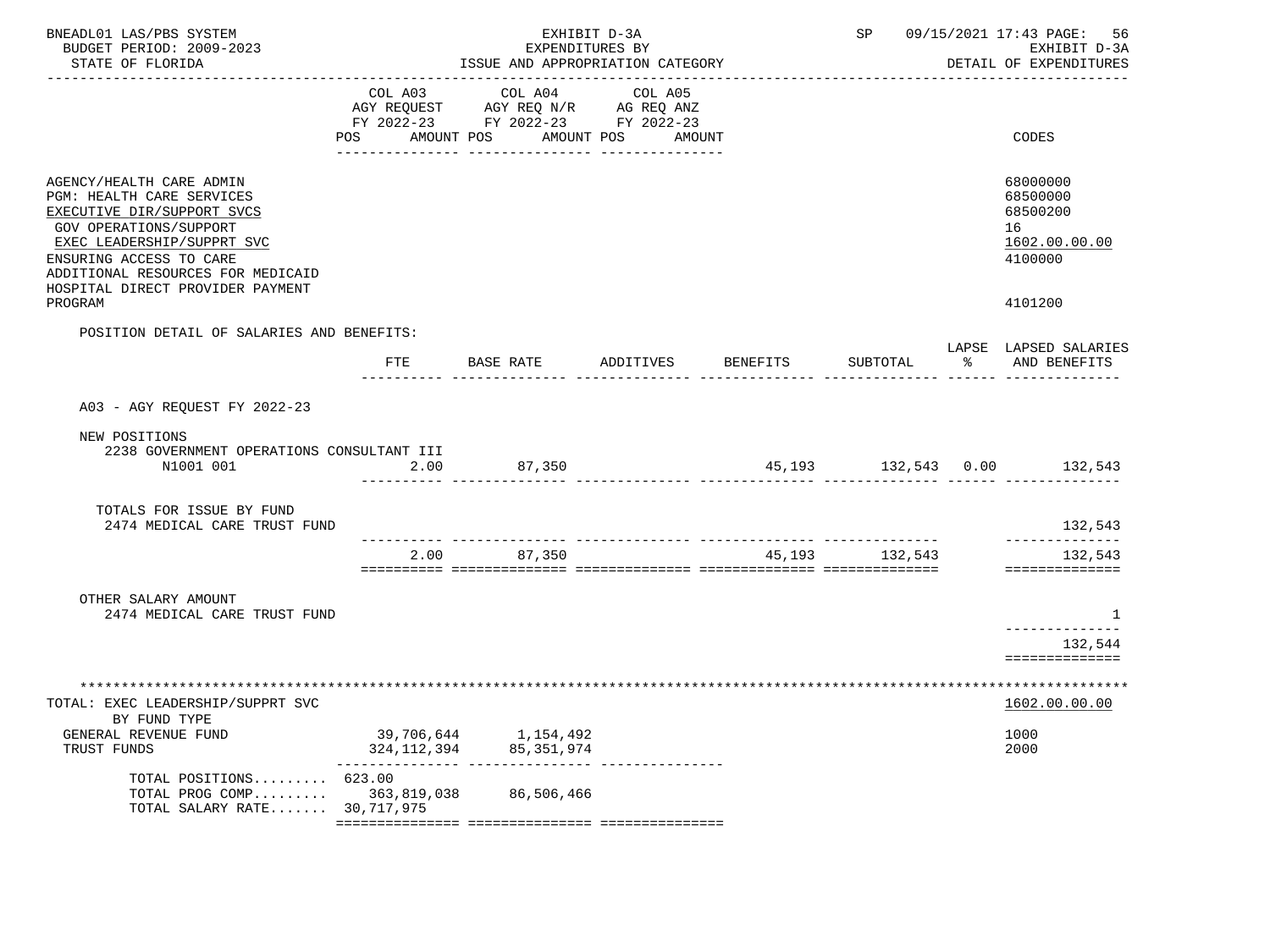| BNEADL01 LAS/PBS SYSTEM<br>BUDGET PERIOD: 2009-2023<br>STATE OF FLORIDA                                                                                                                                                                              |                    |                                                    | EXHIBIT D-3A<br>EXPENDITURES BY<br>ISSUE AND APPROPRIATION CATEGORY                                                       | SP <sub>2</sub> | 09/15/2021 17:43 PAGE:<br>57<br>EXHIBIT D-3A<br>DETAIL OF EXPENDITURES                            |
|------------------------------------------------------------------------------------------------------------------------------------------------------------------------------------------------------------------------------------------------------|--------------------|----------------------------------------------------|---------------------------------------------------------------------------------------------------------------------------|-----------------|---------------------------------------------------------------------------------------------------|
|                                                                                                                                                                                                                                                      |                    | AMOUNT POS<br>POS FOR THE POST OF THE STATE STATES | COL A03 COL A04 COL A05<br>AGY REQUEST AGY REQ N/R AG REQ ANZ<br>FY 2022-23 FY 2022-23 FY 2022-23<br>AMOUNT POS<br>AMOUNT |                 | CODES                                                                                             |
| AGENCY/HEALTH CARE ADMIN<br>PGM: HEALTH CARE SERVICES<br>MEDICAID SERV/INDIVIDUALS<br>HEALTH AND HUMAN SERVICES<br>HEALTH SVCS/INDIVIDUALS<br>ESTIMATED EXPENDITURES<br>ESTIMATED EXPENDITURES - OPERATIONS<br>SPECIAL CATEGORIES<br>CASE MANAGEMENT |                    |                                                    |                                                                                                                           |                 | 68000000<br>68500000<br>68501400<br>13<br>1301.00.00.00<br>1000000<br>1001000<br>100000<br>100311 |
| GENERAL REVENUE FUND -MATCH 49,568<br>MEDICAL CARE TRUST FUND -FEDERL 83,714                                                                                                                                                                         |                    |                                                    |                                                                                                                           |                 | 1000 2<br>2474 3                                                                                  |
| TOTAL APPRO $133,282$                                                                                                                                                                                                                                |                    | _______________                                    |                                                                                                                           |                 |                                                                                                   |
| COMMUNITY MENTAL HEALTH SV                                                                                                                                                                                                                           |                    |                                                    |                                                                                                                           |                 | 100616                                                                                            |
| GENERAL REVENUE FUND -MATCH 301,207,882<br>MEDICAL CARE TRUST FUND -FEDERL                                                                                                                                                                           |                    | 514,930,016                                        |                                                                                                                           |                 | 1000 2<br>2474 3                                                                                  |
| TOTAL APPRO                                                                                                                                                                                                                                          |                    | 816, 137, 898                                      |                                                                                                                           |                 |                                                                                                   |
| DEVEL EVAL & INTERV/PART C                                                                                                                                                                                                                           |                    |                                                    |                                                                                                                           |                 | 100919                                                                                            |
| GENERAL REVENUE FUND                                                                                                                                                                                                                                 |                    | -MATCH 72,763                                      |                                                                                                                           |                 | 1000 2                                                                                            |
| MEDICAL CARE TRUST FUND -MATCH                                                                                                                                                                                                                       | -FEDERL            | 50,011<br>84,463                                   |                                                                                                                           |                 | 2474 2<br>2474 3                                                                                  |
| TOTAL MEDICAL CARE TRUST FUND                                                                                                                                                                                                                        |                    | 134,474                                            |                                                                                                                           |                 | 2474                                                                                              |
| TOTAL APPRO                                                                                                                                                                                                                                          |                    | 207,237                                            |                                                                                                                           |                 |                                                                                                   |
| G/A-SHANDS TEACHING HOSP                                                                                                                                                                                                                             |                    |                                                    |                                                                                                                           |                 | 101321                                                                                            |
| GENERAL REVENUE FUND<br>GRANTS AND DONATIONS TF                                                                                                                                                                                                      | -MATCH<br>$-MATCH$ | 8,673,569<br>1,000,000                             |                                                                                                                           |                 | 1000 2<br>2339 2                                                                                  |
| TOTAL APPRO                                                                                                                                                                                                                                          |                    | $\frac{1}{2}$<br>9,673,569                         | ------------- -----------------                                                                                           |                 |                                                                                                   |
| HEALTHY START SERVICES                                                                                                                                                                                                                               |                    |                                                    |                                                                                                                           |                 | 101405                                                                                            |
| GENERAL REVENUE FUND<br>MEDICAL CARE TRUST FUND                                                                                                                                                                                                      | -MATCH<br>-FEDERL  | 23,472,491<br>39,642,571                           |                                                                                                                           |                 | 1000 2<br>2474 3                                                                                  |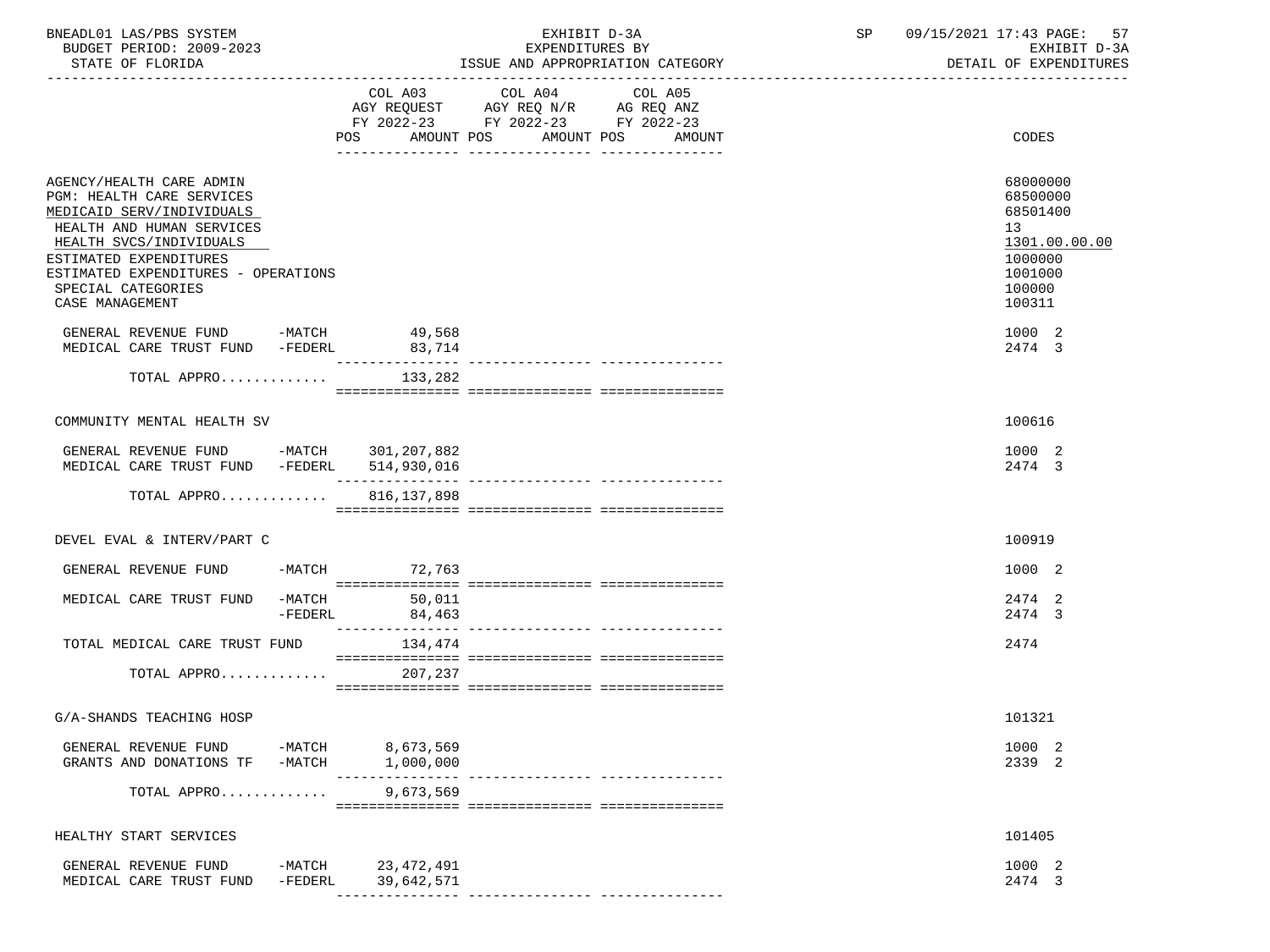| BNEADL01 LAS/PBS SYSTEM  | EXHIBIT                          | 09/15/2021 17:43 PAGE:<br>58 |
|--------------------------|----------------------------------|------------------------------|
| BUDGET PERIOD: 2009-2023 | EXPENDITURES BY                  | コーマム<br>EXHIBIT              |
|                          | TOOUT AND ADDDODDTATTOM OATDOODY | pomati on puppuptouppo       |

STATE OF FLORIDA **ISSUE AND APPROPRIATION CATEGORY ISSUE AND APPROPRIATION** CATEGORY

|                                                                                                                                                                                                                                                                                         | COL A03                                  | COL A04                                                                | COL A05           |                                                                                                   |
|-----------------------------------------------------------------------------------------------------------------------------------------------------------------------------------------------------------------------------------------------------------------------------------------|------------------------------------------|------------------------------------------------------------------------|-------------------|---------------------------------------------------------------------------------------------------|
|                                                                                                                                                                                                                                                                                         |                                          | AGY REQUEST AGY REQ N/R AG REQ ANZ<br>FY 2022-23 FY 2022-23 FY 2022-23 |                   |                                                                                                   |
|                                                                                                                                                                                                                                                                                         |                                          |                                                                        |                   |                                                                                                   |
|                                                                                                                                                                                                                                                                                         | AMOUNT POS<br>POS                        |                                                                        | AMOUNT POS AMOUNT | CODES                                                                                             |
| AGENCY/HEALTH CARE ADMIN<br>PGM: HEALTH CARE SERVICES<br>MEDICAID SERV/INDIVIDUALS<br>HEALTH AND HUMAN SERVICES<br>HEALTH SVCS/INDIVIDUALS<br>ESTIMATED EXPENDITURES<br>ESTIMATED EXPENDITURES - OPERATIONS<br>SPECIAL CATEGORIES<br>HEALTHY START SERVICES<br>TOTAL APPRO 63, 115, 062 |                                          |                                                                        |                   | 68000000<br>68500000<br>68501400<br>13<br>1301.00.00.00<br>1000000<br>1001000<br>100000<br>101405 |
|                                                                                                                                                                                                                                                                                         |                                          |                                                                        |                   |                                                                                                   |
| GRADUATE MEDICAL EDUCATION                                                                                                                                                                                                                                                              |                                          |                                                                        |                   | 101581                                                                                            |
| GENERAL REVENUE FUND                                                                                                                                                                                                                                                                    | $-STATE$ 457,920                         |                                                                        |                   | 1000 1                                                                                            |
|                                                                                                                                                                                                                                                                                         | -MATCH 37, 385, 870<br>_________________ |                                                                        |                   | 1000 2                                                                                            |
| TOTAL GENERAL REVENUE FUND                                                                                                                                                                                                                                                              | 37,843,790                               |                                                                        |                   | 1000                                                                                              |
|                                                                                                                                                                                                                                                                                         |                                          |                                                                        |                   |                                                                                                   |
| GRANTS AND DONATIONS TF -MATCH                                                                                                                                                                                                                                                          | 69,400,073                               |                                                                        |                   | 2339 2                                                                                            |
| MEDICAL CARE TRUST FUND                                                                                                                                                                                                                                                                 | -FEDERL 180,350,231                      |                                                                        |                   | 2474 3                                                                                            |
| TOTAL APPRO                                                                                                                                                                                                                                                                             | 287,594,094                              |                                                                        |                   |                                                                                                   |
|                                                                                                                                                                                                                                                                                         |                                          |                                                                        |                   |                                                                                                   |
| HOSPITAL INPATIENT SERVICE                                                                                                                                                                                                                                                              |                                          |                                                                        |                   | 101582                                                                                            |
| GENERAL REVENUE FUND -MATCH 262, 233, 840                                                                                                                                                                                                                                               |                                          |                                                                        |                   | 1000 2                                                                                            |
| HEALTH CARE TRUST FUND -MATCH 42,300,000                                                                                                                                                                                                                                                |                                          |                                                                        |                   | 2003 2                                                                                            |
| GRANTS AND DONATIONS TF -MATCH 20,470,035<br>MEDICAL CARE TRUST FUND -FEDERL 629,492,948                                                                                                                                                                                                |                                          |                                                                        |                   | 2339 2                                                                                            |
| PUB MEDICAL ASST TF -MATCH                                                                                                                                                                                                                                                              | 47,450,732                               |                                                                        |                   | 2474 3<br>2565 2                                                                                  |
| REFUGEE ASSISTANCE TF -FEDERL                                                                                                                                                                                                                                                           | 322,094                                  |                                                                        |                   | 2579 3                                                                                            |
|                                                                                                                                                                                                                                                                                         |                                          |                                                                        |                   |                                                                                                   |
| TOTAL APPRO $1002, 269, 649$                                                                                                                                                                                                                                                            |                                          |                                                                        |                   |                                                                                                   |
|                                                                                                                                                                                                                                                                                         |                                          |                                                                        |                   |                                                                                                   |
| REGULAR DISPROP SHARE                                                                                                                                                                                                                                                                   |                                          |                                                                        |                   | 101583                                                                                            |
| GENERAL REVENUE FUND                                                                                                                                                                                                                                                                    | -MATCH 6,545,351                         |                                                                        |                   | 1000 2                                                                                            |
| GRANTS AND DONATIONS TF -MATCH 95,242,073                                                                                                                                                                                                                                               |                                          |                                                                        |                   | 2339 2                                                                                            |
| MEDICAL CARE TRUST FUND                                                                                                                                                                                                                                                                 | -FEDERL 237,153,827                      |                                                                        |                   | 2474 3                                                                                            |
| TOTAL APPRO                                                                                                                                                                                                                                                                             | 338,941,251                              |                                                                        |                   |                                                                                                   |
|                                                                                                                                                                                                                                                                                         |                                          |                                                                        |                   |                                                                                                   |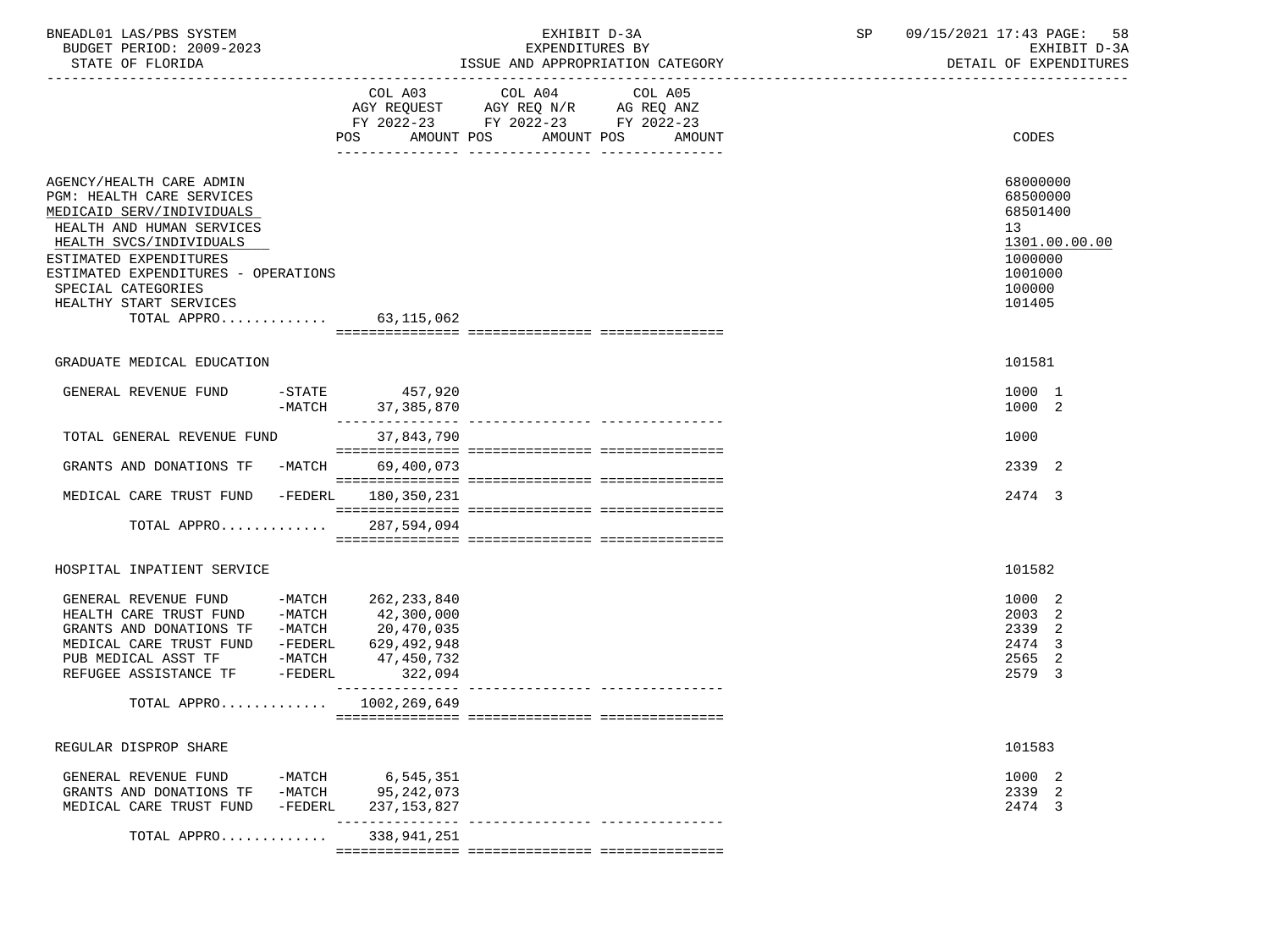| BNEADL01 LAS/PBS SYSTEM  | EXHIBIT D-3A                     | 09/15/2021 17:43 PAGE: 59 |
|--------------------------|----------------------------------|---------------------------|
| BUDGET PERIOD: 2009-2023 | EXPENDITURES BY                  | EXHIBIT D-3A              |
| STATE OF FLORIDA         | ISSUE AND APPROPRIATION CATEGORY | DETAIL OF EXPENDITURES    |

|                                                                                                                                                                                                                                                      |                       | AMOUNT POS<br>POS FOR THE POST OF THE POST OF THE POST OF THE POST OF THE POST OF THE POST OF THE POST OF THE POST OF THE PO | COL A03 COL A04 COL A05<br>AGY REQUEST AGY REQ N/R AG REQ ANZ<br>FY 2022-23 FY 2022-23 FY 2022-23 | AMOUNT POS<br>AMOUNT             | CODES                                                                                             |
|------------------------------------------------------------------------------------------------------------------------------------------------------------------------------------------------------------------------------------------------------|-----------------------|------------------------------------------------------------------------------------------------------------------------------|---------------------------------------------------------------------------------------------------|----------------------------------|---------------------------------------------------------------------------------------------------|
| AGENCY/HEALTH CARE ADMIN<br>PGM: HEALTH CARE SERVICES<br>MEDICAID SERV/INDIVIDUALS<br>HEALTH AND HUMAN SERVICES<br>HEALTH SVCS/INDIVIDUALS<br>ESTIMATED EXPENDITURES<br>ESTIMATED EXPENDITURES - OPERATIONS<br>SPECIAL CATEGORIES<br>LOW INCOME POOL |                       |                                                                                                                              |                                                                                                   |                                  | 68000000<br>68500000<br>68501400<br>13<br>1301.00.00.00<br>1000000<br>1001000<br>100000<br>101584 |
| GRANTS AND DONATIONS TF -MATCH 560,968,669<br>MEDICAL CARE TRUST FUND -FEDERL                                                                                                                                                                        |                       | 947,417,104                                                                                                                  |                                                                                                   |                                  | 2339 2<br>2474 3                                                                                  |
| TOTAL APPRO                                                                                                                                                                                                                                          |                       | 1508,385,773                                                                                                                 |                                                                                                   |                                  |                                                                                                   |
|                                                                                                                                                                                                                                                      |                       |                                                                                                                              |                                                                                                   |                                  |                                                                                                   |
| HOSPITAL INSURANCE BENEFIT                                                                                                                                                                                                                           |                       |                                                                                                                              |                                                                                                   |                                  | 101589                                                                                            |
| GENERAL REVENUE FUND -MATCH                                                                                                                                                                                                                          |                       | 2,350,963                                                                                                                    |                                                                                                   |                                  | 1000 2                                                                                            |
| MEDICAL CARE TRUST FUND -FEDERL                                                                                                                                                                                                                      |                       | 3,970,529                                                                                                                    |                                                                                                   |                                  | 2474 3                                                                                            |
| TOTAL APPRO                                                                                                                                                                                                                                          |                       | 6,321,492                                                                                                                    |                                                                                                   |                                  |                                                                                                   |
|                                                                                                                                                                                                                                                      |                       |                                                                                                                              |                                                                                                   |                                  |                                                                                                   |
| HOSPITAL OUTPATIENT SVCS                                                                                                                                                                                                                             |                       |                                                                                                                              |                                                                                                   |                                  | 101596                                                                                            |
| GENERAL REVENUE FUND -MATCH 63,913,258<br>GRANTS AND DONATIONS TF -MATCH 7,091,781<br>MEDICAL CARE TRUST FUND -FEDERL 155,226,116<br>PUB MEDICAL ASST TF -MATCH<br>REFUGEE ASSISTANCE TF -FEDERL                                                     |                       | 20,768,022<br>131,732                                                                                                        |                                                                                                   |                                  | 1000 2<br>2339 2<br>2474 3<br>2565<br>2<br>2579 3                                                 |
| TOTAL APPRO                                                                                                                                                                                                                                          |                       | 247,130,909                                                                                                                  |                                                                                                   |                                  |                                                                                                   |
| OTHER FEE FOR SERVICE                                                                                                                                                                                                                                |                       |                                                                                                                              |                                                                                                   |                                  | 102325                                                                                            |
| GENERAL REVENUE FUND                                                                                                                                                                                                                                 |                       | -MATCH 368,313,190                                                                                                           |                                                                                                   |                                  | 1000 2                                                                                            |
| HEALTH CARE TRUST FUND                                                                                                                                                                                                                               | $-MATCH$              | 4,840,597                                                                                                                    |                                                                                                   |                                  | 2003 2                                                                                            |
| GRANTS AND DONATIONS TF                                                                                                                                                                                                                              | $-MATCH$              | 1,743,862                                                                                                                    |                                                                                                   |                                  | 2339 2                                                                                            |
| MEDICAL CARE TRUST FUND                                                                                                                                                                                                                              | $-MATCH$<br>$-FEDERL$ | 9,293,781<br>708,311,853                                                                                                     |                                                                                                   | --------------- ---------------- | 2474 2<br>2474 3                                                                                  |
| TOTAL MEDICAL CARE TRUST FUND                                                                                                                                                                                                                        |                       | 717,605,634                                                                                                                  |                                                                                                   |                                  | 2474                                                                                              |
| REFUGEE ASSISTANCE TF                                                                                                                                                                                                                                | -FEDERL               | 329,675                                                                                                                      |                                                                                                   |                                  | 2579 3                                                                                            |
|                                                                                                                                                                                                                                                      |                       |                                                                                                                              |                                                                                                   |                                  |                                                                                                   |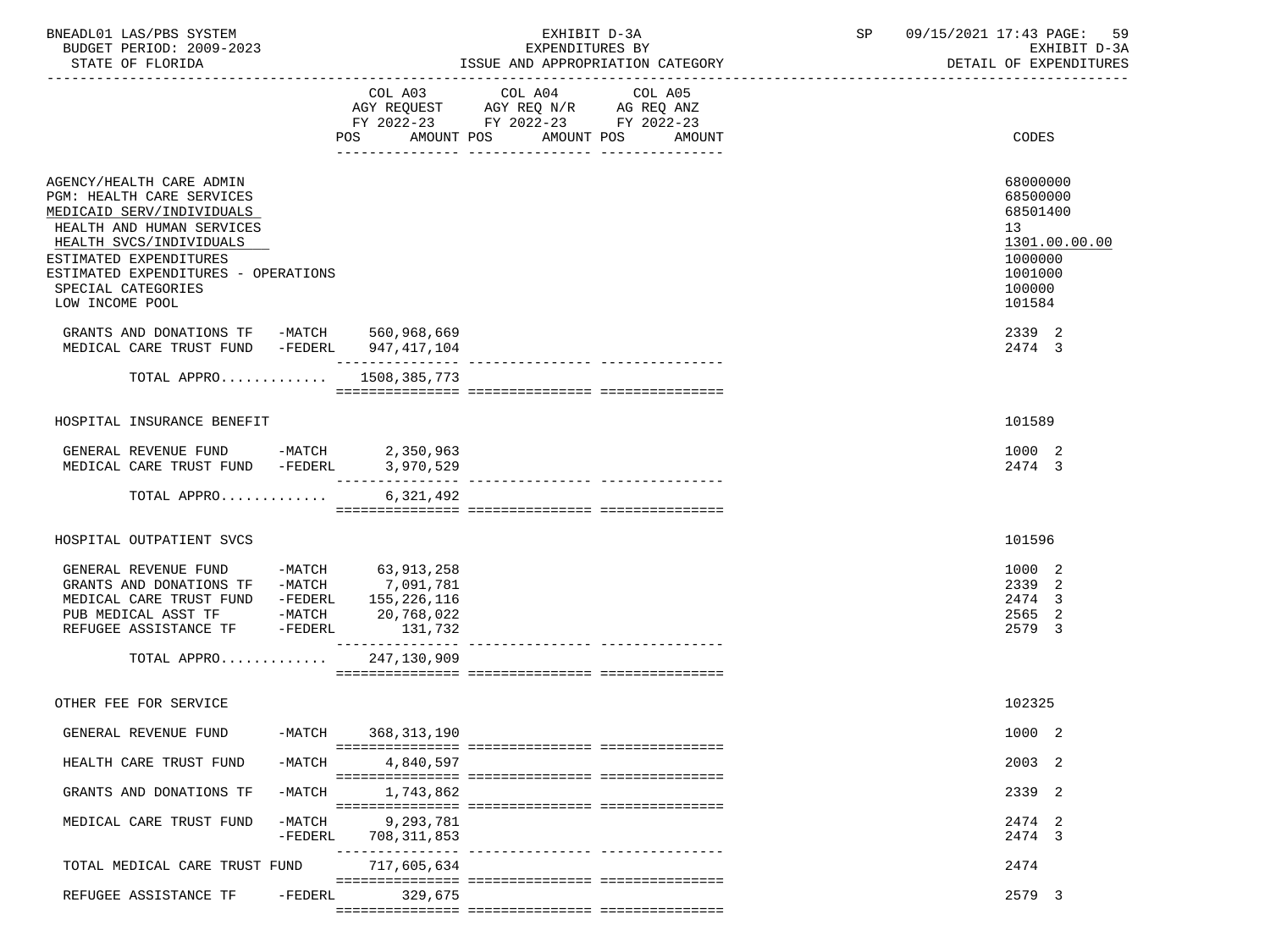| BNEADL01 LAS/PBS SYSTEM  | EXHIBIT D-3A                     | 09/15/2021 17:43 PAGE: 60 |
|--------------------------|----------------------------------|---------------------------|
| BUDGET PERIOD: 2009-2023 | EXPENDITURES BY                  | RXHIRIT D-3A              |
| STATE OF FLORIDA         | ISSUE AND APPROPRIATION CATEGORY | DETAIL OF EXPENDITURES    |

|                                                                                                                                                                                                                                                                                        |                       | AGY REQUEST AGY REQ N/R AG REQ ANZ<br>FY 2022-23 FY 2022-23 FY 2022-23<br>AMOUNT POS<br>POS FOR THE POST OF THE STATE STATE STATE STATE STATE STATE STATE STATE STATE STATE STATE STATE STATE STATE ST | COL A03 COL A04<br>AMOUNT POS | COL A05<br>AMOUNT | CODES                                                                                             |
|----------------------------------------------------------------------------------------------------------------------------------------------------------------------------------------------------------------------------------------------------------------------------------------|-----------------------|--------------------------------------------------------------------------------------------------------------------------------------------------------------------------------------------------------|-------------------------------|-------------------|---------------------------------------------------------------------------------------------------|
| AGENCY/HEALTH CARE ADMIN<br>PGM: HEALTH CARE SERVICES<br>MEDICAID SERV/INDIVIDUALS<br>HEALTH AND HUMAN SERVICES<br>HEALTH SVCS/INDIVIDUALS<br>ESTIMATED EXPENDITURES<br>ESTIMATED EXPENDITURES - OPERATIONS<br>SPECIAL CATEGORIES<br>OTHER FEE FOR SERVICE<br>TOTAL APPRO 1092,832,958 |                       |                                                                                                                                                                                                        |                               |                   | 68000000<br>68500000<br>68501400<br>13<br>1301.00.00.00<br>1000000<br>1001000<br>100000<br>102325 |
|                                                                                                                                                                                                                                                                                        |                       |                                                                                                                                                                                                        |                               |                   |                                                                                                   |
| PERSONAL CARE SERVICES                                                                                                                                                                                                                                                                 |                       |                                                                                                                                                                                                        |                               |                   | 102538                                                                                            |
| GENERAL REVENUE FUND -MATCH 41,087,109<br>MEDICAL CARE TRUST FUND -FEDERL                                                                                                                                                                                                              |                       | 69,656,875                                                                                                                                                                                             |                               |                   | 1000 2<br>2474 3                                                                                  |
| TOTAL APPRO                                                                                                                                                                                                                                                                            |                       | 110,743,984                                                                                                                                                                                            |                               |                   |                                                                                                   |
|                                                                                                                                                                                                                                                                                        |                       |                                                                                                                                                                                                        |                               |                   |                                                                                                   |
| PHYSICIAN/HCP SVCS                                                                                                                                                                                                                                                                     |                       |                                                                                                                                                                                                        |                               |                   | 102542                                                                                            |
| GENERAL REVENUE FUND -MATCH 64,290,006<br>HEALTH CARE TRUST FUND -MATCH<br>TOBACCO SETTLEMENT TF -MATCH<br>GRANTS AND DONATIONS TF -MATCH<br>MEDICAL CARE TRUST FUND -FEDERL<br>PUB MEDICAL ASST TF<br>REFUGEE ASSISTANCE TF                                                           | -MATCH<br>-FEDERL     | 3,543,106<br>15,898,906<br>29,145,989<br>203,116,452<br>7,114,334<br>132,481<br>_______________                                                                                                        |                               |                   | 1000 2<br>2003<br>2<br>2122<br>-2<br>2339 2<br>2474<br>3<br>2565 2<br>2579 3                      |
| TOTAL APPRO                                                                                                                                                                                                                                                                            |                       | 323, 241, 274                                                                                                                                                                                          |                               |                   |                                                                                                   |
|                                                                                                                                                                                                                                                                                        |                       |                                                                                                                                                                                                        |                               |                   |                                                                                                   |
| PREPAID HEALTH PLANS                                                                                                                                                                                                                                                                   |                       |                                                                                                                                                                                                        |                               |                   | 102673                                                                                            |
| GENERAL REVENUE FUND                                                                                                                                                                                                                                                                   |                       | -MATCH 4355,044,703                                                                                                                                                                                    |                               |                   | 1000 2                                                                                            |
| HEALTH CARE TRUST FUND                                                                                                                                                                                                                                                                 | $-MATCH$              | 382,271,882                                                                                                                                                                                            |                               |                   | 2003 2                                                                                            |
| TOBACCO SETTLEMENT TF                                                                                                                                                                                                                                                                  | $-MATCH$              | 318,911,094                                                                                                                                                                                            |                               |                   | 2122 2                                                                                            |
| GRANTS AND DONATIONS TF                                                                                                                                                                                                                                                                | $-MATCH$<br>$-FEDERL$ | 1022,906,692<br>967, 497, 539                                                                                                                                                                          |                               |                   | 2339 2<br>2339 3                                                                                  |
| TOTAL GRANTS AND DONATIONS TF                                                                                                                                                                                                                                                          |                       | 1990,404,231                                                                                                                                                                                           |                               |                   | 2339                                                                                              |
| MEDICAL CARE TRUST FUND                                                                                                                                                                                                                                                                | $-MATCH$<br>$-FEDERL$ | 6,298,803<br>9955,964,963                                                                                                                                                                              |                               |                   | 2474 2<br>2474 3                                                                                  |

--------------- --------------- ---------------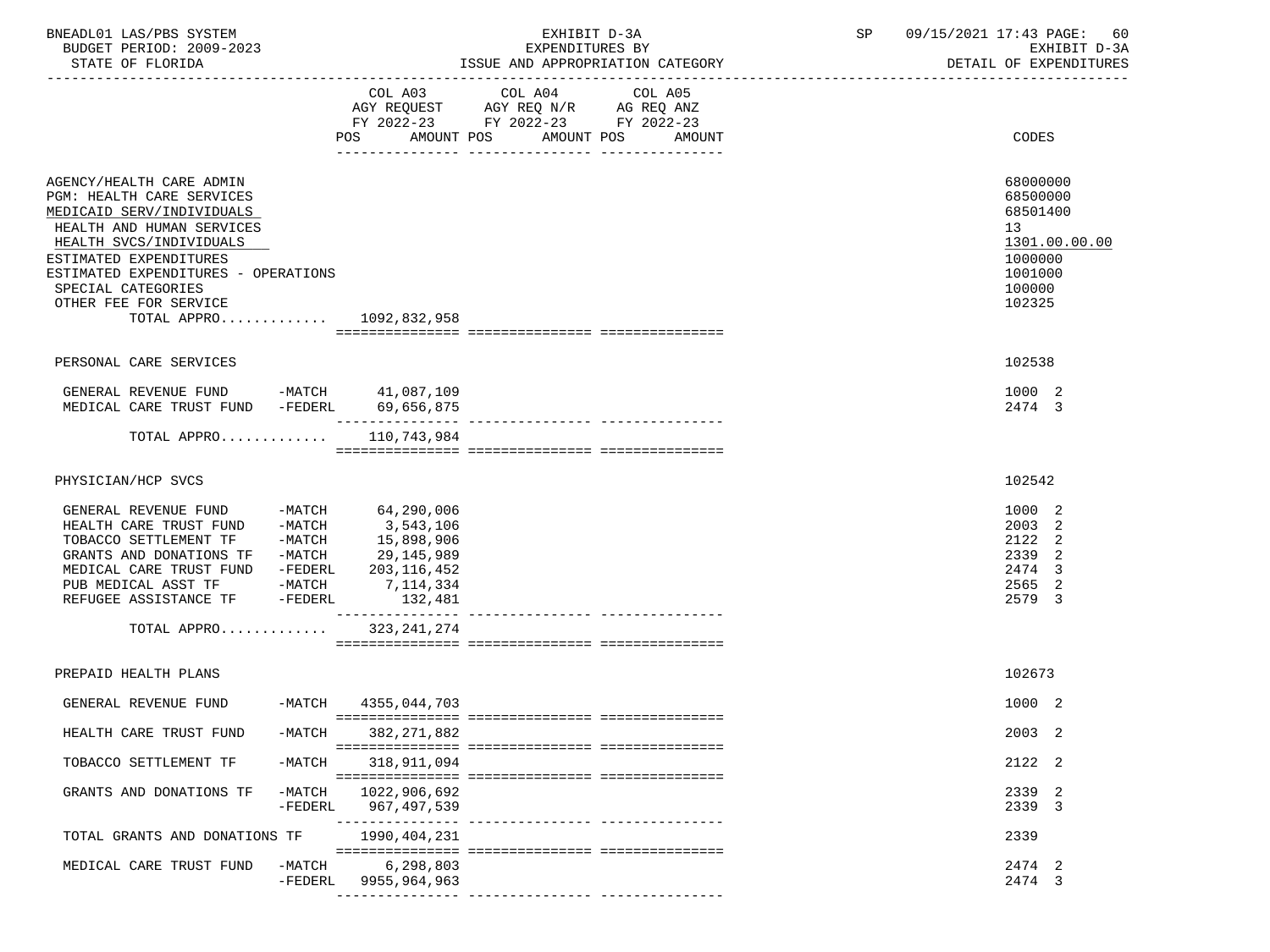| BNEADL01<br>LAS/PBS SYSTEM  | н.<br>EXHIBI.<br>$1 - 5P$ | 09/15/2021<br>17:43 PAGE: | $6+$     |
|-----------------------------|---------------------------|---------------------------|----------|
| 2009-2023<br>BUDGET PERIOD: | EXPENDITURES BY           | EXHIBIT                   | $D - 3D$ |
|                             |                           | ----------------------    |          |

STATE OF FLORIDA **ISSUE AND APPROPRIATION CATEGORY ISSUE AND APPROPRIATION** CATEGORY

|                                                                                                                                                                                                                                   |                             |                                          | COL A03 COL A04 COL A05<br>AGY REQUEST AGY REQ N/R AG REQ ANZ<br>FY 2022-23 FY 2022-23 FY 2022-23 |  |                                                                                         |
|-----------------------------------------------------------------------------------------------------------------------------------------------------------------------------------------------------------------------------------|-----------------------------|------------------------------------------|---------------------------------------------------------------------------------------------------|--|-----------------------------------------------------------------------------------------|
|                                                                                                                                                                                                                                   |                             | POS AMOUNT POS AMOUNT POS AMOUNT         |                                                                                                   |  | CODES                                                                                   |
| AGENCY/HEALTH CARE ADMIN<br>PGM: HEALTH CARE SERVICES<br>MEDICAID SERV/INDIVIDUALS<br>HEALTH AND HUMAN SERVICES<br>HEALTH SVCS/INDIVIDUALS<br>ESTIMATED EXPENDITURES<br>ESTIMATED EXPENDITURES - OPERATIONS<br>SPECIAL CATEGORIES |                             |                                          |                                                                                                   |  | 68000000<br>68500000<br>68501400<br>13<br>1301.00.00.00<br>1000000<br>1001000<br>100000 |
| PREPAID HEALTH PLANS<br>TOTAL MEDICAL CARE TRUST FUND 9962,263,766                                                                                                                                                                |                             |                                          |                                                                                                   |  | 102673<br>2474                                                                          |
| PUB MEDICAL ASST TF                                                                                                                                                                                                               |                             | -MATCH 764,316,684                       |                                                                                                   |  | 2565 2                                                                                  |
| REFUGEE ASSISTANCE TF                                                                                                                                                                                                             | $-FEDERL$                   | 2,480,025                                |                                                                                                   |  | 2579 3                                                                                  |
| TOTAL APPRO 17775.692.385                                                                                                                                                                                                         |                             |                                          |                                                                                                   |  |                                                                                         |
| PRESCRIBED MEDICINE/DRUGS                                                                                                                                                                                                         |                             |                                          |                                                                                                   |  | 102681                                                                                  |
| GENERAL REVENUE FUND                                                                                                                                                                                                              |                             | -MATCH 60,815,869                        |                                                                                                   |  | 1000 2                                                                                  |
| HEALTH CARE TRUST FUND                                                                                                                                                                                                            | $-MATCH$                    | 23,416,496                               |                                                                                                   |  | 2003 2                                                                                  |
| GRANTS AND DONATIONS TF                                                                                                                                                                                                           |                             | -MATCH 169,228,850<br>-FEDERL 85,881,384 |                                                                                                   |  | 2339 2<br>2339 3                                                                        |
| TOTAL GRANTS AND DONATIONS TF                                                                                                                                                                                                     |                             | 255,110,234                              |                                                                                                   |  | 2339                                                                                    |
| MEDICAL CARE TRUST FUND                                                                                                                                                                                                           | $-MATCH$<br>$-{\tt FEDERL}$ | 3,465,461<br>71,275,809                  |                                                                                                   |  | 2474 2<br>2474 3                                                                        |
| TOTAL MEDICAL CARE TRUST FUND                                                                                                                                                                                                     |                             | 74,741,270                               |                                                                                                   |  | 2474                                                                                    |
| REFUGEE ASSISTANCE TF -FEDERL                                                                                                                                                                                                     |                             | 402,473                                  |                                                                                                   |  | 2579 3                                                                                  |
| TOTAL APPRO                                                                                                                                                                                                                       |                             | 414,486,342                              |                                                                                                   |  |                                                                                         |
| MEDICARE PART D PAYMENT                                                                                                                                                                                                           |                             |                                          |                                                                                                   |  | 102683                                                                                  |
| GENERAL REVENUE FUND                                                                                                                                                                                                              | -MATCH                      | 710,010,366                              |                                                                                                   |  | 1000 2                                                                                  |
| STW INPATIENT PSYCH SVCS                                                                                                                                                                                                          |                             |                                          |                                                                                                   |  | 103560                                                                                  |
| GENERAL REVENUE FUND<br>MEDICAL CARE TRUST FUND                                                                                                                                                                                   | $-MATCH$<br>$-FEDERL$       | 415,280<br>710,156                       |                                                                                                   |  | 1000 2<br>2474 3                                                                        |
|                                                                                                                                                                                                                                   |                             |                                          |                                                                                                   |  |                                                                                         |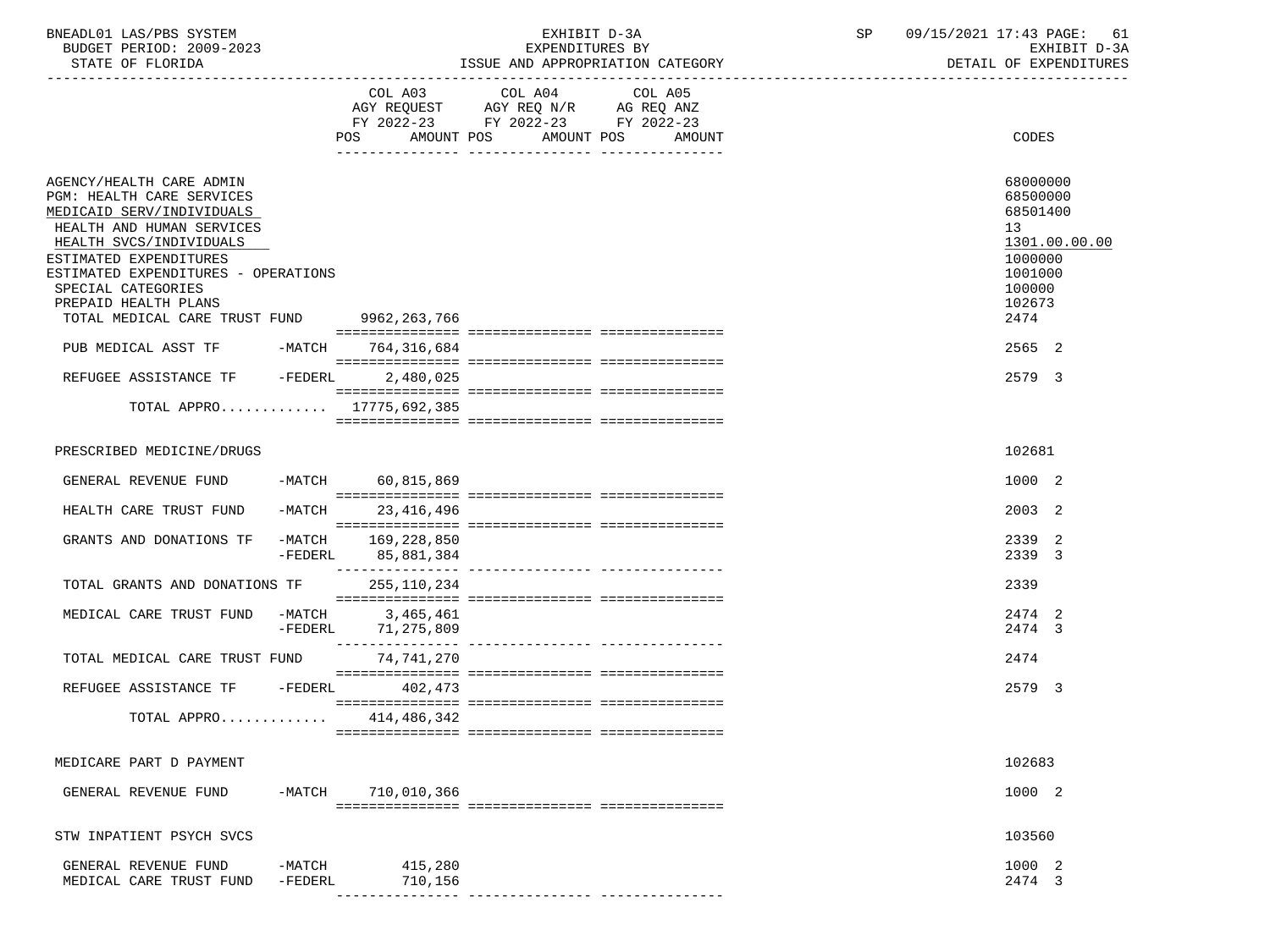| BNEADL01 LAS/PBS SYSTEM<br>BUDGET PERIOD: 2009-2023<br>STATE OF FLORIDA                                                                                                                                                                                                                  |                                  | EXHIBIT D-3A<br>EXPENDITURES BY<br>ISSUE AND APPROPRIATION CATEGORY                                                             | 09/15/2021 17:43 PAGE:<br>SP<br>62<br>EXHIBIT D-3A<br>DETAIL OF EXPENDITURES                      |
|------------------------------------------------------------------------------------------------------------------------------------------------------------------------------------------------------------------------------------------------------------------------------------------|----------------------------------|---------------------------------------------------------------------------------------------------------------------------------|---------------------------------------------------------------------------------------------------|
|                                                                                                                                                                                                                                                                                          | COL A03<br>POS                   | COL A04<br>COL A05<br>AGY REQUEST AGY REQ N/R AG REQ ANZ<br>FY 2022-23 FY 2022-23 FY 2022-23<br>AMOUNT POS AMOUNT POS<br>AMOUNT | CODES                                                                                             |
| AGENCY/HEALTH CARE ADMIN<br>PGM: HEALTH CARE SERVICES<br>MEDICAID SERV/INDIVIDUALS<br>HEALTH AND HUMAN SERVICES<br>HEALTH SVCS/INDIVIDUALS<br>ESTIMATED EXPENDITURES<br>ESTIMATED EXPENDITURES - OPERATIONS<br>SPECIAL CATEGORIES<br>STW INPATIENT PSYCH SVCS<br>TOTAL APPRO $1,125,436$ |                                  |                                                                                                                                 | 68000000<br>68500000<br>68501400<br>13<br>1301.00.00.00<br>1000000<br>1001000<br>100000<br>103560 |
| SUPPLEMENTAL MEDICAL INS                                                                                                                                                                                                                                                                 |                                  |                                                                                                                                 | 103724                                                                                            |
| GENERAL REVENUE FUND -MATCH 810,575,168<br>MEDICAL CARE TRUST FUND -FEDERL 1509,067,157                                                                                                                                                                                                  |                                  |                                                                                                                                 | 1000 2<br>2474 3                                                                                  |
| TOTAL APPRO 2319,642,325                                                                                                                                                                                                                                                                 |                                  |                                                                                                                                 |                                                                                                   |
| MEDICAID SCHOOL REFINANCE                                                                                                                                                                                                                                                                |                                  |                                                                                                                                 | 105445                                                                                            |
| GENERAL REVENUE FUND -MATCH 4,000,000<br>MEDICAL CARE TRUST FUND -FEDERL 103,886,947                                                                                                                                                                                                     |                                  |                                                                                                                                 | 1000 2<br>2474 3                                                                                  |
| TOTAL APPRO 107,886,947                                                                                                                                                                                                                                                                  |                                  |                                                                                                                                 |                                                                                                   |
| TOTAL: ESTIMATED EXPENDITURES - OPERATIONS<br>TOTAL ISSUE $27135,572,233$                                                                                                                                                                                                                |                                  |                                                                                                                                 | 1001000                                                                                           |
| NONRECURRING EXPENDITURES                                                                                                                                                                                                                                                                |                                  |                                                                                                                                 | 2100000                                                                                           |
| CANCER CENTER MEDICAID PROSPECTIVE<br>PAYMENT EXEMPTION<br>SPECIAL CATEGORIES<br>HOSPITAL INPATIENT SERVICE                                                                                                                                                                              |                                  |                                                                                                                                 | 2103031<br>100000<br>101582                                                                       |
| GRANTS AND DONATIONS TF -MATCH<br>MEDICAL CARE TRUST FUND<br>-FEDERL                                                                                                                                                                                                                     | 4,633,546-<br>7,825,572-         |                                                                                                                                 | 2339 2<br>2474 3                                                                                  |
| TOTAL APPRO                                                                                                                                                                                                                                                                              | 12,459,118-                      |                                                                                                                                 |                                                                                                   |
| HOSPITAL OUTPATIENT SVCS                                                                                                                                                                                                                                                                 |                                  |                                                                                                                                 | 101596                                                                                            |
| GRANTS AND DONATIONS TF<br>MEDICAL CARE TRUST FUND<br>-FEDERL                                                                                                                                                                                                                            | -MATCH 7,091,781-<br>11,977,273- |                                                                                                                                 | 2339 2<br>2474 3                                                                                  |
|                                                                                                                                                                                                                                                                                          |                                  |                                                                                                                                 |                                                                                                   |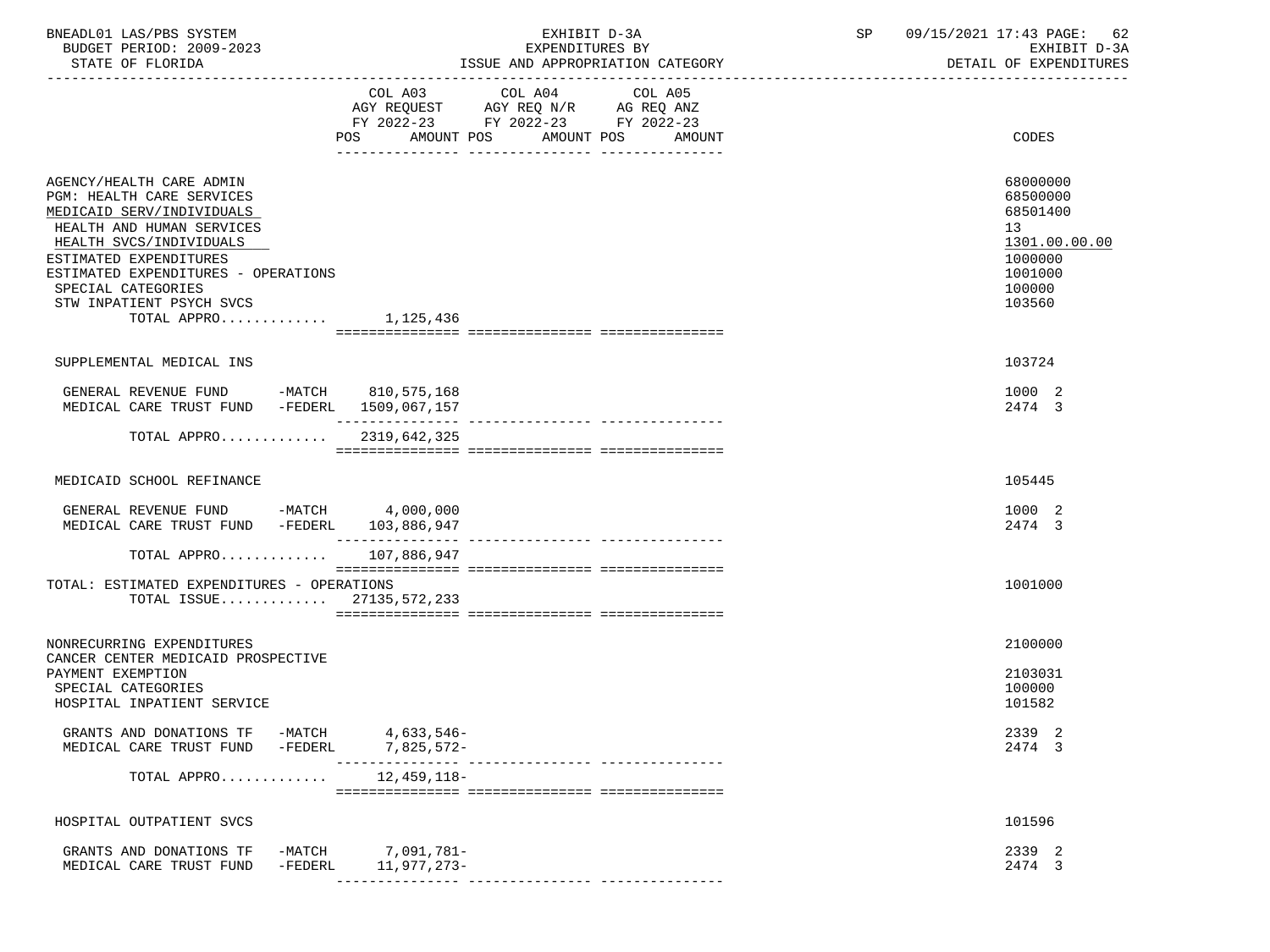| BNEADL01 LAS/PBS SYSTEM<br>BUDGET PERIOD: 2009-2023<br>STATE OF FLORIDA<br>-----------------                                                                                                                         | EXHIBIT D-3A<br>EXPENDITURES BY<br>ISSUE AND APPROPRIATION CATEGORY                                                                      | 09/15/2021 17:43 PAGE:<br>SP<br>63<br>EXHIBIT D-3A<br>DETAIL OF EXPENDITURES |
|----------------------------------------------------------------------------------------------------------------------------------------------------------------------------------------------------------------------|------------------------------------------------------------------------------------------------------------------------------------------|------------------------------------------------------------------------------|
|                                                                                                                                                                                                                      | COL A03 COL A04<br>COL A05<br>AGY REQUEST AGY REQ N/R AG REQ ANZ<br>FY 2022-23 FY 2022-23 FY 2022-23<br>POS AMOUNT POS AMOUNT POS AMOUNT | CODES                                                                        |
| AGENCY/HEALTH CARE ADMIN<br><b>PGM: HEALTH CARE SERVICES</b><br>MEDICAID SERV/INDIVIDUALS<br>HEALTH AND HUMAN SERVICES<br>HEALTH SVCS/INDIVIDUALS<br>NONRECURRING EXPENDITURES<br>CANCER CENTER MEDICAID PROSPECTIVE |                                                                                                                                          | 68000000<br>68500000<br>68501400<br>13<br>1301.00.00.00<br>2100000           |
| PAYMENT EXEMPTION<br>SPECIAL CATEGORIES<br>HOSPITAL OUTPATIENT SVCS<br>TOTAL APPRO                                                                                                                                   | 19,069,054-                                                                                                                              | 2103031<br>100000<br>101596                                                  |
| PREPAID HEALTH PLANS                                                                                                                                                                                                 |                                                                                                                                          | 102673                                                                       |
| GRANTS AND DONATIONS TF -MATCH 45,561,714-<br>MEDICAL CARE TRUST FUND -FEDERL                                                                                                                                        | 76,948,944-                                                                                                                              | 2339 2<br>2474 3                                                             |
| TOTAL APPRO $122,510,658-$                                                                                                                                                                                           |                                                                                                                                          |                                                                              |
| TOTAL: CANCER CENTER MEDICAID PROSPECTIVE<br>PAYMENT EXEMPTION<br>TOTAL ISSUE $154,038,830-$                                                                                                                         |                                                                                                                                          | 2103031                                                                      |
| NEMOURS CHILDREN'S HOSPITAL<br>SPECIAL CATEGORIES<br>GRADUATE MEDICAL EDUCATION                                                                                                                                      |                                                                                                                                          | 2103062<br>100000<br>101581                                                  |
| GENERAL REVENUE FUND -STATE 457,920-                                                                                                                                                                                 |                                                                                                                                          | 1000 1                                                                       |
| GRADUATE MEDICAL EDUCATION PROGRAM<br>SPECIAL CATEGORIES<br>GRADUATE MEDICAL EDUCATION                                                                                                                               |                                                                                                                                          | 2103072<br>100000<br>101581                                                  |
| GENERAL REVENUE FUND -MATCH $1,200,000-$ MEDICAL CARE TRUST FUND -FEDERL $2,026,674-$                                                                                                                                |                                                                                                                                          | 1000 2<br>2474 3                                                             |
| TOTAL APPRO                                                                                                                                                                                                          | $3,226,674-$                                                                                                                             |                                                                              |
|                                                                                                                                                                                                                      |                                                                                                                                          |                                                                              |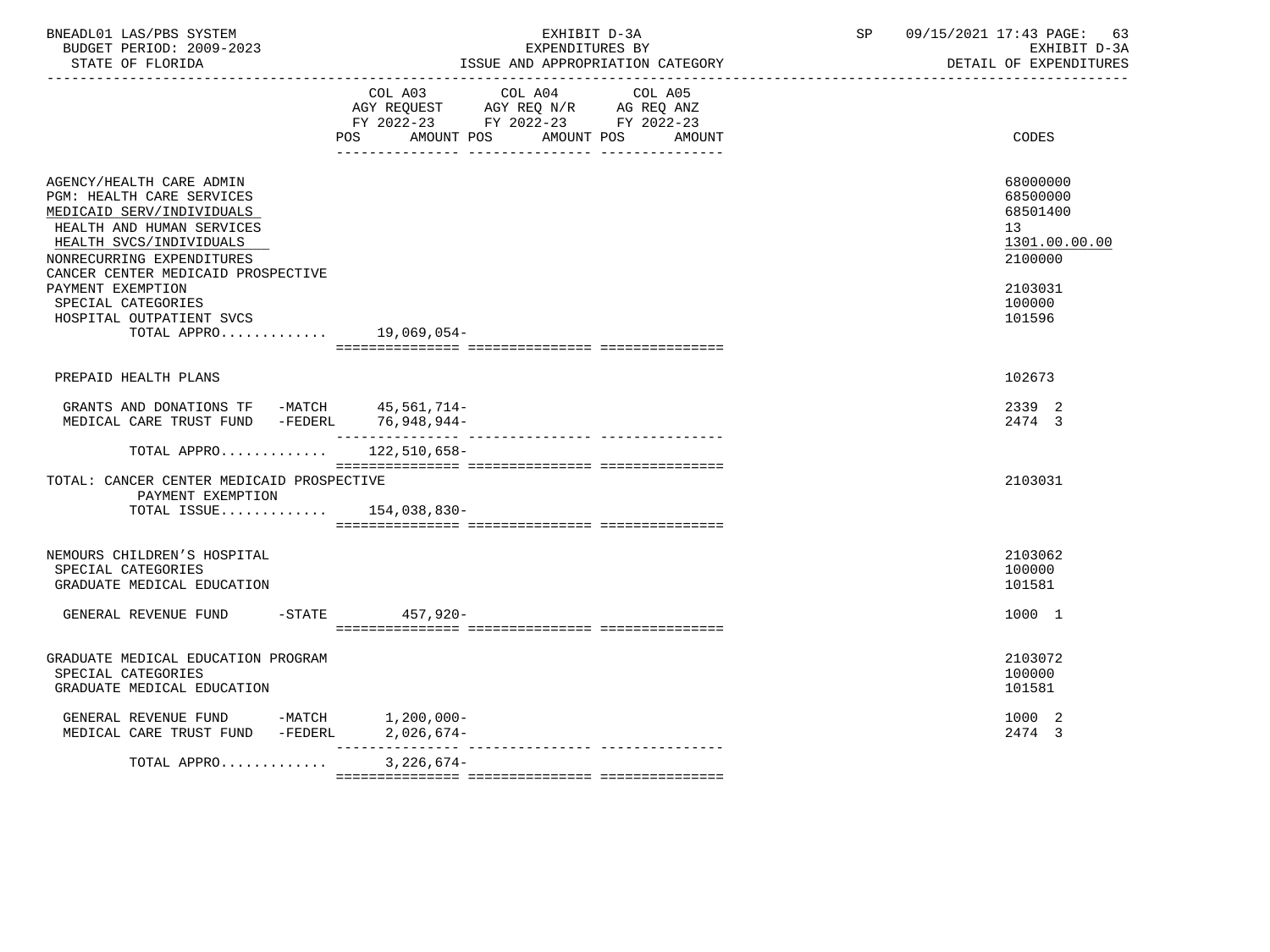| BNEADL01 LAS/PBS SYSTEM<br>BUDGET PERIOD: 2009-2023<br>STATE OF FLORIDA                                                                                                                                                                                       | EXHIBIT D-3A<br>EXPENDITURES BY<br>ISSUE AND APPROPRIATION CATEGORY                                                                                   | 09/15/2021 17:43 PAGE: 64<br>SP<br>EXHIBIT D-3A<br>DETAIL OF EXPENDITURES                         |
|---------------------------------------------------------------------------------------------------------------------------------------------------------------------------------------------------------------------------------------------------------------|-------------------------------------------------------------------------------------------------------------------------------------------------------|---------------------------------------------------------------------------------------------------|
|                                                                                                                                                                                                                                                               | COL A03 COL A04 COL A05<br>AGY REQUEST AGY REQ N/R AG REQ ANZ<br>FY 2022-23 FY 2022-23 FY 2022-23<br>AMOUNT POS<br>AMOUNT POS<br>POS<br><b>AMOUNT</b> | <b>CODES</b>                                                                                      |
| AGENCY/HEALTH CARE ADMIN<br>PGM: HEALTH CARE SERVICES<br>MEDICAID SERV/INDIVIDUALS<br>HEALTH AND HUMAN SERVICES<br>HEALTH SVCS/INDIVIDUALS<br>NONRECURRING EXPENDITURES<br>HOSPITAL RATE EXEMPTIONS - ADD<br>SPECIAL CATEGORIES<br>HOSPITAL INPATIENT SERVICE |                                                                                                                                                       | 68000000<br>68500000<br>68501400<br>13<br>1301.00.00.00<br>2100000<br>2103077<br>100000<br>101582 |
| GENERAL REVENUE FUND -MATCH 25, 255, 662-<br>MEDICAL CARE TRUST FUND -FEDERL                                                                                                                                                                                  | 42,654,159-                                                                                                                                           | 1000 2<br>2474 3                                                                                  |
| TOTAL APPRO                                                                                                                                                                                                                                                   | $67,909,821-$                                                                                                                                         |                                                                                                   |
| HOSPITAL OUTPATIENT SVCS                                                                                                                                                                                                                                      |                                                                                                                                                       | 101596                                                                                            |
| GENERAL REVENUE FUND -MATCH 2,805,160-<br>MEDICAL CARE TRUST FUND -FEDERL                                                                                                                                                                                     | 4,737,619-                                                                                                                                            | 1000 2<br>2474 3                                                                                  |
| TOTAL APPRO                                                                                                                                                                                                                                                   | 7,542,779-                                                                                                                                            |                                                                                                   |
| PREPAID HEALTH PLANS                                                                                                                                                                                                                                          |                                                                                                                                                       | 102673                                                                                            |
| GENERAL REVENUE FUND -MATCH 87,094,927-<br>MEDICAL CARE TRUST FUND -FEDERL 147,094,174-                                                                                                                                                                       |                                                                                                                                                       | 1000 2<br>2474 3                                                                                  |
| TOTAL APPRO                                                                                                                                                                                                                                                   | 234,189,101-                                                                                                                                          |                                                                                                   |
| TOTAL: HOSPITAL RATE EXEMPTIONS - ADD<br>TOTAL ISSUE 309,641,701-                                                                                                                                                                                             |                                                                                                                                                       | 2103077                                                                                           |
|                                                                                                                                                                                                                                                               |                                                                                                                                                       |                                                                                                   |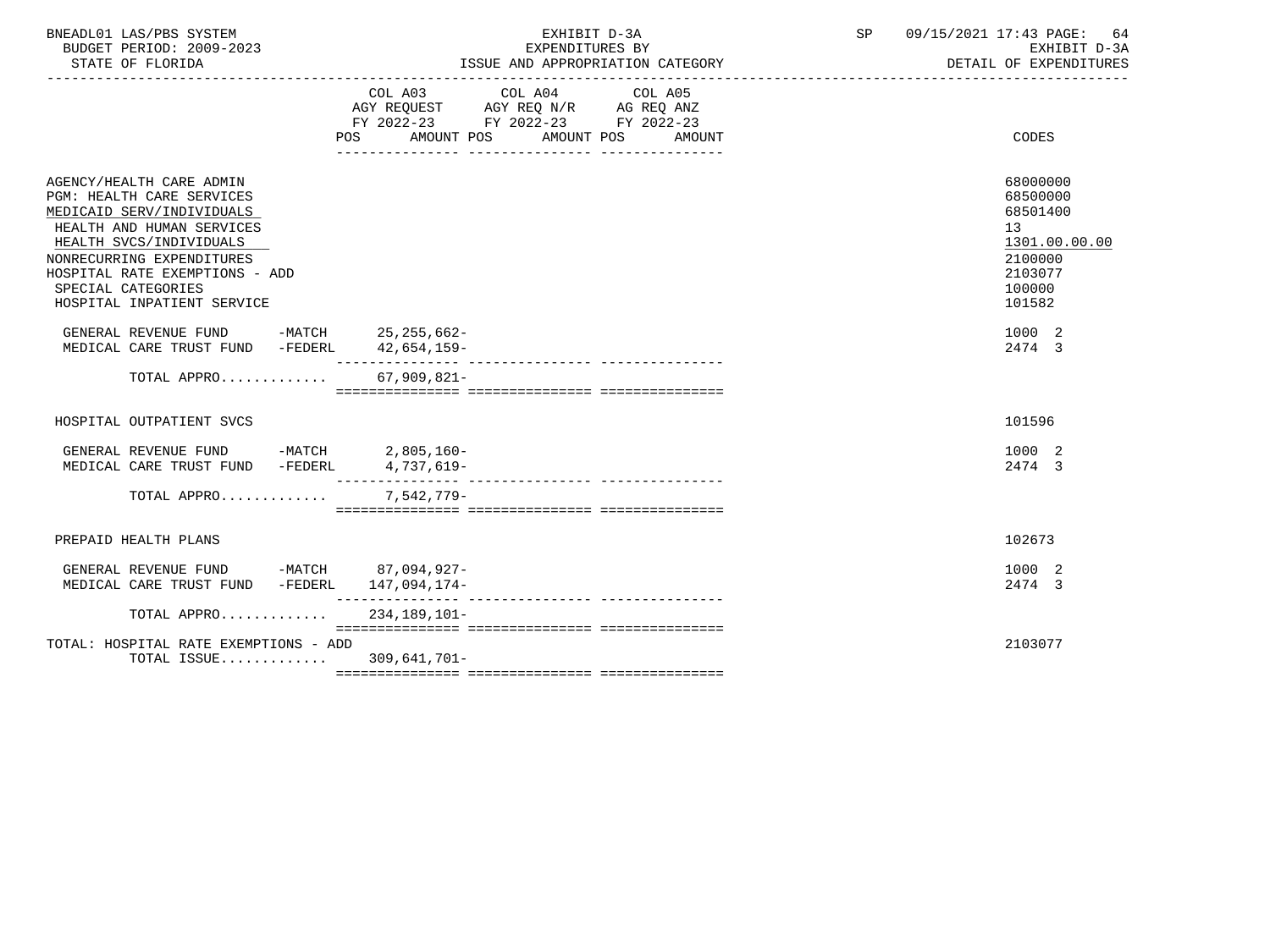| BNEADL01 LAS/PBS SYSTEM<br>BUDGET PERIOD: 2009-2023<br>STATE OF FLORIDA                                                                                                                                                                     |                     |                                                                                             | EXHIBIT D-3A<br>EXPENDITURES BY | ISSUE AND APPROPRIATION CATEGORY |  | SP 09/15/2021 17:43 PAGE: 65<br>EXHIBIT D-3A<br>DETAIL OF EXPENDITURES                  |
|---------------------------------------------------------------------------------------------------------------------------------------------------------------------------------------------------------------------------------------------|---------------------|---------------------------------------------------------------------------------------------|---------------------------------|----------------------------------|--|-----------------------------------------------------------------------------------------|
|                                                                                                                                                                                                                                             |                     | AGY REQUEST AGY REQ N/R AG REQ ANZ<br>FY 2022-23 FY 2022-23 FY 2022-23<br>POS<br>AMOUNT POS | COL A03 COL A04<br>AMOUNT POS   | COL A05<br>AMOUNT                |  | CODES                                                                                   |
| AGENCY/HEALTH CARE ADMIN<br>PGM: HEALTH CARE SERVICES<br>MEDICAID SERV/INDIVIDUALS<br>HEALTH AND HUMAN SERVICES<br>HEALTH SVCS/INDIVIDUALS<br>PRICE LEVEL INCREASES<br>INSTITUTIONAL AND PRESCRIBED DRUG<br>PROVIDERS<br>SPECIAL CATEGORIES |                     |                                                                                             | ---------------                 | ---------------                  |  | 68000000<br>68500000<br>68501400<br>13<br>1301.00.00.00<br>2300000<br>2301510<br>100000 |
| CASE MANAGEMENT<br>GENERAL REVENUE FUND -MATCH 4,305-<br>MEDICAL CARE TRUST FUND -FEDERL 7,270-                                                                                                                                             |                     |                                                                                             |                                 |                                  |  | 100311<br>1000 2<br>2474 3                                                              |
| TOTAL APPRO                                                                                                                                                                                                                                 |                     | 11,575–                                                                                     |                                 |                                  |  |                                                                                         |
| COMMUNITY MENTAL HEALTH SV                                                                                                                                                                                                                  |                     |                                                                                             |                                 |                                  |  | 100616                                                                                  |
| GENERAL REVENUE FUND -MATCH 22,189,551<br>MEDICAL CARE TRUST FUND -FEDERL 37,934,153                                                                                                                                                        |                     | ---------------                                                                             |                                 |                                  |  | 1000 2<br>2474 3                                                                        |
| TOTAL APPRO                                                                                                                                                                                                                                 |                     | 60,123,704                                                                                  |                                 |                                  |  |                                                                                         |
| DEVEL EVAL & INTERV/PART C                                                                                                                                                                                                                  |                     |                                                                                             |                                 |                                  |  | 100919                                                                                  |
| GENERAL REVENUE FUND -MATCH 122,774-<br>MEDICAL CARE TRUST FUND -FEDERL                                                                                                                                                                     |                     | $84,463-$                                                                                   |                                 |                                  |  | 1000 2<br>2474 3                                                                        |
| TOTAL APPRO                                                                                                                                                                                                                                 |                     | $207.237-$                                                                                  |                                 |                                  |  |                                                                                         |
| HOSPITAL INPATIENT SERVICE                                                                                                                                                                                                                  |                     |                                                                                             |                                 |                                  |  | 101582                                                                                  |
| GENERAL REVENUE FUND -MATCH 30,801,269<br>MEDICAL CARE TRUST FUND<br>REFUGEE ASSISTANCE TF                                                                                                                                                  | -FEDERL<br>-FEDERL  | 52,061,131<br>28,961                                                                        |                                 |                                  |  | 1000 2<br>2474 3<br>2579 3                                                              |
| TOTAL APPRO                                                                                                                                                                                                                                 |                     | 82,891,361                                                                                  |                                 |                                  |  |                                                                                         |
| HOSPITAL INSURANCE BENEFIT                                                                                                                                                                                                                  |                     |                                                                                             |                                 |                                  |  | 101589                                                                                  |
| GENERAL REVENUE FUND<br>MEDICAL CARE TRUST FUND                                                                                                                                                                                             | -MATCH<br>$-FEDERL$ | 56,285-<br>$95,059-$                                                                        |                                 |                                  |  | 1000 2<br>2474 3                                                                        |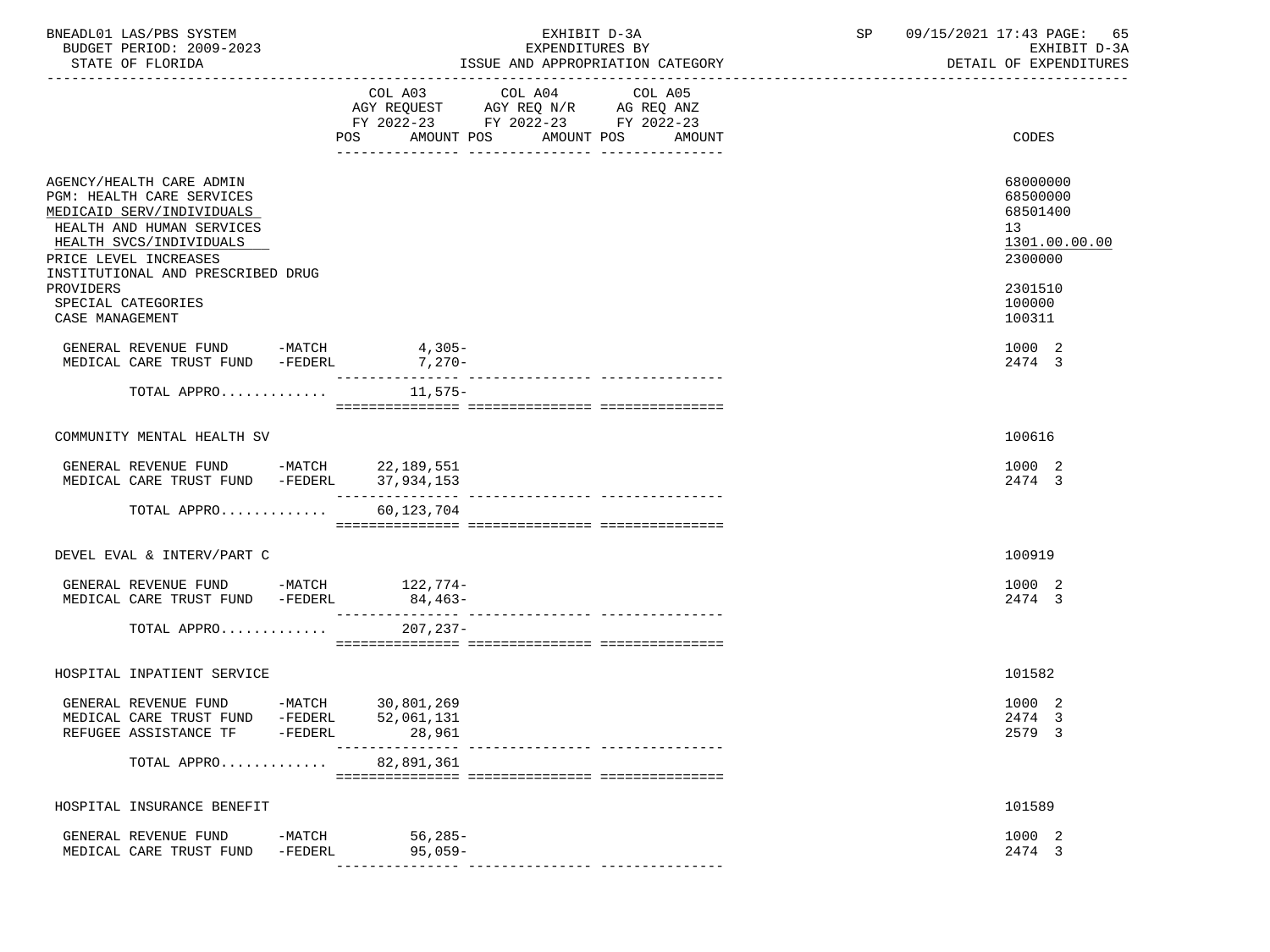| STATE OF FLORIDA<br>COL A03 COL A04                                                                                                                                                                      | ISSUE AND APPROPRIATION CATEGORY<br>COL A05<br>AGY REQUEST AGY REQ N/R AG REQ ANZ<br>FY 2022-23 FY 2022-23 FY 2022-23 | DETAIL OF EXPENDITURES                                             |
|----------------------------------------------------------------------------------------------------------------------------------------------------------------------------------------------------------|-----------------------------------------------------------------------------------------------------------------------|--------------------------------------------------------------------|
|                                                                                                                                                                                                          |                                                                                                                       |                                                                    |
|                                                                                                                                                                                                          | POS AMOUNT POS AMOUNT POS AMOUNT                                                                                      | CODES                                                              |
| AGENCY/HEALTH CARE ADMIN<br>PGM: HEALTH CARE SERVICES<br>MEDICAID SERV/INDIVIDUALS<br>HEALTH AND HUMAN SERVICES<br>HEALTH SVCS/INDIVIDUALS<br>PRICE LEVEL INCREASES<br>INSTITUTIONAL AND PRESCRIBED DRUG |                                                                                                                       | 68000000<br>68500000<br>68501400<br>13<br>1301.00.00.00<br>2300000 |
| PROVIDERS<br>SPECIAL CATEGORIES<br>HOSPITAL INSURANCE BENEFIT<br>TOTAL APPRO $151,344-$                                                                                                                  |                                                                                                                       | 2301510<br>100000<br>101589                                        |
|                                                                                                                                                                                                          |                                                                                                                       |                                                                    |
| HOSPITAL OUTPATIENT SVCS                                                                                                                                                                                 |                                                                                                                       | 101596                                                             |
| REFUGEE ASSISTANCE TF -FEDERL<br>19,777                                                                                                                                                                  |                                                                                                                       | 1000 2<br>2474 3<br>2579 3                                         |
| TOTAL APPRO 33,107,242                                                                                                                                                                                   |                                                                                                                       |                                                                    |
| OTHER FEE FOR SERVICE                                                                                                                                                                                    |                                                                                                                       | 102325                                                             |
| GENERAL REVENUE FUND -MATCH 89,312,730<br>MEDICAL CARE TRUST FUND -FEDERL 164,660,793<br>REFUGEE ASSISTANCE TF -FEDERL<br>76,639<br>TOTAL APPRO 254,050,162                                              |                                                                                                                       | 1000 2<br>2474 3<br>2579 3                                         |
|                                                                                                                                                                                                          |                                                                                                                       |                                                                    |
| PERSONAL CARE SERVICES                                                                                                                                                                                   |                                                                                                                       | 102538                                                             |
| GENERAL REVENUE FUND -MATCH 2,166,785-<br>MEDICAL CARE TRUST FUND -FEDERL<br>3,673,450-                                                                                                                  |                                                                                                                       | 1000 2<br>2474 3                                                   |
| TOTAL APPRO<br>$5,840,235-$                                                                                                                                                                              |                                                                                                                       |                                                                    |
| PHYSICIAN/HCP SVCS                                                                                                                                                                                       |                                                                                                                       | 102542                                                             |
| -MATCH 1,936,809<br>-FEDERL 3,278.524<br>GENERAL REVENUE FUND<br>MEDICAL CARE TRUST FUND -FEDERL<br>3,278,524<br>REFUGEE ASSISTANCE TF<br>-FEDERL<br>2,138                                               |                                                                                                                       | 1000 2<br>2474 3<br>2579 3                                         |
| 5, 217, 471<br>TOTAL APPRO                                                                                                                                                                               | ------------- ----------------                                                                                        |                                                                    |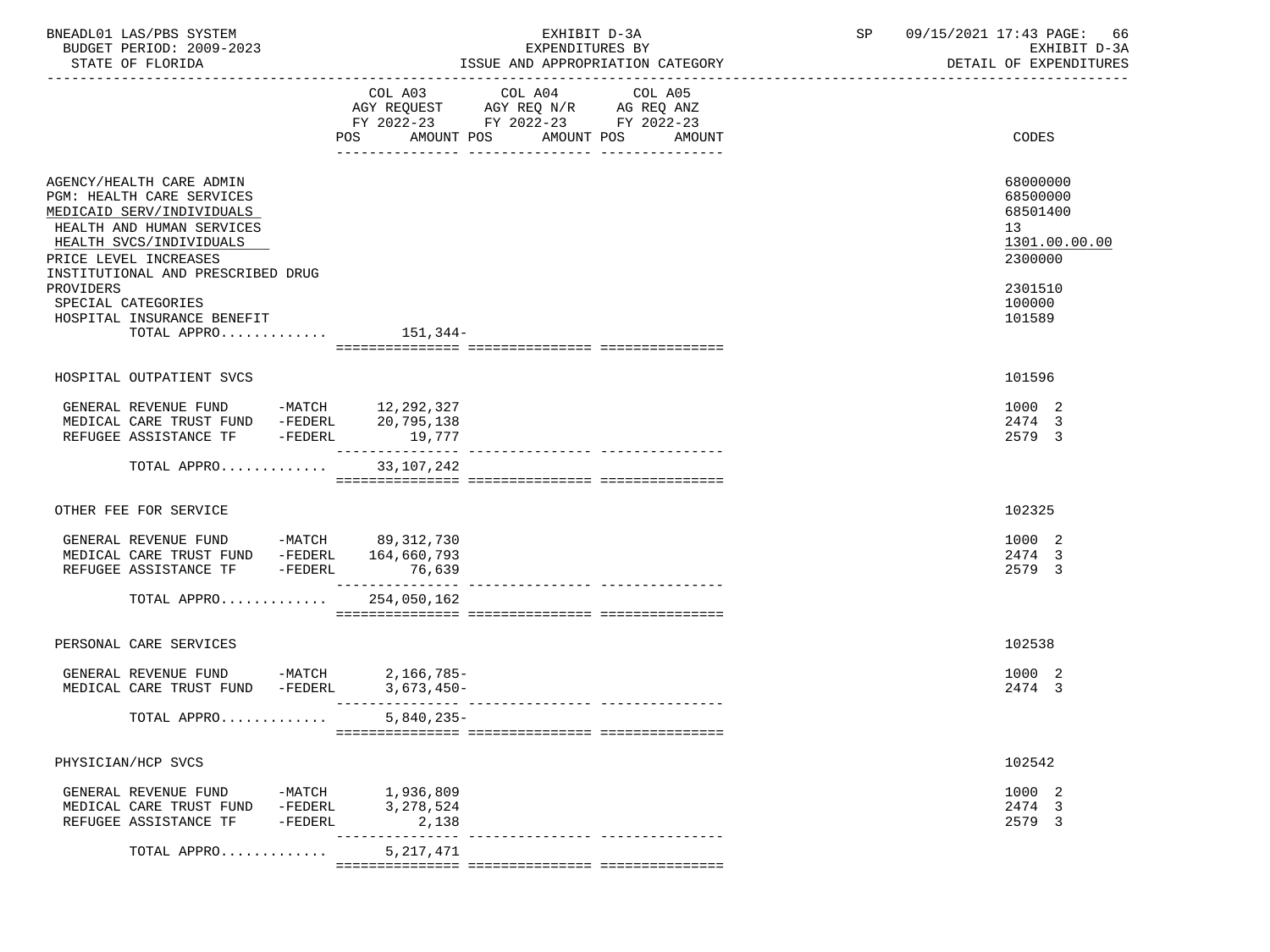| BNEADL01 LAS/PBS SYSTEM<br>BUDGET PERIOD: 2009-2023<br>STATE OF FLORIDA                                                                                                                                                                     |                                                    | EXHIBIT D-3A<br>EXPENDITURES BY<br>ISSUE AND APPROPRIATION CATEGORY                                                                      | 09/15/2021 17:43 PAGE:<br>SP | 67<br>EXHIBIT D-3A<br>DETAIL OF EXPENDITURES                            |
|---------------------------------------------------------------------------------------------------------------------------------------------------------------------------------------------------------------------------------------------|----------------------------------------------------|------------------------------------------------------------------------------------------------------------------------------------------|------------------------------|-------------------------------------------------------------------------|
|                                                                                                                                                                                                                                             |                                                    | COL A03 COL A04 COL A05<br>AGY REQUEST AGY REQ N/R AG REQ ANZ<br>FY 2022-23 FY 2022-23 FY 2022-23<br>POS AMOUNT POS AMOUNT POS<br>AMOUNT |                              | <b>CODES</b>                                                            |
| AGENCY/HEALTH CARE ADMIN<br>PGM: HEALTH CARE SERVICES<br>MEDICAID SERV/INDIVIDUALS<br>HEALTH AND HUMAN SERVICES<br>HEALTH SVCS/INDIVIDUALS<br>PRICE LEVEL INCREASES<br>INSTITUTIONAL AND PRESCRIBED DRUG<br>PROVIDERS<br>SPECIAL CATEGORIES |                                                    |                                                                                                                                          | 13<br>100000                 | 68000000<br>68500000<br>68501400<br>1301.00.00.00<br>2300000<br>2301510 |
| PREPAID HEALTH PLANS<br>GENERAL REVENUE FUND -MATCH 292,033,525                                                                                                                                                                             |                                                    |                                                                                                                                          | 102673                       | 1000 2                                                                  |
| MEDICAL CARE TRUST FUND -FEDERL 369,794,541<br>REFUGEE ASSISTANCE TF -FEDERL 94,280                                                                                                                                                         |                                                    |                                                                                                                                          |                              | 2474 3<br>2579 3                                                        |
| TOTAL APPRO 661,922,346                                                                                                                                                                                                                     |                                                    |                                                                                                                                          |                              |                                                                         |
| PRESCRIBED MEDICINE/DRUGS                                                                                                                                                                                                                   |                                                    |                                                                                                                                          | 102681                       |                                                                         |
| GENERAL REVENUE FUND -MATCH $30,552,773$<br>MEDICAL CARE TRUST FUND -FEDERL $6,729,344$<br>REFUGEE ASSISTANCE TF -FEDERL 36,237                                                                                                             |                                                    |                                                                                                                                          |                              | 1000 2<br>2474 3<br>2579 3                                              |
| TOTAL APPRO 37,318,354                                                                                                                                                                                                                      |                                                    |                                                                                                                                          |                              |                                                                         |
| MEDICARE PART D PAYMENT                                                                                                                                                                                                                     |                                                    |                                                                                                                                          | 102683                       |                                                                         |
| GENERAL REVENUE FUND -MATCH 76,151,672                                                                                                                                                                                                      |                                                    |                                                                                                                                          |                              | 1000 2                                                                  |
| STW INPATIENT PSYCH SVCS                                                                                                                                                                                                                    |                                                    |                                                                                                                                          | 103560                       |                                                                         |
| GENERAL REVENUE FUND -MATCH 38,673<br>MEDICAL CARE TRUST FUND -FEDERL 66,134                                                                                                                                                                |                                                    |                                                                                                                                          |                              | 1000 2<br>2474 3                                                        |
| TOTAL APPRO                                                                                                                                                                                                                                 | 104,807                                            |                                                                                                                                          |                              |                                                                         |
| SUPPLEMENTAL MEDICAL INS                                                                                                                                                                                                                    |                                                    |                                                                                                                                          |                              | 103724                                                                  |
| GENERAL REVENUE FUND<br>MEDICAL CARE TRUST FUND                                                                                                                                                                                             | $-MATCH$<br>9,463,702-<br>17,618,801-<br>$-FEDERL$ | ---------------------------------                                                                                                        |                              | 1000 2<br>2474 3                                                        |
| TOTAL APPRO                                                                                                                                                                                                                                 | 27,082,503-                                        |                                                                                                                                          |                              |                                                                         |

=============== =============== ===============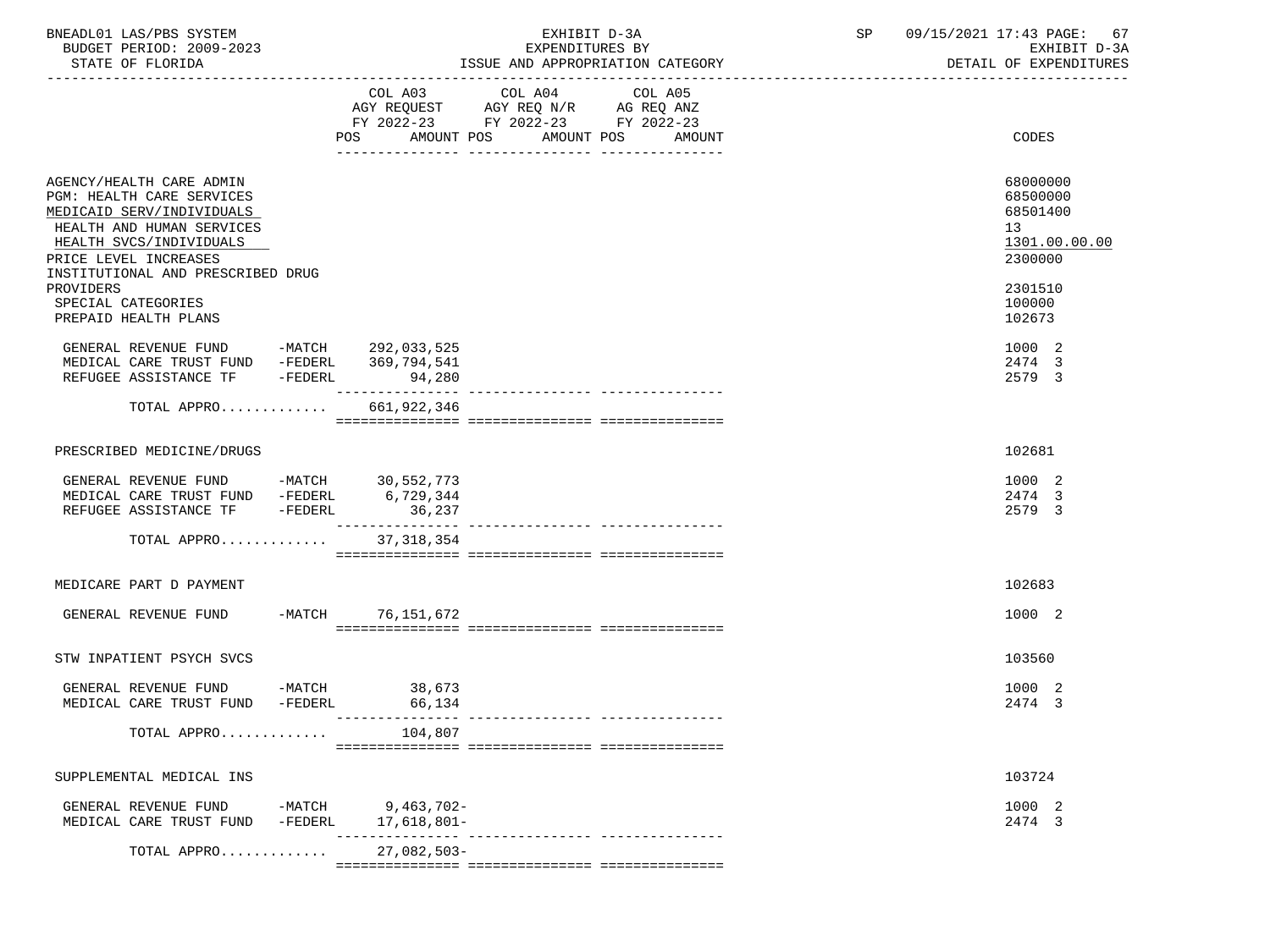| BNEADL01 LAS/PBS SYSTEM<br>BUDGET PERIOD: 2009-2023<br>STATE OF FLORIDA                                                                                                                                                      | EXHIBIT D-3A<br>EXPENDITURES BY<br>ISSUE AND APPROPRIATION CATEGORY                                                                         | SP<br>09/15/2021 17:43 PAGE:<br>68<br>EXHIBIT D-3A<br>DETAIL OF EXPENDITURES  |
|------------------------------------------------------------------------------------------------------------------------------------------------------------------------------------------------------------------------------|---------------------------------------------------------------------------------------------------------------------------------------------|-------------------------------------------------------------------------------|
|                                                                                                                                                                                                                              | COL A03 COL A04 COL A05<br>AGY REQUEST AGY REQ N/R AG REQ ANZ<br>FY 2022-23 FY 2022-23 FY 2022-23<br>POS<br>AMOUNT POS AMOUNT POS<br>AMOUNT | CODES                                                                         |
| AGENCY/HEALTH CARE ADMIN<br><b>PGM: HEALTH CARE SERVICES</b><br>MEDICAID SERV/INDIVIDUALS<br>HEALTH AND HUMAN SERVICES<br>HEALTH SVCS/INDIVIDUALS<br>PRICE LEVEL INCREASES<br>INSTITUTIONAL AND PRESCRIBED DRUG<br>PROVIDERS |                                                                                                                                             | 68000000<br>68500000<br>68501400<br>13<br>1301.00.00.00<br>2300000<br>2301510 |
| TOTAL: INSTITUTIONAL AND PRESCRIBED DRUG<br>PROVIDERS<br>TOTAL ISSUE $1177,594,225$                                                                                                                                          |                                                                                                                                             | 2301510                                                                       |
|                                                                                                                                                                                                                              |                                                                                                                                             |                                                                               |

 2022-2023 BUDGET YEAR NARRATIVE: IT COMPONENT? NO LINKAGE TO THE GOVERNOR'S PRIORITIES: Health Care - Promote innovation, reduce costs and combat state crisis. Public Integrity - Protect taxpayer resources by ensuring the faithful expenditure of public funds

 FLORIDA STRATEGIC PLAN FOR ECONOMIC DEVELOPMENT: (5.2) Improve the efficiency and effectiveness of government agencies at all levels; (5.3) Strengthen local, regional and statewide partnerships to accomplish Florida's economic and quality of life and quality places goals; and (6.2) Ensure Floridians in all communities and life stages have opportunities to achieve healthier outcomes and societal contributions.

ISSUE TITLE: Institutional and Prescribed Drug Providers

 ISSUE SUMMARY: The Agency for Health Care Administration (AHCA) requests to adjust budget authority of \$1,157,035,170 in multiple Medicaid Services categories for price level as agreed upon in the August 2021 Social Services Estimating Conference (SSEC) for Medicaid Expenditures.

 ISSUE DETAIL: The AHCA is responsible for the administration of the Medicaid program (Title XIX of the Social Security Act). The Medicaid program provides health care coverage to certain persons who qualify as low-income children, elderly, disabled, or families with dependent children. The Medicaid program is jointly financed with state and federal funds. The caseload and expenditures for the program are forecasted through a consensus process by the principals of the SSEC. Current state and federally approved reimbursement plans provide for inflationary adjustments for institutional providers based on provider cost reports along with federally approved prepaid health plan capitation rates through an 1115 Waiver. The price level adjustment for drugs includes the estimated increase in reimbursement to pharmacists allowed under current law because of increases in the wholesale acquisition costs of drugs. The total price level adjustment of \$1,157,035,171 is required in order to continue the current programs and remain in compliance with the state's institutional reimbursement plans, capitation rate actuarial soundness, and drug pricing laws. The results of a conference stay in effect until the next consensus conference convenes. Therefore, the Medicaid program's budget for Fiscal Year 2022-2023 must be adjusted for price level as agreed upon in the SSEC for Medicaid Expenditures held in August 2021.

 FISCAL IMPACT: This issue requests an adjustment in budget authority of \$1,157,035,170 in the Medicaid Services to Individuals budget entity (68501400) and in the Medicaid Long Term Care budget entity (68501500) for a price level adjustment as agreed upon at the August 2021 SSEC for Medicaid Expenditures.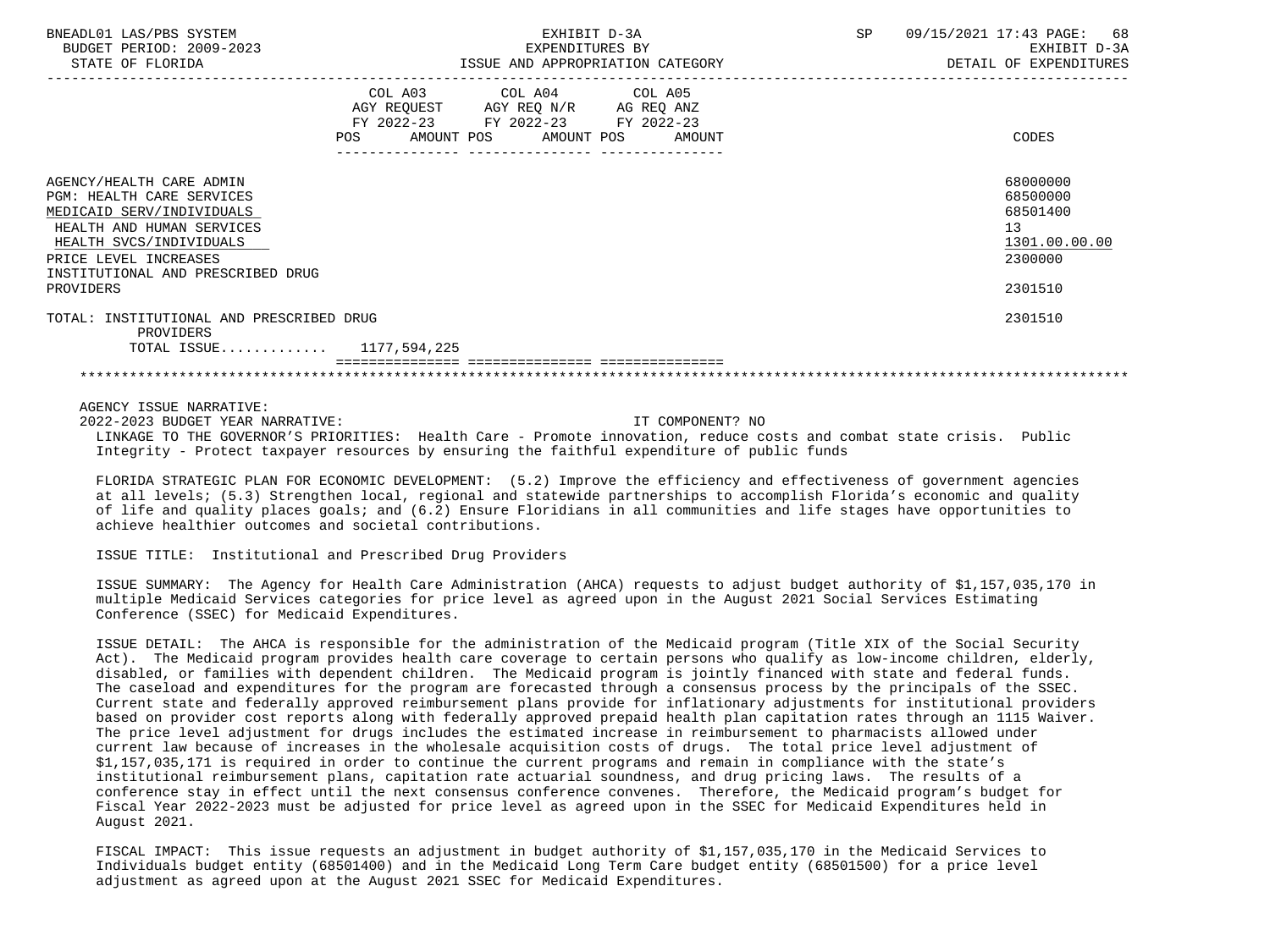| BNEADL01 LAS/PBS SYSTEM<br>BUDGET PERIOD: 2009-2023<br>STATE OF FLORIDA                                                                                                                                         |                                                                                                                                                                                                                                                                     | EXHIBIT D-3A<br>EXPENDITURES BY<br>ISSUE AND APPROPRIATION CATEGORY     |                                                  | SP                                              | 09/15/2021 17:43 PAGE: 69<br>EXHIBIT D-3A<br>DETAIL OF EXPENDITURES |
|-----------------------------------------------------------------------------------------------------------------------------------------------------------------------------------------------------------------|---------------------------------------------------------------------------------------------------------------------------------------------------------------------------------------------------------------------------------------------------------------------|-------------------------------------------------------------------------|--------------------------------------------------|-------------------------------------------------|---------------------------------------------------------------------|
|                                                                                                                                                                                                                 | COL A03 COL A04 COL A05<br>$\begin{tabular}{lllllll} \bf AGY \;\; REQUEST \hspace{1cm} AGY \;\; REQ \;\; N/R \hspace{1cm} AG \;\; REQ \;\; ANZ \\ \bf FY \;\; 2022-23 \hspace{1cm} FY \;\; 2022-23 \hspace{1cm} FY \;\; 2022-23 \end{tabular}$<br>AMOUNT POS<br>POS | AMOUNT POS                                                              | AMOUNT                                           |                                                 | CODES                                                               |
|                                                                                                                                                                                                                 |                                                                                                                                                                                                                                                                     |                                                                         |                                                  |                                                 |                                                                     |
| AGENCY/HEALTH CARE ADMIN<br><b>PGM: HEALTH CARE SERVICES</b><br>MEDICAID SERV/INDIVIDUALS<br>HEALTH AND HUMAN SERVICES<br>HEALTH SVCS/INDIVIDUALS<br>PRICE LEVEL INCREASES<br>INSTITUTIONAL AND PRESCRIBED DRUG |                                                                                                                                                                                                                                                                     |                                                                         |                                                  |                                                 | 68000000<br>68500000<br>68501400<br>13<br>1301.00.00.00<br>2300000  |
| PROVIDERS                                                                                                                                                                                                       |                                                                                                                                                                                                                                                                     |                                                                         |                                                  |                                                 | 2301510                                                             |
|                                                                                                                                                                                                                 |                                                                                                                                                                                                                                                                     |                                                                         | RECURRING NON-RECURRING<br>FY 2022-23 FY 2022-23 | TOTAL<br>FY 2022-23                             |                                                                     |
| Medicaid Services to Individuals (68501400)<br>Sundial Revenue (1000 - 2)<br>Medical Care Trust Fund (2474 - 3)<br>Refugee Agricia<br>Refugee Assistance Trust Fund (2579 - 3)                                  |                                                                                                                                                                                                                                                                     | \$543,495,478<br>\$633,840,715<br>\$258,032                             | \$0<br>\$0<br>\$0                                | \$543,495,478<br>\$633,840,715<br>\$258,032     |                                                                     |
| Budget Entity Total                                                                                                                                                                                             |                                                                                                                                                                                                                                                                     | \$1,177,594,225                                                         | \$0                                              | \$1,177,594,225                                 |                                                                     |
| Medicaid Long Term Care (68501500)<br>General Revenue (1000 - 2)<br>Medical Care Trust Fund (2474 - 2)<br>Medical Care Trust Fund (2474 - 3)                                                                    |                                                                                                                                                                                                                                                                     | (\$7,602,307)<br>(\$7,602,307)<br>(\$44,034)<br>$( $12, 912, 714)$ $$0$ | \$0<br>\$0                                       | (57, 602, 307)<br>(\$44,034)<br>(S12, 912, 714) |                                                                     |
| Budget Entity Total                                                                                                                                                                                             |                                                                                                                                                                                                                                                                     | (\$20,559,055)                                                          | \$0                                              | ( \$20, 559, 055)                               |                                                                     |
| Issue Total                                                                                                                                                                                                     |                                                                                                                                                                                                                                                                     | \$1,157,035,170 \$0                                                     |                                                  | \$1,157,035,170                                 |                                                                     |
|                                                                                                                                                                                                                 |                                                                                                                                                                                                                                                                     |                                                                         |                                                  |                                                 |                                                                     |
| WORKLOAD<br>MEDICAID SERVICES<br>SPECIAL CATEGORIES<br>CASE MANAGEMENT                                                                                                                                          |                                                                                                                                                                                                                                                                     |                                                                         |                                                  |                                                 | 3000000<br>3004500<br>100000<br>100311                              |
| GENERAL REVENUE FUND -MATCH 2,695<br>MEDICAL CARE TRUST FUND -FEDERL 1,997-                                                                                                                                     |                                                                                                                                                                                                                                                                     |                                                                         |                                                  |                                                 | 1000 2<br>2474 3                                                    |
| TOTAL APPRO                                                                                                                                                                                                     | 698                                                                                                                                                                                                                                                                 |                                                                         |                                                  |                                                 |                                                                     |
|                                                                                                                                                                                                                 |                                                                                                                                                                                                                                                                     |                                                                         |                                                  |                                                 |                                                                     |
| COMMUNITY MENTAL HEALTH SV                                                                                                                                                                                      |                                                                                                                                                                                                                                                                     |                                                                         |                                                  |                                                 | 100616                                                              |

| GENERAL<br>FUND<br>REVENUE<br>TRUST<br>FUND<br>CARE<br>MED<br>"CAL | MATCH<br>-MAIC.<br>-FEDERL | .043<br>$051-$<br>43<br>$h \Delta$ | 1000 |
|--------------------------------------------------------------------|----------------------------|------------------------------------|------|
|                                                                    |                            |                                    | .    |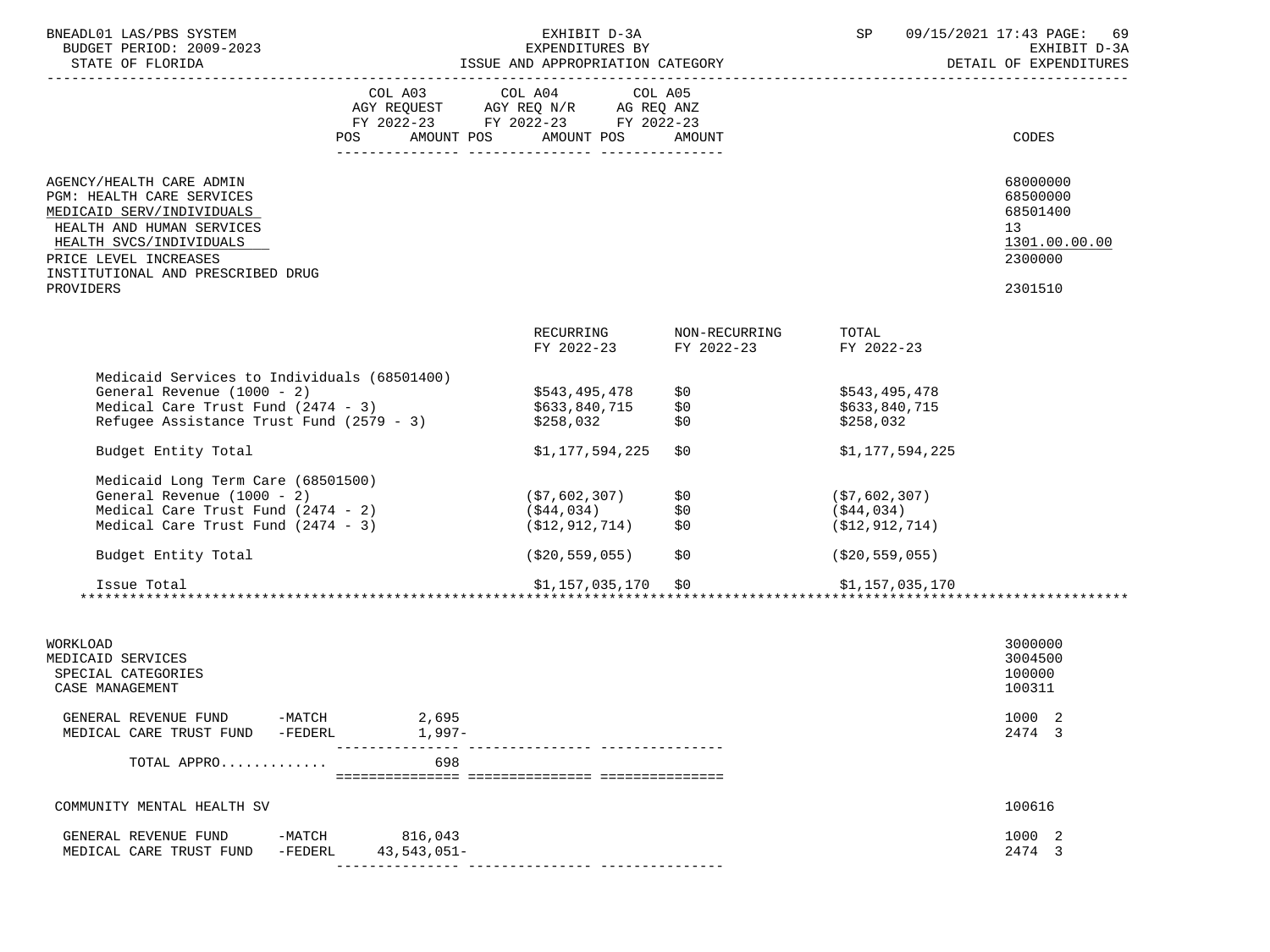| BNEADL01 LAS/PBS SYSTEM<br>BUDGET PERIOD: 2009-2023                                                                                                                                                                                                        |                                              |                                                      | EXHIBIT D-3A<br>EXPENDITURES BY                                                                   |                                  | SP | 09/15/2021 17:43 PAGE: 70<br>EXHIBIT D-3A                                                         |
|------------------------------------------------------------------------------------------------------------------------------------------------------------------------------------------------------------------------------------------------------------|----------------------------------------------|------------------------------------------------------|---------------------------------------------------------------------------------------------------|----------------------------------|----|---------------------------------------------------------------------------------------------------|
| STATE OF FLORIDA                                                                                                                                                                                                                                           |                                              |                                                      |                                                                                                   | ISSUE AND APPROPRIATION CATEGORY |    | DETAIL OF EXPENDITURES                                                                            |
|                                                                                                                                                                                                                                                            |                                              | POS AMOUNT POS AMOUNT POS                            | COL A03 COL A04 COL A05<br>AGY REQUEST AGY REQ N/R AG REQ ANZ<br>FY 2022-23 FY 2022-23 FY 2022-23 | AMOUNT                           |    | CODES                                                                                             |
| AGENCY/HEALTH CARE ADMIN<br>PGM: HEALTH CARE SERVICES<br>MEDICAID SERV/INDIVIDUALS<br>HEALTH AND HUMAN SERVICES<br>HEALTH SVCS/INDIVIDUALS<br>WORKLOAD<br>MEDICAID SERVICES<br>SPECIAL CATEGORIES<br>COMMUNITY MENTAL HEALTH SV<br>TOTAL APPRO 42,727,008- |                                              |                                                      |                                                                                                   |                                  |    | 68000000<br>68500000<br>68501400<br>13<br>1301.00.00.00<br>3000000<br>3004500<br>100000<br>100616 |
| DEVEL EVAL & INTERV/PART C                                                                                                                                                                                                                                 |                                              |                                                      |                                                                                                   |                                  |    | 100919                                                                                            |
| GENERAL REVENUE FUND                                                                                                                                                                                                                                       |                                              | -MATCH 90,621                                        |                                                                                                   |                                  |    | 1000 2                                                                                            |
| MEDICAL CARE TRUST FUND -MATCH 50,011-                                                                                                                                                                                                                     | -FEDERL                                      | 63,041                                               |                                                                                                   |                                  |    | 2474 2<br>2474 3                                                                                  |
| TOTAL MEDICAL CARE TRUST FUND<br>TOTAL APPRO $103,651$                                                                                                                                                                                                     |                                              | 13,030                                               |                                                                                                   |                                  |    | 2474                                                                                              |
|                                                                                                                                                                                                                                                            |                                              |                                                      |                                                                                                   |                                  |    |                                                                                                   |
| HEALTHY START SERVICES                                                                                                                                                                                                                                     |                                              |                                                      |                                                                                                   |                                  |    | 101405                                                                                            |
| GENERAL REVENUE FUND -MATCH 1,255,989<br>MEDICAL CARE TRUST FUND -FEDERL                                                                                                                                                                                   |                                              | 1,255,989-                                           |                                                                                                   |                                  |    | 1000 2<br>2474 3                                                                                  |
| TOTAL APPRO                                                                                                                                                                                                                                                |                                              |                                                      |                                                                                                   |                                  |    |                                                                                                   |
| GRADUATE MEDICAL EDUCATION                                                                                                                                                                                                                                 |                                              |                                                      |                                                                                                   |                                  |    | 101581                                                                                            |
| GENERAL REVENUE FUND -MATCH 1,936,270<br>GRANTS AND DONATIONS TF -MATCH<br>MEDICAL CARE TRUST FUND -FEDERL                                                                                                                                                 |                                              | 3,713,529<br>5,649,799-                              |                                                                                                   |                                  |    | 1000 2<br>2339 2<br>2474 3                                                                        |
| TOTAL APPRO                                                                                                                                                                                                                                                |                                              |                                                      |                                                                                                   |                                  |    |                                                                                                   |
| HOSPITAL INPATIENT SERVICE                                                                                                                                                                                                                                 |                                              |                                                      |                                                                                                   |                                  |    | 101582                                                                                            |
| GENERAL REVENUE FUND<br>GRANTS AND DONATIONS TF<br>MEDICAL CARE TRUST FUND<br>REFUGEE ASSISTANCE TF                                                                                                                                                        | -MATCH<br>$-MATCH$<br>$-FEDERL$<br>$-FEDERL$ | 24,616,055-<br>132,488<br>89,143,015-<br>$186.792 -$ |                                                                                                   |                                  |    | 1000 2<br>2339 2<br>2474 3<br>2579 3                                                              |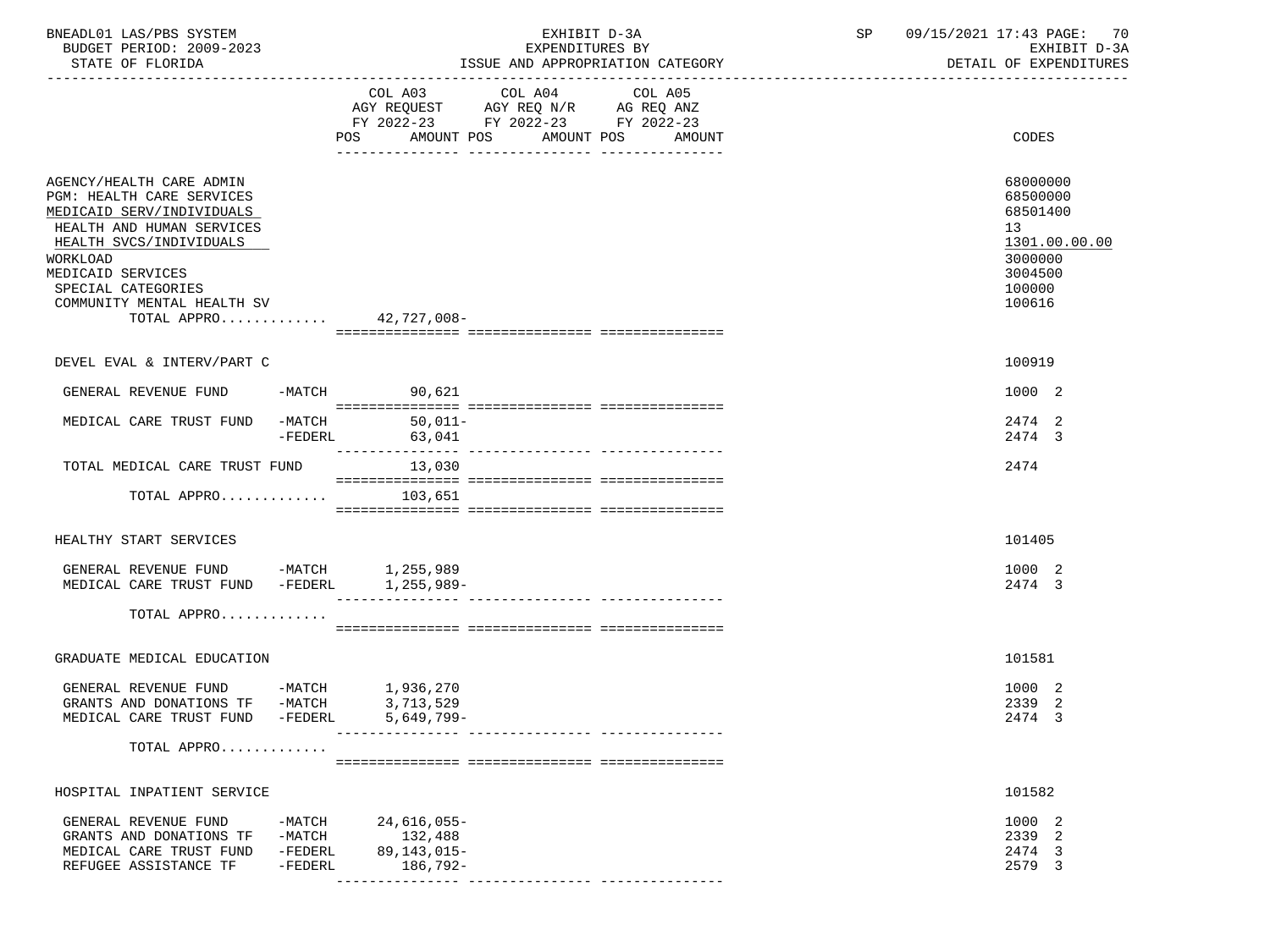| BNEADL01 LAS/PBS SYSTEM<br>BUDGET PERIOD: 2009-2023<br>STATE OF FLORIDA                                                                                                                                                                                              | EXHIBIT D-3A<br>EXPENDITURES BY<br>ISSUE AND APPROPRIATION CATEGORY                                      | 09/15/2021 17:43 PAGE: 71<br>SP<br>EXHIBIT D-3A<br>DETAIL OF EXPENDITURES                                      |
|----------------------------------------------------------------------------------------------------------------------------------------------------------------------------------------------------------------------------------------------------------------------|----------------------------------------------------------------------------------------------------------|----------------------------------------------------------------------------------------------------------------|
|                                                                                                                                                                                                                                                                      | COL A03<br>COL A04<br>COL A05<br>FY 2022-23 FY 2022-23 FY 2022-23<br>AMOUNT POS AMOUNT POS AMOUNT<br>POS | CODES                                                                                                          |
| AGENCY/HEALTH CARE ADMIN<br><b>PGM: HEALTH CARE SERVICES</b><br>MEDICAID SERV/INDIVIDUALS<br>HEALTH AND HUMAN SERVICES<br>HEALTH SVCS/INDIVIDUALS<br>WORKLOAD<br>MEDICAID SERVICES<br>SPECIAL CATEGORIES<br>HOSPITAL INPATIENT SERVICE<br>TOTAL APPRO $113,813,374-$ |                                                                                                          | 68000000<br>68500000<br>68501400<br>13 <sup>°</sup><br>1301.00.00.00<br>3000000<br>3004500<br>100000<br>101582 |
| REGULAR DISPROP SHARE                                                                                                                                                                                                                                                |                                                                                                          | 101583                                                                                                         |
| GRANTS AND DONATIONS TF -MATCH 1,290,316<br>MEDICAL CARE TRUST FUND -FEDERL 233,880                                                                                                                                                                                  |                                                                                                          | 2339 2<br>2474 3                                                                                               |
| TOTAL APPRO                                                                                                                                                                                                                                                          | 1,524,196                                                                                                |                                                                                                                |
| LOW INCOME POOL                                                                                                                                                                                                                                                      |                                                                                                          | 101584                                                                                                         |
| GRANTS AND DONATIONS TF -MATCH 30,016,877<br>MEDICAL CARE TRUST FUND -FEDERL 30,016,877-                                                                                                                                                                             |                                                                                                          | 2339 2<br>2474 3                                                                                               |
| TOTAL APPRO                                                                                                                                                                                                                                                          |                                                                                                          |                                                                                                                |
| HOSPITAL INSURANCE BENEFIT                                                                                                                                                                                                                                           |                                                                                                          | 101589                                                                                                         |
| GENERAL REVENUE FUND -MATCH 319,992-<br>MEDICAL CARE TRUST FUND -FEDERL                                                                                                                                                                                              | $810, 119 -$                                                                                             | 1000 2<br>2474 3                                                                                               |
| TOTAL APPRO $1,130,111-$                                                                                                                                                                                                                                             |                                                                                                          |                                                                                                                |
| HOSPITAL OUTPATIENT SVCS                                                                                                                                                                                                                                             |                                                                                                          | 101596                                                                                                         |
| GENERAL REVENUE FUND -MATCH 10,102,319-<br>MEDICAL CARE TRUST FUND -FEDERL 28,596,370-<br>REFUGEE ASSISTANCE TF -FEDERL                                                                                                                                              | $85,695-$                                                                                                | 1000 2<br>2474 3<br>2579 3                                                                                     |
| TOTAL APPRO                                                                                                                                                                                                                                                          | 38,784,384-                                                                                              |                                                                                                                |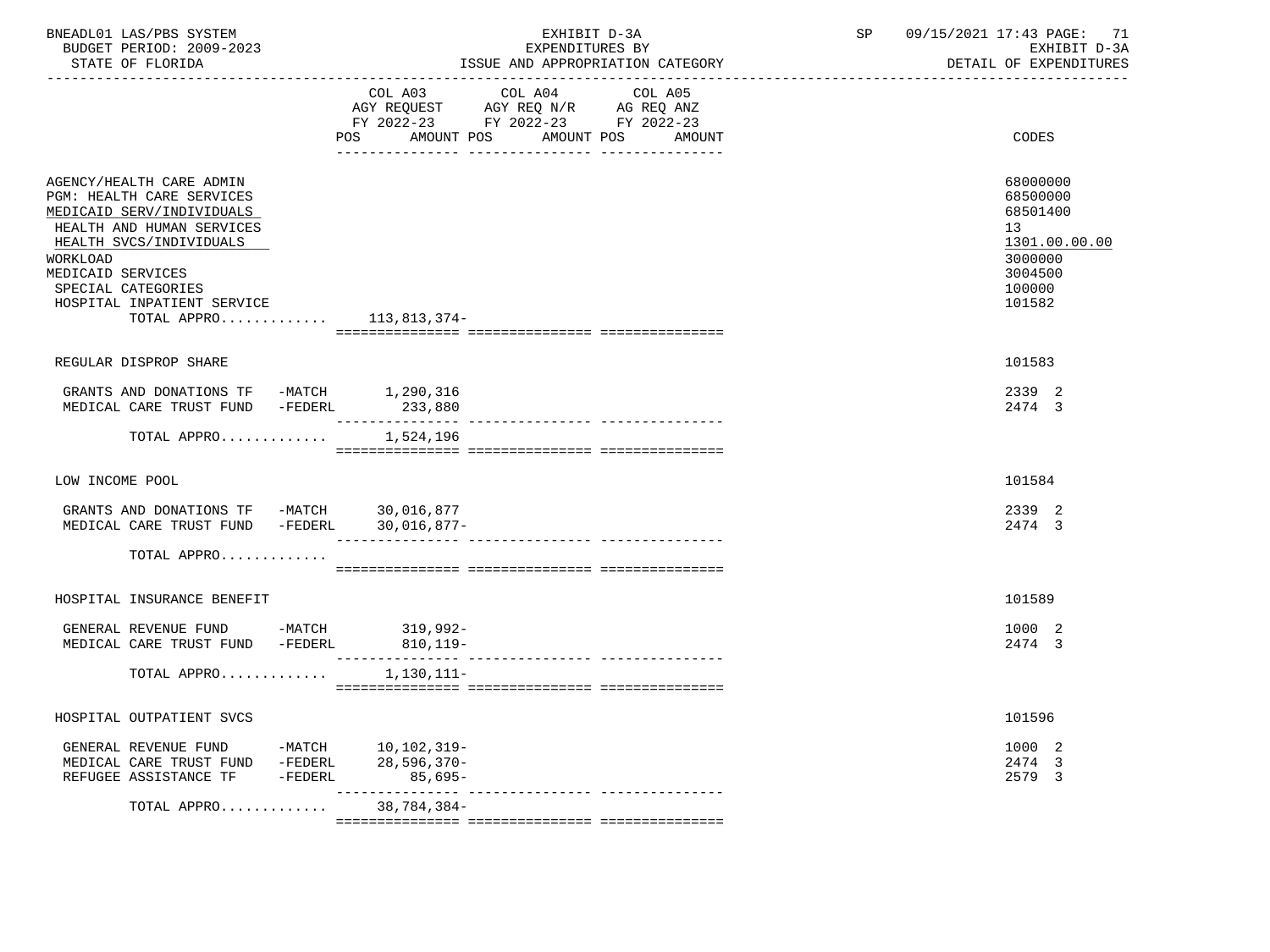| BNEADL01 LAS/PBS SYSTEM<br>BUDGET PERIOD: 2009-2023<br>STATE OF FLORIDA                                                                                                                                                    |                       |                           | EXHIBIT D-3A<br>EXPENDITURES BY                                                                   | ISSUE AND APPROPRIATION CATEGORY | SP and the set of the set of the set of the set of the set of the set of the set of the set of the set of the set of the set of the set of the set of the set of the set of the set of the set of the set of the set of the se | 09/15/2021 17:43 PAGE: 72<br>EXHIBIT D-3A<br>DETAIL OF EXPENDITURES                               |
|----------------------------------------------------------------------------------------------------------------------------------------------------------------------------------------------------------------------------|-----------------------|---------------------------|---------------------------------------------------------------------------------------------------|----------------------------------|--------------------------------------------------------------------------------------------------------------------------------------------------------------------------------------------------------------------------------|---------------------------------------------------------------------------------------------------|
|                                                                                                                                                                                                                            |                       | <b>POS</b><br>AMOUNT POS  | COL A03 COL A04 COL A05<br>AGY REQUEST AGY REQ N/R AG REQ ANZ<br>FY 2022-23 FY 2022-23 FY 2022-23 | AMOUNT POS<br>AMOUNT             |                                                                                                                                                                                                                                | CODES                                                                                             |
| AGENCY/HEALTH CARE ADMIN<br>PGM: HEALTH CARE SERVICES<br>MEDICAID SERV/INDIVIDUALS<br>HEALTH AND HUMAN SERVICES<br>HEALTH SVCS/INDIVIDUALS<br>WORKLOAD<br>MEDICAID SERVICES<br>SPECIAL CATEGORIES<br>OTHER FEE FOR SERVICE |                       |                           |                                                                                                   |                                  |                                                                                                                                                                                                                                | 68000000<br>68500000<br>68501400<br>13<br>1301.00.00.00<br>3000000<br>3004500<br>100000<br>102325 |
| GENERAL REVENUE FUND                                                                                                                                                                                                       |                       | -MATCH 126, 167, 039-     |                                                                                                   |                                  |                                                                                                                                                                                                                                | 1000 2                                                                                            |
| MEDICAL CARE TRUST FUND                                                                                                                                                                                                    | $-MATCH$<br>$-FEDERL$ | 497,301<br>289, 333, 339- |                                                                                                   |                                  |                                                                                                                                                                                                                                | 2474 2<br>2474 3                                                                                  |
| TOTAL MEDICAL CARE TRUST FUND                                                                                                                                                                                              |                       | 288,836,038-              |                                                                                                   |                                  |                                                                                                                                                                                                                                | 2474                                                                                              |
| REFUGEE ASSISTANCE TF -FEDERL 322,340-                                                                                                                                                                                     |                       |                           |                                                                                                   |                                  |                                                                                                                                                                                                                                | 2579 3                                                                                            |
| TOTAL APPRO 415,325,417-                                                                                                                                                                                                   |                       |                           |                                                                                                   |                                  |                                                                                                                                                                                                                                |                                                                                                   |
| PERSONAL CARE SERVICES                                                                                                                                                                                                     |                       |                           |                                                                                                   |                                  |                                                                                                                                                                                                                                | 102538                                                                                            |
| GENERAL REVENUE FUND -MATCH 7,044,034<br>MEDICAL CARE TRUST FUND -FEDERL 5,708,506                                                                                                                                         |                       |                           |                                                                                                   |                                  |                                                                                                                                                                                                                                | 1000 2<br>2474 3                                                                                  |
| TOTAL APPRO                                                                                                                                                                                                                |                       | 12,752,540                |                                                                                                   |                                  |                                                                                                                                                                                                                                |                                                                                                   |
| PHYSICIAN/HCP SVCS                                                                                                                                                                                                         |                       |                           |                                                                                                   |                                  |                                                                                                                                                                                                                                | 102542                                                                                            |
| GENERAL REVENUE FUND -MATCH 5,908,796-<br>GRANTS AND DONATIONS TF $-MATCH$ 1,545,028<br>MEDICAL CARE TRUST FUND -FEDERL 23,630,233<br>REFUGEE ASSISTANCE TF                                                                | -FEDERL               | 23,630,233-<br>$73,531-$  |                                                                                                   |                                  |                                                                                                                                                                                                                                | 1000 2<br>2339 2<br>2474 3<br>2579 3                                                              |
| TOTAL APPRO                                                                                                                                                                                                                |                       | $28,067,532-$             |                                                                                                   |                                  |                                                                                                                                                                                                                                |                                                                                                   |
| PREPAID HEALTH PLANS                                                                                                                                                                                                       |                       |                           |                                                                                                   |                                  |                                                                                                                                                                                                                                | 102673                                                                                            |
| GENERAL REVENUE FUND                                                                                                                                                                                                       | -MATCH                | 522,588,709               |                                                                                                   |                                  |                                                                                                                                                                                                                                | 1000 2                                                                                            |
| HEALTH CARE TRUST FUND                                                                                                                                                                                                     | $-MATCH$              | $73,501,956 -$            |                                                                                                   |                                  |                                                                                                                                                                                                                                | 2003 2                                                                                            |
| TOBACCO SETTLEMENT TF                                                                                                                                                                                                      | $-MATCH$              | 32, 214, 364              |                                                                                                   |                                  |                                                                                                                                                                                                                                | 2122 2                                                                                            |
| GRANTS AND DONATIONS TF                                                                                                                                                                                                    | $-MATCH$              | 38,909,969                |                                                                                                   |                                  |                                                                                                                                                                                                                                | 2339 2                                                                                            |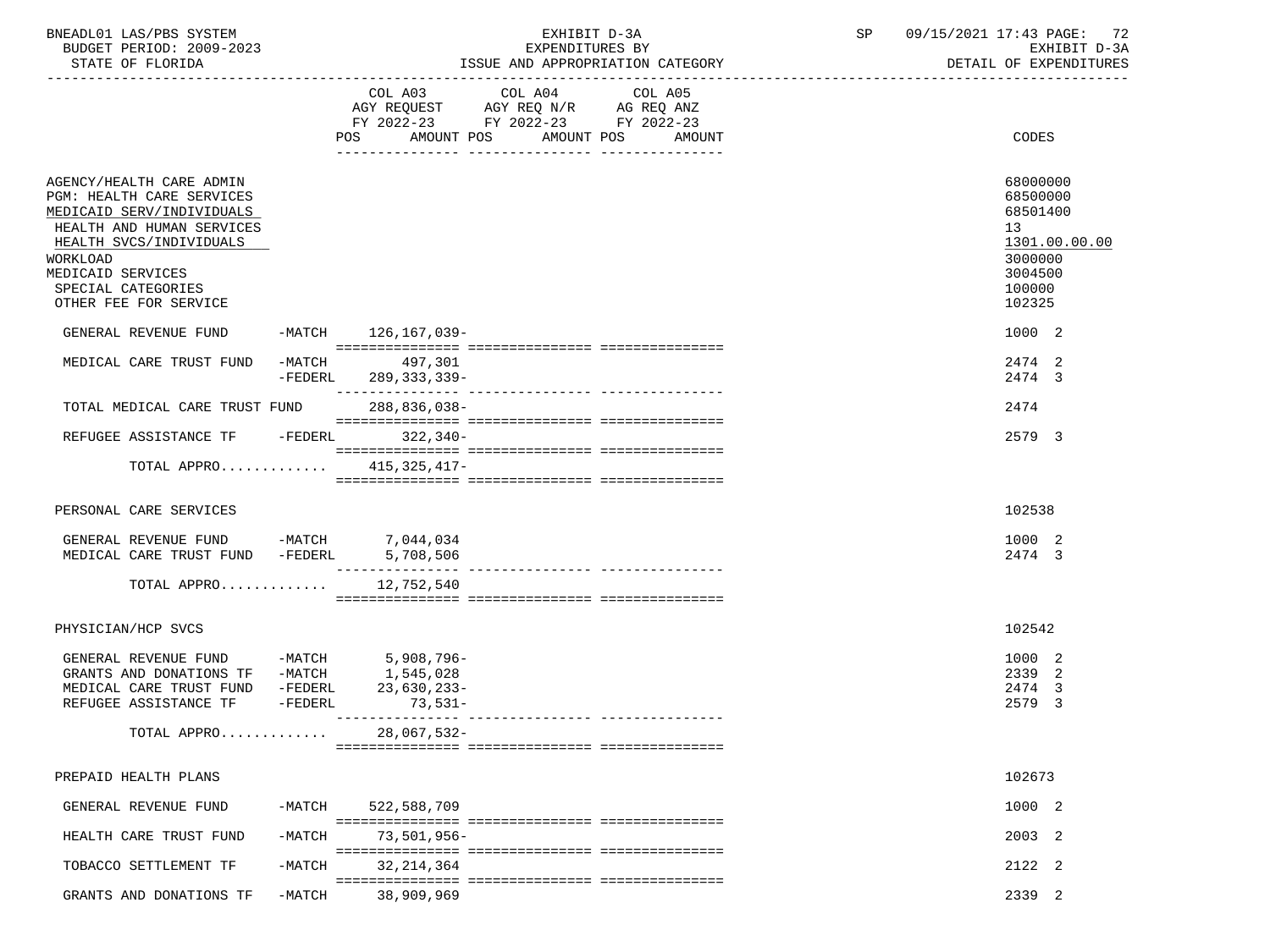| BNEADL01 LAS/PBS SYSTEM  | EXHIBIT D-3A                     | 09/15/2021 17:43 PAGE: |
|--------------------------|----------------------------------|------------------------|
| BUDGET PERIOD: 2009-2023 | EXPENDITURES BY                  | EXHIBIT D-3A           |
| STATE OF FLORIDA         | ISSUE AND APPROPRIATION CATEGORY | DETAIL OF EXPENDITURES |

|                                                                                                                                                                                                                           |                     | COL A03<br>AMOUNT POS<br>POS      | COL A04<br>AGY REQUEST AGY REQ N/R AG REQ ANZ<br>FY 2022-23 FY 2022-23 FY 2022-23<br>AMOUNT POS | COL A05<br>AMOUNT | CODES                                                                                             |
|---------------------------------------------------------------------------------------------------------------------------------------------------------------------------------------------------------------------------|---------------------|-----------------------------------|-------------------------------------------------------------------------------------------------|-------------------|---------------------------------------------------------------------------------------------------|
| AGENCY/HEALTH CARE ADMIN<br>PGM: HEALTH CARE SERVICES<br>MEDICAID SERV/INDIVIDUALS<br>HEALTH AND HUMAN SERVICES<br>HEALTH SVCS/INDIVIDUALS<br>WORKLOAD<br>MEDICAID SERVICES<br>SPECIAL CATEGORIES<br>PREPAID HEALTH PLANS |                     |                                   |                                                                                                 |                   | 68000000<br>68500000<br>68501400<br>13<br>1301.00.00.00<br>3000000<br>3004500<br>100000<br>102673 |
| GRANTS AND DONATIONS TF -FEDERL                                                                                                                                                                                           |                     | 60,400,825                        |                                                                                                 |                   | 2339 3                                                                                            |
| TOTAL GRANTS AND DONATIONS TF                                                                                                                                                                                             |                     | 99,310,794                        |                                                                                                 |                   | 2339                                                                                              |
| MEDICAL CARE TRUST FUND                                                                                                                                                                                                   | $-MATCH$<br>-FEDERL | $5,848,803-$<br>113,618,844       |                                                                                                 |                   | 2474 2<br>2474 3                                                                                  |
| TOTAL MEDICAL CARE TRUST FUND                                                                                                                                                                                             |                     | 107,770,041                       |                                                                                                 |                   | 2474                                                                                              |
| PUB MEDICAL ASST TF                                                                                                                                                                                                       |                     | -MATCH 17,996,665                 |                                                                                                 |                   | 2565 2                                                                                            |
| REFUGEE ASSISTANCE TF                                                                                                                                                                                                     | -FEDERL             | 4,188,212                         |                                                                                                 |                   | 2579 3                                                                                            |
| TOTAL APPRO                                                                                                                                                                                                               |                     | 710,566,829                       |                                                                                                 |                   |                                                                                                   |
|                                                                                                                                                                                                                           |                     |                                   |                                                                                                 |                   |                                                                                                   |
| PRESCRIBED MEDICINE/DRUGS                                                                                                                                                                                                 |                     |                                   |                                                                                                 |                   | 102681                                                                                            |
| GENERAL REVENUE FUND                                                                                                                                                                                                      | $-MATCH$            | $6,530,759-$                      |                                                                                                 |                   | 1000 2                                                                                            |
| GRANTS AND DONATIONS TF                                                                                                                                                                                                   | -FEDERL             | -MATCH 16,183,641-<br>25,122,232- |                                                                                                 |                   | 2339 2<br>2339 3                                                                                  |
| TOTAL GRANTS AND DONATIONS TF                                                                                                                                                                                             |                     | $41.305.873-$                     |                                                                                                 |                   | 2339                                                                                              |
| MEDICAL CARE TRUST FUND                                                                                                                                                                                                   | -FEDERL             | 34,713,638                        |                                                                                                 |                   | 2474 3                                                                                            |
| REFUGEE ASSISTANCE TF                                                                                                                                                                                                     | -FEDERL             | $274.029-$                        |                                                                                                 |                   | 2579 3                                                                                            |
| TOTAL APPRO                                                                                                                                                                                                               |                     | 13,397,023-                       |                                                                                                 |                   |                                                                                                   |
|                                                                                                                                                                                                                           |                     |                                   |                                                                                                 |                   |                                                                                                   |
| MEDICARE PART D PAYMENT                                                                                                                                                                                                   |                     |                                   |                                                                                                 |                   | 102683                                                                                            |
| GENERAL REVENUE FUND                                                                                                                                                                                                      |                     | -MATCH 9,350,075                  |                                                                                                 |                   | 1000 2                                                                                            |
|                                                                                                                                                                                                                           |                     |                                   |                                                                                                 |                   |                                                                                                   |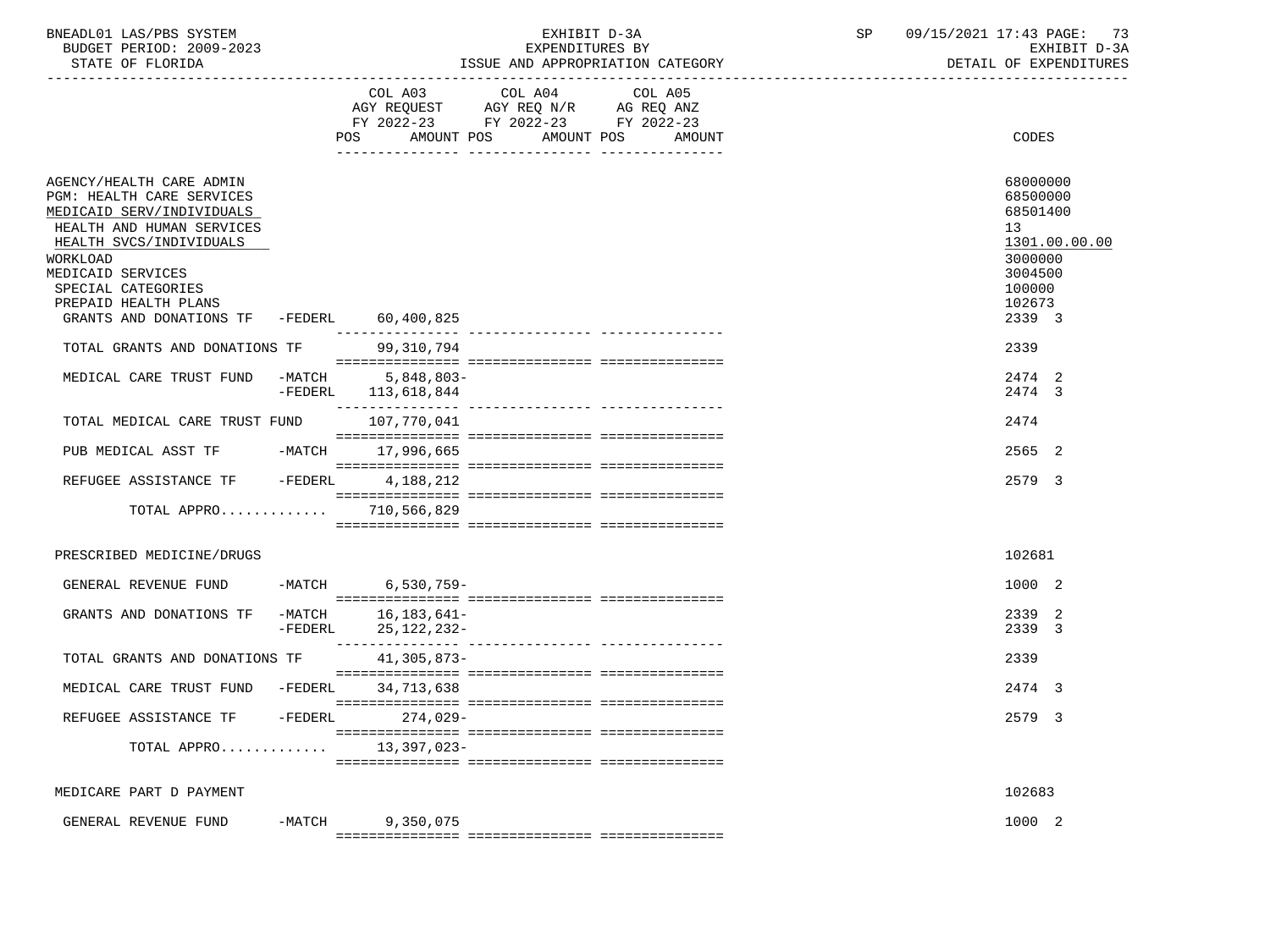| BNEADL01 LAS/PBS SYSTEM<br>BUDGET PERIOD: 2009-2023<br>STATE OF FLORIDA                                                                                                                                                              | EXHIBIT D-3A<br>EXPENDITURES BY<br>ISSUE AND APPROPRIATION CATEGORY                                                                                | 09/15/2021 17:43 PAGE: 74<br>SP<br>EXHIBIT D-3A<br>DETAIL OF EXPENDITURES                         |
|--------------------------------------------------------------------------------------------------------------------------------------------------------------------------------------------------------------------------------------|----------------------------------------------------------------------------------------------------------------------------------------------------|---------------------------------------------------------------------------------------------------|
|                                                                                                                                                                                                                                      | COL A03 COL A04 COL A05<br>AGY REQUEST AGY REQ N/R AG REQ ANZ<br>FY 2022-23 FY 2022-23 FY 2022-23<br>AMOUNT POS AMOUNT POS<br>AMOUNT<br><b>POS</b> | CODES                                                                                             |
| AGENCY/HEALTH CARE ADMIN<br><b>PGM: HEALTH CARE SERVICES</b><br>MEDICAID SERV/INDIVIDUALS<br>HEALTH AND HUMAN SERVICES<br>HEALTH SVCS/INDIVIDUALS<br>WORKLOAD<br>MEDICAID SERVICES<br>SPECIAL CATEGORIES<br>STW INPATIENT PSYCH SVCS |                                                                                                                                                    | 68000000<br>68500000<br>68501400<br>13<br>1301.00.00.00<br>3000000<br>3004500<br>100000<br>103560 |
| GENERAL REVENUE FUND<br>MEDICAL CARE TRUST FUND -FEDERL                                                                                                                                                                              | -MATCH 41,090-<br>$113,258-$                                                                                                                       | 1000 2<br>2474 3                                                                                  |
| TOTAL APPRO $154,348-$                                                                                                                                                                                                               |                                                                                                                                                    |                                                                                                   |
| SUPPLEMENTAL MEDICAL INS                                                                                                                                                                                                             |                                                                                                                                                    | 103724                                                                                            |
| GENERAL REVENUE FUND -MATCH 52,758,911<br>MEDICAL CARE TRUST FUND -FEDERL                                                                                                                                                            | 17,588,222-                                                                                                                                        | 1000 2<br>2474 3                                                                                  |
| TOTAL APPRO                                                                                                                                                                                                                          | 35,170,689                                                                                                                                         |                                                                                                   |
| TOTAL: MEDICAID SERVICES<br>TOTAL ISSUE 116,069,481                                                                                                                                                                                  |                                                                                                                                                    | 3004500                                                                                           |
|                                                                                                                                                                                                                                      | ============================                                                                                                                       |                                                                                                   |

 2022-2023 BUDGET YEAR NARRATIVE: IT COMPONENT? NO LINKAGE TO THE GOVERNOR'S PRIORITIES: Health Care - Promote innovation, reduce costs and combat state crisis. Public Integrity - Protect taxpayer resources by ensuring the faithful expenditure of public funds.

 FLORIDA STRATEGIC PLAN FOR ECONOMIC DEVELOPMENT: (5.2) Improve the efficiency and effectiveness of government agencies at all levels; (5.3) Strengthen local, regional and statewide partnerships to accomplish Florida's economic and quality of life and quality places goals; and (6.2) Ensure Floridians in all communities and life stages have opportunities to achieve healthier outcomes and societal contributions.

## ISSUE TITLE: Medicaid Services

 ISSUE SUMMARY: The Agency for Health Care Administration (AHCA) requests to adjust budget authority of \$277,474,793 in multiple Medicaid Services categories for workload as agreed upon in the August 2021 Social Services Estimating Conference (SSEC) for Medicaid Expenditures.

 ISSUE DETAIL: The AHCA is responsible for the administration of the Medicaid program (Title XIX of the Social Security Act). The Medicaid program provides health care coverage to certain persons who qualify as low-income children, elderly, disabled, or families with dependent children. The Medicaid program is jointly financed with state and federal funds. The caseload and expenditures for the program are forecasted through a consensus process by the principals of the SSEC.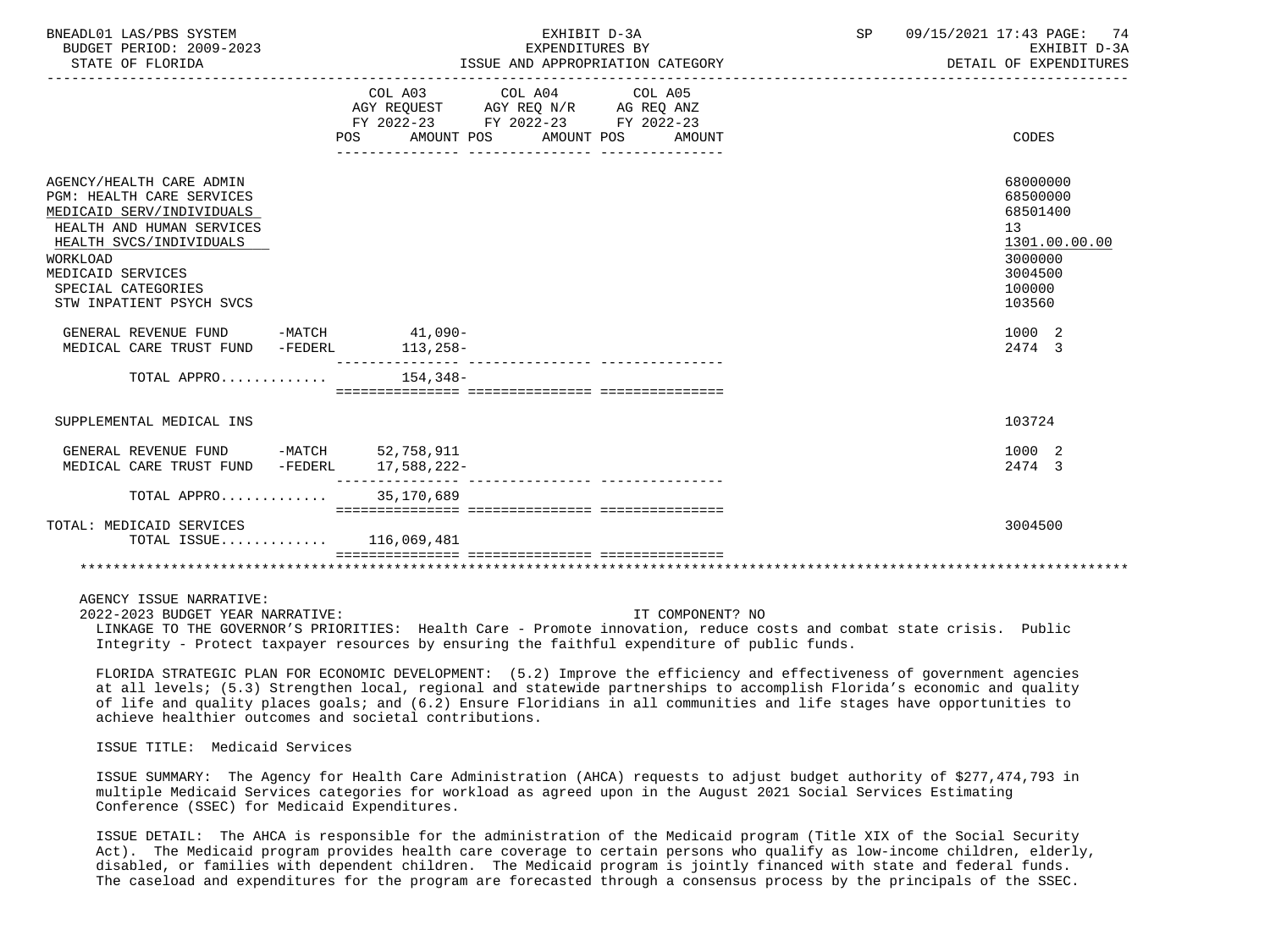| BNEADL01 LAS/PBS SYSTEM<br>BUDGET PERIOD: 2009-2023<br>STATE OF FLORIDA                                                                           | EXHIBIT D-3A<br>EXPENDITURES BY<br>ISSUE AND APPROPRIATION CATEGORY                                                                         | SP<br>09/15/2021 17:43 PAGE: 75<br>EXHIBIT D-3A<br>DETAIL OF EXPENDITURES |
|---------------------------------------------------------------------------------------------------------------------------------------------------|---------------------------------------------------------------------------------------------------------------------------------------------|---------------------------------------------------------------------------|
|                                                                                                                                                   | COL A03 COL A04 COL A05<br>AGY REQUEST AGY REQ N/R AG REQ ANZ<br>FY 2022-23 FY 2022-23 FY 2022-23<br>POS<br>AMOUNT POS AMOUNT POS<br>AMOUNT | CODES                                                                     |
| AGENCY/HEALTH CARE ADMIN<br><b>PGM: HEALTH CARE SERVICES</b><br>MEDICAID SERV/INDIVIDUALS<br>HEALTH AND HUMAN SERVICES<br>HEALTH SVCS/INDIVIDUALS |                                                                                                                                             | 68000000<br>68500000<br>68501400<br>13<br>1301.00.00.00                   |
| WORKLOAD<br>MEDICAID SERVICES                                                                                                                     |                                                                                                                                             | 3000000<br>3004500                                                        |

 The forecast for workload has typically been based upon caseload, utilization, and anticipated events and assumes that current law and current administrative practices are in effect unless otherwise decided by the conference or law. Workload changes are necessary for maintaining current program levels and current administration. The total workload adjustment of \$277,474,793 is required to allow the Medicaid program to continue in FY 2022-23 as it is currently administered without reduction of services or reduction of coverage for persons who are covered at the option of the state. The results of a conference stay in effect until the next consensus conference convenes. Therefore, the budget for FY 2022-23 for the Medicaid program must be adjusted for workload as agreed upon in the SSEC for Medicaid Expenditures held in August 2021.

 FISCAL IMPACT: This issue requests an adjustment in budget authority of \$277,474,793 in the Medicaid Services to Individuals budget entity (68501400) and the Medicaid Long Term Care budget entity (68501500) for a workload adjustment as agreed upon at the August 2021 SSEC for Medicaid Expenditures.

|                                                              | RECURRING<br>FY 2022-23 | NON-RECURRING<br>FY 2022-23 | TOTAL<br>FY 2022-23 |
|--------------------------------------------------------------|-------------------------|-----------------------------|---------------------|
| Medicaid Services to Individuals (68501400)                  |                         |                             |                     |
| General Revenue $(1000 - 2)$                                 | \$422,157,297           | \$0                         | \$422,157,297       |
| Tobacco Settlement Trust Fund (2122 - 2)                     | \$32,214,364            | \$0                         | \$32,214,364        |
| Health Care Trust Fund $(2003 - 2)$                          | (\$73,501,956)          | \$0                         | (\$73,501,956)      |
| Grants and Donations Trust Fund (2339 - 2)                   | \$59,424,566            | \$0                         | \$59,424,566        |
| Grants and Donations Trust Fund (2339 - 3)                   | \$35,278,593            | \$0                         | \$35,278,593        |
| Medical Care Trust Fund (2474 - 2)                           | ( \$5,401,513)          | \$0                         | (\$5,401,513)       |
| Medical Care Trust Fund (2474 - 3)                           | (\$375,344,360)         | \$0                         | $($ \$375,344,360)  |
| Public Medical Assistance Trust Fund (2565 - 2) \$17,996,665 |                         | \$0\$                       | \$17,996,665        |
| Refugee Assistance Trust Fund (2579 - 3)                     | \$3,245,825             | \$0                         | \$3,245,825         |
| Budget Entity Total                                          | \$116,069,481           | \$0                         | \$116,069,481       |
| Medicaid Long Term Care (68501500)                           |                         |                             |                     |
| General Revenue $(1000 - 2)$                                 | \$172,485,671           | \$0                         | \$172,485,671       |
| Grants and Donations Trust Fund (2339 - 2)                   | \$4,726,998             | \$0                         | \$4,726,998         |
| Medical Care Trust Fund (2474 - 2)                           | \$31,601,686            | \$0                         | \$31,601,686        |
| Medical Care Trust Fund (2474 - 3)                           | (\$47,409,043)          | \$0                         | (S47, 409, 043)     |
| Budget Entity Total                                          | \$161,405,312           | \$0                         | \$161, 405, 312     |
| Issue Total                                                  | \$277,474,793           | \$0                         | \$277,474,793       |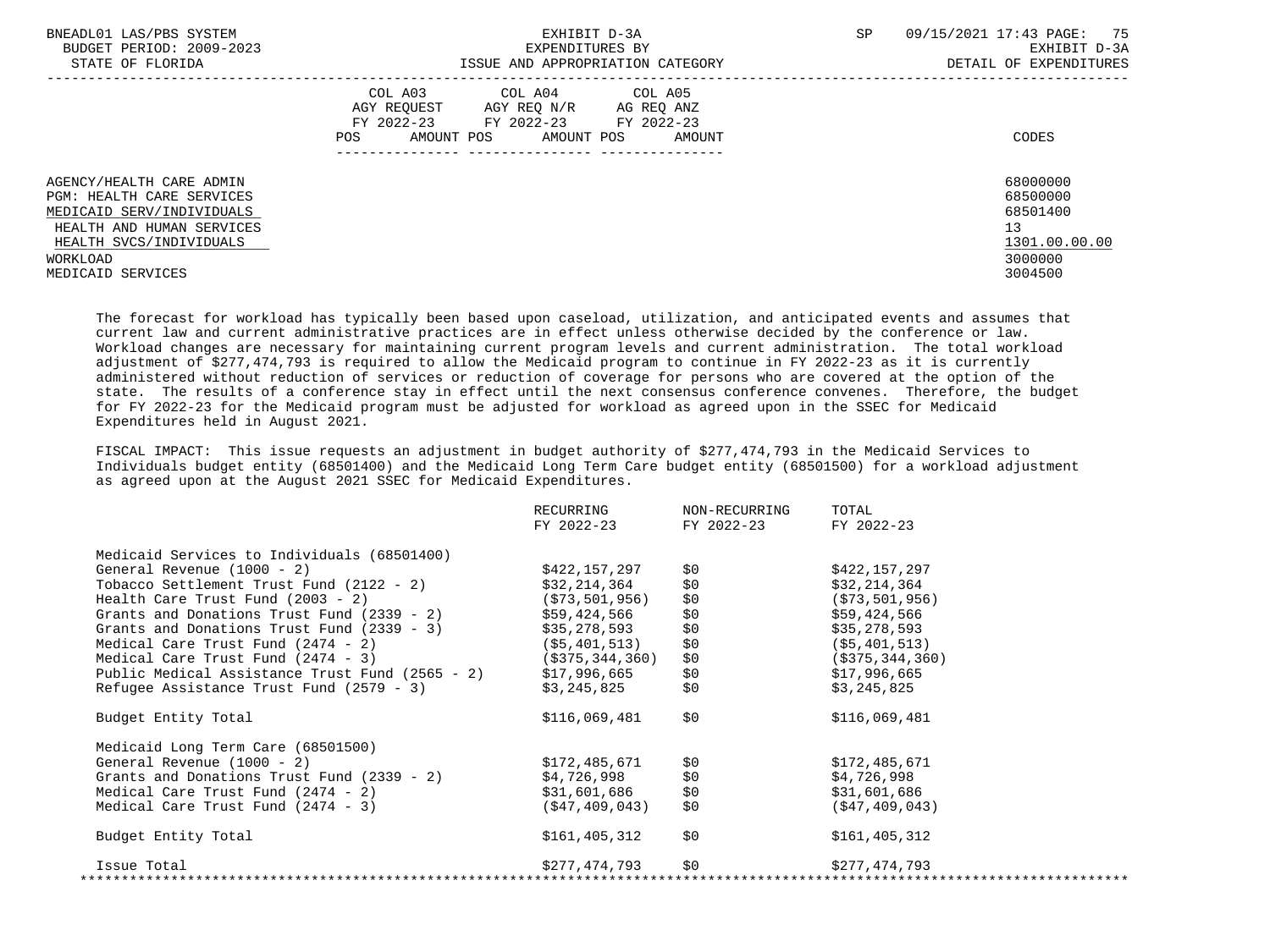| BNEADL01 LAS/PBS SYSTEM<br>BUDGET PERIOD: 2009-2023<br>STATE OF FLORIDA                                                                           | EXHIBIT D-3A<br>EXPENDITURES BY<br>ISSUE AND APPROPRIATION CATEGORY                                                                      | 09/15/2021 17:43 PAGE: 76<br>SP<br>EXHIBIT D-3A<br>DETAIL OF EXPENDITURES |
|---------------------------------------------------------------------------------------------------------------------------------------------------|------------------------------------------------------------------------------------------------------------------------------------------|---------------------------------------------------------------------------|
|                                                                                                                                                   | COL A03 COL A04 COL A05<br>AGY REQUEST AGY REQ N/R AG REQ ANZ<br>FY 2022-23 FY 2022-23 FY 2022-23<br>AMOUNT POS AMOUNT POS<br><b>POS</b> | CODES<br>AMOUNT                                                           |
| AGENCY/HEALTH CARE ADMIN<br><b>PGM: HEALTH CARE SERVICES</b><br>MEDICAID SERV/INDIVIDUALS<br>HEALTH AND HUMAN SERVICES<br>HEALTH SVCS/INDIVIDUALS |                                                                                                                                          | 68000000<br>68500000<br>68501400<br>13<br>1301.00.00.00                   |
| TOTAL: HEALTH SVCS/INDIVIDUALS<br>BY FUND TYPE                                                                                                    |                                                                                                                                          | 1301.00.00.00                                                             |
| GENERAL REVENUE FUND<br>TRUST FUNDS                                                                                                               | 7969,754,272<br>19992,116,542                                                                                                            | 1000<br>2000                                                              |
| TOTAL PROG COMP                                                                                                                                   | 27961,870,814                                                                                                                            |                                                                           |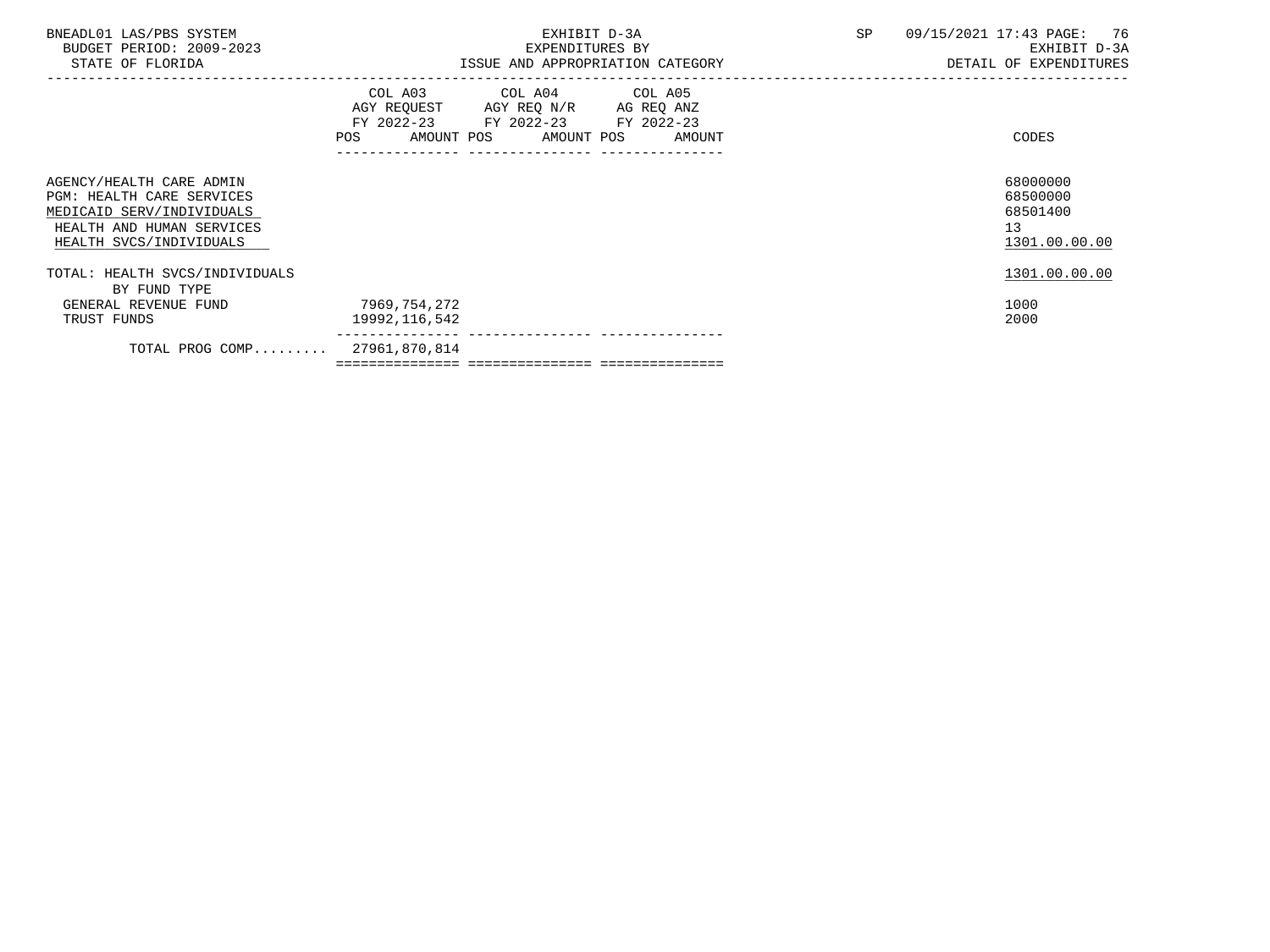| SYSTEM<br>/mn<br>BNEADL0.<br><b>DRS</b><br>ى AL        |                         | --<br>$\sim$ $\sim$ $\sim$ $\sim$<br>ם ר<br>,,,<br>PAGL .<br>. |
|--------------------------------------------------------|-------------------------|----------------------------------------------------------------|
| $2009 - 2023$<br>חמד סתח<br><b>BUDGET</b><br>,,,<br>ᄔᅜ | ъv<br>EXPENDITURES<br>∸ | ∼                                                              |
|                                                        |                         | ----------------------                                         |

SUBSITATION CONSULTERING AND INSULTERING OF THE STATE OF THE MOST AND APPROPRIATION CATEGORY DETAIL OF EXPENDITURES

|                                                                                                                                                                                                                                                   |                                 | COL A03 COL A04 COL A05<br>AGY REQUEST AGY REQ N/R AG REQ ANZ<br>FY 2022-23 FY 2022-23 FY 2022-23 |        |                                                                                                   |
|---------------------------------------------------------------------------------------------------------------------------------------------------------------------------------------------------------------------------------------------------|---------------------------------|---------------------------------------------------------------------------------------------------|--------|---------------------------------------------------------------------------------------------------|
|                                                                                                                                                                                                                                                   | AMOUNT POS<br>POS               | AMOUNT POS                                                                                        | AMOUNT | CODES                                                                                             |
|                                                                                                                                                                                                                                                   |                                 |                                                                                                   |        |                                                                                                   |
| AGENCY/HEALTH CARE ADMIN<br>PGM: HEALTH CARE SERVICES<br>MEDICAID LONG TERM CARE<br>HEALTH AND HUMAN SERVICES<br>LONG-TERM CARE<br>ESTIMATED EXPENDITURES<br>ESTIMATED EXPENDITURES - OPERATIONS<br>SPECIAL CATEGORIES<br>ASSISTIVE CARE SERVICES |                                 |                                                                                                   |        | 68000000<br>68500000<br>68501500<br>13<br>1303.00.00.00<br>1000000<br>1001000<br>100000<br>100602 |
| GENERAL REVENUE FUND -MATCH 1,456,624                                                                                                                                                                                                             |                                 |                                                                                                   |        | 1000 2                                                                                            |
| MEDICAL CARE TRUST FUND -FEDERL                                                                                                                                                                                                                   | 2,460,085                       |                                                                                                   |        | 2474 3                                                                                            |
| TOTAL APPRO                                                                                                                                                                                                                                       | 3,916,709                       |                                                                                                   |        |                                                                                                   |
|                                                                                                                                                                                                                                                   |                                 |                                                                                                   |        |                                                                                                   |
| HOME & COMMUNITY BASED SVC                                                                                                                                                                                                                        |                                 |                                                                                                   |        | 101554                                                                                            |
| GENERAL REVENUE FUND                                                                                                                                                                                                                              | -MATCH 166,024                  |                                                                                                   |        | 1000 2                                                                                            |
| MEDICAL CARE TRUST FUND -MATCH 523,957,423                                                                                                                                                                                                        | -FEDERL 885,189,398             |                                                                                                   |        | 2474 2<br>2474 3                                                                                  |
| TOTAL MEDICAL CARE TRUST FUND 1409,146,821                                                                                                                                                                                                        |                                 |                                                                                                   |        | 2474                                                                                              |
| TOTAL APPRO $1409,312,845$                                                                                                                                                                                                                        |                                 |                                                                                                   |        |                                                                                                   |
|                                                                                                                                                                                                                                                   |                                 |                                                                                                   |        |                                                                                                   |
| ICF/ID - SUNLAND CENTER                                                                                                                                                                                                                           |                                 |                                                                                                   |        | 101644                                                                                            |
|                                                                                                                                                                                                                                                   |                                 |                                                                                                   |        | 2474 2                                                                                            |
| MEDICAL CARE TRUST FUND<br>-FEDERL                                                                                                                                                                                                                | -MATCH 28,711,504<br>48,490,712 |                                                                                                   |        | 2474 3                                                                                            |
|                                                                                                                                                                                                                                                   |                                 |                                                                                                   |        |                                                                                                   |
| TOTAL MEDICAL CARE TRUST FUND                                                                                                                                                                                                                     | 77,202,216                      |                                                                                                   |        | 2474                                                                                              |
| TOTAL APPRO 77, 202, 216                                                                                                                                                                                                                          |                                 |                                                                                                   |        |                                                                                                   |
|                                                                                                                                                                                                                                                   |                                 |                                                                                                   |        |                                                                                                   |
| ICF/DD COMMUNITY                                                                                                                                                                                                                                  |                                 |                                                                                                   |        | 101649                                                                                            |
|                                                                                                                                                                                                                                                   |                                 |                                                                                                   |        | 1000 2                                                                                            |
| GENERAL REVENUE FUND $-MATCH$ 94,398,760<br>GRANTS AND DONATIONS TF -MATCH 16,627,715                                                                                                                                                             |                                 |                                                                                                   |        | 2339 2                                                                                            |
| MEDICAL CARE TRUST FUND<br>-FEDERL                                                                                                                                                                                                                | 187,558,626                     |                                                                                                   |        | 2474 3                                                                                            |
| TOTAL APPRO                                                                                                                                                                                                                                       | 298,585,101                     |                                                                                                   |        |                                                                                                   |
|                                                                                                                                                                                                                                                   |                                 |                                                                                                   |        |                                                                                                   |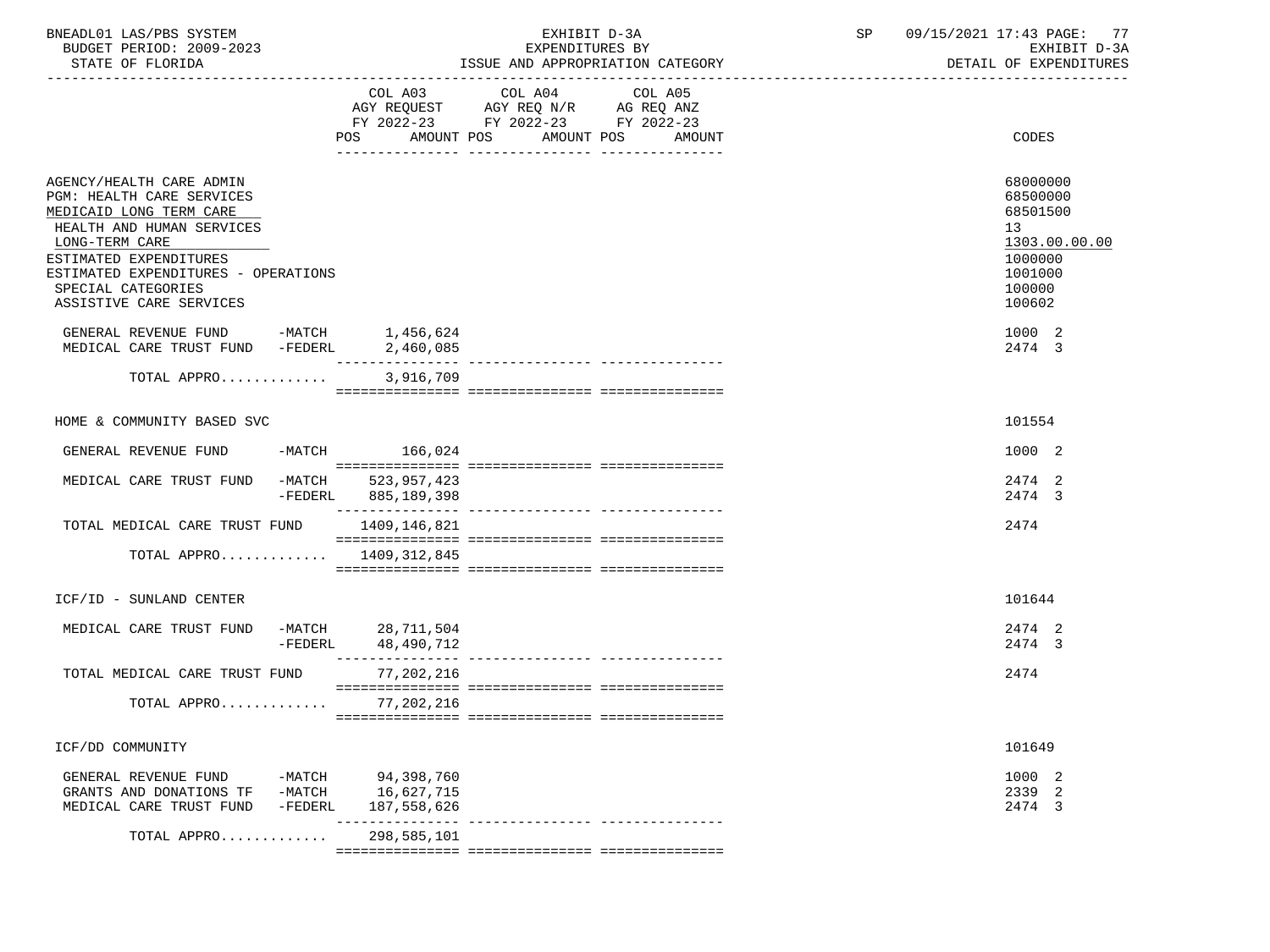| BNEADL01 LAS/PBS SYSTEM  | TRTT<br>CXH.               | SΡ | 09/15/2021<br>17:43 PAGE:<br>78 |
|--------------------------|----------------------------|----|---------------------------------|
| BUDGET PERIOD: 2009-2023 | EXPENDITURES BY            |    | EXHIBIT D-3A                    |
| STATE OF FLORIDA         | AND APPROPRIATION CATEGORY |    | DETAIL OF EXPENDITURES          |

## EXHIBIT D-3A SP  $09/15/2021$  17:43 PAGE: 78<br>EXPENDITURES BY SEXEMBLE D-3A ISSUE AND APPROPRIATION CATEGORY

|                                                                                                                                                                                                                                             |                   | POS AMOUNT POS                   | COL A03 COL A04 COL A05<br>AGY REQUEST AGY REQ N/R AG REQ ANZ<br>FY 2022-23 FY 2022-23 FY 2022-23 | AMOUNT POS<br>AMOUNT              |    | CODES                                                                                       |
|---------------------------------------------------------------------------------------------------------------------------------------------------------------------------------------------------------------------------------------------|-------------------|----------------------------------|---------------------------------------------------------------------------------------------------|-----------------------------------|----|---------------------------------------------------------------------------------------------|
|                                                                                                                                                                                                                                             |                   |                                  |                                                                                                   |                                   |    |                                                                                             |
| AGENCY/HEALTH CARE ADMIN<br>PGM: HEALTH CARE SERVICES<br>MEDICAID LONG TERM CARE<br>HEALTH AND HUMAN SERVICES<br>LONG-TERM CARE<br>ESTIMATED EXPENDITURES<br>ESTIMATED EXPENDITURES - OPERATIONS<br>SPECIAL CATEGORIES<br>NURSING HOME CARE |                   |                                  |                                                                                                   |                                   | 13 | 68000000<br>68500000<br>68501500<br>1303.00.00.00<br>1000000<br>1001000<br>100000<br>102233 |
| GENERAL REVENUE FUND -MATCH 27, 220, 144                                                                                                                                                                                                    |                   |                                  |                                                                                                   |                                   |    | 1000 2                                                                                      |
| HEALTH CARE TRUST FUND                                                                                                                                                                                                                      | $-MATCH$          | 16,729,472                       |                                                                                                   |                                   |    | 2003 2                                                                                      |
| GRANTS AND DONATIONS TF                                                                                                                                                                                                                     | -MATCH            | 29,921,212                       |                                                                                                   |                                   |    | 2339 2                                                                                      |
| MEDICAL CARE TRUST FUND                                                                                                                                                                                                                     | $-FEDERL$         | -MATCH 13,500,000<br>111,260,063 |                                                                                                   |                                   |    | 2474 2<br>2474 3                                                                            |
| TOTAL MEDICAL CARE TRUST FUND                                                                                                                                                                                                               |                   | 124,760,063                      |                                                                                                   |                                   |    | 2474                                                                                        |
| TOTAL APPRO 198,630,891                                                                                                                                                                                                                     |                   |                                  |                                                                                                   |                                   |    |                                                                                             |
| PRPD HLTH PLAN/LNG TRM CAR                                                                                                                                                                                                                  |                   |                                  |                                                                                                   |                                   |    | 102674                                                                                      |
|                                                                                                                                                                                                                                             |                   |                                  |                                                                                                   |                                   |    |                                                                                             |
| GENERAL REVENUE FUND                                                                                                                                                                                                                        |                   | -MATCH 1216, 256, 069            |                                                                                                   |                                   |    | 1000 2                                                                                      |
| HEALTH CARE TRUST FUND                                                                                                                                                                                                                      | -MATCH            | 308,100,403                      |                                                                                                   |                                   |    | 2003 2                                                                                      |
| GRANTS AND DONATIONS TF                                                                                                                                                                                                                     | -MATCH            | 425,225,200                      |                                                                                                   |                                   |    | 2339 2                                                                                      |
| MEDICAL CARE TRUST FUND                                                                                                                                                                                                                     | -MATCH<br>-FEDERL | 2,505,111<br>3296,869,342        |                                                                                                   |                                   |    | 2474 2<br>2474 3                                                                            |
| TOTAL MEDICAL CARE TRUST FUND                                                                                                                                                                                                               |                   | 3299,374,453                     |                                                                                                   | ---------------- ---------------- |    | 2474                                                                                        |
| TOTAL APPRO                                                                                                                                                                                                                                 |                   | 5248,956,125                     |                                                                                                   |                                   |    |                                                                                             |
|                                                                                                                                                                                                                                             |                   |                                  |                                                                                                   |                                   |    |                                                                                             |
| ST MENTAL HEALTH HOSP PRG                                                                                                                                                                                                                   |                   |                                  |                                                                                                   |                                   |    | 103556                                                                                      |
| MEDICAL CARE TRUST FUND                                                                                                                                                                                                                     | -MATCH            | 2,392,339                        |                                                                                                   |                                   |    | 2474 2                                                                                      |
|                                                                                                                                                                                                                                             | $-FEDERL$         | 4,040,409                        |                                                                                                   |                                   |    | 2474 3                                                                                      |
| TOTAL MEDICAL CARE TRUST FUND                                                                                                                                                                                                               |                   | 6,432,748                        |                                                                                                   |                                   |    | 2474                                                                                        |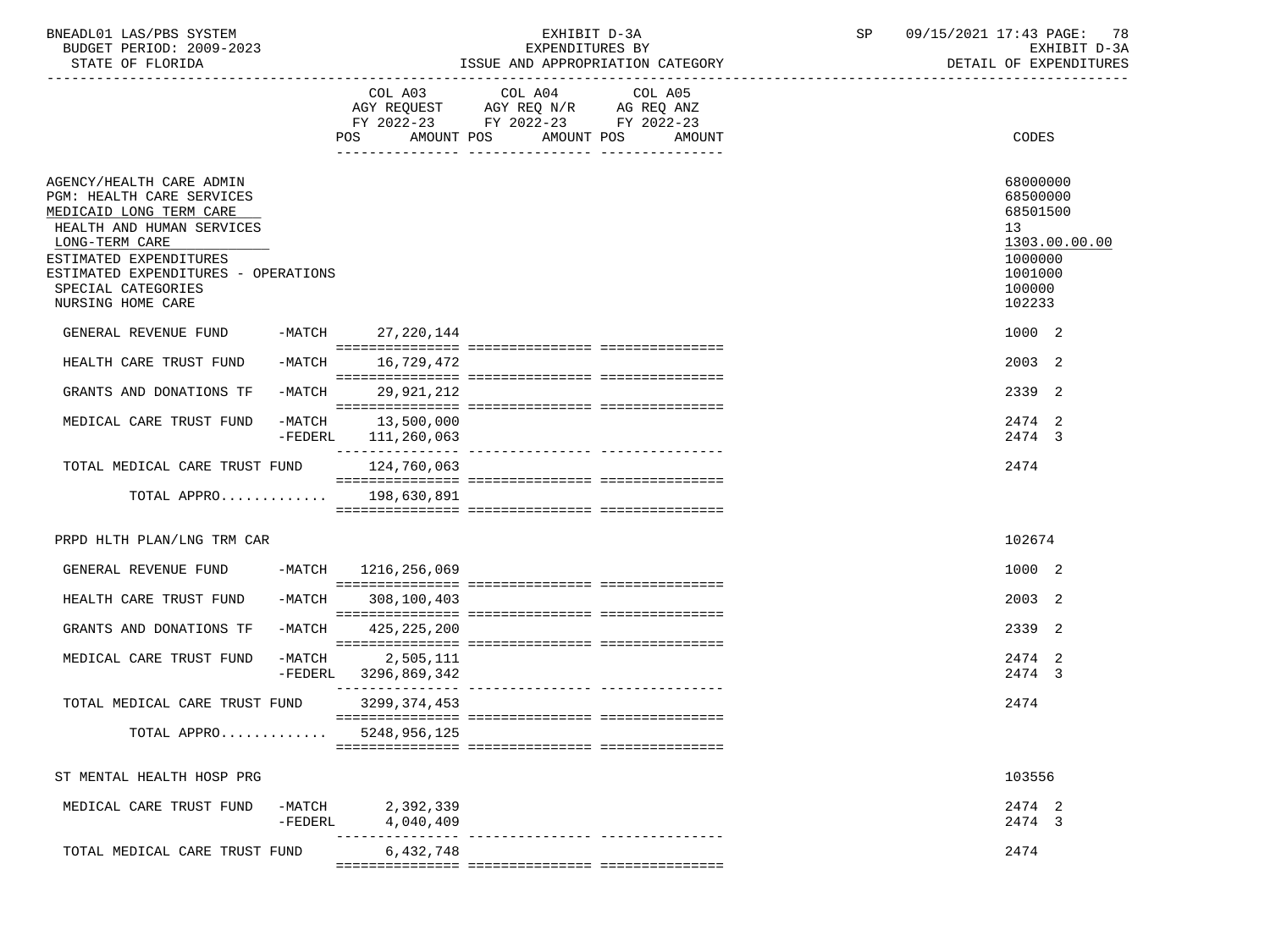| BNEADL01<br>SYSTEM<br>AS/DRS<br>AS       |                                                                                                                                                                                                                                                                                                                                                                                               | . .<br>$\sqrt{2}$<br>ם ר<br>70 L<br>PAGL .<br>. |
|------------------------------------------|-----------------------------------------------------------------------------------------------------------------------------------------------------------------------------------------------------------------------------------------------------------------------------------------------------------------------------------------------------------------------------------------------|-------------------------------------------------|
| 2009-2023<br>: חמד סתם<br>BUDGET<br>,,,, | <b>RV</b>                                                                                                                                                                                                                                                                                                                                                                                     | rvu<br>$m \tau$<br>- ⊷                          |
| $27.777$ $27.777$ $27.777$               | $ \alpha$ $\alpha$ $\alpha$ $\alpha$ $\alpha$<br>$\ldots$ $\ldots$ $\ldots$ $\ldots$ $\ldots$ $\ldots$ $\ldots$ $\ldots$ $\ldots$ $\ldots$ $\ldots$ $\ldots$ $\ldots$ $\ldots$ $\ldots$ $\ldots$ $\ldots$ $\ldots$ $\ldots$ $\ldots$ $\ldots$ $\ldots$ $\ldots$ $\ldots$ $\ldots$ $\ldots$ $\ldots$ $\ldots$ $\ldots$ $\ldots$ $\ldots$ $\ldots$ $\ldots$ $\ldots$ $\ldots$ $\ldots$ $\ldots$ | -------<br>$\sim$ $\sim$                        |

|                                                                                                                                                                                                                                                                    |              | COL A03 COL A04 COL A05<br>AGY REQUEST AGY REQ N/R AG REQ ANZ<br>FY 2022-23 FY 2022-23 FY 2022-23 |  |                                                                                                   |
|--------------------------------------------------------------------------------------------------------------------------------------------------------------------------------------------------------------------------------------------------------------------|--------------|---------------------------------------------------------------------------------------------------|--|---------------------------------------------------------------------------------------------------|
|                                                                                                                                                                                                                                                                    |              | POS AMOUNT POS AMOUNT POS AMOUNT                                                                  |  | CODES                                                                                             |
| AGENCY/HEALTH CARE ADMIN<br>PGM: HEALTH CARE SERVICES<br>MEDICAID LONG TERM CARE<br>HEALTH AND HUMAN SERVICES<br>LONG-TERM CARE<br>ESTIMATED EXPENDITURES<br>ESTIMATED EXPENDITURES - OPERATIONS<br>SPECIAL CATEGORIES<br>ST MENTAL HEALTH HOSP PRG<br>TOTAL APPRO | 6,432,748    |                                                                                                   |  | 68000000<br>68500000<br>68501500<br>13<br>1303.00.00.00<br>1000000<br>1001000<br>100000<br>103556 |
|                                                                                                                                                                                                                                                                    |              |                                                                                                   |  |                                                                                                   |
| PROG CARE FOR THE ELDERLY                                                                                                                                                                                                                                          |              |                                                                                                   |  | 109971                                                                                            |
| MEDICAL CARE TRUST FUND -MATCH 33,717,846<br>-FEDERL                                                                                                                                                                                                               | 56,945,898   |                                                                                                   |  | 2474 2<br>2474 3                                                                                  |
| TOTAL MEDICAL CARE TRUST FUND                                                                                                                                                                                                                                      | 90,663,744   |                                                                                                   |  | 2474                                                                                              |
| TOTAL APPRO 90,663,744                                                                                                                                                                                                                                             |              |                                                                                                   |  |                                                                                                   |
| TOTAL: ESTIMATED EXPENDITURES - OPERATIONS<br>TOTAL ISSUE 7333,700,379                                                                                                                                                                                             |              |                                                                                                   |  | 1001000                                                                                           |
| INTER-AGENCY REORGANIZATIONS<br>TRANSFER TO THE AGENCY FOR PERSONS<br>WITH DISABILITIES HOME AND                                                                                                                                                                   |              |                                                                                                   |  | 1700000                                                                                           |
| COMMUNITY BASED SERVICES WAIVER<br>SPECIAL CATEGORIES<br>ICF/DD COMMUNITY                                                                                                                                                                                          |              |                                                                                                   |  | 1700050<br>100000<br>101649                                                                       |
| GENERAL REVENUE FUND -MATCH<br>MEDICAL CARE TRUST FUND -FEDERL 1,341,586-                                                                                                                                                                                          | 864,244-     |                                                                                                   |  | 1000 2<br>2474 3                                                                                  |
| TOTAL APPRO                                                                                                                                                                                                                                                        | $2,205,830-$ |                                                                                                   |  |                                                                                                   |
|                                                                                                                                                                                                                                                                    |              |                                                                                                   |  |                                                                                                   |
| AGENCY ISSUE NARRATIVE:                                                                                                                                                                                                                                            |              |                                                                                                   |  |                                                                                                   |

 2022-2023 BUDGET YEAR NARRATIVE: IT COMPONENT? NO LINKAGE TO THE GOVERNOR'S PRIORITIES: Health care - Promote innovation, reduce costs and combat state crisis.

 FLORIDA STRATEGIC PLAN FOR ECONOMIC DEVELOPMENT: (5.3) Strengthen local, regional, and statewide partnerships to accomplish Florida's economic and quality of life and quality places goals; and (6.2) Ensure Floridians in all communities and life stages have opportunities to achieve healthier outcomes and societal contributions.

ISSUE TITLE: Transfer to the Agency for Persons with Disabilities Home and Community Based Services Waiver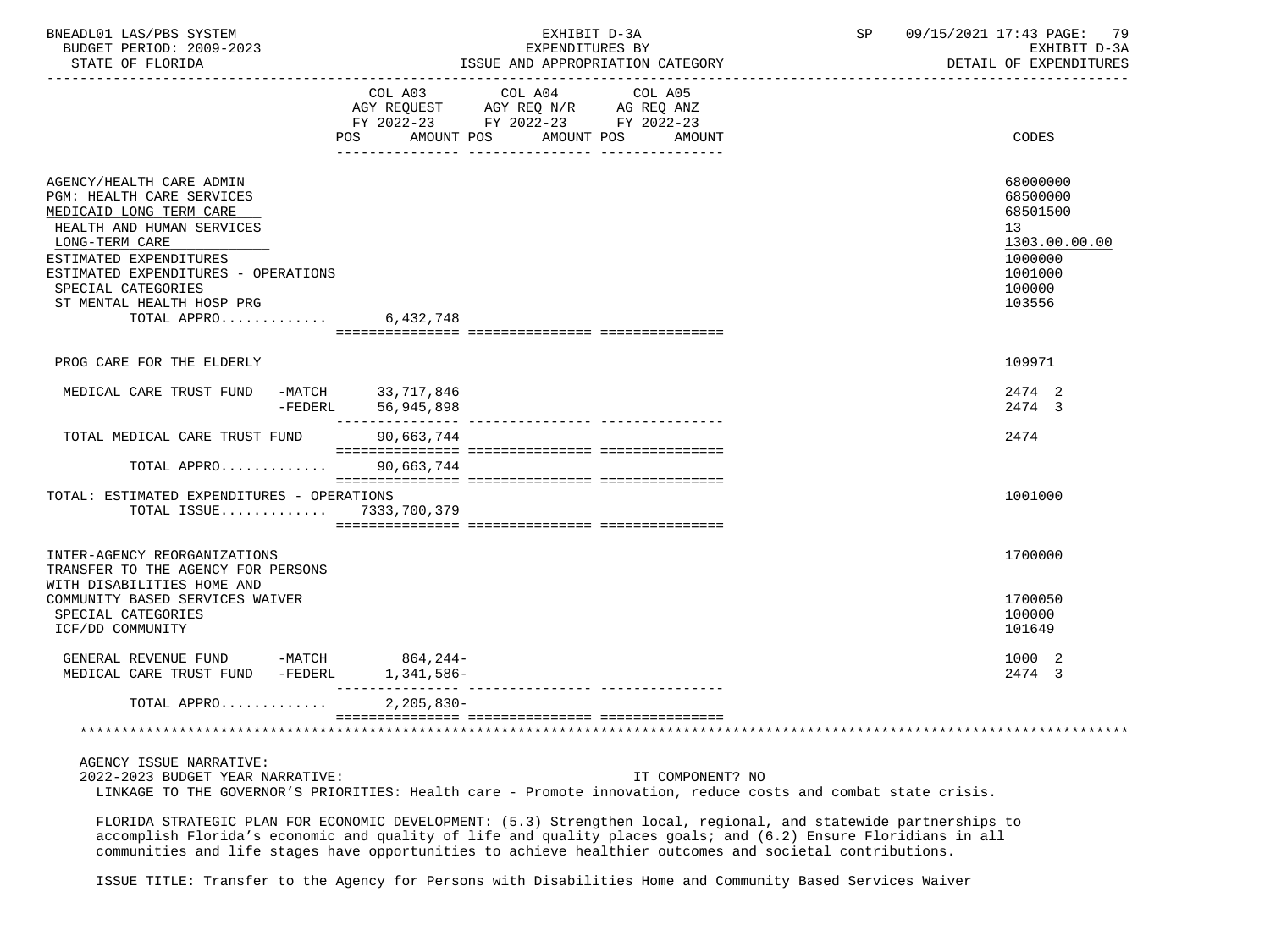| BNEADL01 LAS/PBS SYSTEM<br>BUDGET PERIOD: 2009-2023<br>STATE OF FLORIDA                                                                                                                                                                    |     | SP<br>EXHIBIT D-3A<br>EXPENDITURES BY<br>ISSUE AND APPROPRIATION CATEGORY                         |                              |  | 80<br>09/15/2021 17:43 PAGE:<br>EXHIBIT D-3A<br>DETAIL OF EXPENDITURES |  |
|--------------------------------------------------------------------------------------------------------------------------------------------------------------------------------------------------------------------------------------------|-----|---------------------------------------------------------------------------------------------------|------------------------------|--|------------------------------------------------------------------------|--|
|                                                                                                                                                                                                                                            | POS | COL A03 COL A04 COL A05<br>AGY REOUEST AGY REO N/R AG REO ANZ<br>FY 2022-23 FY 2022-23 FY 2022-23 | AMOUNT POS AMOUNT POS AMOUNT |  | CODES                                                                  |  |
| AGENCY/HEALTH CARE ADMIN<br><b>PGM: HEALTH CARE SERVICES</b><br>MEDICAID LONG TERM CARE<br>HEALTH AND HUMAN SERVICES<br>LONG-TERM CARE<br>INTER-AGENCY REORGANIZATIONS<br>TRANSFER TO THE AGENCY FOR PERSONS<br>WITH DISABILITIES HOME AND |     |                                                                                                   |                              |  | 68000000<br>68500000<br>68501500<br>13<br>1303.00.00.00<br>1700000     |  |
| COMMUNITY BASED SERVICES WAIVER                                                                                                                                                                                                            |     |                                                                                                   |                              |  | 1700050                                                                |  |

 ISSUE SUMMARY: The Agency for Health Care Administration (AHCA) requests the transfer of \$2,205,830 to the Agency for Persons with Disabilities (APD) to support the transition of 20 eligible beneficiaries from Intermediate Care Facilities for the Individuals with Intellectual Disabilities (ICF/IID) to community- based alternatives.

 ISSUE DETAIL: Proviso language Chapter 2021-36, Laws of Florida, under Specific Appropriation 223 authorizes the AHCA, to transfer funds from Specific Appropriations 218, 219, 220, 221, and 222 to Specific Appropriation 243 for the Developmental Disabilities Home and Community Based waiver to allow eligible beneficiaries to transition from ICF/IIDs to the community. During the period of July 1, 2020, through June 30, 2021, 20 eligible beneficiaries transitioned into the community, but the funding to support their transition was not transferred to APD. The AHCA must transfer funds, based upon the individual cost plans, to the APD's Developmental Disabilities Home and Community Based Service waiver to support the transition of the 20 eligible beneficiaries. The transfer between the two (2) agencies will provide recurring funding to support the transition into the community.

 FISCAL IMPACT: This issue requests the transfer of budget authority in the amount of \$2,205,830 from the AHCA to the APD's Home and Community Services budget entity (67100100). See the APD companion issue code 1700020. The AHCA's companion issue code 4105400 requests the double budget for the payment of claims.

|                                                                 | RECURRING<br>FY 2022-23 | NON-RECURRING<br>FY 2022-23 | TOTAL<br>FY 2022-23 |
|-----------------------------------------------------------------|-------------------------|-----------------------------|---------------------|
| Medicaid Long Term Care (68501500)<br>ICF/DD Community (101649) |                         |                             |                     |
| General Revenue $(1000 - 2)$                                    | $($ \$864,244)          | \$0                         | (\$864,244)         |
| Medical Care Trust Fund $(2474 - 3)$                            | (S1, 341, 586)          | \$0                         | (S1, 341, 586)      |
| Issue Total                                                     | ( \$2, 205, 830)        | S0                          | ( \$2, 205, 830)    |

 There is an Agency for Persons with Disabilities companion issue code (1700020) and an AHCA companion issue code (4105400) that requests double-budget for the payment of claims. \*\*\*\*\*\*\*\*\*\*\*\*\*\*\*\*\*\*\*\*\*\*\*\*\*\*\*\*\*\*\*\*\*\*\*\*\*\*\*\*\*\*\*\*\*\*\*\*\*\*\*\*\*\*\*\*\*\*\*\*\*\*\*\*\*\*\*\*\*\*\*\*\*\*\*\*\*\*\*\*\*\*\*\*\*\*\*\*\*\*\*\*\*\*\*\*\*\*\*\*\*\*\*\*\*\*\*\*\*\*\*\*\*\*\*\*\*\*\*\*\*\*\*\*\*\*\*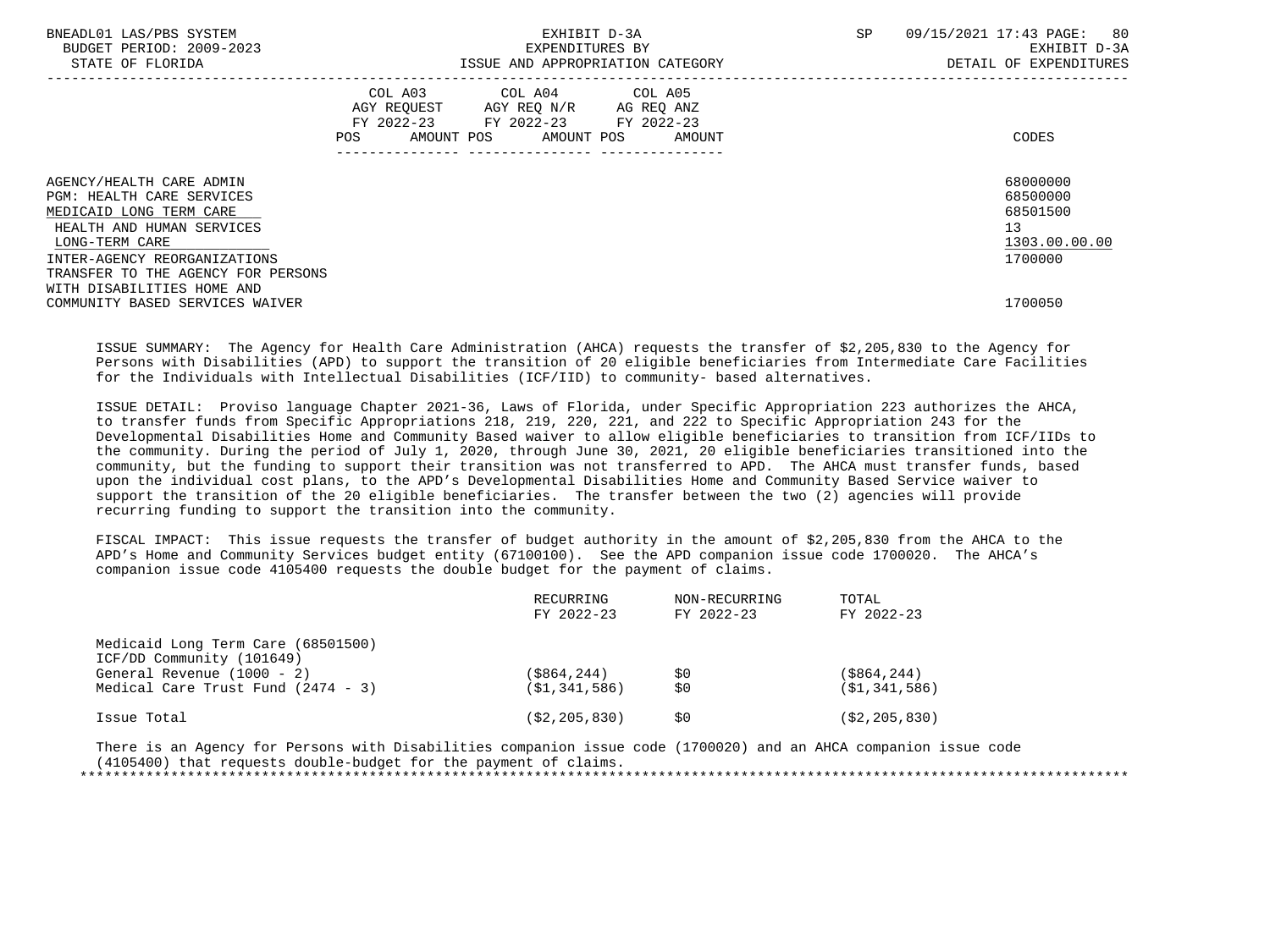| BNEADL01 LAS/PBS SYSTEM<br>BUDGET PERIOD: 2009-2023<br>STATE OF FLORIDA                                                                                                                                                                                                                 | EXHIBIT D-3A<br>EXPENDITURES BY<br>ISSUE AND APPROPRIATION CATEGORY                                                                         | 09/15/2021 17:43 PAGE: 81<br>SP<br>EXHIBIT D-3A<br>DETAIL OF EXPENDITURES |
|-----------------------------------------------------------------------------------------------------------------------------------------------------------------------------------------------------------------------------------------------------------------------------------------|---------------------------------------------------------------------------------------------------------------------------------------------|---------------------------------------------------------------------------|
|                                                                                                                                                                                                                                                                                         | COL A03 COL A04 COL A05<br>AGY REQUEST AGY REQ N/R AG REQ ANZ<br>FY 2022-23 FY 2022-23 FY 2022-23<br>AMOUNT POS AMOUNT POS<br>POS<br>AMOUNT | CODES                                                                     |
| AGENCY/HEALTH CARE ADMIN<br><b>PGM: HEALTH CARE SERVICES</b><br>MEDICAID LONG TERM CARE<br>HEALTH AND HUMAN SERVICES<br>LONG-TERM CARE<br>INTER-AGENCY REORGANIZATIONS<br>TRANSFER PROGRAM OF ALL-INCLUSIVE<br>CARE FOR THE ELDERLY FROM THE DEPT<br>OF ELDER AFFAIRS TO THE AGENCY FOR |                                                                                                                                             | 68000000<br>68500000<br>68501500<br>13<br>1303.00.00.00<br>1700000        |
| HEALTH CARE ADMINISTRATION - ADD<br>SPECIAL CATEGORIES<br>PROG CARE FOR THE ELDERLY                                                                                                                                                                                                     |                                                                                                                                             | 1700330<br>100000<br>109971                                               |
| $-MATCH$<br>GENERAL REVENUE FUND                                                                                                                                                                                                                                                        | 33,717,847                                                                                                                                  | 1000 2                                                                    |
|                                                                                                                                                                                                                                                                                         |                                                                                                                                             |                                                                           |

 2022-2023 BUDGET YEAR NARRATIVE: IT COMPONENT? NO LINKAGE TO THE GOVERNOR'S PRIORITIES: Health Care - Promote innovation in healthcare that reduces the cost of medical procedures and services and increases access to care for Floridians.

 FLORIDA STRATEGIC PLAN FOR ECONOMIC DEVELOPMENT: (5.2) Improve the efficiency and effectiveness of government agencies at all levels; (5.3) Strengthen local, regional and statewide partnerships to accomplish Florida's economic and quality of life and quality places goals; and (6.2) Ensure Floridians in all communities and life stages have opportunities to achieve healthier outcomes and societal contributions.

 ISSUE TITLE: Transfer Program of All-Inclusive Care for the Elderly from Department of Elder Affairs to Agency for Health Care Administration - ADD

 ISSUE SUMMARY: This issue requests the transfer of \$33,717,847 in recurring budget authority from the Department of Elder Affairs to the Agency for Health Care Administration for direct claim payments for the Program of All-Inclusive Care for the Elderly services. This issue also requests the transfer of two (2) full-time positions, the associated salary rate of 83,126 and recurring budget of \$149,878 in order to support and administer the program.

 ISSUE DETAIL: The Department of Elder Affairs (DOEA) administers the Program of All-Inclusive Care for the Elderly (PACE) in consultation with the Agency for Health Care Administration (AHCA). The PACE program targets individuals who would otherwise qualify for Medicaid nursing home placement. The program provides a comprehensive array of home and community-based services at a cost less than nursing home care. Individuals who choose to enroll in PACE have both their medical and long-term care needs managed through a single provider.

 This issue proposes to transfer PACE from the DOEA by moving the budget authority solely to the AHCA. This transfer will improve the process by the elimination of billing between the agencies thereby allowing for payment directly to the providers by the AHCA.

 The shift will also allow for the forecasting of expenditures through the Social Services Estimating Conference (SSEC) for Medicaid Expenditures. The AHCA is responsible for the administration of the Medicaid program (Title XIX of the Social Security Act). The Medicaid program provides health care coverage to certain persons who qualify as low-income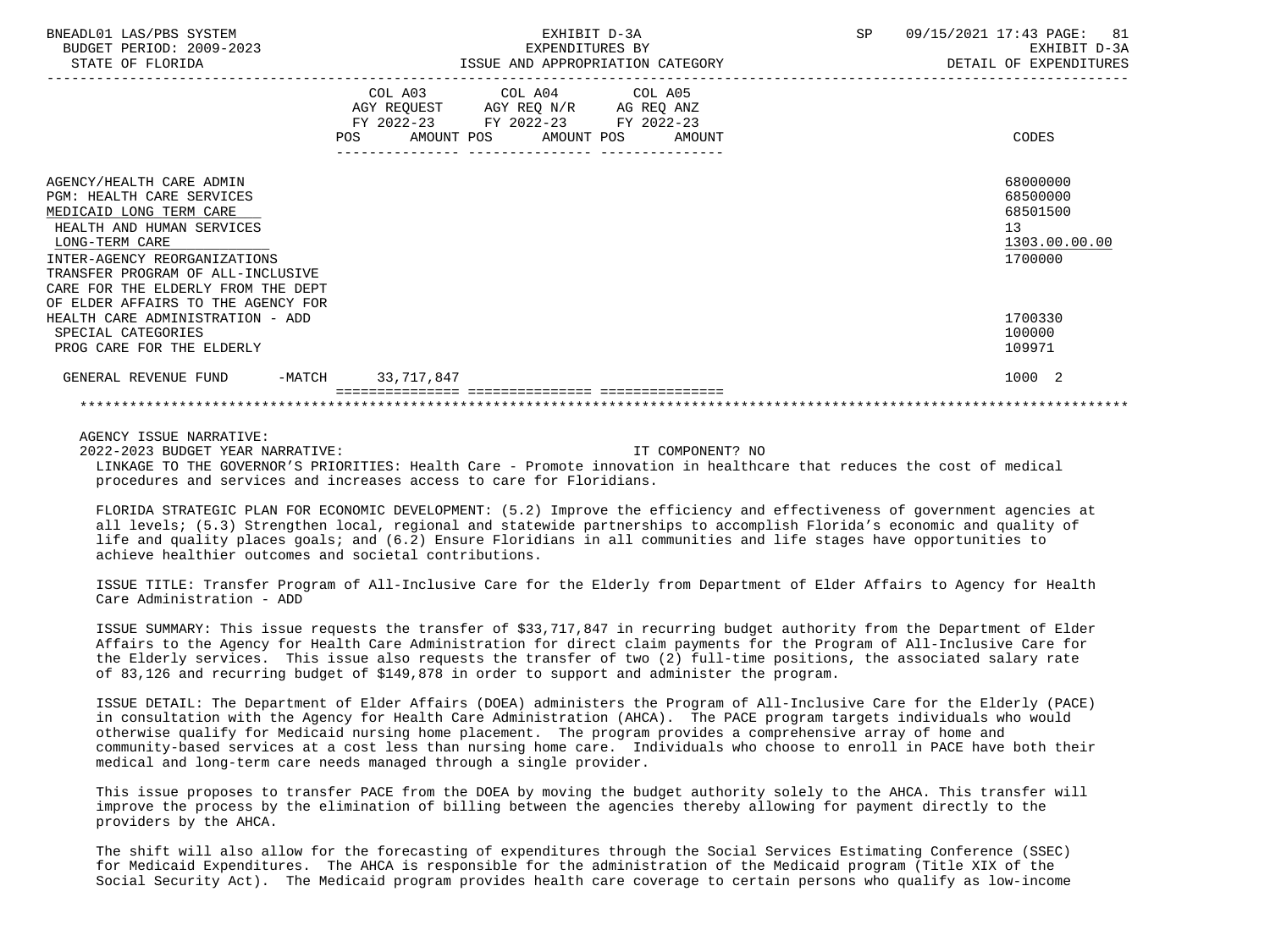| BNEADL01 LAS/PBS SYSTEM<br>BUDGET PERIOD: 2009-2023<br>STATE OF FLORIDA                                                                           |                                | EXHIBIT D-3A<br>EXPENDITURES BY                                                                                            | ISSUE AND APPROPRIATION CATEGORY | SP | -82<br>09/15/2021 17:43 PAGE:<br>EXHIBIT D-3A<br>DETAIL OF EXPENDITURES |
|---------------------------------------------------------------------------------------------------------------------------------------------------|--------------------------------|----------------------------------------------------------------------------------------------------------------------------|----------------------------------|----|-------------------------------------------------------------------------|
|                                                                                                                                                   | POS FOR THE POST OF THE STREET | COL A03 COL A04 COL A05<br>AGY REQUEST AGY REQ N/R AG REQ ANZ<br>FY 2022-23 FY 2022-23 FY 2022-23<br>AMOUNT POS AMOUNT POS | AMOUNT                           |    | CODES                                                                   |
| AGENCY/HEALTH CARE ADMIN<br><b>PGM: HEALTH CARE SERVICES</b><br>MEDICAID LONG TERM CARE                                                           |                                |                                                                                                                            |                                  |    | 68000000<br>68500000<br>68501500                                        |
| HEALTH AND HUMAN SERVICES<br>LONG-TERM CARE<br>INTER-AGENCY REORGANIZATIONS                                                                       |                                |                                                                                                                            |                                  |    | 13<br>1303.00.00.00<br>1700000                                          |
| TRANSFER PROGRAM OF ALL-INCLUSIVE<br>CARE FOR THE ELDERLY FROM THE DEPT<br>OF ELDER AFFAIRS TO THE AGENCY FOR<br>HEALTH CARE ADMINISTRATION - ADD |                                |                                                                                                                            |                                  |    | 1700330                                                                 |

 children, elderly, disabled, or families with dependent children. The Medicaid program is jointly financed with state and federal funds. The caseload and expenditures for the program are forecasted through a consensus process by the principals of the SSEC. The inclusion of PACE in the SSEC will allow for price level and workload adjustments for the services provided.

 In order to support and administer PACE, two (2) full-time positions will need to be transferred from the DOEA to the AHCA. Currently, the Division of Medicaid within AHCA has one (1) full-time position which is dedicated to PACE as well as the Long-Term Care program despite recent and ongoing program growth. Therefore, two (2) additional positions are necessary to support the proposed proviso to require PACE organizations to contract with the AHCA and to keep up with the demands of this growing program. The positions will also be responsible for processing PACE applications, readiness reviews, audits, and all other assigned duties related to bringing the new PACE organization onboard as well as maintaining the current program.

 If the two full-time positions are not transferred, the AHCA will be ill-equipped to manage the ongoing program's growth. Since 2020, the AHCA has received five (5) new PACE applications. Initial PACE application reviews generally take at least three (3) months to complete and consist of a very intense review process between both AHCA and DOEA. As an application moves forward in the process, it continues to require active AHCA participation in any Centers for Medicare and Medicaid Services (CMS) requests for additional information, on-site readiness reviews, rate settings, and systematic implementation.

 FISCAL IMPACT: This issue requests the transfer of two (2) full-time positions, the associated salary rate of 83,126 and budget authority of \$149,878 [\$74,939 in the General Revenue Fund (1000) and \$74,939 in the Medical Care Trust Fund (2474) in the Salaries and Benefits (010000), Expenses (040000) and Transfer/DMS/HR Services (107040) appropriation categories from DOEA in the Home and Community Services budget entity (65100400) to the AHCA in the Executive Direction and Support Services budget entity (68500200).

 This issue also requests the transfer of \$33,717,847 in budget authority in the General Revenue Fund (1000) in the Program of All-Inclusive Care for the Elderly (109971) appropriation category from DOEA in the Home and Community Services (65100400) budget entity to AHCA in the Medicaid Long Term Care (68501500) budget entity. AHCA's companion issue is Issue Code 1700330. In addition, the associated double budget authority of \$56,945,898 in the Operations and Maintenance Trust Fund (2516) is eliminated in Issue Code 3202020.

| RECURRING          | NON-RECURRING                                                                                                                         | TOTAL |
|--------------------|---------------------------------------------------------------------------------------------------------------------------------------|-------|
|                    |                                                                                                                                       |       |
| $2022 - 23$<br>FV. | $2022 - 23$<br>FV.<br>the contract of the contract of the contract of the contract of the contract of the contract of the contract of |       |

 Executive Direction and Support Services (68500200) Salaries and Benefits (010000)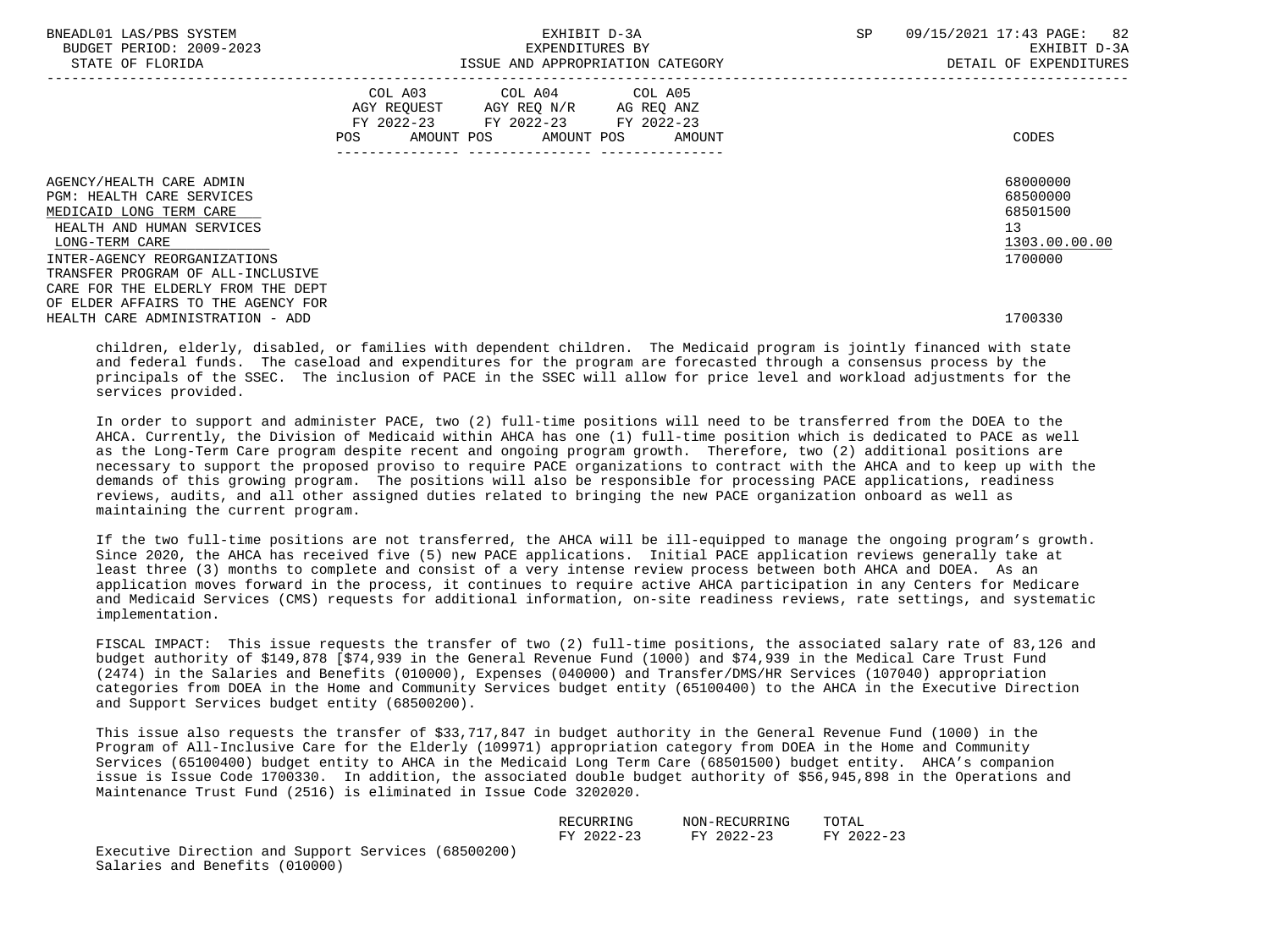| BNEADL01 LAS/PBS SYSTEM<br>BUDGET PERIOD: 2009-2023                                                                                                                                                                                                                                                                  |                                      | EXHIBIT D-3A<br>EXPENDITURES BY                                                                                            |                        | SP                   | 09/15/2021 17:43 PAGE: 83<br>EXHIBIT D-3A<br>DETAIL OF EXPENDITURES                        |
|----------------------------------------------------------------------------------------------------------------------------------------------------------------------------------------------------------------------------------------------------------------------------------------------------------------------|--------------------------------------|----------------------------------------------------------------------------------------------------------------------------|------------------------|----------------------|--------------------------------------------------------------------------------------------|
|                                                                                                                                                                                                                                                                                                                      | POS FOR THE POST OF THE STATE STATES | COL A03 COL A04 COL A05<br>AGY REQUEST AGY REQ N/R AG REQ ANZ<br>FY 2022-23 FY 2022-23 FY 2022-23<br>AMOUNT POS AMOUNT POS | AMOUNT                 |                      | CODES                                                                                      |
| AGENCY/HEALTH CARE ADMIN<br>PGM: HEALTH CARE SERVICES<br>MEDICAID LONG TERM CARE<br>HEALTH AND HUMAN SERVICES<br>LONG-TERM CARE<br>INTER-AGENCY REORGANIZATIONS<br>TRANSFER PROGRAM OF ALL-INCLUSIVE<br>CARE FOR THE ELDERLY FROM THE DEPT<br>OF ELDER AFFAIRS TO THE AGENCY FOR<br>HEALTH CARE ADMINISTRATION - ADD |                                      |                                                                                                                            |                        |                      | 68000000<br>68500000<br>68501500<br>13 <sup>7</sup><br>1303.00.00.00<br>1700000<br>1700330 |
| General Revenue Fund (1000 - 2)<br>Medical Care Trust Fund (2474 - 3)                                                                                                                                                                                                                                                |                                      | \$63,771 \$0<br>\$63,771 \$0                                                                                               |                        | \$63,771<br>\$63,771 |                                                                                            |
| Expenses $(040000)$<br>General Revenue Fund (1000 - 2)<br>Operations and Maintenance Trust Fund (2516 - 3) $$6,370$ $$4,492$                                                                                                                                                                                         |                                      | $$6,370$ $$4,492$ $$10,862$                                                                                                |                        | \$10,862             |                                                                                            |
| Transfer/DMS/HR Services (107040)<br>General Revenue Fund (1000 - 2)<br>Operations and Maintenance Trust Fund (2516 - 3)                                                                                                                                                                                             |                                      | $$306$ $$0$<br>\$306                                                                                                       | \$0                    | \$306<br>\$306       |                                                                                            |
| Medicaid Long-Term Care (68501500)                                                                                                                                                                                                                                                                                   |                                      |                                                                                                                            |                        |                      |                                                                                            |
| Program of All-Inclusive Care for<br>the Elderly (109971)                                                                                                                                                                                                                                                            |                                      |                                                                                                                            |                        |                      |                                                                                            |
| General Revenue Fund (1000 - 2)                                                                                                                                                                                                                                                                                      |                                      |                                                                                                                            | \$33,717,847 \$0       | \$33,717,847         |                                                                                            |
| Issue Total                                                                                                                                                                                                                                                                                                          |                                      |                                                                                                                            | $$33,858,741$ $$8,984$ | \$33,867,725         |                                                                                            |
| The other salary amount (OAD) transaction was used to correct rounding in the Salaries and Benefits appropriation<br>category.                                                                                                                                                                                       |                                      |                                                                                                                            |                        |                      |                                                                                            |

\*\*\*\*\*\*\*\*\*\*\*\*\*\*\*\*\*\*\*\*\*\*\*\*\*\*\*\*\*\*\*\*\*\*\*\*\*\*\*\*\*\*\*\*\*\*\*\*\*\*\*\*\*\*\*\*\*\*\*\*\*\*\*\*\*\*\*\*\*\*\*\*\*\*\*\*\*\*\*\*\*\*\*\*\*\*\*\*\*\*\*\*\*\*\*\*\*\*\*\*\*\*\*\*\*\*\*\*\*\*\*\*\*\*\*\*\*\*\*\*\*\*\*\*\*\*\*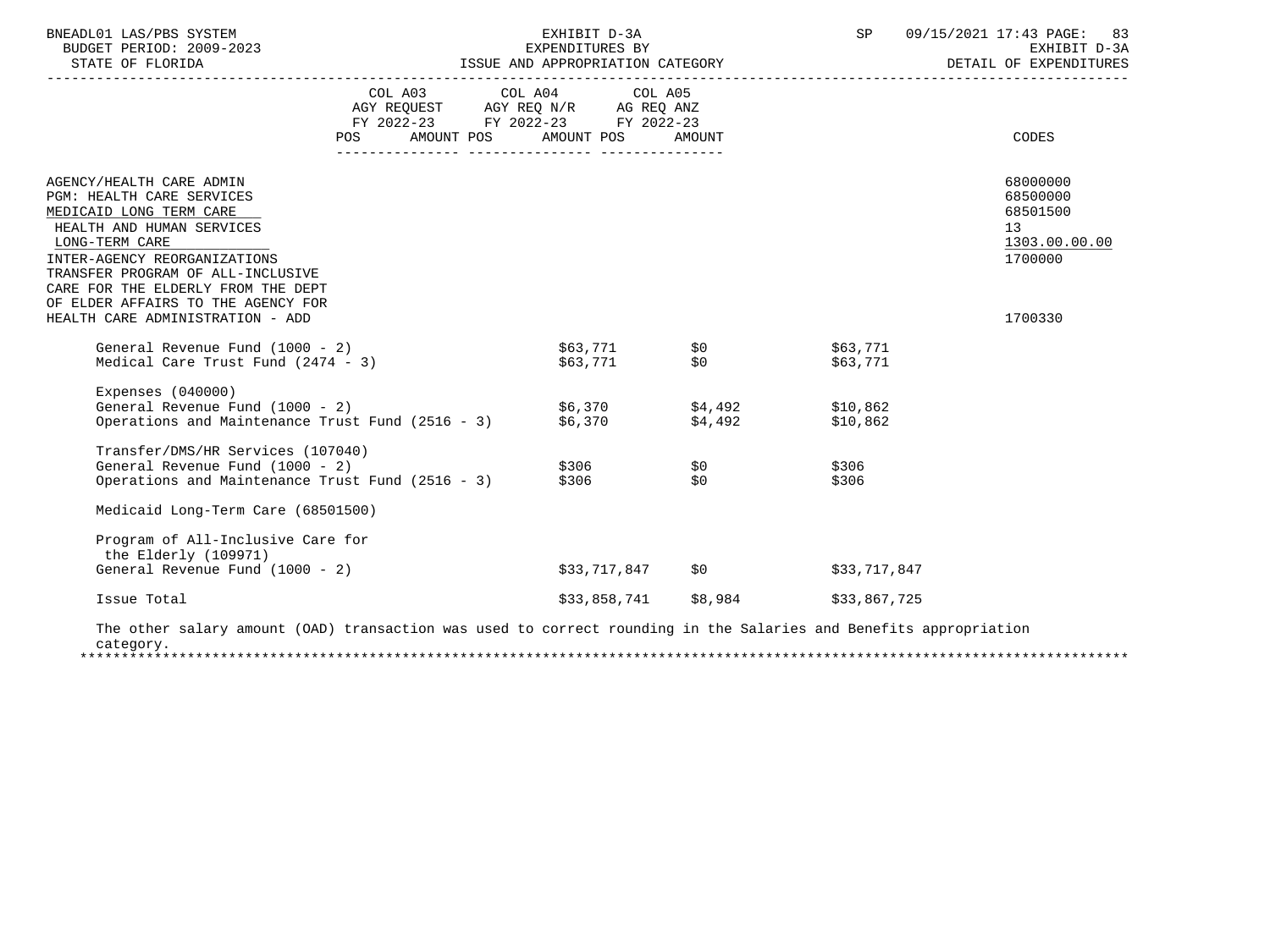| BNEADL01 LAS/PBS SYSTEM<br>BUDGET PERIOD: 2009-2023<br>STATE OF FLORIDA                                                                                                                                                                                                                                      |                                   | EXHIBIT D-3A<br>EXPENDITURES BY<br>ISSUE AND APPROPRIATION CATEGORY                                                                      | 09/15/2021 17:43 PAGE: 84<br>SP<br>EXHIBIT D-3A<br>DETAIL OF EXPENDITURES                                   |
|--------------------------------------------------------------------------------------------------------------------------------------------------------------------------------------------------------------------------------------------------------------------------------------------------------------|-----------------------------------|------------------------------------------------------------------------------------------------------------------------------------------|-------------------------------------------------------------------------------------------------------------|
|                                                                                                                                                                                                                                                                                                              |                                   | COL A03 COL A04<br>COL A05<br>AGY REQUEST AGY REQ N/R AG REQ ANZ<br>FY 2022-23 FY 2022-23 FY 2022-23<br>POS AMOUNT POS AMOUNT POS AMOUNT | CODES                                                                                                       |
| AGENCY/HEALTH CARE ADMIN<br><b>PGM: HEALTH CARE SERVICES</b><br>MEDICAID LONG TERM CARE<br>HEALTH AND HUMAN SERVICES<br>LONG-TERM CARE<br>PRICE LEVEL INCREASES<br>INSTITUTIONAL AND PRESCRIBED DRUG<br>PROVIDERS<br>SPECIAL CATEGORIES<br>ASSISTIVE CARE SERVICES<br>MEDICAL CARE TRUST FUND -FEDERL 73,765 |                                   |                                                                                                                                          | 68000000<br>68500000<br>68501500<br>13<br>1303.00.00.00<br>2300000<br>2301510<br>100000<br>100602<br>2474 3 |
|                                                                                                                                                                                                                                                                                                              |                                   |                                                                                                                                          |                                                                                                             |
| ICF/ID - SUNLAND CENTER                                                                                                                                                                                                                                                                                      |                                   |                                                                                                                                          | 101644                                                                                                      |
| GENERAL REVENUE FUND -MATCH 500,753<br>MEDICAL CARE TRUST FUND -FEDERL                                                                                                                                                                                                                                       | 845,720                           |                                                                                                                                          | 1000 2<br>2474 3                                                                                            |
| TOTAL APPRO $1,346,473$                                                                                                                                                                                                                                                                                      |                                   |                                                                                                                                          |                                                                                                             |
| ICF/DD COMMUNITY                                                                                                                                                                                                                                                                                             |                                   |                                                                                                                                          | 101649                                                                                                      |
|                                                                                                                                                                                                                                                                                                              |                                   |                                                                                                                                          |                                                                                                             |
| GENERAL REVENUE FUND -MATCH 2,748,347<br>MEDICAL CARE TRUST FUND -FEDERL 4,642,823                                                                                                                                                                                                                           |                                   |                                                                                                                                          | 1000 2<br>2474 3                                                                                            |
| TOTAL APPRO                                                                                                                                                                                                                                                                                                  | 7,391,170                         |                                                                                                                                          |                                                                                                             |
| NURSING HOME CARE                                                                                                                                                                                                                                                                                            |                                   |                                                                                                                                          | 102233                                                                                                      |
| GENERAL REVENUE FUND -MATCH 11,580,037<br>MEDICAL CARE TRUST FUND -FEDERL 19,557,465                                                                                                                                                                                                                         |                                   |                                                                                                                                          | 1000 2<br>2474 3                                                                                            |
| TOTAL APPRO 31,137,502                                                                                                                                                                                                                                                                                       |                                   |                                                                                                                                          |                                                                                                             |
|                                                                                                                                                                                                                                                                                                              |                                   |                                                                                                                                          |                                                                                                             |
| PRPD HLTH PLAN/LNG TRM CAR                                                                                                                                                                                                                                                                                   |                                   |                                                                                                                                          | 102674                                                                                                      |
| GENERAL REVENUE FUND<br>MEDICAL CARE TRUST FUND<br>-FEDERL                                                                                                                                                                                                                                                   | -MATCH 22,475,120-<br>37,958,119- |                                                                                                                                          | 1000 2<br>2474 3                                                                                            |
| TOTAL APPRO                                                                                                                                                                                                                                                                                                  | $60,433,239-$                     |                                                                                                                                          |                                                                                                             |
|                                                                                                                                                                                                                                                                                                              |                                   |                                                                                                                                          |                                                                                                             |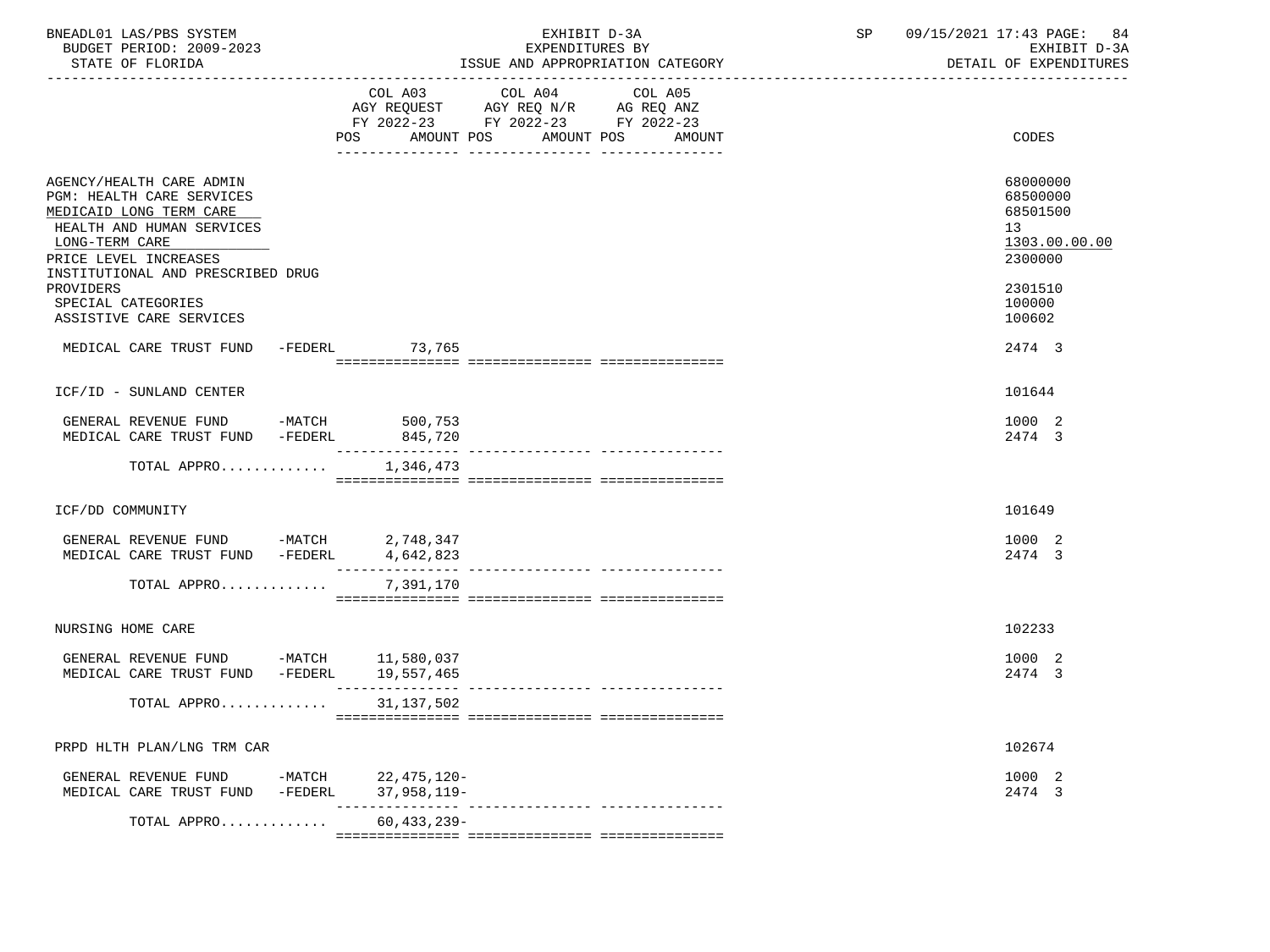| BNEADL01 LAS/PBS SYSTEM<br>BUDGET PERIOD: 2009-2023<br>STATE OF FLORIDA                                                                                                                              | EXHIBIT D-3A<br>EXPENDITURES BY<br>ISSUE AND APPROPRIATION CATEGORY                                                                                | 09/15/2021 17:43 PAGE: 85<br>SP<br>EXHIBIT D-3A<br>DETAIL OF EXPENDITURES |
|------------------------------------------------------------------------------------------------------------------------------------------------------------------------------------------------------|----------------------------------------------------------------------------------------------------------------------------------------------------|---------------------------------------------------------------------------|
|                                                                                                                                                                                                      | COL A03 COL A04 COL A05<br>AGY REQUEST AGY REQ N/R AG REQ ANZ<br>FY 2022-23 FY 2022-23 FY 2022-23<br>AMOUNT POS AMOUNT POS<br><b>POS</b><br>AMOUNT | CODES                                                                     |
| AGENCY/HEALTH CARE ADMIN<br><b>PGM: HEALTH CARE SERVICES</b><br>MEDICAID LONG TERM CARE<br>HEALTH AND HUMAN SERVICES<br>LONG-TERM CARE<br>PRICE LEVEL INCREASES<br>INSTITUTIONAL AND PRESCRIBED DRUG |                                                                                                                                                    | 68000000<br>68500000<br>68501500<br>13<br>1303.00.00.00<br>2300000        |
| PROVIDERS<br>SPECIAL CATEGORIES<br>ST MENTAL HEALTH HOSP PRG                                                                                                                                         |                                                                                                                                                    | 2301510<br>100000<br>103556                                               |
| GENERAL REVENUE FUND -MATCH 44,034-<br>MEDICAL CARE TRUST FUND -FEDERL                                                                                                                               | 74.368-                                                                                                                                            | 1000 2<br>2474 3                                                          |
| TOTAL APPRO $118,402-$                                                                                                                                                                               |                                                                                                                                                    |                                                                           |
| TOTAL: INSTITUTIONAL AND PRESCRIBED DRUG<br>PROVIDERS<br>TOTAL ISSUE 20,602,731-                                                                                                                     |                                                                                                                                                    | 2301510                                                                   |
|                                                                                                                                                                                                      |                                                                                                                                                    |                                                                           |

 2022-2023 BUDGET YEAR NARRATIVE: IT COMPONENT? NO LINKAGE TO THE GOVERNOR'S PRIORITIES: Health Care - Promote innovation, reduce costs and combat state crisis. Public Integrity - Protect taxpayer resources by ensuring the faithful expenditure of public funds.

 FLORIDA STRATEGIC PLAN FOR ECONOMIC DEVELOPMENT: (5.2) Improve the efficiency and effectiveness of government agencies at all levels; (5.3) Strengthen local, regional and statewide partnerships to accomplish Florida's economic and quality of life and quality places goals; and (6.2) Ensure Floridians in all communities and life stages have opportunities to achieve healthier outcomes and societal contributions.

ISSUE TITLE: Institutional and Prescribed Drug Providers

 ISSUE SUMMARY: The Agency for Health Care Administration (AHCA) requests to adjust budget authority of \$1,157,035,170 in multiple Medicaid Services categories for price level as agreed upon in the August 2021 Social Services Estimating Conference (SSEC) for Medicaid Expenditures.

 ISSUE DETAIL: The AHCA is responsible for the administration of the Medicaid program (Title XIX of the Social Security Act). The Medicaid program provides health care coverage to certain persons who qualify as low-income children, elderly, disabled, or families with dependent children. The Medicaid program is jointly financed with state and federal funds. The caseload and expenditures for the program are forecasted through a consensus process by the principals of the SSEC. Current state and federally approved reimbursement plans provide for inflationary adjustments for institutional providers based on provider cost reports along with federally approved prepaid health plan capitation rates through an 1115 Waiver. The price level adjustment for drugs includes the estimated increase in reimbursement to pharmacists allowed under current law because of increases in the wholesale acquisition costs of drugs. The total price level adjustment of \$1,157,035,171 is required in order to continue the current programs and remain in compliance with the state's institutional reimbursement plans, capitation rate actuarial soundness, and drug pricing laws. The results of a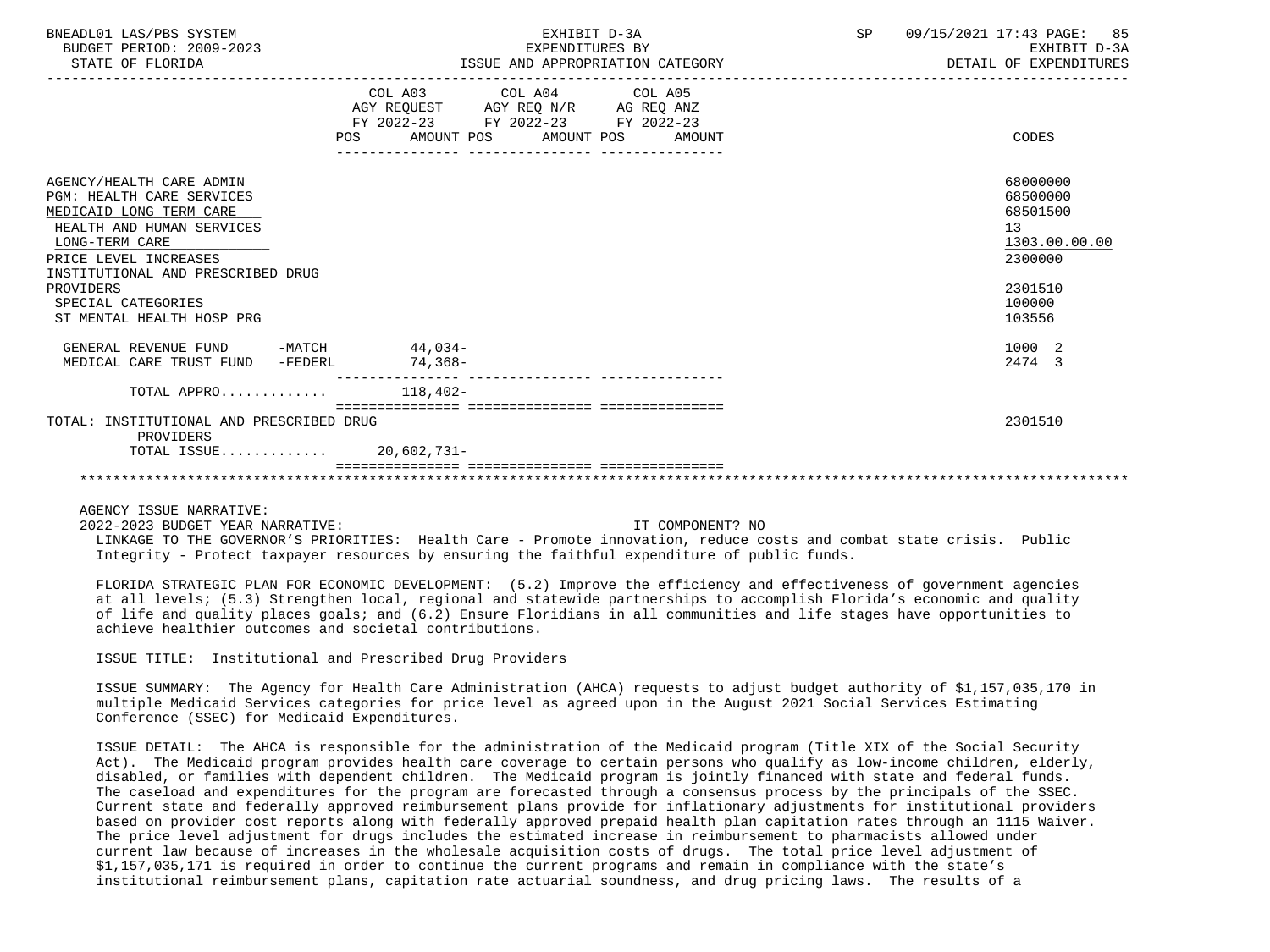| BNEADL01 LAS/PBS SYSTEM<br>BUDGET PERIOD: 2009-2023<br>STATE OF FLORIDA                                                                                                                              | EXHIBIT D-3A<br>EXPENDITURES BY<br>ISSUE AND APPROPRIATION CATEGORY                                                                      | 09/15/2021 17:43 PAGE: 86<br><b>SP</b><br>EXHIBIT D-3A<br>DETAIL OF EXPENDITURES |
|------------------------------------------------------------------------------------------------------------------------------------------------------------------------------------------------------|------------------------------------------------------------------------------------------------------------------------------------------|----------------------------------------------------------------------------------|
|                                                                                                                                                                                                      | COL A03 COL A04 COL A05<br>AGY REQUEST AGY REQ N/R AG REQ ANZ<br>FY 2022-23 FY 2022-23 FY 2022-23<br>AMOUNT POS AMOUNT POS AMOUNT<br>POS | CODES                                                                            |
| AGENCY/HEALTH CARE ADMIN<br><b>PGM: HEALTH CARE SERVICES</b><br>MEDICAID LONG TERM CARE<br>HEALTH AND HUMAN SERVICES<br>LONG-TERM CARE<br>PRICE LEVEL INCREASES<br>INSTITUTIONAL AND PRESCRIBED DRUG |                                                                                                                                          | 68000000<br>68500000<br>68501500<br>13<br>1303.00.00.00<br>2300000               |
| PROVIDERS                                                                                                                                                                                            |                                                                                                                                          | 2301510                                                                          |

 conference stay in effect until the next consensus conference convenes. Therefore, the Medicaid program's budget for Fiscal Year 2022-2023 must be adjusted for price level as agreed upon in the SSEC for Medicaid Expenditures held in August 2021.

 FISCAL IMPACT: This issue requests an adjustment in budget authority of \$1,157,035,170 in the Medicaid Services to Individuals budget entity (68501400) and in the Medicaid Long Term Care budget entity (68501500) for a price level adjustment as agreed upon at the August 2021 SSEC for Medicaid Expenditures.

| RECURRING          | NON-RECURRING | TOTAL              |
|--------------------|---------------|--------------------|
| FY 2022-23         | FY 2022-23    | FY 2022-23         |
|                    |               |                    |
| \$543,495,478      | \$0           | \$543,495,478      |
| \$633,840,715      | \$0           | \$633,840,715      |
| \$258,032          | \$0           | \$258,032          |
| \$1,177,594,225    | \$0           | \$1,177,594,225    |
|                    |               |                    |
| (S7, 602, 307)     | \$0           | (57, 602, 307)     |
| (S44, 034)         | \$0           | (\$44,034)         |
| (S12, 912, 714)    | \$0           | (S12, 912, 714)    |
| ( \$20, 559, 055 ) | \$0           | ( \$20, 559, 055 ) |
| \$1,157,035,170    | \$0           | \$1,157,035,170    |
|                    |               |                    |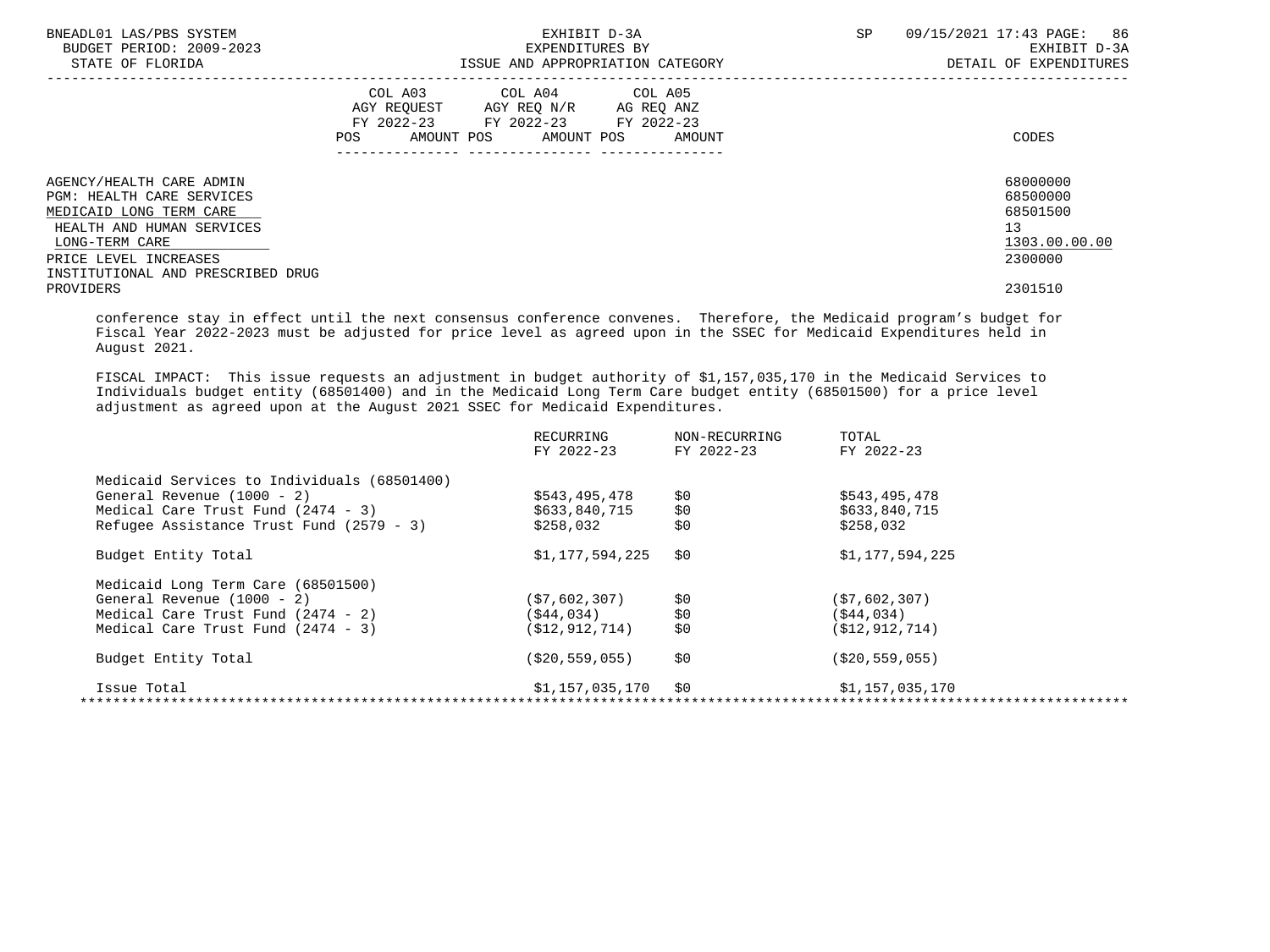| BNEADL01 LAS/PBS SYSTEM<br>BUDGET PERIOD: 2009-2023<br>STATE OF FLORIDA                                                                                          |                   |                                      | EXHIBIT D-3A<br>EXPENDITURES BY<br>ISSUE AND APPROPRIATION CATEGORY                                                                      | SP | 09/15/2021 17:43 PAGE: 87<br>EXHIBIT D-3A<br>DETAIL OF EXPENDITURES           |
|------------------------------------------------------------------------------------------------------------------------------------------------------------------|-------------------|--------------------------------------|------------------------------------------------------------------------------------------------------------------------------------------|----|-------------------------------------------------------------------------------|
|                                                                                                                                                                  |                   |                                      | COL A03 COL A04<br>COL A05<br>AGY REQUEST AGY REQ N/R AG REQ ANZ<br>FY 2022-23 FY 2022-23 FY 2022-23<br>POS AMOUNT POS AMOUNT POS AMOUNT |    | CODES                                                                         |
| AGENCY/HEALTH CARE ADMIN<br>PGM: HEALTH CARE SERVICES<br>MEDICAID LONG TERM CARE<br>HEALTH AND HUMAN SERVICES<br>LONG-TERM CARE<br>WORKLOAD<br>MEDICAID SERVICES |                   |                                      |                                                                                                                                          |    | 68000000<br>68500000<br>68501500<br>13<br>1303.00.00.00<br>3000000<br>3004500 |
| SPECIAL CATEGORIES<br>ASSISTIVE CARE SERVICES                                                                                                                    |                   |                                      |                                                                                                                                          |    | 100000<br>100602                                                              |
| GENERAL REVENUE FUND $-MATCH$ 399,000-<br>MEDICAL CARE TRUST FUND -FEDERL                                                                                        |                   | 824,277-                             |                                                                                                                                          |    | 1000 2<br>2474 3                                                              |
| TOTAL APPRO                                                                                                                                                      |                   | 1,223,277-                           |                                                                                                                                          |    |                                                                               |
| HOME & COMMUNITY BASED SVC                                                                                                                                       |                   |                                      |                                                                                                                                          |    | 101554                                                                        |
| GENERAL REVENUE FUND -MATCH 8,885<br>MEDICAL CARE TRUST FUND -MATCH 28,036,441                                                                                   |                   | -FEDERL 28,045,326-                  |                                                                                                                                          |    | 1000 2<br>2474 2<br>2474 3                                                    |
| TOTAL APPRO                                                                                                                                                      |                   |                                      |                                                                                                                                          |    |                                                                               |
| ICF/ID - SUNLAND CENTER                                                                                                                                          |                   |                                      |                                                                                                                                          |    | 101644                                                                        |
| GENERAL REVENUE FUND -MATCH 500,753-                                                                                                                             |                   |                                      |                                                                                                                                          |    | 1000 2                                                                        |
| MEDICAL CARE TRUST FUND -MATCH 1,632,154                                                                                                                         |                   | -FEDERL 2, 233, 285-                 |                                                                                                                                          |    | 2474 2<br>2474 3                                                              |
| TOTAL MEDICAL CARE TRUST FUND                                                                                                                                    |                   | 601,131-                             |                                                                                                                                          |    | 2474                                                                          |
| TOTAL APPRO $1,101,884-$                                                                                                                                         |                   |                                      |                                                                                                                                          |    |                                                                               |
| ICF/DD COMMUNITY                                                                                                                                                 |                   |                                      |                                                                                                                                          |    | 101649                                                                        |
| GENERAL REVENUE FUND<br>GRANTS AND DONATIONS TF -MATCH<br>MEDICAL CARE TRUST FUND                                                                                | -MATCH<br>-FEDERL | 5,399,678<br>934,560<br>$5,700,419-$ |                                                                                                                                          |    | 1000 2<br>2339 2<br>2474 3                                                    |
| TOTAL APPRO                                                                                                                                                      |                   | 633,819                              | -------------- -----------------                                                                                                         |    |                                                                               |
|                                                                                                                                                                  |                   |                                      |                                                                                                                                          |    |                                                                               |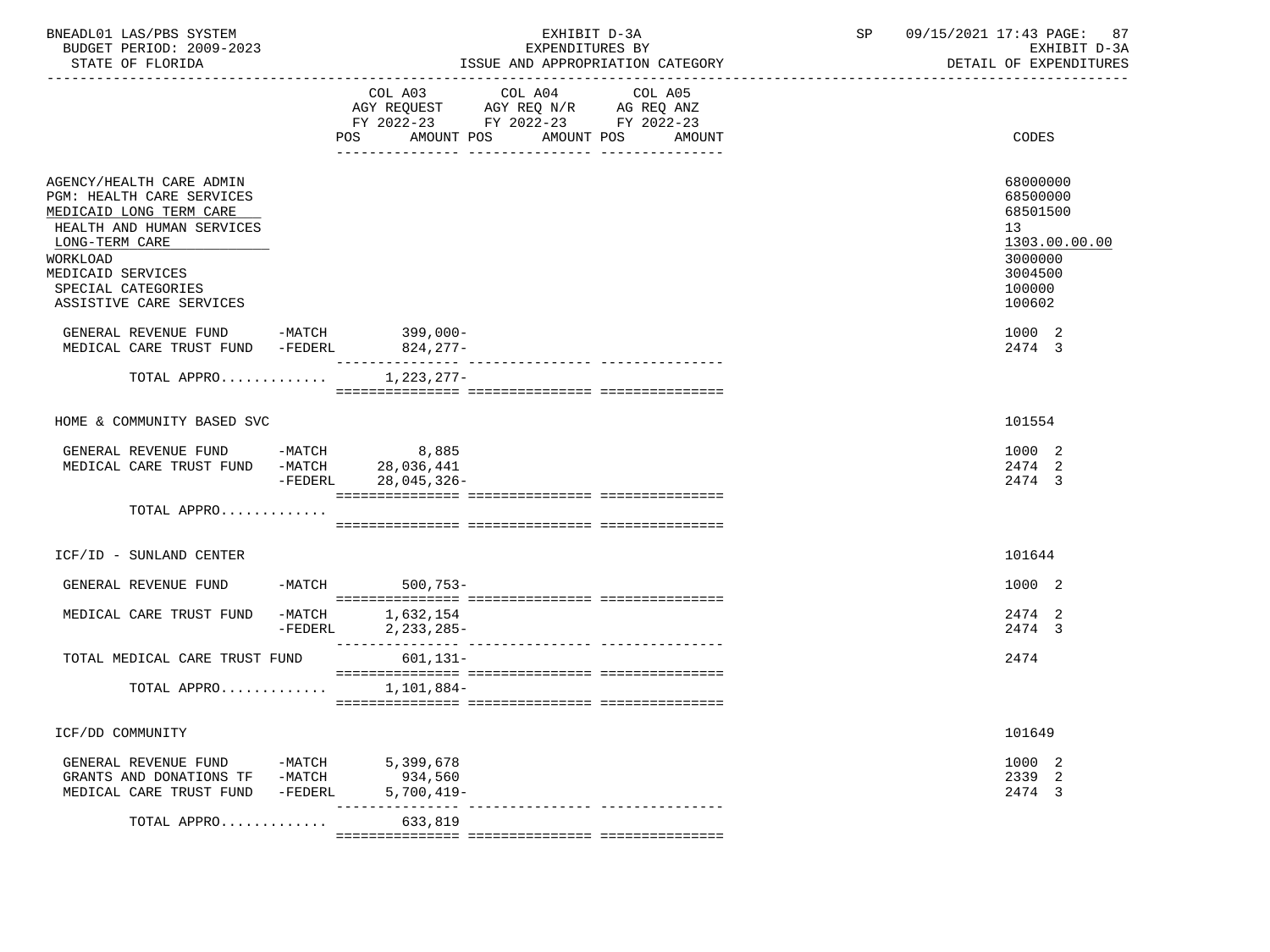| BNEADL01 LAS/PBS SYSTEM<br>BUDGET PERIOD: 2009-2023<br>STATE OF FLORIDA                                                                                                                                                                                                                              | EXHIBIT D-3A<br>EXPENDITURES BY<br>ISSUE AND APPROPRIATION CATEGORY |                                      |                                             | SP                | 09/15/2021 17:43 PAGE: 88<br>EXHIBIT D-3A<br>DETAIL OF EXPENDITURES |                                                                                                                       |
|------------------------------------------------------------------------------------------------------------------------------------------------------------------------------------------------------------------------------------------------------------------------------------------------------|---------------------------------------------------------------------|--------------------------------------|---------------------------------------------|-------------------|---------------------------------------------------------------------|-----------------------------------------------------------------------------------------------------------------------|
|                                                                                                                                                                                                                                                                                                      |                                                                     | COL A03<br>POS AMOUNT POS AMOUNT POS | COL A04<br>FY 2022-23 FY 2022-23 FY 2022-23 | COL A05<br>AMOUNT |                                                                     | CODES                                                                                                                 |
| AGENCY/HEALTH CARE ADMIN<br>PGM: HEALTH CARE SERVICES<br>MEDICAID LONG TERM CARE<br>HEALTH AND HUMAN SERVICES<br>LONG-TERM CARE<br>WORKLOAD<br>MEDICAID SERVICES<br>SPECIAL CATEGORIES<br>NURSING HOME CARE<br>GENERAL REVENUE FUND -MATCH 9,283,196-<br>MEDICAL CARE TRUST FUND -FEDERL 26,080,733- |                                                                     |                                      |                                             |                   |                                                                     | 68000000<br>68500000<br>68501500<br>13<br>1303.00.00.00<br>3000000<br>3004500<br>100000<br>102233<br>1000 2<br>2474 3 |
| TOTAL APPRO                                                                                                                                                                                                                                                                                          |                                                                     | $35, 363, 929 -$                     |                                             |                   |                                                                     |                                                                                                                       |
|                                                                                                                                                                                                                                                                                                      |                                                                     |                                      |                                             |                   |                                                                     |                                                                                                                       |
| PRPD HLTH PLAN/LNG TRM CAR                                                                                                                                                                                                                                                                           |                                                                     |                                      |                                             |                   |                                                                     | 102674                                                                                                                |
| GENERAL REVENUE FUND -MATCH 177, 216, 024<br>GRANTS AND DONATIONS TF -MATCH 3,792,438<br>MEDICAL CARE TRUST FUND -FEDERL 17,452,121<br>TOTAL APPRO 198,460,583                                                                                                                                       |                                                                     |                                      |                                             |                   |                                                                     | 1000 2<br>2339 2<br>2474 3                                                                                            |
| ST MENTAL HEALTH HOSP PRG                                                                                                                                                                                                                                                                            |                                                                     |                                      |                                             |                   |                                                                     | 103556                                                                                                                |
| GENERAL REVENUE FUND -MATCH 44,034                                                                                                                                                                                                                                                                   |                                                                     |                                      |                                             |                   |                                                                     | 1000 2                                                                                                                |
| MEDICAL CARE TRUST FUND -MATCH 81,622                                                                                                                                                                                                                                                                |                                                                     | -FEDERL 125,655-                     |                                             |                   |                                                                     | 2474 2<br>2474 3                                                                                                      |
| TOTAL MEDICAL CARE TRUST FUND 44,033-                                                                                                                                                                                                                                                                |                                                                     |                                      |                                             |                   |                                                                     | 2474                                                                                                                  |
| TOTAL APPRO                                                                                                                                                                                                                                                                                          |                                                                     | $\mathbf{1}$                         |                                             |                   |                                                                     |                                                                                                                       |
| PROG CARE FOR THE ELDERLY                                                                                                                                                                                                                                                                            |                                                                     |                                      |                                             |                   |                                                                     | 109971                                                                                                                |
| MEDICAL CARE TRUST FUND -MATCH 1,851,469                                                                                                                                                                                                                                                             | -FEDERL                                                             | 1,851,469-                           |                                             |                   |                                                                     | 2474 2<br>2474 3                                                                                                      |
| TOTAL APPRO                                                                                                                                                                                                                                                                                          |                                                                     |                                      |                                             |                   |                                                                     |                                                                                                                       |
| TOTAL: MEDICAID SERVICES<br>TOTAL ISSUE                                                                                                                                                                                                                                                              |                                                                     | 161, 405, 313                        |                                             |                   |                                                                     | 3004500                                                                                                               |
|                                                                                                                                                                                                                                                                                                      |                                                                     |                                      |                                             |                   |                                                                     |                                                                                                                       |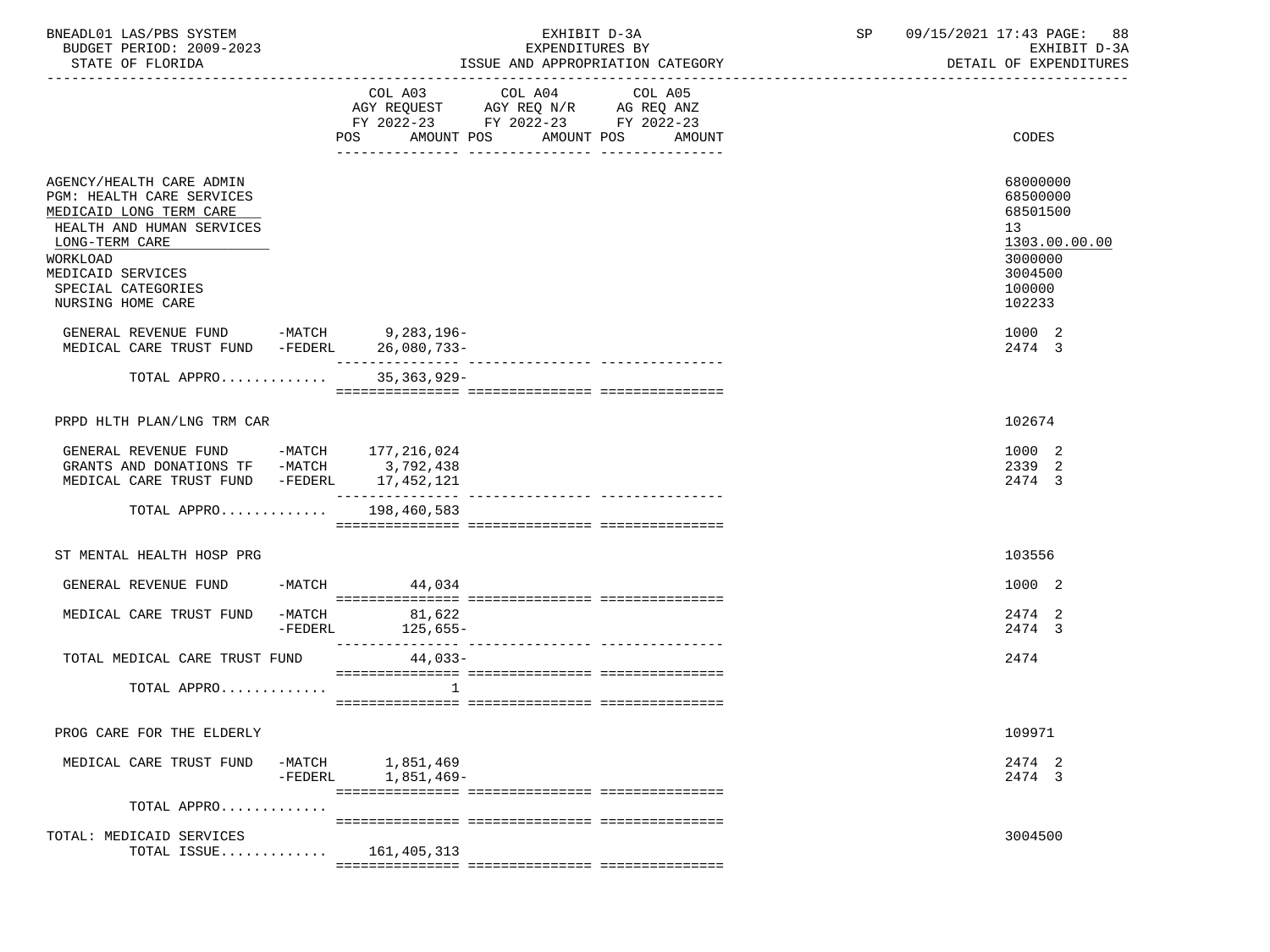| BNEADL01 LAS/PBS SYSTEM<br>BUDGET PERIOD: 2009-2023<br>STATE OF FLORIDA                                                                                                 | EXHIBIT D-3A<br>EXPENDITURES BY<br>ISSUE AND APPROPRIATION CATEGORY                                                                                              | 09/15/2021 17:43 PAGE: 89<br>SP<br>EXHIBIT D-3A<br>DETAIL OF EXPENDITURES     |
|-------------------------------------------------------------------------------------------------------------------------------------------------------------------------|------------------------------------------------------------------------------------------------------------------------------------------------------------------|-------------------------------------------------------------------------------|
|                                                                                                                                                                         | COL A03<br>COL A04<br>COL A05<br>AGY REOUEST<br>AGY REO N/R<br>AG REO ANZ<br>FY 2022-23<br>FY 2022-23<br>FY 2022-23<br>AMOUNT POS<br>POS<br>AMOUNT POS<br>AMOUNT | CODES                                                                         |
| AGENCY/HEALTH CARE ADMIN<br><b>PGM: HEALTH CARE SERVICES</b><br>MEDICAID LONG TERM CARE<br>HEALTH AND HUMAN SERVICES<br>LONG-TERM CARE<br>WORKLOAD<br>MEDICAID SERVICES |                                                                                                                                                                  | 68000000<br>68500000<br>68501500<br>13<br>1303.00.00.00<br>3000000<br>3004500 |

 2022-2023 BUDGET YEAR NARRATIVE: IT COMPONENT? NO LINKAGE TO THE GOVERNOR'S PRIORITIES: Health Care - Promote innovation, reduce costs and combat state crisis. Public Integrity - Protect taxpayer resources by ensuring the faithful expenditure of public funds.

 FLORIDA STRATEGIC PLAN FOR ECONOMIC DEVELOPMENT: (5.2) Improve the efficiency and effectiveness of government agencies at all levels; (5.3) Strengthen local, regional and statewide partnerships to accomplish Florida's economic and quality of life and quality places goals; and (6.2) Ensure Floridians in all communities and life stages have opportunities to achieve healthier outcomes and societal contributions.

ISSUE TITLE: Medicaid Services

 ISSUE SUMMARY: The Agency for Health Care Administration (AHCA) requests to adjust budget authority of \$277,474,793 in multiple Medicaid Services categories for workload as agreed upon in the August 2021 Social Services Estimating Conference (SSEC) for Medicaid Expenditures.

 ISSUE DETAIL: The AHCA is responsible for the administration of the Medicaid program (Title XIX of the Social Security Act). The Medicaid program provides health care coverage to certain persons who qualify as low-income children, elderly, disabled, or families with dependent children. The Medicaid program is jointly financed with state and federal funds. The caseload and expenditures for the program are forecasted through a consensus process by the principals of the SSEC.

 The forecast for workload has typically been based upon caseload, utilization, and anticipated events and assumes that current law and current administrative practices are in effect unless otherwise decided by the conference or law. Workload changes are necessary for maintaining current program levels and current administration. The total workload adjustment of \$277,474,793 is required to allow the Medicaid program to continue in FY 2022-23 as it is currently administered without reduction of services or reduction of coverage for persons who are covered at the option of the state. The results of a conference stay in effect until the next consensus conference convenes. Therefore, the budget for FY 2022-23 for the Medicaid program must be adjusted for workload as agreed upon in the SSEC for Medicaid Expenditures held in August 2021.

 FISCAL IMPACT: This issue requests an adjustment in budget authority of \$277,474,793 in the Medicaid Services to Individuals budget entity (68501400) and the Medicaid Long Term Care budget entity (68501500) for a workload adjustment as agreed upon at the August 2021 SSEC for Medicaid Expenditures.

|                                             | RECURRING<br>FY 2022-23 | NON-RECURRING<br>FY 2022-23 | TOTAL<br>FY 2022-23 |
|---------------------------------------------|-------------------------|-----------------------------|---------------------|
| Medicaid Services to Individuals (68501400) |                         | S0                          |                     |
| General Revenue (1000 - 2)                  | \$422,157,297           |                             | \$422,157,297       |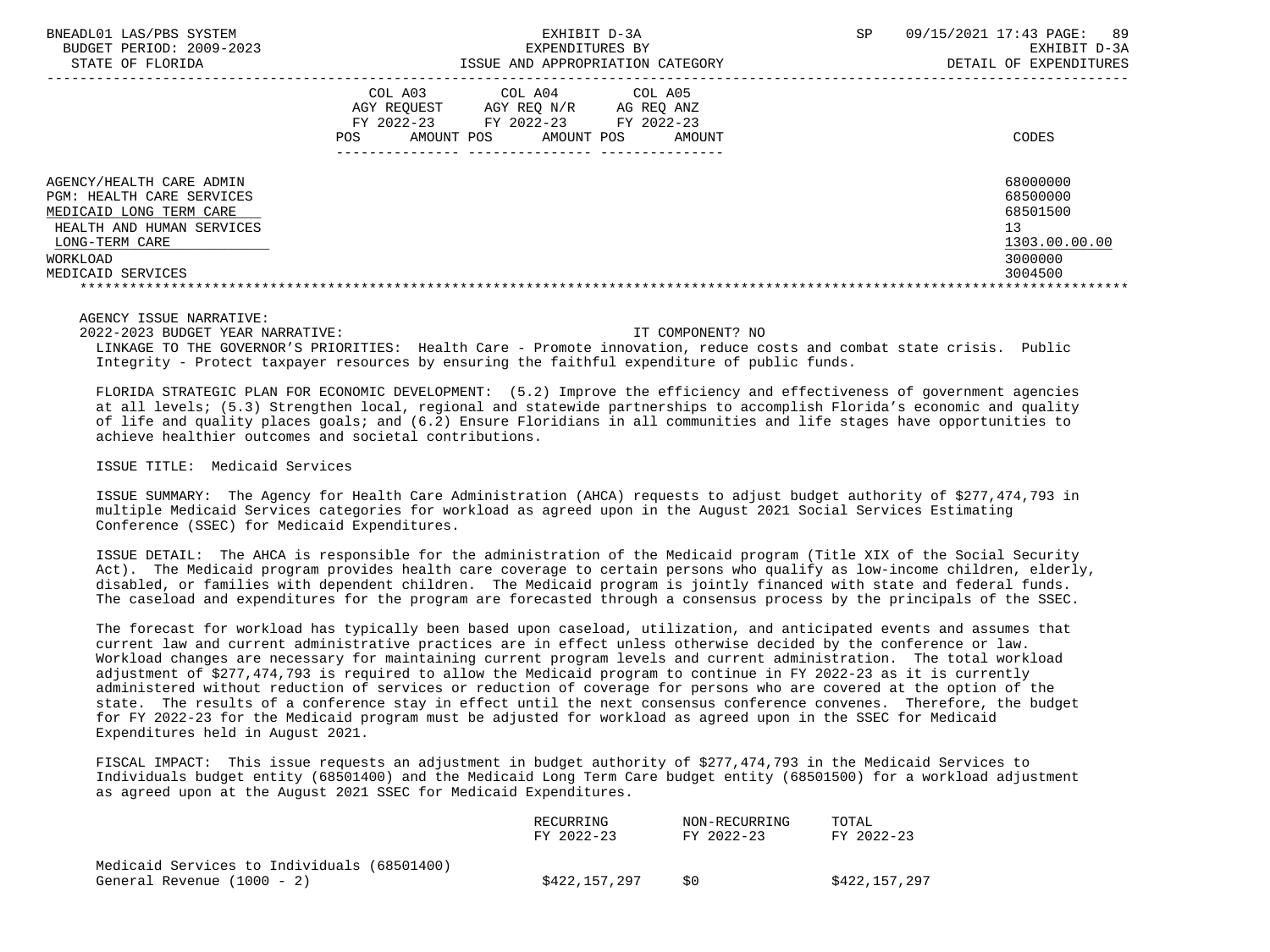| BNEADL01 LAS/PBS SYSTEM<br>EXHIBIT D-3A                                                                                                                                         |                                  |                                |                | SP 09/15/2021 17:43 PAGE: 90 |                    |                 |
|---------------------------------------------------------------------------------------------------------------------------------------------------------------------------------|----------------------------------|--------------------------------|----------------|------------------------------|--------------------|-----------------|
|                                                                                                                                                                                 |                                  |                                |                |                              |                    |                 |
|                                                                                                                                                                                 |                                  |                                |                |                              |                    |                 |
|                                                                                                                                                                                 |                                  |                                |                |                              |                    |                 |
|                                                                                                                                                                                 |                                  |                                |                |                              |                    |                 |
|                                                                                                                                                                                 | FY 2022-23 FY 2022-23 FY 2022-23 |                                |                |                              |                    |                 |
|                                                                                                                                                                                 | POS AMOUNT POS AMOUNT POS AMOUNT |                                |                |                              |                    | CODES           |
| AGENCY/HEALTH CARE ADMIN                                                                                                                                                        |                                  |                                |                |                              |                    | 68000000        |
| PGM: HEALTH CARE SERVICES                                                                                                                                                       |                                  |                                |                |                              |                    | 68500000        |
| MEDICAID LONG TERM CARE                                                                                                                                                         |                                  |                                |                |                              |                    | 68501500        |
| HEALTH AND HUMAN SERVICES                                                                                                                                                       |                                  |                                |                |                              |                    | 13 <sup>1</sup> |
| LONG-TERM CARE                                                                                                                                                                  |                                  |                                |                |                              |                    | 1303.00.00.00   |
| WORKLOAD                                                                                                                                                                        |                                  |                                |                |                              |                    | 3000000         |
| MEDICAID SERVICES                                                                                                                                                               |                                  |                                |                |                              |                    | 3004500         |
| Tobacco Settlement Trust Fund $(2122 - 2)$ \$32,214,364                                                                                                                         |                                  |                                |                | \$0                          | \$32,214,364       |                 |
| Health Care Trust Fund $(2003 - 2)$ $(573,501,956)$<br>Grants and Donations Trust Fund $(2339 - 2)$ $559,424,566$<br>Grants and Donations Trust Fund $(2339 - 3)$ $535,278,593$ |                                  | (\$73,501,956)<br>\$59,424,566 |                | \$0                          | (S73, 501, 956)    |                 |
|                                                                                                                                                                                 |                                  |                                |                | \$0                          | \$59,424,566       |                 |
|                                                                                                                                                                                 |                                  |                                |                | \$0                          | \$35,278,593       |                 |
| Medical Care Trust Fund $(2474 - 2)$ (\$5,401,513)<br>Medical Care Trust Fund $(2474 - 3)$ (\$375,344,360)                                                                      |                                  |                                |                | \$0                          | ( \$5,401,513)     |                 |
|                                                                                                                                                                                 |                                  |                                |                | \$0                          | ( \$375, 344, 360) |                 |
| Public Medical Assistance Trust Fund (2565 - 2) \$17,996,665                                                                                                                    |                                  |                                |                | \$0                          | \$17,996,665       |                 |
| Refugee Assistance Trust Fund (2579 - 3)                                                                                                                                        |                                  | \$3,245,825                    |                | \$0                          | \$3,245,825        |                 |
| Budget Entity Total                                                                                                                                                             |                                  |                                | \$116,069,481  | \$0                          | \$116,069,481      |                 |
| Medicaid Long Term Care (68501500)                                                                                                                                              |                                  |                                |                |                              |                    |                 |
| General Revenue $(1000 - 2)$                                                                                                                                                    |                                  | \$172,485,671                  |                | \$0                          | \$172,485,671      |                 |
| General Revenue (1000 - 2)<br>Grants and Donations Trust Fund (2339 - 2)<br>Medical Care Trust Fund (2474 - 2)<br>Medical Care Trust Fund (2474 - 3)<br>(\$47,409,043)          |                                  |                                |                |                              | \$4,726,998        |                 |
|                                                                                                                                                                                 |                                  |                                |                | \$0 D                        | \$31,601,686       |                 |
| Medical Care Trust Fund $(2474 - 3)$                                                                                                                                            |                                  |                                | (\$47,409,043) | \$0                          | (S47, 409, 043)    |                 |
| Budget Entity Total                                                                                                                                                             |                                  |                                | \$161,405,312  | \$0                          | \$161,405,312      |                 |
| Issue Total                                                                                                                                                                     |                                  |                                | \$277,474,793  | \$0                          | \$277,474,793      |                 |
|                                                                                                                                                                                 |                                  |                                |                |                              |                    |                 |
| STATE FUNDING REDUCTIONS                                                                                                                                                        |                                  |                                |                |                              |                    | 3300000         |
| ELIMINATE EXCESS BUDGET AUTHORITY                                                                                                                                               |                                  |                                |                |                              |                    | 3300170         |
| SPECIAL CATEGORIES                                                                                                                                                              |                                  |                                |                |                              |                    | 100000          |
| PROG CARE FOR THE ELDERLY                                                                                                                                                       |                                  |                                |                |                              |                    | 109971          |
| MEDICAL CARE TRUST FUND -MATCH                                                                                                                                                  | 33,717,846-                      |                                |                |                              |                    | 2474 2          |

 2022-2023 BUDGET YEAR NARRATIVE: IT COMPONENT? NO LINKAGE TO THE GOVERNOR'S PRIORITIES: Health Care - Promote innovation, reduce costs and combat state crisis

=============== =============== ===============

 FLORIDA STRATEGIC PLAN FOR ECONOMIC DEVELOPMENT: (5.2) Improve the efficiency and effectiveness of government agencies at all levels; (5.3) Strengthen local, regional, and statewide partnerships to accomplish Florida's economic and quality of life and quality places goals; (6.2) Ensure Floridians in all communities and life stages have opportunities to achieve healthier outcomes and societal contributions.

\*\*\*\*\*\*\*\*\*\*\*\*\*\*\*\*\*\*\*\*\*\*\*\*\*\*\*\*\*\*\*\*\*\*\*\*\*\*\*\*\*\*\*\*\*\*\*\*\*\*\*\*\*\*\*\*\*\*\*\*\*\*\*\*\*\*\*\*\*\*\*\*\*\*\*\*\*\*\*\*\*\*\*\*\*\*\*\*\*\*\*\*\*\*\*\*\*\*\*\*\*\*\*\*\*\*\*\*\*\*\*\*\*\*\*\*\*\*\*\*\*\*\*\*\*\*\*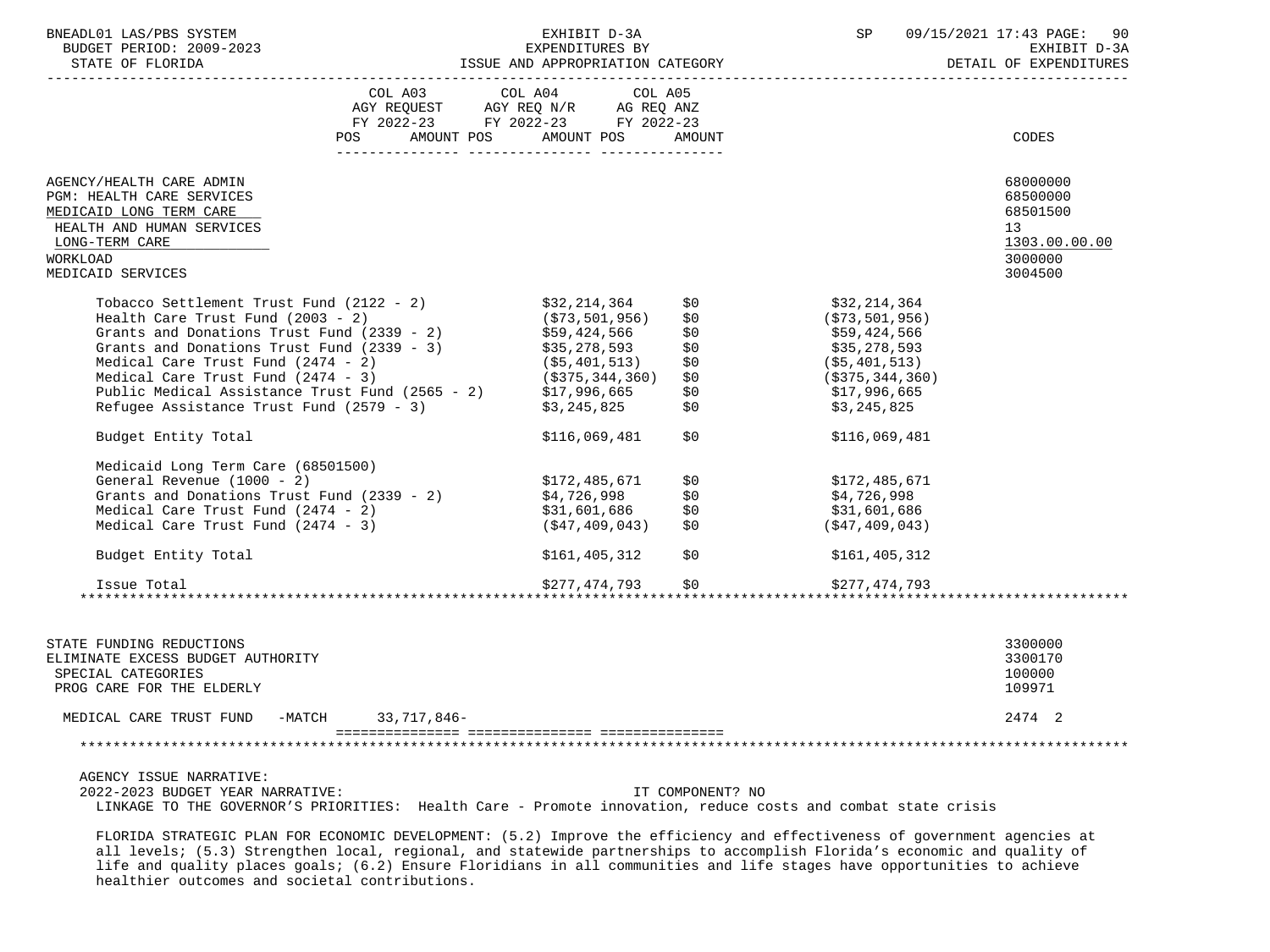| BNEADL01 LAS/PBS SYSTEM                              | EXHIBIT D-3A                                                                                                                                         | SP | 09/15/2021 17:43 PAGE:<br>91<br>EXHIBIT D-3A |
|------------------------------------------------------|------------------------------------------------------------------------------------------------------------------------------------------------------|----|----------------------------------------------|
| BUDGET PERIOD: 2009-2023<br>STATE OF FLORIDA         | EXPENDITURES BY<br>ISSUE AND APPROPRIATION CATEGORY                                                                                                  |    | DETAIL OF EXPENDITURES                       |
|                                                      | COL A03 COL A04 COL A05<br>AGY REOUEST<br>AGY REQ N/R<br>AG REQ ANZ<br>FY 2022-23 FY 2022-23 FY 2022-23<br>AMOUNT POS<br>AMOUNT POS<br>POS<br>AMOUNT |    | CODES                                        |
| AGENCY/HEALTH CARE ADMIN                             |                                                                                                                                                      |    | 68000000                                     |
| PGM: HEALTH CARE SERVICES<br>MEDICAID LONG TERM CARE |                                                                                                                                                      |    | 68500000<br>68501500                         |
| HEALTH AND HUMAN SERVICES                            |                                                                                                                                                      |    | 13                                           |
| LONG-TERM CARE                                       |                                                                                                                                                      |    | 1303.00.00.00                                |
| STATE FUNDING REDUCTIONS                             |                                                                                                                                                      |    | 3300000                                      |
| ELIMINATE EXCESS BUDGET AUTHORITY                    |                                                                                                                                                      |    | 3300170                                      |

ISSUE TITLE: Eliminate Excess Budget Authority

 ISSUE SUMMARY: This Agency for Health Care Administration (AHCA) requests to eliminate budget authority of (\$33,717,846) due to the transfer of the PACE program from the Department of Elder Affairs (DOEA to the AHCA.

 ISSUE DETAIL: Issue coded 1700330 Transfer Program of All-Inclusive Care for the Elderly (PACE) allows for the transfer of the PACE program from the Department of Elder Affairs (DOEA) to the AHCA. In order to accurately align the budget authority, technical issues that are budget neutral are needed.

 FISCAL IMPACT: This issue is budget neutral and requests to eliminate excess budget authority of (33,717,846) in the Medicaid Long-Term Care budget entity (68501500), PACE category (107791), in the Medical Care Trust Fund, FSI 2. This authority is no longer needed due to the transfer of general revenue to AHCA from the DOEA.

|                                                                                                                                              | RECURRING      | NON-RECURRING | TOTAL             |  |
|----------------------------------------------------------------------------------------------------------------------------------------------|----------------|---------------|-------------------|--|
|                                                                                                                                              | FY 2022-23     | FY 2022-23    | FY 2022-23        |  |
| Medicaid Long Term Care (68501500)<br>Program of All-Inclusive Care for the<br>Elderly (PACE) (109971)<br>Medical Care Trust Fund (2474 - 2) | (\$33,717,846) | \$0           | ( \$33, 717, 846) |  |
|                                                                                                                                              |                |               |                   |  |
| Issue Total                                                                                                                                  | S0             | S0            | S0                |  |

 Multiple companion issue codes (1700330, 34F1300, 34F1400, and 3300170) are related to the PACE transfer. \*\*\*\*\*\*\*\*\*\*\*\*\*\*\*\*\*\*\*\*\*\*\*\*\*\*\*\*\*\*\*\*\*\*\*\*\*\*\*\*\*\*\*\*\*\*\*\*\*\*\*\*\*\*\*\*\*\*\*\*\*\*\*\*\*\*\*\*\*\*\*\*\*\*\*\*\*\*\*\*\*\*\*\*\*\*\*\*\*\*\*\*\*\*\*\*\*\*\*\*\*\*\*\*\*\*\*\*\*\*\*\*\*\*\*\*\*\*\*\*\*\*\*\*\*\*\*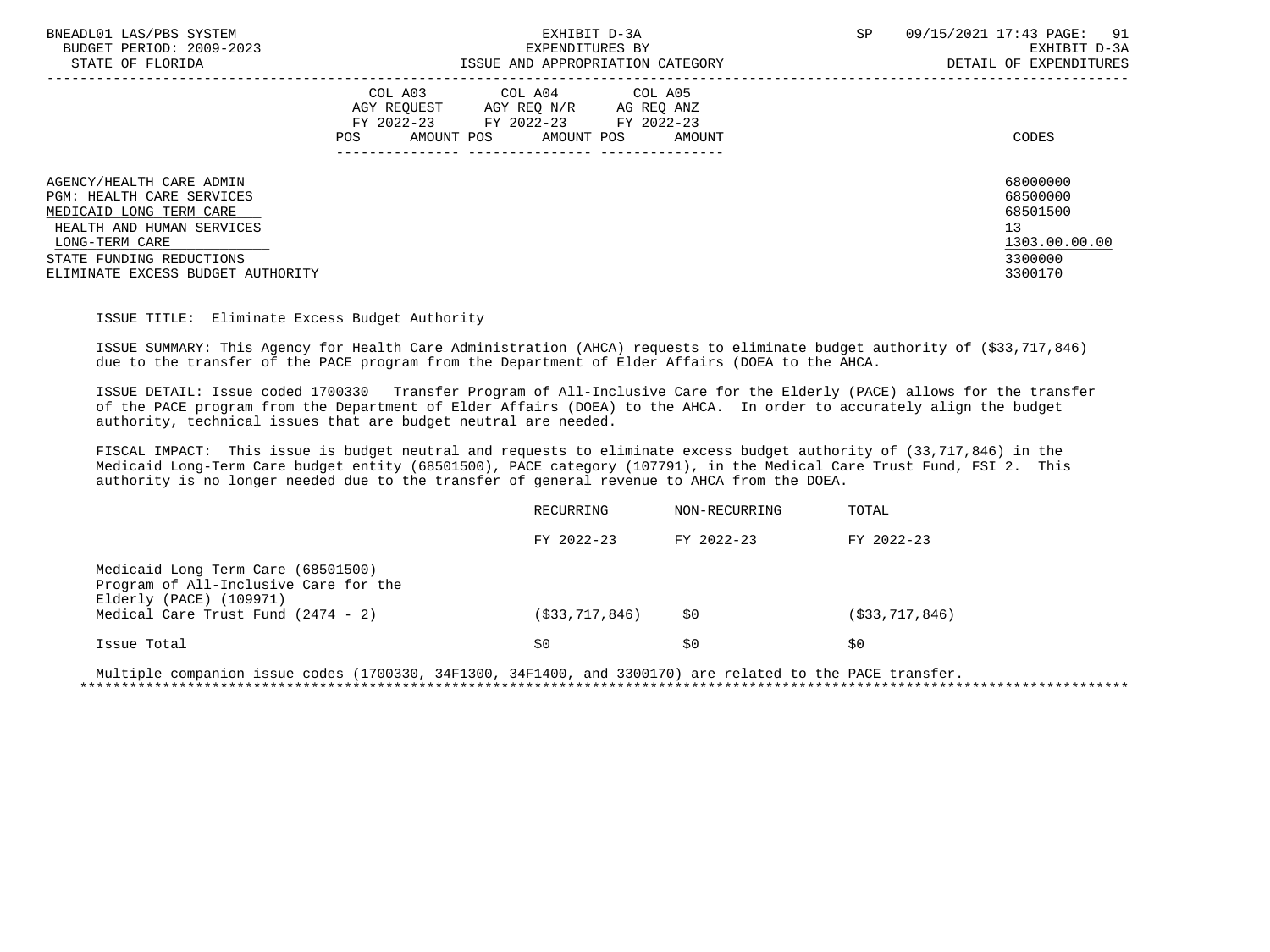| BNEADL01 LAS/PBS SYSTEM<br>BUDGET PERIOD: 2009-2023<br>STATE OF FLORIDA                                                         | EXHIBIT D-3A<br>EXPENDITURES BY EXHIBIT D-3A<br>ISSUE AND APPROPRIATION CATEGORY FOR THE SECTAIL OF EXPENDITURES                      | SP 09/15/2021 17:43 PAGE: 92                            |
|---------------------------------------------------------------------------------------------------------------------------------|---------------------------------------------------------------------------------------------------------------------------------------|---------------------------------------------------------|
|                                                                                                                                 | COL A03 COL A04 COL A05<br>AGY REQUEST AGY REQ N/R AG REQ ANZ<br>FY 2022-23 FY 2022-23 FY 2022-23<br>POS AMOUNT POS AMOUNT POS AMOUNT | CODES                                                   |
| AGENCY/HEALTH CARE ADMIN<br>PGM: HEALTH CARE SERVICES<br>MEDICAID LONG TERM CARE<br>HEALTH AND HUMAN SERVICES<br>LONG-TERM CARE |                                                                                                                                       | 68000000<br>68500000<br>68501500<br>13<br>1303.00.00.00 |
| TRUST FUND REALIGNMENT PURSUANT TO<br>SECTION 215.32, FLORIDA STATUTES<br>TRANSFER MEDICAL CARE TRUST FUND TO                   |                                                                                                                                       | 34F0000                                                 |
| GENERAL REVENUE - DEDUCT<br>SPECIAL CATEGORIES<br>PROG CARE FOR THE ELDERLY                                                     |                                                                                                                                       | 34F1300<br>100000<br>109971                             |
| MEDICAL CARE TRUST FUND -MATCH 1,851,469-                                                                                       |                                                                                                                                       | 2474 2                                                  |
|                                                                                                                                 |                                                                                                                                       |                                                         |

 AGENCY ISSUE NARRATIVE: 2022-2023 BUDGET YEAR NARRATIVE: IT COMPONENT? NO LINKAGE TO THE GOVERNOR'S PRIORITIES: Health Care - Promote innovation, reduce costs and combat state crisis.

 FLORIDA STRATEGIC PLAN FOR ECONOMIC DEVELOPMENT: (5.2) Improve the efficiency and effectiveness of government agencies at all levels; (5.3) Strengthen local, regional, and statewide partnerships to accomplish Florida's economic and quality of life and quality places goals; (6.2) Ensure Floridians in all communities and life stages have opportunities to achieve healthier outcomes and societal contributions.

ISSUE TITLE: Transfer Medical Care Trust Fund to General Revenue (DEDUCT)

 ISSUE SUMMARY: The Agency for Health Care Administration (AHCA) requests to transfer budget authority of (\$1,851,469) from the Medicaid Long-Term Care budget entity (68501500) in the PACE appropriation category (109971) in the Medical Care Trust Fund to General Revenue.

 ISSUE DETAIL: Issue coded 1700330 Transfer Program of All-Inclusive Care for the Elderly (PACE), allows for the transfer of the PACE program from the Department of Elder Affairs (DOEA) to the AHCA. In order to accurately align the budget authority, technical issues that are budget neutral are needed.

 The August 2021 Social Services Estimating Conference (SSEC) for Medicaid Expenditures included a workload adjustment. This adjustment realigned the Medical Care Trust Fund, FSI 2 and 3 for the PACE appropriation category in order to compensate for the FY 2022-23 FMAP adjustment. To accurately reflect the funding sources to support the PACE transfer issue (1700330), a fund shift issue must be submitted to properly realign the budget authority.

 FISCAL IMPACT: This issue is budget neutral and requests to realign budget authority by fund in the amount of \$1,851,469 from the Medicaid Long-Term Care budget entity (68501500), PACE category (109971), in the Medical Care Trust Fund to General Revenue.

| NIC-<br>וים עי                                               | lING<br>$\sim$ UN $-$<br>' 1 H H | ™ሰጥ∆*<br>ີ ⊂ ⊥ <i>⊥</i> ⊥⊥        |
|--------------------------------------------------------------|----------------------------------|-----------------------------------|
| $\hat{z}$<br><b>TRAZ</b><br>$\overline{\phantom{0}}$<br>ر بے | 1000<br>$\sim$<br>rv.<br>- - -   | $\sim$ $\sim$<br>T/TZ<br><u>.</u> |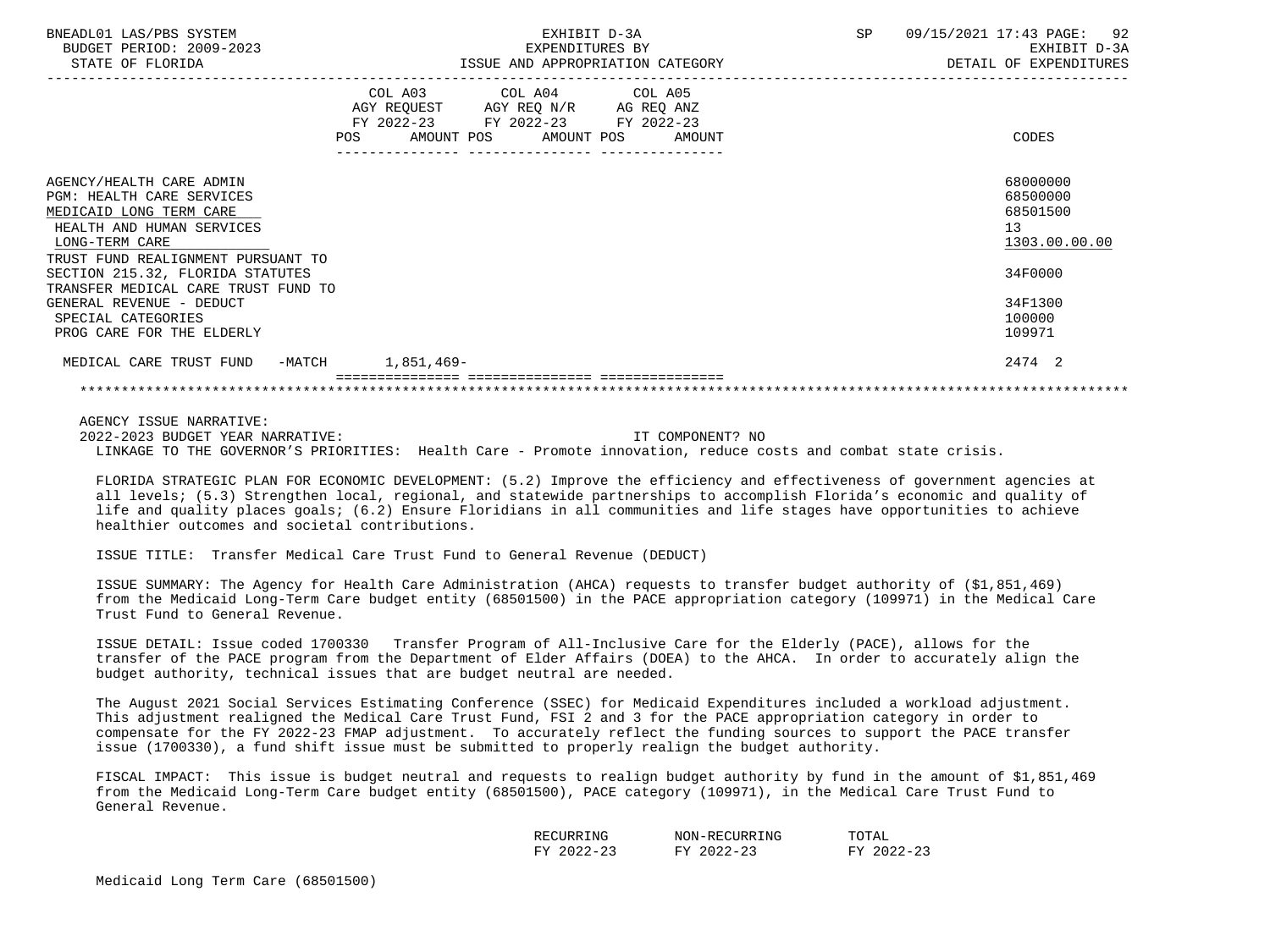| BNEADL01 LAS/PBS SYSTEM<br>BUDGET PERIOD: 2009-2023<br>STATE OF FLORIDA                                                                                                                                                                                                                                                                                                                                                                                                                                            |                                                                                                                        | EXHIBIT D-3A<br>EXPENDITURES BY<br>ISSUE AND APPROPRIATION CATEGORY |                  | SP and the set of the set of the set of the set of the set of the set of the set of the set of the set of the set of the set of the set of the set of the set of the set of the set of the set of the set of the set of the se | 09/15/2021 17:43 PAGE: 93<br>EXHIBIT D-3A<br>DETAIL OF EXPENDITURES |
|--------------------------------------------------------------------------------------------------------------------------------------------------------------------------------------------------------------------------------------------------------------------------------------------------------------------------------------------------------------------------------------------------------------------------------------------------------------------------------------------------------------------|------------------------------------------------------------------------------------------------------------------------|---------------------------------------------------------------------|------------------|--------------------------------------------------------------------------------------------------------------------------------------------------------------------------------------------------------------------------------|---------------------------------------------------------------------|
|                                                                                                                                                                                                                                                                                                                                                                                                                                                                                                                    | COL A03 COL A04 COL A05<br>AGY REQUEST AGY REQ N/R AG REQ ANZ<br>FY 2022-23 FY 2022-23 FY 2022-23<br>AMOUNT POS<br>POS | AMOUNT POS                                                          | AMOUNT           |                                                                                                                                                                                                                                | CODES                                                               |
|                                                                                                                                                                                                                                                                                                                                                                                                                                                                                                                    |                                                                                                                        |                                                                     |                  |                                                                                                                                                                                                                                |                                                                     |
| AGENCY/HEALTH CARE ADMIN<br>PGM: HEALTH CARE SERVICES<br>MEDICAID LONG TERM CARE<br>HEALTH AND HUMAN SERVICES<br>LONG-TERM CARE<br>TRUST FUND REALIGNMENT PURSUANT TO                                                                                                                                                                                                                                                                                                                                              |                                                                                                                        |                                                                     |                  |                                                                                                                                                                                                                                | 68000000<br>68500000<br>68501500<br>13<br>1303.00.00.00             |
| SECTION 215.32, FLORIDA STATUTES                                                                                                                                                                                                                                                                                                                                                                                                                                                                                   |                                                                                                                        |                                                                     |                  |                                                                                                                                                                                                                                | 34F0000                                                             |
| TRANSFER MEDICAL CARE TRUST FUND TO<br>GENERAL REVENUE - DEDUCT                                                                                                                                                                                                                                                                                                                                                                                                                                                    |                                                                                                                        |                                                                     |                  |                                                                                                                                                                                                                                | 34F1300                                                             |
| Program of All-Inclusive Care for the<br>Elderly (PACE) (109971)<br>General Revenue Fund (1000 - 2)                                                                                                                                                                                                                                                                                                                                                                                                                |                                                                                                                        | \$1,851,469                                                         | \$0              | \$1,851,469                                                                                                                                                                                                                    |                                                                     |
| Medical Care Trust Fund $(2474 - 2)$                                                                                                                                                                                                                                                                                                                                                                                                                                                                               |                                                                                                                        | (1,851,469)                                                         | \$0              | (\$1,851,469)                                                                                                                                                                                                                  |                                                                     |
| Issue Total                                                                                                                                                                                                                                                                                                                                                                                                                                                                                                        |                                                                                                                        | \$0                                                                 | \$0              | \$0                                                                                                                                                                                                                            |                                                                     |
| Multiple companion issue codes (1700330, 34F1300, 34F1400, and 3300170) are related to the PACE transfer.                                                                                                                                                                                                                                                                                                                                                                                                          |                                                                                                                        |                                                                     |                  |                                                                                                                                                                                                                                |                                                                     |
| TRANSFER MEDICAL CARE TRUST FUND TO<br>GENERAL REVENUE - ADD                                                                                                                                                                                                                                                                                                                                                                                                                                                       |                                                                                                                        |                                                                     |                  |                                                                                                                                                                                                                                | 34F1400                                                             |
| SPECIAL CATEGORIES<br>PROG CARE FOR THE ELDERLY                                                                                                                                                                                                                                                                                                                                                                                                                                                                    |                                                                                                                        |                                                                     |                  |                                                                                                                                                                                                                                | 100000<br>109971                                                    |
| GENERAL REVENUE FUND                                                                                                                                                                                                                                                                                                                                                                                                                                                                                               | -MATCH 1,851,469                                                                                                       |                                                                     |                  |                                                                                                                                                                                                                                | 1000 2                                                              |
|                                                                                                                                                                                                                                                                                                                                                                                                                                                                                                                    |                                                                                                                        |                                                                     |                  |                                                                                                                                                                                                                                |                                                                     |
| AGENCY ISSUE NARRATIVE:<br>2022-2023 BUDGET YEAR NARRATIVE:<br>LINKAGE TO THE GOVERNOR'S PRIORITIES: Health Care - Promote innovation, reduce costs and combat state crisis                                                                                                                                                                                                                                                                                                                                        |                                                                                                                        |                                                                     | IT COMPONENT? NO |                                                                                                                                                                                                                                |                                                                     |
| FLORIDA STRATEGIC PLAN FOR ECONOMIC DEVELOPMENT: (5.2) Improve the efficiency and effectiveness of government agencies at<br>all levels; (5.3) Strengthen local, regional, and statewide partnerships to accomplish Florida's economic and quality of<br>$\mathbf{a} \cdot \mathbf{b} = \mathbf{b} \cdot \mathbf{c}$ , and the set of the set of the set of the set of the set of the set of the set of the set of the set of the set of the set of the set of the set of the set of the set of the set of the set |                                                                                                                        |                                                                     |                  |                                                                                                                                                                                                                                |                                                                     |

 life and quality places goals; (6.2) Ensure Floridians in all communities and life stages have opportunities to achieve healthier outcomes and societal contributions.

ISSUE TITLE: Transfer Medical Care Trust Fund to General Revenue (ADD)

 ISSUE SUMMARY: The Agency for Health Care Administration (AHCA) requests to transfer budget authority of (\$1,851,469) from the Medicaid Long-Term Care budget entity (68501500) in the PACE appropriation category (109971) in the Medical Care Trust Fund to General Revenue.

 ISSUE DETAIL: Issue coded 1700330 Transfer Program of All-Inclusive Care for the Elderly (PACE), allows for the transfer of the PACE program from the Department of Elder Affairs (DOEA) to the AHCA. In order to accurately align the budget authority, technical issues that are budget neutral are needed.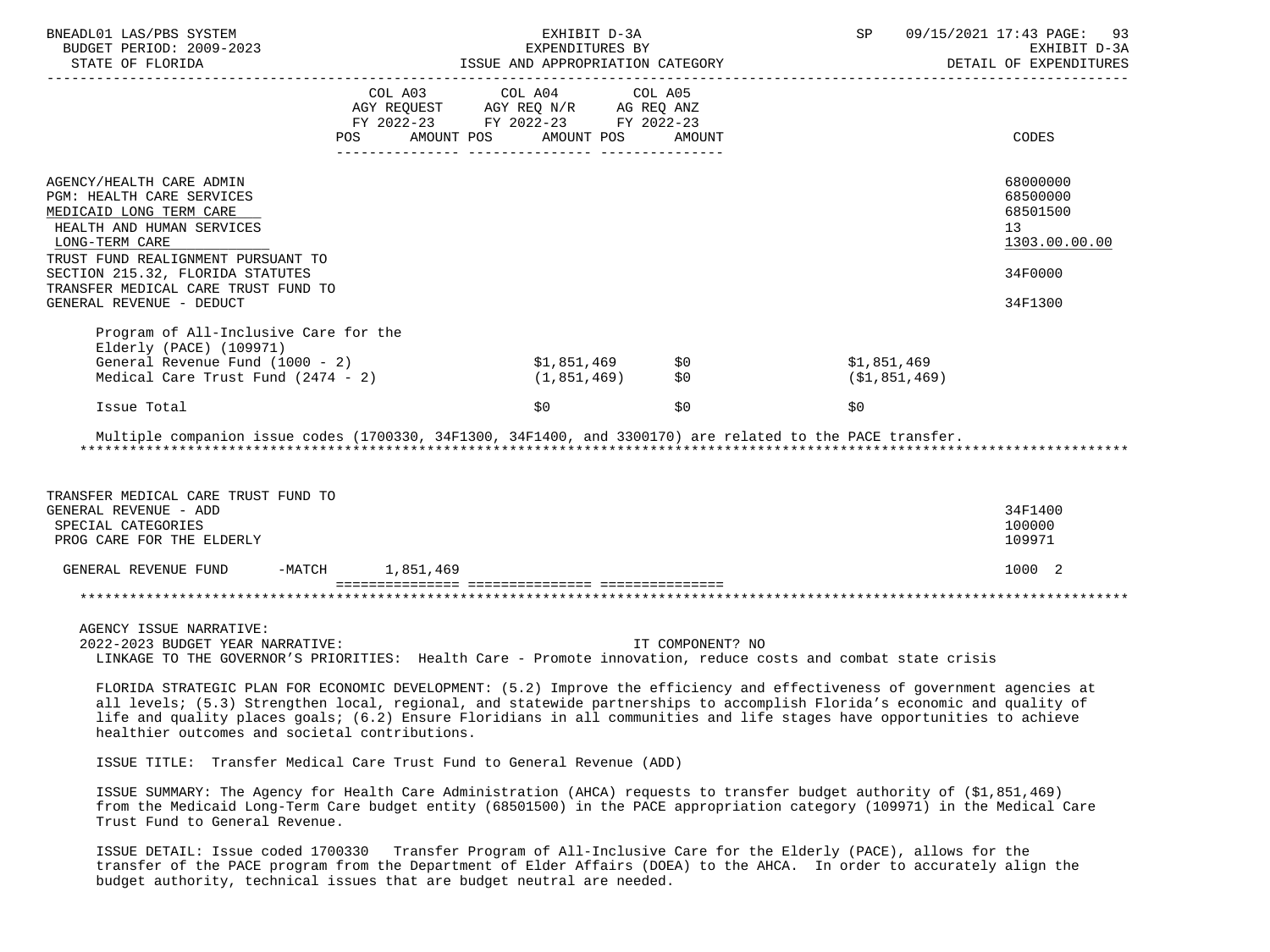| BNEADL01 LAS/PBS SYSTEM<br>BUDGET PERIOD: 2009-2023<br>STATE OF FLORIDA                                                                | EXHIBIT D-3A<br>EXPENDITURES BY<br>ISSUE AND APPROPRIATION CATEGORY                                                                   | SP<br>09/15/2021 17:43 PAGE: 94<br>EXHIBIT D-3A<br>DETAIL OF EXPENDITURES |
|----------------------------------------------------------------------------------------------------------------------------------------|---------------------------------------------------------------------------------------------------------------------------------------|---------------------------------------------------------------------------|
|                                                                                                                                        | COL A03 COL A04 COL A05<br>AGY REQUEST AGY REQ N/R AG REQ ANZ<br>FY 2022-23 FY 2022-23 FY 2022-23<br>POS AMOUNT POS AMOUNT POS AMOUNT | CODES                                                                     |
| AGENCY/HEALTH CARE ADMIN<br><b>PGM: HEALTH CARE SERVICES</b><br>MEDICAID LONG TERM CARE<br>HEALTH AND HUMAN SERVICES<br>LONG-TERM CARE |                                                                                                                                       | 68000000<br>68500000<br>68501500<br>13<br>1303.00.00.00                   |
| TRUST FUND REALIGNMENT PURSUANT TO<br>SECTION 215.32, FLORIDA STATUTES<br>TRANSFER MEDICAL CARE TRUST FUND TO<br>GENERAL REVENUE - ADD |                                                                                                                                       | 34F0000<br>34F1400                                                        |

 The August 2021 Social Services Estimating Conference (SSEC) for Medicaid Expenditures included a workload adjustment. This adjustment realigned the Medical Care Trust Fund, FSI 2 and 3 for the PACE appropriation category in order to compensate for the FY 2022-23 FMAP adjustment. To accurately reflect the funding sources to support the PACE transfer issue (1700330), a fund shift issue must be submitted to properly realign the budget authority.

 FISCAL IMPACT: This issue is budget neutral and requests to realign budget authority by fund in the amount of \$1,851,469 from the Medicaid Long-Term Care budget entity (68501500), PACE category (109971), in the Medical Care Trust Fund to General Revenue.

| RECURRING<br>FY 2022-23      | NON-RECURRING<br>FY 2022-23 | TOTAL<br>FY 2022-23             |  |
|------------------------------|-----------------------------|---------------------------------|--|
|                              |                             |                                 |  |
|                              |                             |                                 |  |
| \$1,851,469<br>(1, 851, 469) | \$0<br>\$0                  | \$1,851,469<br>( \$1, 851, 469) |  |
| \$0                          | \$0                         | S0                              |  |
|                              |                             |                                 |  |

 Multiple companion issue codes (1700330, 34F1300, 34F1400, and 3300170) are related to the PACE transfer. \*\*\*\*\*\*\*\*\*\*\*\*\*\*\*\*\*\*\*\*\*\*\*\*\*\*\*\*\*\*\*\*\*\*\*\*\*\*\*\*\*\*\*\*\*\*\*\*\*\*\*\*\*\*\*\*\*\*\*\*\*\*\*\*\*\*\*\*\*\*\*\*\*\*\*\*\*\*\*\*\*\*\*\*\*\*\*\*\*\*\*\*\*\*\*\*\*\*\*\*\*\*\*\*\*\*\*\*\*\*\*\*\*\*\*\*\*\*\*\*\*\*\*\*\*\*\*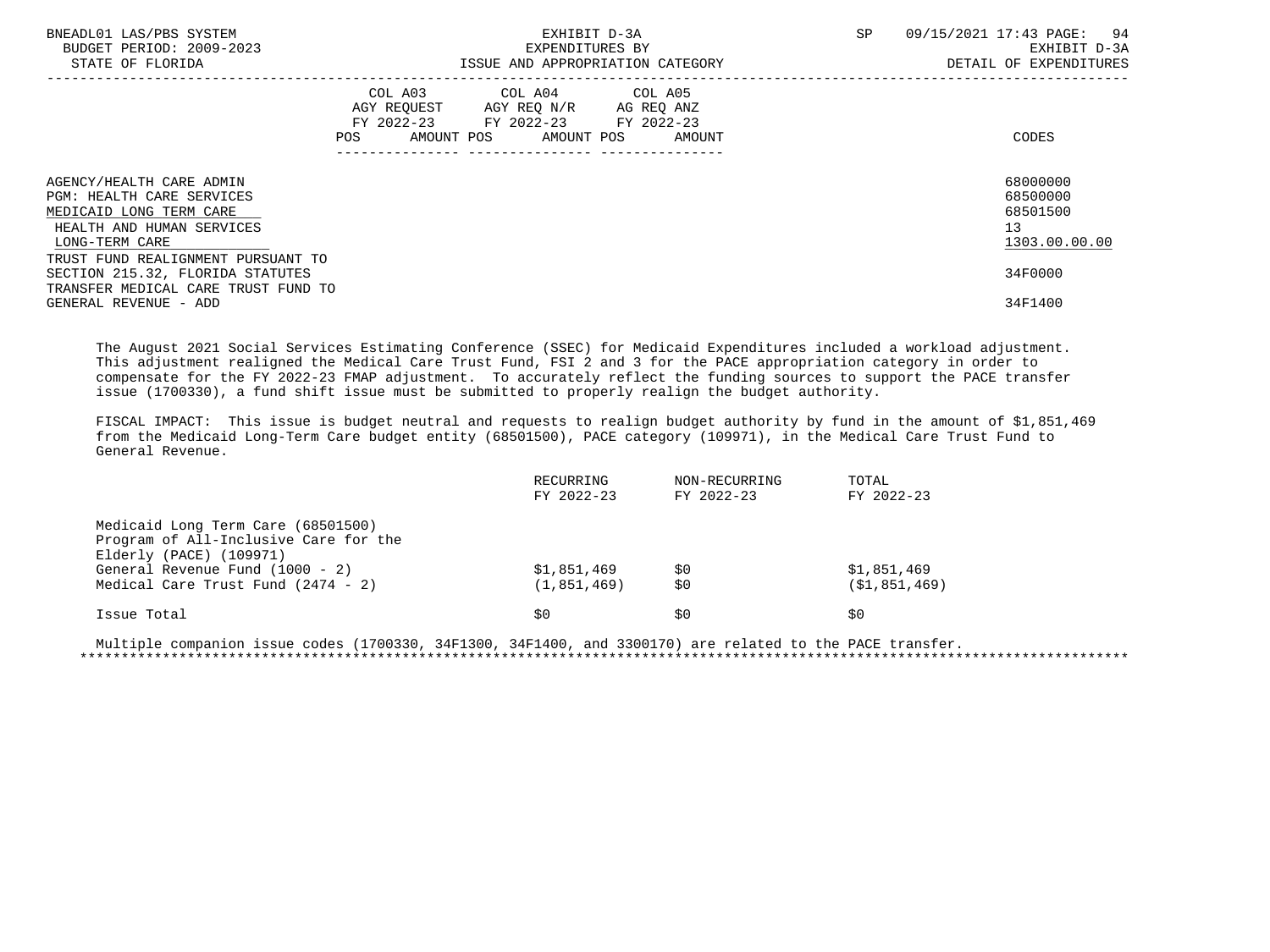| BNEADL01 LAS/PBS SYSTEM<br>BUDGET PERIOD: 2009-2023<br>STATE OF FLORIDA                                                                                                                                                                                                      |         | EXHIBIT D-3A<br>EXPENDITURES BY<br>ISSUE AND APPROPRIATION CATEGORY                                         |                         |                                  | SP | 09/15/2021 17:43 PAGE: 95<br>EXHIBIT D-3A<br>DETAIL OF EXPENDITURES                               |
|------------------------------------------------------------------------------------------------------------------------------------------------------------------------------------------------------------------------------------------------------------------------------|---------|-------------------------------------------------------------------------------------------------------------|-------------------------|----------------------------------|----|---------------------------------------------------------------------------------------------------|
|                                                                                                                                                                                                                                                                              |         | AGY REQUEST AGY REQ N/R AG REQ ANZ<br>FY 2022-23 FY 2022-23 FY 2022-23<br>---------------- ---------------- | COL A03 COL A04 COL A05 | POS AMOUNT POS AMOUNT POS AMOUNT |    | CODES                                                                                             |
| AGENCY/HEALTH CARE ADMIN<br><b>PGM: HEALTH CARE SERVICES</b><br>MEDICAID LONG TERM CARE<br>HEALTH AND HUMAN SERVICES<br>LONG-TERM CARE<br>ENSURING ACCESS TO CARE<br>ESTABLISH BUDGET AUTHORITY FOR<br>MEDICAID SERVICES<br>SPECIAL CATEGORIES<br>HOME & COMMUNITY BASED SVC |         |                                                                                                             |                         |                                  |    | 68000000<br>68500000<br>68501500<br>13<br>1303.00.00.00<br>4100000<br>4105400<br>100000<br>101554 |
| MEDICAL CARE TRUST FUND                                                                                                                                                                                                                                                      | -FEDERL | $-MATCH$ 864, 244<br>1,341,586                                                                              |                         |                                  |    | 2474 2<br>2474 3                                                                                  |
| TOTAL MEDICAL CARE TRUST FUND                                                                                                                                                                                                                                                |         | 2,205,830                                                                                                   |                         |                                  |    | 2474                                                                                              |
| TOTAL APPRO 2, 205, 830                                                                                                                                                                                                                                                      |         |                                                                                                             |                         |                                  |    |                                                                                                   |
|                                                                                                                                                                                                                                                                              |         |                                                                                                             |                         |                                  |    |                                                                                                   |

 2022-2023 BUDGET YEAR NARRATIVE: IT COMPONENT? NO LINKAGE TO THE GOVERNOR'S PRIORITIES: Health Care - Promote innovation, reduce costs and combat state crisis.

 FLORIDA STRATEGIC PLAN FOR ECONOMIC DEVELOPMENT: (5.3) Strengthen local, regional and statewide partnerships to accomplish Florida's economic and quality of life and quality places goals; and (6.2) Ensure Floridians in all communities and life stages have opportunities to achieve healthier outcomes and societal contributions.

ISSUE TITLE: Establish Budget Authority for Medicaid Services

 ISSUE SUMMARY: This issue requests additional budget authority in the amount of \$2,205,830 in the Home and Community Based Services (HCBS) category (101554) to support the payment of claims for the beneficiaries transitioned from the Intermediate Care Facilities for the Individuals with Intellectual Disabilities (ICF/IID) (101644) categories to community-based alternatives.

 ISSUE DETAIL: Proviso language in the General Appropriations Act (GAA) for FY 2020-2021 under Specific Appropriations 223 authorized the Agency for Health Care Administration (AHCA), in consultation with the Agency for Persons with Disabilities (APD), to transfer funds from the ICF/IID categories to the HCBS category. In accordance with the proviso language, the APD transitioned 20 beneficiaries into the community from ICF/IID facilities and Nursing Homes during the period of July 1, 2020, through June 30, 2021. However, the funds to support the payment of claims for these beneficiaries living in a community-based setting were not transferred.

 FISCAL IMPACTY: This issue requests budget authority (double-budget) of \$2,205,830 in the Medicaid Long-Term Care budget entity (68501500) in the Medical Care Trust Fund (2474), Home and Community-Based Services category (101554) to allow the AHCA to process claim payments.

| RECURRING                                  | NON-RECURRING                          | TOTAL                                           |
|--------------------------------------------|----------------------------------------|-------------------------------------------------|
| 2022<br><b>FV</b><br>$\prime$ $-$<br>ت ہے۔ | フハフフーン<br>$\sim$<br>FV.<br>UZ<br>ت ہے۔ | $2022 - 2$<br>$\sim$ $\sim$<br><b>FV</b><br>ر ے |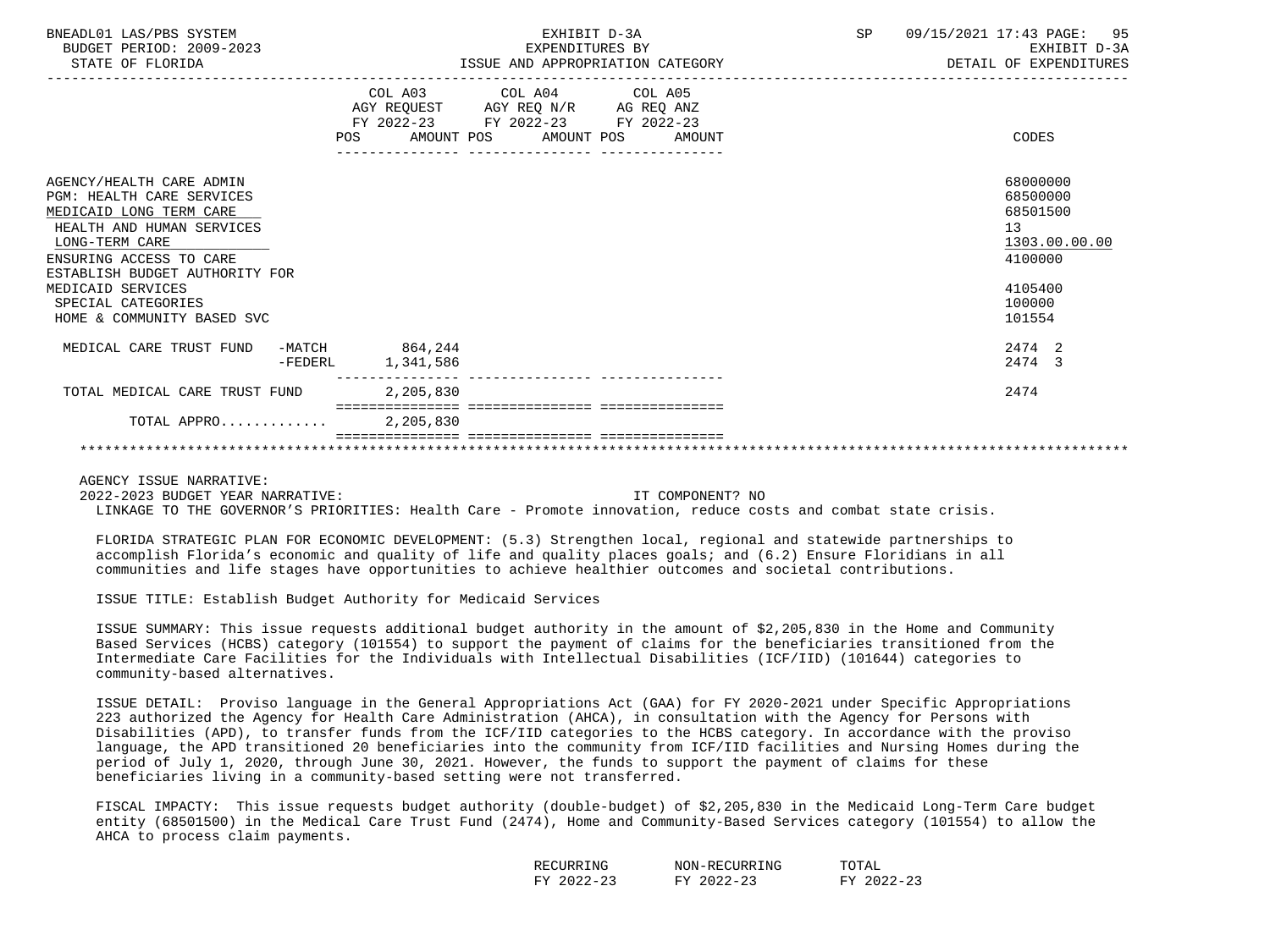| BNEADL01 LAS/PBS SYSTEM<br>BUDGET PERIOD: 2009-2023<br>STATE OF FLORIDA                                                                                                                                           |                              | EXHIBIT D-3A<br>EXPENDITURES BY<br>ISSUE AND APPROPRIATION CATEGORY                                             | SP         | 09/15/2021 17:43 PAGE: 96<br>EXHIBIT D-3A<br>DETAIL OF EXPENDITURES |                                                                               |
|-------------------------------------------------------------------------------------------------------------------------------------------------------------------------------------------------------------------|------------------------------|-----------------------------------------------------------------------------------------------------------------|------------|---------------------------------------------------------------------|-------------------------------------------------------------------------------|
|                                                                                                                                                                                                                   | AMOUNT POS<br>POS            | COL A03 COL A04 COL A05<br>AGY REQUEST AGY REQ N/R AG REQ ANZ<br>FY 2022-23 FY 2022-23 FY 2022-23<br>AMOUNT POS | AMOUNT     |                                                                     | CODES                                                                         |
| AGENCY/HEALTH CARE ADMIN<br>PGM: HEALTH CARE SERVICES<br>MEDICAID LONG TERM CARE<br>HEALTH AND HUMAN SERVICES<br>LONG-TERM CARE<br>ENSURING ACCESS TO CARE<br>ESTABLISH BUDGET AUTHORITY FOR<br>MEDICAID SERVICES |                              |                                                                                                                 |            |                                                                     | 68000000<br>68500000<br>68501500<br>13<br>1303.00.00.00<br>4100000<br>4105400 |
| Medicaid Long-Term Care (68501500)<br>Home and Community Based Services (101554)<br>Medical Care Trust Fund $(2474 - 2)$<br>Medical Care Trust Fund (2474 - 3)                                                    |                              | \$864,244<br>\$1,341,586                                                                                        | \$0<br>\$0 | \$864,244<br>\$1,341,586                                            |                                                                               |
| Issue Total                                                                                                                                                                                                       |                              | \$2,205,830                                                                                                     | \$0        | \$2,205,830                                                         |                                                                               |
| There is an AHCA companion issue code (1700050) for the transfer of budget authority from the AHCA to the Department of<br>Elder Affairs                                                                          |                              |                                                                                                                 |            |                                                                     |                                                                               |
| TOTAL: LONG-TERM CARE<br>BY FUND TYPE                                                                                                                                                                             |                              |                                                                                                                 |            |                                                                     | 1303.00.00.00                                                                 |
| GENERAL REVENUE FUND<br>TRUST FUNDS                                                                                                                                                                               | 1538,998,348<br>5935,504,614 |                                                                                                                 |            |                                                                     | 1000<br>2000                                                                  |
| TOTAL PROG COMP 7474,502,962                                                                                                                                                                                      |                              |                                                                                                                 |            |                                                                     |                                                                               |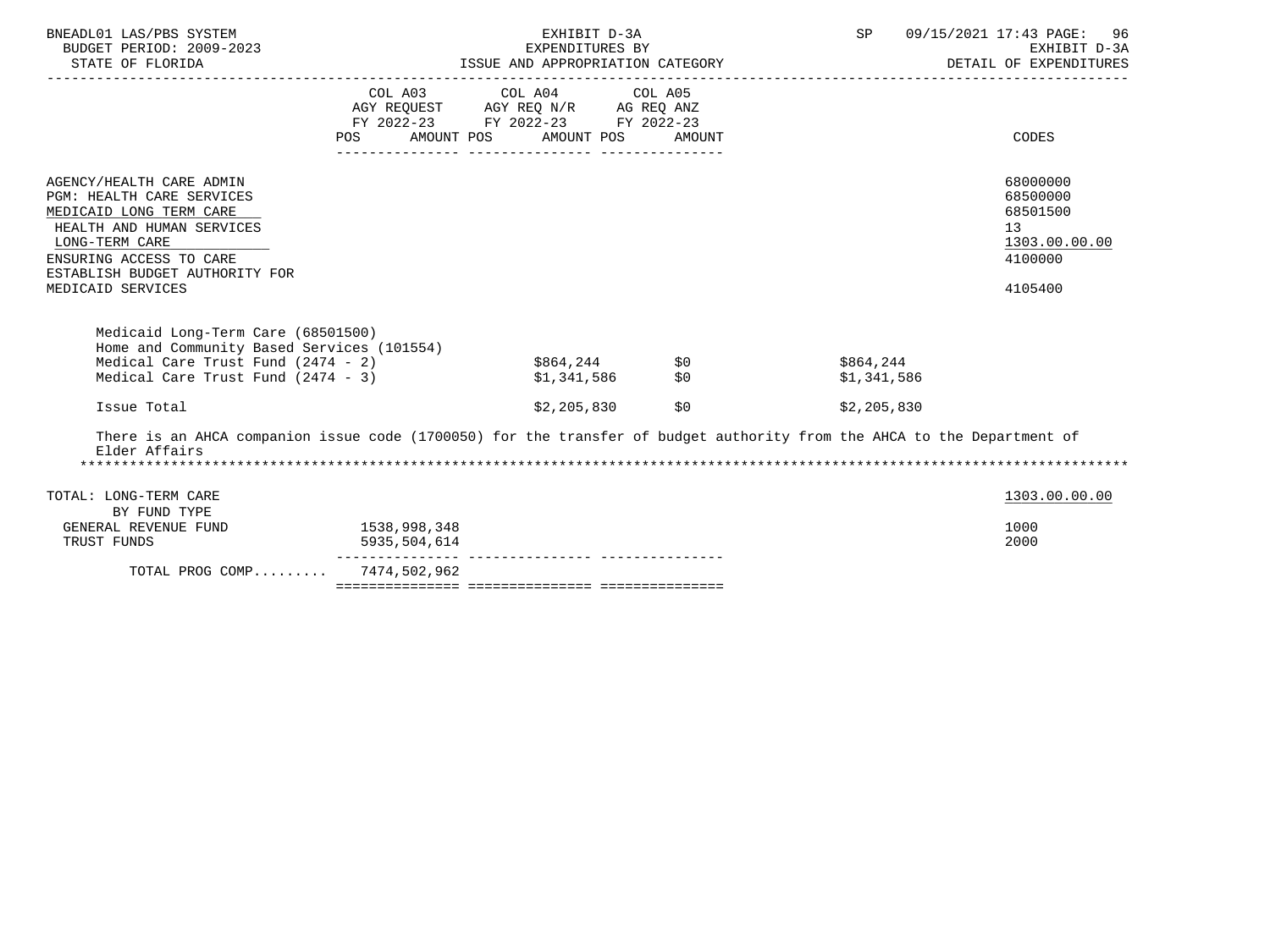| BNEADL01 LAS/PBS SYSTEM<br>BUDGET PERIOD: 2009-2023<br>STATE OF FLORIDA                                                                                                                                                                 |                                                                       | EXHIBIT D-3A<br>EXPENDITURES BY<br>ISSUE AND APPROPRIATION CATEGORY                                                                      | 09/15/2021 17:43 PAGE:<br>SP<br>97<br>EXHIBIT D-3A<br>DETAIL OF EXPENDITURES                         |
|-----------------------------------------------------------------------------------------------------------------------------------------------------------------------------------------------------------------------------------------|-----------------------------------------------------------------------|------------------------------------------------------------------------------------------------------------------------------------------|------------------------------------------------------------------------------------------------------|
|                                                                                                                                                                                                                                         |                                                                       | COL A03 COL A04<br>COL A05<br>AGY REQUEST AGY REQ N/R AG REQ ANZ<br>FY 2022-23 FY 2022-23 FY 2022-23<br>POS AMOUNT POS AMOUNT POS AMOUNT | CODES                                                                                                |
| AGENCY/HEALTH CARE ADMIN<br>PGM: HLTH CARE REGULATION<br>HEALTH CARE REGULATION<br>PUBLIC PROTECTION<br>FACILITY REGULATION<br>ESTIMATED EXPENDITURES<br>ESTIMATED EXPENDITURES - OPERATIONS<br>SALARY RATE<br>SALARY RATE 30, 142, 812 |                                                                       |                                                                                                                                          | 68000000<br>68700000<br>68700700<br>12 <sup>°</sup><br>1204.01.00.00<br>1000000<br>1001000<br>000000 |
| SALARIES AND BENEFITS                                                                                                                                                                                                                   |                                                                       |                                                                                                                                          | 010000                                                                                               |
| HEALTH CARE TRUST FUND                                                                                                                                                                                                                  | -STATE 22,888,643<br>$-MATCH$ 2,812,663<br>-FEDERL 17,268,815         |                                                                                                                                          | 2003 1<br>2003 2<br>2003 3                                                                           |
| TOTAL HEALTH CARE TRUST FUND 42,970,121                                                                                                                                                                                                 |                                                                       |                                                                                                                                          | 2003                                                                                                 |
| TOTAL POSITIONS 646.50<br>TOTAL APPRO 42,970,121                                                                                                                                                                                        |                                                                       |                                                                                                                                          |                                                                                                      |
| OTHER PERSONAL SERVICES                                                                                                                                                                                                                 |                                                                       |                                                                                                                                          | 030000                                                                                               |
| HEALTH CARE TRUST FUND                                                                                                                                                                                                                  | $-$ STATE $1,063,814$<br>139,761<br>-MATCH<br>478,501<br>-FEDERL      |                                                                                                                                          | 2003 1<br>2003 2<br>2003 3                                                                           |
| TOTAL HEALTH CARE TRUST FUND                                                                                                                                                                                                            | 1,682,076                                                             |                                                                                                                                          | 2003                                                                                                 |
| QUALITY LONG-TERM CARE TF -FEDERL 77,958                                                                                                                                                                                                |                                                                       |                                                                                                                                          | 2126 3                                                                                               |
| TOTAL APPRO                                                                                                                                                                                                                             | 1,760,034                                                             |                                                                                                                                          |                                                                                                      |
| <b>EXPENSES</b>                                                                                                                                                                                                                         |                                                                       |                                                                                                                                          | 040000                                                                                               |
| HEALTH CARE TRUST FUND                                                                                                                                                                                                                  | 3,786,969<br>$-$ STATE<br>$-MATCH$<br>937,720<br>2,292,993<br>-FEDERL |                                                                                                                                          | 2003 1<br>2003 2<br>2003 3                                                                           |
| TOTAL HEALTH CARE TRUST FUND                                                                                                                                                                                                            | 7,017,682                                                             |                                                                                                                                          | 2003                                                                                                 |
| TOTAL APPRO                                                                                                                                                                                                                             | 7,017,682                                                             |                                                                                                                                          |                                                                                                      |
|                                                                                                                                                                                                                                         |                                                                       |                                                                                                                                          |                                                                                                      |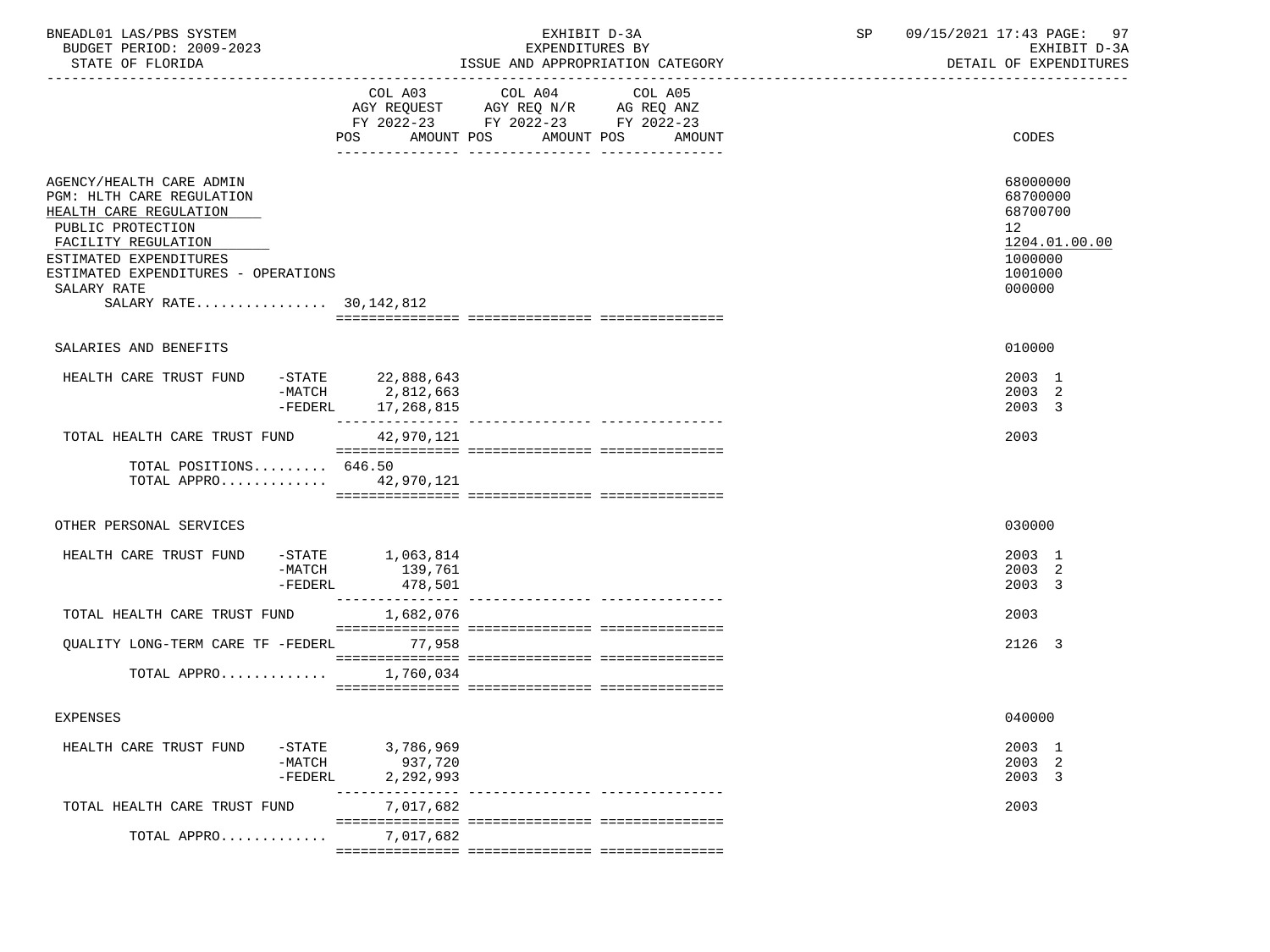| BNEADL01 LAS/PBS SYSTEM<br>BUDGET PERIOD: 2009-2023<br>STATE OF FLORIDA                                                                                                                                                                   |                                   |                                                     | EXHIBIT D-3A<br>EXPENDITURES BY                                                                         | ISSUE AND APPROPRIATION CATEGORY | SP | 09/15/2021 17:43 PAGE: 98<br>EXHIBIT D-3A<br>DETAIL OF EXPENDITURES                                            |
|-------------------------------------------------------------------------------------------------------------------------------------------------------------------------------------------------------------------------------------------|-----------------------------------|-----------------------------------------------------|---------------------------------------------------------------------------------------------------------|----------------------------------|----|----------------------------------------------------------------------------------------------------------------|
|                                                                                                                                                                                                                                           |                                   | POS<br>AMOUNT POS                                   | COL A03 COL A04<br>AGY REQUEST AGY REQ N/R AG REQ ANZ<br>FY 2022-23 FY 2022-23 FY 2022-23<br>AMOUNT POS | COL A05<br>AMOUNT                |    | CODES                                                                                                          |
| AGENCY/HEALTH CARE ADMIN<br>PGM: HLTH CARE REGULATION<br>HEALTH CARE REGULATION<br>PUBLIC PROTECTION<br>FACILITY REGULATION<br>ESTIMATED EXPENDITURES<br>ESTIMATED EXPENDITURES - OPERATIONS<br>SPECIAL CATEGORIES<br>CONTRACTED SERVICES |                                   |                                                     |                                                                                                         |                                  |    | 68000000<br>68700000<br>68700700<br>12 <sup>°</sup><br>1204.01.00.00<br>1000000<br>1001000<br>100000<br>100777 |
| HEALTH CARE TRUST FUND -STATE<br>-MATCH                                                                                                                                                                                                   | $-MATCH$<br>$-FEDERL$             | 5,156,660<br>63,982<br>1,033,838<br>--------------- |                                                                                                         |                                  |    | 2003 1<br>2003 2<br>2003 3                                                                                     |
| TOTAL HEALTH CARE TRUST FUND                                                                                                                                                                                                              |                                   | 6,254,480                                           |                                                                                                         |                                  |    | 2003                                                                                                           |
| QUALITY LONG-TERM CARE TF -FEDERL                                                                                                                                                                                                         |                                   | 5,924,096                                           |                                                                                                         |                                  |    | 2126 3                                                                                                         |
| TOTAL APPRO                                                                                                                                                                                                                               |                                   | 12,178,576                                          |                                                                                                         |                                  |    |                                                                                                                |
| EMERG ALTERNATIVE PLCMENT                                                                                                                                                                                                                 |                                   |                                                     |                                                                                                         |                                  |    | 101113                                                                                                         |
| HEALTH CARE TRUST FUND                                                                                                                                                                                                                    | $-$ STATE                         | 806,629                                             |                                                                                                         |                                  |    | 2003 1                                                                                                         |
| RISK MANAGEMENT INSURANCE                                                                                                                                                                                                                 |                                   |                                                     |                                                                                                         |                                  |    | 103241                                                                                                         |
| HEALTH CARE TRUST FUND                                                                                                                                                                                                                    | $-MATCH$<br>$-FEDERL$             | $-STATE$ 197,526<br>63,212<br>139,574               |                                                                                                         |                                  |    | 2003 1<br>2003 2<br>2003 3                                                                                     |
| TOTAL HEALTH CARE TRUST FUND                                                                                                                                                                                                              |                                   | 400,312                                             |                                                                                                         |                                  |    | 2003                                                                                                           |
| TOTAL APPRO                                                                                                                                                                                                                               |                                   | 400,312                                             |                                                                                                         |                                  |    |                                                                                                                |
| LEASE/PURCHASE/EQUIPMENT                                                                                                                                                                                                                  |                                   |                                                     |                                                                                                         |                                  |    | 105281                                                                                                         |
| HEALTH CARE TRUST FUND                                                                                                                                                                                                                    | $ STATE$<br>$-MATCH$<br>$-FEDERL$ | 113,800<br>11,717<br>11,717                         |                                                                                                         |                                  |    | 2003 1<br>2003 2<br>2003 3                                                                                     |
| TOTAL HEALTH CARE TRUST FUND                                                                                                                                                                                                              |                                   | 137,234                                             |                                                                                                         |                                  |    | 2003                                                                                                           |
| TOTAL APPRO                                                                                                                                                                                                                               |                                   | 137,234                                             |                                                                                                         |                                  |    |                                                                                                                |

 $=$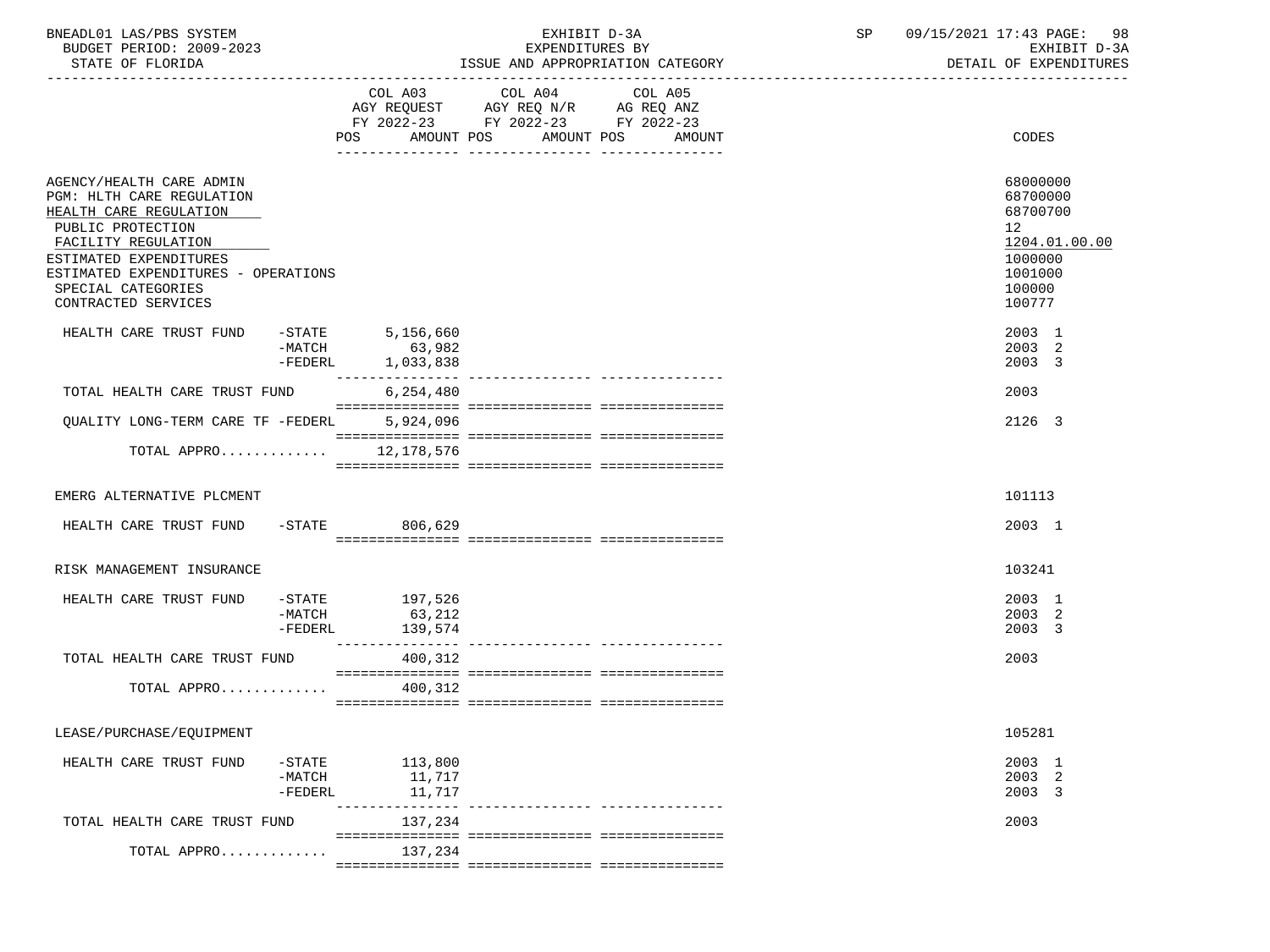| : ת∩דפקם<br><b>BUDGET</b><br>-UD -                      | 2009-2023 | <b>RV</b><br>:TURES<br>EXPENDI |     | TVU.<br>$  -$<br>- ⊢                                |     |
|---------------------------------------------------------|-----------|--------------------------------|-----|-----------------------------------------------------|-----|
| BNEADL01<br>$\Delta$ $\zeta$ / $\Delta$ $\zeta$<br>LAS. | SYSTEM    |                                | ם ר | . .<br>$\sqrt{2}$<br>$\sim$<br>. 711<br>PAGE -<br>. | a a |

-----------------------------------------------------------------------------------------------------------------------------------

COL A03 COL A04 COL A05

STATE OF FLORIDA **ISSUE AND APPROPRIATION CATEGORY ISSUE AND APPROPRIATION** CATEGORY

|                                                                                                                                                                                                                                                  | POS FOR                                                  | AGY REQUEST AGY REQ N/R AG REQ ANZ<br>FY 2022-23 FY 2022-23 FY 2022-23<br>AMOUNT POS | AMOUNT POS<br>AMOUNT | CODES                                                                                             |
|--------------------------------------------------------------------------------------------------------------------------------------------------------------------------------------------------------------------------------------------------|----------------------------------------------------------|--------------------------------------------------------------------------------------|----------------------|---------------------------------------------------------------------------------------------------|
| AGENCY/HEALTH CARE ADMIN<br>PGM: HLTH CARE REGULATION<br>HEALTH CARE REGULATION<br>PUBLIC PROTECTION<br>FACILITY REGULATION<br>ESTIMATED EXPENDITURES<br>ESTIMATED EXPENDITURES - OPERATIONS<br>SPECIAL CATEGORIES<br>TR/DMS/HR SVCS/STW CONTRCT |                                                          |                                                                                      |                      | 68000000<br>68700000<br>68700700<br>12<br>1204.01.00.00<br>1000000<br>1001000<br>100000<br>107040 |
| HEALTH CARE TRUST FUND                                                                                                                                                                                                                           | -STATE 114,856<br>$-MATCH$ 13,748<br>$-FEDERL$<br>70,259 |                                                                                      |                      | 2003 1<br>2003 2<br>2003 3                                                                        |
| TOTAL HEALTH CARE TRUST FUND                                                                                                                                                                                                                     | 198,863                                                  |                                                                                      |                      | 2003                                                                                              |
| TOTAL APPRO 198,863                                                                                                                                                                                                                              |                                                          |                                                                                      |                      |                                                                                                   |
| STATE OPERATIONS-ARRA 2009                                                                                                                                                                                                                       |                                                          |                                                                                      |                      | 109910                                                                                            |
| HEALTH CARE TRUST FUND -MATCH 104,731                                                                                                                                                                                                            | -FEDERL 623,399                                          |                                                                                      |                      | 2003 2<br>2003 3                                                                                  |
| TOTAL HEALTH CARE TRUST FUND                                                                                                                                                                                                                     | 728,130                                                  |                                                                                      |                      | 2003                                                                                              |
| TOTAL APPRO                                                                                                                                                                                                                                      | 728,130                                                  |                                                                                      |                      |                                                                                                   |
| G/A-CONTRAC SVCS-ARRA 2009                                                                                                                                                                                                                       |                                                          |                                                                                      |                      | 109911                                                                                            |
| HEALTH CARE TRUST FUND $-MATCH$ 123,570<br>-FEDERL 26,394,315                                                                                                                                                                                    | 26, 394, 315<br>________________                         |                                                                                      |                      | 2003 2<br>2003 3                                                                                  |
| TOTAL HEALTH CARE TRUST FUND                                                                                                                                                                                                                     | 26,517,885                                               |                                                                                      |                      | 2003                                                                                              |
| TOTAL APPRO                                                                                                                                                                                                                                      | 26,517,885                                               |                                                                                      |                      |                                                                                                   |
| TOTAL: ESTIMATED EXPENDITURES - OPERATIONS<br>TOTAL POSITIONS 646.50<br>TOTAL ISSUE 92,715,466<br>TOTAL SALARY RATE 30,142,812                                                                                                                   |                                                          |                                                                                      |                      | 1001000                                                                                           |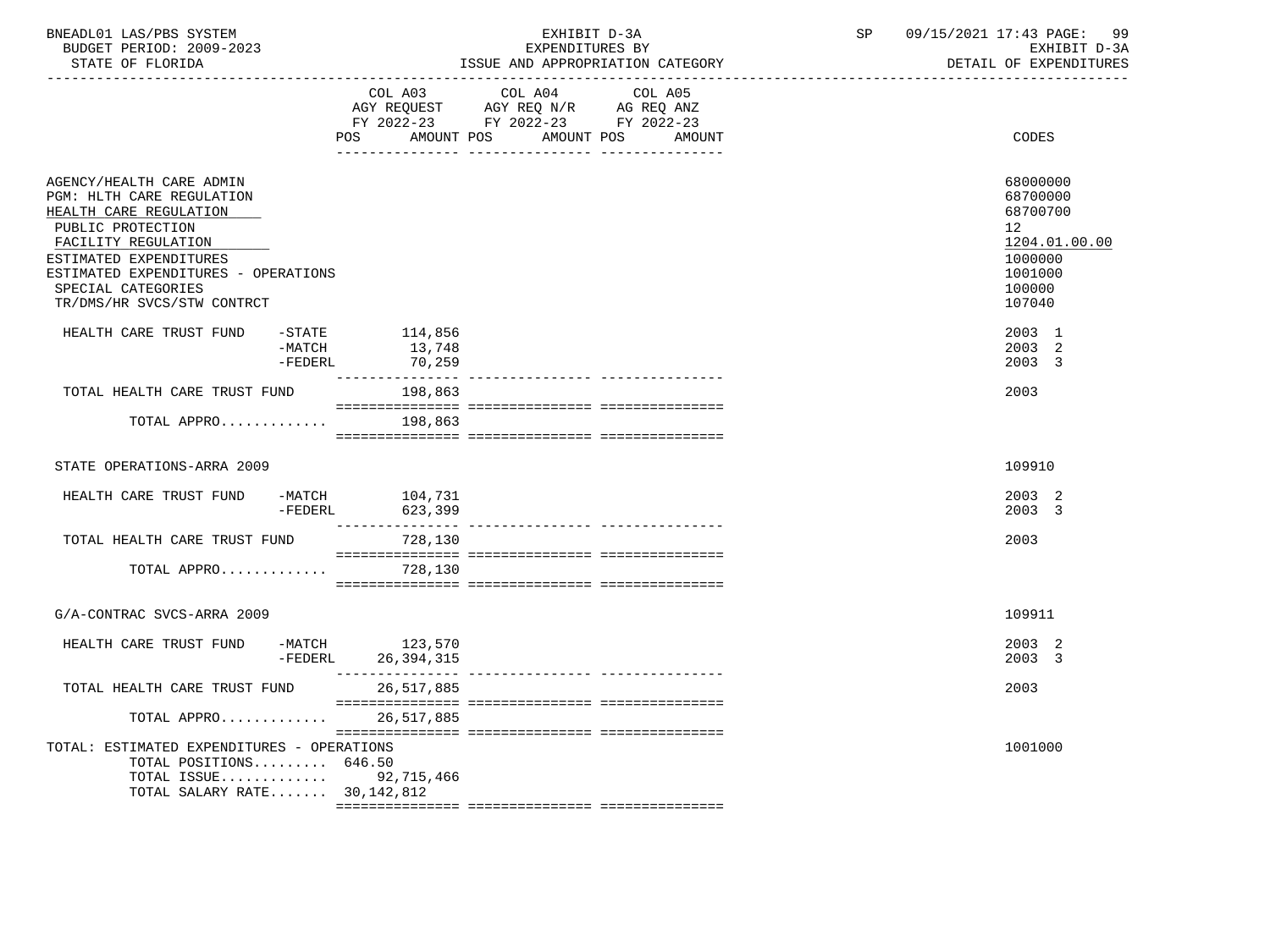|                                                                                                                                                      | EXHIBIT D-3A<br>EXPENDITURES BY | SP                                                                                                                                                                                                                                                                          | 09/15/2021 17:43 PAGE: 100<br>EXHIBIT D-3A<br>DETAIL OF EXPENDITURES |
|------------------------------------------------------------------------------------------------------------------------------------------------------|---------------------------------|-----------------------------------------------------------------------------------------------------------------------------------------------------------------------------------------------------------------------------------------------------------------------------|----------------------------------------------------------------------|
| <b>POS</b>                                                                                                                                           | COL A05<br>AMOUNT POS<br>AMOUNT |                                                                                                                                                                                                                                                                             | CODES                                                                |
| SALARY INCREASES FOR FY 2021-22 -                                                                                                                    |                                 |                                                                                                                                                                                                                                                                             | 68000000<br>68700000<br>68700700<br>12<br>1204.01.00.00<br>1000000   |
| INCREASE - EFFECTIVE 7/1/2021<br>SALARY RATE 110,449                                                                                                 |                                 |                                                                                                                                                                                                                                                                             | 1001030<br>000000                                                    |
|                                                                                                                                                      |                                 |                                                                                                                                                                                                                                                                             | 010000                                                               |
| $-MATCH$<br>-FEDERL                                                                                                                                  |                                 |                                                                                                                                                                                                                                                                             | 2003 1<br>2003 2<br>2003 3                                           |
| TOTAL HEALTH CARE TRUST FUND                                                                                                                         |                                 |                                                                                                                                                                                                                                                                             | 2003                                                                 |
| TOTAL APPRO                                                                                                                                          |                                 |                                                                                                                                                                                                                                                                             |                                                                      |
|                                                                                                                                                      |                                 |                                                                                                                                                                                                                                                                             | 030000                                                               |
| -MATCH<br>$-FEDERL$                                                                                                                                  |                                 |                                                                                                                                                                                                                                                                             | 2003 1<br>2003 2<br>2003 3                                           |
| TOTAL HEALTH CARE TRUST FUND                                                                                                                         |                                 |                                                                                                                                                                                                                                                                             | 2003                                                                 |
| OUALITY LONG-TERM CARE TF -FEDERL                                                                                                                    |                                 |                                                                                                                                                                                                                                                                             | 2126 3                                                               |
| TOTAL APPRO                                                                                                                                          |                                 |                                                                                                                                                                                                                                                                             |                                                                      |
| TOTAL: SALARY INCREASES FOR FY 2021-22 -<br>STATE EMPLOYEE MINIMUM WAGE<br>INCREASE - EFFECTIVE 7/1/2021<br>TOTAL ISSUE<br>TOTAL SALARY RATE 110,449 |                                 |                                                                                                                                                                                                                                                                             | 1001030                                                              |
|                                                                                                                                                      |                                 | ISSUE AND APPROPRIATION CATEGORY<br>COL A03 COL A04<br>AGY REQUEST AGY REQ N/R AG REQ ANZ<br>FY 2022-23 FY 2022-23 FY 2022-23<br>AMOUNT POS<br>-STATE 69,619<br>8,562<br>52,535<br>130,716<br>130,716<br>$-STATE$ 3,548<br>466<br>1,596<br>5,610<br>260<br>5,870<br>136,586 |                                                                      |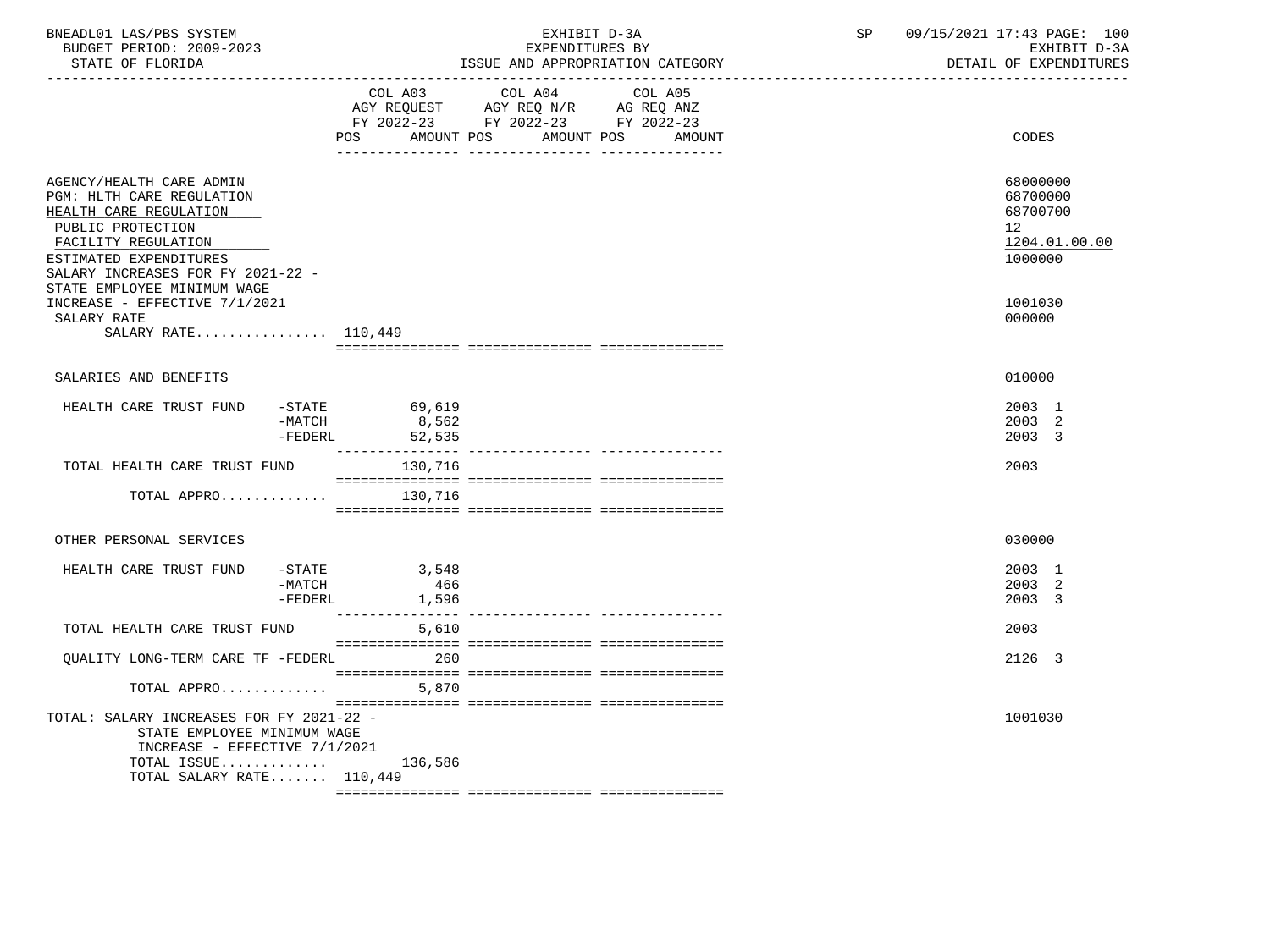| BNEADL01 LAS/PBS SYSTEM<br>BUDGET PERIOD: 2009-2023<br>STATE OF FLORIDA                                                                                                                                                |                                    | EXHIBIT D-3A<br>EXPENDITURES BY<br>ISSUE AND APPROPRIATION CATEGORY |                                                                                           |                                 |         |  | 09/15/2021 17:43 PAGE: 101<br>SP<br>EXHIBIT D-3A<br>DETAIL OF EXPENDITURES |                                                                    |  |
|------------------------------------------------------------------------------------------------------------------------------------------------------------------------------------------------------------------------|------------------------------------|---------------------------------------------------------------------|-------------------------------------------------------------------------------------------|---------------------------------|---------|--|----------------------------------------------------------------------------|--------------------------------------------------------------------|--|
|                                                                                                                                                                                                                        |                                    | POS AMOUNT POS AMOUNT POS AMOUNT                                    | COL A03 COL A04<br>AGY REQUEST AGY REQ N/R AG REQ ANZ<br>FY 2022-23 FY 2022-23 FY 2022-23 |                                 | COL A05 |  |                                                                            | CODES                                                              |  |
|                                                                                                                                                                                                                        |                                    |                                                                     |                                                                                           |                                 |         |  |                                                                            |                                                                    |  |
| AGENCY/HEALTH CARE ADMIN<br>PGM: HLTH CARE REGULATION<br>HEALTH CARE REGULATION<br>PUBLIC PROTECTION<br>FACILITY REGULATION<br>ESTIMATED EXPENDITURES<br>FLORIDA RETIREMENT SYSTEM<br>ADJUSTMENT - FY 2021-22 - NORMAL |                                    |                                                                     |                                                                                           |                                 |         |  |                                                                            | 68000000<br>68700000<br>68700700<br>12<br>1204.01.00.00<br>1000000 |  |
| COST AND UNFUNDED ACTUARIAL<br>LIABILITY<br>SALARIES AND BENEFITS                                                                                                                                                      |                                    |                                                                     |                                                                                           |                                 |         |  |                                                                            | 1001070<br>010000                                                  |  |
| HEALTH CARE TRUST FUND -STATE 133,284                                                                                                                                                                                  | $-MATCH$                           | 16,392<br>-FEDERL 100,576<br>---------------                        |                                                                                           |                                 |         |  |                                                                            | 2003 1<br>2003 2<br>2003 3                                         |  |
| TOTAL HEALTH CARE TRUST FUND                                                                                                                                                                                           |                                    | 250,252                                                             |                                                                                           |                                 |         |  |                                                                            | 2003                                                               |  |
| TOTAL APPRO 250,252                                                                                                                                                                                                    |                                    |                                                                     |                                                                                           |                                 |         |  |                                                                            |                                                                    |  |
| CASUALTY INSURANCE PREMIUM<br>ADJUSTMENT<br>SPECIAL CATEGORIES<br>RISK MANAGEMENT INSURANCE                                                                                                                            |                                    |                                                                     |                                                                                           |                                 |         |  |                                                                            | 1001090<br>100000<br>103241                                        |  |
| HEALTH CARE TRUST FUND                                                                                                                                                                                                 | $-$ STATE<br>$-FEDERL$             | $-MATCH$ 133<br>292                                                 | 416                                                                                       |                                 |         |  |                                                                            | 2003 1<br>2003 2<br>2003 3                                         |  |
| TOTAL HEALTH CARE TRUST FUND                                                                                                                                                                                           |                                    |                                                                     | 841                                                                                       |                                 |         |  |                                                                            | 2003                                                               |  |
| TOTAL APPRO                                                                                                                                                                                                            |                                    |                                                                     | 841                                                                                       |                                 |         |  |                                                                            |                                                                    |  |
| REALLOCATION OF HUMAN RESOURCES<br>OUTSOURCING<br>SPECIAL CATEGORIES<br>TR/DMS/HR SVCS/STW CONTRCT                                                                                                                     |                                    |                                                                     |                                                                                           |                                 |         |  |                                                                            | 1005900<br>100000<br>107040                                        |  |
| HEALTH CARE TRUST FUND                                                                                                                                                                                                 | $-$ STATE<br>$-MATCH$<br>$-FEDERL$ |                                                                     | $9,048-$<br>$1,083-$<br>$5,535-$                                                          |                                 |         |  |                                                                            | 2003 1<br>2003 2<br>2003 3                                         |  |
| TOTAL HEALTH CARE TRUST FUND                                                                                                                                                                                           |                                    | --------------                                                      | 15,666-                                                                                   | ------------- ----------------- |         |  |                                                                            | 2003                                                               |  |
| TOTAL APPRO                                                                                                                                                                                                            |                                    |                                                                     | $15,666-$                                                                                 |                                 |         |  |                                                                            |                                                                    |  |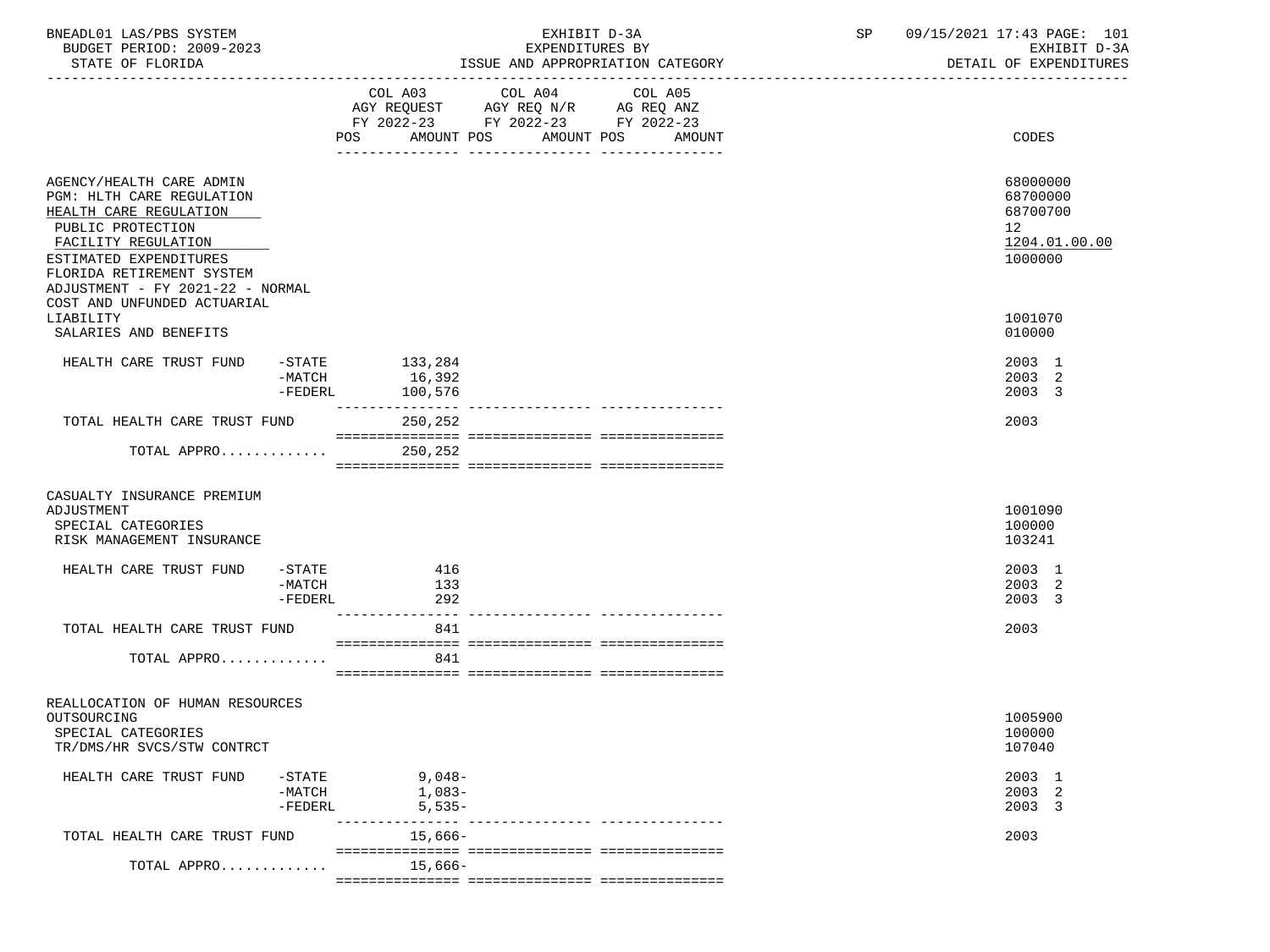| BNEADL01 LAS/PBS SYSTEM<br>BUDGET PERIOD: 2009-2023<br>STATE OF FLORIDA                                                                                    | EXHIBIT D-3A<br>EXPENDITURES BY<br>ISSUE AND APPROPRIATION CATEGORY                                                                                                                                                                                                                                                                                   | SP 09/15/2021 17:43 PAGE: 102<br>EXHIBIT D-3A<br>DETAIL OF EXPENDITURES |
|------------------------------------------------------------------------------------------------------------------------------------------------------------|-------------------------------------------------------------------------------------------------------------------------------------------------------------------------------------------------------------------------------------------------------------------------------------------------------------------------------------------------------|-------------------------------------------------------------------------|
|                                                                                                                                                            | COL A03 COL A04<br>COL A05<br>AGY REQUEST AGY REQ N/R AG REQ ANZ<br>FY 2022-23 FY 2022-23 FY 2022-23<br>AMOUNT POS<br>AMOUNT POS AMOUNT<br>POS                                                                                                                                                                                                        | CODES                                                                   |
| AGENCY/HEALTH CARE ADMIN<br>PGM: HLTH CARE REGULATION<br>HEALTH CARE REGULATION<br>PUBLIC PROTECTION<br>FACILITY REGULATION<br>ADJUSTMENTS TO CURRENT YEAR |                                                                                                                                                                                                                                                                                                                                                       | 68000000<br>68700000<br>68700700<br>12<br>1204.01.00.00                 |
| ESTIMATED EXPENDITURES<br>CORRECT FUNDING SOURCE IDENTIFIER -<br>ADD<br><b>EXPENSES</b>                                                                    |                                                                                                                                                                                                                                                                                                                                                       | 1600000<br>160S300<br>040000                                            |
| HEALTH CARE TRUST FUND -STATE 12,740                                                                                                                       |                                                                                                                                                                                                                                                                                                                                                       | 2003 1                                                                  |
| SPECIAL CATEGORIES<br>TR/DMS/HR SVCS/STW CONTRCT                                                                                                           |                                                                                                                                                                                                                                                                                                                                                       | 100000<br>107040                                                        |
| HEALTH CARE TRUST FUND -STATE 612                                                                                                                          |                                                                                                                                                                                                                                                                                                                                                       | 2003 1                                                                  |
| TOTAL: CORRECT FUNDING SOURCE IDENTIFIER -<br>ADD<br>TOTAL ISSUE                                                                                           | 13,352                                                                                                                                                                                                                                                                                                                                                | 160S300                                                                 |
| AGENCY ISSUE NARRATIVE:<br>2022-2023 BUDGET YEAR NARRATIVE:<br>at all levels;                                                                              | IT COMPONENT? NO<br>LINKAGE TO THE GOVERNOR'S PRIORITY: Health Care - Promote innovation, reduce costs and combat state crisis.<br>FLORIDA STRATEGIC PLAN FOR ECONOMIC DEVELOPMENT: ((5.2) Improve the efficiency and effectiveness of government agencies                                                                                            |                                                                         |
| ISSUE TITLE: Correct Funding Source Identifier - ADD                                                                                                       |                                                                                                                                                                                                                                                                                                                                                       |                                                                         |
|                                                                                                                                                            | ISSUE SUMMARY: This technical issue requests an adjustment to the Funding Source Identifier (FSI) coding structure in the<br>Health Care Regulation budget entity in the Salaries and Benefits category to comport with a budget issue requesting to<br>transfer funds from the Executive Direction and Support Services budget entity.               |                                                                         |
|                                                                                                                                                            | ISSUE DETAIL: This technical issue requests a FSI adjustment in the Salaries and Benefits category as a result of the<br>budget transfer included in Issue Code 2000700. This FSI adjustment will more accurately reflect the funding source<br>associated with the positions after they are transferred to the Health Care Regulation budget entity. |                                                                         |
|                                                                                                                                                            | FISCAL IMPACT: This issue requests a FSI adjustment in the Salaries and Benefits (010000) category in the Health Care<br>Regulation budget entity (68700700) in the Health Care Trust Fund (2003). This issue is budget neutral.                                                                                                                      |                                                                         |
|                                                                                                                                                            | RECURRING<br>NON-RECURRING<br>TOTAL                                                                                                                                                                                                                                                                                                                   |                                                                         |

| RECURRING                      | NON-RECURRING                   | TOTAL                      |
|--------------------------------|---------------------------------|----------------------------|
| $2022 - 23$<br>гv<br><u> പ</u> | ່າງງາ<br>πv<br>144-43<br>$\sim$ | $2022 - 23$<br>ᅜ<br>122-23 |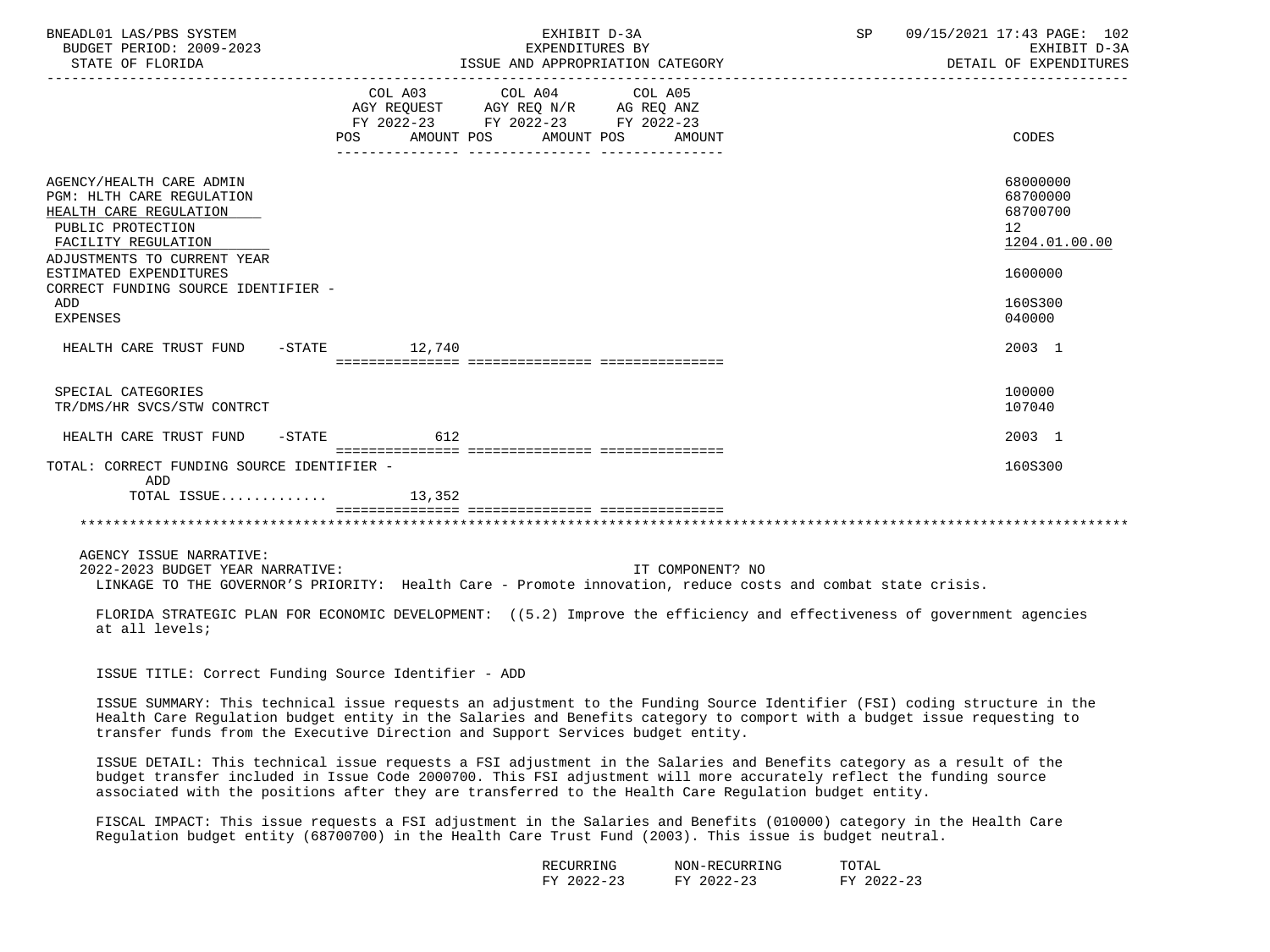| BNEADL01 LAS/PBS SYSTEM                                                                                                                                                                                                            |                    | EXHIBIT D-3A<br>EXPENDITURES BY                                                                                                |            | SP        | 09/15/2021 17:43 PAGE: 103<br>EXHIBIT D-3A<br>DETAIL OF EXPENDITURES                       |
|------------------------------------------------------------------------------------------------------------------------------------------------------------------------------------------------------------------------------------|--------------------|--------------------------------------------------------------------------------------------------------------------------------|------------|-----------|--------------------------------------------------------------------------------------------|
|                                                                                                                                                                                                                                    |                    | COL A03 COL A04 COL A05<br>AGY REQUEST AGY REQ N/R AG REQ ANZ<br>FY 2022-23 FY 2022-23 FY 2022-23<br>POS AMOUNT POS AMOUNT POS | AMOUNT     |           | CODES                                                                                      |
| AGENCY/HEALTH CARE ADMIN<br>PGM: HLTH CARE REGULATION<br>HEALTH CARE REGULATION<br>PUBLIC PROTECTION<br>FACILITY REGULATION<br>ADJUSTMENTS TO CURRENT YEAR<br>ESTIMATED EXPENDITURES<br>CORRECT FUNDING SOURCE IDENTIFIER -<br>ADD |                    |                                                                                                                                |            |           | 68000000<br>68700000<br>68700700<br>12 <sup>°</sup><br>1204.01.00.00<br>1600000<br>160S300 |
| Health Care Regulation (68700700)<br>Salaries and Benefits (010000)<br>Health Care Trust Fund $(2003 - 1)$                                                                                                                         |                    | \$92,376 \$0                                                                                                                   |            | \$92,376  |                                                                                            |
| Expenses $(040000)$<br>Health Care Trust Fund $(2003 - 1)$                                                                                                                                                                         |                    | \$12,740                                                                                                                       | \$0        | \$12,740  |                                                                                            |
| TR/DMS/HR Services (107040)<br>Health Care Trust Fund $(2003 - 1)$                                                                                                                                                                 |                    | \$612                                                                                                                          | $\sim$ \$0 | \$612     |                                                                                            |
| Issue Total                                                                                                                                                                                                                        |                    | \$106,728 \$0<br>********************************                                                                              |            | \$106,728 |                                                                                            |
| CORRECT FUNDING SOURCE IDENTIFIER -<br><b>DEDUCT</b><br><b>EXPENSES</b><br>HEALTH CARE TRUST FUND -MATCH 6,370-                                                                                                                    | $-FEDERL$ 6,370-   |                                                                                                                                |            |           | 160S310<br>040000<br>2003 2<br>2003 3                                                      |
| TOTAL HEALTH CARE TRUST FUND 12,740-                                                                                                                                                                                               |                    |                                                                                                                                |            |           | 2003                                                                                       |
| TOTAL APPRO $12,740-$                                                                                                                                                                                                              |                    |                                                                                                                                |            |           |                                                                                            |
| SPECIAL CATEGORIES<br>TR/DMS/HR SVCS/STW CONTRCT                                                                                                                                                                                   |                    |                                                                                                                                |            |           | 100000<br>107040                                                                           |
| HEALTH CARE TRUST FUND<br>$-MATCH$<br>-FEDERL                                                                                                                                                                                      | $306 -$<br>$306 -$ |                                                                                                                                |            |           | 2003 2<br>2003 3                                                                           |
| TOTAL HEALTH CARE TRUST FUND                                                                                                                                                                                                       | $612 -$            |                                                                                                                                |            |           | 2003                                                                                       |
| TOTAL APPRO                                                                                                                                                                                                                        | $612 -$            |                                                                                                                                |            |           |                                                                                            |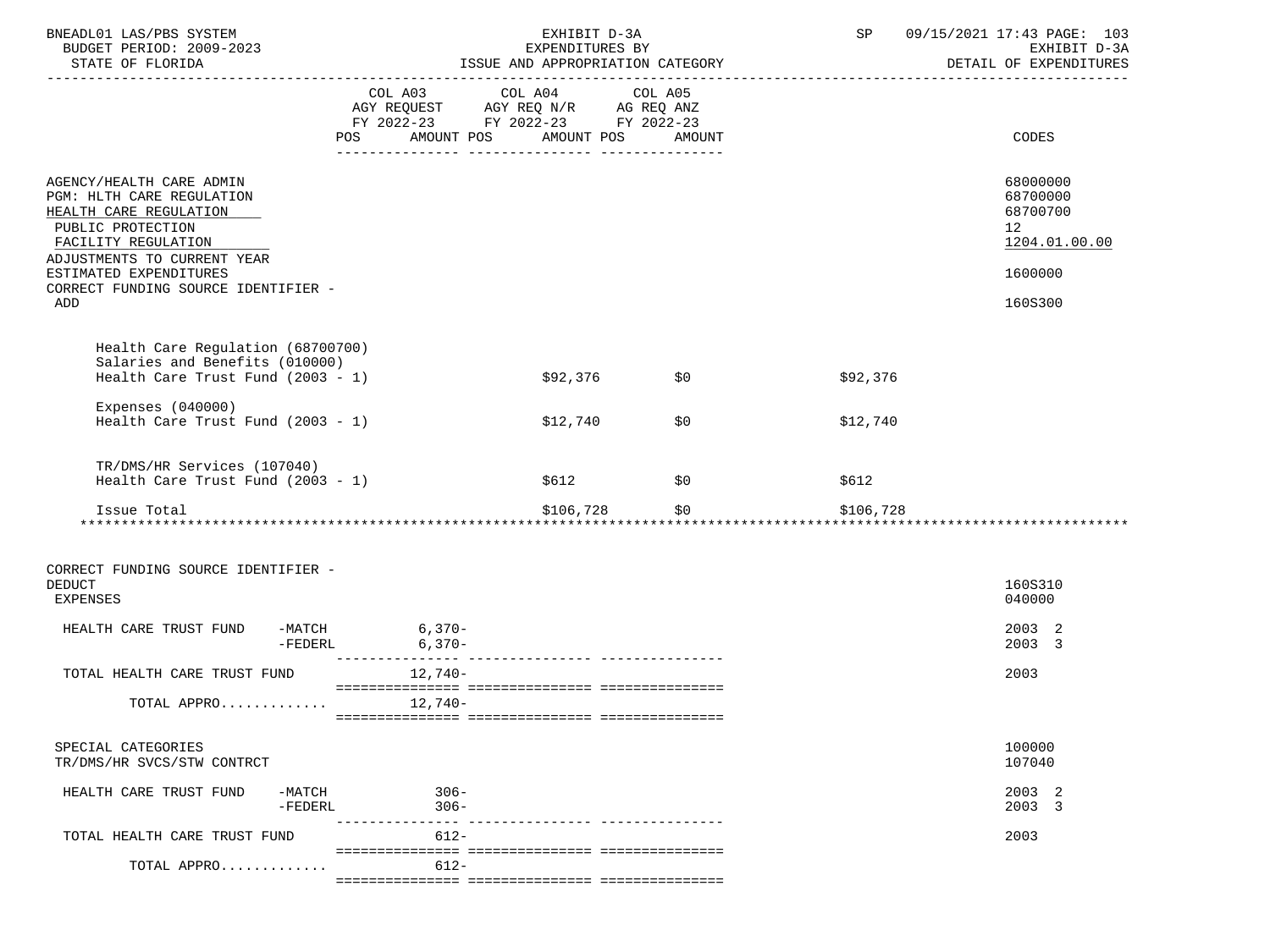| BNEADL01 LAS/PBS SYSTEM<br>BUDGET PERIOD: 2009-2023<br>STATE OF FLORIDA                                                                                                                                                                                                                                                                               |                                                                                                                                | EXHIBIT D-3A<br>EXPENDITURES BY<br>ISSUE AND APPROPRIATION CATEGORY | SP | 09/15/2021 17:43 PAGE: 104<br>EXHIBIT D-3A<br>DETAIL OF EXPENDITURES                       |
|-------------------------------------------------------------------------------------------------------------------------------------------------------------------------------------------------------------------------------------------------------------------------------------------------------------------------------------------------------|--------------------------------------------------------------------------------------------------------------------------------|---------------------------------------------------------------------|----|--------------------------------------------------------------------------------------------|
|                                                                                                                                                                                                                                                                                                                                                       | COL A03 COL A04 COL A05<br>AGY REQUEST AGY REQ N/R AG REQ ANZ<br>FY 2022-23 FY 2022-23 FY 2022-23<br>POS AMOUNT POS AMOUNT POS | AMOUNT                                                              |    | <b>CODES</b>                                                                               |
| AGENCY/HEALTH CARE ADMIN<br>PGM: HLTH CARE REGULATION<br>HEALTH CARE REGULATION<br>PUBLIC PROTECTION<br>FACILITY REGULATION<br>ADJUSTMENTS TO CURRENT YEAR<br>ESTIMATED EXPENDITURES<br>CORRECT FUNDING SOURCE IDENTIFIER -<br><b>DEDUCT</b>                                                                                                          |                                                                                                                                |                                                                     |    | 68000000<br>68700000<br>68700700<br>12 <sup>°</sup><br>1204.01.00.00<br>1600000<br>160S310 |
| TOTAL: CORRECT FUNDING SOURCE IDENTIFIER -<br><b>DEDUCT</b><br>TOTAL ISSUE $13,352-$                                                                                                                                                                                                                                                                  |                                                                                                                                |                                                                     |    | 160S310                                                                                    |
|                                                                                                                                                                                                                                                                                                                                                       |                                                                                                                                |                                                                     |    |                                                                                            |
| AGENCY ISSUE NARRATIVE:<br>2022-2023 BUDGET YEAR NARRATIVE:<br>LINKAGE TO THE GOVERNOR'S PRIORITY: Health Care - Promote innovation, reduce costs and combat state crisis.                                                                                                                                                                            |                                                                                                                                | IT COMPONENT? NO                                                    |    |                                                                                            |
| FLORIDA STRATEGIC PLAN FOR ECONOMIC DEVELOPMENT: ((5.2) Improve the efficiency and effectiveness of government agencies<br>at all levels;                                                                                                                                                                                                             |                                                                                                                                |                                                                     |    |                                                                                            |
| ISSUE TITLE: Correct Funding Source Identifier - DEDUCT                                                                                                                                                                                                                                                                                               |                                                                                                                                |                                                                     |    |                                                                                            |
| ISSUE SUMMARY: This technical issue requests an adjustment to the Funding Source Identifier (FSI) coding structure in the<br>Health Care Regulation budget entity in the Salaries and Benefits category to comport with a budget issue requesting to<br>transfer funds from the Executive Direction and Support Services budget entity.               |                                                                                                                                |                                                                     |    |                                                                                            |
| ISSUE DETAIL: This technical issue requests a FSI adjustment in the Salaries and Benefits category as a result of the<br>budget transfer included in Issue Code 2000700. This FSI adjustment will more accurately reflect the funding source<br>associated with the positions after they are transferred to the Health Care Requlation budget entity. |                                                                                                                                |                                                                     |    |                                                                                            |

 FISCAL IMPACT: This issue requests a FSI adjustment in the Salaries and Benefits (010000) category in the Health Care Regulation budget entity (68700700) in the Health Care Trust Fund (2003). This issue is budget neutral.

|                                     | RECURRING  | NON-RECURRING | TOTAL        |
|-------------------------------------|------------|---------------|--------------|
|                                     | FY 2022-23 | FY 2022-23    | FY 2022-23   |
| Health Care Trust Fund (68700700)   |            |               |              |
| Salaries and Benefits (010000)      |            |               |              |
| Health Care Trust Fund (2003)<br>2) | (\$46,188) | S0            | ( \$46, 188) |
| Health Care Trust Fund (2003)<br>2) | (\$46,188) | S0            | ( \$46, 188) |
| Expenses $(040000)$                 |            |               |              |
| Health Care Trust Fund (2003)<br>2) | (\$6,370)  | S0            | ( \$6, 370)  |
| Health Care Trust Fund (2003)<br>2) | (\$6,370)  | \$0           | ( \$6, 370)  |

TR/DMS/HR Services (107040)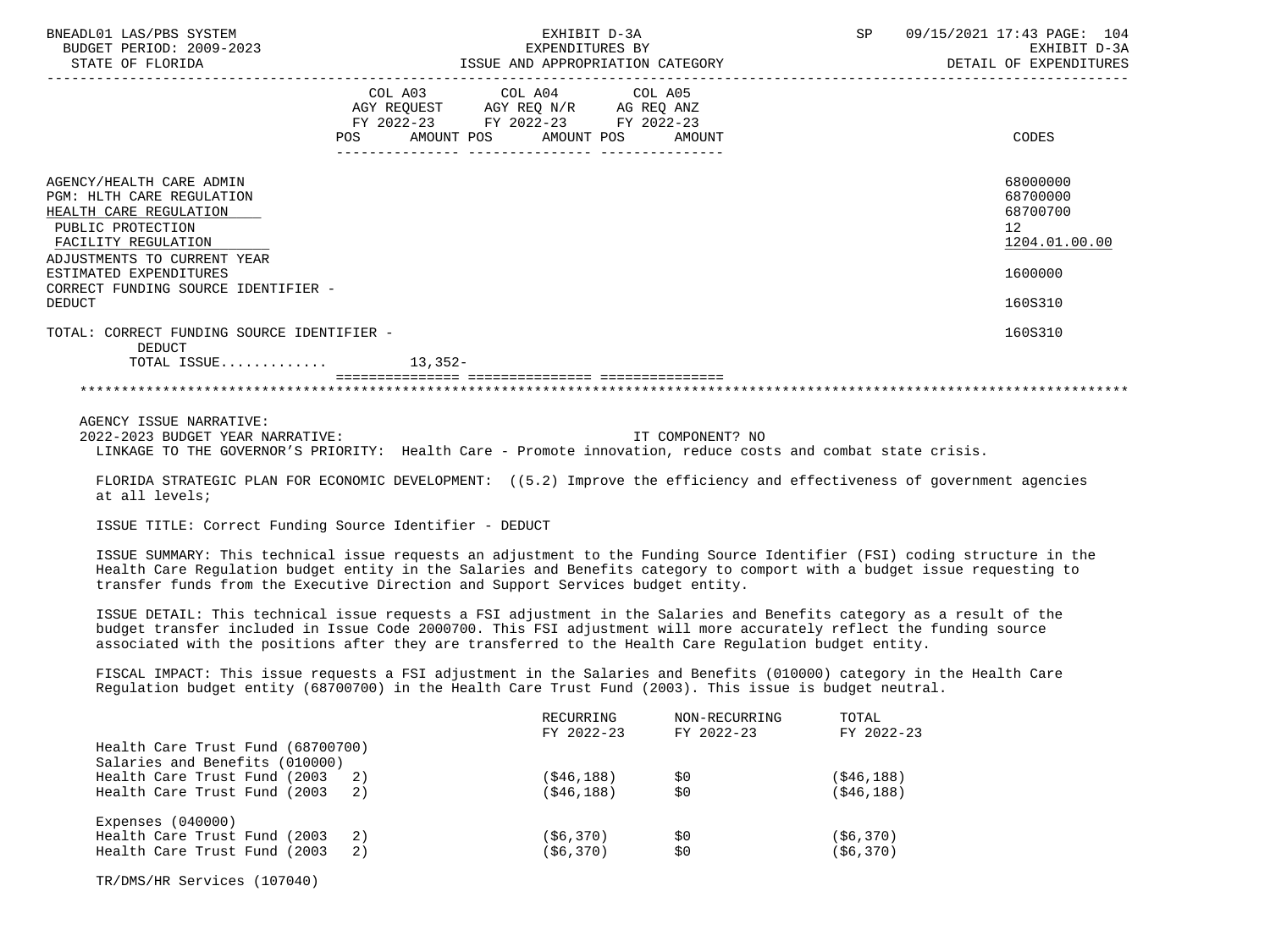| BNEADL01 LAS/PBS SYSTEM<br>BUDGET PERIOD: 2009-2023<br>STATE OF FLORIDA                                                                                                                                                                      |                 | EXHIBIT D-3A<br>EXPENDITURES BY<br>ISSUE AND APPROPRIATION CATEGORY                                                           |                    | SP                  | 09/15/2021 17:43 PAGE: 105<br>EXHIBIT D-3A<br>DETAIL OF EXPENDITURES          |
|----------------------------------------------------------------------------------------------------------------------------------------------------------------------------------------------------------------------------------------------|-----------------|-------------------------------------------------------------------------------------------------------------------------------|--------------------|---------------------|-------------------------------------------------------------------------------|
|                                                                                                                                                                                                                                              | POS             | COL A03 COL A04 COL A05<br>AGY REQUEST AGY REQ N/R AG REQ ANZ<br>FY 2022-23 FY 2022-23 FY 2022-23<br>AMOUNT POS<br>AMOUNT POS | AMOUNT             |                     | CODES                                                                         |
| AGENCY/HEALTH CARE ADMIN<br>PGM: HLTH CARE REGULATION<br>HEALTH CARE REGULATION<br>PUBLIC PROTECTION<br>FACILITY REGULATION<br>ADJUSTMENTS TO CURRENT YEAR<br>ESTIMATED EXPENDITURES<br>CORRECT FUNDING SOURCE IDENTIFIER -<br><b>DEDUCT</b> |                 |                                                                                                                               |                    |                     | 68000000<br>68700000<br>68700700<br>12<br>1204.01.00.00<br>1600000<br>160S310 |
| Health Care Trust Fund (2003 2)<br>Health Care Trust Fund (2003 2)                                                                                                                                                                           |                 | ( \$306)<br>(\$306)                                                                                                           | \$0<br>\$0         | (\$306)<br>( \$306) |                                                                               |
| Issue Total                                                                                                                                                                                                                                  |                 |                                                                                                                               | (\$105,728)<br>\$0 | (\$105,728)         |                                                                               |
| ESTIMATED EXPENDITURES REALIGNMENT<br>TRANSFER POSITIONS FROM MEDICAID TO<br>HEALTH QUALITY ASSURANCE - ADD<br>SALARY RATE<br>SALARY RATE 54,288                                                                                             |                 |                                                                                                                               |                    |                     | 2000000<br>2000710<br>000000                                                  |
| SALARIES AND BENEFITS                                                                                                                                                                                                                        | 2.00            |                                                                                                                               |                    |                     | 010000                                                                        |
| HEALTH CARE TRUST FUND                                                                                                                                                                                                                       | $-STATE$ 93,376 |                                                                                                                               |                    |                     | 2003 1                                                                        |
| <b>EXPENSES</b>                                                                                                                                                                                                                              |                 |                                                                                                                               |                    |                     | 040000                                                                        |
| HEALTH CARE TRUST FUND                                                                                                                                                                                                                       | $-STATE$ 12,740 |                                                                                                                               |                    |                     | 2003 1                                                                        |
| SPECIAL CATEGORIES<br>TR/DMS/HR SVCS/STW CONTRCT                                                                                                                                                                                             |                 |                                                                                                                               |                    |                     | 100000<br>107040                                                              |
| HEALTH CARE TRUST FUND<br>$-STATE$                                                                                                                                                                                                           | 612             |                                                                                                                               |                    |                     | 2003 1                                                                        |
| TOTAL: TRANSFER POSITIONS FROM MEDICAID TO<br>HEALTH QUALITY ASSURANCE - ADD<br>TOTAL POSITIONS 2.00<br>TOTAL ISSUE<br>TOTAL SALARY RATE 54,288                                                                                              | 106,728         |                                                                                                                               |                    |                     | 2000710                                                                       |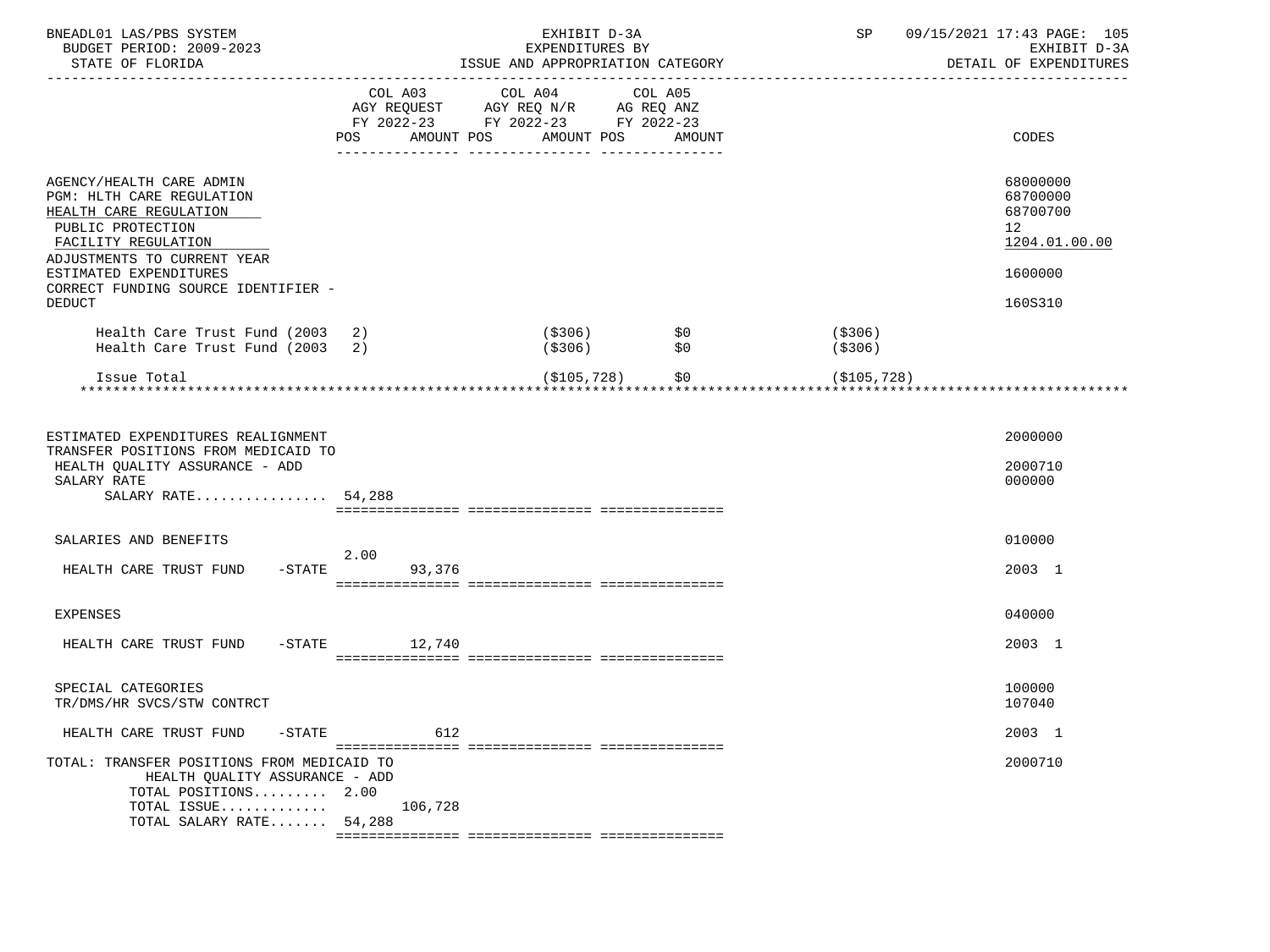| BNEADL01 LAS/PBS SYSTEM<br>BUDGET PERIOD: 2009-2023<br>STATE OF FLORIDA                                                                                                                                                                    |                                                           | EXHIBIT D-3A<br>EXPENDITURES BY<br>ISSUE AND APPROPRIATION CATEGORY | SP                                            | 09/15/2021 17:43 PAGE:<br>106<br>EXHIBIT D-3A<br>DETAIL OF EXPENDITURES |                                                                               |
|--------------------------------------------------------------------------------------------------------------------------------------------------------------------------------------------------------------------------------------------|-----------------------------------------------------------|---------------------------------------------------------------------|-----------------------------------------------|-------------------------------------------------------------------------|-------------------------------------------------------------------------------|
|                                                                                                                                                                                                                                            | COL A03<br>AGY REOUEST<br>FY 2022-23<br>POS<br>AMOUNT POS | COL A04<br>AGY REO N/R<br>FY 2022-23<br>AMOUNT POS                  | COL A05<br>AG REO ANZ<br>FY 2022-23<br>AMOUNT |                                                                         | CODES                                                                         |
| AGENCY/HEALTH CARE ADMIN<br>PGM: HLTH CARE REGULATION<br>HEALTH CARE REGULATION<br>PUBLIC PROTECTION<br>FACILITY REGULATION<br>ESTIMATED EXPENDITURES REALIGNMENT<br>TRANSFER POSITIONS FROM MEDICAID TO<br>HEALTH OUALITY ASSURANCE - ADD |                                                           |                                                                     |                                               |                                                                         | 68000000<br>68700000<br>68700700<br>12<br>1204.01.00.00<br>2000000<br>2000710 |
|                                                                                                                                                                                                                                            |                                                           |                                                                     |                                               |                                                                         |                                                                               |

2022-2023 BUDGET YEAR NARRATIVE: IT COMPONENT? NO

LINKAGE TO THE GOVERNOR'S PRIORITIES: Health Care - Promote innovation, reduce costs and combat state crisis.

 FLORIDA STRATEGIC PLAN FOR ECONOMIC DEVELOPMENT: (5.2) Improve the efficiency and effectiveness of government agencies at all levels;

ISSUE TITLE: Transfer Positions from Medicaid to Health Quality Assurance - DEDUCT

 ISSUE SUMMARY: The Agency for Health Care Administration (AHCA) requests 54,288 in rate and \$106,728 in recurring budget authority from the Division of Medicaid to the Division of Health Quality Assurance (HQA) to support the increasing public record workload related to survey activities for Florida licensed health care facilities.

 ISSUE DETAIL: The AHCA continues to experience public record request growth and realignment of these positions will assist in absorbing the increased workload. The budget authority and rate is requested to support two (2) Regulatory Specialist I (pay grade 15), and report to HQA's Bureau of Field Operations. As remote workers, these positions will be required to travel, therefore, additional expense budget will be necessary to cover their cost.

 FISCAL IMPACT: This issue is budget neutral moving the recurring budget authority of \$106,728, including \$54,288 in rate from Executive Direction and Support Services budget entity (68500200), Medicaid Care Trust Fund (2474) to the Health Care Regulation budget entity (68700700), Health Care Trust Fund (2003).

| CLASS TITLE<br>Regulatory Spec I                                    | CC.<br>0440 | PG<br>15 | FTE<br>2 | RATE<br>\$54,288 | ANNUAL<br>SALARIES<br>\$93,376 | ANNUAL<br>EXPENSES<br>\$12,740 | <b>HR</b><br>SERVICES<br>\$612 | FY 2022-23<br>TOTAL<br>\$106,728 |
|---------------------------------------------------------------------|-------------|----------|----------|------------------|--------------------------------|--------------------------------|--------------------------------|----------------------------------|
|                                                                     |             |          |          |                  |                                |                                |                                |                                  |
|                                                                     |             |          |          |                  | RECURRING<br>FY 2022-23        | NON-RECURRING<br>FY 2022-23    | TOTAL<br>FY 2022-2             |                                  |
| Health Care Regulation (68700700)<br>Salaries and Benefits (010000) |             |          |          |                  |                                |                                |                                |                                  |
| Health Care Trust Fund $(2003 - 1)$                                 |             |          |          |                  | \$93,376                       | \$0                            | \$93,376                       |                                  |
| Expenses $(040000)$<br>Health Care Trust Fund $(2003 - 1)$          |             |          |          |                  | \$12,740                       | \$0                            | \$12,740                       |                                  |
| TR/DMS/HR Services (107040)<br>Health Care Trust Fund $(2003 - 1)$  |             |          |          |                  | \$612                          | \$0                            | \$612                          |                                  |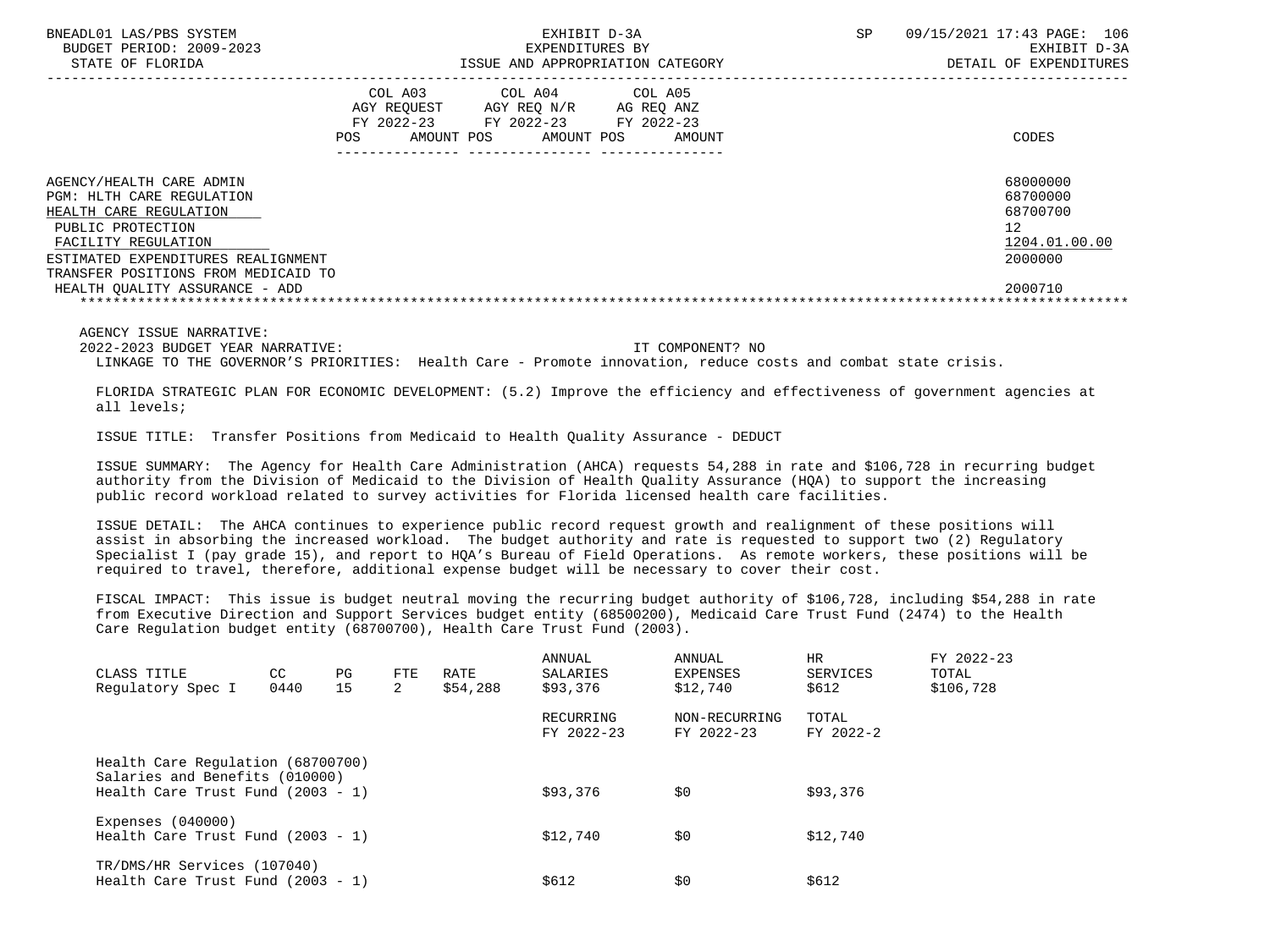| BUDGET PERIOD: 2009-2023<br>STATE OF FLORIDA                                                                                                                                                             |      | ISSUE AND APPROPRIATION CATEGORY                                                                                | EXHIBIT D-3A<br>EXPENDITURES BY |                          |                    | SP 09/15/2021 17:43 PAGE: 107<br>EXHIBIT D-3A<br>DETAIL OF EXPENDITURES                    |
|----------------------------------------------------------------------------------------------------------------------------------------------------------------------------------------------------------|------|-----------------------------------------------------------------------------------------------------------------|---------------------------------|--------------------------|--------------------|--------------------------------------------------------------------------------------------|
|                                                                                                                                                                                                          | POS  | COL A03 COL A04 COL A05<br>AGY REQUEST AGY REQ N/R AG REQ ANZ<br>FY 2022-23 FY 2022-23 FY 2022-23<br>AMOUNT POS | AMOUNT POS AMOUNT               |                          |                    | CODES                                                                                      |
| AGENCY/HEALTH CARE ADMIN<br>PGM: HLTH CARE REGULATION<br>HEALTH CARE REGULATION<br>PUBLIC PROTECTION<br>FACILITY REGULATION<br>ESTIMATED EXPENDITURES REALIGNMENT<br>TRANSFER POSITIONS FROM MEDICAID TO |      |                                                                                                                 |                                 |                          |                    | 68000000<br>68700000<br>68700700<br>12 <sup>°</sup><br>1204.01.00.00<br>2000000<br>2000710 |
| HEALTH OUALITY ASSURANCE - ADD                                                                                                                                                                           |      |                                                                                                                 |                                 |                          |                    |                                                                                            |
| Issue Total<br>POSITION DETAIL OF SALARIES AND BENEFITS:                                                                                                                                                 | FTE  | BASE RATE                                                                                                       | ADDITIVES                       | $$106,728$ \$0 \$106,728 |                    | BENEFITS SUBTOTAL $\frac{1}{2}$ and BENEFITS                                               |
| A03 - AGY REQUEST FY 2022-23                                                                                                                                                                             |      |                                                                                                                 |                                 |                          |                    |                                                                                            |
| CHANGES TO CURRENTLY AUTHORIZED POSITIONS<br>0440 REGULATORY SPECIALIST I                                                                                                                                |      |                                                                                                                 |                                 |                          |                    | LAPSE LAPSED SALARIES                                                                      |
| 19663 002<br>37829 002                                                                                                                                                                                   | 1.00 | $1.00$ $27,144$<br>27,144                                                                                       |                                 |                          | 19,544 46,688 0.00 |                                                                                            |
| TOTALS FOR ISSUE BY FUND<br>2003 HEALTH CARE TRUST FUND                                                                                                                                                  |      |                                                                                                                 |                                 |                          |                    | 19,544 46,688 0.00 46,688<br>46,688<br>93,376<br>--------------                            |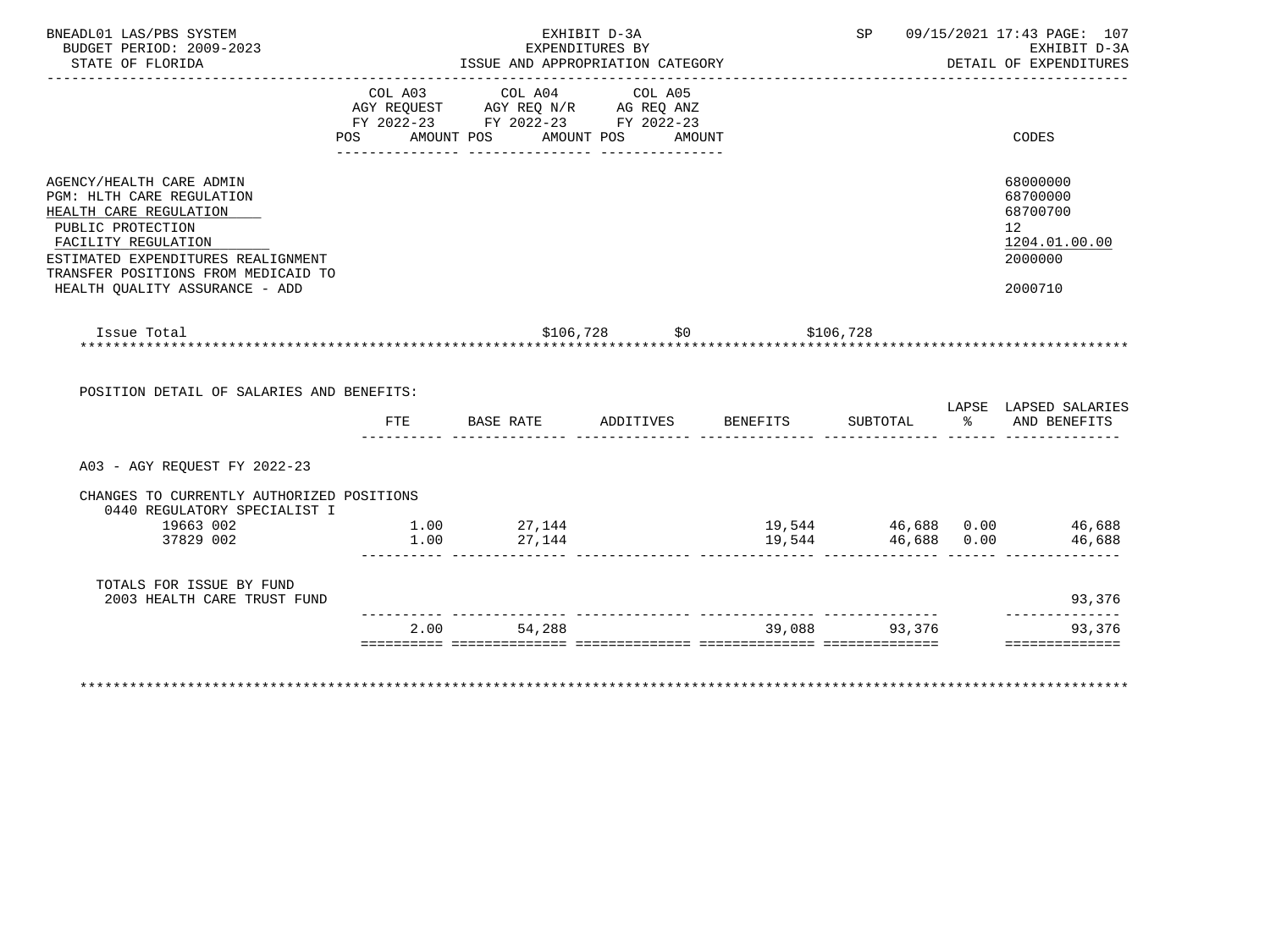| BNEADL01 LAS/PBS SYSTEM<br>BUDGET PERIOD: 2009-2023<br>STATE OF FLORIDA                                                                                 | EXHIBIT D-3A<br>EXPENDITURES BY<br>ISSUE AND APPROPRIATION CATEGORY                                                                             | SP | 09/15/2021 17:43 PAGE: 108<br>EXHIBIT D-3A<br>DETAIL OF EXPENDITURES |
|---------------------------------------------------------------------------------------------------------------------------------------------------------|-------------------------------------------------------------------------------------------------------------------------------------------------|----|----------------------------------------------------------------------|
|                                                                                                                                                         | COL A03 COL A04 COL A05<br>AGY REQUEST AGY REQ N/R AG REQ ANZ<br>FY 2022-23 FY 2022-23 FY 2022-23<br>AMOUNT POS AMOUNT POS AMOUNT<br><b>POS</b> |    | CODES                                                                |
| AGENCY/HEALTH CARE ADMIN<br>PGM: HLTH CARE REGULATION<br>HEALTH CARE REGULATION<br>PUBLIC PROTECTION<br>FACILITY REGULATION<br>PROGRAM OR SERVICE-LEVEL |                                                                                                                                                 |    | 68000000<br>68700000<br>68700700<br>12 <sup>°</sup><br>1204.01.00.00 |
| INFORMATION TECHNOLOGY<br>INTERNET-BASED OUALITY IMPROVEMENT<br>AND EVALUATION (IOIES) TRANSITION                                                       |                                                                                                                                                 |    | 3630000                                                              |
| AND VERSA REVISIONS<br>SPECIAL CATEGORIES<br>CONTRACTED SERVICES                                                                                        |                                                                                                                                                 |    | 36309C0<br>100000<br>100777                                          |
| HEALTH CARE TRUST FUND -STATE                                                                                                                           | 250,000                                                                                                                                         |    | 2003 1                                                               |
|                                                                                                                                                         |                                                                                                                                                 |    |                                                                      |

AGENCY ISSUE NARRATIVE:

 2022-2023 BUDGET YEAR NARRATIVE: IT COMPONENT? YES LINKAGE TO THE GOVERNOR'S PRIORITIES: Health Care - Promote innovation, reduce costs and combat state crises.

 FLORIDA STRATEGIC PLAN FOR ECONOMIC DEVELOPMENT: (5.2) Improve the efficiency and effectiveness of government agencies at all levels; (5.3) Strengthen local, regional, and statewide partnerships to accomplish Florida's economic and quality of life and quality places goals; (6.2) Ensure Floridians in all communities and life stages have opportunities to achieve healthier outcomes and societal contributions.

## ISSUE TITLE: HQA Field Operations iQIES Transition and VERSA Revisions

 ISSUE SUMMARY: The Agency for Health Care Administration (AHCA) requests \$250,000 in recurring budget authority to integrate AHCA's current DataMart system with CMS' new internet-based Quality Improvement and Evaluation System (iQIES. This integration will also require revisions to AHCA's state-owned VERSA system.

 ISSUE DETAIL: The CMS is in the process of replacing the federal Automated Survey Processing Environment (ASPEN) software with their new iQIES. This software is used to create, store and process survey and certification data, as well as state licensure survey data. The replacement system will be implemented over the next several years (by provider type). The AHCA DataMart is currently refreshed overnight with data from ASPEN. That data integrates behind the scenes with Versa Regulation (VR) and allows subsequent data entry of survey information into Survey Tab screens and RSDs. Home Health Agencies (HHAs) recently migrated to iQIES on May 24, 2021. The new iQIES system changed their schema (tables, data elements and format), renaming tables, columns and reformatting replaced fields. These changes require subsequent revisions to VR to continue to allow an automatic connection to data between iQIES and VR Survey Tab data entry, as well as the ability to display data from the iQIES data source.

 Information Technology (IT) and Field Operations staff are working with CMS to establish a connection between iQIES and the DataMart. Once the connection is established, then revisions to the DataMart will be made to receive the new iQIES tables and data elements. While the VR vendor has expanded the Event ID field length, the AHCA anticipate other VR screens may also need revision. This includes the addition of a unique iQIES provider ID in the facility profile, as well as revisions to header records, expansion of other field lengths, and potentially the addition of new data elements.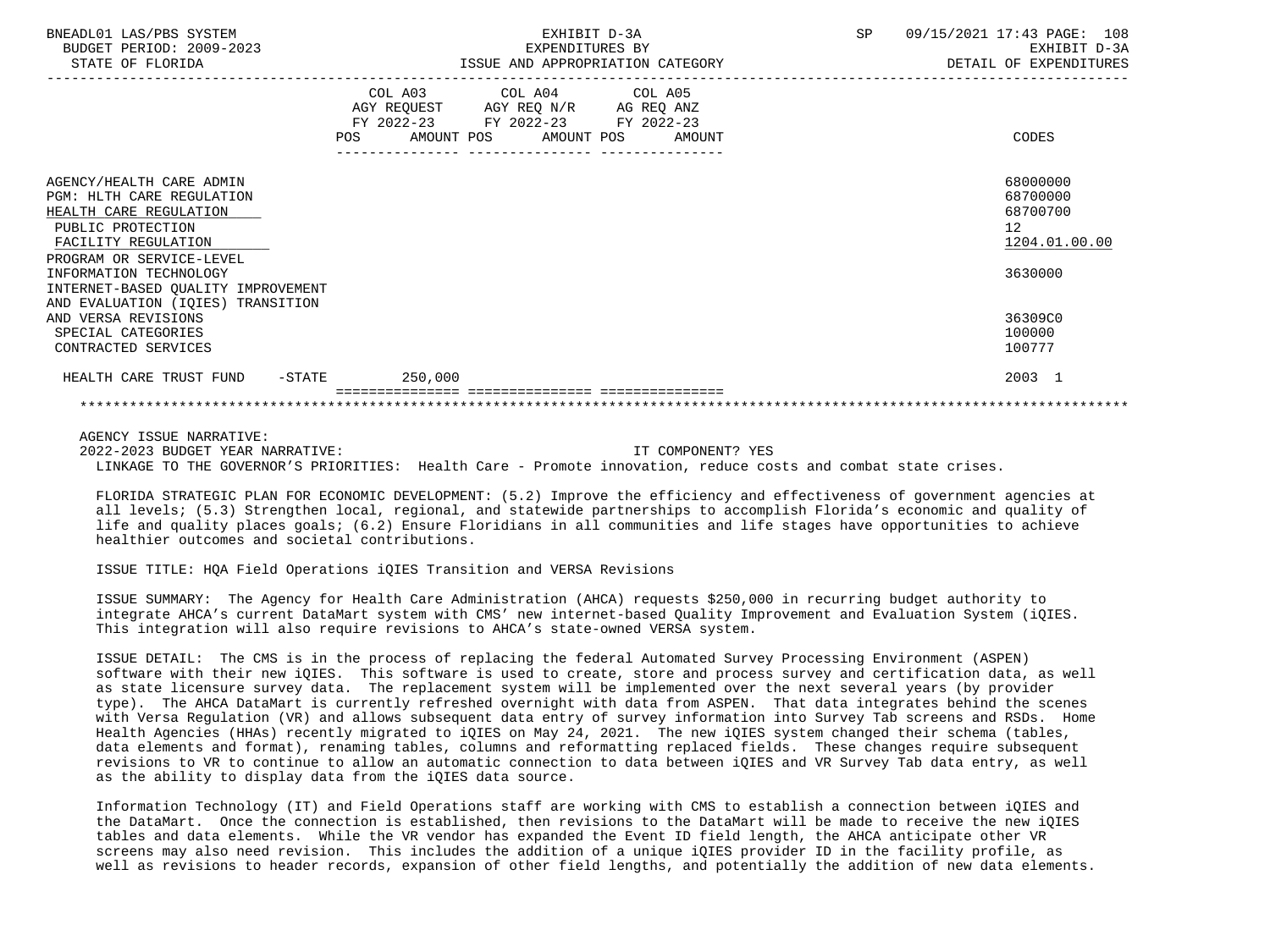| BNEADL01 LAS/PBS SYSTEM<br>BUDGET PERIOD: 2009-2023<br>STATE OF FLORIDA                                                                                        | EXHIBIT D-3A<br>EXPENDITURES BY<br>ISSUE AND APPROPRIATION CATEGORY                                                                             | 09/15/2021 17:43 PAGE: 109<br>SP<br>EXHIBIT D-3A<br>DETAIL OF EXPENDITURES |
|----------------------------------------------------------------------------------------------------------------------------------------------------------------|-------------------------------------------------------------------------------------------------------------------------------------------------|----------------------------------------------------------------------------|
|                                                                                                                                                                | COL A03 COL A04 COL A05<br>AGY REQUEST AGY REQ N/R AG REQ ANZ<br>FY 2022-23 FY 2022-23 FY 2022-23<br>AMOUNT POS AMOUNT POS AMOUNT<br><b>POS</b> | CODES                                                                      |
| AGENCY/HEALTH CARE ADMIN<br><b>PGM: HLTH CARE REGULATION</b><br>HEALTH CARE REGULATION<br>PUBLIC PROTECTION<br>FACILITY REGULATION<br>PROGRAM OR SERVICE-LEVEL |                                                                                                                                                 | 68000000<br>68700000<br>68700700<br>12 <sup>°</sup><br>1204.01.00.00       |
| INFORMATION TECHNOLOGY<br>INTERNET-BASED OUALITY IMPROVEMENT                                                                                                   |                                                                                                                                                 | 3630000                                                                    |
| AND EVALUATION (IOIES) TRANSITION<br>AND VERSA REVISIONS                                                                                                       |                                                                                                                                                 | 36309C0                                                                    |

 Without these changes, integration of iQIES and VR data will not occur, screens will not display data, and automatic business processes will be impacted that facilitate survey licensure and certification activities (including survey data tracking, linking of applications to surveys, extraction of survey-related public record requests, and survey-related enforcement/sanction actions.) Survey Tab automates linkages between ASPEN and VR to display and link data to applications and enforcement actions, resulting in a significant reduction in duplicate manual data entry and data entry errors. The full impact of integrating iQIES with VR will not be realized until iQIES production data begins to populate the DataMart.

 FISCAL IMPACT: This issue requests budget authority of \$250,000 in the Contracted Services category (100777) and is needed to cover the required system revisions to be provided by the current contractor.

|                                                                   | RECURRING<br>FY 2022-23 | NON-RECURRING<br>FY 2022-23 | TOTAL<br>FY 2022-23 |
|-------------------------------------------------------------------|-------------------------|-----------------------------|---------------------|
| Health Care Regulation (68700700)                                 |                         |                             |                     |
| Contracted Services (100777)<br>Health Care Trust Fund (2003 - 1) | \$250,000               | \$0                         | \$250,000           |
| Issue Total                                                       | \$250,000               | \$0                         | \$250,000           |

| HEALTH FACILITY REPORTING SYSTEM<br>SPECIAL CATEGORIES<br>CONTRACTED SERVICES |        |         | 36313C0<br>100000<br>100777 |
|-------------------------------------------------------------------------------|--------|---------|-----------------------------|
| HEALTH CARE TRUST FUND                                                        | -STATE | 340,000 | 2003 1                      |
|                                                                               |        |         |                             |

 AGENCY ISSUE NARRATIVE: 2022-2023 BUDGET YEAR NARRATIVE: IT COMPONENT? YES LINKAGE TO THE GOVERNOR'S PRIORITIES: Health Care - Promote innovation, reduce costs and combat state crisis.

 FLORIDA STRATEGIC PLAN FOR ECONOMIC DEVELOPMENT: (5.2) Improve the efficiency and effectiveness of government agencies at all levels; (5.3) Strengthen local, regional, and statewide partnerships to accomplish Florida's economic and quality of life and quality places goals; (5.4)Provide local, regional and statewide assistance for the protection, provision and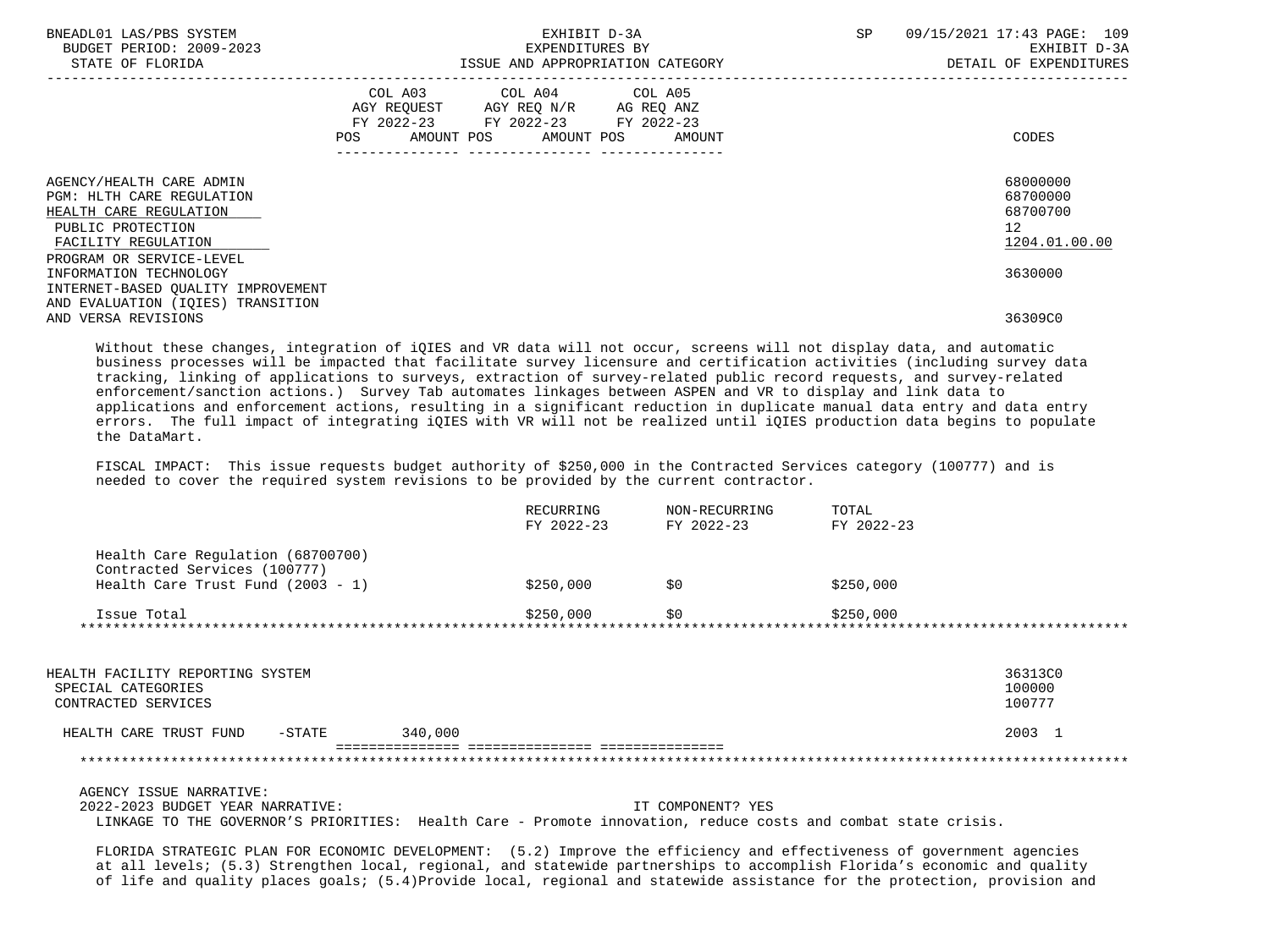| BNEADL01 LAS/PBS SYSTEM<br>BUDGET PERIOD: 2009-2023<br>STATE OF FLORIDA                                                                                        | EXHIBIT D-3A<br>EXPENDITURES BY<br>ISSUE AND APPROPRIATION CATEGORY                                                                         | SP<br>09/15/2021 17:43 PAGE: 110<br>EXHIBIT D-3A<br>DETAIL OF EXPENDITURES |  |  |
|----------------------------------------------------------------------------------------------------------------------------------------------------------------|---------------------------------------------------------------------------------------------------------------------------------------------|----------------------------------------------------------------------------|--|--|
|                                                                                                                                                                | COL A03 COL A04 COL A05<br>AGY REQUEST AGY REQ N/R AG REQ ANZ<br>FY 2022-23 FY 2022-23 FY 2022-23<br>AMOUNT POS AMOUNT POS<br>POS<br>AMOUNT | CODES                                                                      |  |  |
| AGENCY/HEALTH CARE ADMIN<br><b>PGM: HLTH CARE REGULATION</b><br>HEALTH CARE REGULATION<br>PUBLIC PROTECTION<br>FACILITY REGULATION<br>PROGRAM OR SERVICE-LEVEL |                                                                                                                                             | 68000000<br>68700000<br>68700700<br>12 <sup>°</sup><br>1204.01.00.00       |  |  |
| INFORMATION TECHNOLOGY<br>HEALTH FACILITY REPORTING SYSTEM                                                                                                     |                                                                                                                                             | 3630000<br>36313C0                                                         |  |  |

 resiliency of resources and infrastructure; (6.2) Ensure Floridians in all communities and life stages have opportunities to achieve healthier outcomes and societal contributions.

## ISSUE TITLE: Health Facility Reporting System

 ISSUE SUMMARY: The Agency for Health Care Administration (AHCA) is requesting recurring budget authority in the amount of \$340,000 to maintain and enhance the Health Facility Reporting System that is used to support Statewide level response to a variety of emergencies including hurricanes and to support the National Disaster Medical System (NDMS)exercises and operations. A team of five (5) will be responsible for the maintenance and support (1-Business Manager, 3-Developers, and 1-Project Manager).

 ISSUE DETAIL: The system was built by the Agency with existing division budget authority after hurricane Irma hit the State and the existing Department of Health (DOH) system was not fully sufficient to meet the Emergency Operation Center's (EOCs) ESF8 emergency response needs. The system was built within 6-months and launched just after the start of the next hurricane season. The system is designed to collect emergency related information primarily for residential type facilities licensed by the AHCA such as Nursing Homes, Assisted Living Facilities, and Hospitals. Providers enter information on planning, census, and impacts from emergency events. The Agency supports ESF8 activities with DOH acting as the lead agency. The Agency used resources from an existing project team to build the system and that team is still utilized to maintain it today. Because this was done with existing budget authority, the Online Licensing project that the team was previously working on had to be put on hold and progress has been slow on full implementation. Upon implementation, the system was a success and key in response to Hurricane Michael. Additionally, the system was one of the primary sources of data collection for Florida's emergency response to the COVID-19 pandemic. The NDMS also routinely asks for the system to be utilized to support data collection efforts for National exercises and regional state of emergencies. Despite the high reliance on the system during emergencies to support the state's coordinated emergency response effort, there has been no specific funding source made available to maintain this critical system.

 To continue to maintain the system, the Agency is requesting budget authority for the equivalent of a business analyst and developer to be available 24-7 during an emergency and maintain and enhance the system during off-season and non-events. When fully activated, the actual team is 1 Business Analyst, 3 Developers and 1 Project Manager. During an emergency it is critical to have quick response to issues with the system and monitoring for any issues before they occur. Enhancements outside of emergency needs have been slow due to the shared resources and funding limitations. There are several enhancements including workload/workflow management, notification/communication tool, and a dynamic survey function that have not begun.

 FISCAL IMPACT: This issue requests recurring budget authority of \$340,000 in the Health Care Regulation budget entity (68700700), Contracted Services category (100777) in the Health Care Trust Fund (2003) to fund ongoing maintenance and enhancement activities for the system. Calculation: \$85 per hour for 4,000 hours = \$340,000

RECURRING NON-RECURRING TOTAL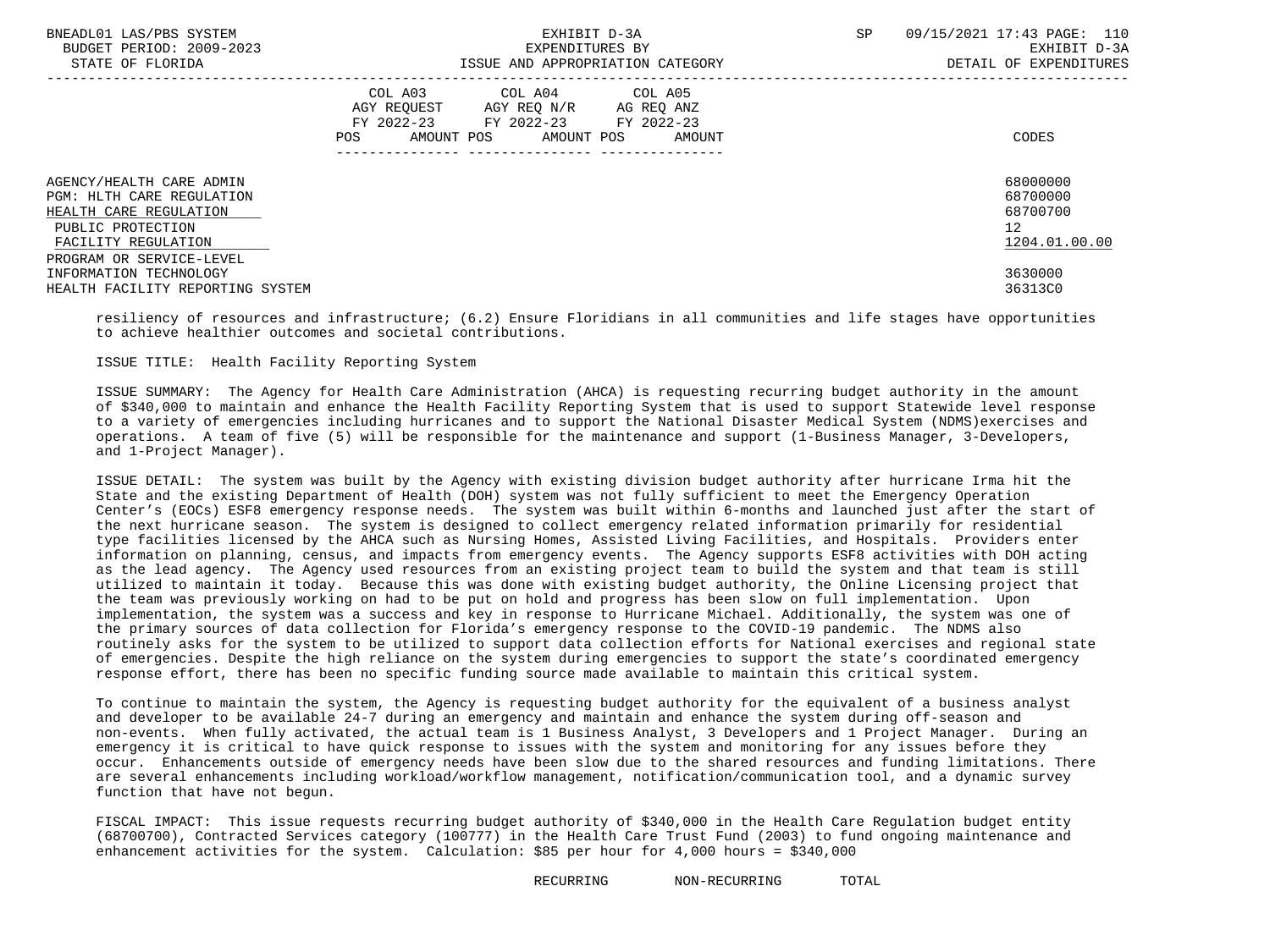|                                  | EXHIBIT D-3A                                                                                                                                             |        | SP                                                                                                                                                                                                  | 09/15/2021 17:43 PAGE: 111<br>EXHIBIT D-3A<br>DETAIL OF EXPENDITURES          |
|----------------------------------|----------------------------------------------------------------------------------------------------------------------------------------------------------|--------|-----------------------------------------------------------------------------------------------------------------------------------------------------------------------------------------------------|-------------------------------------------------------------------------------|
| POS                              |                                                                                                                                                          | AMOUNT |                                                                                                                                                                                                     | CODES                                                                         |
|                                  |                                                                                                                                                          |        |                                                                                                                                                                                                     | 68000000<br>68700000<br>68700700<br>12<br>1204.01.00.00<br>3630000<br>36313C0 |
|                                  |                                                                                                                                                          |        |                                                                                                                                                                                                     |                                                                               |
|                                  |                                                                                                                                                          |        | \$340,000                                                                                                                                                                                           |                                                                               |
|                                  | \$340,000                                                                                                                                                | SO     |                                                                                                                                                                                                     |                                                                               |
|                                  |                                                                                                                                                          |        |                                                                                                                                                                                                     | 1204.01.00.00                                                                 |
| 648.50                           |                                                                                                                                                          |        |                                                                                                                                                                                                     | 2000                                                                          |
| HEALTH FACILITY REPORTING SYSTEM | Health Care Regulation (68700700)<br>Contracted Services (100777)<br>Health Care Trust Fund (2003 1)<br>TRUST FUNDS 93,784,207<br>SALARY RATE 30,307,549 |        | EXPENDITURES BY<br>ISSUE AND APPROPRIATION CATEGORY<br>COL A03 COL A04 COL A05<br>AGY REQUEST AGY REQ N/R AG REQ ANZ<br>FY 2022-23 FY 2022-23 FY 2022-23<br>AMOUNT POS AMOUNT POS<br>$$340,000$ \$0 | -------------------------<br>FY 2022-23 FY 2022-23 FY 2022-23<br>\$340.000    |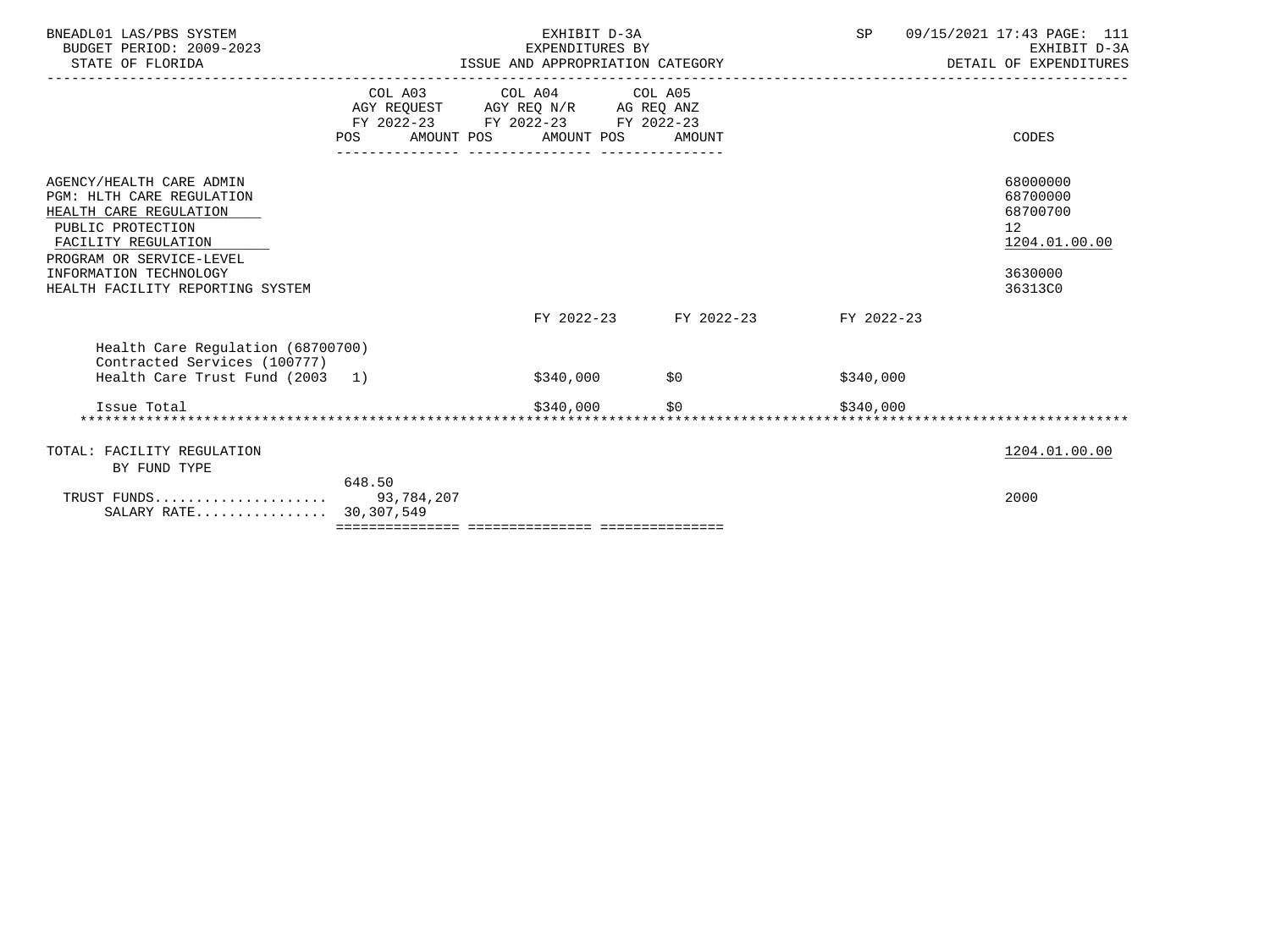| BNEADL01 LAS/PBS SYSTEM<br>BUDGET PERIOD: 2009-2023<br>STATE OF FLORIDA                                                                                                                                                                               |                                             | EXHIBIT D-3A<br>EXPENDITURES BY<br>ISSUE AND APPROPRIATION CATEGORY                                                                         | SP | 09/15/2021 17:43 PAGE: 112<br>EXHIBIT D-3A<br>DETAIL OF EXPENDITURES                    |
|-------------------------------------------------------------------------------------------------------------------------------------------------------------------------------------------------------------------------------------------------------|---------------------------------------------|---------------------------------------------------------------------------------------------------------------------------------------------|----|-----------------------------------------------------------------------------------------|
|                                                                                                                                                                                                                                                       | AMOUNT POS<br>POS                           | COL A03 COL A04 COL A05<br>AGY REQUEST AGY REQ N/R AG REQ ANZ<br>FY 2022-23 FY 2022-23 FY 2022-23<br>AMOUNT POS AMOUNT<br>-- -------------- |    | CODES                                                                                   |
| AGENCY/HEALTH CARE ADMIN<br>PGM: HLTH CARE REGULATION<br>HEALTH CARE REGULATION<br><b>GOV OPERATIONS/SUPPORT</b><br>EXEC LEADERSHIP/SUPPRT SVC<br>ESTIMATED EXPENDITURES<br>ESTIMATED EXPENDITURES - OPERATIONS<br>SALARY RATE<br>SALARY RATE 554,591 |                                             |                                                                                                                                             |    | 68000000<br>68700000<br>68700700<br>16<br>1602.00.00.00<br>1000000<br>1001000<br>000000 |
| SALARIES AND BENEFITS                                                                                                                                                                                                                                 |                                             |                                                                                                                                             |    | 010000                                                                                  |
| HEALTH CARE TRUST FUND<br>$-MATCH$<br>$-FEDERL$                                                                                                                                                                                                       | $-$ STATE 669,584<br>63,752<br>63,752       |                                                                                                                                             |    | 2003 1<br>2003 2<br>2003 3                                                              |
| TOTAL HEALTH CARE TRUST FUND                                                                                                                                                                                                                          | 797,088                                     |                                                                                                                                             |    | 2003                                                                                    |
| TOTAL POSITIONS 7.00<br>TOTAL APPRO                                                                                                                                                                                                                   | 797,088                                     |                                                                                                                                             |    |                                                                                         |
| <b>EXPENSES</b>                                                                                                                                                                                                                                       |                                             |                                                                                                                                             |    | 040000                                                                                  |
| HEALTH CARE TRUST FUND<br>$-FEDERL$                                                                                                                                                                                                                   | $-STATE$ 103,687<br>$-MATCH$ 6,739<br>6,740 |                                                                                                                                             |    | 2003 1<br>2003 2<br>2003 3                                                              |
| TOTAL HEALTH CARE TRUST FUND                                                                                                                                                                                                                          | ________________<br>117,166                 |                                                                                                                                             |    | 2003                                                                                    |
| TOTAL APPRO                                                                                                                                                                                                                                           | 117,166                                     |                                                                                                                                             |    |                                                                                         |
| SPECIAL CATEGORIES<br>TRANS TO DIV ADM HEARINGS                                                                                                                                                                                                       |                                             |                                                                                                                                             |    | 100000<br>100565                                                                        |
| HEALTH CARE TRUST FUND<br>$-$ STATE                                                                                                                                                                                                                   | 277,208                                     |                                                                                                                                             |    | 2003 1                                                                                  |
| CONTRACTED SERVICES                                                                                                                                                                                                                                   |                                             |                                                                                                                                             |    | 100777                                                                                  |
| HEALTH CARE TRUST FUND<br>$-$ STATE<br>$-MATCH$                                                                                                                                                                                                       | 2,410<br>100,000                            |                                                                                                                                             |    | 2003 1<br>2003 2                                                                        |
| TOTAL HEALTH CARE TRUST FUND                                                                                                                                                                                                                          | 102,410                                     |                                                                                                                                             |    | 2003                                                                                    |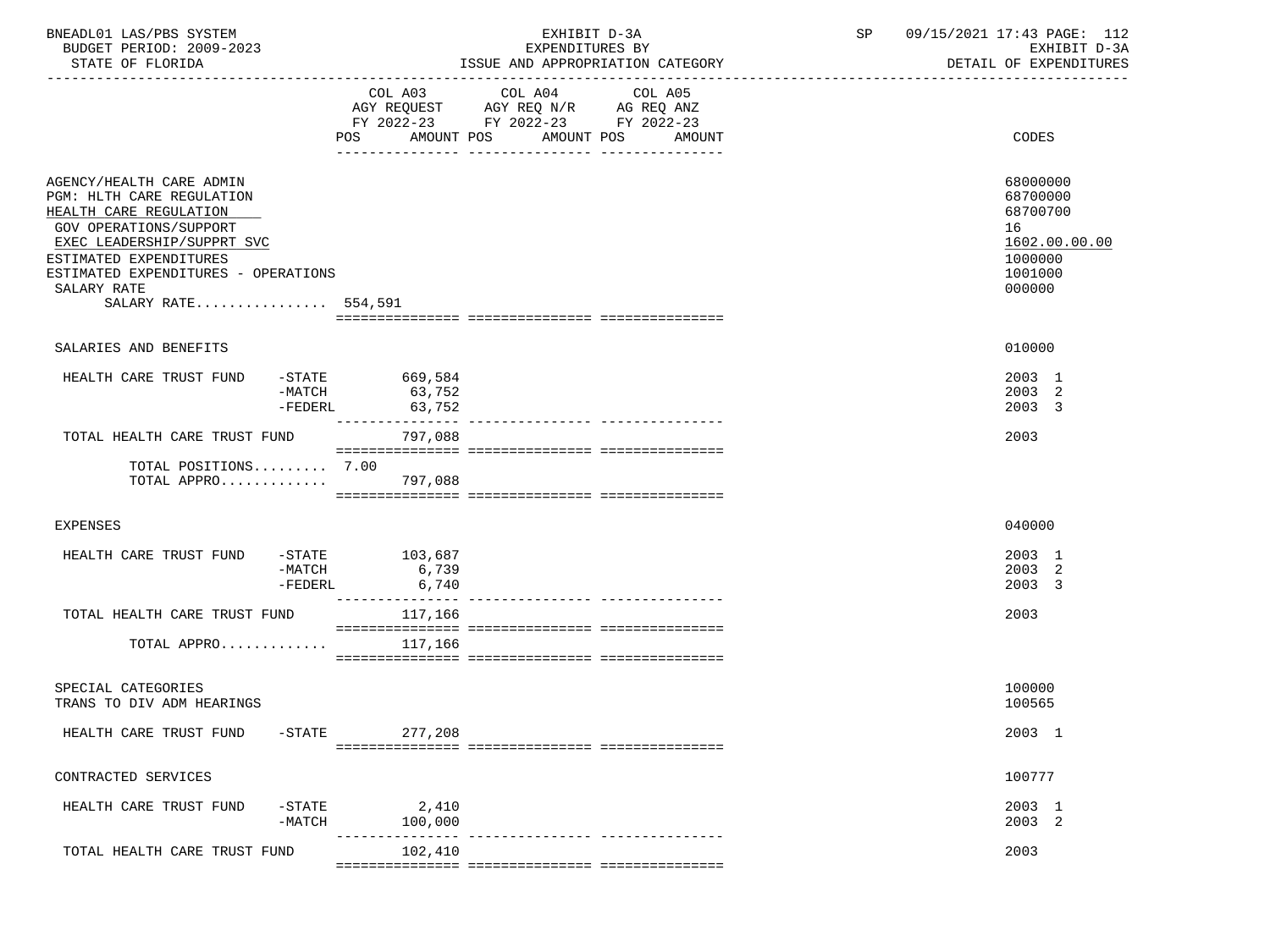| BNEADL01 LAS/PBS SYSTEM<br>BUDGET PERIOD: 2009-2023<br>STATE OF FLORIDA                                                                                                                                                                                                                      |                                  |                               | EXHIBIT D-3A<br>EXPENDITURES BY<br>ISSUE AND APPROPRIATION CATEGORY                                     |                   |  | SP 09/15/2021 17:43 PAGE: 113<br>EXHIBIT D-3A<br>DETAIL OF EXPENDITURES                           |
|----------------------------------------------------------------------------------------------------------------------------------------------------------------------------------------------------------------------------------------------------------------------------------------------|----------------------------------|-------------------------------|---------------------------------------------------------------------------------------------------------|-------------------|--|---------------------------------------------------------------------------------------------------|
|                                                                                                                                                                                                                                                                                              |                                  | AMOUNT POS<br>POS.            | COL A03 COL A04<br>AGY REQUEST AGY REQ N/R AG REQ ANZ<br>FY 2022-23 FY 2022-23 FY 2022-23<br>AMOUNT POS | COL A05<br>AMOUNT |  | CODES                                                                                             |
| AGENCY/HEALTH CARE ADMIN<br><b>PGM: HLTH CARE REGULATION</b><br>HEALTH CARE REGULATION<br><b>GOV OPERATIONS/SUPPORT</b><br>EXEC LEADERSHIP/SUPPRT SVC<br>ESTIMATED EXPENDITURES<br>ESTIMATED EXPENDITURES - OPERATIONS<br>SPECIAL CATEGORIES<br>CONTRACTED SERVICES<br>TOTAL APPRO $102,410$ |                                  |                               |                                                                                                         |                   |  | 68000000<br>68700000<br>68700700<br>16<br>1602.00.00.00<br>1000000<br>1001000<br>100000<br>100777 |
|                                                                                                                                                                                                                                                                                              |                                  |                               |                                                                                                         |                   |  |                                                                                                   |
| RISK MANAGEMENT INSURANCE                                                                                                                                                                                                                                                                    |                                  |                               |                                                                                                         |                   |  | 103241                                                                                            |
| HEALTH CARE TRUST FUND                                                                                                                                                                                                                                                                       | -MATCH<br>$-FEDERL$              | $-$ STATE 2,802<br>443<br>435 |                                                                                                         |                   |  | 2003 1<br>2003 2<br>2003 3                                                                        |
| TOTAL HEALTH CARE TRUST FUND                                                                                                                                                                                                                                                                 |                                  | ---------------<br>3,680      |                                                                                                         |                   |  | 2003                                                                                              |
| TOTAL APPRO                                                                                                                                                                                                                                                                                  |                                  | 3,680                         |                                                                                                         |                   |  |                                                                                                   |
|                                                                                                                                                                                                                                                                                              |                                  |                               |                                                                                                         |                   |  |                                                                                                   |
| LEASE/PURCHASE/EQUIPMENT                                                                                                                                                                                                                                                                     |                                  |                               |                                                                                                         |                   |  | 105281                                                                                            |
| HEALTH CARE TRUST FUND                                                                                                                                                                                                                                                                       | -STATE<br>$-MATCH$<br>$-FEDERL$  | 2,793<br>121<br>121           |                                                                                                         |                   |  | 2003 1<br>2003 2<br>2003 3                                                                        |
| TOTAL HEALTH CARE TRUST FUND                                                                                                                                                                                                                                                                 |                                  | ---------------<br>3,035      |                                                                                                         |                   |  | 2003                                                                                              |
| TOTAL APPRO                                                                                                                                                                                                                                                                                  |                                  | 3,035                         |                                                                                                         |                   |  |                                                                                                   |
|                                                                                                                                                                                                                                                                                              |                                  |                               |                                                                                                         |                   |  |                                                                                                   |
| TR/DMS/HR SVCS/STW CONTRCT                                                                                                                                                                                                                                                                   |                                  |                               |                                                                                                         |                   |  | 107040                                                                                            |
| HEALTH CARE TRUST FUND                                                                                                                                                                                                                                                                       | $-$ STATE<br>-MATCH<br>$-FEDERL$ | 2,314<br>163<br>253           |                                                                                                         |                   |  | 2003 1<br>2003 2<br>2003 3                                                                        |
| TOTAL HEALTH CARE TRUST FUND                                                                                                                                                                                                                                                                 |                                  | ---------------<br>2,730      |                                                                                                         |                   |  | 2003                                                                                              |
| TOTAL APPRO                                                                                                                                                                                                                                                                                  |                                  | 2,730                         |                                                                                                         |                   |  |                                                                                                   |
| TOTAL: ESTIMATED EXPENDITURES - OPERATIONS<br>TOTAL POSITIONS 7.00<br>TOTAL ISSUE $1,303,317$<br>TOTAL SALARY RATE 554,591                                                                                                                                                                   |                                  |                               |                                                                                                         |                   |  | 1001000                                                                                           |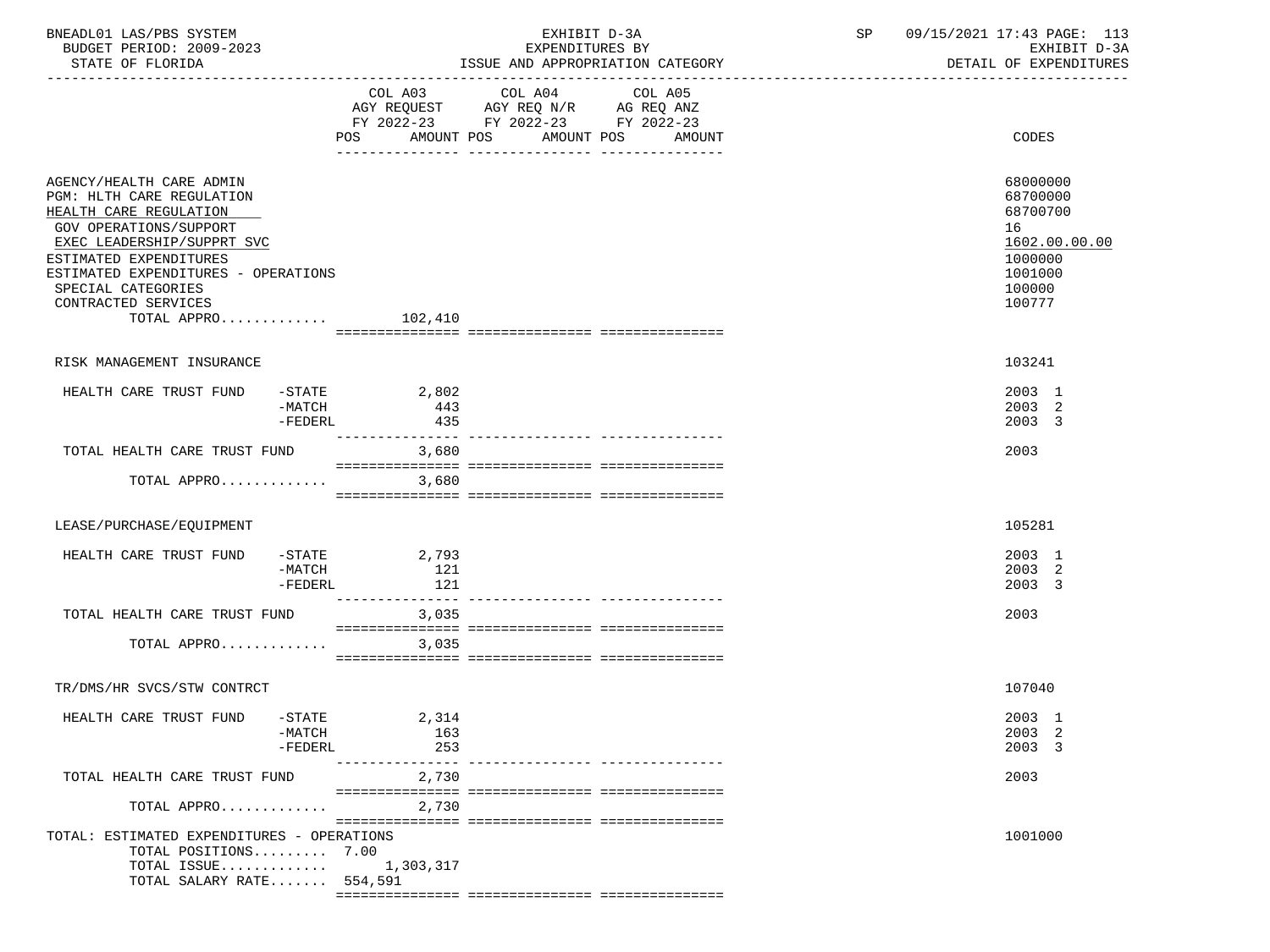| BNEADL01 LAS/PBS SYSTEM<br>BUDGET PERIOD: 2009-2023<br>STATE OF FLORIDA                                                                                                                                                                      |                               | EXHIBIT D-3A<br>EXPENDITURES BY<br>ISSUE AND APPROPRIATION CATEGORY                                                          | SP | 09/15/2021 17:43 PAGE: 114<br>EXHIBIT D-3A<br>DETAIL OF EXPENDITURES |
|----------------------------------------------------------------------------------------------------------------------------------------------------------------------------------------------------------------------------------------------|-------------------------------|------------------------------------------------------------------------------------------------------------------------------|----|----------------------------------------------------------------------|
|                                                                                                                                                                                                                                              | COL A03<br>POS                | COL A04<br>COL A05<br>AGY REQUEST AGY REQ N/R AG REQ ANZ<br>FY 2022-23 FY 2022-23 FY 2022-23<br>AMOUNT POS AMOUNT POS AMOUNT |    | <b>CODES</b>                                                         |
| AGENCY/HEALTH CARE ADMIN<br>PGM: HLTH CARE REGULATION<br>HEALTH CARE REGULATION<br><b>GOV OPERATIONS/SUPPORT</b><br>EXEC LEADERSHIP/SUPPRT SVC<br>ESTIMATED EXPENDITURES<br>SALARY INCREASES FOR FY 2021-22 -<br>STATE EMPLOYEE MINIMUM WAGE |                               |                                                                                                                              |    | 68000000<br>68700000<br>68700700<br>16<br>1602.00.00.00<br>1000000   |
| INCREASE - EFFECTIVE 7/1/2021<br>SALARY RATE<br>SALARY RATE 10,755                                                                                                                                                                           |                               |                                                                                                                              |    | 1001030<br>000000                                                    |
|                                                                                                                                                                                                                                              |                               |                                                                                                                              |    |                                                                      |
| SALARIES AND BENEFITS                                                                                                                                                                                                                        |                               |                                                                                                                              |    | 010000                                                               |
| HEALTH CARE TRUST FUND<br>-MATCH<br>$-FEDERL$                                                                                                                                                                                                | -STATE 9,035<br>860<br>860    |                                                                                                                              |    | 2003 1<br>2003 2<br>2003 3                                           |
| TOTAL HEALTH CARE TRUST FUND                                                                                                                                                                                                                 | 10,755                        |                                                                                                                              |    | 2003                                                                 |
| TOTAL APPRO<br>TOTAL: SALARY INCREASES FOR FY 2021-22 -<br>STATE EMPLOYEE MINIMUM WAGE<br>INCREASE - EFFECTIVE $7/1/2021$<br>TOTAL ISSUE $10,755$<br>TOTAL SALARY RATE 10,755                                                                | 10,755                        |                                                                                                                              |    | 1001030                                                              |
| FLORIDA RETIREMENT SYSTEM<br>ADJUSTMENT - FY 2021-22 - NORMAL<br>COST AND UNFUNDED ACTUARIAL<br>LIABILITY<br>SALARIES AND BENEFITS                                                                                                           |                               |                                                                                                                              |    | 1001070<br>010000                                                    |
| HEALTH CARE TRUST FUND<br>$-MATCH$<br>$-FEDERL$                                                                                                                                                                                              | $-$ STATE 4,941<br>470<br>470 |                                                                                                                              |    | 2003 1<br>2003 2<br>2003 3                                           |
| TOTAL HEALTH CARE TRUST FUND                                                                                                                                                                                                                 | 5,881                         |                                                                                                                              |    | 2003                                                                 |
| TOTAL APPRO                                                                                                                                                                                                                                  | 5,881                         |                                                                                                                              |    |                                                                      |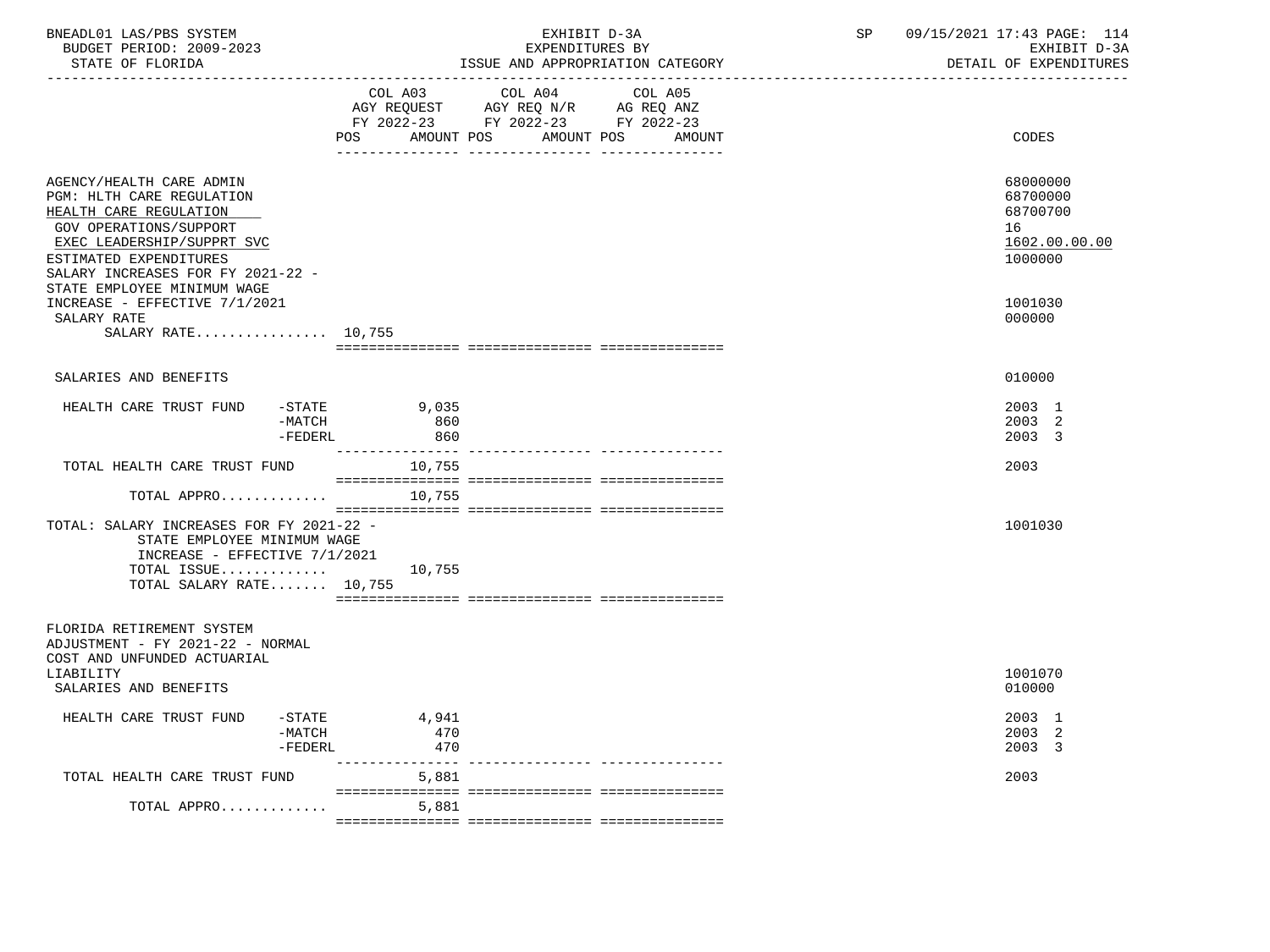| BNEADL01 LAS/PBS SYSTEM<br>BUDGET PERIOD: 2009-2023<br>STATE OF FLORIDA                                                                                                                                | EXHIBIT D-3A<br>EXPENDITURES BY<br>ISSUE AND APPROPRIATION CATEGORY                                                                   | SP<br>09/15/2021 17:43 PAGE: 115<br>EXHIBIT D-3A<br>DETAIL OF EXPENDITURES |
|--------------------------------------------------------------------------------------------------------------------------------------------------------------------------------------------------------|---------------------------------------------------------------------------------------------------------------------------------------|----------------------------------------------------------------------------|
|                                                                                                                                                                                                        | COL A03 COL A04 COL A05<br>AGY REQUEST AGY REQ N/R AG REQ ANZ<br>FY 2022-23 FY 2022-23 FY 2022-23<br>POS AMOUNT POS AMOUNT POS AMOUNT | CODES                                                                      |
| AGENCY/HEALTH CARE ADMIN<br>PGM: HLTH CARE REGULATION<br>HEALTH CARE REGULATION<br><b>GOV OPERATIONS/SUPPORT</b><br>EXEC LEADERSHIP/SUPPRT SVC<br>ESTIMATED EXPENDITURES<br>CASUALTY INSURANCE PREMIUM |                                                                                                                                       | 68000000<br>68700000<br>68700700<br>16<br>1602.00.00.00<br>1000000         |
| ADJUSTMENT<br>SPECIAL CATEGORIES<br>RISK MANAGEMENT INSURANCE                                                                                                                                          |                                                                                                                                       | 1001090<br>100000<br>103241                                                |
| HEALTH CARE TRUST FUND<br>-STATE<br>-MATCH<br>$-FEDERL$                                                                                                                                                | 6<br>1                                                                                                                                | 2003 1<br>2003 2<br>2003 3                                                 |
| TOTAL HEALTH CARE TRUST FUND                                                                                                                                                                           | 8                                                                                                                                     | 2003                                                                       |
| TOTAL APPRO                                                                                                                                                                                            | 8                                                                                                                                     |                                                                            |
| REALLOCATION OF HUMAN RESOURCES<br>OUTSOURCING<br>SPECIAL CATEGORIES<br>TR/DMS/HR SVCS/STW CONTRCT                                                                                                     |                                                                                                                                       | 1005900<br>100000<br>107040                                                |
| HEALTH CARE TRUST FUND<br>-MATCH<br>-FEDERL                                                                                                                                                            | $-STATE$ 182-<br>$13-$<br>$20 -$                                                                                                      | 2003 1<br>2003<br>-2<br>2003 3                                             |
| TOTAL HEALTH CARE TRUST FUND                                                                                                                                                                           | _________________<br>$215 -$                                                                                                          | 2003                                                                       |
| TOTAL APPRO                                                                                                                                                                                            | $215 -$                                                                                                                               |                                                                            |
| TOTAL: EXEC LEADERSHIP/SUPPRT SVC<br>BY FUND TYPE                                                                                                                                                      |                                                                                                                                       | 1602.00.00.00                                                              |
| TRUST FUNDS<br>SALARY RATE                                                                                                                                                                             | 7.00<br>1,319,746<br>565,346                                                                                                          | 2000                                                                       |
| TOTAL: HEALTH CARE REGULATION<br>BY FUND TYPE                                                                                                                                                          |                                                                                                                                       | 68700700                                                                   |
| TRUST FUNDS<br>SALARY RATE 30,872,895                                                                                                                                                                  | 655.50<br>95,103,953                                                                                                                  | 2000                                                                       |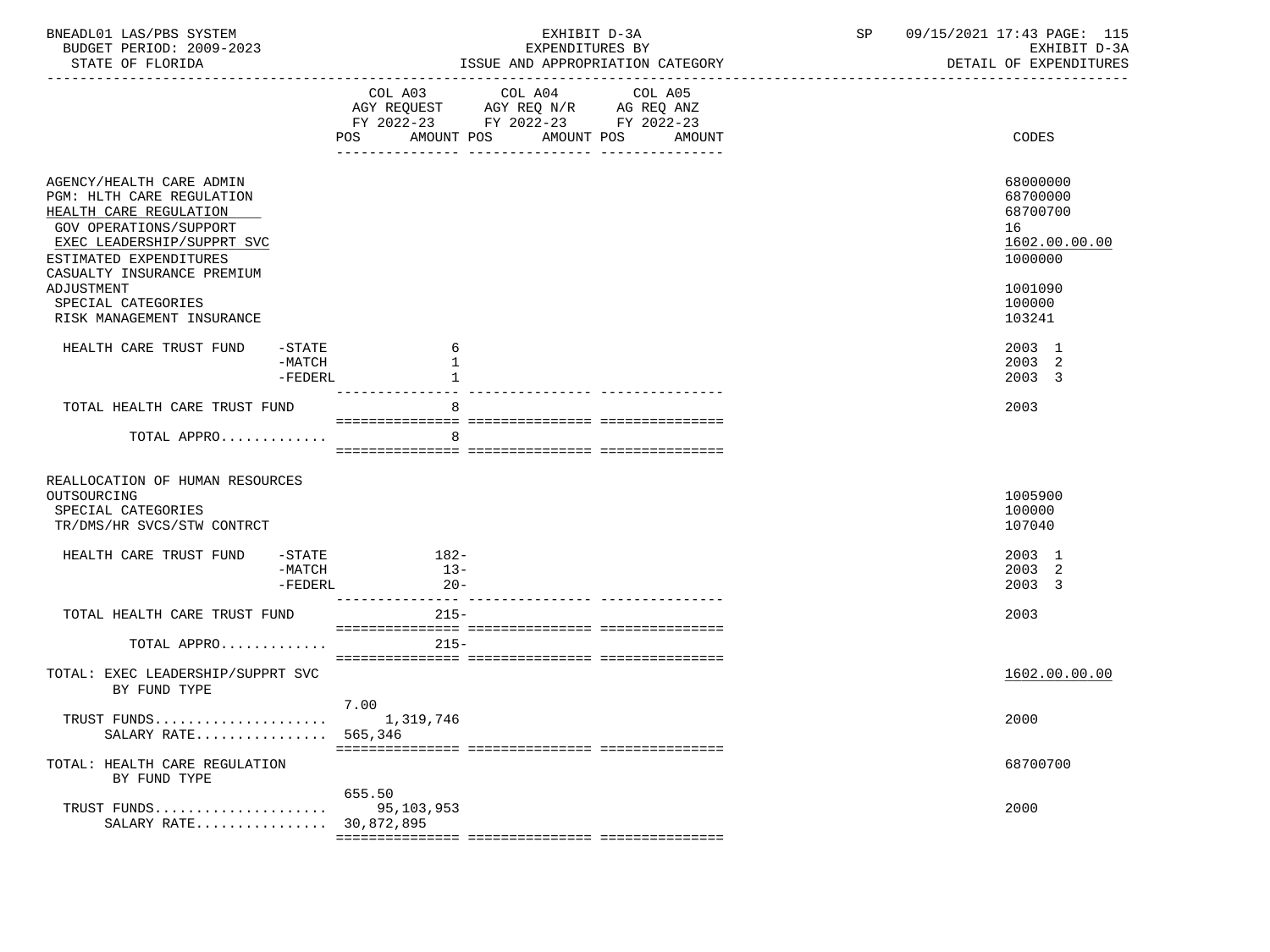| STATISTICAL INFORMATION<br>* BUDGET PERIOD: 2009-2023<br>LKA 68<br>SP<br>EXHIBIT A, D AND D-3A REPORT<br>$\mathtt{PAGE}$ :<br>SAVE INITIALS: SAVE DEPARTMENT: 07 SAVE TITLE: EXHIBIT D-3A ***LBR FORMAT***<br>---------------<br>** DATA SELECTIONS **<br>REPORT OPTION: $1$ - EXHIBIT A, D AND D-3A SCHEDULE VIIIA ISSUE SPREADSHEET $(Y/N): N$<br>COLUMN: A03 A04 A05<br>CODES<br>CALCULATE DIFFERENCE ONLY $(Y/N): N$ THAT EXCEEDS:<br>INCLUDE (Y/N) FTE: Y SALARY RATE: Y POSITION DATA: Y<br>REPORT TOTALS: NO TOTAL<br>BUDGET ENTITY OR GROUP/ACCUMULATION LEVEL (0=MERGE, 1=LEVEL 1, 2=LEVEL 2, 3=LEVEL 3, 4=LOWEST LEVEL)<br>$1 - 7:$<br>$\overline{4}$<br>$8 - 14$ :<br>$15 - 21:$<br>$22 - 27:$<br>EXCLUDE:<br><b>BUDGET ENTITY TOTALS:</b><br>LEVEL 1: NO TOTAL<br>LEVEL 2: NO TOTAL<br>LEVEL 3: NO TOTAL<br>LOWEST LEVEL: BY FUND TYPE<br>PROGRAM COMPONENT/ACCUMULATION LEVEL (0=MERGED, 1, 2, 3, 4 OR 5 FOR 2, 4, 6, 8 OR 10 DIGITS):<br>$\overline{5}$<br>PROGRAM COMPONENT TOTALS:<br>POLICY AREA: NO TOTAL<br>PROGRAM COMPONENT: BY FUND TYPE<br>ISSUE CODE OR GROUP/ACCUMULATION LEVEL (0=MERGED, 1, 2 OR 3 FOR 1, 3 OR 7 CHARACTERS):<br>$\overline{3}$<br>ISSUE TOTALS:<br>SUMMARY: NO TOTAL<br>DETAIL: LINE TOTAL<br>APPROPRIATION CATEGORY OR GROUP/ACCUMULATION LEVEL (0=MERGED, 1=MAJOR, 2=MINOR):<br>$\overline{2}$<br>INCLUDE FCO (Y/N): Y APPROPRIATION CATEGORY TITLE: SHORT<br>APPROPRIATION CATEGORY TOTALS:<br>MAJOR: NO TOTAL<br>MINOR: BY DETAIL FUND | * NEADLP01 |  |  | ******************<br>$09/15/2021$ 17:43 * |        |
|----------------------------------------------------------------------------------------------------------------------------------------------------------------------------------------------------------------------------------------------------------------------------------------------------------------------------------------------------------------------------------------------------------------------------------------------------------------------------------------------------------------------------------------------------------------------------------------------------------------------------------------------------------------------------------------------------------------------------------------------------------------------------------------------------------------------------------------------------------------------------------------------------------------------------------------------------------------------------------------------------------------------------------------------------------------------------------------------------------------------------------------------------------------------------------------------------------------------------------------------------------------------------------------------------------------------------------------------------------------------------------------------------------------------------------------------------------------------------------------|------------|--|--|--------------------------------------------|--------|
|                                                                                                                                                                                                                                                                                                                                                                                                                                                                                                                                                                                                                                                                                                                                                                                                                                                                                                                                                                                                                                                                                                                                                                                                                                                                                                                                                                                                                                                                                        |            |  |  |                                            | $\ast$ |
|                                                                                                                                                                                                                                                                                                                                                                                                                                                                                                                                                                                                                                                                                                                                                                                                                                                                                                                                                                                                                                                                                                                                                                                                                                                                                                                                                                                                                                                                                        |            |  |  |                                            | $1 *$  |
|                                                                                                                                                                                                                                                                                                                                                                                                                                                                                                                                                                                                                                                                                                                                                                                                                                                                                                                                                                                                                                                                                                                                                                                                                                                                                                                                                                                                                                                                                        |            |  |  |                                            |        |
|                                                                                                                                                                                                                                                                                                                                                                                                                                                                                                                                                                                                                                                                                                                                                                                                                                                                                                                                                                                                                                                                                                                                                                                                                                                                                                                                                                                                                                                                                        |            |  |  |                                            |        |
|                                                                                                                                                                                                                                                                                                                                                                                                                                                                                                                                                                                                                                                                                                                                                                                                                                                                                                                                                                                                                                                                                                                                                                                                                                                                                                                                                                                                                                                                                        |            |  |  |                                            |        |
|                                                                                                                                                                                                                                                                                                                                                                                                                                                                                                                                                                                                                                                                                                                                                                                                                                                                                                                                                                                                                                                                                                                                                                                                                                                                                                                                                                                                                                                                                        |            |  |  |                                            |        |
|                                                                                                                                                                                                                                                                                                                                                                                                                                                                                                                                                                                                                                                                                                                                                                                                                                                                                                                                                                                                                                                                                                                                                                                                                                                                                                                                                                                                                                                                                        |            |  |  |                                            |        |
|                                                                                                                                                                                                                                                                                                                                                                                                                                                                                                                                                                                                                                                                                                                                                                                                                                                                                                                                                                                                                                                                                                                                                                                                                                                                                                                                                                                                                                                                                        |            |  |  |                                            |        |
|                                                                                                                                                                                                                                                                                                                                                                                                                                                                                                                                                                                                                                                                                                                                                                                                                                                                                                                                                                                                                                                                                                                                                                                                                                                                                                                                                                                                                                                                                        |            |  |  |                                            |        |
|                                                                                                                                                                                                                                                                                                                                                                                                                                                                                                                                                                                                                                                                                                                                                                                                                                                                                                                                                                                                                                                                                                                                                                                                                                                                                                                                                                                                                                                                                        |            |  |  |                                            |        |
|                                                                                                                                                                                                                                                                                                                                                                                                                                                                                                                                                                                                                                                                                                                                                                                                                                                                                                                                                                                                                                                                                                                                                                                                                                                                                                                                                                                                                                                                                        |            |  |  |                                            |        |
|                                                                                                                                                                                                                                                                                                                                                                                                                                                                                                                                                                                                                                                                                                                                                                                                                                                                                                                                                                                                                                                                                                                                                                                                                                                                                                                                                                                                                                                                                        |            |  |  |                                            |        |
|                                                                                                                                                                                                                                                                                                                                                                                                                                                                                                                                                                                                                                                                                                                                                                                                                                                                                                                                                                                                                                                                                                                                                                                                                                                                                                                                                                                                                                                                                        |            |  |  |                                            |        |
|                                                                                                                                                                                                                                                                                                                                                                                                                                                                                                                                                                                                                                                                                                                                                                                                                                                                                                                                                                                                                                                                                                                                                                                                                                                                                                                                                                                                                                                                                        |            |  |  |                                            |        |
|                                                                                                                                                                                                                                                                                                                                                                                                                                                                                                                                                                                                                                                                                                                                                                                                                                                                                                                                                                                                                                                                                                                                                                                                                                                                                                                                                                                                                                                                                        |            |  |  |                                            |        |
|                                                                                                                                                                                                                                                                                                                                                                                                                                                                                                                                                                                                                                                                                                                                                                                                                                                                                                                                                                                                                                                                                                                                                                                                                                                                                                                                                                                                                                                                                        |            |  |  |                                            |        |
|                                                                                                                                                                                                                                                                                                                                                                                                                                                                                                                                                                                                                                                                                                                                                                                                                                                                                                                                                                                                                                                                                                                                                                                                                                                                                                                                                                                                                                                                                        |            |  |  |                                            |        |
|                                                                                                                                                                                                                                                                                                                                                                                                                                                                                                                                                                                                                                                                                                                                                                                                                                                                                                                                                                                                                                                                                                                                                                                                                                                                                                                                                                                                                                                                                        |            |  |  |                                            |        |
|                                                                                                                                                                                                                                                                                                                                                                                                                                                                                                                                                                                                                                                                                                                                                                                                                                                                                                                                                                                                                                                                                                                                                                                                                                                                                                                                                                                                                                                                                        |            |  |  |                                            |        |
|                                                                                                                                                                                                                                                                                                                                                                                                                                                                                                                                                                                                                                                                                                                                                                                                                                                                                                                                                                                                                                                                                                                                                                                                                                                                                                                                                                                                                                                                                        |            |  |  |                                            |        |
|                                                                                                                                                                                                                                                                                                                                                                                                                                                                                                                                                                                                                                                                                                                                                                                                                                                                                                                                                                                                                                                                                                                                                                                                                                                                                                                                                                                                                                                                                        |            |  |  |                                            |        |
|                                                                                                                                                                                                                                                                                                                                                                                                                                                                                                                                                                                                                                                                                                                                                                                                                                                                                                                                                                                                                                                                                                                                                                                                                                                                                                                                                                                                                                                                                        |            |  |  |                                            |        |
|                                                                                                                                                                                                                                                                                                                                                                                                                                                                                                                                                                                                                                                                                                                                                                                                                                                                                                                                                                                                                                                                                                                                                                                                                                                                                                                                                                                                                                                                                        |            |  |  |                                            |        |
|                                                                                                                                                                                                                                                                                                                                                                                                                                                                                                                                                                                                                                                                                                                                                                                                                                                                                                                                                                                                                                                                                                                                                                                                                                                                                                                                                                                                                                                                                        |            |  |  |                                            |        |
|                                                                                                                                                                                                                                                                                                                                                                                                                                                                                                                                                                                                                                                                                                                                                                                                                                                                                                                                                                                                                                                                                                                                                                                                                                                                                                                                                                                                                                                                                        |            |  |  |                                            |        |
|                                                                                                                                                                                                                                                                                                                                                                                                                                                                                                                                                                                                                                                                                                                                                                                                                                                                                                                                                                                                                                                                                                                                                                                                                                                                                                                                                                                                                                                                                        |            |  |  |                                            |        |
|                                                                                                                                                                                                                                                                                                                                                                                                                                                                                                                                                                                                                                                                                                                                                                                                                                                                                                                                                                                                                                                                                                                                                                                                                                                                                                                                                                                                                                                                                        |            |  |  |                                            |        |
|                                                                                                                                                                                                                                                                                                                                                                                                                                                                                                                                                                                                                                                                                                                                                                                                                                                                                                                                                                                                                                                                                                                                                                                                                                                                                                                                                                                                                                                                                        |            |  |  |                                            |        |
|                                                                                                                                                                                                                                                                                                                                                                                                                                                                                                                                                                                                                                                                                                                                                                                                                                                                                                                                                                                                                                                                                                                                                                                                                                                                                                                                                                                                                                                                                        |            |  |  |                                            |        |
|                                                                                                                                                                                                                                                                                                                                                                                                                                                                                                                                                                                                                                                                                                                                                                                                                                                                                                                                                                                                                                                                                                                                                                                                                                                                                                                                                                                                                                                                                        |            |  |  |                                            |        |
|                                                                                                                                                                                                                                                                                                                                                                                                                                                                                                                                                                                                                                                                                                                                                                                                                                                                                                                                                                                                                                                                                                                                                                                                                                                                                                                                                                                                                                                                                        |            |  |  |                                            |        |
|                                                                                                                                                                                                                                                                                                                                                                                                                                                                                                                                                                                                                                                                                                                                                                                                                                                                                                                                                                                                                                                                                                                                                                                                                                                                                                                                                                                                                                                                                        |            |  |  |                                            |        |
|                                                                                                                                                                                                                                                                                                                                                                                                                                                                                                                                                                                                                                                                                                                                                                                                                                                                                                                                                                                                                                                                                                                                                                                                                                                                                                                                                                                                                                                                                        |            |  |  |                                            |        |
|                                                                                                                                                                                                                                                                                                                                                                                                                                                                                                                                                                                                                                                                                                                                                                                                                                                                                                                                                                                                                                                                                                                                                                                                                                                                                                                                                                                                                                                                                        |            |  |  |                                            |        |
|                                                                                                                                                                                                                                                                                                                                                                                                                                                                                                                                                                                                                                                                                                                                                                                                                                                                                                                                                                                                                                                                                                                                                                                                                                                                                                                                                                                                                                                                                        |            |  |  |                                            |        |
|                                                                                                                                                                                                                                                                                                                                                                                                                                                                                                                                                                                                                                                                                                                                                                                                                                                                                                                                                                                                                                                                                                                                                                                                                                                                                                                                                                                                                                                                                        |            |  |  |                                            |        |
|                                                                                                                                                                                                                                                                                                                                                                                                                                                                                                                                                                                                                                                                                                                                                                                                                                                                                                                                                                                                                                                                                                                                                                                                                                                                                                                                                                                                                                                                                        | $\ast$     |  |  |                                            |        |
|                                                                                                                                                                                                                                                                                                                                                                                                                                                                                                                                                                                                                                                                                                                                                                                                                                                                                                                                                                                                                                                                                                                                                                                                                                                                                                                                                                                                                                                                                        |            |  |  |                                            |        |
|                                                                                                                                                                                                                                                                                                                                                                                                                                                                                                                                                                                                                                                                                                                                                                                                                                                                                                                                                                                                                                                                                                                                                                                                                                                                                                                                                                                                                                                                                        |            |  |  |                                            |        |
|                                                                                                                                                                                                                                                                                                                                                                                                                                                                                                                                                                                                                                                                                                                                                                                                                                                                                                                                                                                                                                                                                                                                                                                                                                                                                                                                                                                                                                                                                        | $\star$    |  |  |                                            |        |
|                                                                                                                                                                                                                                                                                                                                                                                                                                                                                                                                                                                                                                                                                                                                                                                                                                                                                                                                                                                                                                                                                                                                                                                                                                                                                                                                                                                                                                                                                        |            |  |  |                                            |        |
|                                                                                                                                                                                                                                                                                                                                                                                                                                                                                                                                                                                                                                                                                                                                                                                                                                                                                                                                                                                                                                                                                                                                                                                                                                                                                                                                                                                                                                                                                        |            |  |  |                                            |        |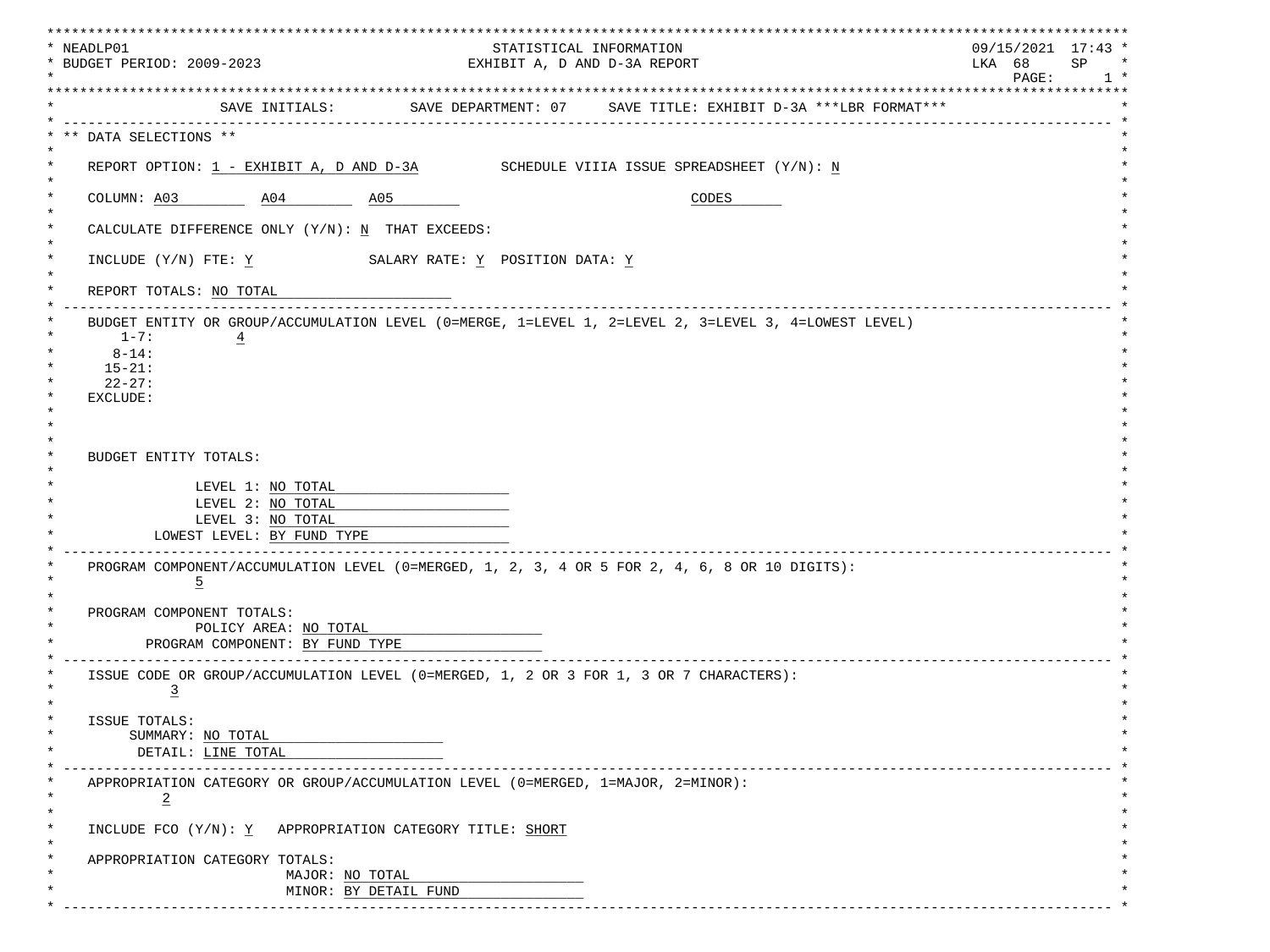| * NEADLP01                                                     | STATISTICAL INFORMATION                                                                        | *****************************<br>$09/15/2021$ 17:43 * |
|----------------------------------------------------------------|------------------------------------------------------------------------------------------------|-------------------------------------------------------|
| * BUDGET PERIOD: 2009-2023                                     | EXHIBIT A, D AND D-3A REPORT                                                                   | LKA 68<br>SP<br>$\star$                               |
|                                                                |                                                                                                | PAGE:<br>$2 *$                                        |
| ITEMIZATION OF EXPENDITURE:                                    |                                                                                                |                                                       |
| $^\star$                                                       | ITEMIZATION OF EXPENDITURE ACCUMULATION LEVEL: MERGED                                          |                                                       |
| $\ast$<br>ITEMIZATION OF EXPENDITURE TOTAL: NO TOTAL           |                                                                                                |                                                       |
| FUND GROUP SET: OR FUND:                                       |                                                                                                |                                                       |
| FUNDING SOURCE IDENTIFIER:                                     |                                                                                                |                                                       |
| REPORT BY FSI $(Y/N): Y$                                       |                                                                                                |                                                       |
|                                                                | DEPARTMENT NARRATIVE SET: $\qquad$ ISSUE/ACTIVITY NARRATIVE SET: A1<br>PRIORITY NARRATIVE SET: |                                                       |
| $^\star$<br>BUDGET ENTITY NARRATIVE SET:                       |                                                                                                |                                                       |
| INCLUDE PROGRAM COMPONENT NARRATIVE (Y/N): N                   |                                                                                                |                                                       |
|                                                                |                                                                                                |                                                       |
| FORMATTING **                                                  |                                                                                                |                                                       |
| REPORT HEADING: EXHIBIT D-3A                                   |                                                                                                |                                                       |
|                                                                | EXPENDITURES BY                                                                                |                                                       |
|                                                                | ISSUE AND APPROPRIATION CATEGORY                                                               |                                                       |
| PAGE BREAKS: LOWEST LEVEL                                      | PROGRAM COMPONENT                                                                              |                                                       |
|                                                                |                                                                                                |                                                       |
| FORMAT: LANDSCAPE                                              |                                                                                                |                                                       |
| COLUMN CODES (Y/N): Y                                          |                                                                                                |                                                       |
|                                                                |                                                                                                |                                                       |
| SORT OPTIONS:                                                  |                                                                                                |                                                       |
| PROGRAM COMPONENT: CODE                                        |                                                                                                |                                                       |
| DEPARTMENT/BUDGET ENTITY: CODE<br>____________________________ |                                                                                                |                                                       |
| TOTAL SORT RECORDS READ: 604                                   |                                                                                                |                                                       |
| TOTAL CARD RECORDS READ: 44                                    |                                                                                                |                                                       |
| TOTAL PAF RECORDS READ:                                        | 20                                                                                             |                                                       |
| TOTAL OAF RECORDS READ:                                        | 3                                                                                              |                                                       |
| TOTAL IEF RECORDS READ:                                        | $\mathbf 0$                                                                                    |                                                       |
| TOTAL BGF RECORDS READ:                                        | $\Omega$                                                                                       |                                                       |
| TOTAL BEF RECORDS READ:<br>$^\star$<br>TOTAL PCF RECORDS READ: | 16<br>15                                                                                       |                                                       |
| $\ast$<br>TOTAL ICF RECORDS READ:                              | 84                                                                                             |                                                       |
| $^\star$<br>TOTAL INF RECORDS READ:                            | 1,351                                                                                          |                                                       |
| TOTAL ACF RECORDS READ:<br>$\ast$                              | 112                                                                                            |                                                       |
| $^\star$<br>TOTAL FCF RECORDS READ:                            | 10                                                                                             |                                                       |
| $^\star$<br>TOTAL FSF RECORDS READ:                            | 10                                                                                             |                                                       |
| $\ast$<br>TOTAL PCN RECORDS READ:                              | $\Omega$                                                                                       |                                                       |
| $\ast$<br>TOTAL BEN RECORDS READ:<br>$^\star$                  | $\Omega$                                                                                       |                                                       |
| TOTAL DPC RECORDS READ:<br>TOTAL RECORDS IN ERROR:             | 24<br>$\Omega$                                                                                 |                                                       |
|                                                                |                                                                                                |                                                       |